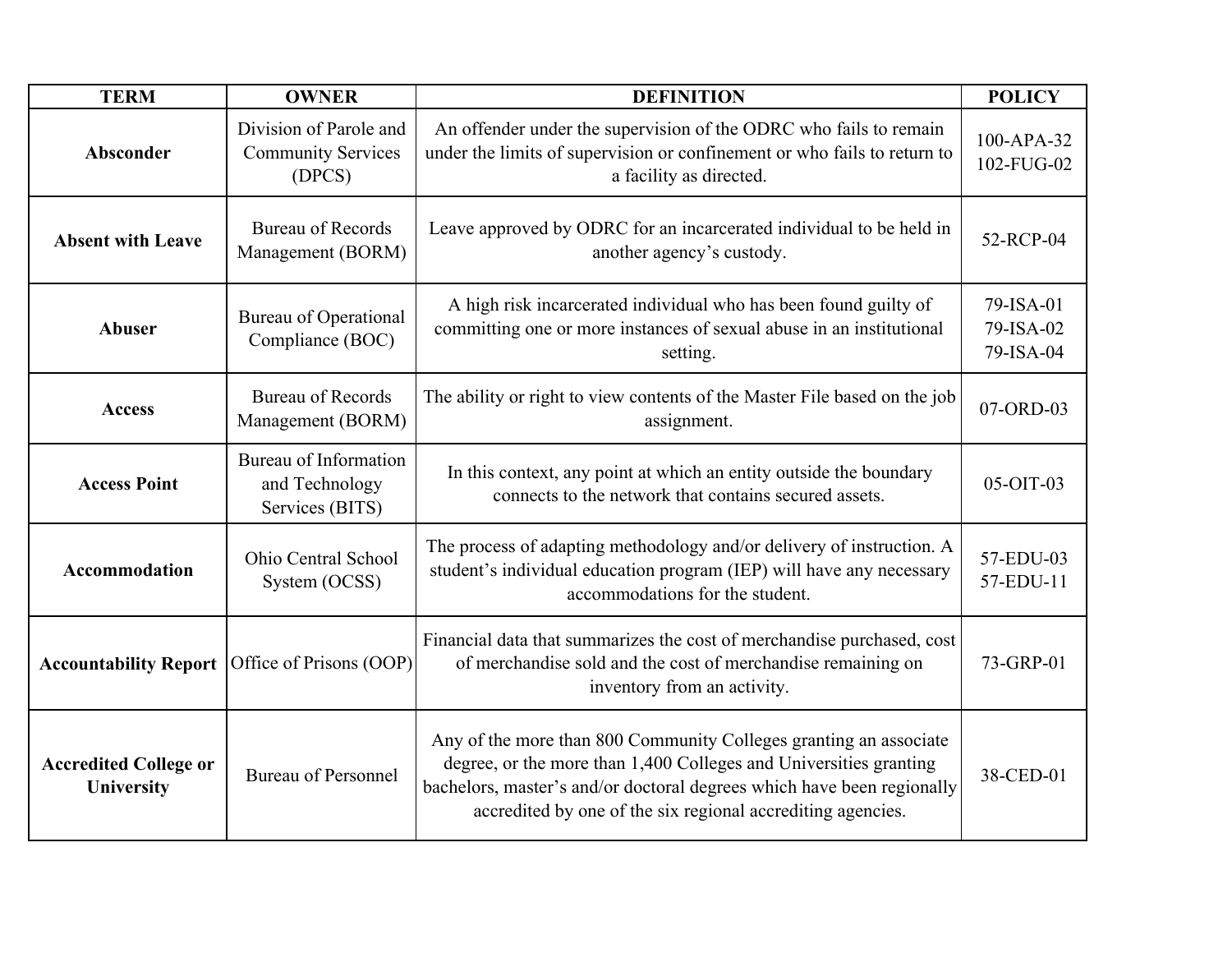| $ACMI$ (AP) & (CL)<br><b>Sealed Product</b>                                | <b>Bureau of Operational</b><br>Compliance (BOC) | Identifies art materials that are safe and that are certified in a<br>toxicological evaluation by a medical expert to contain no materials in<br>sufficient quantities to be toxic or injurious to humans, including<br>children, or to cause acute or chronic health problems.                                                                                                                                                                                                                                                                   | $10-SAF-12$             |
|----------------------------------------------------------------------------|--------------------------------------------------|---------------------------------------------------------------------------------------------------------------------------------------------------------------------------------------------------------------------------------------------------------------------------------------------------------------------------------------------------------------------------------------------------------------------------------------------------------------------------------------------------------------------------------------------------|-------------------------|
| <b>Active</b>                                                              | Office of Prisons (OOP)                          | Engaging or ready to engage physically.                                                                                                                                                                                                                                                                                                                                                                                                                                                                                                           | $11$ -COP-01            |
| <b>Active Aggressor</b>                                                    | <b>Special Operations</b>                        | An individual(s) who is actively engaging in killing or attempting to kill<br>people in a confined or populated area or attempting to cause harm to as<br>many people as possible. In most cases, active aggressors use firearms<br>and there is no pattern or method to their selection of victims. The<br>intent of most active aggressors is to kill individuals as quickly as<br>possible.                                                                                                                                                    | 11-COP-01<br>310-SEC-55 |
| <b>Active Global</b><br><b>Positioning System</b><br>(GPS) Tracking Device | <b>Bureau of Community</b><br>Sanctions (BCS)    | A tracking device that instantly tracks the exact location of an offender<br>in real time.                                                                                                                                                                                                                                                                                                                                                                                                                                                        | 108-ABC-04              |
| <b>Active Pay Status</b>                                                   | <b>Bureau of Personnel</b>                       | Conditions under which an employee is eligible to receive pay, and<br>includes, but is not limited to, vacation leave, sick leave, bereavement<br>leave, military leave, compensatory time, holidays, and personal leave.<br>For purposes of this policy, active pay status does not include full-time<br>disability leave, workers' compensation leave, administrative leave, or<br>other leave of absence except approved education leave or if working to<br>supplement a leave at the time the Application for Reimbursement is<br>submitted. | 38-CED-01               |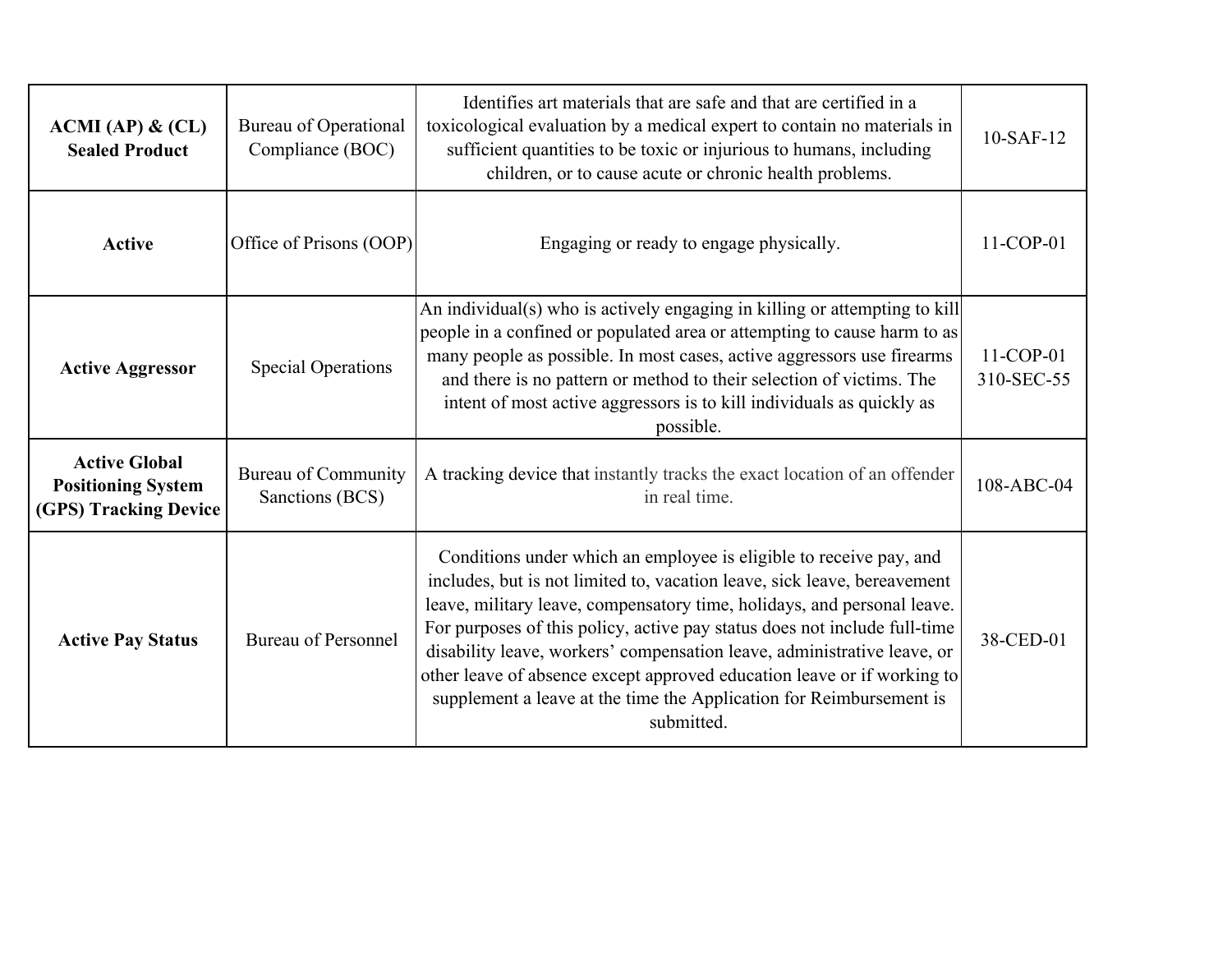| <b>Active Work Status</b>                   | <b>Bureau of Personnel</b>                                 | The conditions under which an employee is actually in a work status<br>and is eligible to receive pay but does not include vacation pay, sick<br>leave, bereavement leave, compensatory time, holidays, personal leave,<br>and disability leave.                                                                                                                                                                                                                                                                                                                                                                                                                  | $35-PAY-02$ |
|---------------------------------------------|------------------------------------------------------------|-------------------------------------------------------------------------------------------------------------------------------------------------------------------------------------------------------------------------------------------------------------------------------------------------------------------------------------------------------------------------------------------------------------------------------------------------------------------------------------------------------------------------------------------------------------------------------------------------------------------------------------------------------------------|-------------|
| <b>Activities of Daily</b><br>Living (ADLs) | Office of Correctional<br>Health Care (OCHC)               | A term used in healthcare to refer to daily self-care activities within an<br>individual's place of residence, in outdoor environments, or both<br>including, but not limited to, feeding, bathing, dressing, and grooming.<br>Healthcare professionals routinely refer to the ability or inability to<br>perform ADLs as a measurement of the functional status of a person.                                                                                                                                                                                                                                                                                     | 66-ILL-01   |
| <b>Adaptive Behavior</b>                    | <b>Behavioral Health</b><br>Operations (BHO)               | The collection of conceptual, social, and practical skills that are learned<br>and performed by individuals in their everyday lives. Conceptual -<br>language and literacy, money, time, number concepts, and self-<br>direction; Social - interpersonal skills, social responsibility, self-esteem,<br>gullibility-likelihood of being tricked or manipulated, naiveté, social<br>problem-solving and the ability to follow rules/ obey laws and avoid<br>being victimized; Practical - activities of daily living, personal care,<br>occupational skills, healthcare, travel/transportation, schedules/routines,<br>safety, use of money, use of the telephone. | 67-MNH-22   |
| <b>Additional Term</b><br><b>Hearing</b>    | Parole Board                                               | A hearing at which the ODRC may rebut the presumptive release at the<br>expiration of a minimum term and maintain incarceration of an<br>incarcerated adult for an additional period of incarceration up to the<br>maximum term.                                                                                                                                                                                                                                                                                                                                                                                                                                  | 105-PBD-15  |
| <b>Administrative Account</b>               | Bureau of Information<br>and Technology<br>Services (BITS) | A privileged, higher level information technology system account that<br>permits the account holder to grant system access, levels, rights,<br>permissions and passwords to computer end users.                                                                                                                                                                                                                                                                                                                                                                                                                                                                   | $05-OIT-17$ |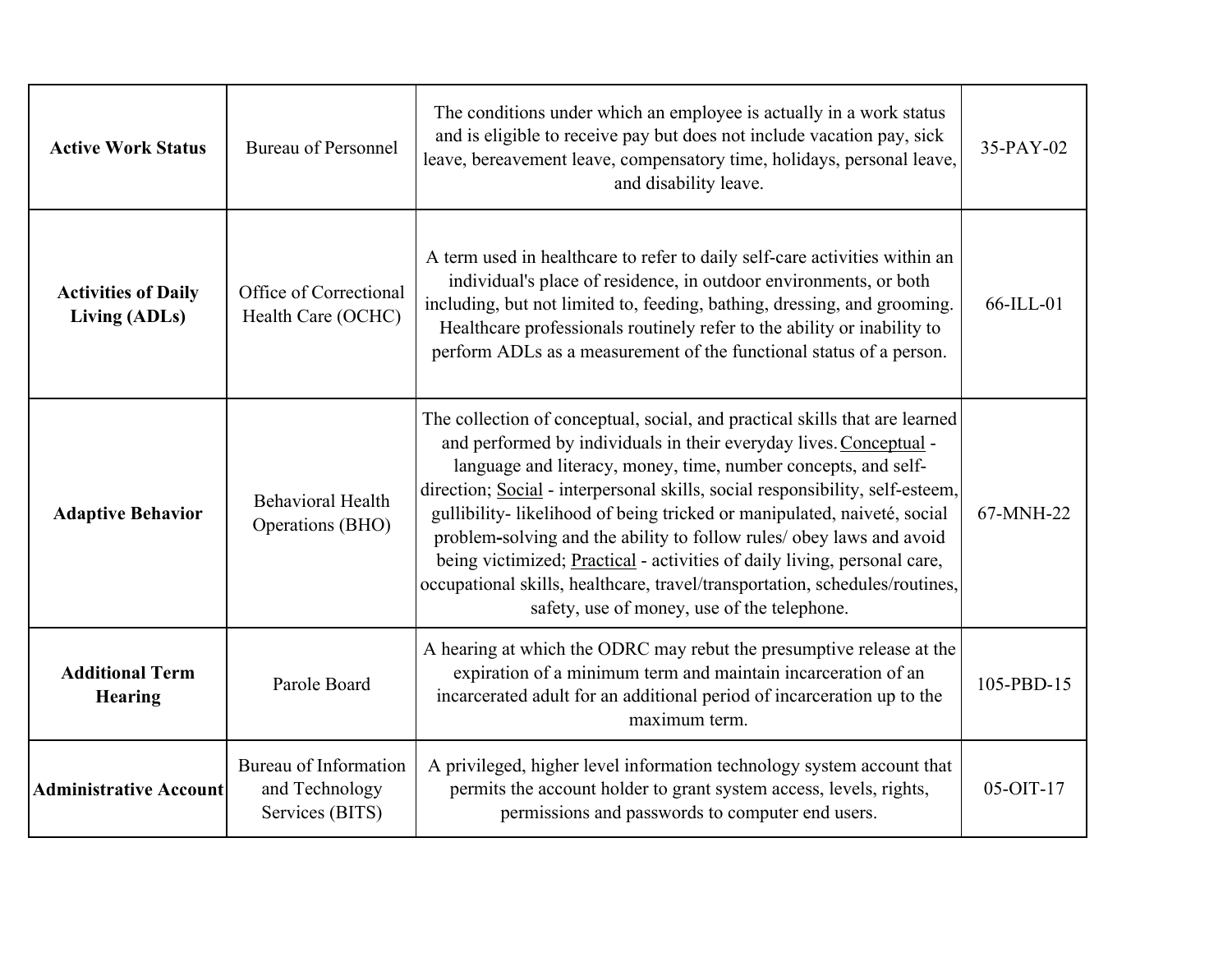| <b>Administrative</b><br>Investigation       | <b>Labor Relations Office</b><br>(LRO)                        | Detailed inquiry and systematic examination of an allegation of<br>Employee Misconduct.                                                                                                                                                                                                                                                                                                                                                                                                    | 09-INV-03<br>09-INV-04<br>09-INV-05<br>09-INV-07 |
|----------------------------------------------|---------------------------------------------------------------|--------------------------------------------------------------------------------------------------------------------------------------------------------------------------------------------------------------------------------------------------------------------------------------------------------------------------------------------------------------------------------------------------------------------------------------------------------------------------------------------|--------------------------------------------------|
| <b>Administrative Review</b>                 | Division of Parole and<br><b>Community Services</b><br>(DPCS) | A preliminary review of an offender's supervision history due to a<br>homicide or sexual assault allegations during the supervision of the<br>offender or at Director or deputy director of DPCS discretion. The<br>review will include information on violation behaviors and<br>corresponding sanctions imposed, violator at-large status, contact<br>standards compliance, and any other relevant information. The review<br>will also include recommendations and actions to be taken. | 100-APA-04                                       |
| Administrator<br><b>Privileges</b>           | Bureau of Information<br>and Technology<br>Services (BITS)    | Ability to modify computer system settings including access<br>permissions assoicated with computer resources and data.                                                                                                                                                                                                                                                                                                                                                                    | $05-OIT-15$                                      |
| <b>Adult Diploman</b><br>Program             | Ohio Central School<br>System (OCSS)                          | Enables participating OCSS career technical education (CTE) programs<br>to provide a pathway for eligible students to earn a High School<br>Diploma issued by the Ohio Department of Education (ODE).                                                                                                                                                                                                                                                                                      | 57-EDU-12                                        |
| <b>Adult Parole Authority</b><br>(APA)       | Division of Parole and<br><b>Community Services</b><br>(DPCS) | Section of the Division of Parole and Community Services (DPCS)<br>which includes the Parole Board, and Field Services.                                                                                                                                                                                                                                                                                                                                                                    | 102-FUG-03                                       |
| <b>Adult parole Authority</b><br>(APA) Chief | Division of Parole and<br><b>Community Services</b><br>(DPCS) | Per ORC §5149.02, the chief is the individual responsible for directing<br>and controlling the operation of the APA. The chief may also be<br>referred to as the Division of Parole and Community Services (DPCS)<br>deputy director.                                                                                                                                                                                                                                                      | 102-FUG-03                                       |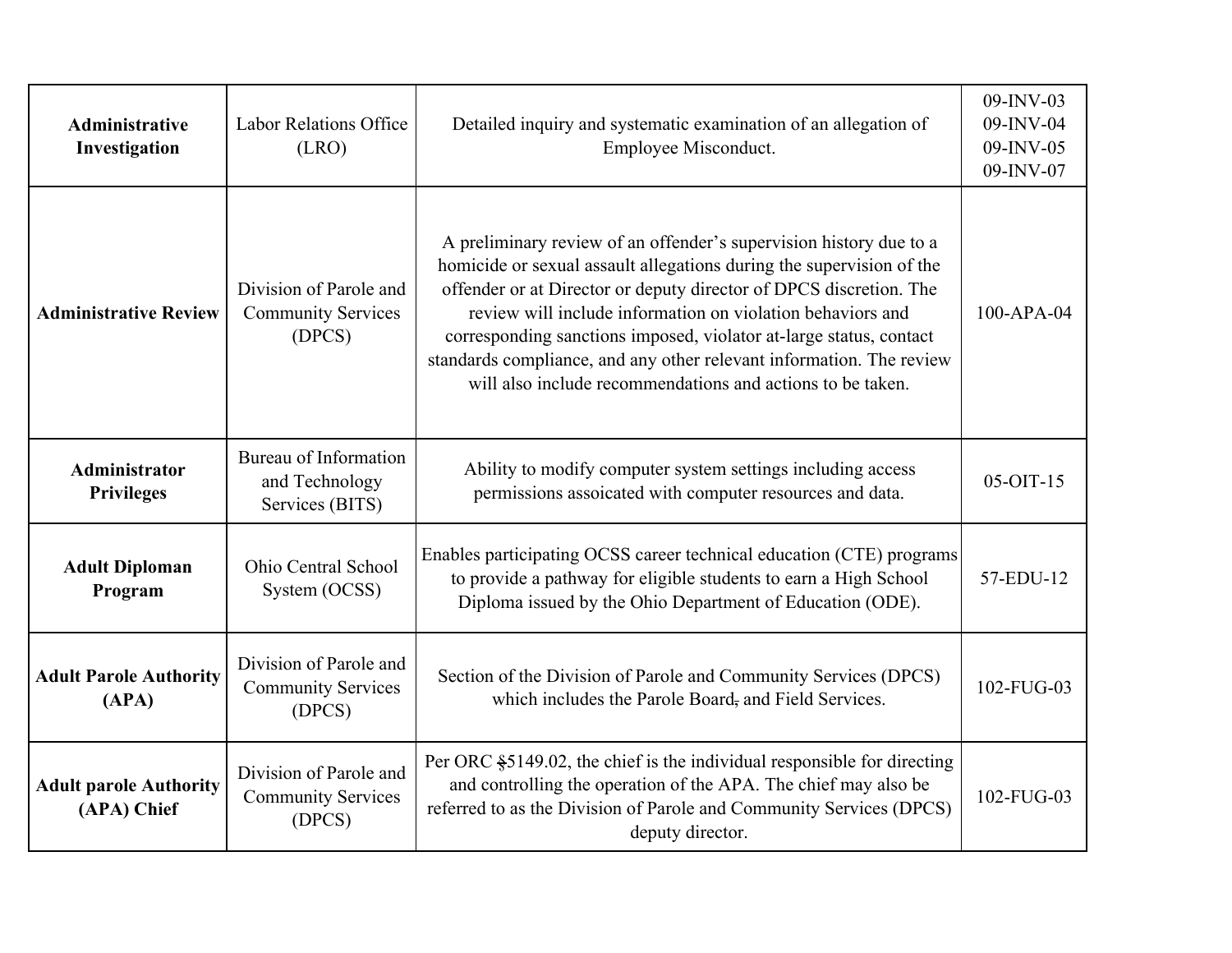| <b>Adult Program</b>                           | Ohio Central School<br>System (OCSS)                          | Career technical education (CTE) program in which participant age and<br>possession of a HSE or High School diploma are not qualifiers for<br>entry.                                                                        | 57-EDU-12                                                                                                                                                                           |
|------------------------------------------------|---------------------------------------------------------------|-----------------------------------------------------------------------------------------------------------------------------------------------------------------------------------------------------------------------------|-------------------------------------------------------------------------------------------------------------------------------------------------------------------------------------|
| <b>Adulteration</b>                            | Division of Parole and<br><b>Community Services</b><br>(DPCS) | Mixing in a foreign substance or by ingesting substances that shall mask<br>drugs of abuse in urine.                                                                                                                        | 103-SPS-07                                                                                                                                                                          |
| <b>Advance Directives</b>                      | Office of Correctional<br>Health Care (OCHC)                  | Documents that explain what an individual wants done when he/she is<br>unable to communicate due to illness or injury. Examples are the Living<br>Will and the Durable Powers of Attorney for Health Care.                  | 69-OCH-03                                                                                                                                                                           |
| <b>Advanced Level</b><br><b>Provider (ALP)</b> | Office of Correctional<br>Health Care (OCHC)                  | A medical professional who is approved to practice as a physician or<br>psychiatrist; or an advanced practice nurse under Ohio Revised Code<br>(ORC) section 4723.43; or a physician's assistant under ORC section<br>4730. | 52-RCP-06<br>67-MNH-07<br>67-MNH-29<br>68-MED-01<br>68-MED-10<br>68-MED-13<br>68-MED-17<br>68-MED-18<br>68-MED-19<br>68-MED-21<br>68-MED-24<br>69-OCH-05<br>69-OCH-07<br>310-SEC-06 |
| <b>Advanced Selection</b><br><b>Process</b>    | <b>Bureau of Personnel</b>                                    | Exempt pay range 12 and above selection process.                                                                                                                                                                            | 34-PRO-04                                                                                                                                                                           |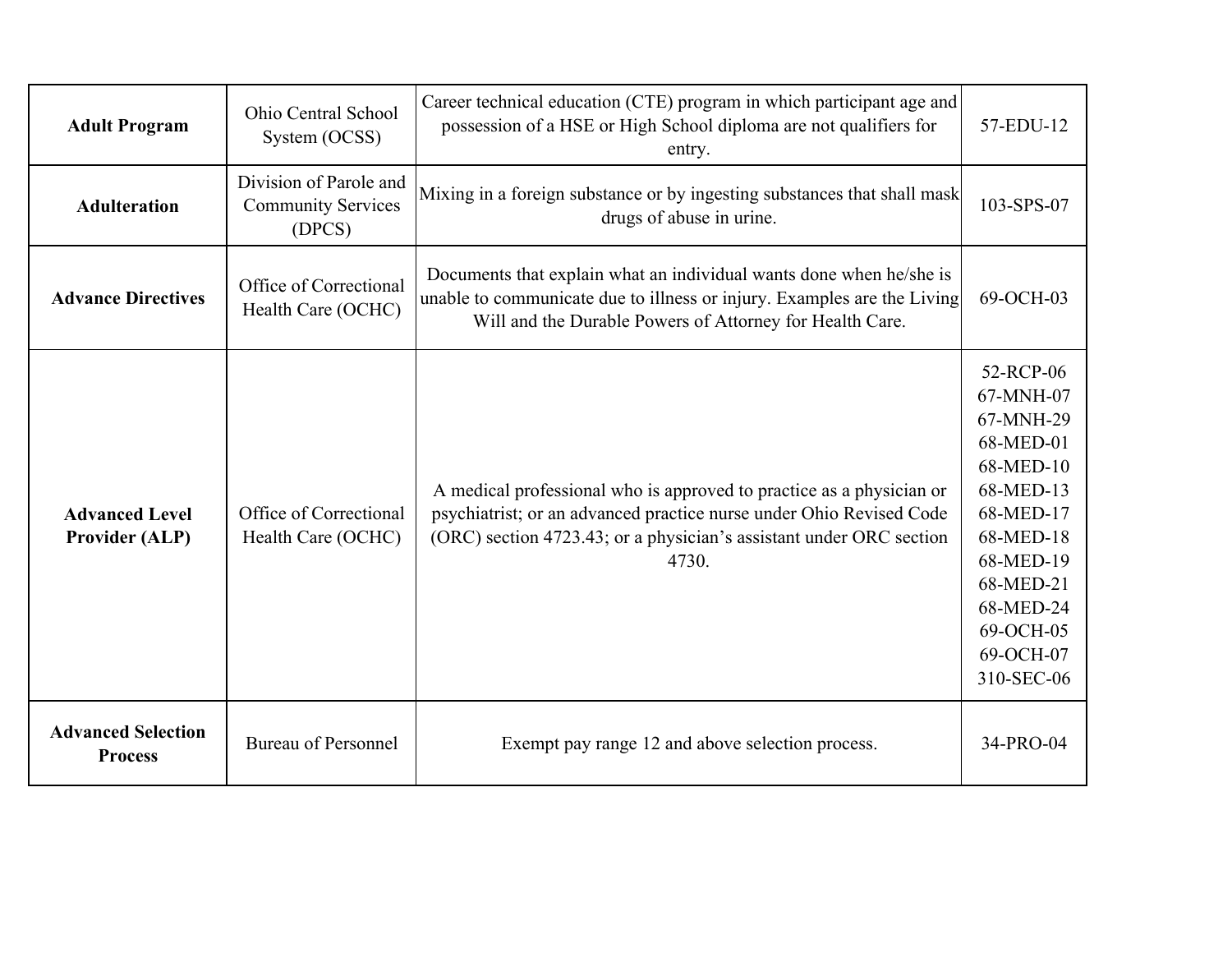| <b>Advisory Committee</b>         | Ohio Central School<br>System (OCSS)             | A group of industry professionals, potential employers, ODRC staff,<br>and an incarcerated individual program graduate/student that serve to<br>provide input into the needs of the program to provide industry-current<br>training to program participants.               | 57-EDU-12              |
|-----------------------------------|--------------------------------------------------|----------------------------------------------------------------------------------------------------------------------------------------------------------------------------------------------------------------------------------------------------------------------------|------------------------|
| <b>Advocate for Retention</b>     | <b>Behavioral Health</b><br>Operations (BHO)     | A mental health staff person employed by the psychiatric hospital where<br>the incarcerated individual currently resides who presents the position<br>of the hospital for retention at the hospital at the due process hearing.                                            | 67-MNH-19              |
| <b>Advocate for Transfer</b>      | <b>Behavioral Health</b><br>Operations (BHO)     | A mental health staff person employed by the ODRC who presents the<br>position of the institution for transfer to the hospital at the due process<br>hearing.                                                                                                              | 67-MNH-19              |
| <b>Affected Employee</b>          | <b>Bureau of Operational</b><br>Compliance (BOC) | A person whose job requires them to operate or use a machine or<br>equipment while service or maintenance is being performed under<br>lockout or tag-out conditions, or whose job requires them to work in an<br>area when such service or maintenance is being performed. | $10-SAF-11$            |
| <b>Agency PREA</b><br>Coordinator | Bureau of Operational<br>Compliance (BOC)        | The staff member designated by the director to oversee the agency<br>efforts to comply with PREA standards in all facilities. The Agency<br>PREA Coordinator shall be the Operation Support Center liaison for the<br>Institution Operational Compliance Managers (OCMs).  | 79-ISA-01<br>79-ISA-02 |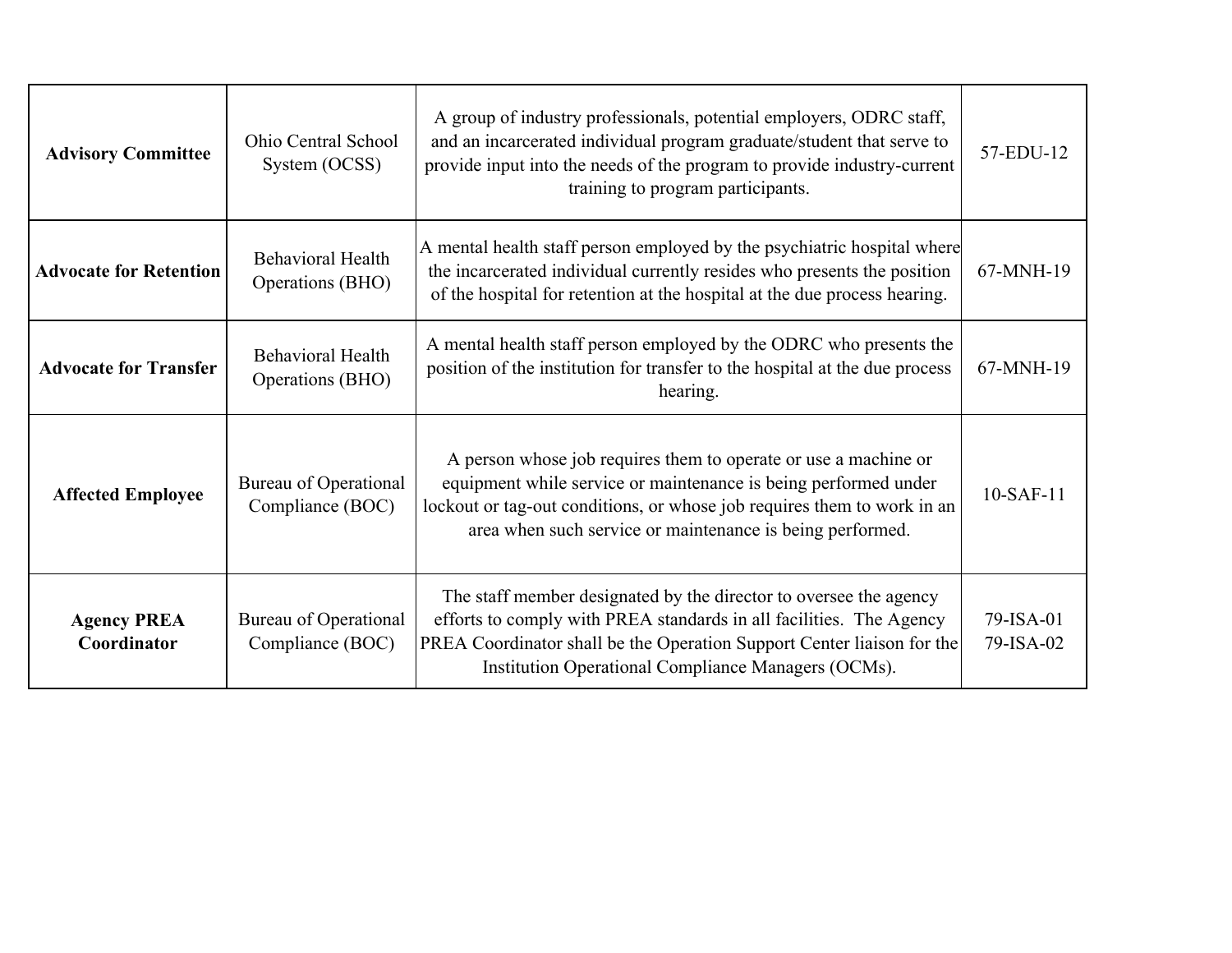| <b>Agreements (Formal</b><br>and Informal)          | Division of Parole and<br><b>Community Services</b><br>(DPCS) | Formal - A written agreement between the APA and any statewide or<br>federal government entity recommended by the regional administrator<br>and approved by the field services superintendent and the APA<br>chief/designee. Informal - The sharing of appropriate information with<br>law enforcement agencies and other person(s) or government entities,<br>pursuant to ODRC Policy 07-ORD-02, Public Records, including any<br>law enforcement activities not directly related to assigned investigations<br>or offenders, and approved by the regional administrator or designee. | 102-FUG-03  |
|-----------------------------------------------------|---------------------------------------------------------------|----------------------------------------------------------------------------------------------------------------------------------------------------------------------------------------------------------------------------------------------------------------------------------------------------------------------------------------------------------------------------------------------------------------------------------------------------------------------------------------------------------------------------------------------------------------------------------------|-------------|
| <b>Air Card</b>                                     | Bureau of Information<br>and Technology<br>Services (BITS)    | An electronic device that can be plugged into a computer, usually a<br>mobile network to access the internet wirelessly.                                                                                                                                                                                                                                                                                                                                                                                                                                                               | $05-OIT-12$ |
| <b>ALARA</b>                                        | <b>Bureau of Operational</b><br>Compliance (BOC)              | The guiding principle of radiation safety "as low as reasonably<br>achievable" that includes three (3) basic protective measures in<br>radiation safety: time, distance, and shielding.                                                                                                                                                                                                                                                                                                                                                                                                | $10-SAF-21$ |
| <b>Alcohol Breath</b><br><b>Analysis Instrument</b> | Division of Parole and<br><b>Community Services</b><br>(DPCS) | A device used to determine the alcohol concentration in a breath<br>sample. The instrument must be listed on the U.S. Department of<br>Transportation's conforming products for evidential breath<br>measurement device and must be approved internally by the chief of the<br>APA or designee. An example of an approved device is the Intoximeter,<br><b>ALCO-SENSOR IV.</b>                                                                                                                                                                                                         | 103-SPS-07  |
| <b>Alternate Work</b><br>Location                   | <b>Bureau of Personnel</b>                                    | A worksite approved by the agency which may include an approved<br>teleworker's home, a public work center, or a customer site.                                                                                                                                                                                                                                                                                                                                                                                                                                                        | 35-PAY-09   |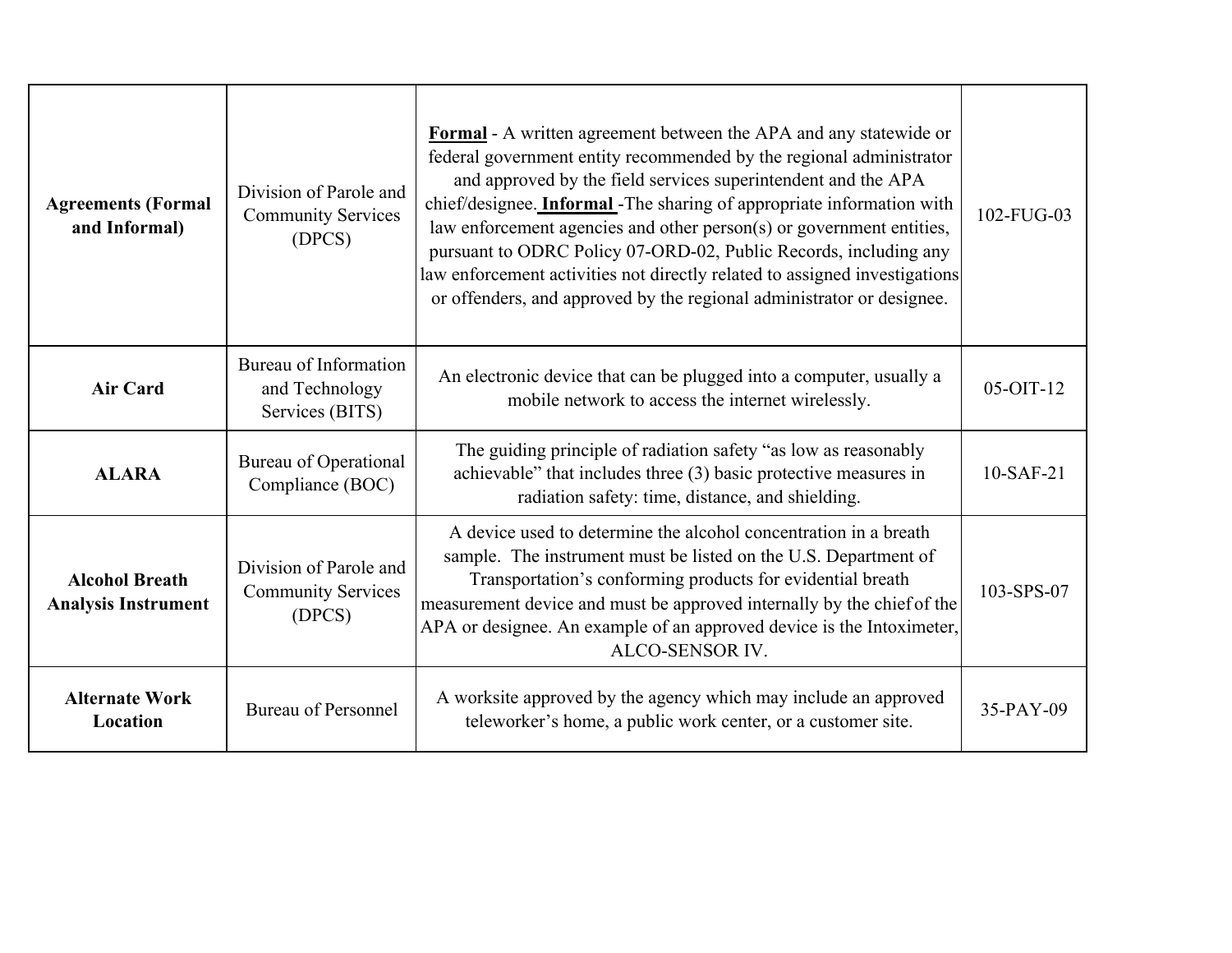| <b>Alternative Meal</b><br><b>Service (Food Loaf)</b>   | Food Service                                                  | A product made from the combination of food items used in the<br>preparation of mainline meals, using standardized portion sizes and<br>nutritionally balanced recipes. The approved recipe for the alternative<br>meal service is detailed in Appendix A and Appendix B        | 60-FSM-05  |
|---------------------------------------------------------|---------------------------------------------------------------|---------------------------------------------------------------------------------------------------------------------------------------------------------------------------------------------------------------------------------------------------------------------------------|------------|
| <b>Ambient Dose</b><br><b>Equivalent Area</b><br>(ADAP) | <b>Bureau of Operational</b><br>Compliance (BOC)              | Reference dose equivalent as determined using the American National<br>Standards Institute publication "ANSI/HPS N43.17-2009 Radiation<br>Safety for Personnel Security Screening Systems Using X-Ray or<br>Gamma Radiation."                                                   | 10-SAF-21  |
| <b>Ambulatory (DPCS)</b>                                | Division of Parole and<br><b>Community Services</b><br>(DPCS) | Any offender who can walk and is not permanently confined to a<br>wheelchair.                                                                                                                                                                                                   | 100-APA-28 |
| <b>Ambulatory (OCHC)</b>                                | Office of Correctional<br>Health Care (OCHC)                  | Capable of independent movement - not bedridden                                                                                                                                                                                                                                 | 66-ILL-01  |
| <b>American College Test</b>                            | Ohio Central School<br>System (OCSS)                          | A national college admissions examination that consists of subject area<br>tests in English, Math, Reading, and Science.                                                                                                                                                        | 57-EDU-03  |
| <b>Americans with</b><br><b>Disabilities Act (ADA)</b>  | Office of Diversity,<br>Equity, and Inclusion<br>(DEI)        | The Americans with Disabilities Act of 1990 (ADA) prohibits<br>discrimination and ensures equal employment opportunity for persons<br>with disabilities in employment, state and local government services,<br>public accommodations, commercial facilities and transportation. | 32-EEO-03  |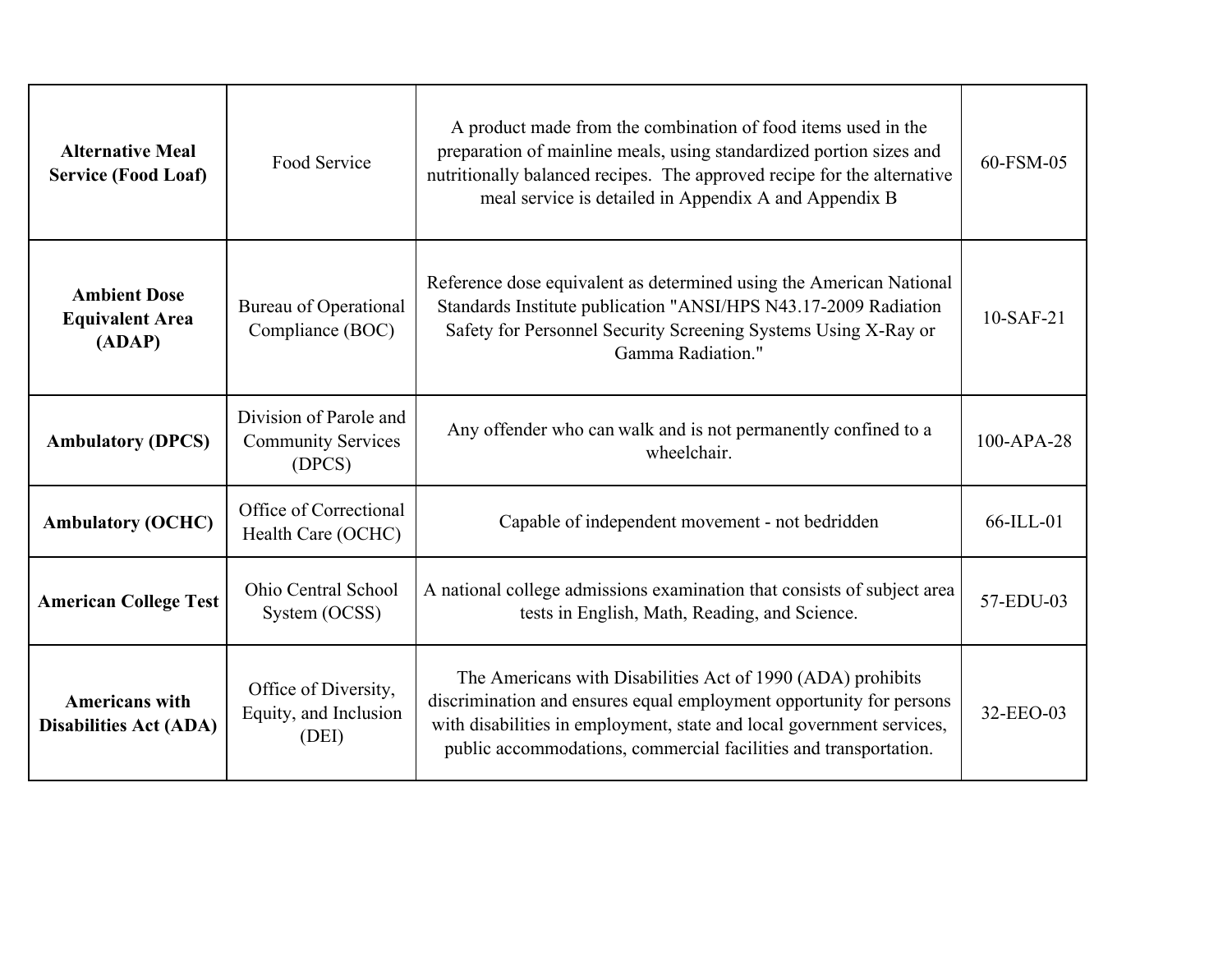| <b>Animal Handler</b>                              | Office of Prisons (OOP)                                       | An incarcerated person who has been screened, trained, and assigned to<br>serve as the primary or secondary caretaker of an animal for the<br>duration of its stay at the facility.                                                                                                        | 71-SOC-12                                                       |
|----------------------------------------------------|---------------------------------------------------------------|--------------------------------------------------------------------------------------------------------------------------------------------------------------------------------------------------------------------------------------------------------------------------------------------|-----------------------------------------------------------------|
| <b>Animal Program</b><br>Coordinator               | Office of Prisons (OOP)                                       | An ODRC employee or contractor designated by the managing<br>officer/designee to manage all aspects of the animal program at the<br>facility level.                                                                                                                                        | 71-SOC-12                                                       |
| <b>Annual Training Needs</b><br><b>Assessment</b>  | <b>Corrections Training</b><br>Academy (CTA)                  | An electronic survey administered by CTA, which will target an<br>identified population of ODRC employees to determine desired training<br>topics to be considered by the statewide TAC for inclusion into the<br>requirement letter.                                                      | 39-TRN-05                                                       |
| <b>Annually</b>                                    |                                                               | 12 months                                                                                                                                                                                                                                                                                  | 39-TRN-02<br>53-CLS-04<br>53-CLS-10<br>104-TAW-01<br>310-SEC-28 |
| <b>Anti-Virus Software</b>                         | Bureau of Information<br>and Technology<br>Services (BITS)    | Computer software code or programs that prevent, detect, contain, and<br>remove malicious software codes or programs from a system asset.<br>Anti-virus software is also called anti-malware.                                                                                              | $05-OTT-18$                                                     |
| <b>APA 40-Hour Basic</b><br><b>Firearms School</b> | Division of Parole and<br><b>Community Services</b><br>(DPCS) | The centralized, introductory firearms training as provided by the<br>Corrections Training Academy (CTA) based upon agency needs, the<br>Ohio Department of Rehabilitation and Correction (ODRC) standards,<br>and the standards of the Ohio Peace Officer Training Commission<br>(OPOTC). | 104-TAW-01                                                      |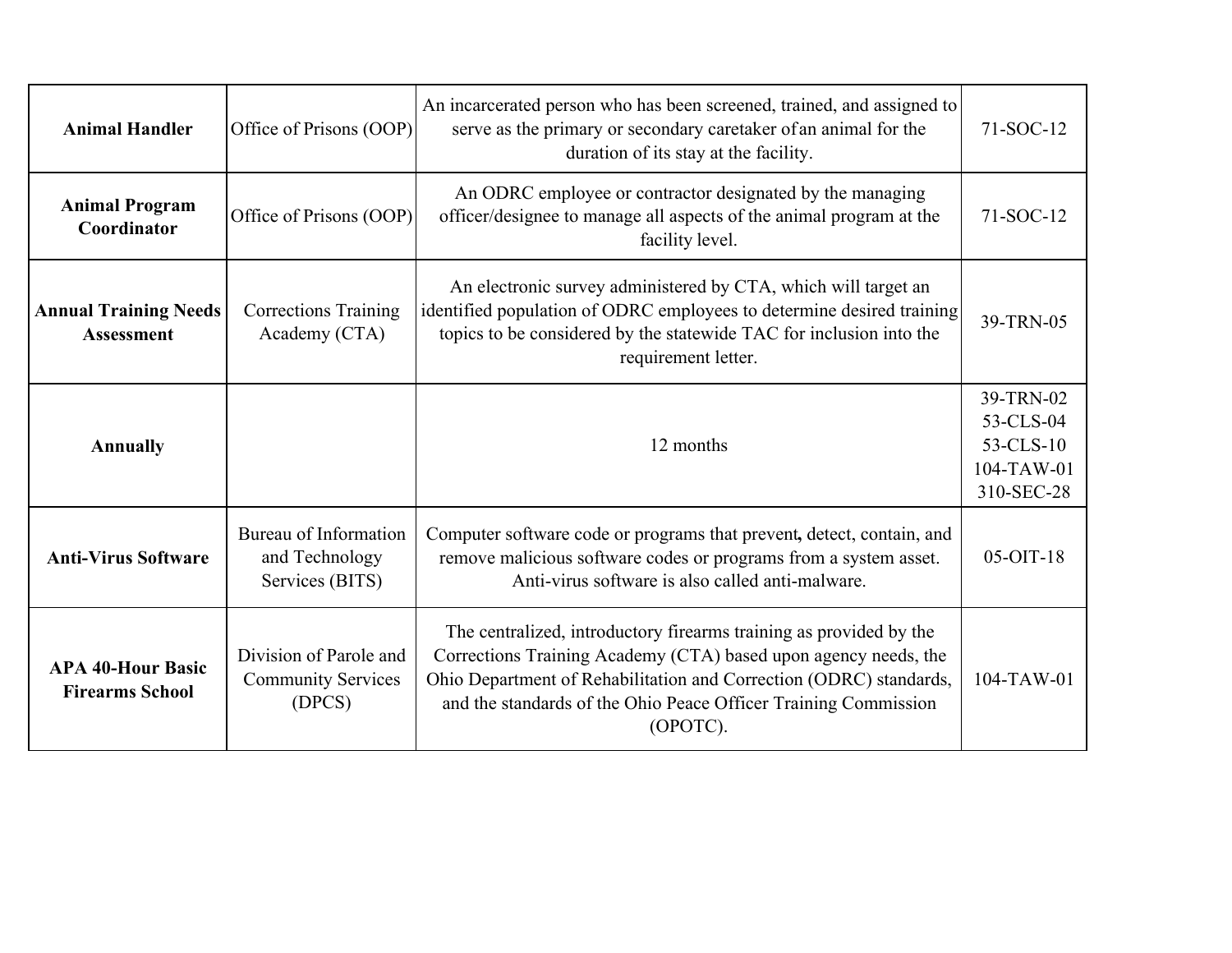| <b>Applicant Pool</b>                          | Bureau of Personnel                                        | The eligible applicants in the case merit file who will be given<br>consideration for selection to the position based upon the screening<br>results from the Subject Matter Expert (SME) as reflected on the<br>Subject Matter Expert Screening form or on the Subject Matter Expert<br>Applicant Summary and Review documents. | 34-PRO-04  |
|------------------------------------------------|------------------------------------------------------------|---------------------------------------------------------------------------------------------------------------------------------------------------------------------------------------------------------------------------------------------------------------------------------------------------------------------------------|------------|
| <b>Application</b>                             | Bureau of Information<br>and Technology<br>Services (BITS) | A self-contained program or software designed to perform a specific<br>purpose that is downloaded by the device user to a cellular telephone,<br>smartphone or another electronic device. These programs or software<br>are commonly referred to as apps.                                                                       | $05-OT-12$ |
| <b>Appointing</b><br><b>Authority/Designee</b> | Legal Services                                             | Director, Assistant Director, Warden or Deputy Director of Parole and<br>Community Services.                                                                                                                                                                                                                                    | 35-PAY-09  |
| Apprentice                                     | Ohio Central School<br>System (OCSS)                       | An incarcerated individual who has been selected and placed under an<br>apprenticeship agreement with the Local Apprenticeship Advisory<br>Committee and in accordance with ApprenticeOhio for training in one<br>of the skilled crafts covered by the Multi-Craft Apprenticeship<br>Committee agreement.                       | 57-EDU-07  |
| <b>Apprentice Instructor</b><br><b>Trainer</b> | <b>Corrections Training</b><br>Academy (CTA)               | A provisional designation for those persons newly recognized as<br>capable of instructing instructor-based programs for ODRC.                                                                                                                                                                                                   | 39-TRN-06  |
| Apprenticeship<br><b>Agreement</b>             | Ohio Central School<br>System (OCSS)                       | A written agreement between the Local Apprenticeship Advisory<br>Committee, ApprenticeOhio, and the incarcerated individuals<br>indentured as an apprentice.                                                                                                                                                                    | 57-EDU-07  |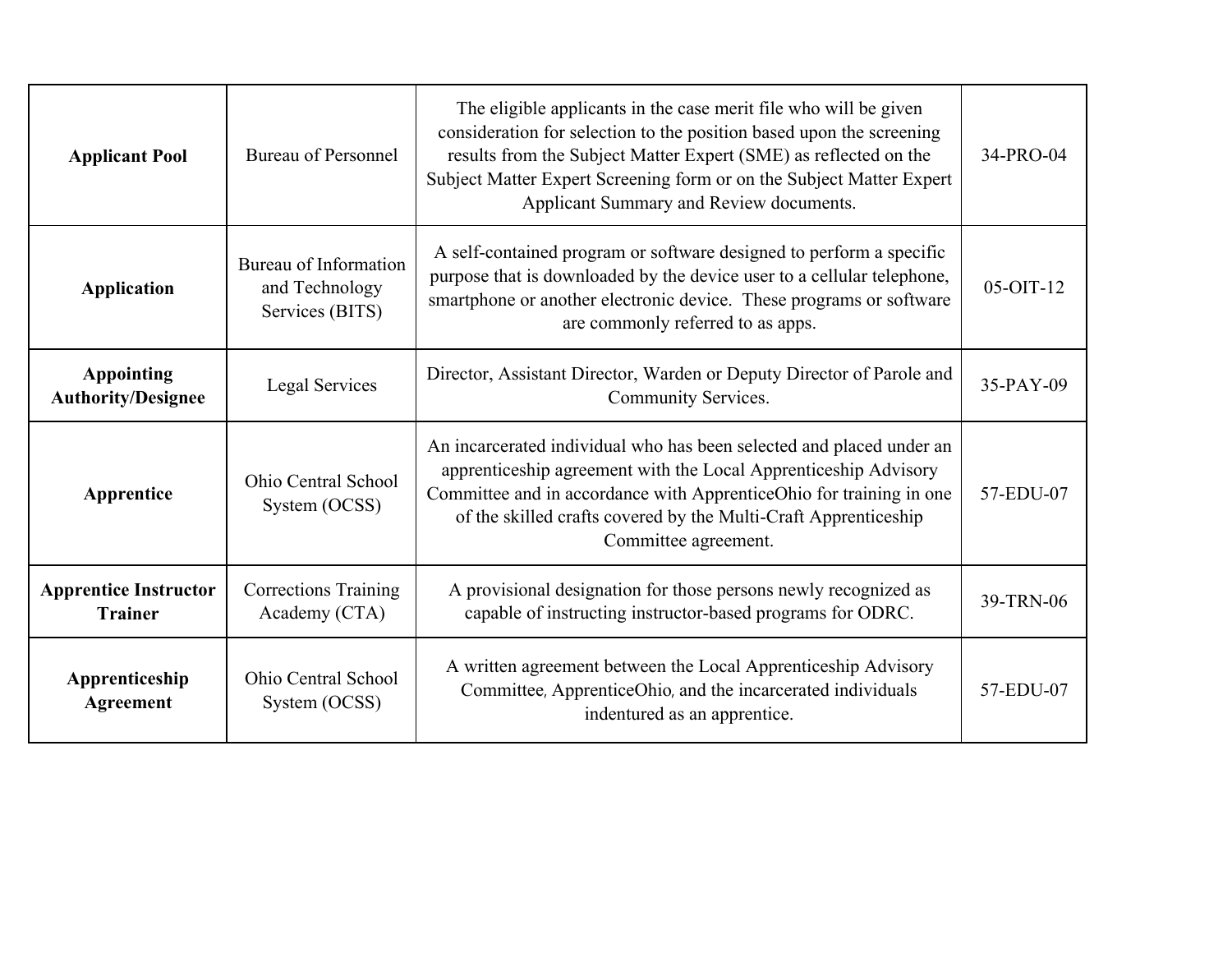| Apprenticeship<br>Coordinator                 | Ohio Central School<br>System (OCSS)                          | Under the direction of the appropriate deputy warden, the school<br>administrator shall serve as the apprenticeship coordinator. The<br>appropriate deputy warden in conjunction with the school administrator<br>shall be responsible for the oversight and coordination of the program at<br>the facility.                                                                                                                                                                                                                                                                               | 57-EDU-07  |
|-----------------------------------------------|---------------------------------------------------------------|--------------------------------------------------------------------------------------------------------------------------------------------------------------------------------------------------------------------------------------------------------------------------------------------------------------------------------------------------------------------------------------------------------------------------------------------------------------------------------------------------------------------------------------------------------------------------------------------|------------|
| Apprenticeship<br><b>Supervisor</b>           | Ohio Central School<br>System (OCSS)                          | The staff person or contract employee who is knowledgeable in the craft<br>shall supervise the duties performed by the apprentices in the work<br>process schedule for that trade. The ODRC employed apprentice<br>supervisors shall be approved by the local apprenticeship advisory<br>committee, while contract apprenticeship supervisors will be approved<br>by the Ohio Central School System (OCSS) superintendent. The OCSS<br>superintendent shall send a memo to the appropriate institutions<br>designating which contractor or contract employee organization has<br>approval. | 57-EDU-07  |
| <b>Appropriate Deputy</b><br>Warden           | Ohio Central School<br>System (OCSS)                          | Deputy warden who supervises the most apprenticeship supervisors.                                                                                                                                                                                                                                                                                                                                                                                                                                                                                                                          | 57-EDU-07  |
| <b>Approved Child Care</b><br>Provider        | Office of Prisons (OOP)                                       | A person approved by the appropriate Public Children Services Agency<br>(PCSA) representative to take custody of the infant once medical staff<br>have discharged the baby from the hospital.                                                                                                                                                                                                                                                                                                                                                                                              | 71-SOC-02  |
| <b>Approved Residence</b>                     | Division of Parole and<br><b>Community Services</b><br>(DPCS) | The place in which an offender is permitted to reside while on home<br>pass, electronic monitoring or upon release to Adult Parole Authority<br>(APA) supervision in accordance with ODRC Policy 101-pla-01,<br>Reentry Supervision Release Process.                                                                                                                                                                                                                                                                                                                                       | 100-APA-32 |
| <b>Approved Residence</b><br><b>Placement</b> | <b>Bureau of Community</b><br>Sanctions (BCS)                 | The place in which the offender is given permission by the APA to<br>reside when released pursuant to ODRC Policy 101-PLA-01, Placement<br>Process.                                                                                                                                                                                                                                                                                                                                                                                                                                        | 108-ABC-04 |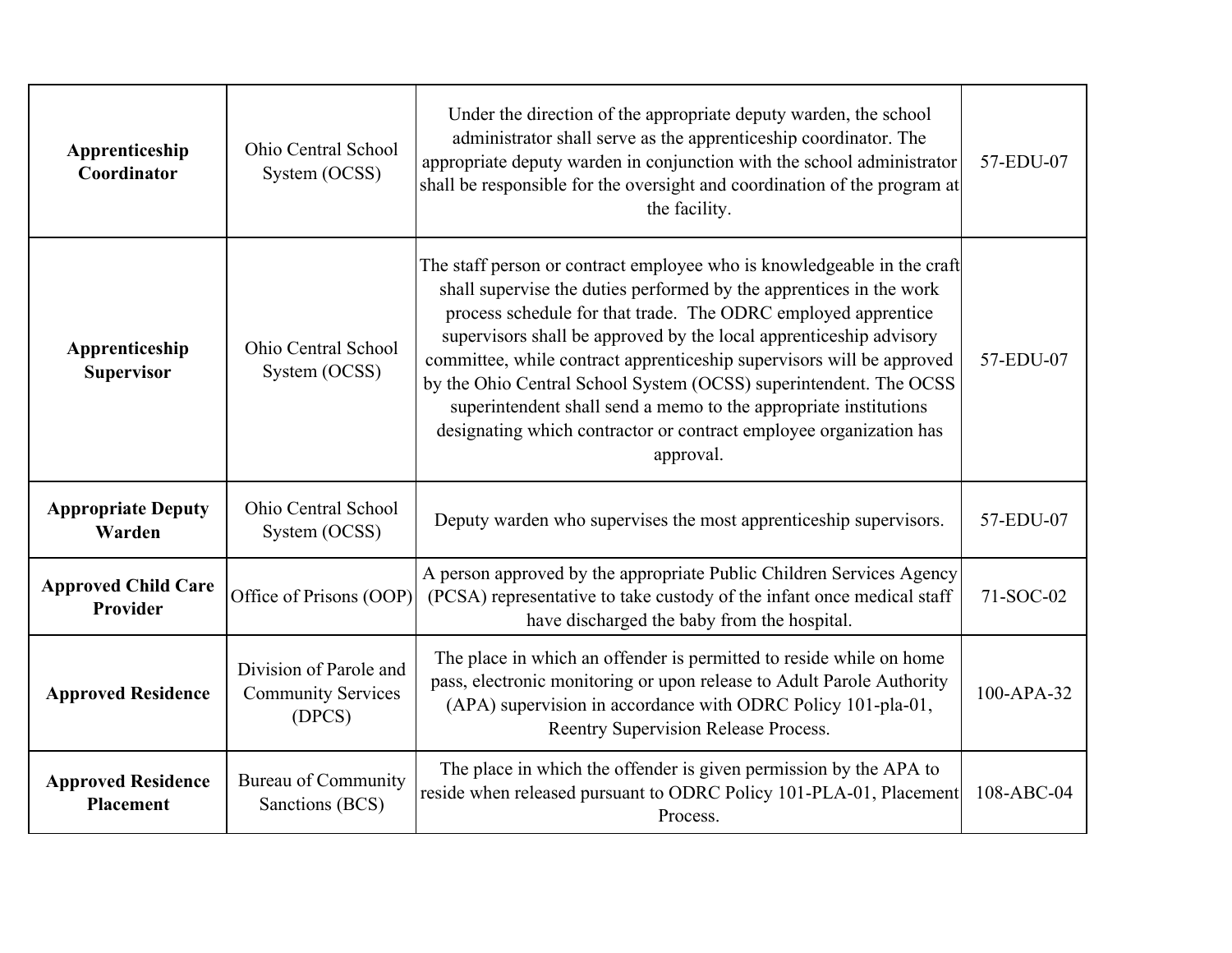| <b>Approved Source</b>                     | Office of Prisons (OOP)                      | Commissaries and/or vendors, identified by the Director/designee, from<br>whom an incarcerated individual may receive personal property.                                                                                                                                                                                                                                                                                                                                             | 61-PRP-01 |
|--------------------------------------------|----------------------------------------------|--------------------------------------------------------------------------------------------------------------------------------------------------------------------------------------------------------------------------------------------------------------------------------------------------------------------------------------------------------------------------------------------------------------------------------------------------------------------------------------|-----------|
| <b>Approved Visitor</b>                    | Office of Prisons (OOP)                      | An approved visitor is a person, family, or friend, who has submitted an<br>acceptable Visiting Application (DRC2096). The incarcerated<br>individual visiting list shall provide for up to fifteen (15) visitors, not<br>including any listed attorney of record and/or clergy of record. The<br>managing officer may authorize additional visitors.                                                                                                                                | 71-SOC-02 |
| <b>Armory Inventory</b><br><b>Database</b> | Division of Business<br>Administration (DBA) | An automated web application located on ODRC Intranet that is<br>utilized by authorized employees to accurately maintain the inventory of<br>firearms, ammunition, chemicals, restraints and other armory safety and<br>security equipment and supplies as required by the ODRC Office of<br>Prisons. The database is utilized to reconcile and update the firearms<br>inventory data maintained in the Ohio Administrative Knowledge<br>System (OAKS) Asset Management (AM) System. | 22-BUS-08 |
| <b>Asset Processor</b>                     | Division of Business<br>Administration (DBA) | A state employee who is assigned the responsibility for maintaining a<br>perpetual inventory of state owned property on the OAKS Asset<br>Management module or on the agency's in-house asset management<br>system of a state agency or a portion of an agency, such as a reporting<br>division, institution, regional office, etc.                                                                                                                                                  | 22-BUS-08 |
| <b>Assignment</b>                          | Bureau of Labor<br>Relations                 | A correction officer task assigned by a supervisor.                                                                                                                                                                                                                                                                                                                                                                                                                                  | 51-STF-05 |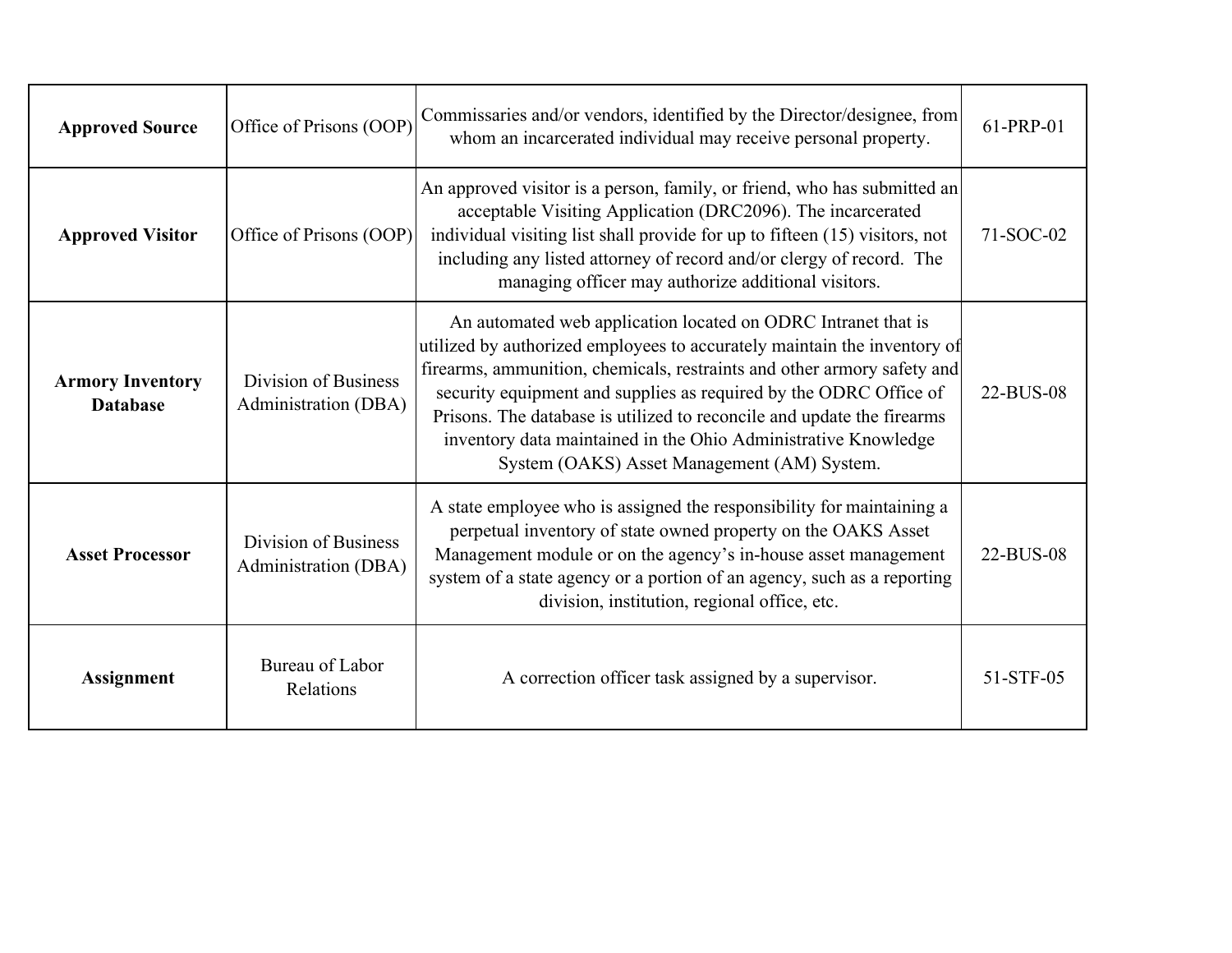| <b>Attack Vectors</b>   | Bureau of Information<br>and Technology<br>Services (BITS) | A path or means by which a hacker can gain access to a computer or network<br>server in order to deliver a malicious payload, such as a virus, a Trojan horse,<br>a worm or spyware. Attack vectors enable hackers to exploit system<br>vulnerabilities, including the human element. Common attack vectors<br>include, but are not limited to: External/removal media - An attack executed<br>via removal media, such as an infected USB flash drive; Attrition - An attack<br>that employs brute force methods to compromise, degrade or destroy system<br>assets or services, such as a DoS or a brute force attack against passwords,<br>digital signatures or other authentication mechanisms; Web - An attack<br>executed from a Web site or Web-based application, such as a cross-site<br>scripting attack used to steal user credentials or a redirect to a site that<br>exploits a browser vulnerability and installs malware; E-mail - An attack<br>executed via an e-mail message or e-mail attachment, such as exploit code<br>disguised as an attached document or a link to a malicious Web site in the<br>body of an e-mail message; Impersonation - An attack involving the<br>replacement of something benign with something malicious, such as spoofing,<br>man in the middle attacks, rogue wireless, access points and SQL Injections;<br>Improper Usage - Any incident resulting from violation of an organization's<br>acceptable usage policies by an authorized user, such as an authorized user<br>performing in illegal activities on an information system or an authorized user<br>installing file sharing software on an organization's network, leading to the<br>loss of sensitive data; Loss or Theft - The loss or theft of a computing device<br>or media used by the state agency, such as a laptop, smartphone, tablet, etc.<br>This also includes loss or theft of hard copy documents that contain sensitive<br>data or PII. | $05-OT-14$ |
|-------------------------|------------------------------------------------------------|---------------------------------------------------------------------------------------------------------------------------------------------------------------------------------------------------------------------------------------------------------------------------------------------------------------------------------------------------------------------------------------------------------------------------------------------------------------------------------------------------------------------------------------------------------------------------------------------------------------------------------------------------------------------------------------------------------------------------------------------------------------------------------------------------------------------------------------------------------------------------------------------------------------------------------------------------------------------------------------------------------------------------------------------------------------------------------------------------------------------------------------------------------------------------------------------------------------------------------------------------------------------------------------------------------------------------------------------------------------------------------------------------------------------------------------------------------------------------------------------------------------------------------------------------------------------------------------------------------------------------------------------------------------------------------------------------------------------------------------------------------------------------------------------------------------------------------------------------------------------------------------------------------------------------------------------------------------------|------------|
| <b>Attorney-in-Fact</b> | Legal Services                                             | The person designated by an individual to make decisions for him/her<br>in a Power of Attorney. This person is generally not a licensed attorney.                                                                                                                                                                                                                                                                                                                                                                                                                                                                                                                                                                                                                                                                                                                                                                                                                                                                                                                                                                                                                                                                                                                                                                                                                                                                                                                                                                                                                                                                                                                                                                                                                                                                                                                                                                                                                   | 69-OCH-03  |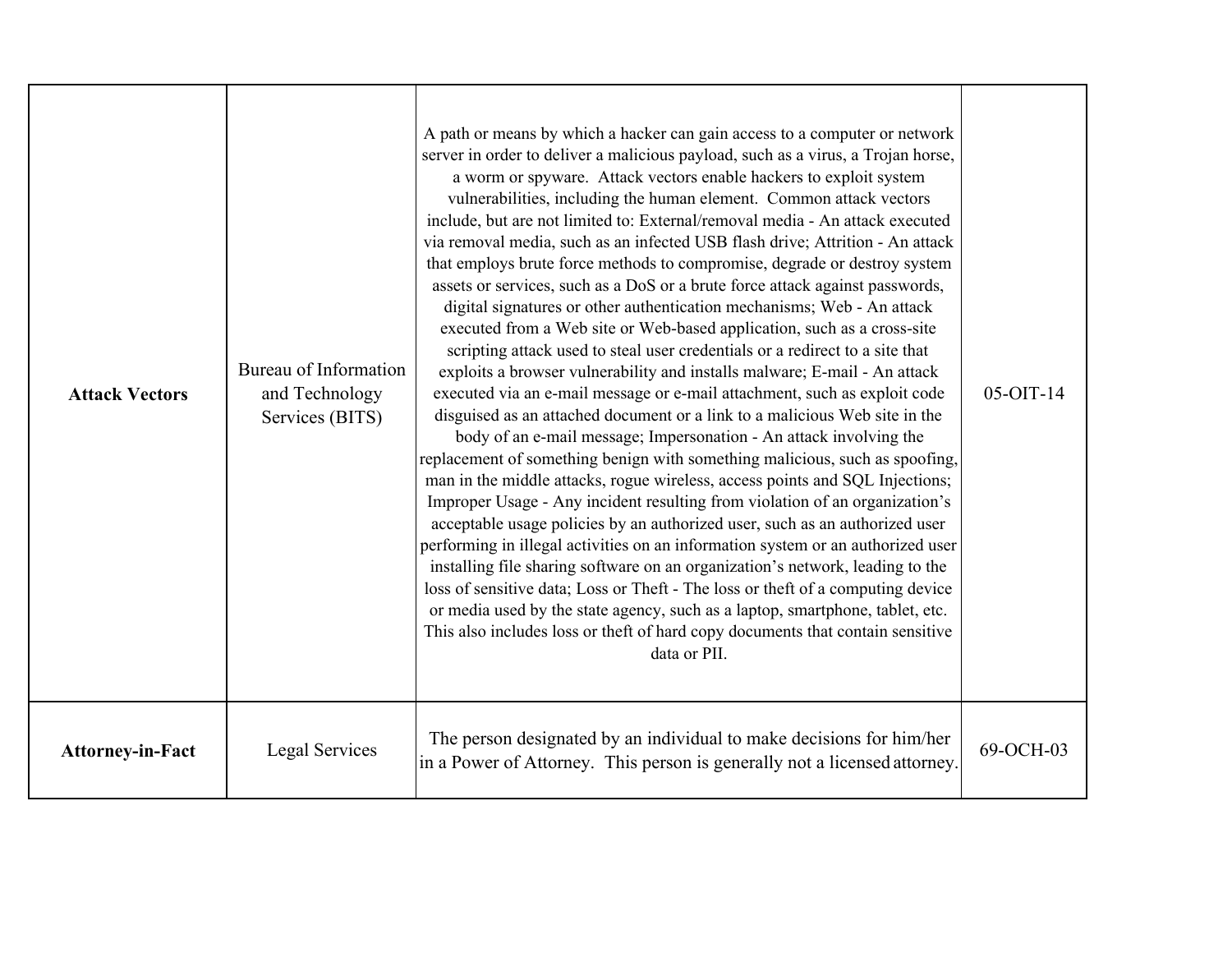| <b>Audit</b>                               | Bureau of Operational<br>Compliance (BOC)                  | A formal observation and evaluation of facility programs, operations,<br>physical conditions, and practices to determine a level of compliance<br>with recognized and accepted standards, policies, and mandates.                                                                                                                                                                                                                                  | 08-MAU-01                                 |
|--------------------------------------------|------------------------------------------------------------|----------------------------------------------------------------------------------------------------------------------------------------------------------------------------------------------------------------------------------------------------------------------------------------------------------------------------------------------------------------------------------------------------------------------------------------------------|-------------------------------------------|
| <b>Authorized Copies</b>                   | Bureau of Information<br>and Technology<br>Services (BITS) | Copies of software that have been approved for ODRC business<br>purposes by the ODRC chief of the Bureau of Information Technology<br>Services (BITS) or designee, purchased pursuant to all applicable<br>ODRC purchasing guidelines to be used in a manner that complies with<br>copyright statutes pertaining to purchased software and installed only<br>on ODRC system assets pursuant to the configuration standards<br>established by BITS. | 05-OIT-01                                 |
| <b>Authorized Employee</b>                 | Bureau of Operational<br>Compliance (BOC)                  | A person who locks out or tags out machines or equipment in order to<br>perform services or maintenance on that machine or equipment.                                                                                                                                                                                                                                                                                                              | $10-SAF-11$                               |
| <b>Authorized Technical</b><br><b>User</b> | Bureau of Information<br>and Technology<br>Services (BITS) | An ODRC employee, contractor, intern, volunteer or other agent of the<br>state who is authorized at a technical level to administer and<br>support/maintain state computing information technology systems and<br>telecommunications technology systems for business purposes on<br>behalf of the State of Ohio.                                                                                                                                   | $05-OTT-12$<br>$05-OIT-14$<br>$05-OIT-18$ |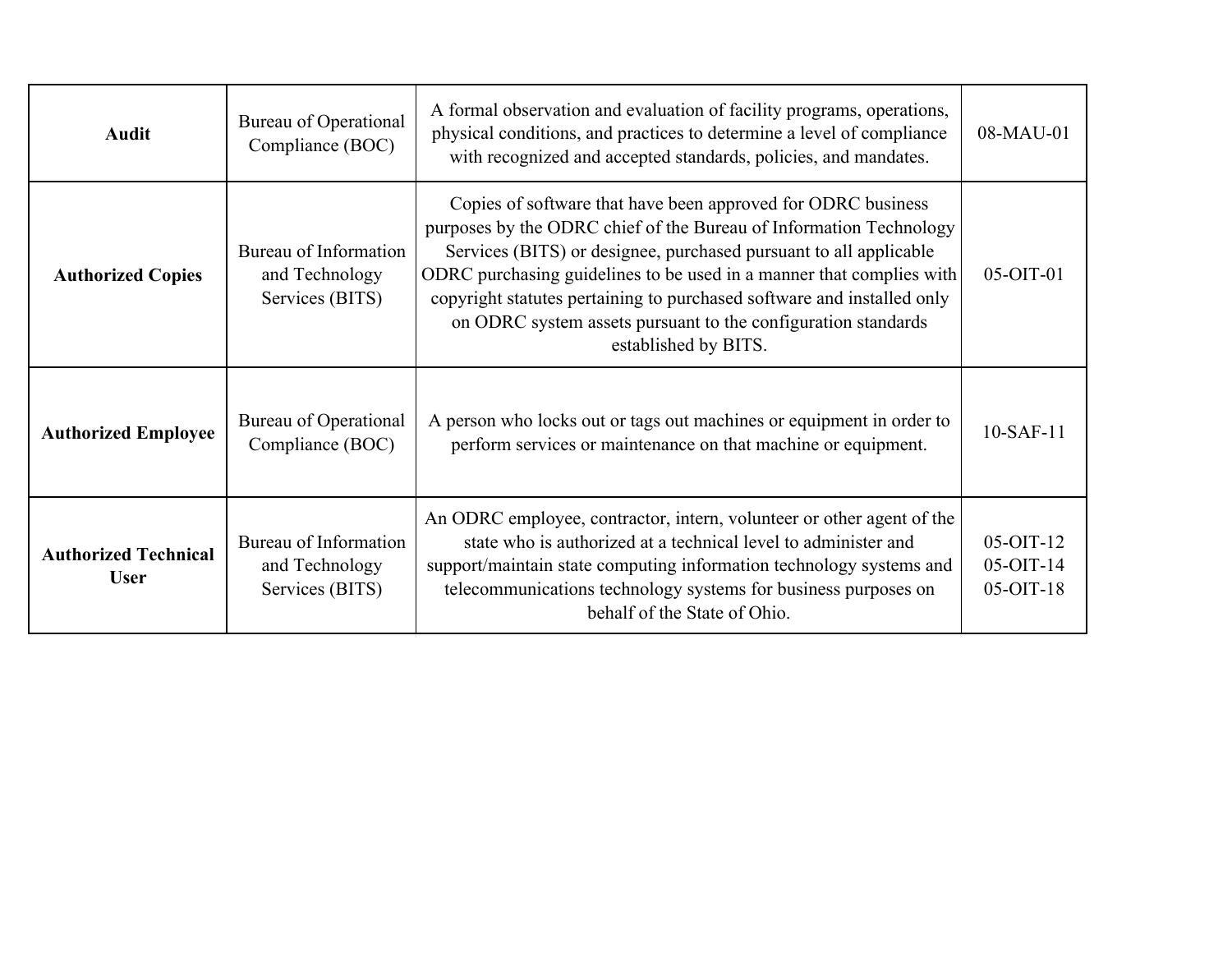| <b>Authorized User</b>        | Bureau of Information<br>and Technology<br>Services (BITS)    | An ODRC employee, contractor, intern, volunteer, or other agent of the<br>state who is authorized at an end user level, to have access to and use<br>state computing information technology systems and<br>telecommunications technology systems for business purposes on<br>behalf of the State of Ohio. | 05-OIT-01<br>$05-OIT-03$<br>$05-OTT-10$<br>05-OIT-12<br>$05-OIT-14$<br>05-OIT-15<br>05-OIT-17<br>05-OIT-18<br>05-OIT-19<br>05-OIT-20<br>05-OIT-21<br>05-OIT-24<br>05-OIT-25<br>05-OIT-28<br>05-OIT-29<br>05-OIT-30 |
|-------------------------------|---------------------------------------------------------------|-----------------------------------------------------------------------------------------------------------------------------------------------------------------------------------------------------------------------------------------------------------------------------------------------------------|--------------------------------------------------------------------------------------------------------------------------------------------------------------------------------------------------------------------|
| <b>Authorization (DPCS)</b>   | Division of Parole and<br><b>Community Services</b><br>(DPCS) | The written approval by the chief of the APA for an employee to carry a<br>firearm.                                                                                                                                                                                                                       | 104-TAW-04                                                                                                                                                                                                         |
| <b>Auto Referral Offenses</b> | Legal                                                         | Tier 1 and Tier 2 designated offenses that are automatically referred to<br>the Parole Board for a possible Additional Term Hearing upon a finding<br>of guilt by the Rules Infraction Board (RIB).                                                                                                       | 105-PBD-15                                                                                                                                                                                                         |
| <b>Automatic Activation</b>   | DPCS/OOP                                                      | A BWC setting where the camera begins recording without the wearer<br>having to activate the camera (e.g., removing firearm from holster,<br>removing OC from holster, Bluetooth signal).                                                                                                                 | 10-SAF-22                                                                                                                                                                                                          |
| <b>Available</b>              | Division of Parole and<br><b>Community Services</b><br>(DPCS) | An offender status as determined under ODRC Policy 100-APA-14,<br>Sanctions for Violations of Conditions of Supervision.                                                                                                                                                                                  | 105-PBD-09                                                                                                                                                                                                         |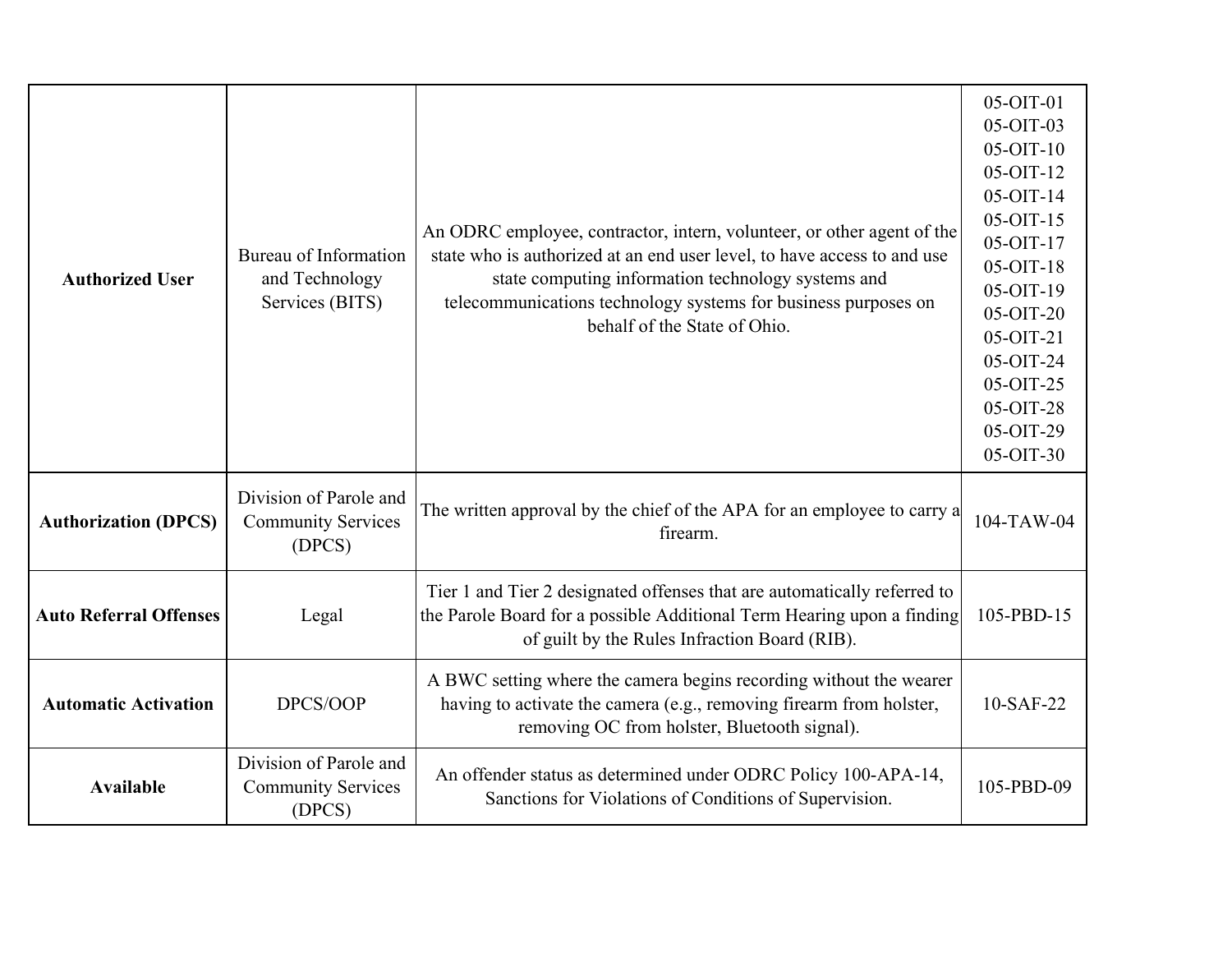| <b>Availability</b>                                      | Bureau of Information<br>and Technology<br>Services (BITS) | For the purposes of this policy, ensuring timely and reliable access to<br>and use of data/information.                                                                                                                                                                                                                                                                                      | 05-OIT-14<br>05-OIT-18<br>05-OIT-23 |
|----------------------------------------------------------|------------------------------------------------------------|----------------------------------------------------------------------------------------------------------------------------------------------------------------------------------------------------------------------------------------------------------------------------------------------------------------------------------------------------------------------------------------------|-------------------------------------|
| <b>Average Daily</b><br><b>Attendance</b>                | Ohio Central School<br>System (OCSS)                       | The actual number of students who attend a class on any given day.<br>This count is usually less than the number of students on the roster but<br>will not exceed the number of students on the roster.                                                                                                                                                                                      | 57-EDU-02                           |
| <b>Back to Basics</b><br>Committee                       | Office of Prisons (OOP)                                    | A group of employees tasked with the review of a post order, policy,<br>procedure, area, security concern or systematic process.                                                                                                                                                                                                                                                             | 50-PAM-03                           |
| <b>Back to Basics</b><br><b>Committee</b><br>Chairperson | Office of Prisons (OOP)                                    | An employee assigned by the managing officer to oversee a Back to<br>Basics Committee to ensure the Back-to-Basics process is followed,<br>documented and established deadlines are met.                                                                                                                                                                                                     | 50-PAM-03                           |
| <b>Back to Basics</b><br>Coordinator                     | Office of Prisons (OOP)                                    | An employee assigned by the managing officer to oversee, organize,<br>track and document all Back-to-Basics Committee assignments                                                                                                                                                                                                                                                            | 50-PAM-03                           |
| <b>Back to Basics</b><br><b>Quarterly Report</b>         |                                                            | A report compiled by regional administrative assistants at the Operation<br>Support Center (OSC) that summarizes the quarterly Back-to-Basics<br>Office of Prisons (OOP) activities of each institution. The information documented on the Back-<br>to-Basics Quarterly Report is derived from the Quarterly "Back to<br>Basics" Monitoring Reports (DRC2695) submitted by each institution. | 50-PAM-03                           |
| <b>Back to Basics Review</b><br>Report (DRC2716)         | Office of Prisons (OOP)                                    | A report designed to document all steps taken by the Back-to-Basics<br>Committee when conducting a review. The Back-to-Basics coordinator<br>and Back-to-Basics Committee chairperson completes this report.                                                                                                                                                                                 | 50-PAM-03                           |
| <b>Background</b><br>Investigation                       | Chief Inspector's Office                                   | An investigation which may include, but is not limited to, verification<br>of credentials, examination of employment references, and review of<br>criminal history and military records (e.g., DD214, selective service<br>registration). This record will include comprehensive identifier<br>information to be collected and run against law enforcement indices.                          | 34-PRO-04<br>34-PRO-07              |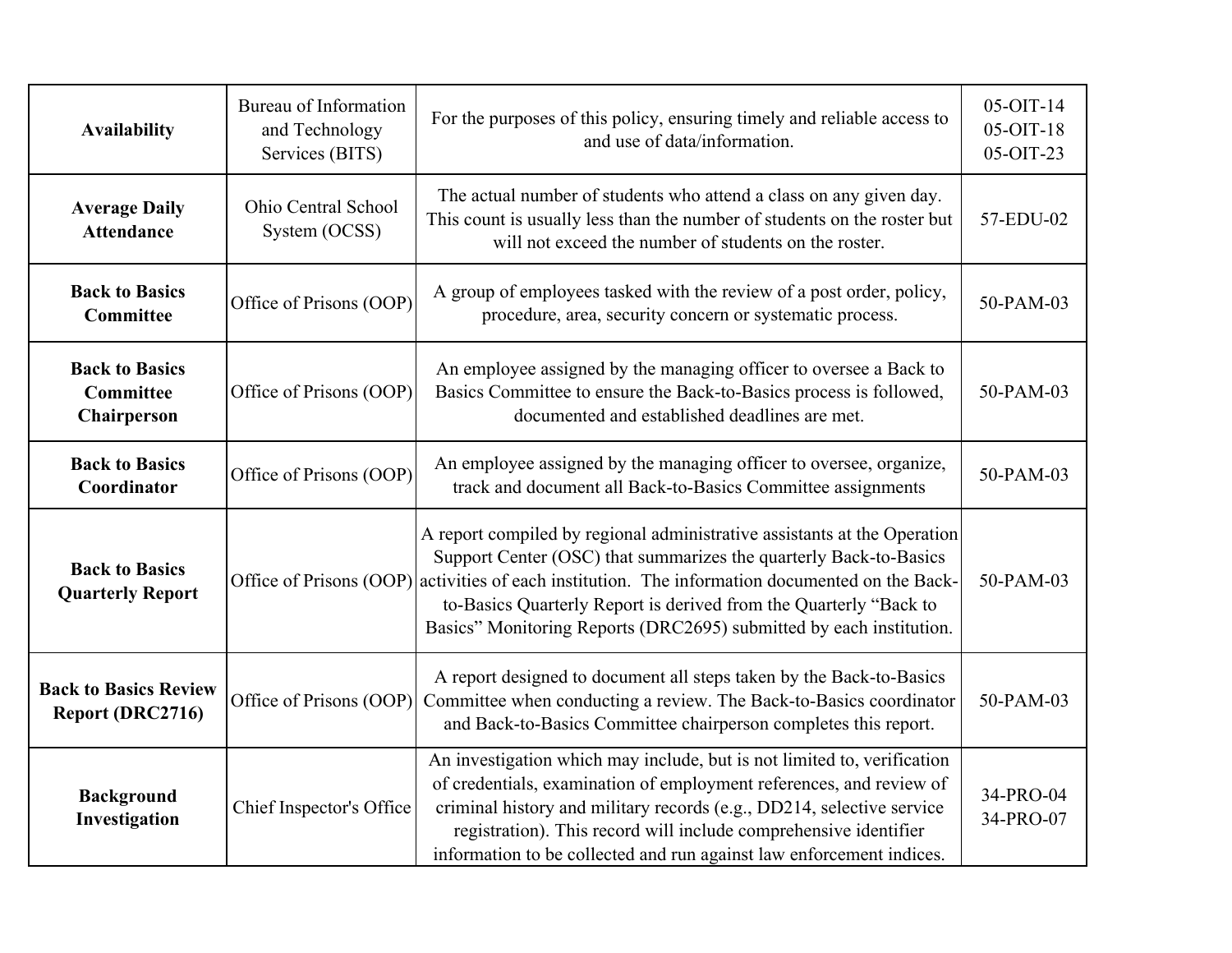| <b>Bank Debit Card</b>                                                                             | Division of Business<br>Administration (DBA)                      | A payment card that provides the cardholder electronic access to their<br>bank account(s) at a financial institution. The card, where accepted, can<br>be used instead of cash when making purchases.                                                                                                                                                                                                                                                                                                                                                                                                                                                                                                     | 24-CAS-01<br>24-CAS-03 |
|----------------------------------------------------------------------------------------------------|-------------------------------------------------------------------|-----------------------------------------------------------------------------------------------------------------------------------------------------------------------------------------------------------------------------------------------------------------------------------------------------------------------------------------------------------------------------------------------------------------------------------------------------------------------------------------------------------------------------------------------------------------------------------------------------------------------------------------------------------------------------------------------------------|------------------------|
| <b>Basic Information</b><br><b>Technology (IT)</b><br><b>Security Awareness</b><br><b>Training</b> | <b>Bureau of Information</b><br>and Technology<br>Services (BITS) | Standardized IT security awareness training that provides ODRC<br>employees and other individuals that have access to ODRC IT system<br>assets with a basic understanding of the need for information security<br>and the actions that individuals can take to maintain security and<br>respond to suspected security incidents.                                                                                                                                                                                                                                                                                                                                                                          | 05-OIT-15<br>05-OIT-20 |
| <b>Batterer</b>                                                                                    | Office of Victim<br>Services (OVS)                                | The perpetrator of domestic violence.                                                                                                                                                                                                                                                                                                                                                                                                                                                                                                                                                                                                                                                                     | 03-OVS-07              |
| <b>Be On the Look Out</b><br>(BOLO)                                                                | Division of Parole and<br><b>Community Services</b><br>(DPCS)     | A broadcast from the Ohio State Highway Patrol to its personnel and/or<br>to other law enforcement agencies to alert them to look for a wanted<br>person who is to be arrested, or a person of interest. This is utilized to<br>minimize the risk to public safety.                                                                                                                                                                                                                                                                                                                                                                                                                                       | 100-APA-32             |
| <b>Bedside Visit</b>                                                                               | Office of Prisons (OOP)                                           | A supervised visit by an incarcerated individual to a seriously ill<br>relative who is in imminent danger of death and is in a controlled<br>environment such as a hospice unit, nursing home, or hospital.                                                                                                                                                                                                                                                                                                                                                                                                                                                                                               | 76-VIS-03              |
|                                                                                                    |                                                                   | A multi-faceted approach intended to position staff to make the optimal<br>decisions during tense, rapidly evolving situations. Behavioral<br>intervention involves trained staff remaining calm and controlled,<br>slowing down a situation when possible, conducting threat assessments,<br><b>Behavioral Intervention</b> Office of Prisons (OOP) utilizing de-escalation and intervention techniques to settle conflicts, or<br>preventing disruptive actions and calling for assistance prior to<br>physically intervening and utilizing force whenever safe to do so.<br>Behavioral intervention promotes de-escalation, safety and controlling<br>disruption while maintaining orderly operations. | 63-UOF-01              |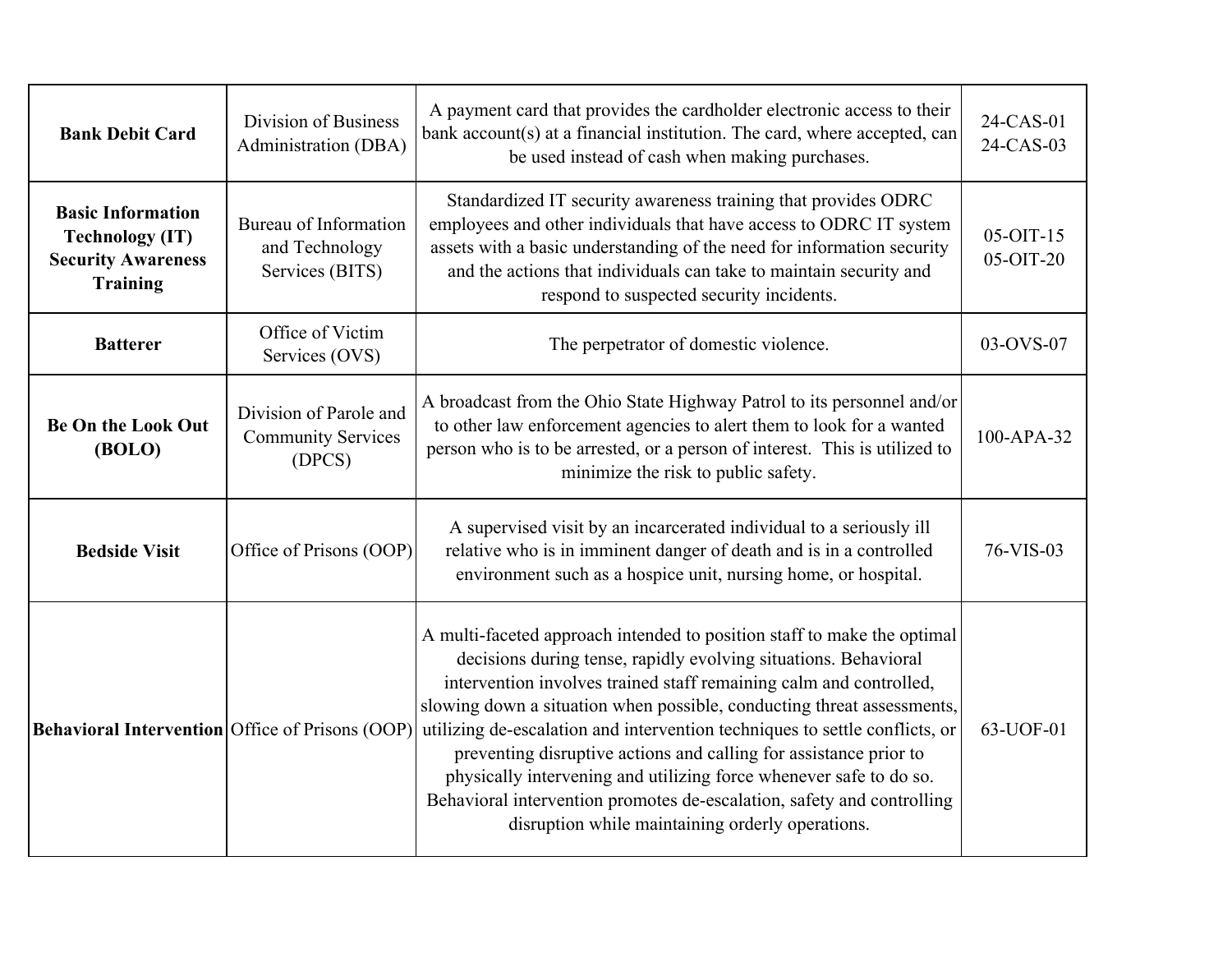| <b>Behavioral Review</b><br><b>Committee (BRC)</b>                  | Division of Parole and<br><b>Community Services</b><br>(DPCS) | A committee composed of three (3) or more halfway house staff<br>responsible for reviewing offender behavior to either award incentives<br>for positive behavior or determine if significant program rule violations<br>have occurred. The BRC is responsible for making program<br>termination recommendations to the Bureau of Community Sanctions<br>(BCS) when an offender has had an unacceptable adjustment to the<br>TRC program. | 100-APA-32<br>102-FUG-02 |
|---------------------------------------------------------------------|---------------------------------------------------------------|------------------------------------------------------------------------------------------------------------------------------------------------------------------------------------------------------------------------------------------------------------------------------------------------------------------------------------------------------------------------------------------------------------------------------------------|--------------------------|
| <b>Behavioral Review</b><br><b>Committee (BRC)</b><br><b>Report</b> | Division of Parole and<br><b>Community Services</b><br>(DPCS) | A report completed by the halfway house (HWH) summarizing an<br>offender's Transitional Control adjustment and recommendations.                                                                                                                                                                                                                                                                                                          | 100-APA-32               |
| <b>Biennium</b>                                                     | Legal Services                                                | A two year period that begins July $1st$ and ends 24 months later on June<br>$30^{\text{th}}$ .                                                                                                                                                                                                                                                                                                                                          | 21-CAM-08                |
| <b>Birthing Support</b><br>Handbook                                 | Office of Prisons (OOP)                                       | An instruction booklet containing rules and procedures mandated by the<br>ODRC, directions to the Ohio State University Medical Center<br>(OSUMC), and frequently asked questions.                                                                                                                                                                                                                                                       | 71-SOC-02                |
| <b>Birthing Support</b><br>Person                                   | Office of Prisons (OOP)                                       | Any individual, not currently under the supervision of the ODRC<br>(unless otherwise approved by the Director/designee), selected by the<br>pregnant individual to assist her during the labor and delivery of her<br>child. The<br>BSP must be an approved ODRC visitor of the incarcerated person,<br>and/or pre-identified volunteer designated by the managing officer.                                                              | 71-SOC-02                |
| <b>Blog</b>                                                         | Legal                                                         | A website that contains dated text entries made in journal style and may<br>combine text, photographs, videos, and links to other website. They can<br>be written by one person or a group of contributors.                                                                                                                                                                                                                              | 31-SEM-12                |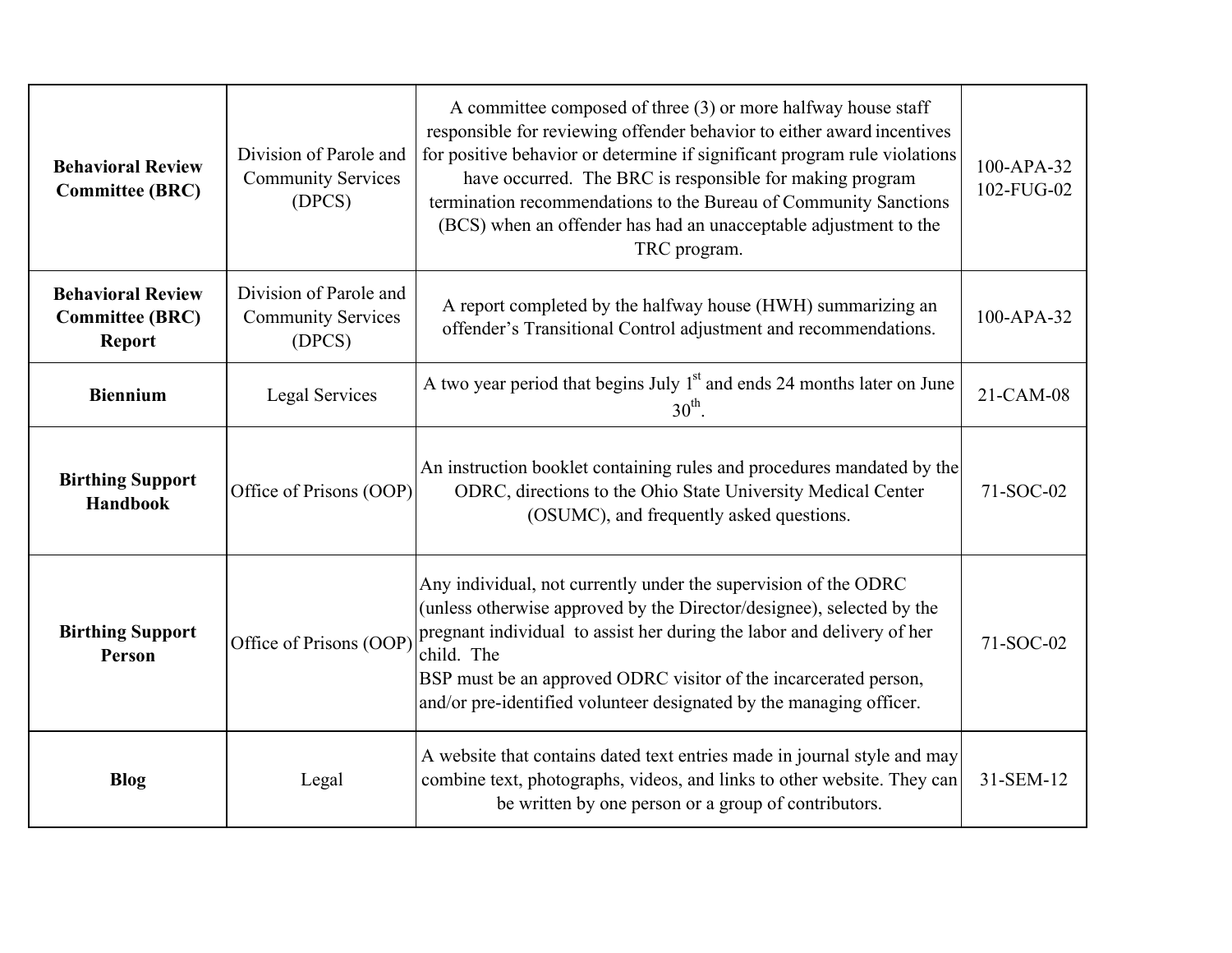| <b>Bluetooth Signal</b><br><b>Activation</b>   | DPCS/OOP                                                      | A short-range wireless technology that is used for exchanging data<br>between fixed and mobile devices. This technology may be used to<br>automatically activate BWCs within a specified range during a<br>qualifying event.                                                                                                                                                                                                                            | 10-SAF-22                |
|------------------------------------------------|---------------------------------------------------------------|---------------------------------------------------------------------------------------------------------------------------------------------------------------------------------------------------------------------------------------------------------------------------------------------------------------------------------------------------------------------------------------------------------------------------------------------------------|--------------------------|
| <b>Bodily Injury</b>                           | Division of Parole and<br><b>Community Services</b><br>(DPCS) | Physical harm of a type that normally requires professional medical<br>attention (e.g., a laceration requiring stitches). Minor physical harm<br>(e.g., minor bruises, a sprained wrist, a black eye, or a minor cut) is not<br>included in this definition.                                                                                                                                                                                            | 100-APA-14<br>105-PBD-09 |
| <b>Body Armor</b>                              | Division of Parole and<br><b>Community Services</b><br>(DPCS) | Bullet resistant vest.                                                                                                                                                                                                                                                                                                                                                                                                                                  | 104-TAW-04               |
| <b>Body Worn Camera</b><br>(BWC)               | DPCS/OOP                                                      | An ODRC-issued multimedia camera system designed to be worn on an<br>employee's outer most garment in adherence to the manufacturer's<br>recommendation and used to capture audio and visual data.                                                                                                                                                                                                                                                      | 10-SAF-22<br>63-UOF-01   |
| <b>Body Worn Camera</b><br>(BWC) Administrator | DPCS/OOP                                                      | The ODRC employee responsible for the oversight and management of<br>the BWC program.                                                                                                                                                                                                                                                                                                                                                                   | 10-SAF-22                |
| <b>Boundary</b>                                | Bureau of Information<br>and Technology<br>Services (BITS)    | The perimeter where security controls are in effect to protect secured<br>assets.                                                                                                                                                                                                                                                                                                                                                                       | 05-OIT-03                |
| <b>Bridge Order</b>                            | <b>Behavioral Health</b><br>Operations (BHO)                  | A temporary order for medication continuation not to exceed fourteen<br>(14) calendar days duration that may be issued without a face-to-face<br>evaluation solely for the purpose of ensuring continuity of care. The<br>incarcerated individual for whom a bridge order has been written must<br>be seen face-to-face by a practitioner with prescriptive authority within<br>that fourteen (14) day period for continued prescription of medication. | 67-MNH-07                |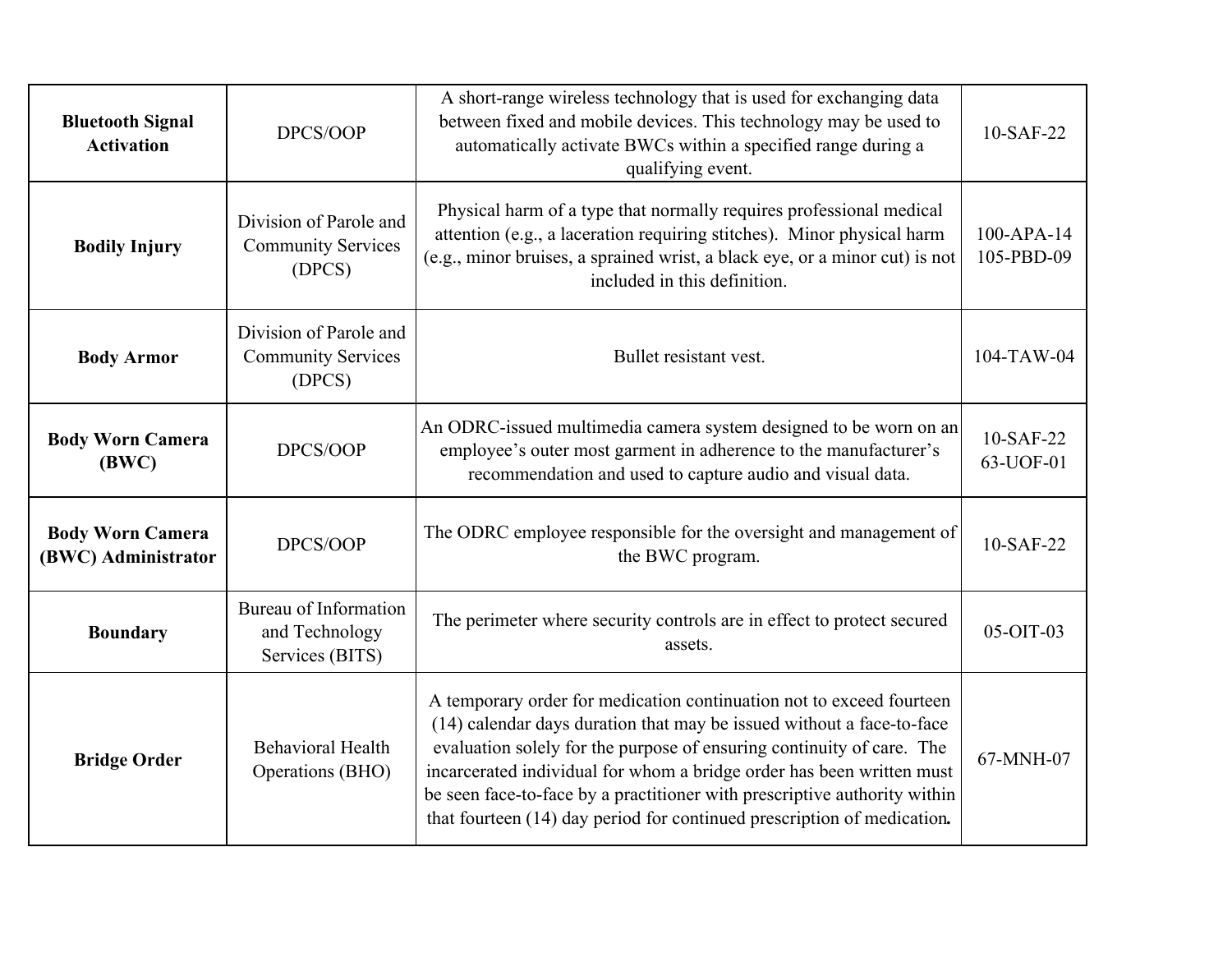| <b>Bromine</b>                                      | Construction,<br>Activation,<br>Maintenance, and<br>Sustainability (CAMS) | A dense, volatile, corrosive, reddish-brown, nonmetallic liquid halogen<br>element that exists as a diatomic molecule, $Br2$ having a highly irritating<br>vapor. Isolated from brines, it is used in producing fumigants, dyes,<br>water purification compounds, and photographic chemicals.                  | 21-CAM-12       |
|-----------------------------------------------------|---------------------------------------------------------------------------|----------------------------------------------------------------------------------------------------------------------------------------------------------------------------------------------------------------------------------------------------------------------------------------------------------------|-----------------|
| <b>Budget Planning Team</b>                         | Division of Business<br>Administration (DBA)                              | A team composed of the Director/designee and agency leadership, that<br>meets periodically during the year of budget submission, responsible for<br>the development, review, and assessment of the operating budget<br>proposal.                                                                               | 23-BUD-05       |
| <b>Buffering</b>                                    | DPCS/OOP                                                                  | A body-worn camera setting that occurs when the BWC is powered on<br>but not permanently storing recorded audio and video. In this mode, the<br>BWC buffers for ninety (90) seconds with audio and video before the<br>wearer activates the BWC, either through manual or automatic<br>activation.             | 10-SAF-22       |
| <b>Building</b>                                     | Division of Business<br>Administration (DBA)                              | A permanent structure with a foundation, a roof, and is at least partially<br>enclosed with walls. The building cost includes all permanently<br>attached fixtures.                                                                                                                                            | 22-BUS-08       |
| <b>Bulk Material</b>                                | Bureau of Information<br>and Technoloy Services<br>(BITS)                 | Cables, wires, etc. that can be used to breach the security of the<br>institution and shall, therefore, be controlled and secured. The<br>Institution Specific Tool Control Information (DRC2327) shall include<br>language explaining how this shall be accomplished.                                         | $05-$ OIT $-30$ |
| <b>Bureau of Community</b><br><b>Services (BCS)</b> | Division of Parole and<br><b>Community Services</b><br>(DPCS)             | Bureau within the ODRC that provides oversight and funding to<br>Community Based Correctional Facilities (CBCFs), Community<br>Correction Act (CCA) Programs, Halfway House (HWH) Programs,<br>Community Residential Centers (COMRCs), Transitional Control<br>(TRC), and Electronic Monitoring (EM) Programs. | 100-APA-32      |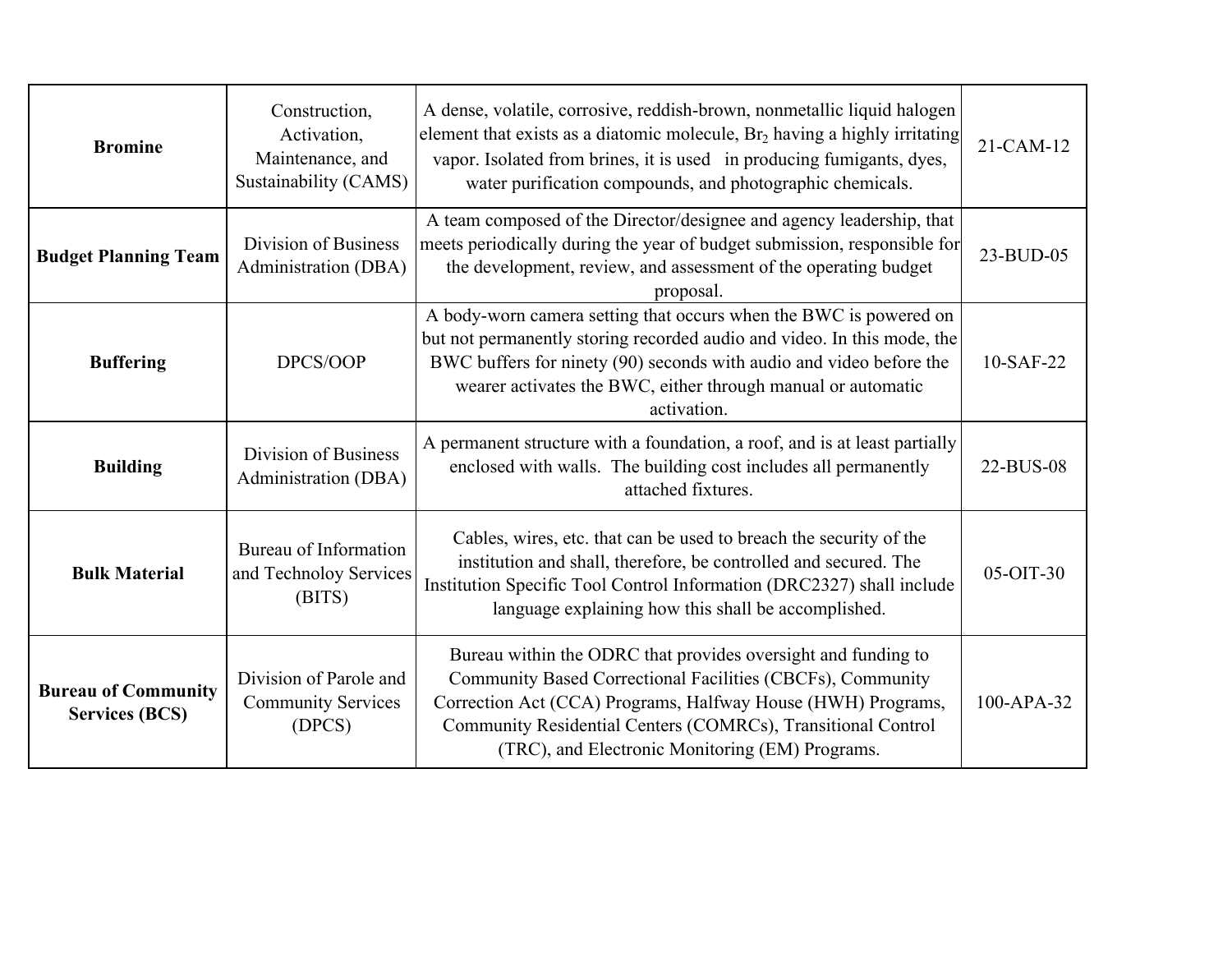| <b>Business Associates</b> | Bureau of Personnel                                           | Parties who are joined in a relationship for business purposes or acting<br>together to pursue a common business purpose or enterprise.                                                                                         | 34-PRO-01                                                                                                                                                                                              |
|----------------------------|---------------------------------------------------------------|---------------------------------------------------------------------------------------------------------------------------------------------------------------------------------------------------------------------------------|--------------------------------------------------------------------------------------------------------------------------------------------------------------------------------------------------------|
| <b>Business Days</b>       | Legal Services                                                | The days of the week, excluding Saturday, Sunday, and any legal<br>holiday.                                                                                                                                                     | 100-APA-09<br>100-APA-10<br>$100 - APA - 15$<br>100-APA-16<br>100-APA-17<br>100-APA-21<br>100-APA-24<br>100-APA-27<br>100-APA-32<br>101-PLA-01<br>102-FUG-03<br>103-SPS-01<br>105-PBD-01<br>105-PBD-09 |
| <b>Business Hours</b>      | Division of Parole and<br><b>Community Services</b><br>(DPCS) | The hours between 8:00am and 4:45pm during business days.                                                                                                                                                                       | 52-RCP-04<br>100-APA-32                                                                                                                                                                                |
| <b>Cable TV</b>            | <b>Recreation Services</b>                                    | The use of satellite, internet, or co-axial cable to offer any television<br>station to the incarcerated population which cannot be obtained by an<br>antenna. This includes channels such as WGN, ESPN, TBS, TNT,<br>AMC, etc. | 77-REC-01                                                                                                                                                                                              |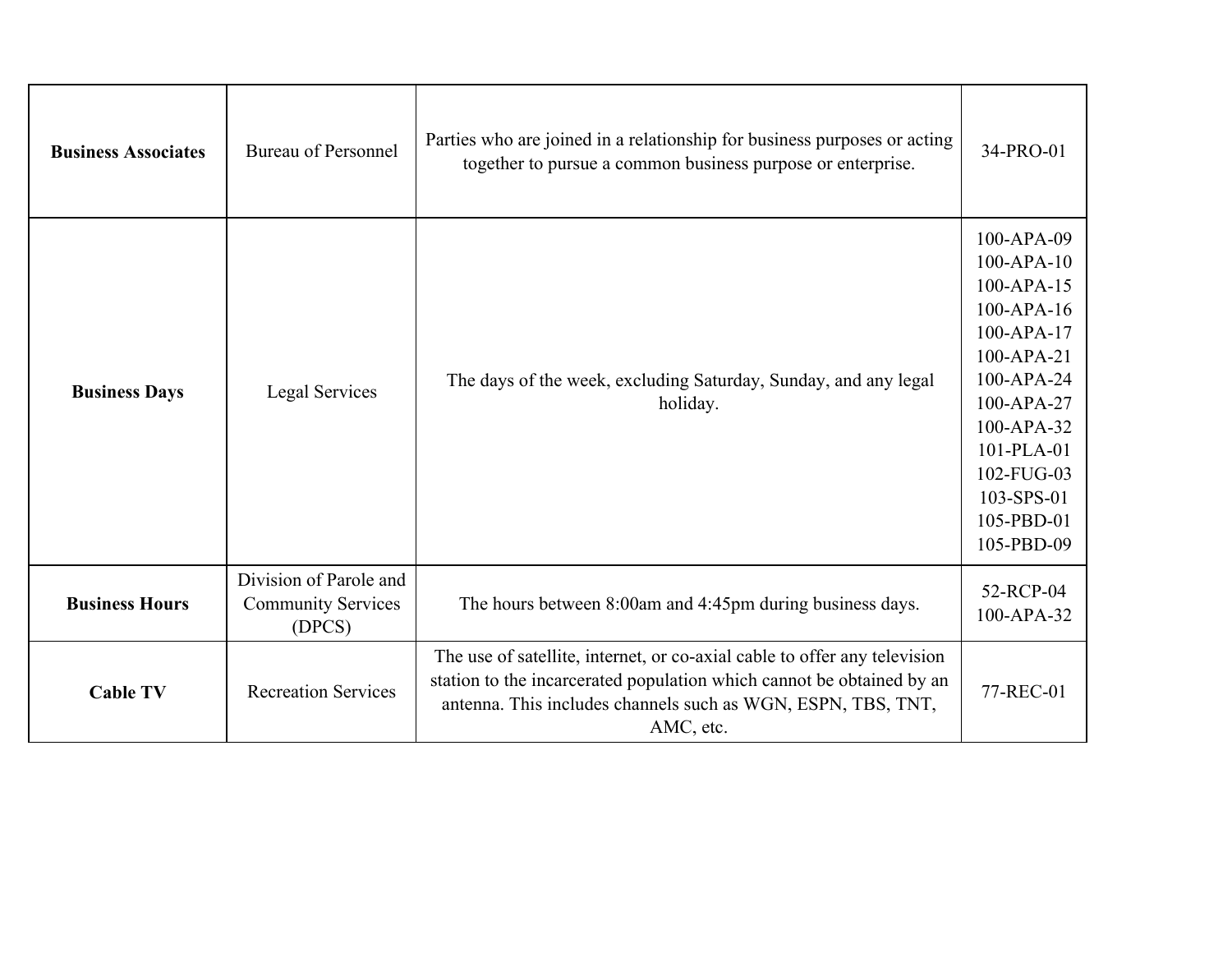| <b>Calendar Days</b>   | Legal Services                                                | The days of the week, including Saturday, Sunday and any legal<br>holiday.                                                                                                                                    | $100 - APA - 15$<br>100-APA-16<br>100-APA-17<br>100-APA-24<br>100-APA-32<br>103-SPS-01<br>105-PBD-01 |
|------------------------|---------------------------------------------------------------|---------------------------------------------------------------------------------------------------------------------------------------------------------------------------------------------------------------|------------------------------------------------------------------------------------------------------|
| <b>Canine Handler</b>  | Chief Inspector's Office                                      | An ODRC employee specifically trained in the care, handling, training,<br>and tactical application of the canine.                                                                                             | 310-SEC-54                                                                                           |
| <b>Canine Team</b>     | Chief Inspector's Office                                      | An ODRC canine handler and their assigned canine.                                                                                                                                                             | 310-SEC-54                                                                                           |
| <b>Caninie Trainer</b> | Chief Inspector's Office                                      | A designated ODRC canine handler that has successfully completed an<br>approved train the trainer program as identified by ODRC.                                                                              | 310-SEC-54                                                                                           |
| Capacity               | Office of Correctional<br>Health Care (OCHC)                  | The functional ability of the incarcerted individual to respond to<br>information and questions presented to them about health care service<br>needs and to participate rationally in associated proceedings. | 67-MNH-14<br>67-MNH-30<br>68-MED-24                                                                  |
| Capias                 | Division of Parole and<br><b>Community Services</b><br>(DPCS) | "That you take". The general name for several species of writs; the<br>common characteristic of which is that they require the officer to take a<br>named defendant into custody.                             | 100-APA-10<br>102-FUG-02                                                                             |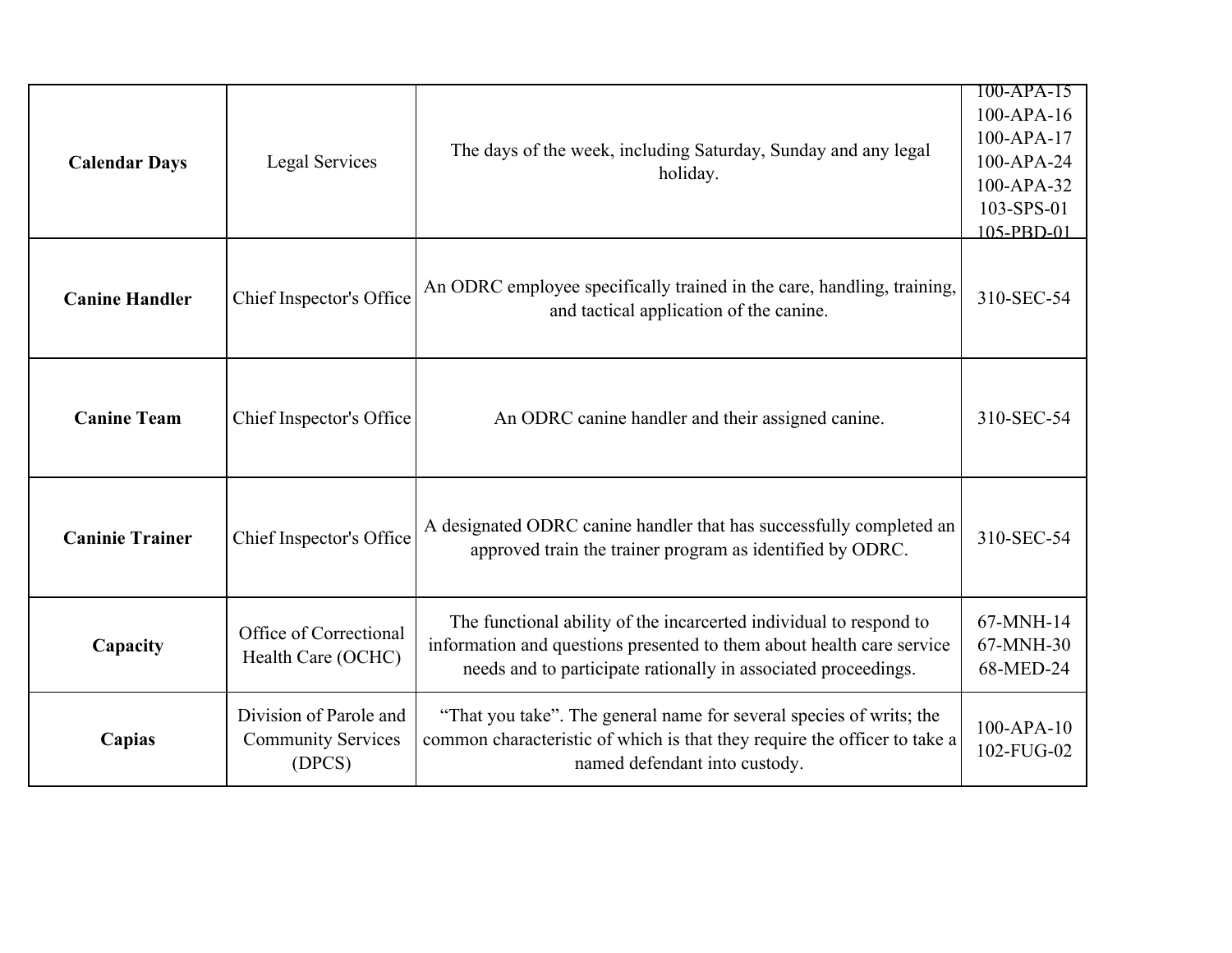| <b>Capital Budget</b>                             | Bureau of Construction,<br>Activation,<br>Maintenance, and<br>Sustainability       | The State of Ohio's biennial Capital Budget, enacted in each even-<br>numbered year, provides appropriations for the repair, reconstruction,<br>and construction of capital assets of state agencies, colleges,<br>universities, and school districts.                                                                       | $21$ -CAM-11           |
|---------------------------------------------------|------------------------------------------------------------------------------------|------------------------------------------------------------------------------------------------------------------------------------------------------------------------------------------------------------------------------------------------------------------------------------------------------------------------------|------------------------|
| <b>Capital Projects</b><br><b>Planning</b>        | Bureau of Construction,<br>Activation,<br>Maintenance and<br>Sustainability (CAMS) | A process used to prepare the biennium request for capital improvement<br>funds in accordance with ORC 153.                                                                                                                                                                                                                  | 21-CAM-08              |
| <b>Career Development</b><br><b>Programs</b>      | Ohio Central School<br>System (OCSS)                                               | Programs with flexible structural program delivery options that lead to<br>certificates, industry-based credentials, the adult diploma and/or<br>occupational licenses. The program's duration is determined by<br>competency attainment requirements and/or credential and occupational<br>license attainment requirements. | 57-EDU-12              |
| <b>Career Enhancement</b><br><b>Programs</b>      | Ohio Central School<br>System (OCSS)                                               | Programs that cover a variety of introductory technical skill areas and<br>are offered twice a quarter and are typically five (5) weeks in duration.                                                                                                                                                                         | 57-EDU-02<br>57-EDU-12 |
| <b>Career Passport</b>                            | Ohio Central School<br>System (OCSS)                                               | Portfolio of achievement documentation made available to each<br>program graduate upon request after release.                                                                                                                                                                                                                | 57-EDU-12<br>78-REL-01 |
| <b>Career Technical</b><br><b>Education (CTE)</b> | Ohio Central School<br>System (OCSS)                                               | Ohio Department of Education (ODE) and Ohio Department of Higher<br>Education (ODHE) approved educational programming designed to<br>enhance a student's employability skills in a specific field. Formerly<br>known as vocational education.                                                                                | 57-EDU-12              |
| Carry                                             | Division of Parole and<br><b>Community Services</b><br>(DPCS)                      | Wearing state issued or approved personal firearm and authorized<br>ammunition.                                                                                                                                                                                                                                              | 104-TAW-01             |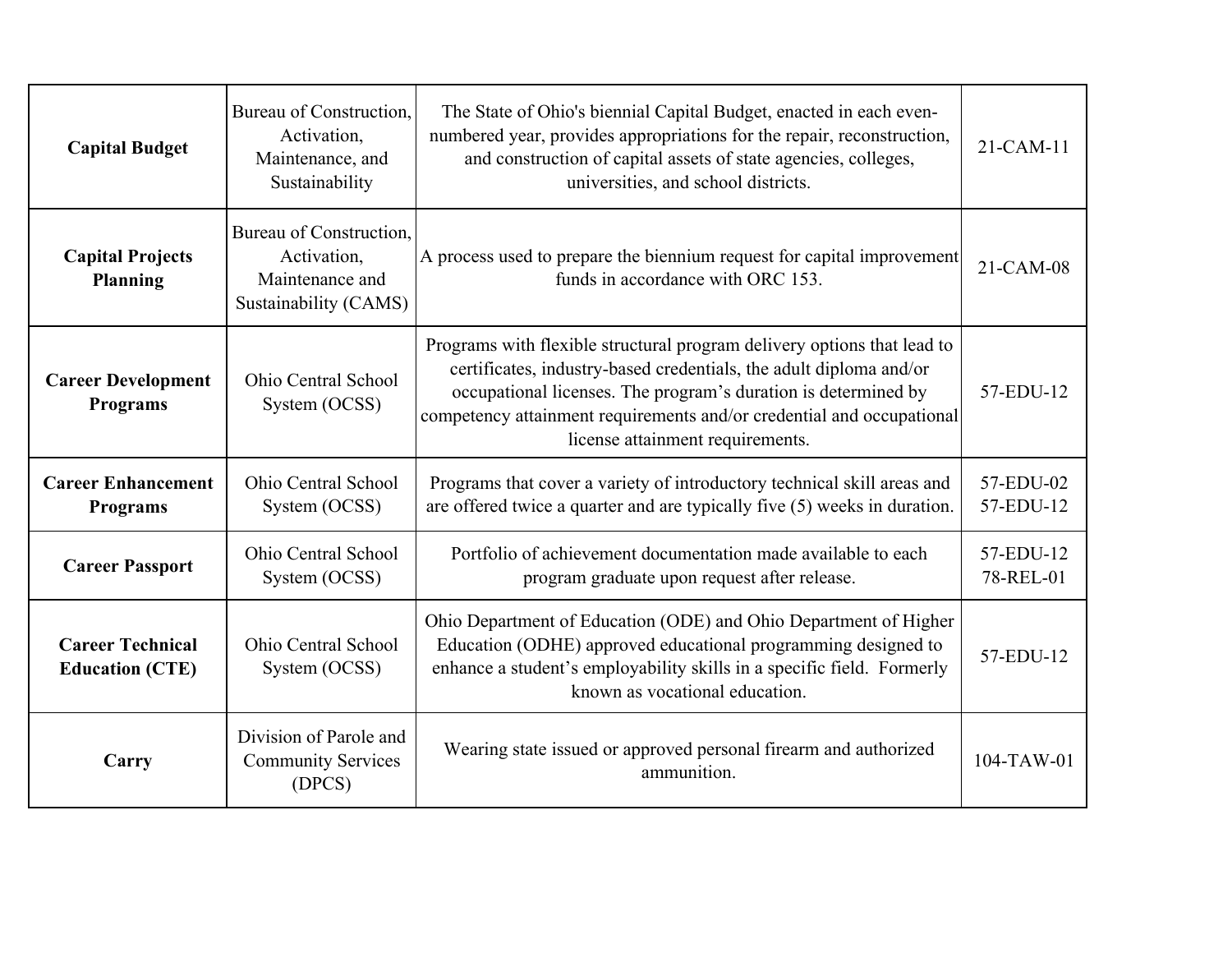| <b>CASAS</b>                      | Ohio Central School<br>System (OCSS)                          | Comprehensive Adult Student Assessment System; a nationally<br>recognized standardized assessment used to determine student<br>educational level.                                                                                                                                      | 57-EDU-14                                                        |
|-----------------------------------|---------------------------------------------------------------|----------------------------------------------------------------------------------------------------------------------------------------------------------------------------------------------------------------------------------------------------------------------------------------|------------------------------------------------------------------|
| <b>Case Files</b>                 | Division of Parole and<br><b>Community Services</b><br>(DPCS) | Those files (physical and electronic) that are specific to an APA<br>investigation and/or to each offender under supervision which contains<br>all supervision/investigation data during the supervision/investigation<br>period.                                                      | 100-APA-23                                                       |
| <b>Case Merit File</b>            | <b>Bureau of Personnel</b>                                    | A document of public record that contains, but is not limited to, all<br>applications, Subject Matter Expert Screening forms or Subject Matter<br>Expert Applicant Summary and Review documents, and documentation<br>of the actions and recommendations for a posted vacant position. | 34-PRO-04                                                        |
| <b>Case Plan</b>                  | Division of Parole and<br><b>Community Services</b><br>(DPCS) | An individualized plan for those under the ODRC custody/supervision<br>designed to identify and target their identified dynamic risk factor areas<br>based upon the completion of the ORAS instruments and through<br>appropriate placement in programming.                            | 02-REN-01<br>78-REL-07<br>100-APA-13<br>100-APA-16<br>100-APA-21 |
| <b>Case Plan (TRC/TT</b><br>Only) | Division of Parole and<br><b>Community Services</b><br>(DPCS) | An individualized plan for offenders designed to identify and target an<br>offender's identified dynamic risk factors based upon the completion of<br>the Ohio Risk Assessment Tools.                                                                                                  | 100-APA-32                                                       |
| Caseload                          | Division of Parole and<br><b>Community Services</b><br>(DPCS) | The total number of offenders assigned to a staff member.                                                                                                                                                                                                                              | 100-APA-23                                                       |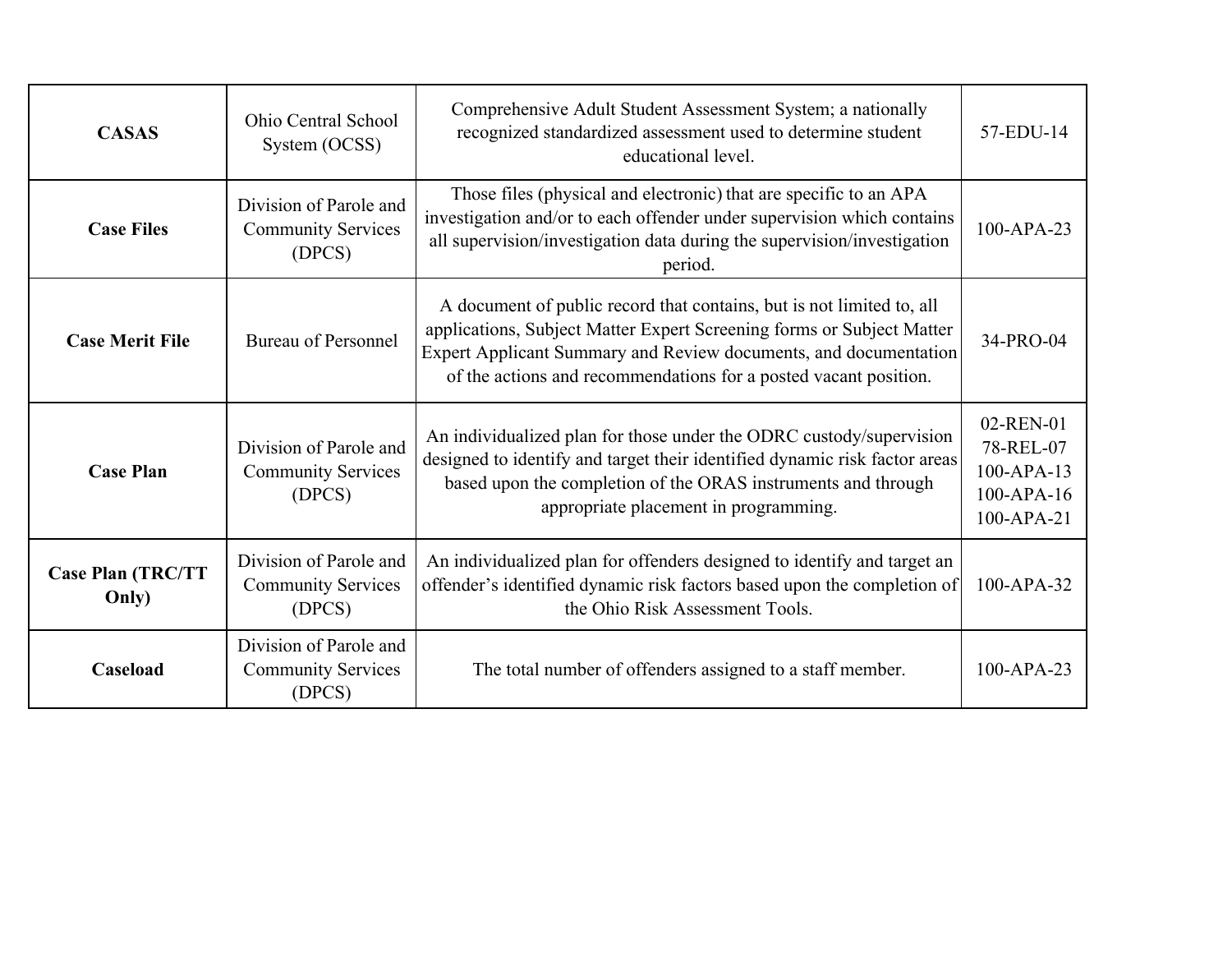| <b>Catchment Area</b>                               | and Reception (BOCR)                                          | A designated area that identifies the prisons which serve a geographic<br>region. There are five Catchment Areas: Northwest, Central,<br>Bureau of Classification Northeast, Southwest, and Southeast. Placement in a Catchment Area is<br>designed to house an incarcerated individual within a reasonable<br>distance from an identified pro-social visitor or the county they intend<br>to live in upon release. | 53-CLS-09   |
|-----------------------------------------------------|---------------------------------------------------------------|---------------------------------------------------------------------------------------------------------------------------------------------------------------------------------------------------------------------------------------------------------------------------------------------------------------------------------------------------------------------------------------------------------------------|-------------|
| <b>Catholic Bible</b>                               | Religious Services                                            | An approved translation of the Bible containing all the books accepted<br>as canonical by the Catholic Church. This includes certain Old<br>Testament books (Deuterocanonical or "apocryphal") not found in the<br>Hebrew canon and removed from the canon by the Reformers. The<br>approved Orthodox Bible is similar to the Catholic Bible.                                                                       | 72-REG-11   |
| <b>Cease and Desist</b>                             | Office of Victim<br>Services (OVS)                            | A formal order documented on a Direct Order to Cease<br>Correspondence/Contact form (DRC2575) that directs an inmate to<br>cease contact/communication with an individual. This individual may<br>or may not be the victim of the inmate's instant offense.                                                                                                                                                         | $03-OVS-03$ |
| <b>Cellular Telephone</b>                           | Bureau of Information<br>and Technology<br>Services (BITS)    | A handheld telephone using cellular/digital telephone service that has<br>limited connectivity, data computing, communication, and storage<br>capability. These types of handheld phones are generally able to connect<br>to the internet, but they may be used for instant messaging, text<br>messaging, electronic mail, telephone calls, and push-to-talk services.                                              | 05-OIT-12   |
| <b>Central Office Board</b><br><b>Review (COBR)</b> | Division of Parole and<br><b>Community Services</b><br>(DPCS) | The mechanism by which the Parole Board considers cases referred by<br>the hearing panel that require approval of a final decision by a majority<br>of parole board members. COBR does not require that members sit<br>together to consider a case referred to it to obtain the required votes.                                                                                                                     | 105-PBD-03  |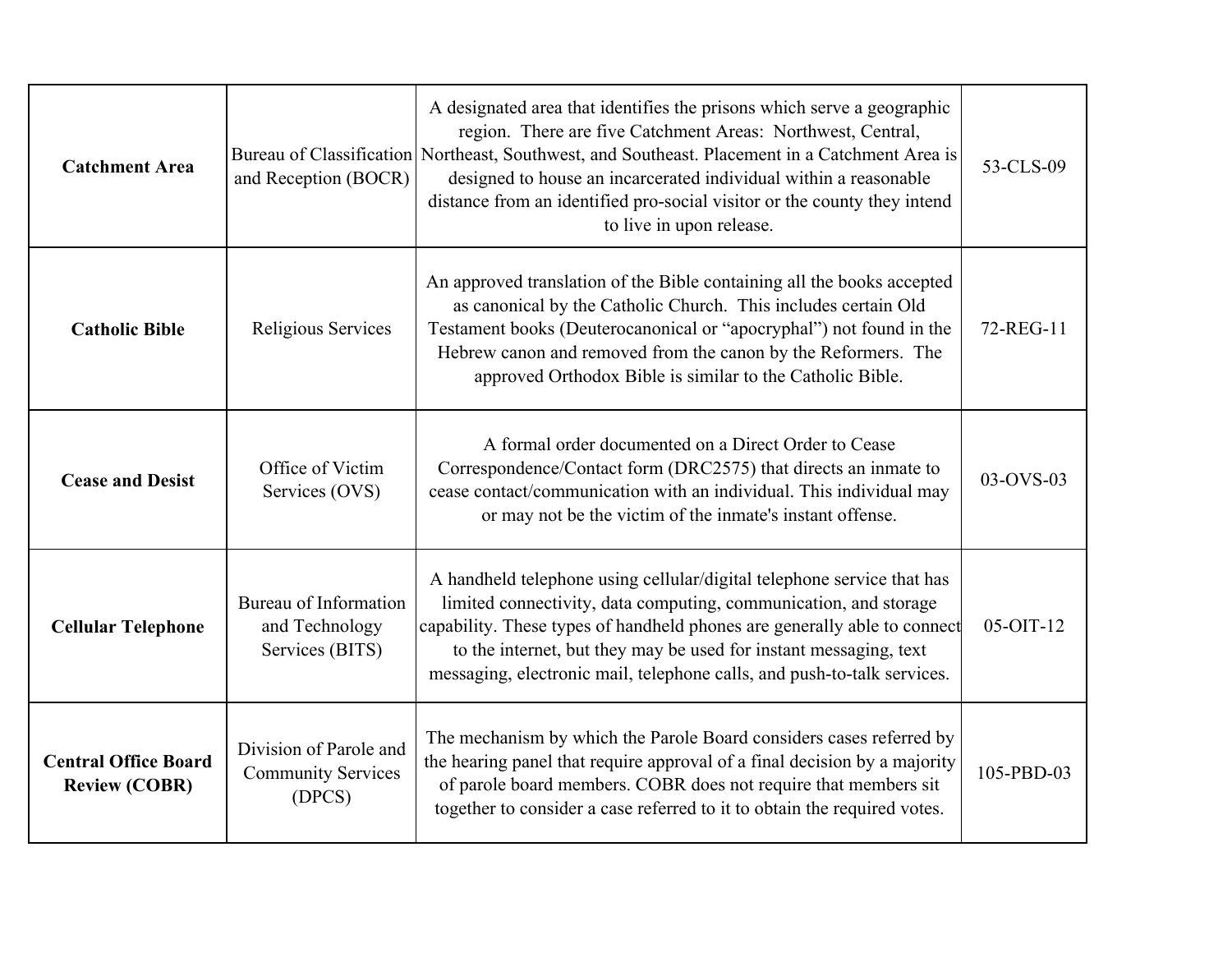| <b>Centralized</b><br><b>Background Checks</b><br>Unit | Chief Inspector's Office                                      | background<br>A work unit comprised of staff designated to complete<br>investigations on prospective contractors, volunteers, internship<br>participants, and employees as assigned.                                                                                                                                                                                                                       | 34-PRO-07                              |
|--------------------------------------------------------|---------------------------------------------------------------|------------------------------------------------------------------------------------------------------------------------------------------------------------------------------------------------------------------------------------------------------------------------------------------------------------------------------------------------------------------------------------------------------------|----------------------------------------|
| <b>Certificate of</b><br>Completion                    | Ohio Central School<br>System (OCSS)                          | A certificate issued by ApprenticeOhio evidencing that an apprentice<br>has successfully completed their term of Apprenticeship.                                                                                                                                                                                                                                                                           | 57-EDU-07                              |
| <b>Certified Examiner</b>                              | Chief Inspector's Office                                      | A person who has satisfactorily completed NITV training in truth<br>verification and the use of the CVSA and has maintained their<br>certification.                                                                                                                                                                                                                                                        | $09$ -INV-05                           |
| <b>Certified in Firearms</b>                           | Division of Parole and<br><b>Community Services</b><br>(DPCS) | The meeting of all statutory requirements to carry a firearm in addition<br>to the satisfactory completion of the OPOTC 40-Hour Basic Firearms<br>School, an acceptable score on the defensive tactics and subject control<br>(DT/SC) initial proficiency test along with subsequent annual<br>proficiency demonstrations with acceptable scores in firearms and<br>DT/SC for purposes of recertification. | 102-FUG-01<br>104-TAW-01<br>104-TAW-04 |
| <b>Certified Mail</b>                                  | Legal Services                                                | A service provided by the United States Postal Service (USPS) that<br>provides the sender with a mailing receipt and verification of delivery.<br>The USPS also maintains a record of delivery at the Post Office.                                                                                                                                                                                         | 75-MAL-01<br>75-MAL-03                 |
| <b>Certified Test</b><br>Administrator                 | Ohio Central School<br>System (OCSS)                          | An ODRC employee assigned by the OCSS HSE administrator and<br>approved by the HSE State Administrator who is trained to administer<br>the HSE Test in accordance with specific test sponsor<br>policies/procedures.                                                                                                                                                                                       | 57-EDU-03                              |
| <b>Certified Tutor</b><br><b>Training</b>              | Ohio Central School<br>System (OCSS)                          | A literacy unit teacher who has completed the OCSS sanctioned<br>training programs.                                                                                                                                                                                                                                                                                                                        | 57-EDU-14                              |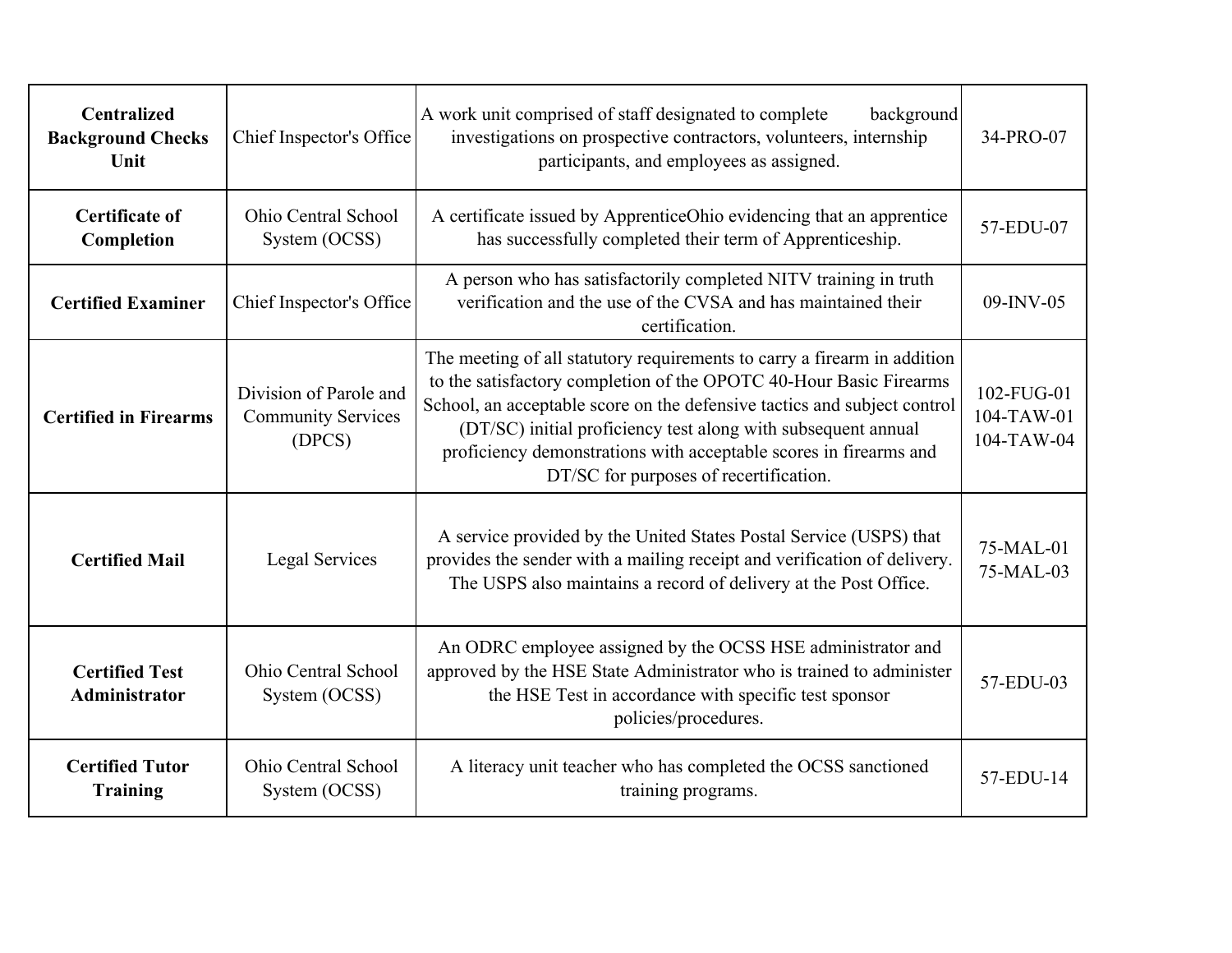| <b>Chain of Custody</b>                                    | Division of Parole and<br><b>Community Services</b><br>(DPCS) | The process of collection, storage, testing, and transportation of a urine<br>specimen and dissemination of test results in a manner that ensures the<br>specimen and the results are correctly matched to the person who gave<br>the specimen and that the specimen is not altered or tampered with from<br>the point of collection through the reporting of test results.       | 103-SPS-07                                                                                                                                                                 |
|------------------------------------------------------------|---------------------------------------------------------------|-----------------------------------------------------------------------------------------------------------------------------------------------------------------------------------------------------------------------------------------------------------------------------------------------------------------------------------------------------------------------------------|----------------------------------------------------------------------------------------------------------------------------------------------------------------------------|
| <b>Chemical Box</b>                                        | <b>Bureau of Operational</b><br>Compliance (BOC)              | A designated securable container used to distribute and temporarily<br>store frequently used chemicals, whether hazardous or non-hazardous,<br>and any additional items approved by the institutional safety and health<br>coordinator. The containers or chemical products stored in the<br>containers are issued from a central chemical distribution location.                 | $10-SAF-12$                                                                                                                                                                |
| <b>Chief Information</b><br><b>Security Officer (CISO)</b> | Bureau of Information<br>and Technology<br>Services (BITS)    | A part-time resource from the Department of Administrative Services<br>(DAS) Office of Information Technology (OIT) Office of Information<br>Security and Privacy (OISP) assigned to ODRC BITS to develop and<br>manage an information security program, including, but not limited to,<br>risk management, information security governance, and security<br>incident management. | $05-OIT-03$<br>05-OIT-11<br>05-OIT-12<br>$05-OT-14$<br>$05-OIT-15$<br>05-OIT-18<br>05-OIT-20<br>05-OIT-23<br>05-OIT-26<br>05-OIT-27<br>05-OIT-28<br>05-OIT-29<br>05-OIT-30 |
| <b>Chief Medical Officer</b><br>(CMO)                      | Office of Correctional<br>Health Care (OCHC)                  | The physician responsible for the day-to-day medical care of<br>incarcerated individuals at the institution level. The CMO is the<br>ultimate medical authority at the institution.                                                                                                                                                                                               | 68-MED-01<br>68-MED-13<br>68-MED-21<br>68-MED-24                                                                                                                           |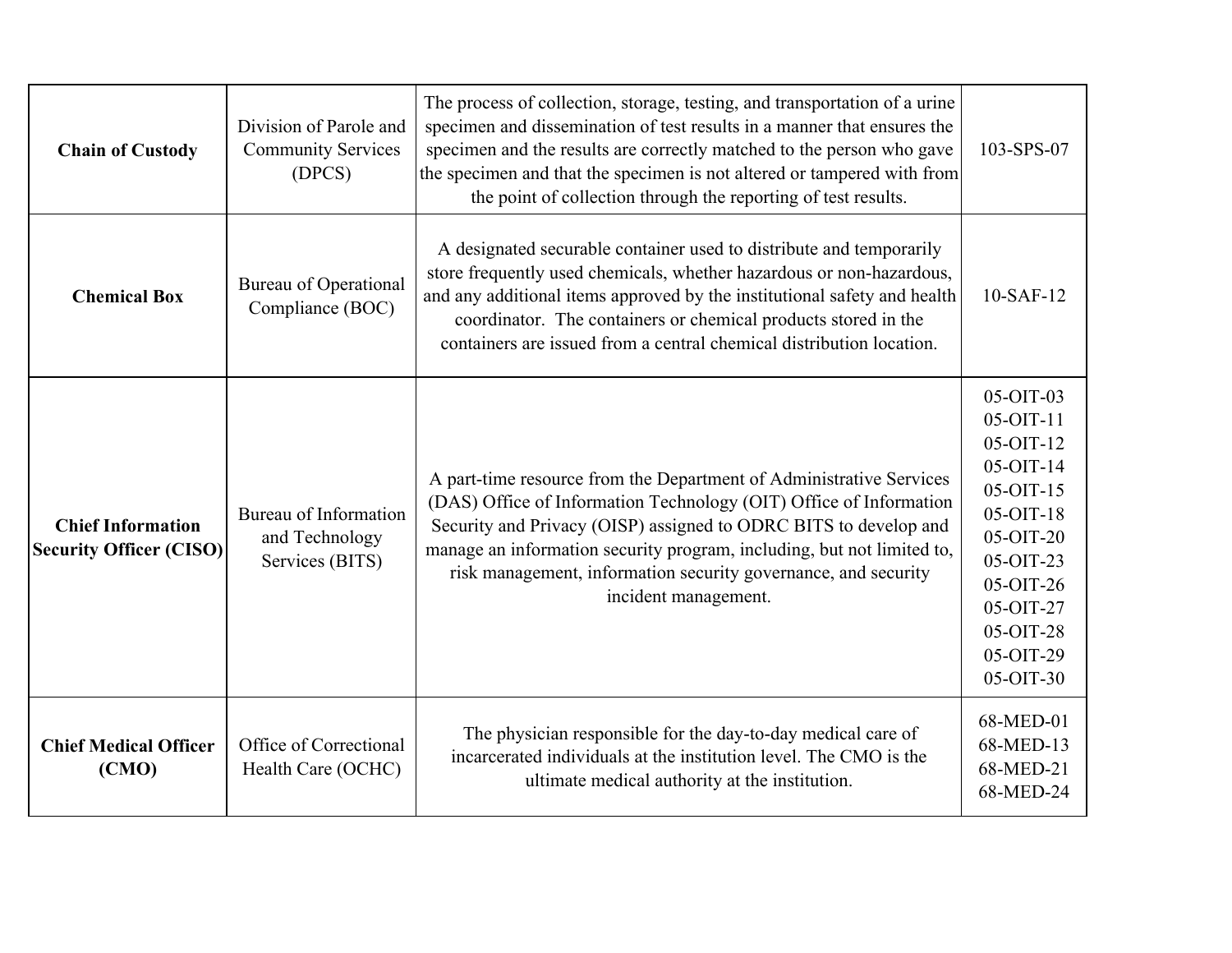| <b>Child</b>            | <b>Bureau of Personnel</b>                   | Biological, adopted, or foster child, a stepchild, a legal ward, or a child<br>of a person standing in loco parentis, who is either under age 18 years,<br>or age 18 years or older and "incapable of self-care because of a mental<br>or physical disability." Evidence will be requested for claims of in loco<br>parentis status or claims that the child is incapable of self-care.<br>Inclusion of a child over age 18 years on insurance is not sufficient<br>under the FMLA. *For military family leave, the child may be of any<br>age | 36-LEV-02    |
|-------------------------|----------------------------------------------|------------------------------------------------------------------------------------------------------------------------------------------------------------------------------------------------------------------------------------------------------------------------------------------------------------------------------------------------------------------------------------------------------------------------------------------------------------------------------------------------------------------------------------------------|--------------|
| <b>Child Find</b>       | Ohio Central School<br>System (OCSS)         | The procedures to locate, identify and evaluate all incarcerated<br>individuals under twenty-two (22) years of age who need special<br>education.                                                                                                                                                                                                                                                                                                                                                                                              | 57-EDU-11    |
| <b>Child Tax Credit</b> | Division of Business<br>Administration (DBA) | Enacted in the American Rescue Plan and is a form of tax relief for<br>American citizens. If an individual filed tax returns for 2019 or 2020, or<br>if they receive a stimulus check from the IRS, they will receive this tax<br>relief automatically. If an incarcerated individual is determined to be<br>eligible to receive a Child Tax Credit, they do not require the<br>verification as stated in VI.A (24-CAS-08)                                                                                                                     | $24$ -CAS-08 |
| <b>Chronic Disease</b>  | Office of Correctional<br>Health Care (OCHC) | A serious medical condition usually lasting at least six months that<br>requires continuous monitoring and treatment by an advanced level<br>provider in order to prevent deterioration of the patient's health, for<br>which there is no known cure and for which treatment is expected to<br>last for at least six months.                                                                                                                                                                                                                   | 68-MED-19    |
| <b>Circulation</b>      | Ohio Central School<br>System (OCSS)         | Lending of materials to users or patrons.                                                                                                                                                                                                                                                                                                                                                                                                                                                                                                      | 58-LIB-01    |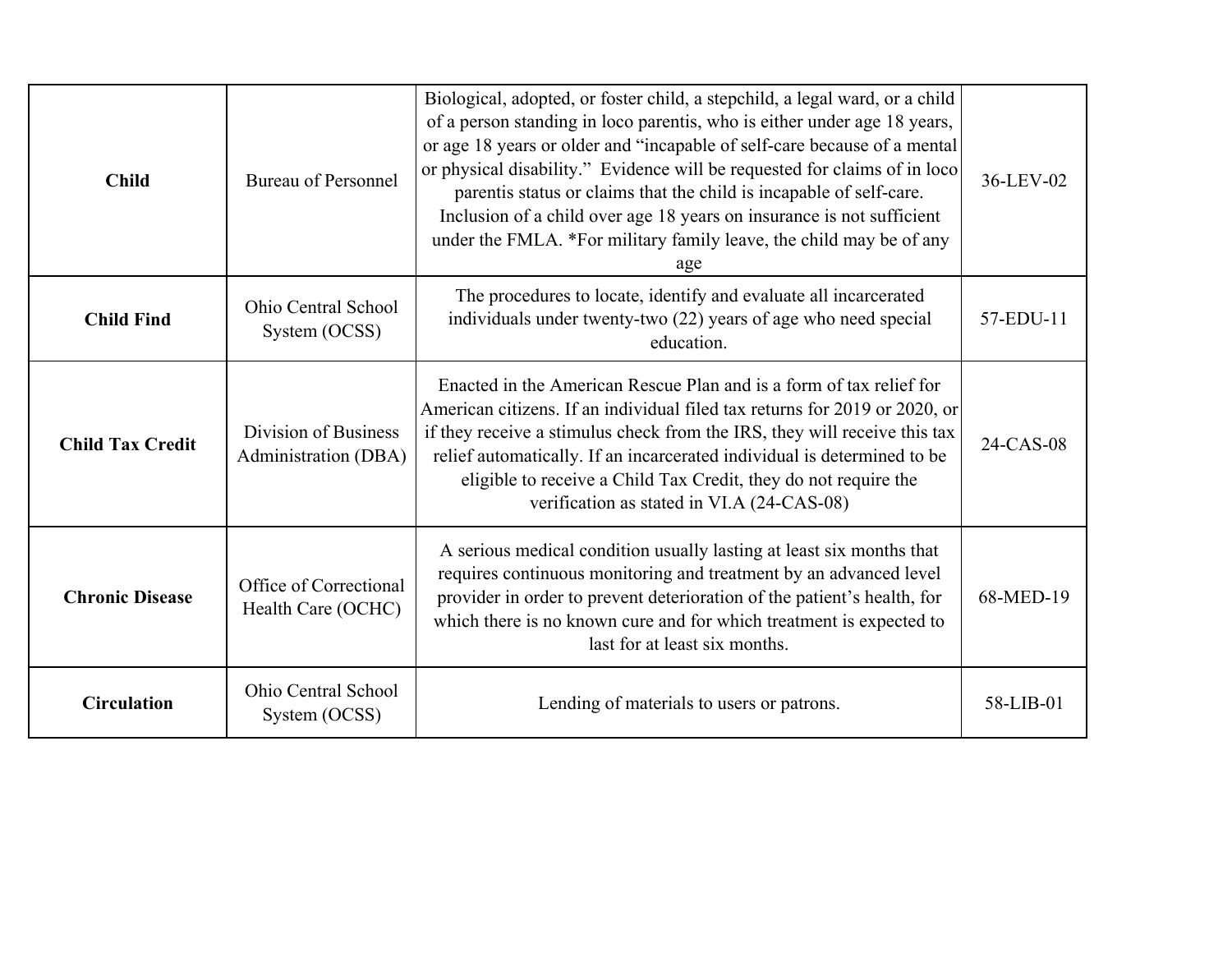| <b>Citizen Circle</b>                                    | Office of Reentry                                             | Citizen circles create partnerships that promote positive interaction and<br>accountability for incarcerated individuals upon release. Circle<br>members address risks that contribute to criminal activity by taking<br>ownership of the solution. It is an opportunity for citizens to<br>communicate expectations for successful reentry. The citizen circle<br>creates an environment fostering acceptance and focuses on restored<br>citizen personal strengths. The citizen circles meet on a regular basis to<br>discuss restored citizen progress, review plans, interview new<br>applicants, and admit new members and to discharge both successful<br>and unsuccessful inmates. | 78-REL-01   |
|----------------------------------------------------------|---------------------------------------------------------------|-------------------------------------------------------------------------------------------------------------------------------------------------------------------------------------------------------------------------------------------------------------------------------------------------------------------------------------------------------------------------------------------------------------------------------------------------------------------------------------------------------------------------------------------------------------------------------------------------------------------------------------------------------------------------------------------|-------------|
| <b>Class I Liquid</b><br>(Flammable Liquid)              | <b>Bureau of Operational</b><br>Compliance (BOC)              | Any liquid that has a closed-cup flash point below 100 degrees<br>Fahrenheit.                                                                                                                                                                                                                                                                                                                                                                                                                                                                                                                                                                                                             | $10-SAF-12$ |
| <b>Class II Liquid</b><br>(Combustible Liquid)           | <b>Bureau of Operational</b><br>Compliance (BOC)              | Any liquid that has a closed-cup flash point at or above 100 degrees<br>Fahrenheit.                                                                                                                                                                                                                                                                                                                                                                                                                                                                                                                                                                                                       | $10-SAF-12$ |
| <b>Class IIIA Liquid</b><br>(Combustible Liquid<br>Type) | <b>Bureau of Operational</b><br>Compliance (BOC)              | Any liquid that has a closed-cup flash point at or above 140 degrees<br>Fahrenheit but below 200 degrees Fahrenheit.                                                                                                                                                                                                                                                                                                                                                                                                                                                                                                                                                                      | $10-SAF-12$ |
| <b>Classification</b>                                    | Division of Parole and<br><b>Community Services</b><br>(DPCS) | The process of assessing the needs and risk of an offender in order that<br>they are assigned to the appropriate supervision level.                                                                                                                                                                                                                                                                                                                                                                                                                                                                                                                                                       | 100-APA-13  |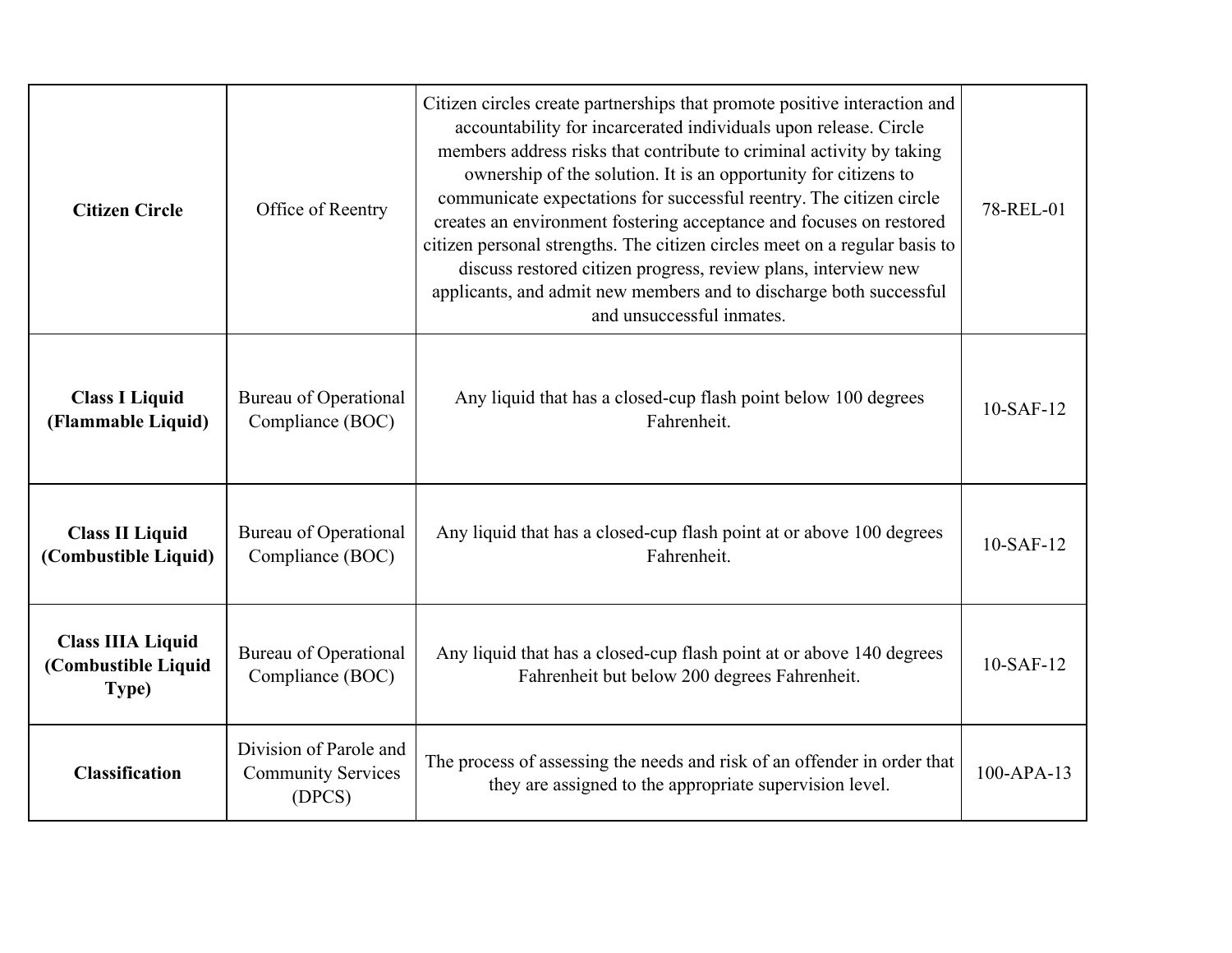| <b>Classification Specific</b><br><b>Orientation Training</b> | <b>Corrections Training</b><br>Academy (CTA)                  | One or more components of the orienation training program to be<br>completed by an employee who is new to a position. Can include but is<br>not limited to the following components: site orienation, on-the-job<br>training, healthcare academy, correction officer week, or parole officer<br>school.                                                     | 39-TRN-10  |
|---------------------------------------------------------------|---------------------------------------------------------------|-------------------------------------------------------------------------------------------------------------------------------------------------------------------------------------------------------------------------------------------------------------------------------------------------------------------------------------------------------------|------------|
| <b>Classified Employee</b>                                    | <b>Bureau of Personnel</b>                                    | Persons in active pay status serving in the competitive classified civil<br>service.                                                                                                                                                                                                                                                                        | 31-SEM-05  |
| <b>CLE</b> Agreement                                          | Division of Parole and<br><b>Community Services</b><br>(DPCS) | Cooperation with Law Enforcement Agreement.                                                                                                                                                                                                                                                                                                                 | 102-FUG-03 |
| <b>Clear and Present</b><br><b>Danger</b>                     | <b>Bureau of Personnel</b>                                    | A risk or threat to safety or other public interests that is serious and<br>imminent.                                                                                                                                                                                                                                                                       | 37-EAP-02  |
| <b>Clemency</b>                                               | Division of Parole and<br><b>Community Services</b><br>(DPCS) | An act of mercy or leniency providing relief from certain consequences<br>of a criminal conviction. The executive clemency power, including<br>pardon, commutation, and reprieve, is exercised by the Governor.                                                                                                                                             | 105-PBD-13 |
| <b>Clergy of Record</b>                                       | Religious Services                                            | Clergy having been identified by the offender as their current outside<br>clergy member. The criteria for approval of such a minister are set forth<br>in ODRC Policy 76-VIS-01, Inmate Visitation.                                                                                                                                                         | 72-REG-01  |
| <b>Close Watch</b>                                            | <b>Behavioral Health</b><br>Operations (BHO)                  | A level of suicide precaution that requires close staff observation with<br>physical checks and documentation of the watch at irregular, staggered<br>intervals not to exceed fifteen (15) minutes. Documentation is<br>completed at the time of the actual physical observation on the Crisis<br>Precautions and/or Immobilizing Restraints Log (DRC2534). | 67-MNH-09  |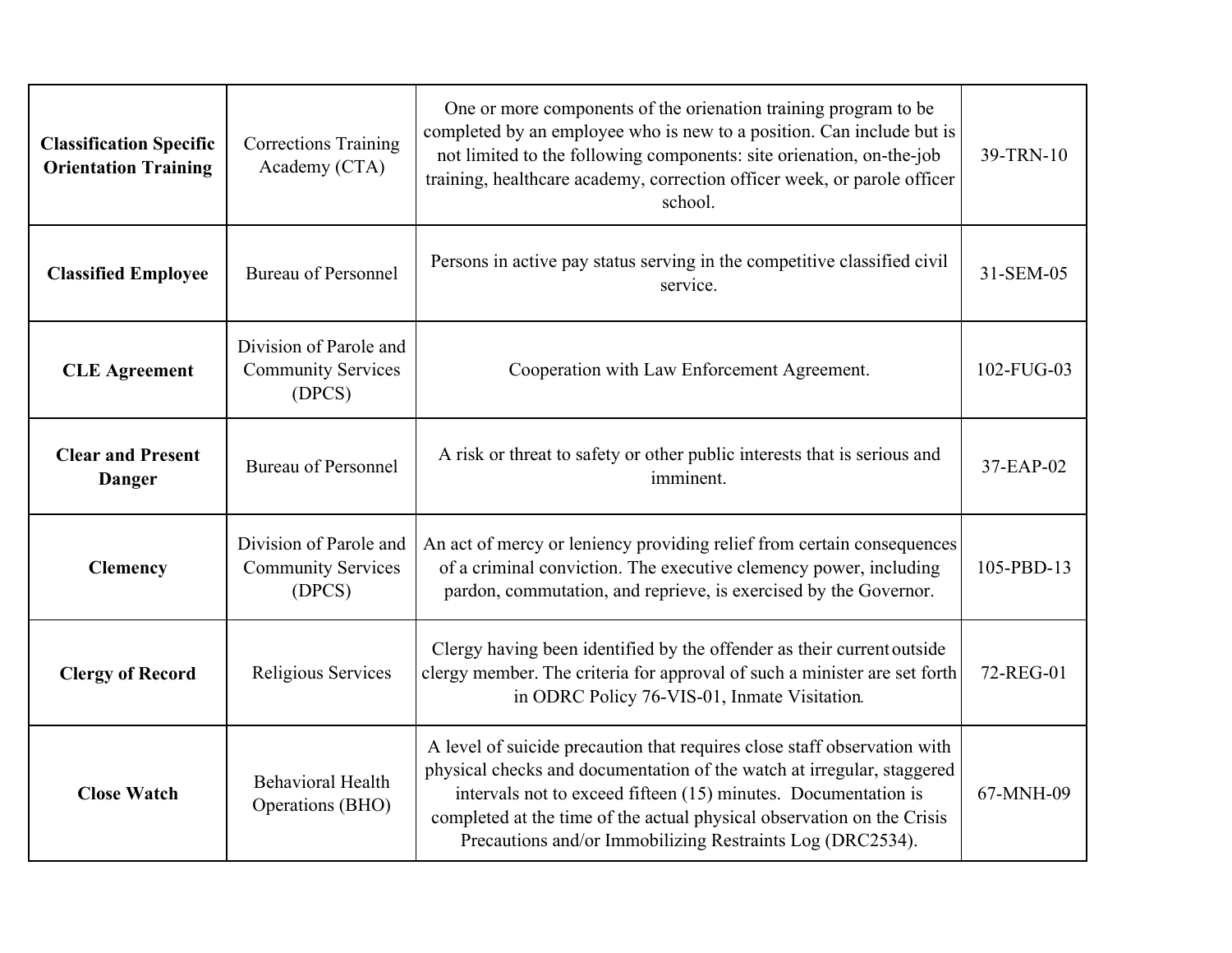| <b>Cloud Computing</b>                                | Bureau of Information<br>and Technology<br>Services (BITS)    | The "cloud" is a metaphor for the internet; therefore, cloud computing<br>is a type of internet-based computing that utilizes shared internet<br>resources, such as servers, applications, and storage, rather than local<br>services or personal computing devices. Cloud infrastructure is<br>maintained by the cloud provider, not the individual cloud customer.                   | $05-OIT-10$ |
|-------------------------------------------------------|---------------------------------------------------------------|----------------------------------------------------------------------------------------------------------------------------------------------------------------------------------------------------------------------------------------------------------------------------------------------------------------------------------------------------------------------------------------|-------------|
| <b>Cloud File Sharing</b><br><b>Solutions</b>         | Bureau of Information<br>and Technology<br>Serviced (BITS)    | Online, internet-based services in a cloud infrastructure that allow users<br>to store and synchronize documents, photos, data, videos, and other<br>files, and share them with multiple users across multiple computing<br>devices, such as desktops, notebooks, smartphones, and media tablets.                                                                                      | $05-OTT-10$ |
| <b>Closed Circuit Viewing</b>                         | Office of Victim<br>Services (OVS)                            | Alternative method of viewing executions in a location separate and<br>apart from the death house witness areas, involving closed circuit<br>television connection from the death chamber to another location staged<br>for viewing. At no time are these procedures videotaped or<br>electronically broadcast beyond the perimeter of the prison grounds.                             | 03-OVS-06   |
| <b>Closely Related by</b><br><b>Blood or Marriage</b> | <b>Bureau of Personnel</b>                                    | Includes but is not limited to spouse, children (whether dependent or<br>independent, biological, foster, legal guardianship, adopted), parents,<br>grandparents, siblings, aunts, uncles, in-laws, step-children, step-<br>parents, step-grandparents, step-siblings, step-aunts, step-uncles, and<br>other persons related by blood or marriage who reside in the same<br>household. | 34-PRO-01   |
| <b>Co-Defendant</b>                                   | Division of Parole and<br><b>Community Services</b><br>(DPCS) | A defendant who has been joined together with one (1) or more other<br>defendants in a single action.                                                                                                                                                                                                                                                                                  | 100-APA-32  |
| <b>Cognitive Functioning</b><br><b>Assessment</b>     | Ohio Central School<br>System (OCSS)                          | An intake and diagnostic screening system that screens for learning<br>differences and identifies how people can most effectively learn.                                                                                                                                                                                                                                               | 07-ORD-09   |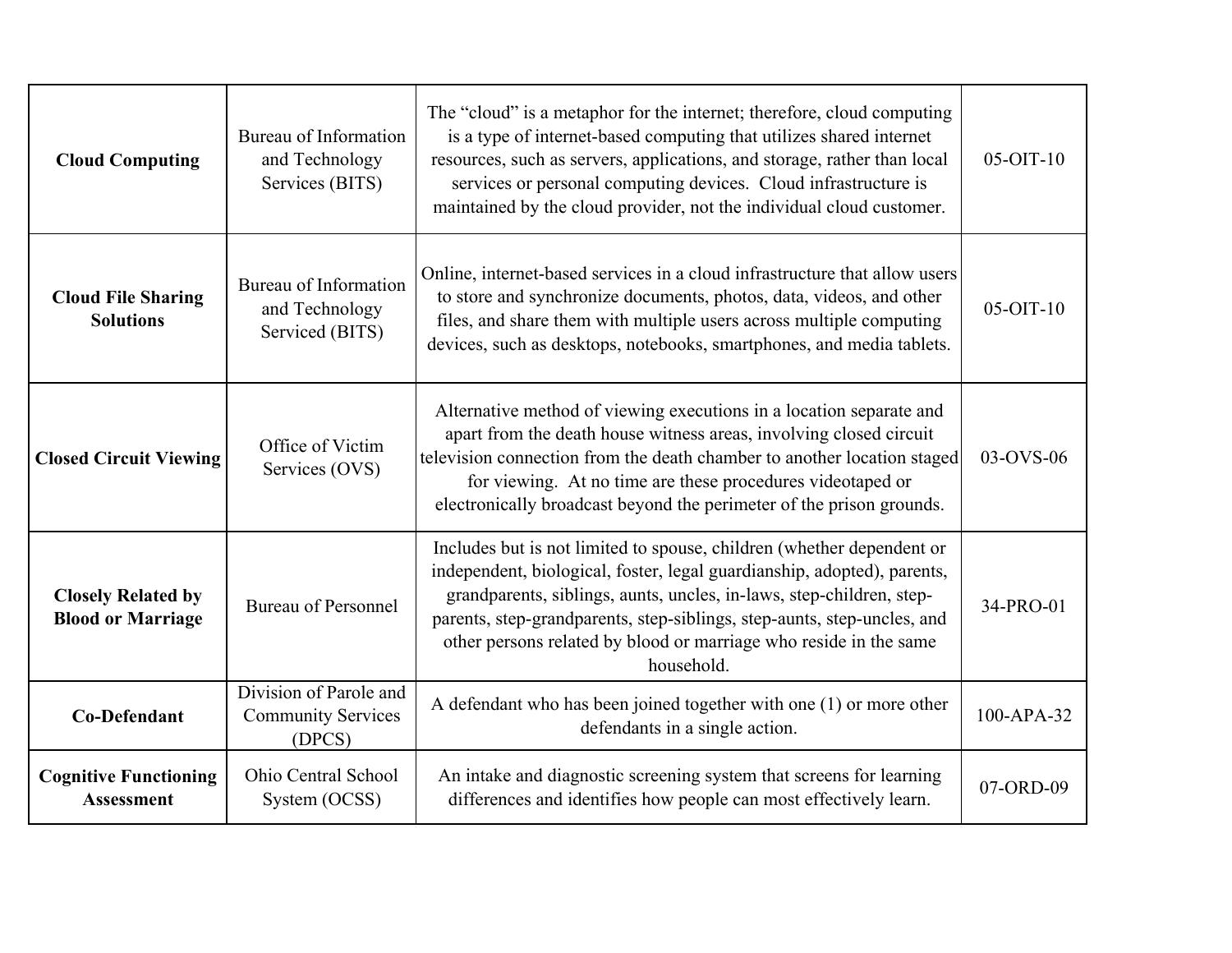| <b>Cold Call</b>                                                 | Chief Inspector's Office                                      | A forwarding of the completed test chart to another certified examiner<br>for analysis without providing the test questions.                                                                                                                                                                                                                                                           | $09$ -INV-05                           |
|------------------------------------------------------------------|---------------------------------------------------------------|----------------------------------------------------------------------------------------------------------------------------------------------------------------------------------------------------------------------------------------------------------------------------------------------------------------------------------------------------------------------------------------|----------------------------------------|
| <b>Collegial Review</b>                                          | Office of Correctional<br>Health Care (OCHC)                  | The Office of Correctional Health Care medical collaborative review of<br>individual patient specialty consultation appointments requested by an<br>institutional advanced level provider (ALP).                                                                                                                                                                                       | 68-MED-14                              |
| <b>Combustible Liquid</b>                                        | <b>Bureau of Operational</b><br>Compliance (BOC)              | Any chemical that has a flash point between 100- and 200-degrees<br>Fahrenheit.                                                                                                                                                                                                                                                                                                        | $10-SAF-12$                            |
| Commissary                                                       | Office of Prisons (OOP)                                       | An area in the institution where incarcerated individuals may purchase<br>items for personal use that are not available through the normal<br>allocation of supplies and meals.                                                                                                                                                                                                        | 24-CAS-05<br>61-PRP-01                 |
| <b>Community Attitude</b>                                        | Parole Board                                                  | A section in a report completed on an offender that documents the<br>opinions of the sentencing judge, prosecuting attorney, and the arresting<br>law enforcement agency concerning the future possibility of release<br>from confinement or the granting of executive clemency to the offender.                                                                                       | 105-PBD-05                             |
| <b>Community Based</b><br><b>Correctional Facility</b><br>(CBCF) | Division of Parole and<br><b>Community Services</b><br>(DPCS) | Secure residential programs that provide comprehensive<br>programming for individuals under supervision. CBCFs provide a wide<br>range of programming addressing needs such as cognitive behavioral<br>therapy, chemical dependency, education, employment, and family<br>relationships. CBCFs are governed by a facility governing board and<br>advised by a judicial advisory board. | 100-APA-13<br>100-APA-16<br>100-APA-21 |
| <b>Community Contact</b>                                         | Division of Parole and<br><b>Community Services</b><br>(DPCS) | A face-to-face contact made with the offender at a location other than<br>the APA office.                                                                                                                                                                                                                                                                                              | 100-APA-13                             |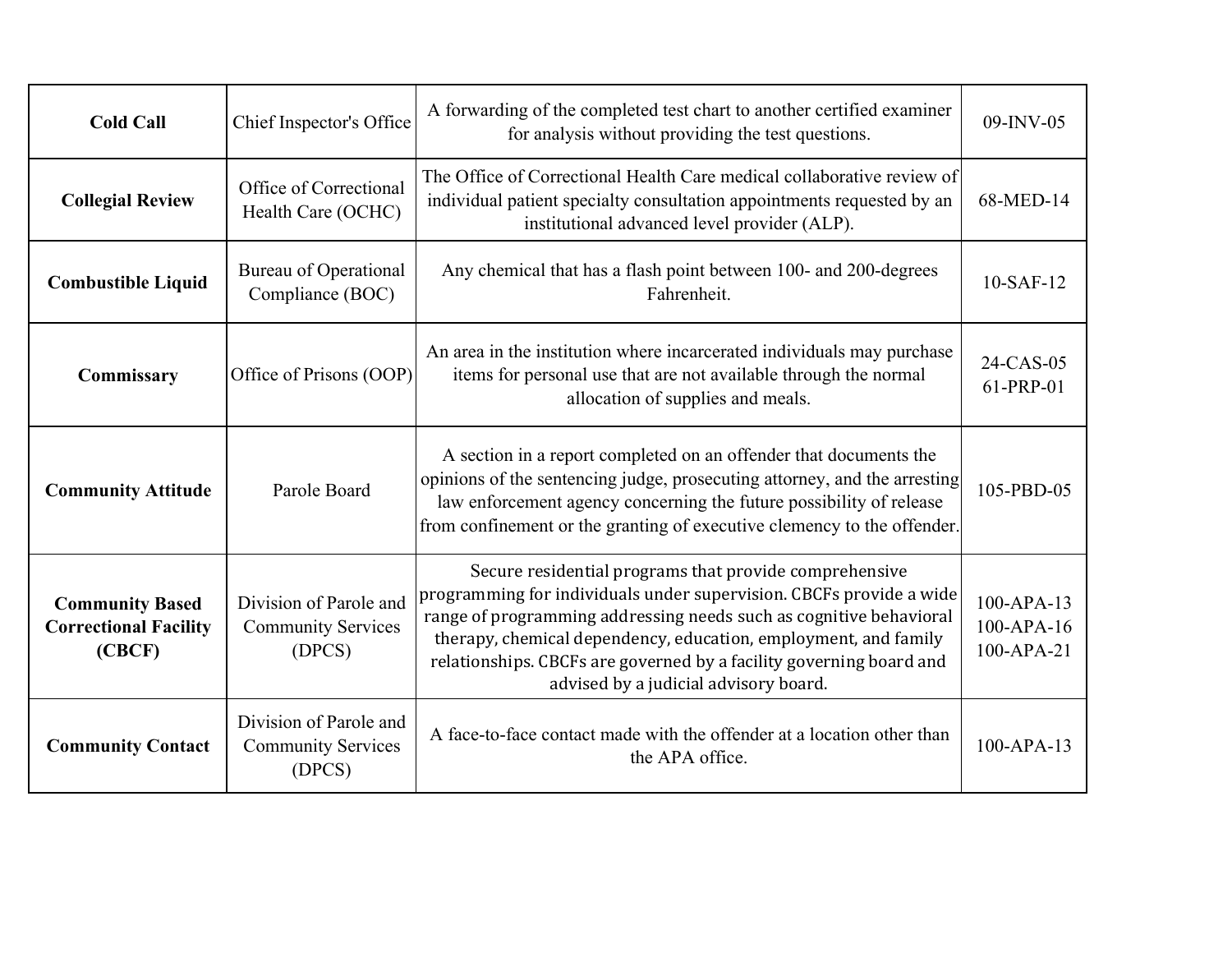| <b>Community Control</b>                                                      | Division of Parole and<br><b>Community Services</b><br>(DPCS) | A sentence that consists of one or more community control sanctions<br>authorized pursuant to Ohio Revised Code (ORC) section 2929.16,<br>2929.17, or 2929.18 that may be imposed when the court is not required<br>to impose a mandatory prison term, or a term of life imprisonment upon<br>the individual. The maximum period of community control is five $(5)$<br>years. | 100-APA-09<br>100-APA-15<br>100-APA-16<br>100-APA-21<br>100-APA-24<br>102-FUG-02<br>103-SPS-01<br>108-ABC-04                                   |
|-------------------------------------------------------------------------------|---------------------------------------------------------------|-------------------------------------------------------------------------------------------------------------------------------------------------------------------------------------------------------------------------------------------------------------------------------------------------------------------------------------------------------------------------------|------------------------------------------------------------------------------------------------------------------------------------------------|
| <b>Community</b><br><b>Corrections</b><br><b>Information System</b><br>(CCIS) | Division of Parole and<br><b>Community Services</b><br>(DPCS) | A computerized information system used to track the criminal history<br>and progress of those under the supervision of the Adult Parole<br>Authority. Access to CCIS is restricted to essential users only.                                                                                                                                                                   | 100-APA-08<br>$100 - APA - 10$<br>100-APA-13<br>100-APA-16<br>100-APA-21<br>100-APA-24<br>100-APA-23<br>100-APA-32<br>103-SPS-01<br>105-PBD-09 |
| <b>Community Partner</b>                                                      | Office of Prisons (OOP)                                       | A non-profit $501(c)(3)$ organization or government agency (e.g., a<br>county shelter) that provides service or companion animals for<br>individuals and/or that provides protection or preservation for animals.                                                                                                                                                             | 71-SOC-12                                                                                                                                      |
| <b>Community Residential</b><br><b>Centers (ComRC)</b>                        | Division of Parole and<br><b>Community Services</b><br>(DPCS) | A facility licensed by the Ohio Department of Rehabilitation and<br>Correction (ODRC), pursuant to ORC section 2967.14, as a suitable<br>facility for the housing of lower-risk, lower-need adult offenders under<br>the supervision of the Adult Parole Authority.                                                                                                           | 100-APA-21<br>101-PLA-01                                                                                                                       |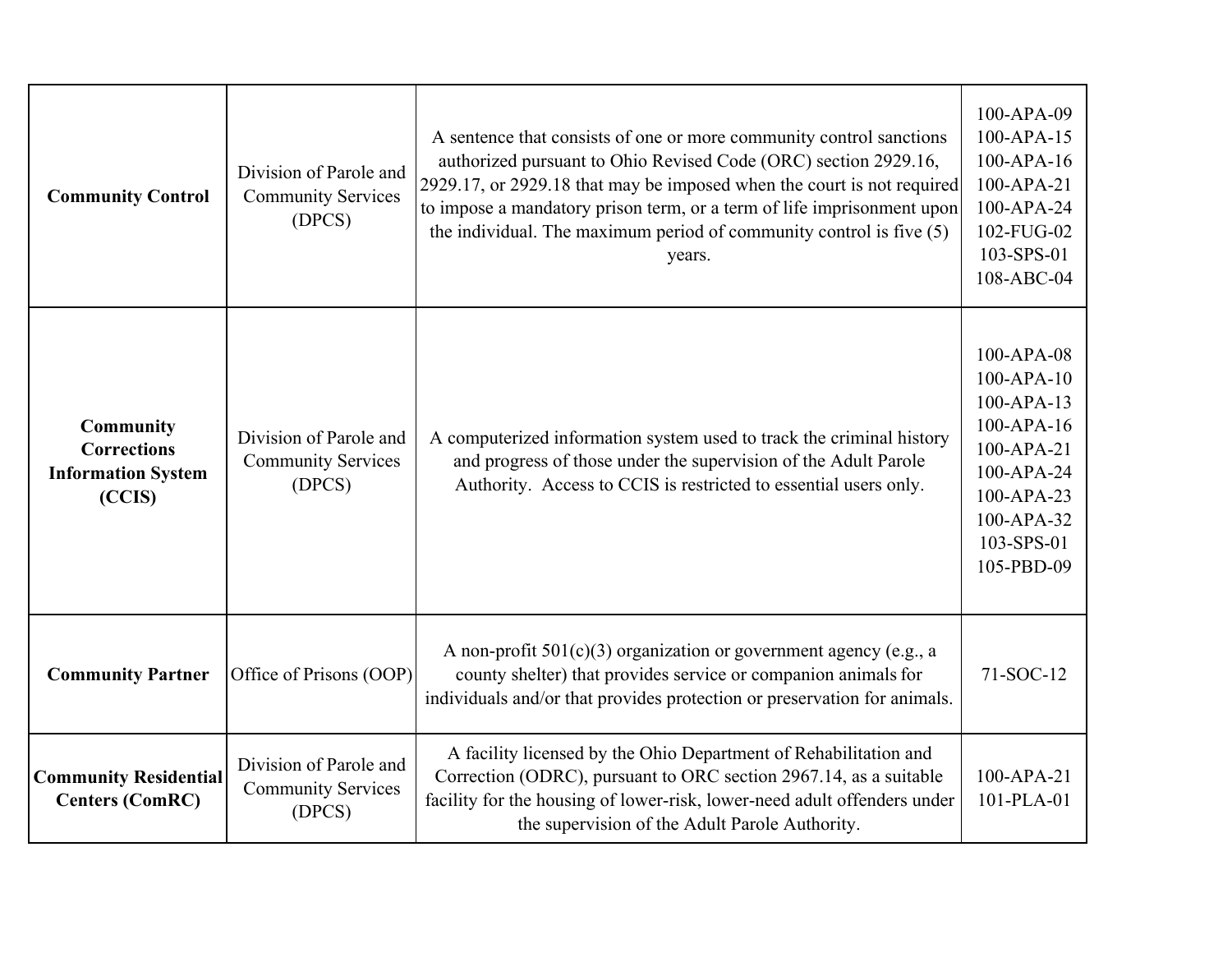| <b>Community</b><br><b>Supervision Tool (CST)</b>         | Division of Parole and<br><b>Community Services</b><br>(DPCS) | One of the ORAS standardized assessment tools designed to be used<br>with offenders in the community under the supervision of the ODRC, as<br>well as offenders under the jurisdiction of the court, in residential<br>facilities, and other community alternatives (such as day reporting<br>centers).                                                                                                                                                                                                                                                                                                                                                                                             | $100-APA-13$ |
|-----------------------------------------------------------|---------------------------------------------------------------|-----------------------------------------------------------------------------------------------------------------------------------------------------------------------------------------------------------------------------------------------------------------------------------------------------------------------------------------------------------------------------------------------------------------------------------------------------------------------------------------------------------------------------------------------------------------------------------------------------------------------------------------------------------------------------------------------------|--------------|
| <b>Community Work</b><br><b>Assignment</b>                | Office of Prisons (OOP)                                       | Any highly sensitive Level 1 incarcerated individual job assignment off<br>the grounds of a correctional institution that permits entrance into the<br>community. These individuals may or may not be under the direct<br>supervision of ODRC staff members.                                                                                                                                                                                                                                                                                                                                                                                                                                        | 53-CLS-03    |
| Commutation                                               | Division of Parole and<br><b>Community Services</b><br>(DPCS) | The substitution by the Governor of a lesser for a greater punishment. A<br>stated prison term may be commuted without the consent of the convict,<br>except when granted upon the acceptance and performance by the<br>convict of conditions precedent. After commutation, the commuted<br>prison term shall be the only one in existence. The commutation may be<br>stated in terms of commuting from a named offense to a lesser included<br>offense with a shorter prison term, in terms of commuting from a stated<br>prison term in months and years to a shorter prison term in months and<br>years, or in terms of commuting from any other stated prison term to a<br>shorter prison term. | 105-PBD-01   |
| <b>Compact Disc/Digital</b><br><b>Video Disc (CD/DVD)</b> | Bureau of Information<br>and Technology<br>Services (BITS)    | A small, plastic, circular disk, typically 4.75 inches in diameter, on<br>which digital information is stored, and from which the digital<br>information can be accessed and read via a computing two device, such<br>as a computer with an internal CD/DVD drive or a portable CD/DVD<br>player.                                                                                                                                                                                                                                                                                                                                                                                                   | $05-OIT-11$  |
| Compensation                                              | Division of Business<br>Administration (DBA)                  | Payment for services rendered whether made on an hourly, per diem,<br>salaried, or fee basis, but does not include reimbursement of travel<br>expenses.                                                                                                                                                                                                                                                                                                                                                                                                                                                                                                                                             | 22-BUS-04    |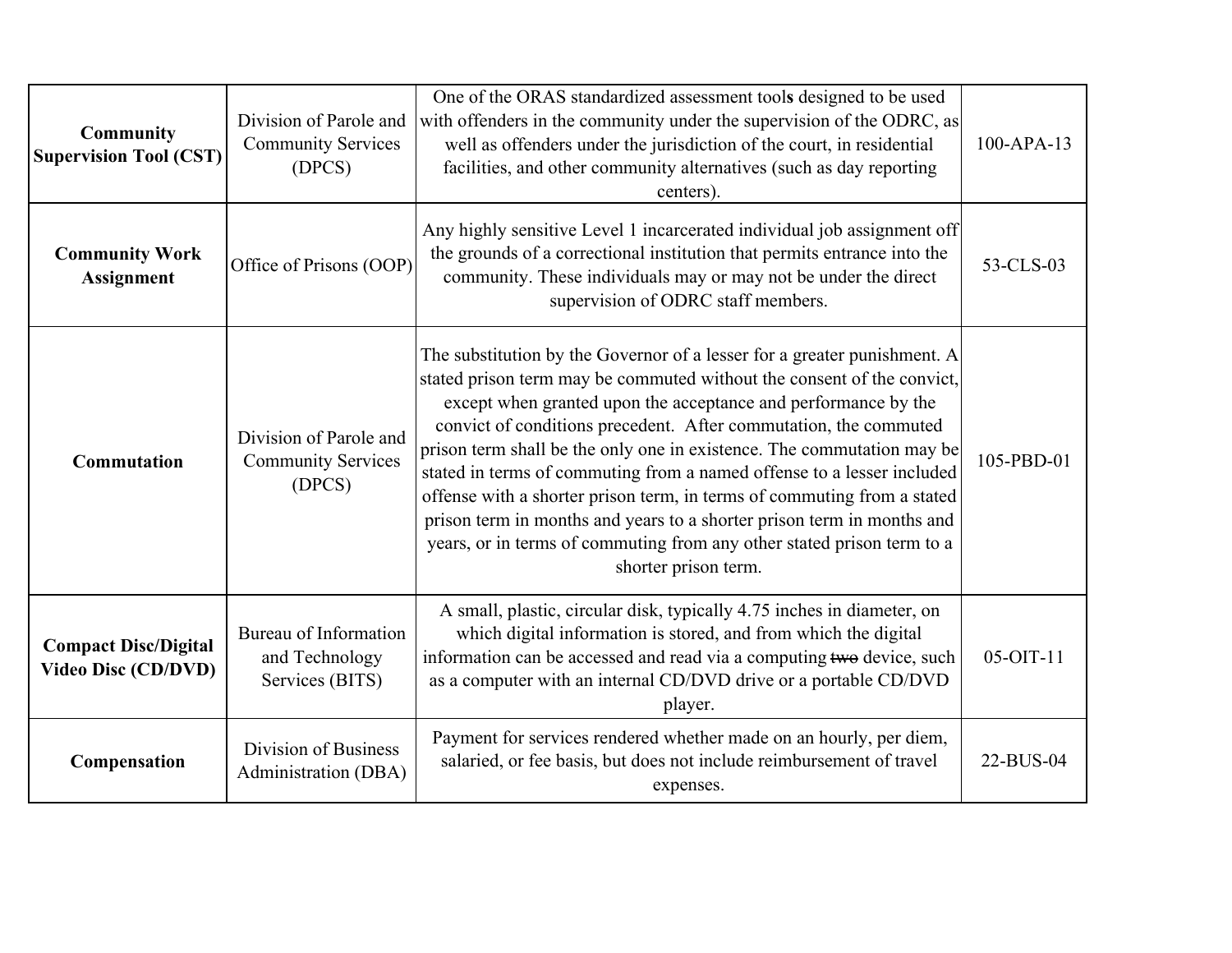| <b>Compensatory Time</b>                                                         | <b>Bureau of Personnel</b>                                 | Hours worked in excess of eighty (80) active work status hours per pay<br>period where such hours are required to complete assigned tasks or<br>agency business. These excess hours can be used, when authorized, to<br>take time off from work in a subsequent pay period.                                                                                    | 35-PAY-02   |
|----------------------------------------------------------------------------------|------------------------------------------------------------|----------------------------------------------------------------------------------------------------------------------------------------------------------------------------------------------------------------------------------------------------------------------------------------------------------------------------------------------------------------|-------------|
| <b>Competitive Service</b><br>Contracting                                        | Division of Business<br>Administration (DBA)               | Those services that are amenable to solicitation and subject to uniform<br>and objective impersonal criteria to ensure the proper evaluation of<br>bids. Examples of competitive services may include medical services,<br>mental health services, alcohol, and other drug-related services.                                                                   | 22-BUS-14   |
| <b>Comprehensive Adult</b><br><b>Student Assessment</b><br><b>System (CASAS)</b> | Ohio Central School<br>System (OCSS)                       | A nationally recognized standardized assessment used to determine<br>student educational level.                                                                                                                                                                                                                                                                | 07-ORD-09   |
| <b>Comprehensive Sex</b><br><b>Offender Assessment</b>                           | <b>Behavioral Health</b><br>Operations (BHO)               | A sex offender-specific assessment conducted on sex offenders assessed<br>as above average and well above average risk to sexually re-offend that<br>involves an examination of patterns of risk factors through the<br>administration of an evidence-based dynamic sex offender assessment.<br>Comprehensive sex offender assessments are conducted at SORRC. | 67-MNH-12   |
| <b>Comprehensive Sex</b><br><b>Offender Program</b>                              | <b>Behavioral Health</b><br>Operations (BHO)               | Evidence-based cognitive behavioral programming for sex offenders<br>that addresses criminogenic risk/needs factors for sex offenders, as<br>identified by evidence-based dynamic sex offender assessment.                                                                                                                                                     | 67-MNH-12   |
| Computer                                                                         | Bureau of Information<br>and Technology<br>Services (BITS) | An electronic hardware device for storing and processing data, typically<br>in binary form, according to instructions given to it in a variable<br>program.                                                                                                                                                                                                    | 05-OIT-30   |
| <b>Computer Room/Cage</b>                                                        | Bureau of Information<br>and Technology<br>Services (BITS) | A secure location approved by the chief of security for storage of<br>computers and hardware. This location shall have at minimum a single<br>door and a high security lock. Incarcerated individuals shall not be<br>permitted to enter into the computer room/cage.                                                                                          | $05-OIT-30$ |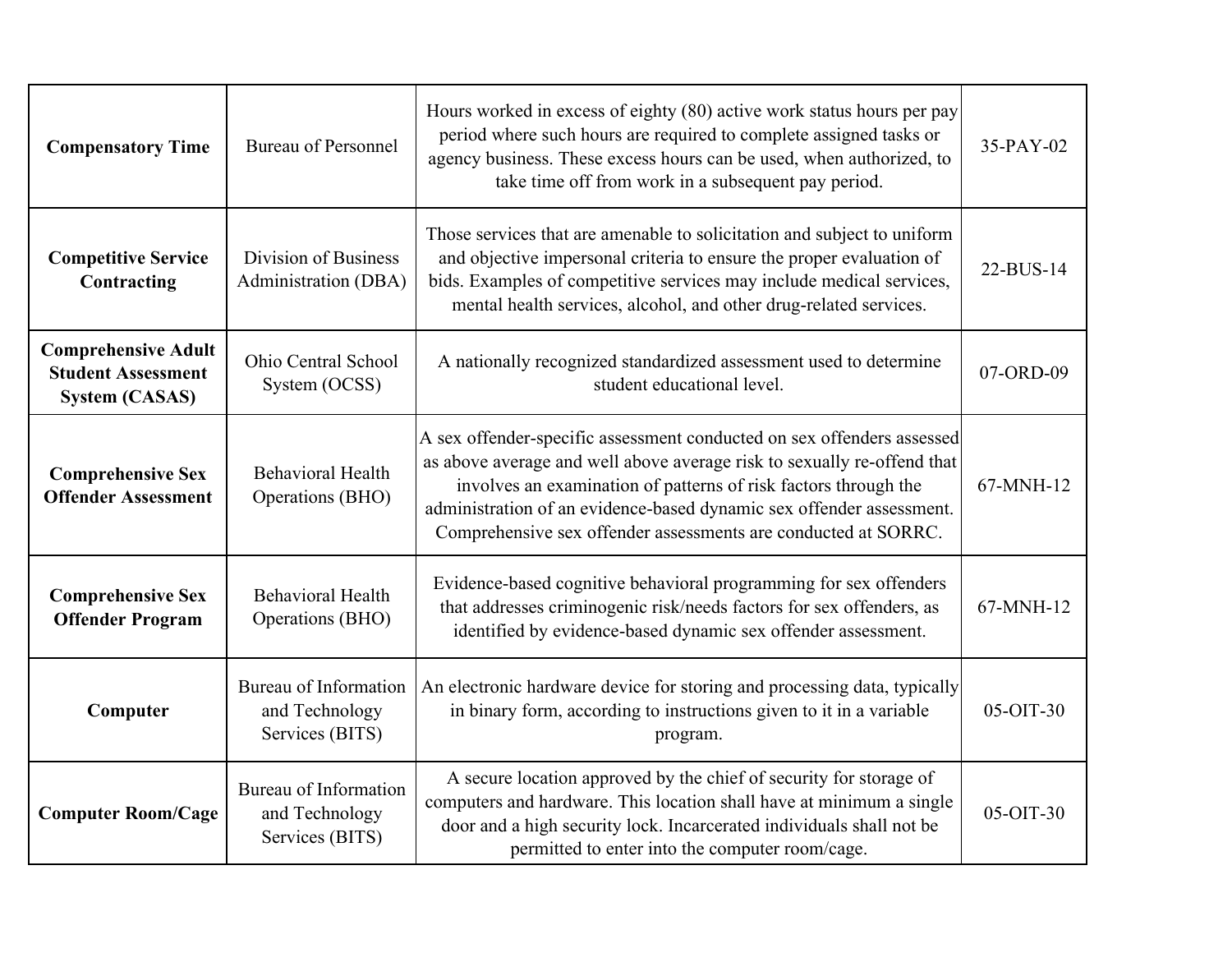| <b>Computer Voice Stress</b><br><b>Analyzer (CVSA)</b> | Chief Inspector's Office                                      | A device, which electronically detects, measures, and charts the stress<br>in a person's voice following a preformatted questionnaire.                                                                                                                                                                                                                                                                                                                             | 09-INV-04<br>09-INV-05                                                                                       |
|--------------------------------------------------------|---------------------------------------------------------------|--------------------------------------------------------------------------------------------------------------------------------------------------------------------------------------------------------------------------------------------------------------------------------------------------------------------------------------------------------------------------------------------------------------------------------------------------------------------|--------------------------------------------------------------------------------------------------------------|
| <b>Computer Virus</b>                                  | Bureau of Information<br>and Technology<br>Services (BITS)    | A form of a self-replicating malicious software code or program,<br>usually invisible to an authorized user, that installs itself or a modified<br>copy of itself on a system asset without the authorized user's consent<br>with the intent of performing some type of harmful activity and when<br>executed, "infects" one or more legitimate system asset codes or<br>programs. Anti-virus software is used to detect, contain, and remove<br>computer viruses. | $05-OTT-18$                                                                                                  |
| <b>Computerized Criminal</b><br><b>History (CCH)</b>   | Chief Inspector's Office                                      | A specific search conducted through the Law Enforcement Automated<br>Data System (LEADS) to obtain information concerning prior arrests<br>and adjudications.                                                                                                                                                                                                                                                                                                      | $09$ -INV-04                                                                                                 |
| <b>Concealed Firearm</b>                               | Division of Parole and<br><b>Community Services</b><br>(DPCS) | A firearm that is not visible or likely to become visible to any person.                                                                                                                                                                                                                                                                                                                                                                                           | 104-TAW-01                                                                                                   |
| <b>Conditions of</b><br><b>Supervision</b>             | Division of Parole and<br><b>Community Services</b><br>(DPCS) | The general and special rules and regulations with which those under<br>supervision are expected to comply as a requirement of community<br>supervision.                                                                                                                                                                                                                                                                                                           | 100-APA-09<br>100-APA-14<br>100-APA-15<br>100-APA-16<br>100-APA-24<br>105-PBD-03<br>105-PBD-08<br>105-PBD-09 |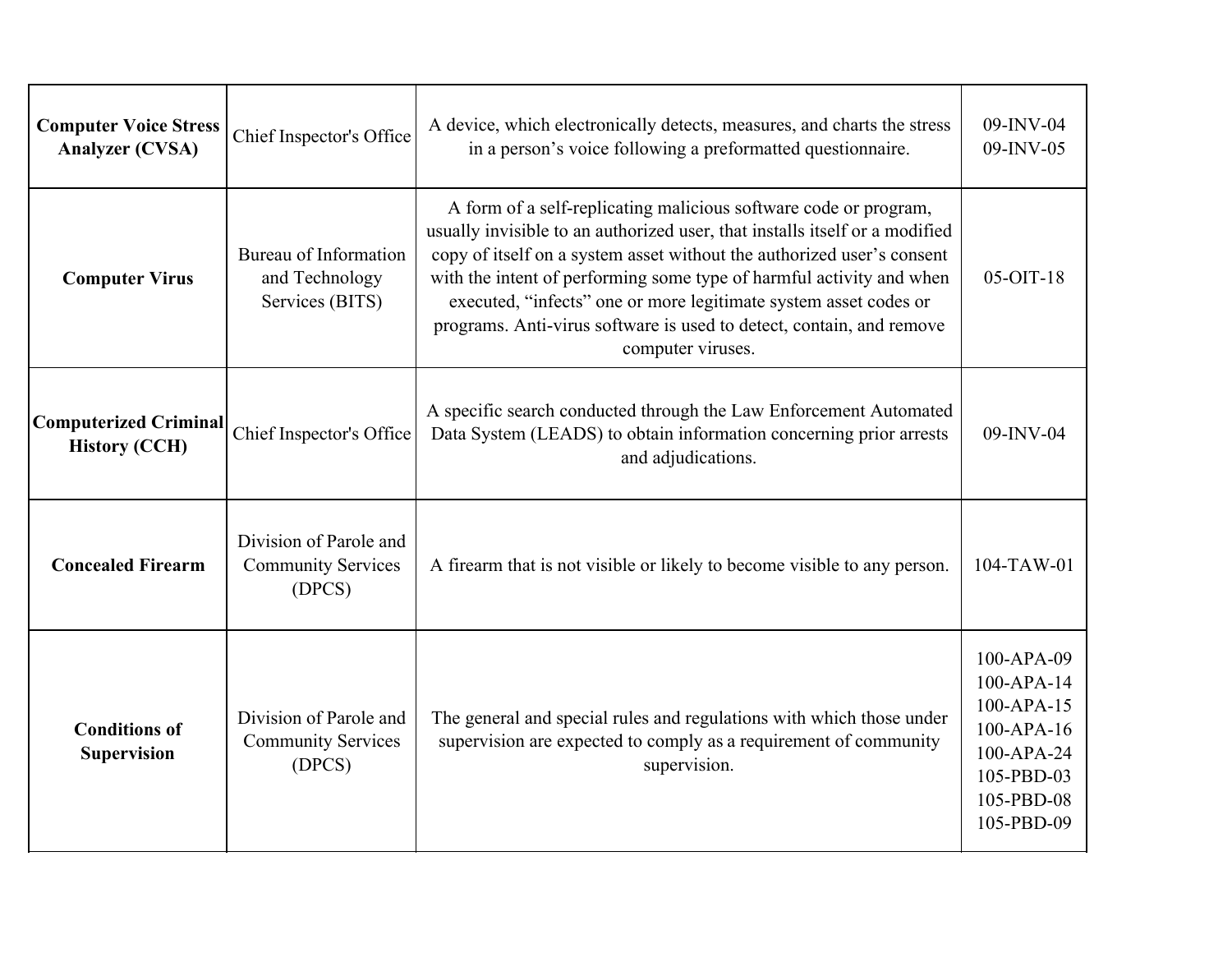| <b>Confidential Personal</b><br><b>Information (CPI)</b> | Bureau of Information<br>and Technology<br>Services (BITS)    | Personal information that falls within the scope of section 1347.15 of<br>the Ohio Revised Code and that ODRC is prohibited from releasing<br>under Ohio's public records law.                                                                                                                                                                                                               | $05-OIT-15$<br>$05-OIT-21$                       |
|----------------------------------------------------------|---------------------------------------------------------------|----------------------------------------------------------------------------------------------------------------------------------------------------------------------------------------------------------------------------------------------------------------------------------------------------------------------------------------------------------------------------------------------|--------------------------------------------------|
| <b>Confidentiality - BITS</b>                            | Bureau of Information<br>and Technology<br>Services (BITS)    | Preserving authorized restrictions on information access and disclosure,<br>including the means for protecting privacy and proprietary information.                                                                                                                                                                                                                                          | 05-OIT-14<br>05-OIT-18<br>05-OIT-21<br>05-OIT-23 |
| <b>Confidentiality - OCSS</b>                            | Ohio Central School<br>System (OCSS)                          | Relates to the collection, storage, disclosure, and destruction of<br>personally identifiable information. Only those staff with a legitimate<br>educational interest will have access to special education records.                                                                                                                                                                         | 57-EDU-11                                        |
| <b>Conflict of Interest</b>                              | <b>Bureau of Personnel</b>                                    | As defined by ORC 102 and 2921, where financial interests or other<br>opportunities for personal benefit may exert an improper influence on<br>an ODRC employee's professional judgement or the employment is<br>incompatible with ODRC employment or ODRC's mission.                                                                                                                        | 31-SEM-10                                        |
| <b>Conflict of Interest</b>                              | Division of Parole and<br><b>Community Services</b><br>(DPCS) | A condition arising whenever a parole board member or hearing officer<br>determines that a personal relationship exists with any principal<br>participant in a case which would impair the parole board member or<br>hearing officer from rendering an impartial assessment of the case or<br>give the appearance that the parole board member or hearing officer<br>would not be impartial. | 105-PBD-03                                       |
| <b>Constant Watch</b>                                    | <b>Behavioral Health</b><br>Operations (BHO)                  | A level of suicide precaution that requires continuous, uninterrupted<br>observation, with documentation at irregular, staggered intervals not to<br>exceed fifteen (15) minutes on the Crisis Precautions and/or<br>Immobilizing Restraints Log (DRC2534).                                                                                                                                  | 67-MNH-09                                        |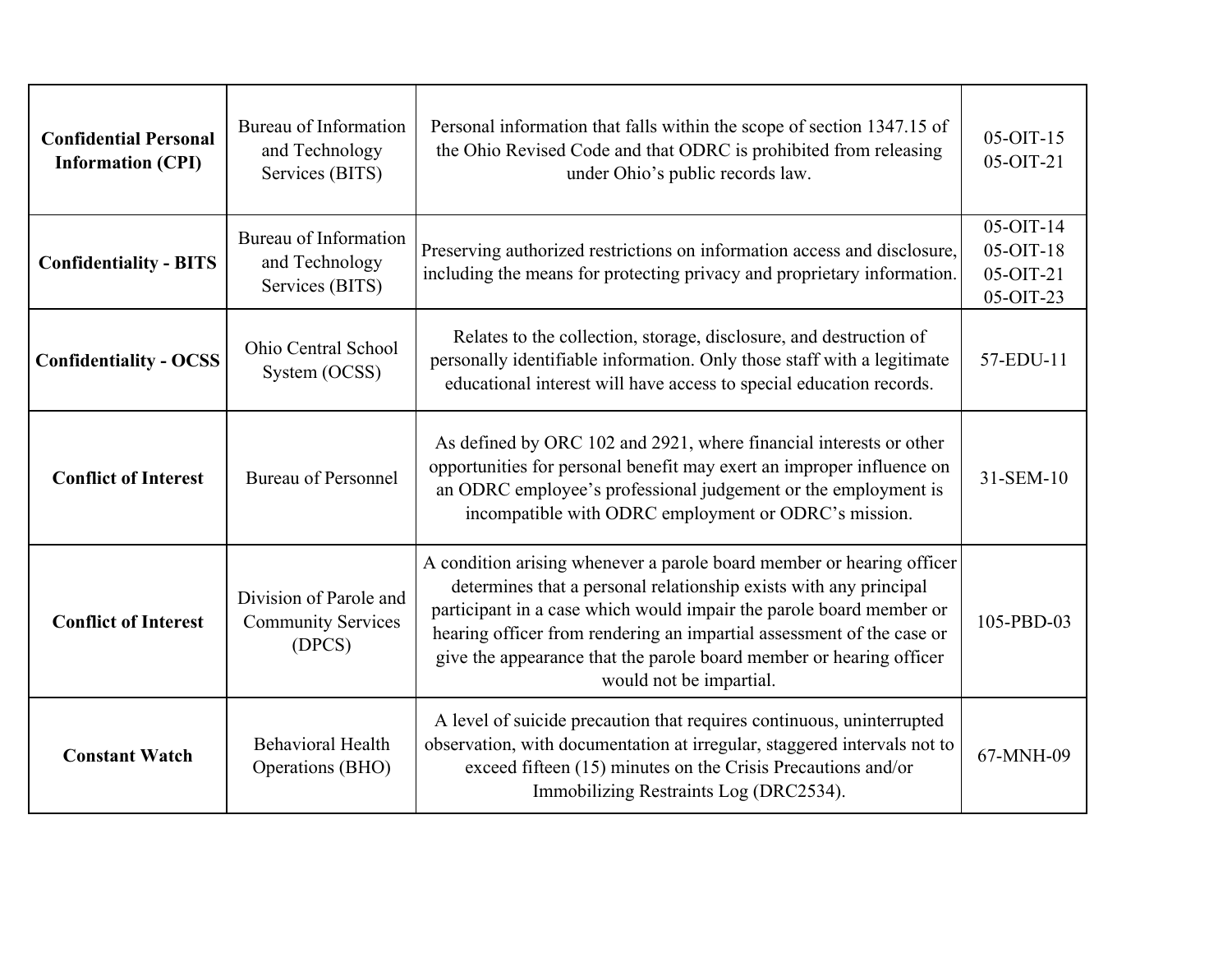| <b>Contact (Supervision)</b> | Division of Parole and<br><b>Community Services</b><br>(DPCS) | The obtaining or attempt to obtain meaningful information about the<br>supervisee and/or their behavior by ODRC staff or ODMHAS Chemical<br>Dependency Specialist (CDS). The source of the information may be<br>the supervisee, another person, or agency; it may be in person, by<br>telephone, or by written communication and may be at any location.                                                                                                                                                                                                                                                           | 100-APA-10<br>100-APA-13<br>100-APA-16<br>100-APA-23 |
|------------------------------|---------------------------------------------------------------|---------------------------------------------------------------------------------------------------------------------------------------------------------------------------------------------------------------------------------------------------------------------------------------------------------------------------------------------------------------------------------------------------------------------------------------------------------------------------------------------------------------------------------------------------------------------------------------------------------------------|------------------------------------------------------|
| <b>Contact Officer</b>       | Office of Prisons (OOP)                                       | The officer that initiates discussion and conducts interaction with the<br>incarcerated individual. Leads the initiation of behavioral interventions<br>and may determine the use of force is necessary.                                                                                                                                                                                                                                                                                                                                                                                                            | 63-UOF-01                                            |
| <b>Contingency Operation</b> | Bureau of Information<br>and Technology<br>Services (BITS)    | The organized response/handling by the ODRC IT security incident<br>response team, pursuant to the annual contingency plan, of serious IT<br>security or privacy incidents that result in significant ODRC enterprise<br>disaster, disruption, emergency, compromise or system failure of any<br>ODRC-managed information system or ODRC-managed system asset.                                                                                                                                                                                                                                                      | $05-OTT-14$                                          |
| <b>Contingency Plan</b>      | Bureau of Information<br>and Technology<br>Services (BITS)    | A written document completed on an annual basis by the ODRC<br>information technology (IT) security incident response team that<br>identifies the IT requirements necessary to maintain or restore ODRC's<br>business operations, possibly at an alternate location, in the event that a<br>serious IT security incident, emergency, system failure or disaster<br>results in significant enterprise disruption, compromise or failure of any<br>ODRC-managed system asset or ODRC-managed information system<br>that necessitates activation of the Contingency Plan and initiation of a<br>contingency operation. | $05-OTT-14$                                          |
| <b>Continued Hearing</b>     | Division of Parole and<br><b>Community Services</b><br>(DPCS) | A subsequent release consideration on or about a date established by the<br>Parole Board at a previous hearing.                                                                                                                                                                                                                                                                                                                                                                                                                                                                                                     | 105-PBD-03                                           |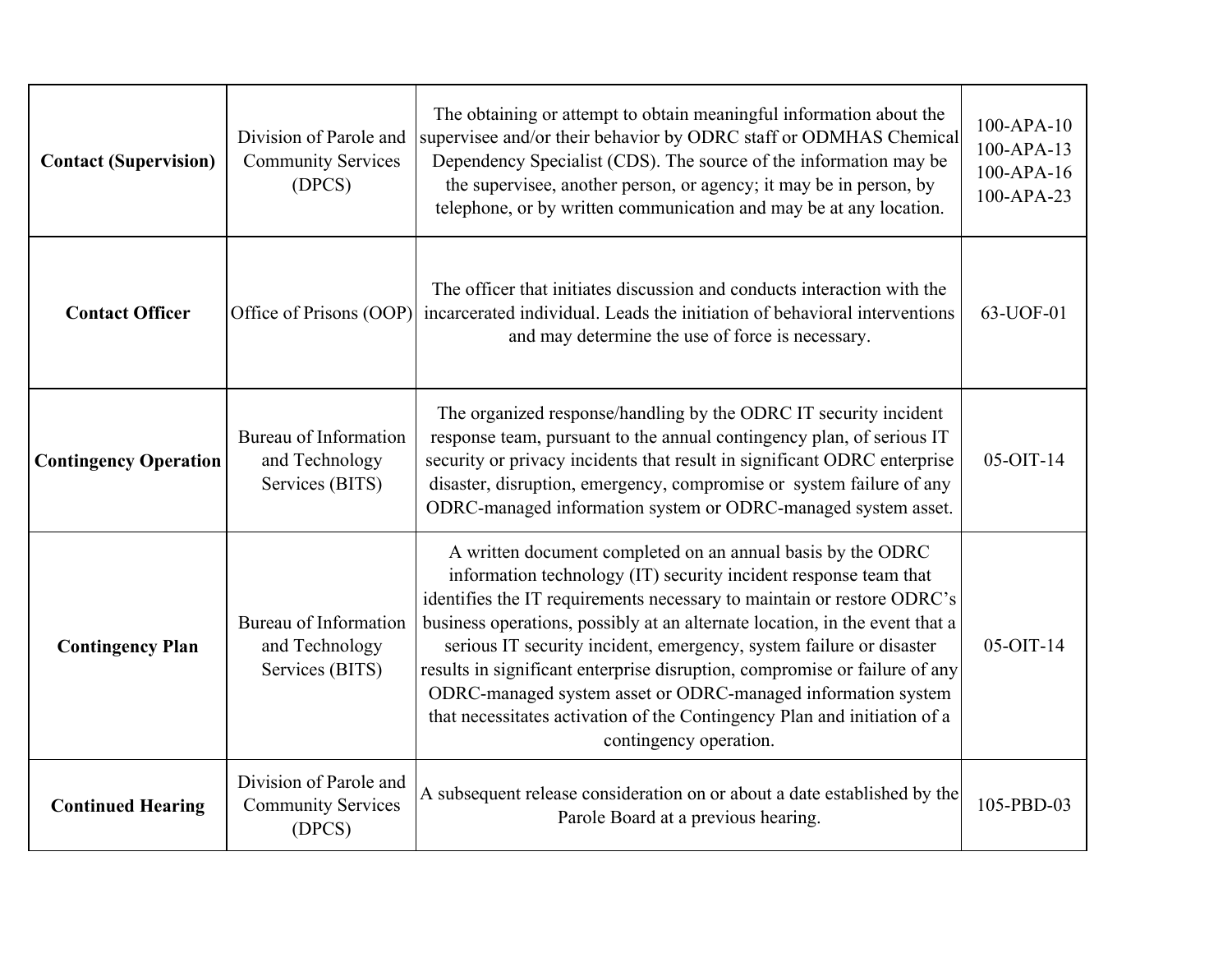| <b>Continuing Education</b>                                               | <b>Corrections Training</b><br>Academy (CTA) | Formal courses of study that are job-related.                                                                                                                                                                                                                                                                                                                                                                                                                                                                                 | 39-TRN-02 |
|---------------------------------------------------------------------------|----------------------------------------------|-------------------------------------------------------------------------------------------------------------------------------------------------------------------------------------------------------------------------------------------------------------------------------------------------------------------------------------------------------------------------------------------------------------------------------------------------------------------------------------------------------------------------------|-----------|
| <b>Continuing Education</b><br><b>Credits</b>                             | <b>Corrections Training</b><br>Academy (CTA) | Recognized credit hours approved by a licensing agency or professional<br>board which is specific to the training participant's discipline or<br>profession.                                                                                                                                                                                                                                                                                                                                                                  | 39-TRN-09 |
| <b>Continuing Education</b><br>Unit                                       | Ohio Central School<br>System (OCSS)         | Credits for education-related activities, such as some workshops,<br>seminars, or conferences.                                                                                                                                                                                                                                                                                                                                                                                                                                | 57-EDU-08 |
| <b>Continuous Postings</b>                                                | <b>Bureau of Personnel</b>                   | Positions that have been approved to be placed on the continuous<br>posting for applications to be accepted at any time.                                                                                                                                                                                                                                                                                                                                                                                                      | 34-PRO-04 |
| <b>Continuous Quality</b><br><b>Improvement (CQI)</b><br><b>Committee</b> | Office of Correctional<br>Health Care (OCHC) | A multidisciplinary committee designated by this policy that is<br>responsible for the compliance of quality improvement program<br>activities.                                                                                                                                                                                                                                                                                                                                                                               | 69-OCH-08 |
| <b>Continuous Quality</b><br><b>Improvement (CQI)</b><br>Log              | Office of Correctional<br>Health Care (OCHC) | Documentation, in a continuous chronological order, of identified<br>health care areas needing improvement, root cause analysis, the<br>corrective action plans for the areas needing improvement, the<br>outcome(s) of the corrective action plans and a periodic evaluation of<br>the plan's effectiveness.                                                                                                                                                                                                                 | 69-OCH-08 |
| <b>Continuous Quality</b><br><b>Improvement (CQI)</b><br>Program          | Office of Correctional<br>Health Care (OCHC) | A comprehensive program to systematically review and improve the<br>quality, efficiency, and effectiveness of health care services. The quality<br>improvement program is a structured organizational process for<br>involving personnel in planning and executing a continuous flow of<br>improvements to provide quality health care that meets or exceeds<br>community standards. This program uses prospective, concurrent, and<br>retrospective activities to assess, evaluate, plan, and act to improve<br>health care. | 69-OCH-08 |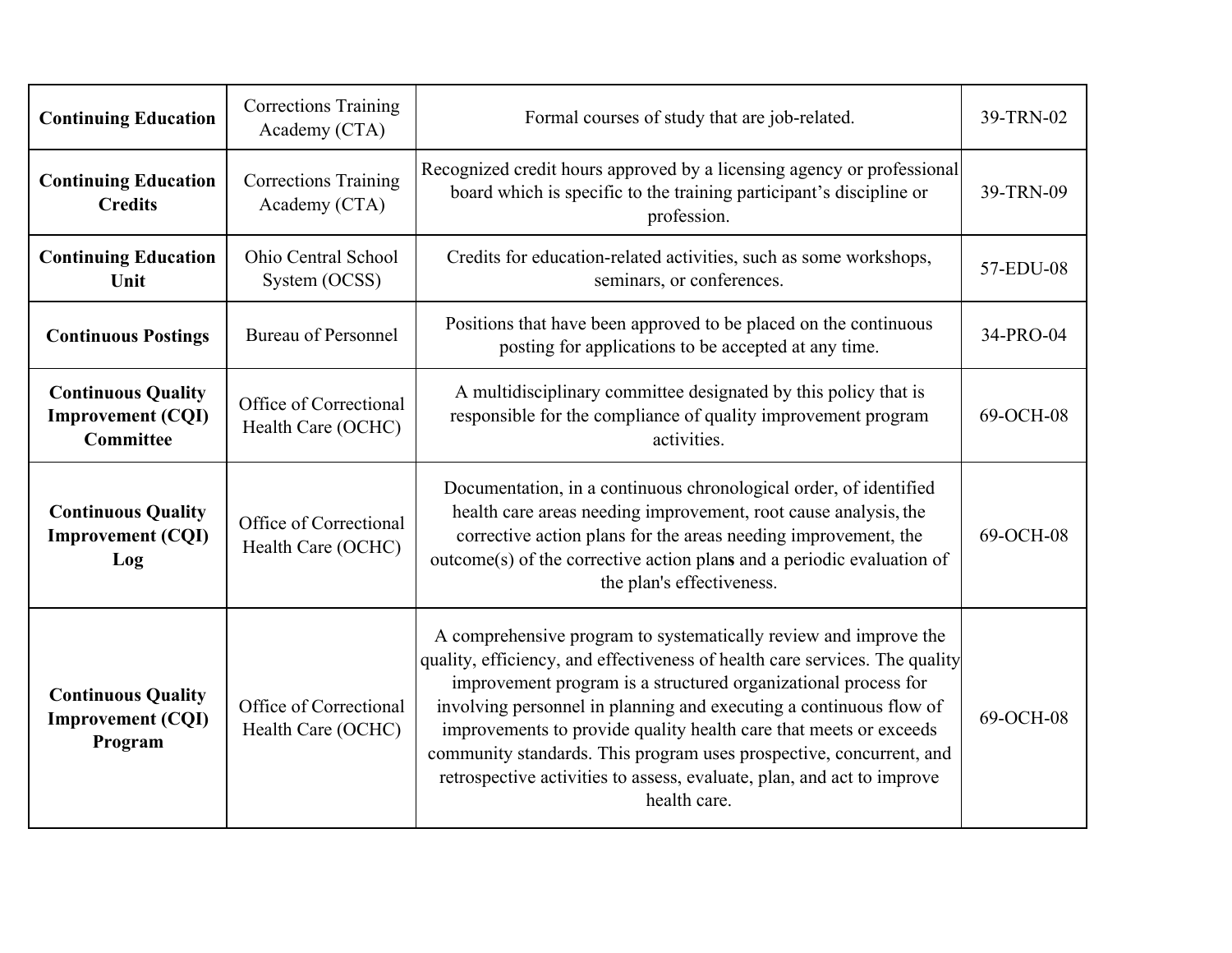| <b>Continuous Quality</b><br><b>Improvement (CQI)</b><br><b>Records</b> | Office of Correctional<br>Health Care (OCHC)                  | Any record or form identified as a quality improvement form in the<br>quality improvement policy, protocols, or directives. Not included is<br>aggregate, statistical information that does not disclose the identity of<br>persons receiving or providing health services. | 69-OCH-08                                                                  |
|-------------------------------------------------------------------------|---------------------------------------------------------------|-----------------------------------------------------------------------------------------------------------------------------------------------------------------------------------------------------------------------------------------------------------------------------|----------------------------------------------------------------------------|
| <b>Contraband (DPCS)</b>                                                | Division of Parole and<br><b>Community Services</b><br>(DPCS) | Any goods or items for which possession constitutes a violation of the<br>law, conditions of supervision, or any court or parole board ordered<br>special conditions/sanctions.                                                                                             | 100-APA-01                                                                 |
| <b>Contraband (OOP)</b>                                                 | Office of Prisons (OOP)                                       | Any item not permitted by law or expressly prohibited by the ODRC<br>and/or institutional policy. (See Administrative Rule 5120-9-55,<br>Contraband)                                                                                                                        | 61-PRP-01                                                                  |
| <b>Contract Compliance</b>                                              | <b>Legal Services</b>                                         | Adherence to all the stipulations set forth in the current food service<br>contract governing the operations and management of the ODRC food<br>service operations.                                                                                                         | 12-CTA-05<br>60-FSM-02                                                     |
| <b>Contract Religious</b><br>Provider                                   | Religious Services                                            | Clergy or lay person contracted by the ODRC to provide faith-specific<br>services or general religious support.                                                                                                                                                             | 72-REG-01                                                                  |
| <b>Contract Staff</b>                                                   | Legal Services                                                | An employee of the contractor.                                                                                                                                                                                                                                              | 12-CTA-05                                                                  |
| Contractor                                                              | Legal Services                                                | Any individual, agency or entity under legal agreement with ODRC to<br>provide goods and/or services to include subcontractors and temporary<br>agency employees.                                                                                                           | 11-COP-01<br>22-BUS-14<br>34-PRO-07<br>39-TRN-12<br>60-FSM-02<br>71-SOC-09 |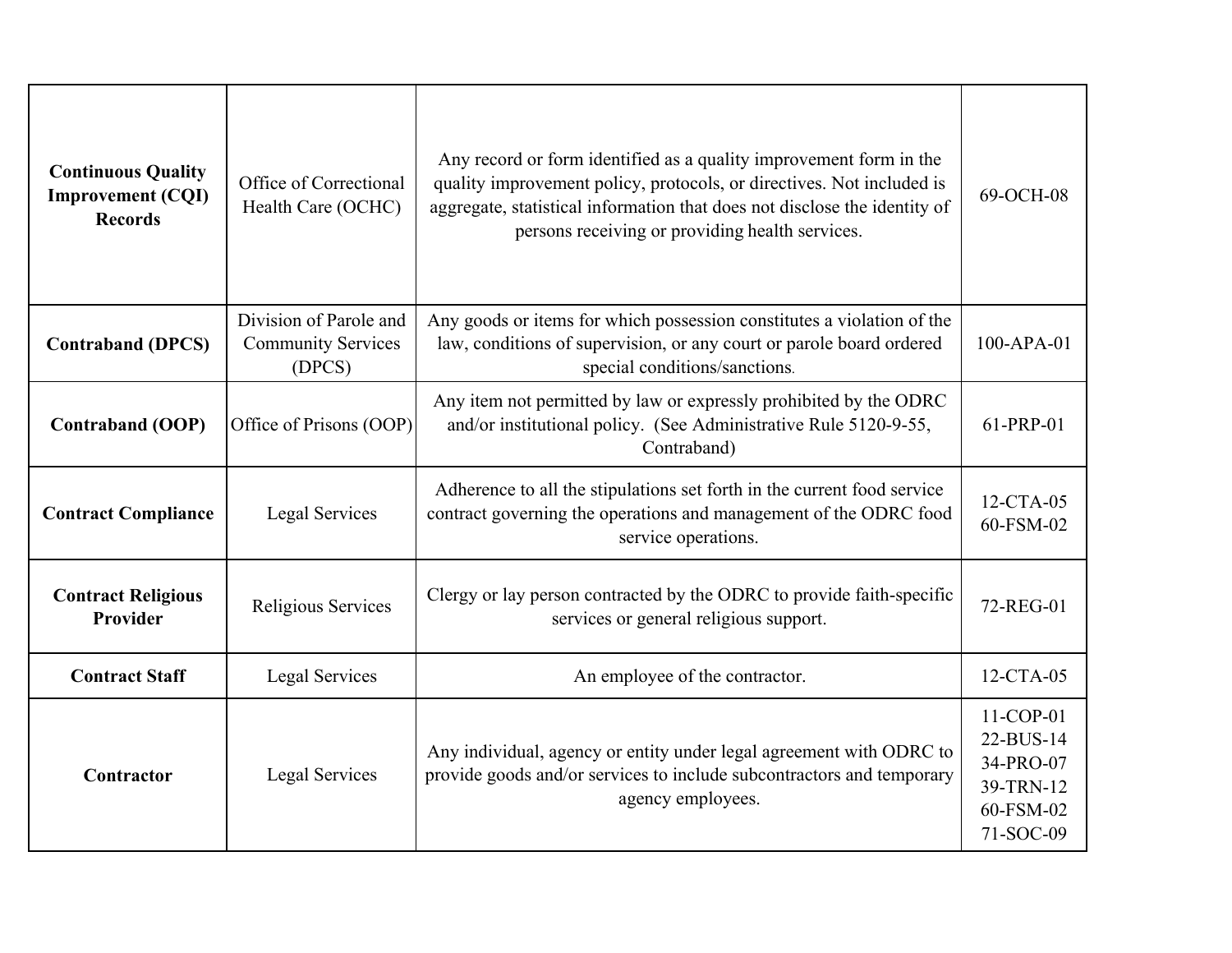| <b>Contractor Orientation</b>                | <b>Corrections Training</b><br>Academy (CTA) | An orientation session provided prior to commencement of services to<br>acquaint contractors and temporary agency subcontractors to their work<br>environment and the overall security operations of the<br>institution/agency.                                                                                                                                                                                                                                                                   | 39-TRN-12   |
|----------------------------------------------|----------------------------------------------|---------------------------------------------------------------------------------------------------------------------------------------------------------------------------------------------------------------------------------------------------------------------------------------------------------------------------------------------------------------------------------------------------------------------------------------------------------------------------------------------------|-------------|
| <b>Controlling Board</b>                     | Office of<br>Administration                  | Comprised of the Director of the Office of Budget and<br>Management/designee and six members of the Ohio General Assembly.<br>The board provides legislative oversight over certain capital and<br>operating expenditures by state agencies and has approval authority<br>over various other state fiscal and purchasing activities.                                                                                                                                                              | 21-CAM-08   |
| <b>Core Correctional</b><br><b>Practices</b> | <b>Behavioral Health</b><br>Operations (BHO) | Practices that include the appropriate use of authority, prosocial/anti-<br>criminal modeling and reinforcement, skill-building and problem-<br>solving strategies, relationship factors, e.g., respectful, genuine modes<br>of relating which are committed to helping offenders, and community<br>reentry strategies.                                                                                                                                                                           | 67-MNH-12   |
| <b>Correctional Facility</b>                 | Bureau of Operational<br>Compliance (BOC)    | Any building, grounds, areas of any building, or group of buildings<br>utilized by the department as a penal institution including prisons that<br>are privately operated and managed pursuant to a contract the<br>department enters into under Section 9.06 of the Revised Code. This<br>includes all offices and buildings located on the grounds of a<br>correctional facility, such as the Corrections Training Academy,<br>Training Education Center, and Ohio Penal Industries operations. | $10-SAF-01$ |
| <b>Cosmetic Services</b>                     | Office of Correctional<br>Health Care (OCHC) | Procedures, treatments, or surgery designed to enhance one's<br>appearance, but which are non-essential to the maintenance of basic<br>health.                                                                                                                                                                                                                                                                                                                                                    | 68-MED-14   |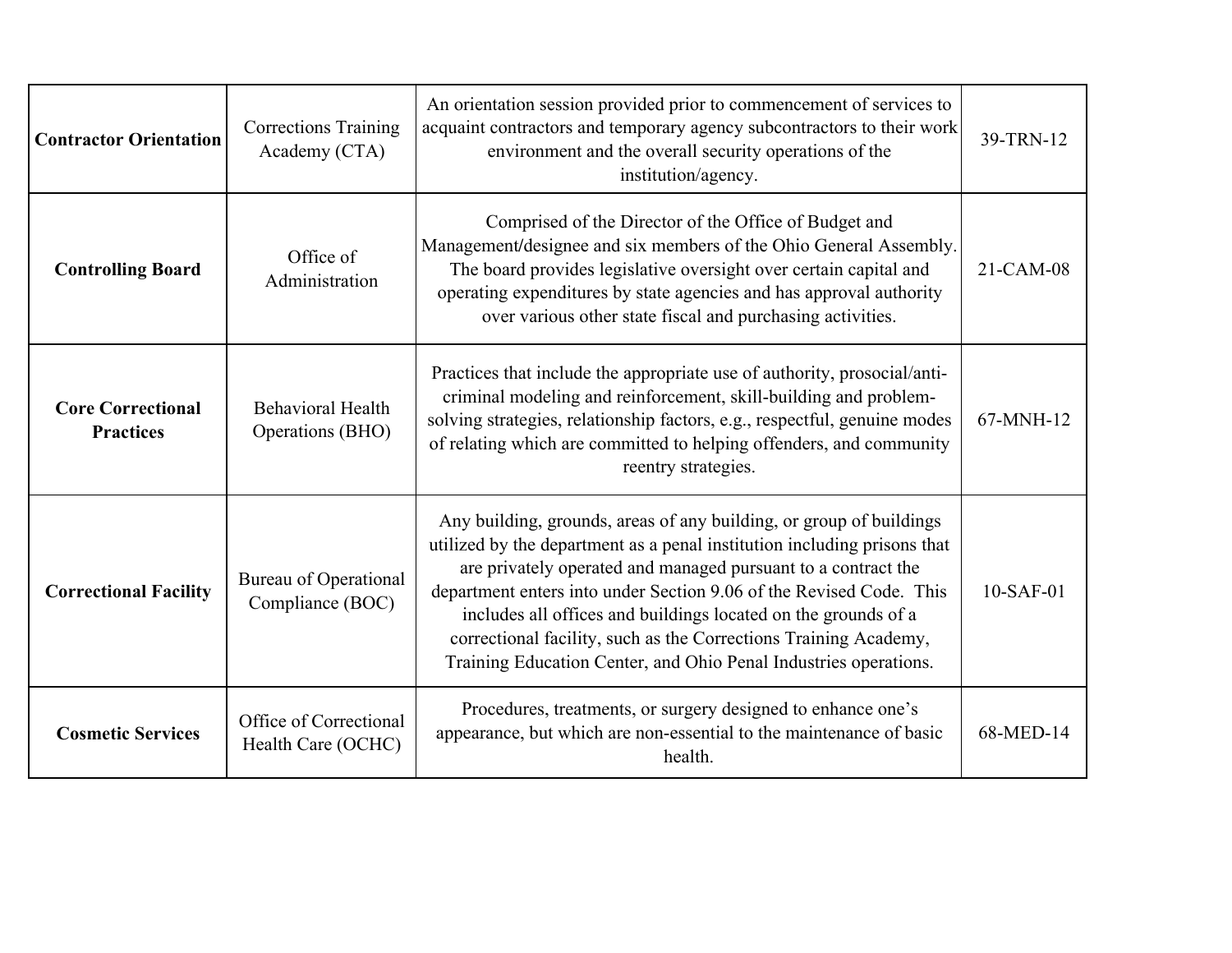| <b>Cost of Viewing-Visit</b> | Office of Prisons (OOP)              | The cost of a private funeral viewing or bedside visit shall be calculated<br>by multiplying the roundtrip distance from the institution to the county<br>seat of the destination by the standard mileage rate as determined by the<br>Office of Budget and Management. There are no costs incurred for the<br>use of the web-based bedside or funeral viewing process from the<br>ODRC. All costs incurred from the funeral home, hospital, or hospice,<br>for the use of this process, is the responsibility of the incarcerated<br>individual or their immediate family.                                                                                           | 76-VIS-03 |
|------------------------------|--------------------------------------|-----------------------------------------------------------------------------------------------------------------------------------------------------------------------------------------------------------------------------------------------------------------------------------------------------------------------------------------------------------------------------------------------------------------------------------------------------------------------------------------------------------------------------------------------------------------------------------------------------------------------------------------------------------------------|-----------|
| Counseling                   | Office of Prisons (OOP)              | Rendering or offering to render to individuals, families, or groups a<br>counseling service involving the application of counseling principles,<br>methods, or procedures to assist individuals in achieving more effective<br>personal, social, educational, or career development goals and<br>objectives and better personal adjustment. The practice of counseling<br>does not include the diagnosis of mental and emotional disorders unless<br>the individual providing such service is appropriately qualified to do so.                                                                                                                                       | 71-SOC-09 |
| <b>Counseling Groups</b>     | Office of Prisons (OOP)              | Planned use of interpersonal relationships to promote social adjustment.<br>Counseling programs allow participants the opportunity to express<br>feelings verbally, with the goal of problem resolution. Group<br>counseling may be offered in small groups or larger groups that may be<br>found in a therapeutic community or living area. Family counseling or<br>family therapy groups may also be offered in such situations where the<br>involvement of family members is deemed advantageous to intended<br>outcomes. Staff providing counseling shall function within the limits of<br>their levels of competency as governed by various licensure standards. | 71-SOC-09 |
| <b>Course of Study</b>       | Ohio Central School<br>System (OCSS) | Document developed for each individual trade program that outlines the<br>delivery methods, material content and trade competencies of that trade<br>that will be delivered to program participants.                                                                                                                                                                                                                                                                                                                                                                                                                                                                  | 57-EDU-12 |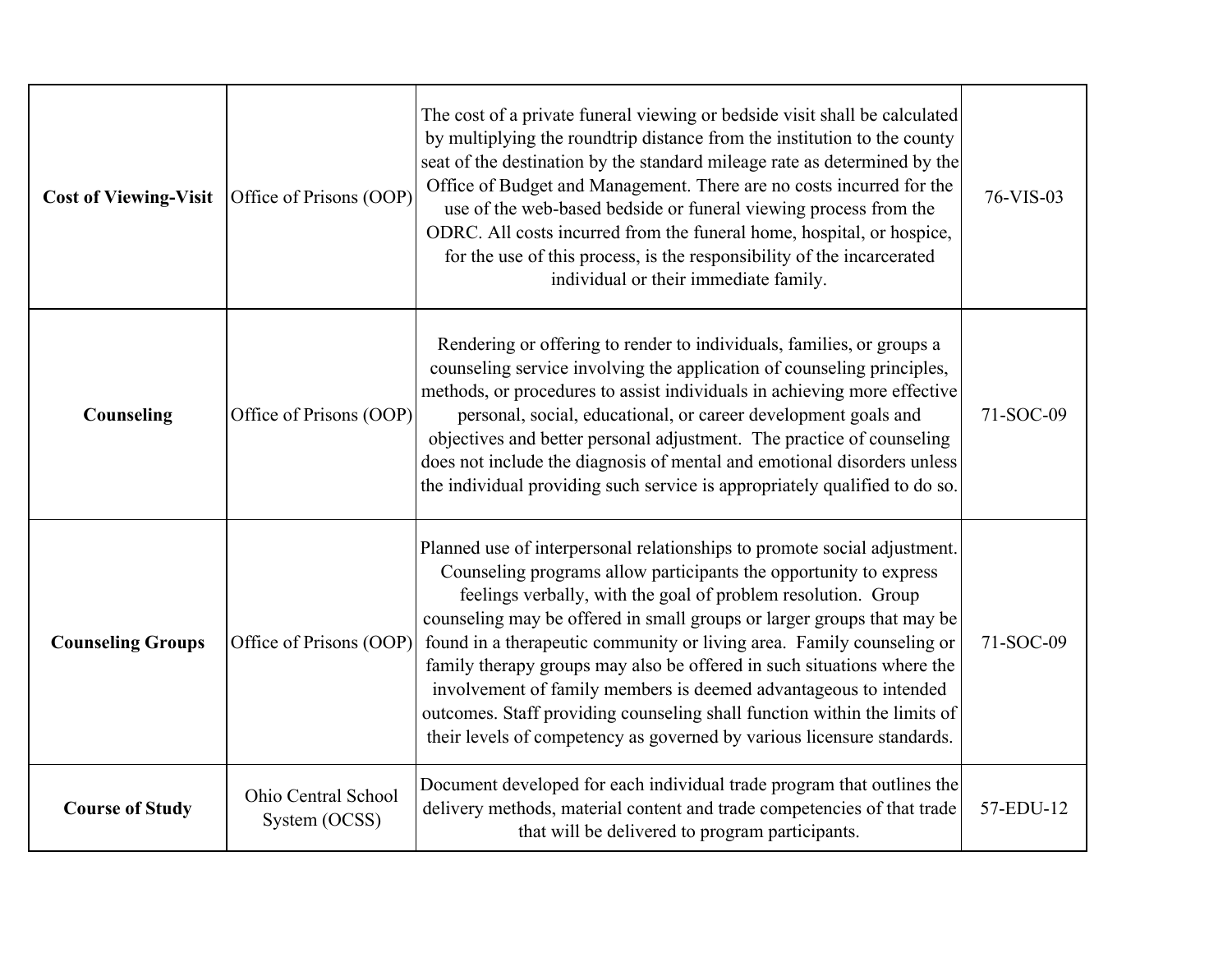| <b>Courtesy Notification</b><br>Registrant                         | Division of Parole and<br><b>Community Services</b><br>(DPCS) | A person who has requested to receive notification but does not meet<br>the definition of victim or Roberta's Law (SB160) victim.                                                                                                                                                                                                                                                                                                                                                                                                                                                                                                                                                                                                                                                     | 03-OVS-01<br>105-PBD-13                                                    |
|--------------------------------------------------------------------|---------------------------------------------------------------|---------------------------------------------------------------------------------------------------------------------------------------------------------------------------------------------------------------------------------------------------------------------------------------------------------------------------------------------------------------------------------------------------------------------------------------------------------------------------------------------------------------------------------------------------------------------------------------------------------------------------------------------------------------------------------------------------------------------------------------------------------------------------------------|----------------------------------------------------------------------------|
| <b>Cover Officer</b>                                               | Office of Prisons (OOP)                                       | The officer that provides assistance to a contact officer, by observing<br>the incarcerated individual from a safe distance, may provide verbal<br>communication to other employees and the incarcerated individual; may<br>assist with behavioral interventions and use of force as necessary.                                                                                                                                                                                                                                                                                                                                                                                                                                                                                       | 63-UOF-01                                                                  |
| <b>Covered Active Duty</b>                                         | <b>Bureau of Personnel</b>                                    | Duty during the deployment to a foreign country.                                                                                                                                                                                                                                                                                                                                                                                                                                                                                                                                                                                                                                                                                                                                      | 36-LEV-02                                                                  |
| <b>Covered Service</b><br><b>Member</b>                            | <b>Bureau of Personnel</b>                                    | Current members of the Armed Forces, including members of the<br>National Guard or Reserves, who have serious injuries or illnesses<br>incurred in the line of duty while on active duty that render them<br>medically unfit to perform their duties and for which they are<br>undergoing medical treatment, recuperation, or therapy, or are in<br>outpatient status, or are on the temporary disability retired list. A<br>veteran may also be a covered service member if they were a member of<br>the Armed Forces, including the National Guard or Reserves, were<br>discharged or released under conditions other than dishonorable and<br>were discharged with the five-year period before the eligible employee<br>first takes FMLA military caregiver leave to care for them | 36-LEV-02                                                                  |
| <b>Credentialed Mental</b><br><b>Health Professional</b><br>(CMHP) | <b>Behavioral Health</b><br>Operations (BHO)                  | Those persons who have gone through the application, training, and<br>approval process to gain the credential which allows them to complete<br>assigned identified tasks in policy according to the Credentialed Mental<br>Health Professional Disclosure Statement and Supervisory Approval<br>(DRC5183). The credentialing process requires the candidate to have an<br>independently licensed mental health professional (ILMHP) who acts as<br>their credentialing supervisor.                                                                                                                                                                                                                                                                                                    | 67-MNH-02<br>67-MNH-09<br>67-MNH-14<br>67-MNH-15<br>67-MNH-30<br>67-MNH-32 |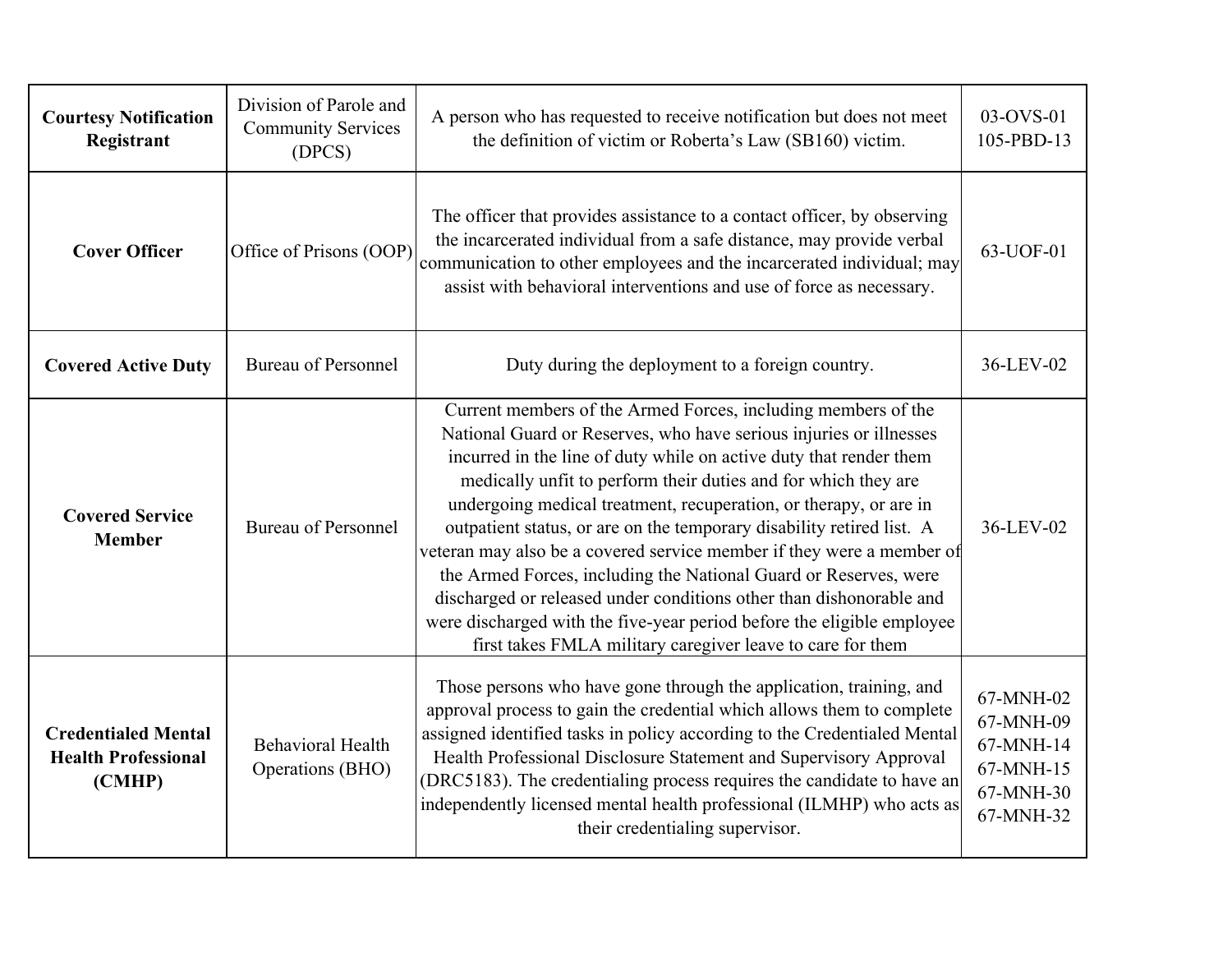| <b>Crimes of Violence</b>                                      | Office of Victim<br>Services (OVS)                         | Any crime which is violent in nature and caused severe physical or<br>emotional harm.                                                                                                                                                                                                                                                                                                                                                                                                      | 03-OVS-02              |
|----------------------------------------------------------------|------------------------------------------------------------|--------------------------------------------------------------------------------------------------------------------------------------------------------------------------------------------------------------------------------------------------------------------------------------------------------------------------------------------------------------------------------------------------------------------------------------------------------------------------------------------|------------------------|
| <b>Criminal Gang</b>                                           | Chief Inspector's Office                                   | As defined by Ohio Revised Code (2923.41), means an ongoing formal<br>or informal organization, association or group of three (3) or more<br>persons for which all of the following apply: (1) It has as one of its<br>primary activities the commission of one or more of the offenses listed                                                                                                                                                                                             | 310-SEC-12             |
| <b>Criminal Investigation</b>                                  | <b>Labor Relations Office</b><br>(LRO)                     | An investigation conducted by an authorized law enforcement agency<br>concerning an allegation of employee commission of a criminal offense.                                                                                                                                                                                                                                                                                                                                               | 09-INV-03<br>09-INV-07 |
| <b>Criminal Justice</b><br><b>Information System</b><br>(CJIS) | Bureau of Information<br>and Technology<br>Services (BITS) | - Serves as the focal point and central repository for criminal justice<br>information services in the FBI. This division provides identification<br>and information services to local, state, federal and international<br>criminal justice communities. The CJIS division includes the<br>fingerprint identification program, national crime information center<br>program, uniform crime reporting program, and the development of the<br>integrated fingerprint identification system. | $05-OIT-02$            |
| <b>Crisis Intervention</b><br>Team (CIT)                       |                                                            | A team approach that trains correctional staff to be more effective by<br>enhancing their knowledge and skills; aids administrators in improved<br>Office of Prisons (OOP) management and care for special populations; reduces liability and cost;<br>improves community partnerships for increased access to resources and<br>supports; and increases safety for all.                                                                                                                    | 63-UOF-01              |
| <b>Critical Incident or</b><br>Event                           | <b>Bureau of Personnel</b>                                 | For the purposes of this policy, a situation which disrupts the routine<br>operations or services of a facility or institution creating a state of<br>disorder, or is unusual and traumatic, with the potential to cause intense<br>stress reactions.                                                                                                                                                                                                                                      | 37-EAP-02              |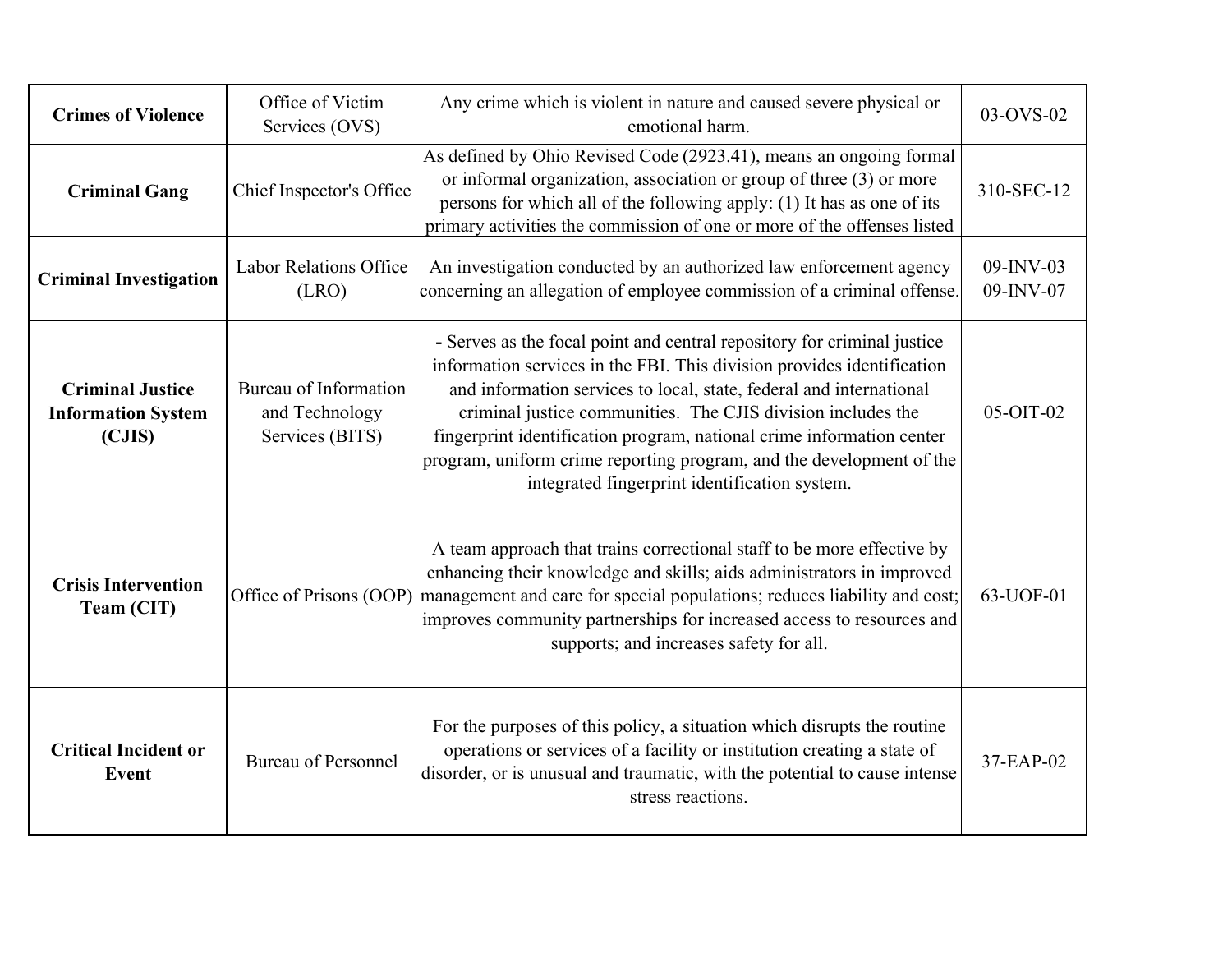| <b>Critical Risk Indicators</b><br>(CRI) | Office of Correctional<br>Health Care (OCHC)               | A designation for medically complex incarcerated individual(s) with the<br>following indicator(s); HIV, Hepatitis C, Pregnancy, Medication<br>Assisted Treatment (MAT) Participant or at least two of the following<br>indicators: C1 designation for serious mental illness, R3 recovery<br>services level of care, or enrolled in at least one (1) chronic care clinic.                                                                                                                                                   | 78-REL-09              |
|------------------------------------------|------------------------------------------------------------|-----------------------------------------------------------------------------------------------------------------------------------------------------------------------------------------------------------------------------------------------------------------------------------------------------------------------------------------------------------------------------------------------------------------------------------------------------------------------------------------------------------------------------|------------------------|
| <b>CTA Personnel</b>                     | <b>Corrections Training</b><br>Academy (CTA)               | Those persons employed by the Ohio Department of Rehabilitation and<br>Correction and assigned to work at CTA either temporarily or<br>permanently.                                                                                                                                                                                                                                                                                                                                                                         | 12-CTA-08              |
| Curriculum                               | Ohio Central School<br>System (OCSS)                       | A fixed series of studies that includes all the courses collectively<br>offered within the Ohio Central School System or a particular program.                                                                                                                                                                                                                                                                                                                                                                              | 57-EDU-09<br>57-EDU-13 |
| <b>Customer Care Position</b>            | <b>Bureau of Personnel</b>                                 | A job assignment or position requiring regular in-person interaction<br>with staff and/or incarcerated adults to provide an optimal level of<br>customer service.                                                                                                                                                                                                                                                                                                                                                           | 35-PAY-09              |
| <b>Customer Service</b><br>Center (CSC)  | Bureau of Information<br>and Technology<br>Services (BITS) | The group of Ohio Department of Administrative Services, Office of<br>Information Technology (DAS OIT) staff members that receive<br>information from ODRC authorized users about ODRC IT incidents,<br>problems and issues and requests about ODRC products and services<br>and assign said reports and requests to the appropriate IT technical staff<br>in ServiceNow. The CSC works in collaboration with ODRC's<br>Information Service Center to provide quality IT products and services<br>to ODRC authorized users. | 05-OIT-25              |
| <b>Cut Down Devices</b>                  |                                                            | A tool, designated by the managing officer for each specific institution,<br>Office of Prisons (OOP) such as a pair of blunt nosed scissors or a curved cutting device, used to<br>cut through materials that have been fashioned into a noose.                                                                                                                                                                                                                                                                             | 67-MNH-09              |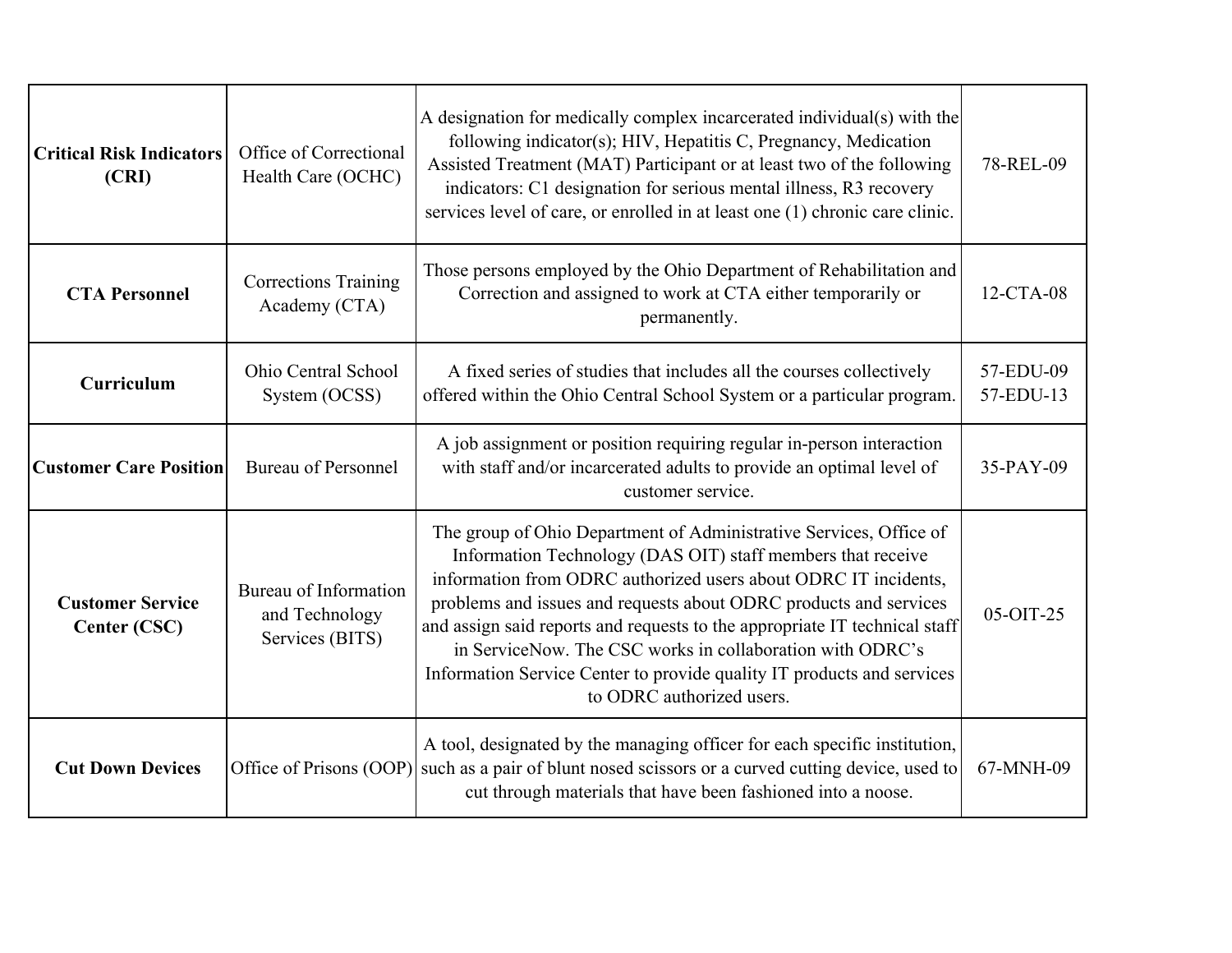| <b>DAS-Managed</b><br><b>Information System</b>                                                          | Bureau of Information<br>and Technology<br>Services (BITS) | Information systems that reside in facilities or infrastructure managed<br>by DAS OIT personnel. Primary responsibility for managing these<br>systems may be assigned to DAS OIT personnel or other authorized<br>external entities.                                                                                                                                                            | $05-OIT-14$<br>05-OIT-18                                       |
|----------------------------------------------------------------------------------------------------------|------------------------------------------------------------|-------------------------------------------------------------------------------------------------------------------------------------------------------------------------------------------------------------------------------------------------------------------------------------------------------------------------------------------------------------------------------------------------|----------------------------------------------------------------|
| <b>DAS Managed System</b><br><b>Asset</b>                                                                | Bureau of Information<br>and Technology<br>Services (BITS) | IT information, hardware, software and services required to support<br>state business, and identified during the risk assessment process as<br>assets that require protection. Primary responsibility for managing<br>these system assets may be assigned to DAS OIT or other authorized<br>external entities.                                                                                  | $05-OTT-14$<br>05-OIT-18                                       |
| <b>DAS Office of IT</b><br><b>Strategy and</b><br><b>Investment</b><br><b>Management (DAS</b><br>OITSIM) | Bureau of Information<br>and Technology<br>Services (BITS) | The office within DAS OIT responsible for administering the State of<br>Ohio IT investment planning program in which State of Ohio agencies,<br>boards and commissions shall participate.                                                                                                                                                                                                       | $05-OT-19$                                                     |
| <b>Data</b>                                                                                              | Bureau of Information<br>and Technology<br>Services (BITS) | The coded representation of quantities, objects, and actions. The term,<br>"data," is often used interchangeably with the word, "information," in<br>common usage and in this policy.                                                                                                                                                                                                           | $05-OT-14$<br>05-OIT-15<br>05-OIT-18<br>05-OIT-21<br>05-OIT-23 |
| <b>Data Classification</b><br><b>Labels</b>                                                              | Bureau of Information<br>and Technology<br>Services (BITS) | The level of protection based on the confidentiality and criticality<br>requirements of data in accordance with the agency's risk assessment.<br>Data classification labels enable policy-based standards for securing and<br>handling data and sharing among organizations. The terms, "data<br>classification label," and "classification label," are used interchangeably<br>in this policy. | $05-OIT-23$                                                    |
| Data Custodian                                                                                           | Bureau of Information<br>and Technology<br>Services (BITS) | ODRC authorized technical users who, as service owner, are<br>responsible for the delivery (design, performance, integration),<br>management / support, security and continual improvement of ODRC-<br>managed information systems and ODRC-managed systems assets.                                                                                                                             | 05-OIT-14<br>05-OIT-18<br>$05-OIT-23$                          |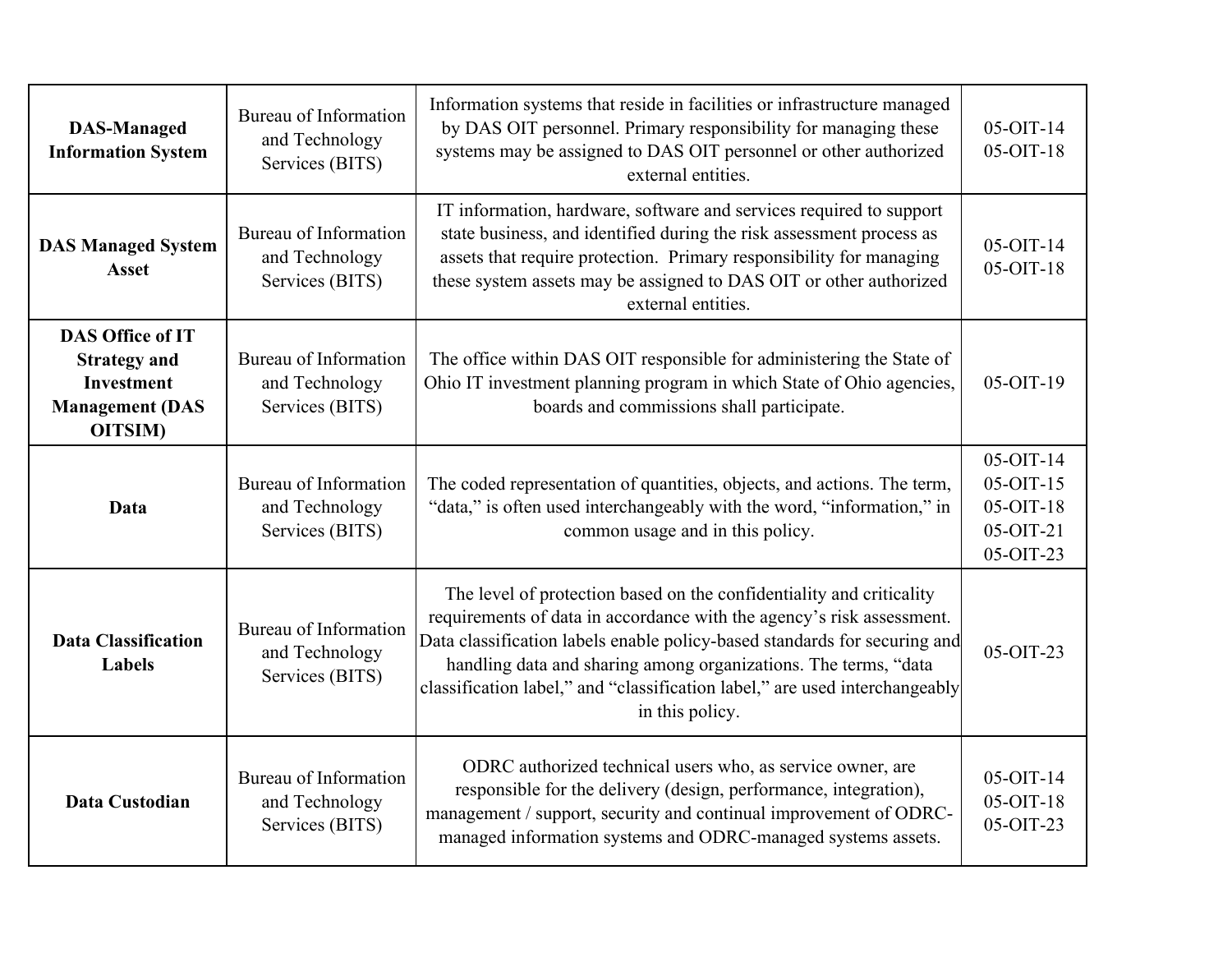| <b>Data Owners</b>                              | Bureau of Information<br>and Technology<br>Services (BITS) | ODRC deputy directors or designees that are authorized users<br>responsible for identifying and classifying data for their respective<br>areas.                                                                                                                                                                                                                                                                                                                                                                                                                                                                                           | $05-OIT-14$<br>$05-OIT-15$<br>05-OIT-18<br>05-OIT-21<br>05-OIT-23<br>05-OIT-26<br>05-OIT-27<br>05-OIT-28 |
|-------------------------------------------------|------------------------------------------------------------|-------------------------------------------------------------------------------------------------------------------------------------------------------------------------------------------------------------------------------------------------------------------------------------------------------------------------------------------------------------------------------------------------------------------------------------------------------------------------------------------------------------------------------------------------------------------------------------------------------------------------------------------|----------------------------------------------------------------------------------------------------------|
| Data Privacy Point of<br><b>Contact (DPPOC)</b> | Bureau of Information<br>and Technology<br>Services (BITS) | The ODRC chief of the Bureau of Information Technology Services<br>(BITS) who is responsible for overseeing data privacy issues for the<br>ODRC enterprise.                                                                                                                                                                                                                                                                                                                                                                                                                                                                               | 05-OIT-02<br>$05-OIT-14$<br>05-OIT-23                                                                    |
| Data Synchronization                            | Bureau of Information<br>and Technology<br>Services (BITS) | The practice of updating data on two $(2)$ systems so that the data that<br>sets on the two $(2)$ systems are identical.                                                                                                                                                                                                                                                                                                                                                                                                                                                                                                                  | $05-OIT-15$                                                                                              |
| Day Treatment<br>Program (DTP)                  | <b>Behavioral Health</b><br>Operations (BHO)               | An intermediate level of mental health services that will serve as a step<br>down from RTU placement for SMI incarcerated individuals who<br>would benefit from long term structured programming but no longer<br>require a residential level of care. Some programs may house<br>participants in the same housing unit, but it is not required. Incarcerated<br>individuals in the program may also be housed in general population.<br>The intention of the DTP is to provide meaningful mental health<br>treatment and programming to a vulnerable population while<br>maintaining them in the least restrictive environment possible. | 67-MNH-04                                                                                                |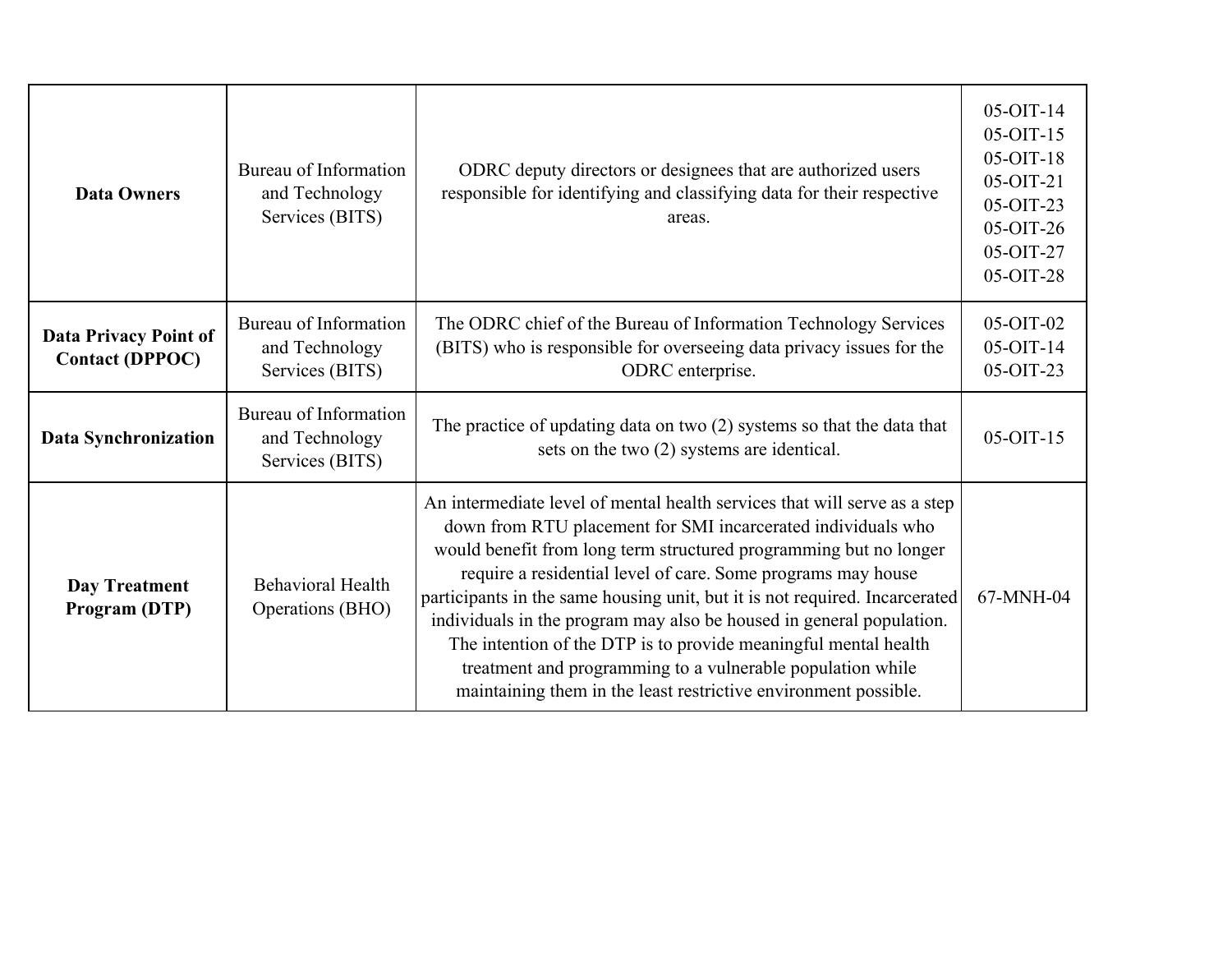| <b>Day Reporting</b> | Division of Parole and<br><b>Community Services</b><br>(DPCS)             | A sanction requiring an offender to report daily to a center or other<br>approved reporting location during a specified time in order to<br>participate in work, education/training, treatment or other approved<br>programs that may or may not be located at the center. It also may refer<br>to a non-residential service designed for offenders under APA<br>supervision who are experiencing supervision difficulties due to lack of<br>employment, education, and life management skills. | $100 - APA - 14$                      |
|----------------------|---------------------------------------------------------------------------|-------------------------------------------------------------------------------------------------------------------------------------------------------------------------------------------------------------------------------------------------------------------------------------------------------------------------------------------------------------------------------------------------------------------------------------------------------------------------------------------------|---------------------------------------|
| <b>Dead Leg</b>      | Construction,<br>Activation,<br>Maintenance, and<br>Sustainability (CAMS) | A portion of a plumbing system that is stagnant or has rare flow of<br>water in the pipes (i.e., emergency eye-wash station).                                                                                                                                                                                                                                                                                                                                                                   | 21-CAM-12                             |
| <b>Deadly Force</b>  | <b>Risk Management</b><br>(Legal)                                         | Any force that carries a substantial risk that it will proximately result in<br>the death of any person. Examples of deadly force include, but are not<br>limited to, the following: 1. Discharging a firearm in the immediate<br>vicinity of or directed toward another person; 2. Striking another person<br>on the head with an instrument; 3. Applying force or weight to the<br>throat or neck of another.                                                                                 | 63-UOF-01<br>104-TAW-01<br>104-TAW-02 |
| <b>Death Row</b>     | Legal Services                                                            | A housing area that has been designated by the Director of the Ohio<br>Department of Rehabilitation and Correction to house prisoners who are<br>committed to the Department with a sentence of death in the current<br>designated areas: CCI, OSP, WCI, FMC, ORW. The Director may<br>designate a housing area at another facility as necessary. Death Row is<br>also a reference to a housing status for prisoners sentenced to death; it is<br>not a security classification.                | 52-RCP-02<br>67-MNH-31<br>105-PBD-01  |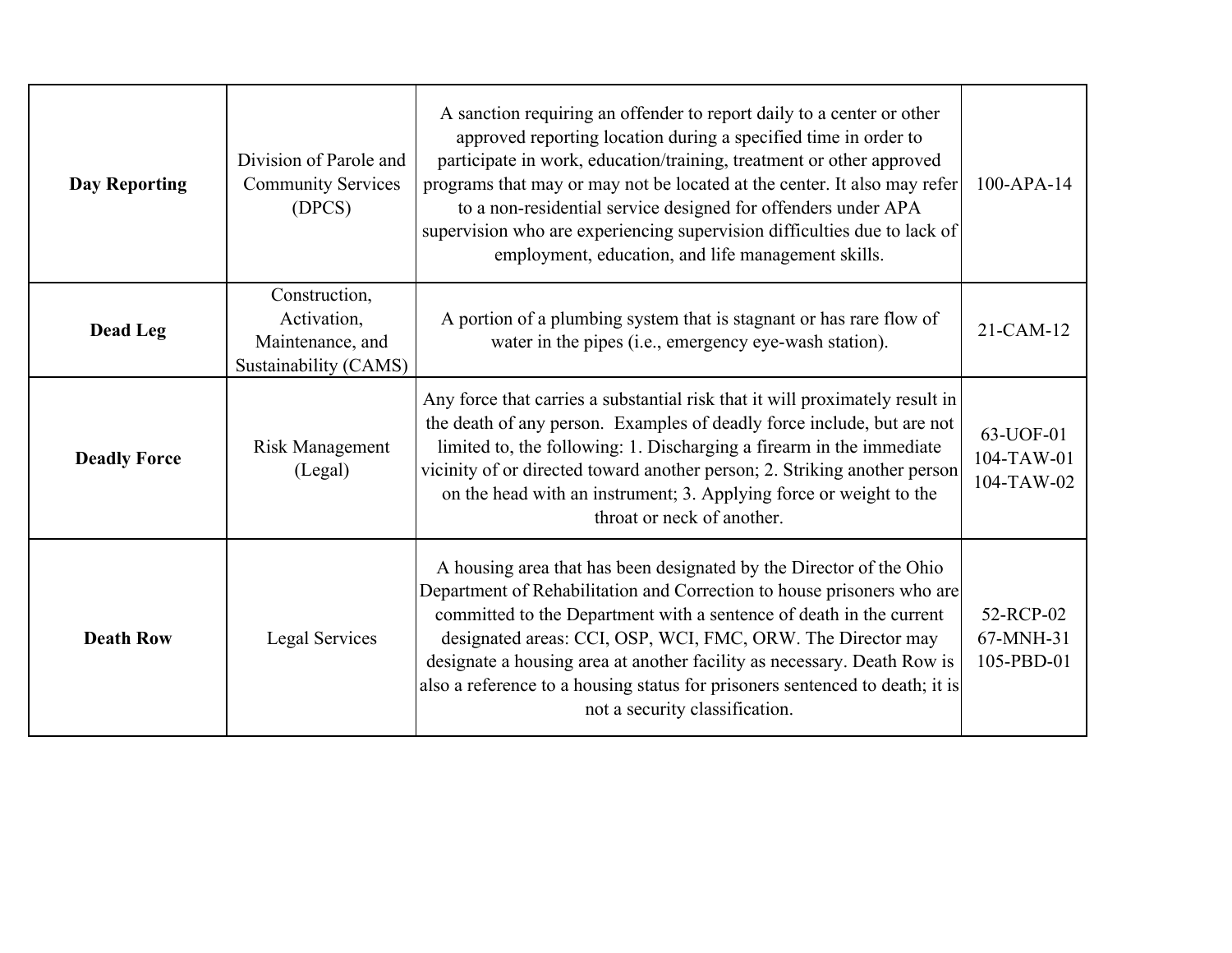| Demagnetize                    | Bureau of Information<br>and Technology<br>Services (BITS) | To reduce the magnetic flux to virtual zero by applying a reverse<br>magnetizing field, which, when properly completed, renders any<br>previously stored data on magnetic media unreadable. This procedure<br>is also referred to as "degaussing."                                                                                                                                                                                                                                                                                                                                                                                                                                                                                          | $05-OIT-21$ |
|--------------------------------|------------------------------------------------------------|---------------------------------------------------------------------------------------------------------------------------------------------------------------------------------------------------------------------------------------------------------------------------------------------------------------------------------------------------------------------------------------------------------------------------------------------------------------------------------------------------------------------------------------------------------------------------------------------------------------------------------------------------------------------------------------------------------------------------------------------|-------------|
| <b>Denial of Service (DoS)</b> | Bureau of Information<br>and Technology<br>Services (BITS) | An attack on systems assets or information systems that successfully<br>prevents or impairs the normal authorized functionality of networks,<br>systems or applications by exhausting resources. Examples include, but<br>are not limited to: • Attacks that adversely affect or degrade access to<br>critical services, ·Persistent or significant DoS attacks (e.g., attempted<br>DoS attacks aimed specifically at DNS servers or routers, • Use of state<br>computing device to initiate or facilitate a distributed DoS attacks or<br>DDoS attacks, •Failed or successful attempts to cause failures in critical<br>infrastructure services, loss of critical supervisory control and data<br>acquisition systems or services (SCADA). | $05-OIT-14$ |
| <b>Dental Director</b>         | Office of Correctional<br>Health Care (OCHC)               | The dentist who serves as the chief dental authority for the Office of<br>Correctional Health Care (OCHC).                                                                                                                                                                                                                                                                                                                                                                                                                                                                                                                                                                                                                                  | 68-MED-12   |
| <b>Department Head</b>         | Division of Business<br>Administration (DBA)               | An individual who is responsible for a specific sub-unit within a<br>program (e.g., mental health administrator, health care administrator,<br>$etc.$ ).                                                                                                                                                                                                                                                                                                                                                                                                                                                                                                                                                                                    | 23-BUD-05   |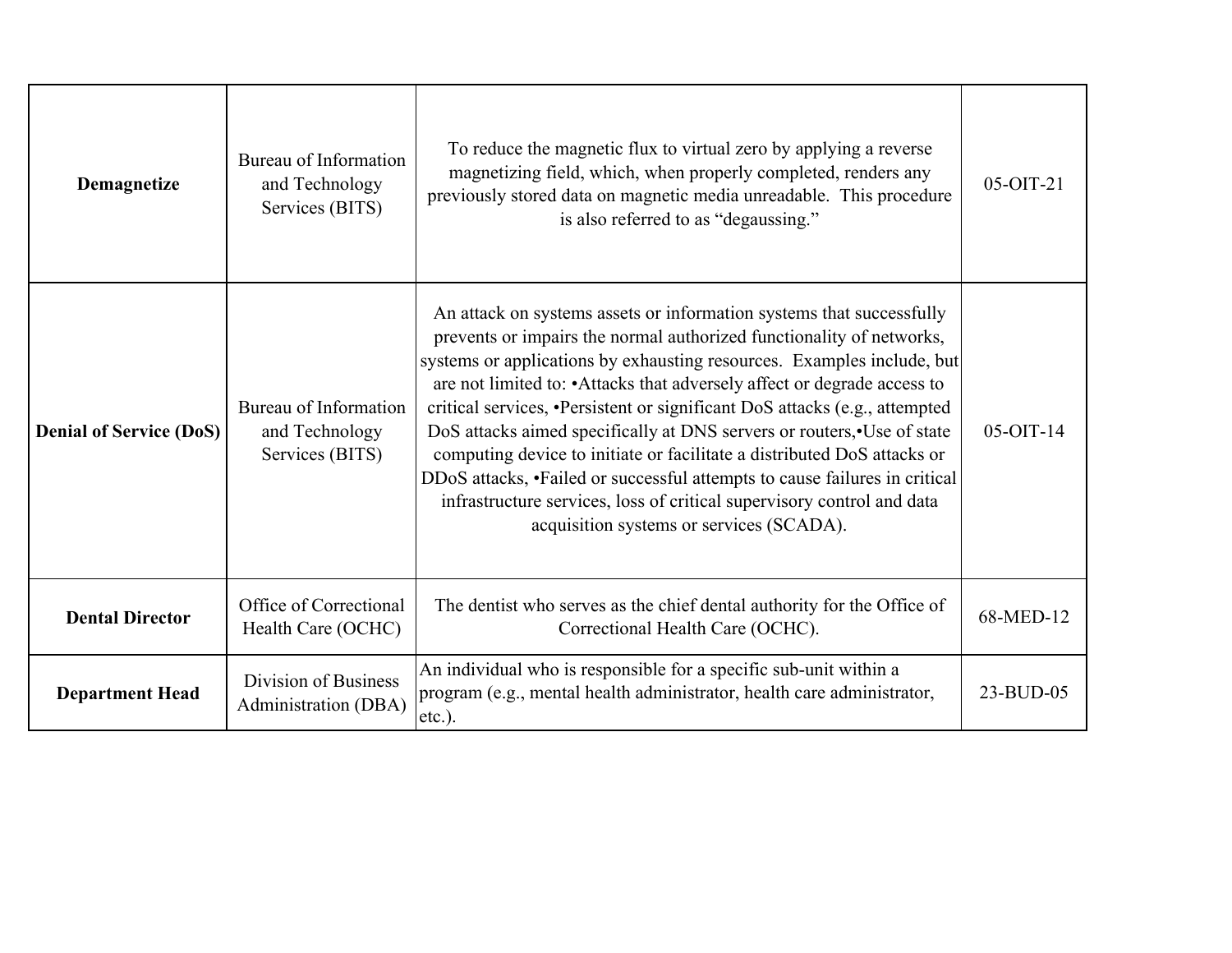| Department of<br><b>Administrative</b><br>Services, Office of<br><b>Information</b><br><b>Technology (DAS-OIT)</b> | <b>DAS-OIT</b>                                                | The office within the Ohio Department of Administrative Services<br>responsible for delivering statewide information technology and<br>telecommunications services to state government agencies, boards, and<br>commissions, which includes, but is not limited to, the establishment of<br>policy and standards, lifecycle investment planning and privacy and<br>security management.                                         | 05-OIT-24                                                                                                                |
|--------------------------------------------------------------------------------------------------------------------|---------------------------------------------------------------|---------------------------------------------------------------------------------------------------------------------------------------------------------------------------------------------------------------------------------------------------------------------------------------------------------------------------------------------------------------------------------------------------------------------------------|--------------------------------------------------------------------------------------------------------------------------|
| <b>Departmental Offender</b><br><b>Tracking System</b><br>(DOTS Portal)                                            | Bureau of Information<br>and Technology<br>Services (BITS)    | The web-based information platform which serves as the primary<br>information system for information on all offenders under Ohio<br>Department of Rehabilitation and Correction (ODRC) supervision. The<br>system contains information regarding the offender from reception to<br>final release under supervision. This system is updated throughout each<br>day. Access to DOTS Portal is restricted to essential users only. | 07-ORD-03<br>53-CLS-03<br>100-APA-14<br>100-APA-24<br>100-APA-32<br>105-PBD-08<br>105-PBD-09<br>105-PBD-13<br>108-ABC-05 |
| <b>Deputy Compact</b><br>Administrator                                                                             | Division of Parole and<br><b>Community Services</b><br>(DPCS) | APA Operation Support Center staff assigned to coordinate the<br>processing of incoming and out-of-state transfers for misdemeanants,<br>parolees, community control offenders, probationers and post release<br>control offenders and other eligible offenders.                                                                                                                                                                | 103-SPS-01                                                                                                               |
| <b>Designated Homicide,</b><br><b>Assault, or Kidnapping</b><br><b>Offense</b>                                     | Parole Board                                                  | A violation of ORC section 2903.01 (Aggravated Murder), 2903.02<br>(Murder), 2903.11 (Felonious Assault), 2905.01 (Kidnapping), or<br>division (A) of 2903.04 (Involuntary Manslaughter).                                                                                                                                                                                                                                       | 105-PBD-11                                                                                                               |
| <b>Designated Parole</b><br><b>Board Staff</b>                                                                     | Division of Parole and<br><b>Community Services</b><br>(DPCS) | Those staff members within the parole board designated by the Parole<br>Board chair to administer the provision of notice to victims, prosecuting<br>attorneys, judges, and other parties in accordance with Ohio law.                                                                                                                                                                                                          | 105-PBD-13                                                                                                               |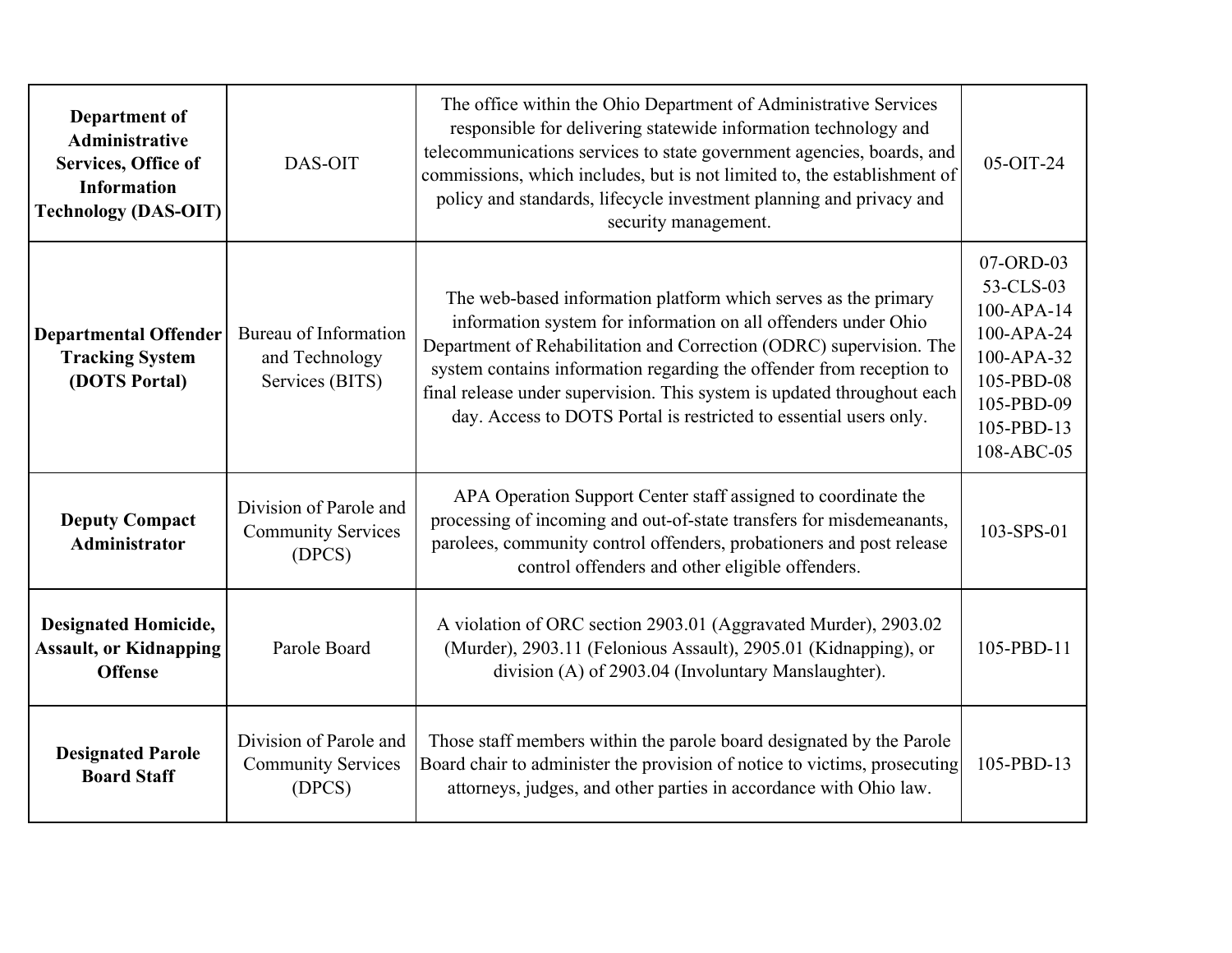| <b>Designated Rule</b><br><b>Infraction</b> | Division of Parole and<br><b>Community Services</b><br>(DPCS) | A finding of guilt of specific rule infractions within the following<br>categories: assault and related acts, sexual misconduct, rioting,<br>disturbances and unauthorized group activity, weapons, escape and<br>related conduct, and fire violations.   | 105-PBD-08                                                 |
|---------------------------------------------|---------------------------------------------------------------|-----------------------------------------------------------------------------------------------------------------------------------------------------------------------------------------------------------------------------------------------------------|------------------------------------------------------------|
| <b>Destroy</b>                              | Bureau of Information<br>and Technology<br>Services (BITS)    | To render system assets unusable and the data contained within the<br>system asset unrecoverable. Destroying includes, but is not necessarily<br>limited to, shredding, incineration, and drilling holes.                                                 | 05-OIT-21                                                  |
| <b>Detainer</b>                             | Legal Services                                                | A request filed by a criminal justice agency with the institution in which<br>an individual is incarcerated asking the institution either to hold the<br>individual for the agency or to notify the agency when release of the<br>individual is imminent. | 100-APA-13<br>100-APA-15<br>$100 - APA - 16$<br>101-PLA-01 |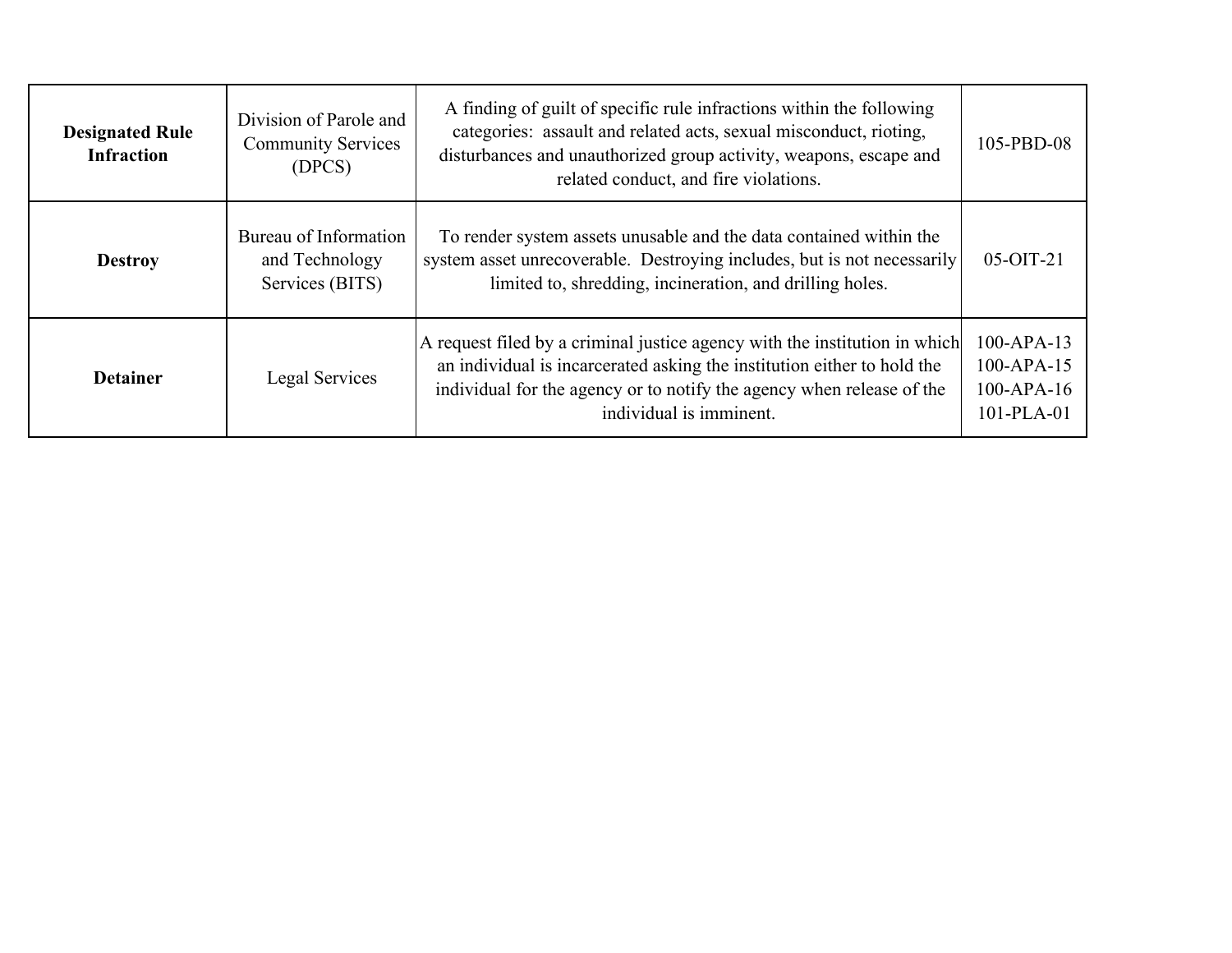|                         |                          | A severe, chronic disability that is characterized by all the following:      |           |
|-------------------------|--------------------------|-------------------------------------------------------------------------------|-----------|
|                         |                          | (1) It is attributable to a mental or physical impairment or a                |           |
|                         |                          | combination of mental and physical impairments, other than a mental or        |           |
|                         |                          | physical impairment solely caused by mental illness as defined in             |           |
|                         |                          | division (A) of ORC section 5122.01;                                          |           |
|                         |                          | (2) It is manifested before age twenty-two;                                   |           |
|                         |                          | (3) It is likely to continue indefinitely;                                    |           |
|                         |                          | (4) It results in one of the following:                                       |           |
|                         |                          | A substantial functional limitation in at least three (3) of the following    |           |
|                         |                          | areas of major life activity, as appropriate for the person's age: self-care, |           |
| Developmental           | <b>Behavioral Health</b> | receptive and expressive language, learning, mobility, self-direction,        | 67-MNH-22 |
| <b>Disability (DD)</b>  | Operations (BHO)         | capacity for independent living, and, if the person is at least age sixteen   |           |
|                         |                          | (16), capacity for economic self-sufficiency. Developmental disability        |           |
|                         |                          | includes intellectual disability. However, to assist correctional staff,      |           |
|                         |                          | ODRC will continue to identify separately at this time.                       |           |
|                         |                          | For purposes of this policy, the sole diagnosis of attention-deficit and/or   |           |
|                         |                          | hyperactivity shall not qualify as a Developmental Disability. Diagnoses      |           |
|                         |                          | to consider for presence of developmental disability during                   |           |
|                         |                          | developmental period (before age 22) include but are not limited to:          |           |
|                         |                          | autism, brain injury, cerebral palsy, epilepsy, autism or other               |           |
|                         |                          | neurological conditions, when such conditions result in impairment of         |           |
|                         |                          | adaptive behavior.                                                            |           |
|                         |                          |                                                                               |           |
| <b>Digital Evidence</b> |                          | A secure video file management system (e.g., Evidence.com) used for           |           |
| <b>System</b>           | DPCS/OOP                 | downloading, storing, sharing, and retrieving video files recorded with       | 10-SAF-22 |
|                         |                          | surveillance and body worn camera systems.                                    |           |
|                         |                          |                                                                               |           |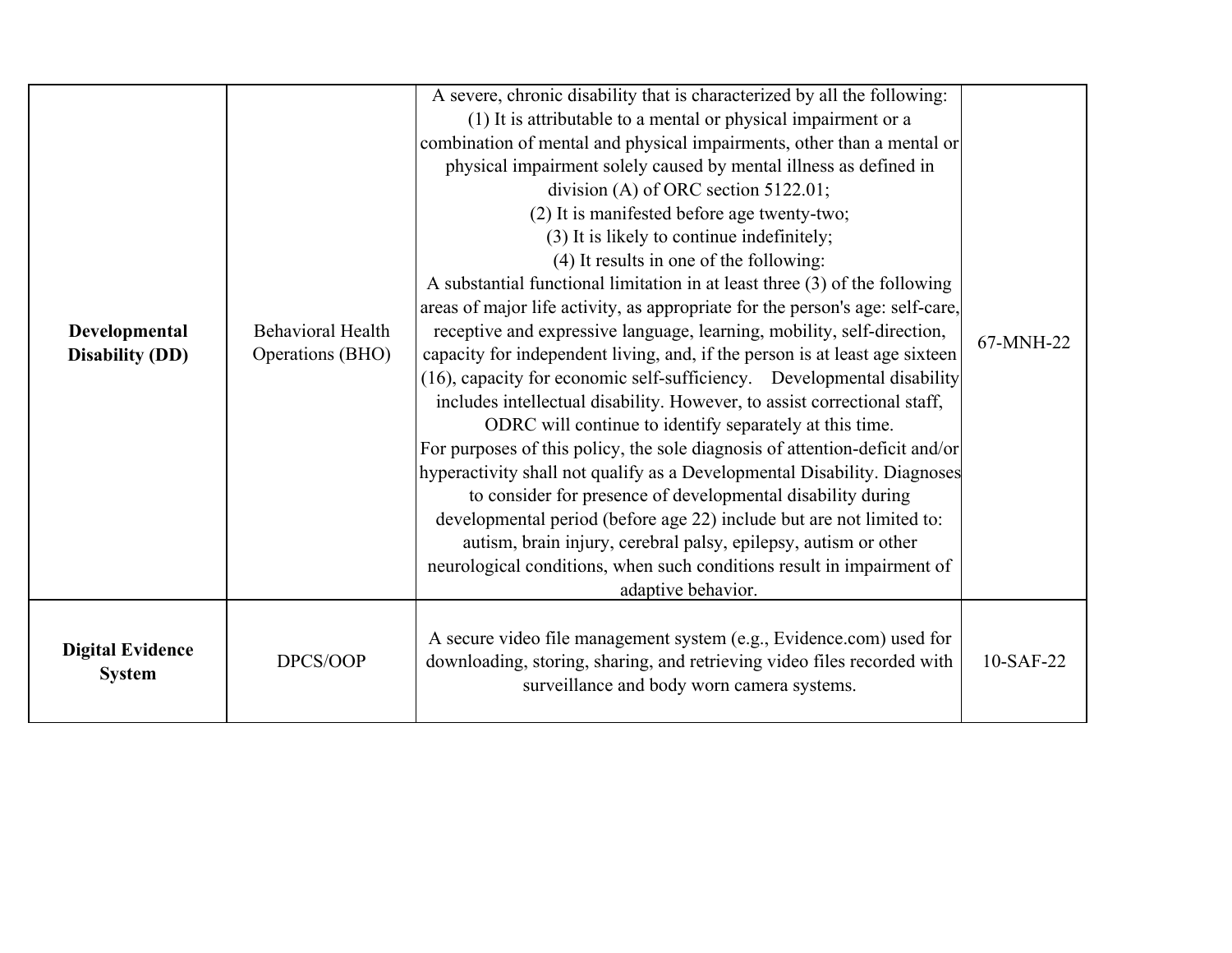| <b>Dietetic Technician</b>                                | Office of Correctional<br>Health Care (OCHC)                  | A health care professional who is formally educated and trained in food<br>and nutrition and who has completed a two-year associate degree in<br>dietetic technology from a program approved by the Academy of<br>Nutrition and Dietetics and practices dietetics under the supervision of a<br>registered, licensed dietitian.                                                                                                                           | 68-MED-10                |
|-----------------------------------------------------------|---------------------------------------------------------------|-----------------------------------------------------------------------------------------------------------------------------------------------------------------------------------------------------------------------------------------------------------------------------------------------------------------------------------------------------------------------------------------------------------------------------------------------------------|--------------------------|
| <b>Dietitian</b>                                          | Office of Correctional<br>Health Care (OCHC)                  | A health care professional who is formally educated and trained in food<br>and nutrition and who has a four-year degree in dietetics and a 1200<br>hour supervised practice program and is licensed by the Ohio Board of<br>Dietetics and registered with the Academy of Nutrition and Dietetics.                                                                                                                                                         | 68-MED-10                |
| <b>Direct Supervision</b><br>(BITS)                       | Bureau of Information<br>and Technology<br>Services (BITS)    | Frequent, nonscheduled, staff and/or digital supervision for approved<br>pro-social, treatment, education, career technical, law library and<br>industrial program tasks, assignments, duties and/or activities. For the<br>purpose of this policy, use of ODRC surveillance cameras alone does<br>not constitute direct supervision. ODRC surveillance cameras may be<br>used in conjunction with staff supervision to constitute direct<br>supervision. | $05-OIT-11$<br>05-OIT-30 |
| <b>Disability (with respect</b><br>to an individual)      | Office of Diversity,<br>Equity, and Inclusion<br>(DEI)        | A physical or mental impairment that substantially limits one or more<br>of the major life activities of such individual; a record of such<br>impairment; or, being regarded as having an impairment.                                                                                                                                                                                                                                                     | 32-EEO-03                |
| <b>Discharge Summary</b>                                  | Parole Board                                                  | The report completed by staff of an institution sex offender program<br>documenting the offender's participation and progress while in the<br>program.                                                                                                                                                                                                                                                                                                    | 105-PBD-11               |
| <b>Discretionary Post</b><br><b>Release Control (PRC)</b> | Division of Parole and<br><b>Community Services</b><br>(DPCS) | A form of PRC assessed at the discretion of the Parole Board rather<br>than manadatorily under ORC 2967.28                                                                                                                                                                                                                                                                                                                                                | 105-PBD-08<br>105-PBD-09 |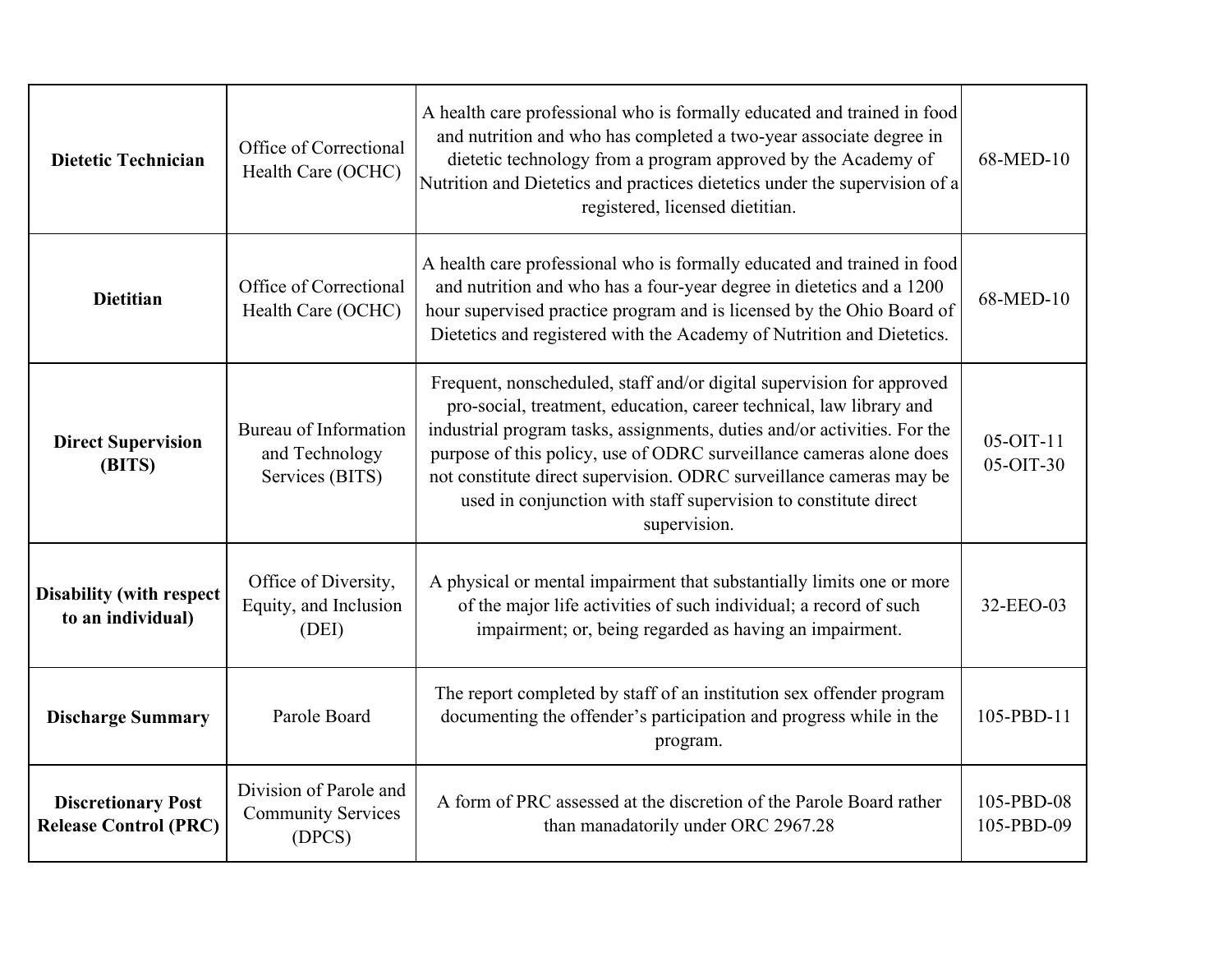| <b>Discrimination</b>                                 | EEO                                                               | When an adverse employment action is taken based on the employee or<br>applicant's status as a member of a protected class. There are two forms<br>of discrimination: Disparate Treatment - When an employer<br>intentionally treats an employee differently because of the employee's<br>protected class; Disparate Impact - When an employment policy,<br>although neutral on its face, adversely impacts a protected class.                                                                                                                                                | 32-EEO-01   |
|-------------------------------------------------------|-------------------------------------------------------------------|-------------------------------------------------------------------------------------------------------------------------------------------------------------------------------------------------------------------------------------------------------------------------------------------------------------------------------------------------------------------------------------------------------------------------------------------------------------------------------------------------------------------------------------------------------------------------------|-------------|
| <b>Discriminatory</b><br><b>Harassment</b>            | <b>EEO</b>                                                        | Unwelcome conduct based on a protected class. Harassment becomes<br>unlawful when 1) enduring the offensive conduct becomes a condition<br>of continued employment, or 2) the conduct is severe or pervasive<br>enough to create a work environment that a reasonable person would<br>consider intimidating, hostile, or abusive. Harassment may be verbal<br>and/or physical and can include name calling, intentionally<br>misgendering, slurs, jokes, gestures, leering, stalking, grabbing, and/or<br>assault. This is not an exhaustive list of all harassing behaviors. | 32-EEO-01   |
| <b>Distributed Denial of</b><br><b>Service (DDoS)</b> | <b>Bureau of Information</b><br>and Technology<br>Services (BITS) | A denial of service (DoS) technique that uses numerous hosts to<br>perform the attack on system assets or information systems.                                                                                                                                                                                                                                                                                                                                                                                                                                                | $05-OTT-14$ |
| <b>Disposal</b>                                       | Bureau of Information<br>and Technoloy Services<br>(BITS)         | The final transfer of ownership or custody of information technology<br>hardware, typically when the hardware has reached its end-of-life and<br>requires replacement.                                                                                                                                                                                                                                                                                                                                                                                                        | 05-OIT-21   |
| <b>Diversity</b>                                      | <b>Bureau of Personnel</b>                                        | The condition of having or being composed of differing elements;<br>variety; human variety of experiences, identities, and perspectives that<br>our employees bring to state employment.                                                                                                                                                                                                                                                                                                                                                                                      | 34-PRO-04   |
| <b>DNA</b>                                            | <b>Bureau of Sentence</b><br>Computation (BOSC)                   | Deoxyribonucleic Acid                                                                                                                                                                                                                                                                                                                                                                                                                                                                                                                                                         | 52-RCP-05   |
| <b>DNA Coordinator</b>                                | <b>Bureau of Sentence</b><br>Computation (BOSC)                   | Staff appointed by the managing officer to coordinate the collection of<br>DNA samples.                                                                                                                                                                                                                                                                                                                                                                                                                                                                                       | 52-RCP-05   |
| <b>DNA</b> Sample                                     | <b>Bureau of Sentence</b><br>Computation (BOSC)                   | A blood, physiological tissue, or body fluid specimen provided by any<br>person identified by ORC 2901.07.                                                                                                                                                                                                                                                                                                                                                                                                                                                                    | 52-RCP-05   |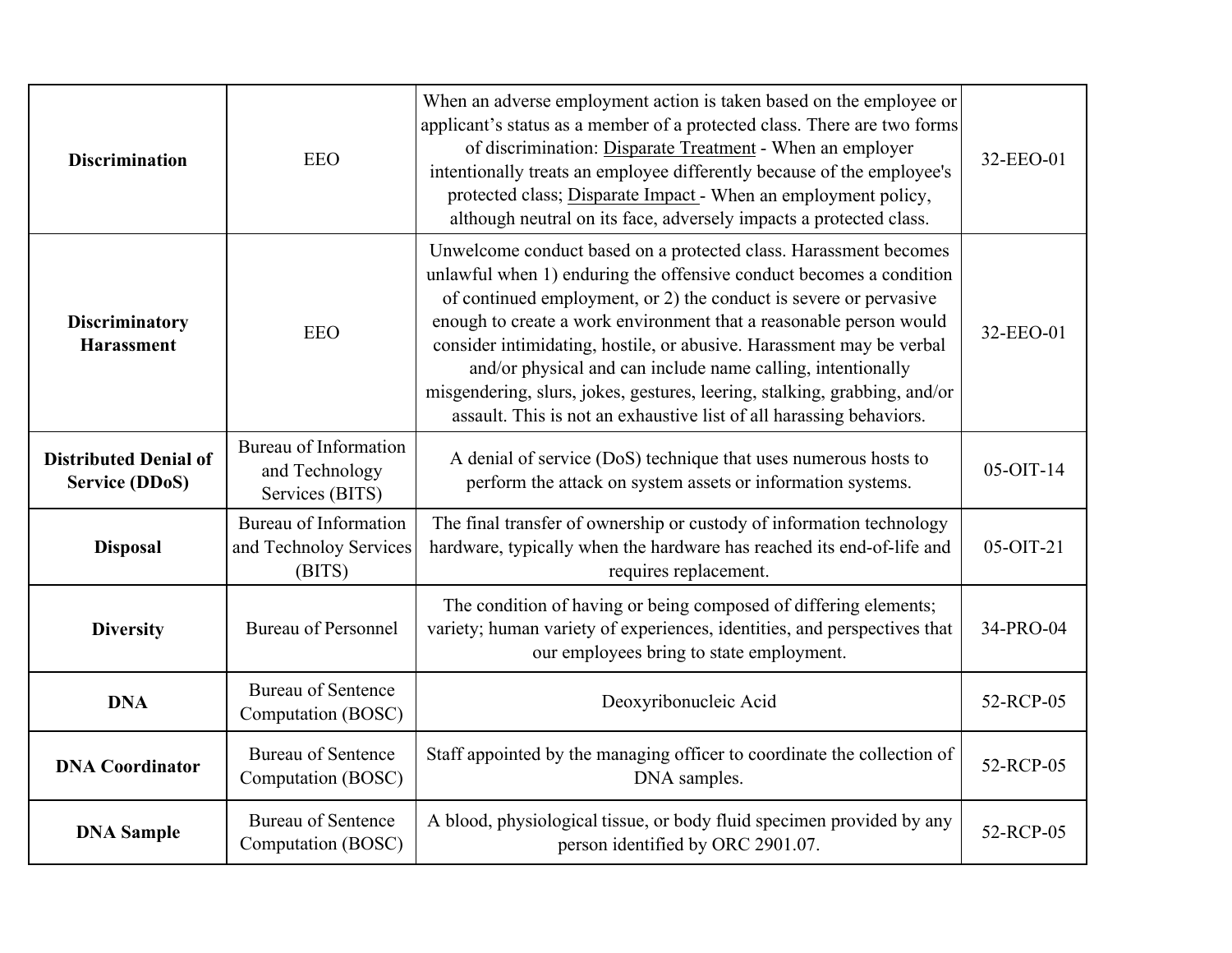| <b>Domain Intervention</b><br>(DI)                    | Division of Parole and<br><b>Community Services</b><br>(DPCS) | A program or officer intervention addressing one or more of the<br>identified dynamic risk domains.                                                                                                                                                                                                                                                                                                                                                                                                                                                                                                                                                                                                                                                                                                        | 100-APA-13<br>100-APA-23  |
|-------------------------------------------------------|---------------------------------------------------------------|------------------------------------------------------------------------------------------------------------------------------------------------------------------------------------------------------------------------------------------------------------------------------------------------------------------------------------------------------------------------------------------------------------------------------------------------------------------------------------------------------------------------------------------------------------------------------------------------------------------------------------------------------------------------------------------------------------------------------------------------------------------------------------------------------------|---------------------------|
| <b>Domestic Violence</b>                              | Office of Victim<br>Services (OVS)                            | A pattern of coercive behavior used by one person to establish or<br>maintain power and control over family or household members, which<br>includes intimate partners, spouses, former spouses, persons living<br>together as spouses, person who have a child in common (regardless of<br>whether they have been married or have lived together at any time), and<br>adult persons related by blood or marriage. Domestic violence can be<br>non-physical, physical or aggravated physical violence. Domestic<br>violence may include physical violence, sexual, emotional, and<br>psychological intimidation, verbal abuse, stalking, and economic<br>control, and may occur among people of all racial, economic,<br>educational, religious backgrounds, in heterosexual and same sex<br>relationships. | 03-OVS-07                 |
| <b>DOTS Shift Reporting   Office of Prisons (OOP)</b> |                                                               | This mandatory reporting system is found in DOTS Portal and is<br>designed for the field to enter incidents of violence and major<br>contraband. Entries should be made as soon as possible and shall not<br>exceed seventy-two (72) hours unless exigent circumstances exist.<br>DOTS Shift Reporting does not replace any incident reporting system.                                                                                                                                                                                                                                                                                                                                                                                                                                                     | 01-COM-08                 |
| <b>Drafter</b>                                        | Office of Policy and<br><b>Strategic Initiatives</b>          | Any employee of the ODRC assigned to write a policy draft.                                                                                                                                                                                                                                                                                                                                                                                                                                                                                                                                                                                                                                                                                                                                                 | $01$ -COM-01<br>01-COM-14 |
| <b>Dragon</b>                                         | Office of Correctional<br>Health Care (OCHC)                  | Dragon Medical One (also known as Dragon for PC or DMO), is a<br>speech recognition software package utilized by providers in ODRC<br>that allows for dictation into the EHR.                                                                                                                                                                                                                                                                                                                                                                                                                                                                                                                                                                                                                              | 69-OCH-06                 |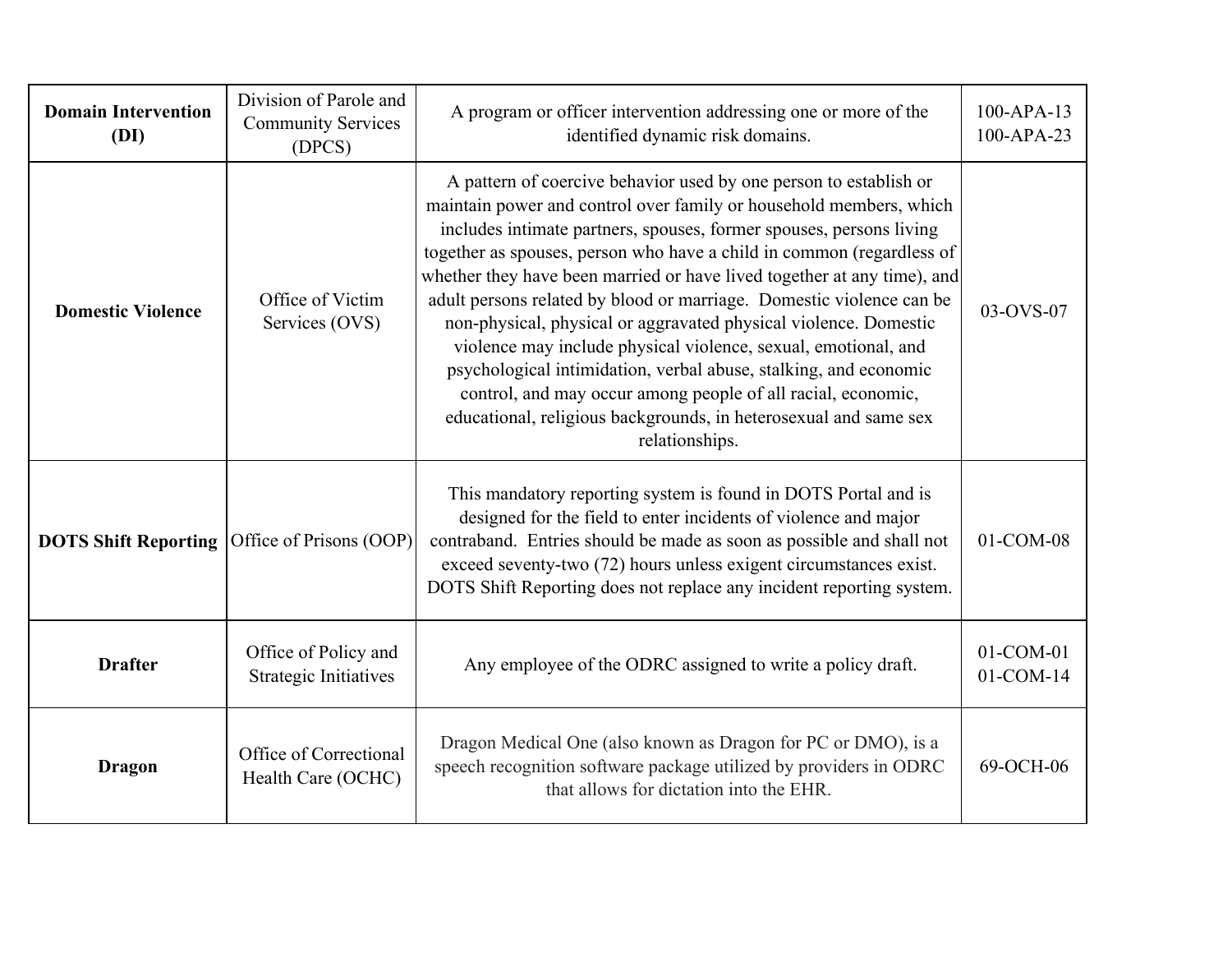| <b>Drug Testing</b><br>Coordinator           | Office of Prisons (OOP)                                       | The individual identified by the managing officer to be responsible for<br>coordinating, monitoring, and service provisions of the drug testing<br>program.                                                                                                                                                                                                                                                                                                                  | 70-RCV-03    |
|----------------------------------------------|---------------------------------------------------------------|------------------------------------------------------------------------------------------------------------------------------------------------------------------------------------------------------------------------------------------------------------------------------------------------------------------------------------------------------------------------------------------------------------------------------------------------------------------------------|--------------|
| Dry Cell                                     | Office of Prisons (OOP)                                       | Any area, room or cell where an incarcerated person does not have<br>access to running water, standard toilet facilities, or other incarcerated<br>person.                                                                                                                                                                                                                                                                                                                   | 310-SEC-06   |
| <b>Due Process Hearing</b>                   | <b>Behavioral Health</b><br>Operations (BHO)                  | An administrative procedure conducted in an adversarial format before<br>a hospitalization hearing officer to protect the right of an incarcerated<br>individual to object to hospitalization. Members may participate in this<br>process via videoconferencing.                                                                                                                                                                                                             | 67-MNH-19    |
| <b>Due Process Hearing</b><br><b>Officer</b> | <b>Behavioral Health</b><br>Operations (BHO)                  | A psychiatrist, psychologist, or attorney employed by or under contract<br>with the ODRC, appointed by the State Psychiatry director or designee,<br>who acts as an independent decision maker to conduct due process<br>hearings for the purpose of hospitalization. The hearing officer shall<br>not have had any prior treatment relationship with the incarcerated<br>individual in the past and shall not have previously represented them in<br>any legal proceedings. | 67-MNH-19    |
| <b>Durable Powers of</b><br><b>Attorney</b>  | Office of Correctional<br>Health Care (OCHC)                  | A form that must be signed when a person wants to designate a person<br>other than him/herself to make medical decisions when the signor<br>cannot make choices for themselves.                                                                                                                                                                                                                                                                                              | 69-OCH-03    |
| <b>Early Termination</b>                     | Division of Parole and<br><b>Community Services</b><br>(DPCS) | The ending of Probation/Community Control/Judicial<br>Release/Parole/PRC supervision prior to the scheduled date because the<br>offender's performance and/or compliance fulfills or exceeds all<br>supervision plan objectives, conditions, special conditions, and sanction<br>requirements.                                                                                                                                                                               | $100-APA-16$ |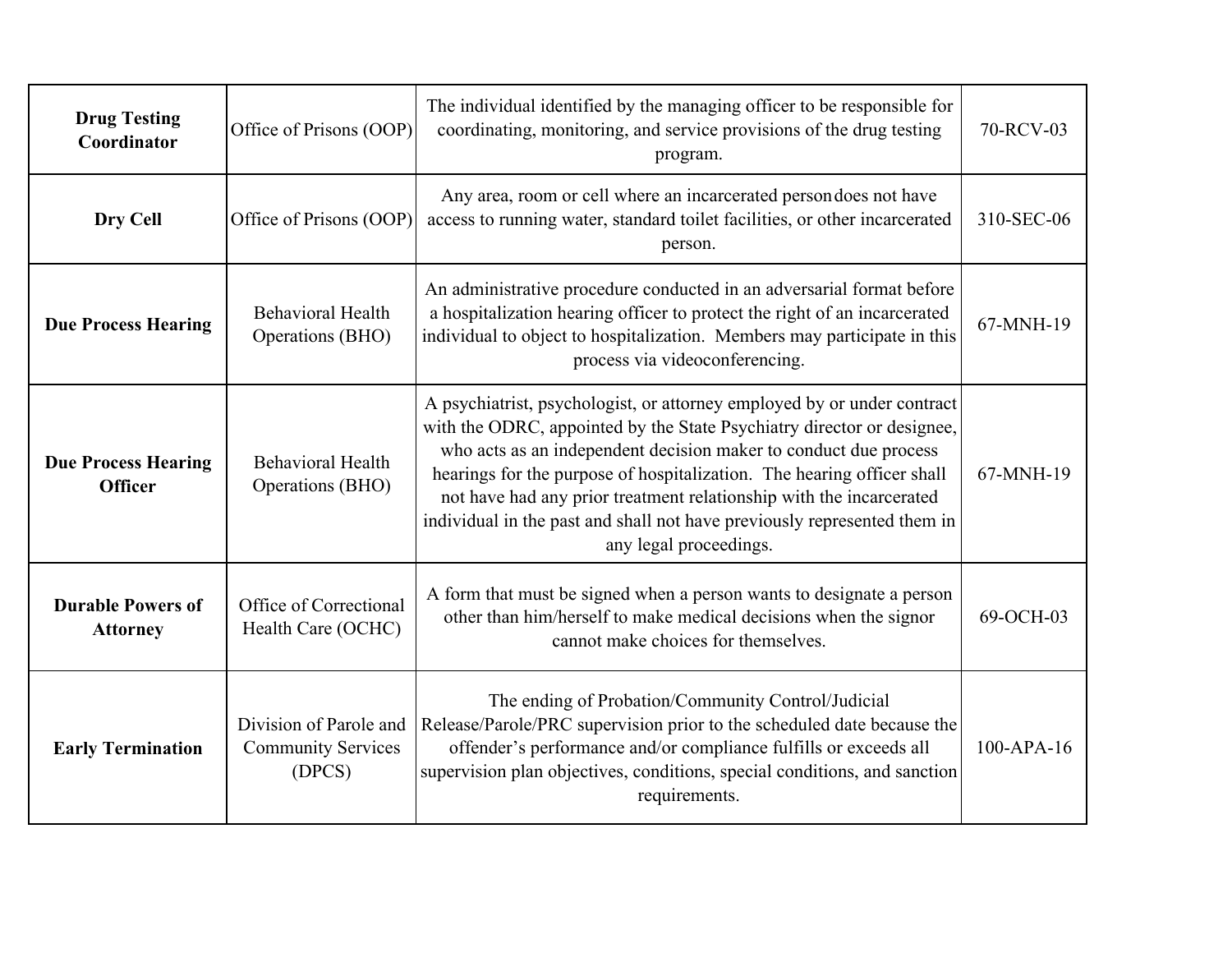| <b>Earned Credit</b>                                | <b>Bureau of Community</b><br>Sanctions (BCS) | The diminution of a prison sentence for productive participation in<br>ODRC approved programs or a one-time credit awarded for completion<br>of an approved program in accordance with the appropriate sentencing<br>law and eligibility criteria. Inmates sentenced pre- 7/1/96 may earn up<br>to four days of participation credit per month. Inmates sentenced 7/1/96<br>and later may earn one day per month. In addition, pre- 7/1/96 inmates<br>may earn an additional three days per month for maintaining a<br>minimum-security status. Under HB86 (crime committed 9/30/11 and<br>after) inmates may earn 0, 1, or 5 days monthly based on their offense. | 108-ABC-04 |
|-----------------------------------------------------|-----------------------------------------------|--------------------------------------------------------------------------------------------------------------------------------------------------------------------------------------------------------------------------------------------------------------------------------------------------------------------------------------------------------------------------------------------------------------------------------------------------------------------------------------------------------------------------------------------------------------------------------------------------------------------------------------------------------------------|------------|
| <b>Earned Prisoner</b><br><b>Compensation (EPC)</b> | Division of Business<br>Administration (DBA)  | Earned Prisoner Compensation funds were credited to an incarcerated<br>individual release account prior to May 1, 1982. EPC funds are<br>recorded on the Inmate Demand Statement in the Outstanding<br>Investments/EPC section.                                                                                                                                                                                                                                                                                                                                                                                                                                    | 78-REL-03  |
| <b>Easement</b>                                     | Division of Business<br>Administration (DBA)  | The use of land owned by an individual or organization external to the<br>state where the state is the grantee.                                                                                                                                                                                                                                                                                                                                                                                                                                                                                                                                                    | 22-BUS-08  |
| <b>Eastern Catholic</b>                             | Religious Services                            | One who is a baptized member of one of the Eastern Catholic Churches<br>(i.e., Ukrainian Catholic, Greek Catholic, Maronite Catholic); the<br>Eastern Catholic Churches are in full communion with the Holy See in<br>Rome.                                                                                                                                                                                                                                                                                                                                                                                                                                        | 72-REG-11  |
| <b>E-Commerce</b>                                   | Ohio Penal Industries                         | All web-based applications.                                                                                                                                                                                                                                                                                                                                                                                                                                                                                                                                                                                                                                        | 25-OPI-02  |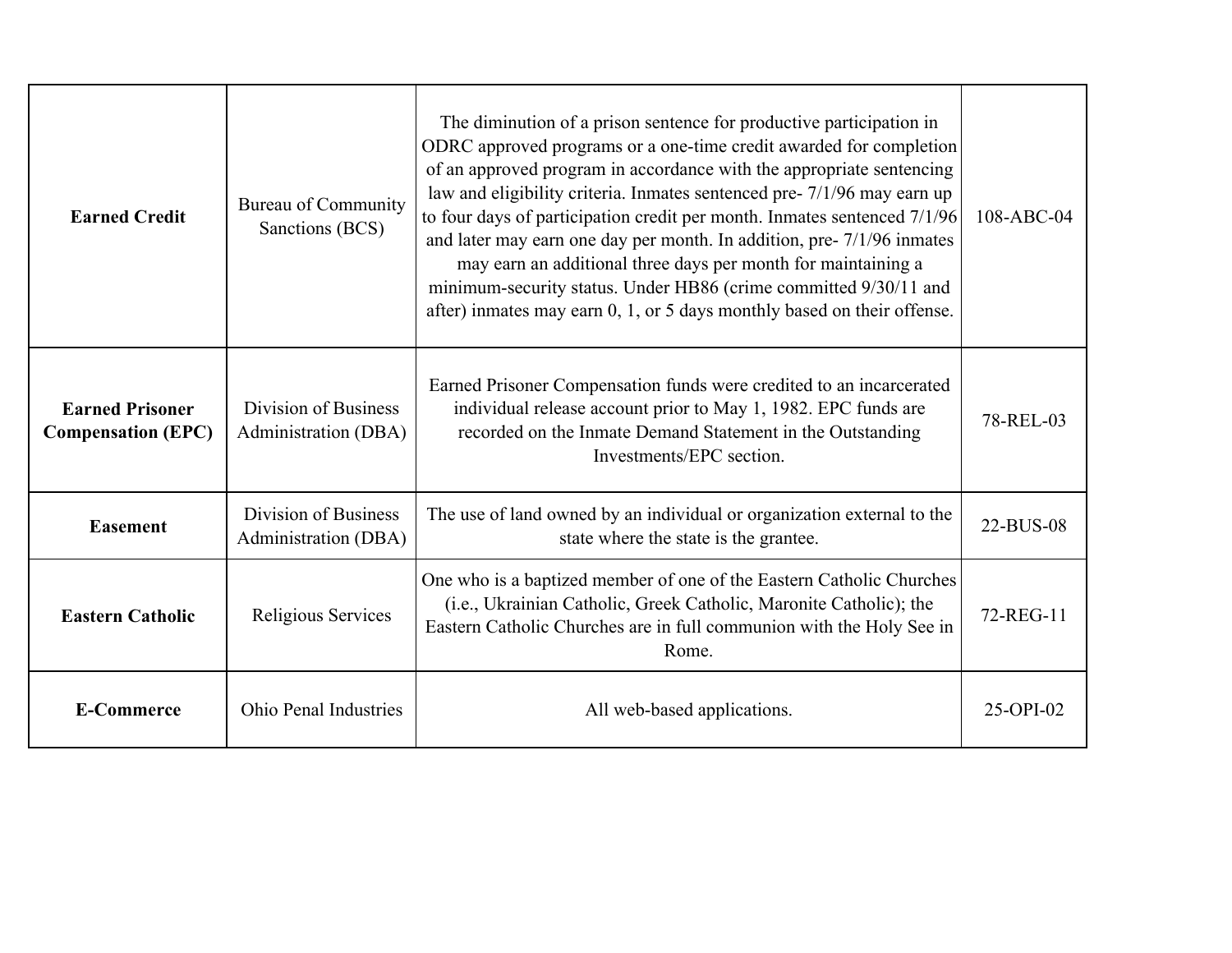| <b>Economic Impact</b><br><b>Payment Check (EIP or</b><br><b>Stimulus Payments)</b> | Division of Business<br>Administration (DBA)               | Federal payments made to qualifying individuals, including incarcerated<br>people, under the CARES Act, Consolidated Appropriations Act of<br>2021, or future stimulus payments approved in 2021. Filers who did not<br>receive an EIP could also file a 2020 return to receive missed payments,<br>which are issued as a 2020 tax return. EIP or 2020 tax refunds for \$600,<br>\$1,200, or \$1,800 (or those amounts including interest) do not require<br>the verification as stated in VI. A (24-CAS-08). | 24-CAS-08                                                     |
|-------------------------------------------------------------------------------------|------------------------------------------------------------|---------------------------------------------------------------------------------------------------------------------------------------------------------------------------------------------------------------------------------------------------------------------------------------------------------------------------------------------------------------------------------------------------------------------------------------------------------------------------------------------------------------|---------------------------------------------------------------|
| eDiscovery                                                                          | Bureau of Information<br>and Technology<br>Services (BITS) | The production of files or other data held in an electronic form, such as<br>e-mail, wherein "discovery" refers to the process of complying with<br>legal obligations to produce relevant documents and information to<br>opposing counsel during civil litigation or to prosecutors or government<br>investigators in criminal or regulatory proceedings.                                                                                                                                                    | $05-OTT-10$                                                   |
| <b>Education Management</b><br>File (EMF)                                           | Ohio Central School<br>System (OCSS)                       | An accurate and complete record pertaining to the educational activity<br>of each student documented in DOTS Portal and scanned to OnBase<br>that includes, but is not limited to, assessment scores, academic, career-<br>technical, and advanced job training information, except documents<br>related to special education programming.                                                                                                                                                                    | 07-ORD-09<br>57-EDU-01<br>57-EDU-11<br>57-EDU-13<br>81-OHS-01 |
| <b>Education Review</b><br>Committee                                                | <b>OCSS</b>                                                | A committee designated by the managing officer that will meet as<br>needed or at least once every six months to review temporary<br>exclusions from education. The committee shall be comprised of the<br>health care administrator, mental health administrator or mental health<br>manager, and the school administrator of the facility. A staff member<br>may also be assigned to assist the committee.                                                                                                   | 57-EDU-01                                                     |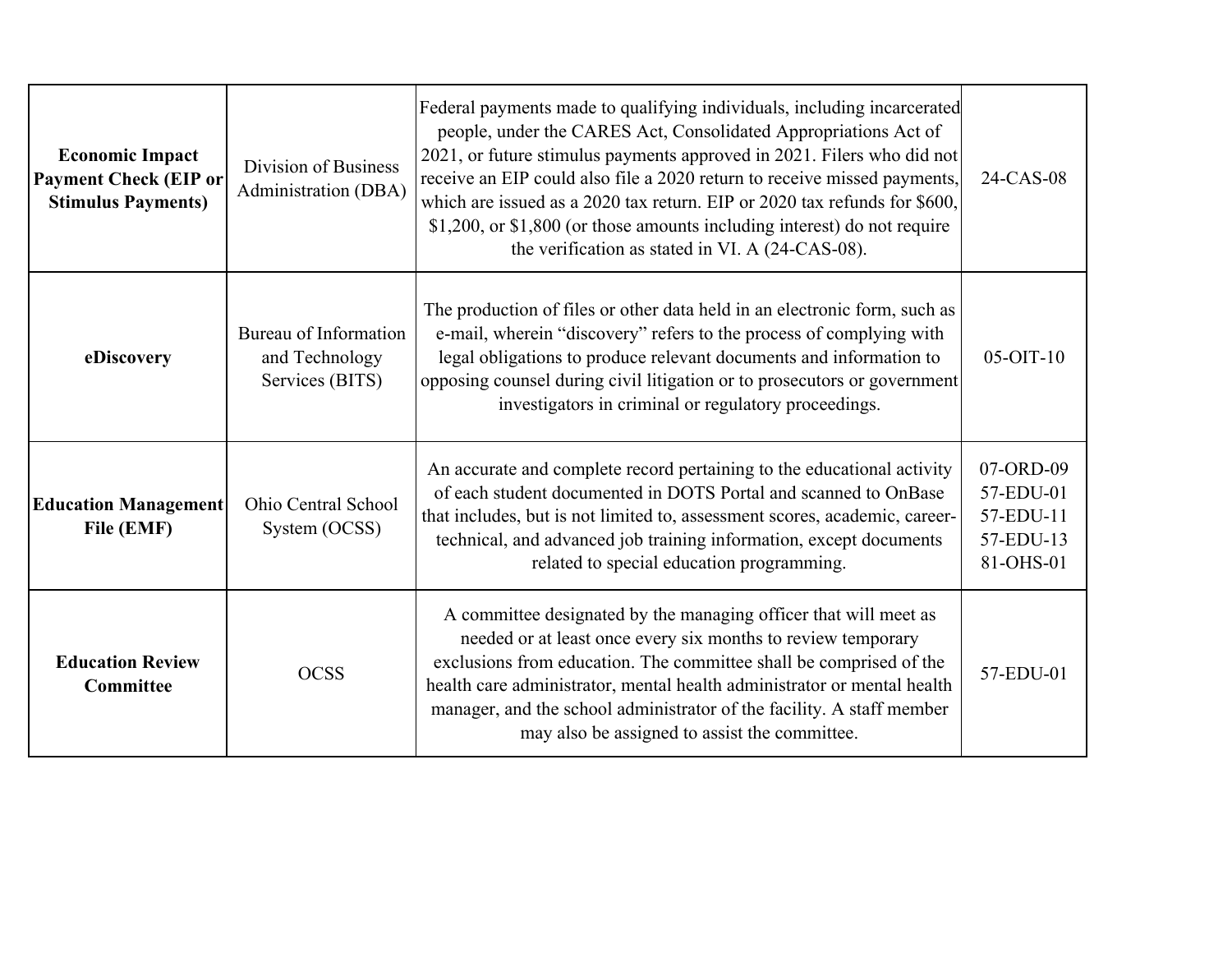| <b>EEO Counseling</b> | EEO | Counseling an employee on their EEO rights. An EEO counseling<br>includes providing a copy of the EEO policy; listening to the aggrieved<br>employee to provide appropriate guidance; providing information on<br>the internal, state, and federal complaint filing options; and providing<br>any other relevant HR resources (e.g. Timekeeping Policy) that may<br>assist the aggrieved employee. | 32-EEO-01 |
|-----------------------|-----|----------------------------------------------------------------------------------------------------------------------------------------------------------------------------------------------------------------------------------------------------------------------------------------------------------------------------------------------------------------------------------------------------|-----------|
| <b>EEO Counselor</b>  | EEO | An employee who, serving as a neutral, provides an aggrieved<br>individual with their rights and obligations under EEO laws.                                                                                                                                                                                                                                                                       | 32-EEO-01 |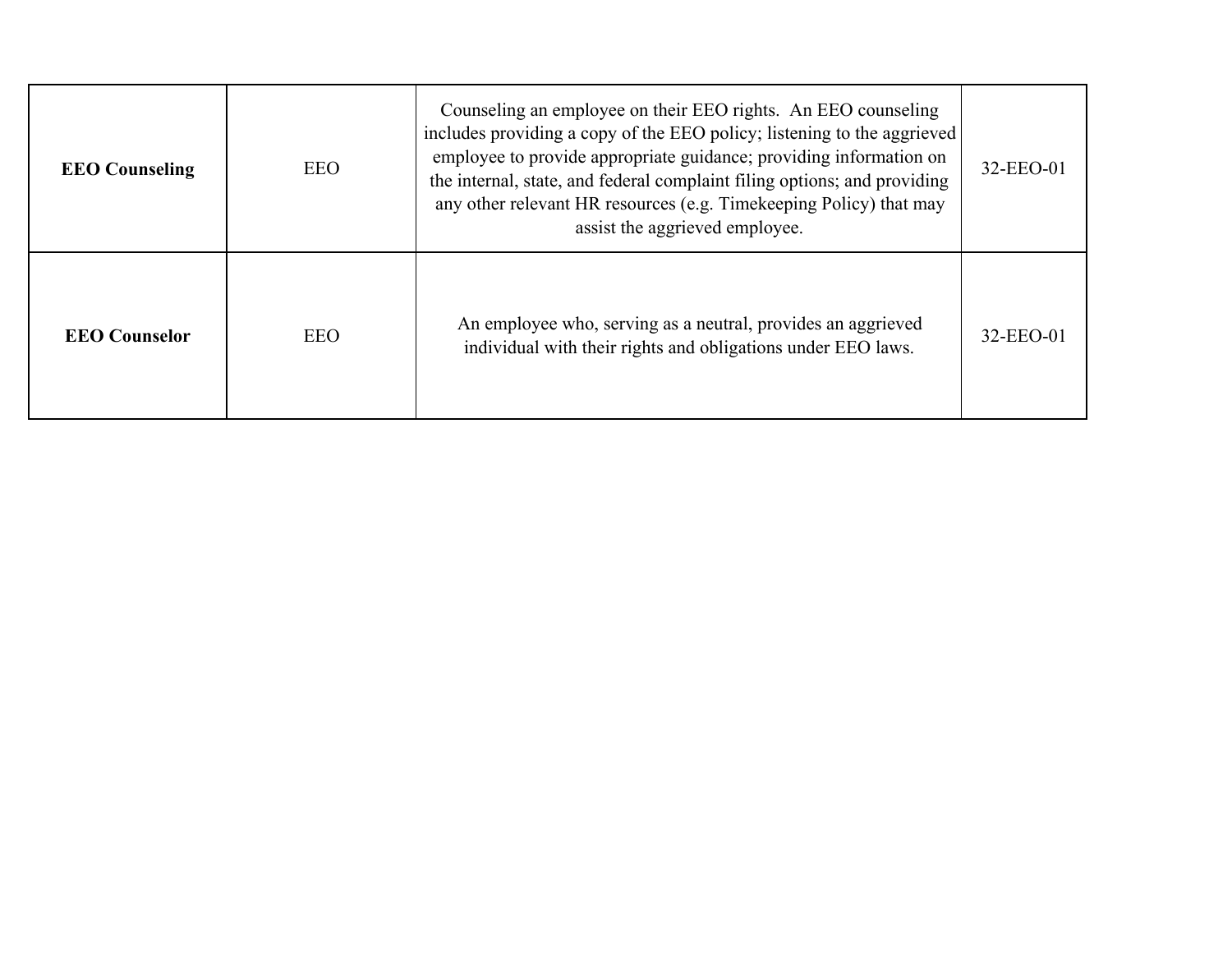| <b>Electronic Health</b><br><b>Record (EHR)</b> | Office of Correctional<br>Health Care (OCHC)  | A digital version of what was traditionally a patient's paper chart.<br>EHRs contain information from all the clinicians involved in a patient's<br>care and are real-time, patient-centered records that make information<br>available instantly and securely to authorized users. The ODRC EHR is<br>utilized by staff working within the Office of Correctional Healthcare.<br>The current ODRC EHR is Fusion. | 05-OIT-25<br>52-RCP-06<br>67-MNH-02<br>67-MNH-04<br>67-MNH-07<br>67-MNH-09<br>67-MNH-12<br>67-MNH-14<br>67-MNH-15<br>67-MNH-22<br>67-MNH-26<br>67-MNH-27<br>67-MNH-29<br>67-MNH-30<br>67-MNH-31<br>67-MNH-32<br>69-OCH-06<br>69-OCH-07<br>78-REL-09<br>81-OHS-01 |
|-------------------------------------------------|-----------------------------------------------|-------------------------------------------------------------------------------------------------------------------------------------------------------------------------------------------------------------------------------------------------------------------------------------------------------------------------------------------------------------------------------------------------------------------|------------------------------------------------------------------------------------------------------------------------------------------------------------------------------------------------------------------------------------------------------------------|
| <b>Electronic Mail (Email)</b>                  | Legal Services                                | Electronic correspondence or communication through a kiosk or any<br>other ODRC approved electronic communication devices.                                                                                                                                                                                                                                                                                        | 75-MAL-01                                                                                                                                                                                                                                                        |
| <b>Electronic Monitoring</b><br>(EM)            | <b>Bureau of Community</b><br>Sanctions (BCS) | A specified period during which an offender is restricted to a specified<br>premise, during which period the eligible offender wears an EM device<br>and meets all other requirement as defined in ORC section 2929.23.                                                                                                                                                                                           | 108-ABC-04                                                                                                                                                                                                                                                       |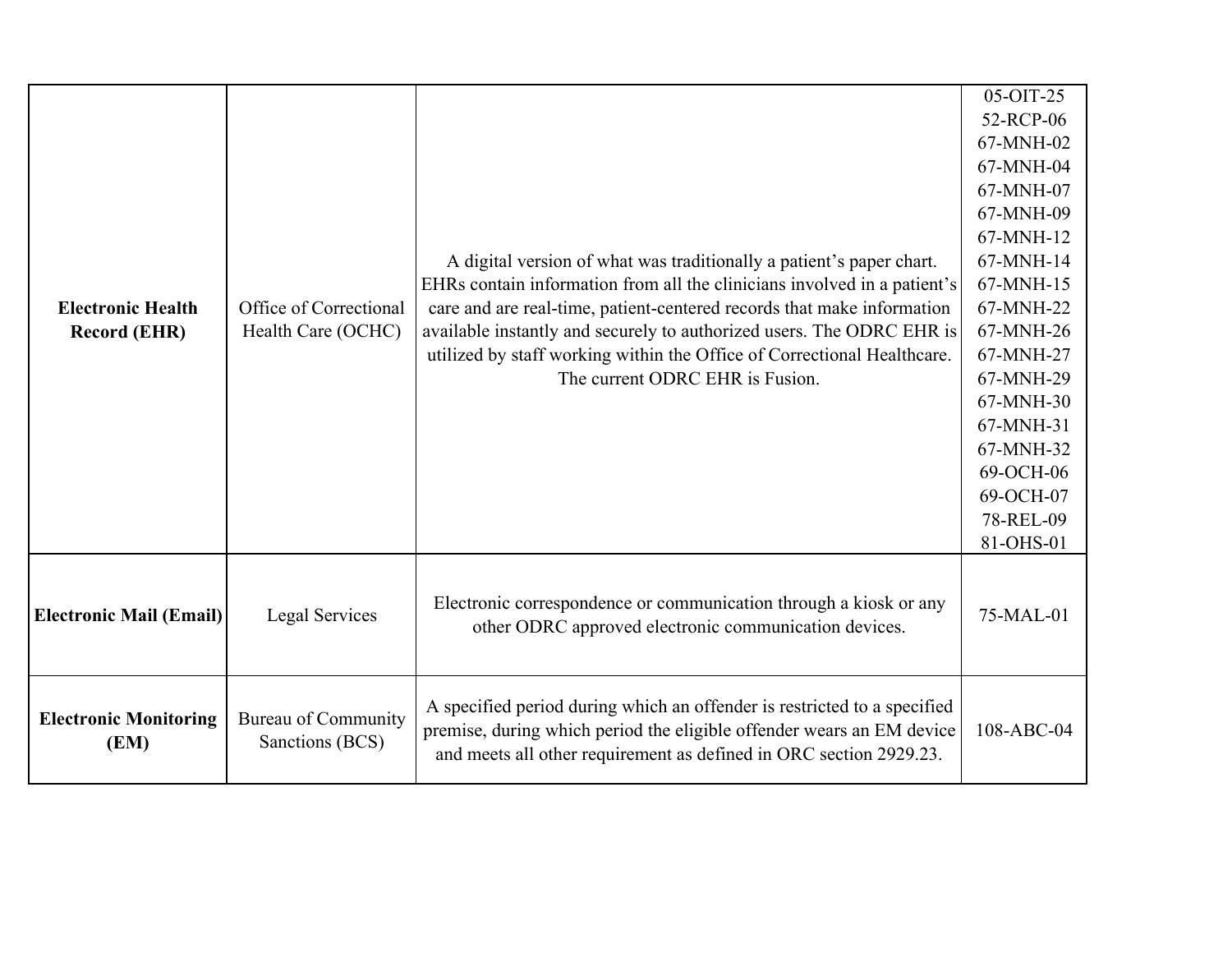| <b>Electronic Monitoring</b><br><b>Device (DPCS)</b> | Division of Parole and<br><b>Community Services</b><br>(DPCS) | Any device that can be operated by electrical or battery power and<br>meets all other requirements as defined in ORC section 2929.01.                                                                                                                                                                                                                                                                                                                                                              | 100-APA-32<br>108-ABC-04 |
|------------------------------------------------------|---------------------------------------------------------------|----------------------------------------------------------------------------------------------------------------------------------------------------------------------------------------------------------------------------------------------------------------------------------------------------------------------------------------------------------------------------------------------------------------------------------------------------------------------------------------------------|--------------------------|
| <b>Electronic Monitoring</b><br>Device (OOP)         | Office of Prisons (OOP)                                       | A device that is attached to an outside worker (incarcerated individual)<br>to track their location.                                                                                                                                                                                                                                                                                                                                                                                               | 53-CLS-03                |
| <b>Eligible Applicant</b>                            | <b>Bureau of Personnel</b>                                    | An applicant who meets the minimum qualifications of the<br>classification and any position specific minimum qualifications<br>(PSMQs) of the position and who meets specific criteria established by<br>collective bargaining unit contracts or Ohio Administrative/Revised<br>codes (e.g., active discipline, probationary staff).                                                                                                                                                               | 34-PRO-04                |
| <b>Eligible Incarcerated</b><br><b>Individual</b>    | Office of Reentry                                             | Any incarcerated individual whose social security number has been<br>documented in DOTS Portal and who does not already have current and<br>valid identification that can be sent into the institution.                                                                                                                                                                                                                                                                                            | 78-REL-02                |
| <b>Eligible to Receive</b><br><b>Overtime</b>        | <b>Bureau of Personnel</b>                                    | A Fair Labor Standards Act (FLSA) Overtime Eligible Employee, a<br>bargaining unit employee (unless specifically exempted from overtime<br>compensation eligibility by the provisions of a collective bargaining<br>agreement), and an exempt employee who is FLSA Overtime Exempt<br>but has been approved in writing to receive overtime compensation by<br>the Directors of the Ohio Department of Rehabilitation and Correction<br>(ODRC) and the Department of Administrative Services (DAS). | 35-PAY-04                |
| <b>Eligibility Date</b>                              | Division of Parole and<br><b>Community Services</b><br>(DPCS) | A date calculated pursuant to statute which indicates when an<br>incarcerated individual can be considered for release.                                                                                                                                                                                                                                                                                                                                                                            | 105-PBD-03               |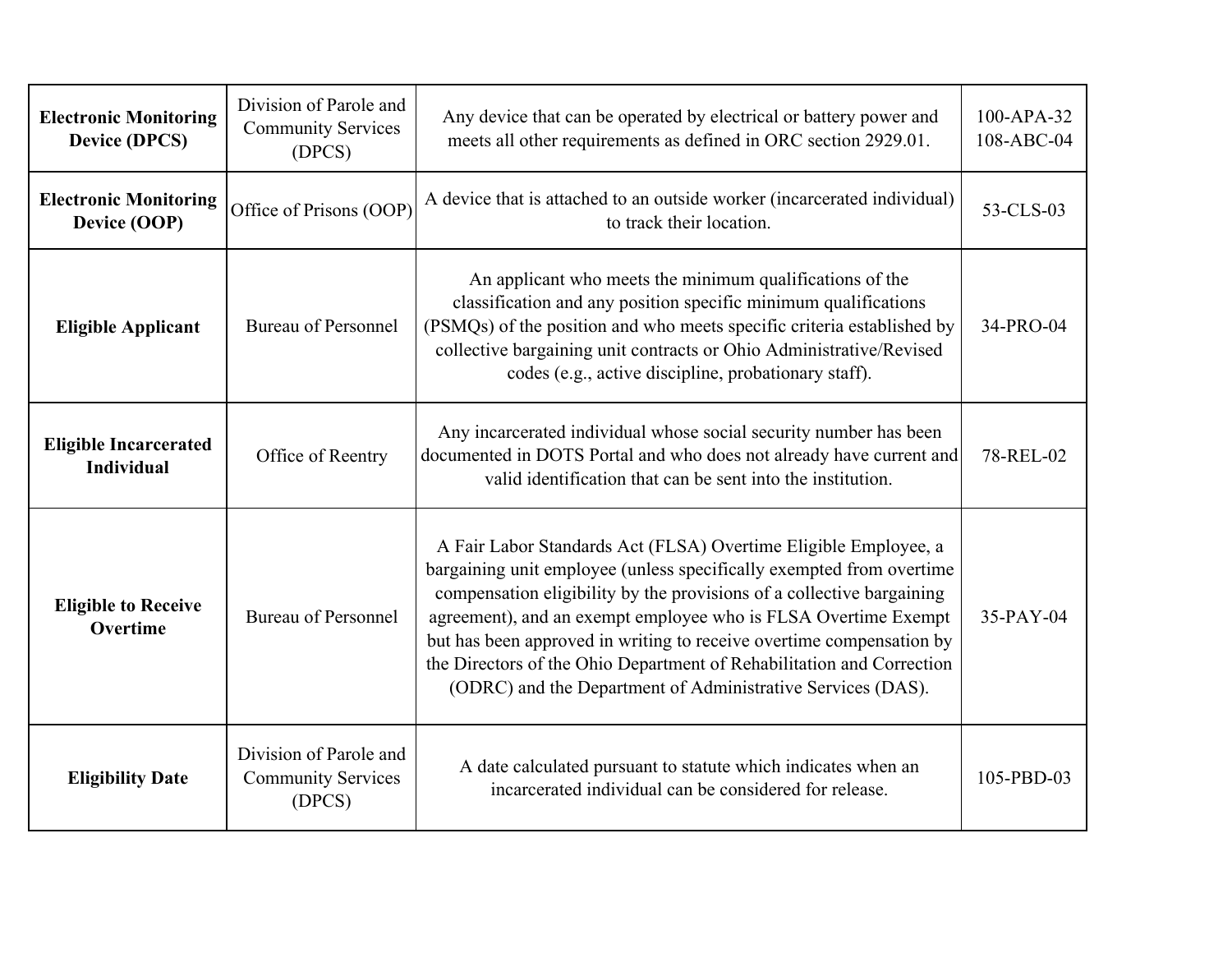| <b>Emergency</b>              | <b>Bureau of Medical</b><br>Operations (BMO)                              | Any serious, life threatening or disabling condition manifested by<br>severe symptoms occurring suddenly and unexpected which<br>could/would result in serious physical impairment or loss of life if not<br>treated immediately.                                                                                                                     | 66-ILL-03              |
|-------------------------------|---------------------------------------------------------------------------|-------------------------------------------------------------------------------------------------------------------------------------------------------------------------------------------------------------------------------------------------------------------------------------------------------------------------------------------------------|------------------------|
| <b>Emergency Devices</b>      | Division of Parole and<br><b>Community Services</b><br>(DPCS)             | Flashing lights and sirens.                                                                                                                                                                                                                                                                                                                           | 100-APA-02             |
| <b>Emergency Repair</b>       | Construction,<br>Activation,<br>Maintenance, and<br>Sustainability (CAMS) | Any repairs that, if not made in a timely manner, will likely result in<br>immediate and substantial damage to the common areas and facilities or<br>to another unit or units.                                                                                                                                                                        | 21-CAM-12              |
| <b>Emergency Transfer</b>     | <b>Behavioral Health</b><br>Operations (BHO)                              | The transfer of a mentally ill incarcerated individual to a psychiatric<br>hospital when they present an immediate danger to self or others and<br>require hospital level of care.                                                                                                                                                                    | 67-MNH-19              |
| <b>Employee Misconduct</b>    | <b>Labor Relations Office</b><br>(LRO)                                    | Any act or behavior which may be in violation or attempted violation of<br>any law, regulation, act, or ODRC's administrative rules, policies, or<br>the Standards of Employee Conduct.                                                                                                                                                               | 09-INV-03<br>09-INV-07 |
| <b>Employee Training File</b> | <b>Corrections Training</b><br>Academy (CTA)                              | An electronic (i.e., LMS or OnBase) or hard-copy file that contains all<br>training records for an employee. The file shall minimally contain<br>records regarding the employee's completion of orientation, annual in-<br>service, any additional in-service or specialized training, and all special<br>skill certifications and re-certifications. | 39-TRN-09              |
| <b>Employees</b>              | <b>Corrections Training</b><br>Academy (CTA)                              | All staff who have contact with students, visitors, other staff, or<br>incarcerated individuals.                                                                                                                                                                                                                                                      | 12-CTA-04              |
| <b>Enclosed Areas</b>         | <b>Bureau of Operational</b><br>Compliance (BOC)                          | Any area with a roof or other covering overhead, with walls or side<br>coverings of any kind on at least one side.                                                                                                                                                                                                                                    | $10-SAF-01$            |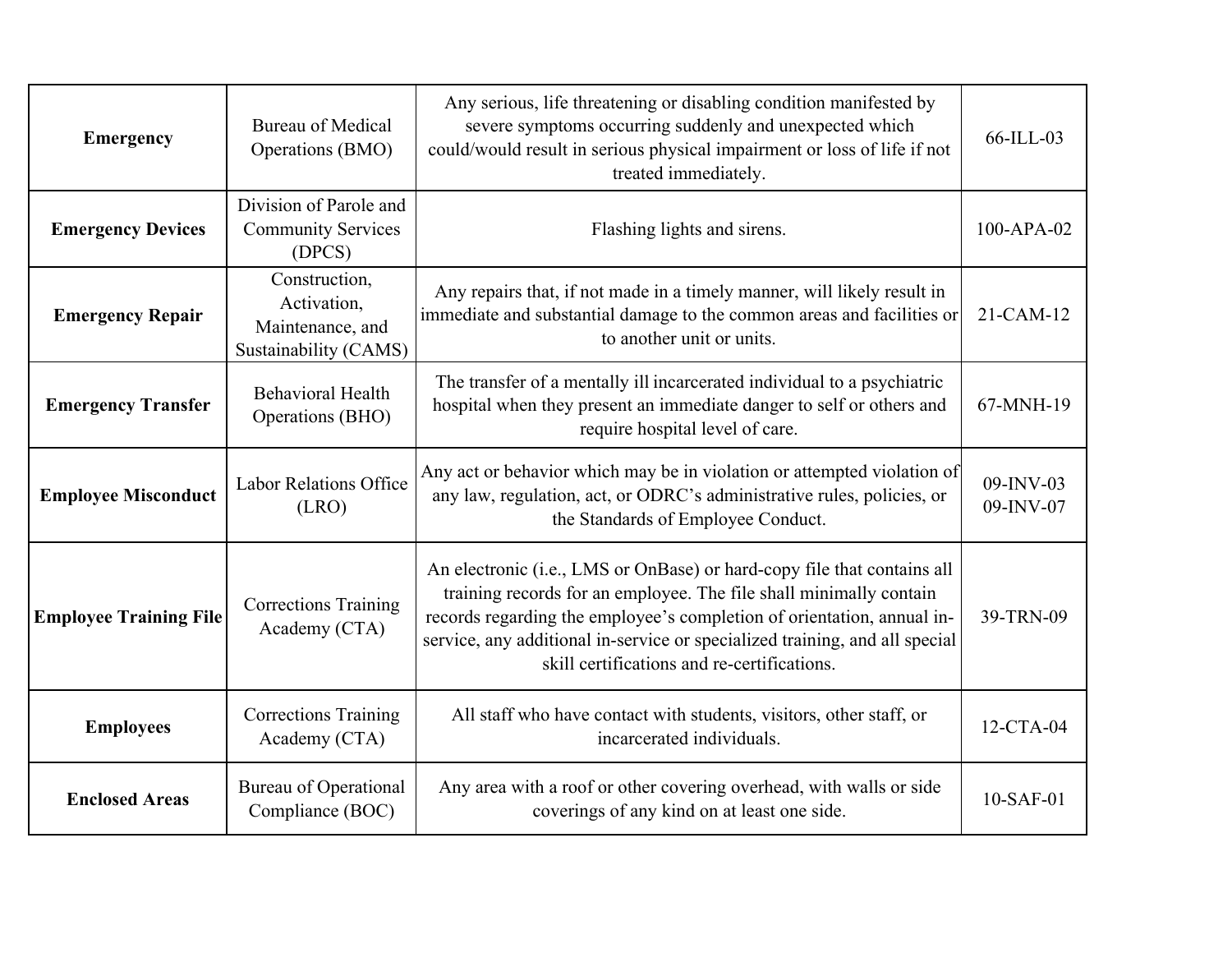| <b>Encryption</b>                                                | Bureau of Information<br>and Technology<br>Services (BITS) | A technique that mathematically encodes your data before it is sent<br>between your browser and the web site that you are currently visiting.<br>Strong encryption makes it nearly impossible for anyone except the<br>intended party to decode and obtain data transmitted to the intended<br>party.                                                                                                                                                                                                                                                                                                                                                                                                                                           | 05-OIT-14<br>$05-OIT-15$              |
|------------------------------------------------------------------|------------------------------------------------------------|-------------------------------------------------------------------------------------------------------------------------------------------------------------------------------------------------------------------------------------------------------------------------------------------------------------------------------------------------------------------------------------------------------------------------------------------------------------------------------------------------------------------------------------------------------------------------------------------------------------------------------------------------------------------------------------------------------------------------------------------------|---------------------------------------|
| <b>End User Designee</b>                                         | Bureau of Information<br>and Technology<br>Services (BITS) | An ODRC authorized user at the end user level that is authorized to<br>represent another ODRC authorized user at the end user level to report<br>ODRC IT incidents, problems, and issues and request specific ODRC<br>products and services using the standardized procedures contained<br>within this policy.                                                                                                                                                                                                                                                                                                                                                                                                                                  | $05-OIT-25$                           |
| <b>Enrollment Inmate</b><br><b>Reference Information</b>         | Office of Correctional<br>Health Care (OCHC)               | A unique confidential identifier assigned to participants of the Medicaid<br>Pre-Release Enrollment Program.                                                                                                                                                                                                                                                                                                                                                                                                                                                                                                                                                                                                                                    | 78-REL-09                             |
| <b>Enterprise Information</b><br><b>Management (EIM)</b>         | Legal Services                                             | The site on the ODRC intranet commonly called the "dashboard," that<br>contains a variety of data collection and reporting tools for ODRC staff,<br>including the special incident reporting application.                                                                                                                                                                                                                                                                                                                                                                                                                                                                                                                                       | 01-COM-08<br>104-TAW-01<br>104-TAW-02 |
| <b>Enterprise Inmate</b><br><b>Network Work Group</b><br>(EINWG) | Bureau of Information<br>and Technology<br>Services (BITS) | A group comprised of ODRC subject matter experts identified by<br>ODRC deputy directors and co-chaired by the ODRC chief information<br>officer and OCSS superintendent, which is responsible for reviewing<br>and approving all incarcerated individual network access requests.<br>EINWG is responsible for establishing the framework and providing the<br>guidance for appropriate access to systems for incarcerated individuals<br>to institute standards and instate accountability measures, and to<br>maintain required baseline configuration requirement and security<br>protocols, through the CISO or BITS security team designees, for<br>incarcerated individual information technology hardware, software, and<br>applications. | $05-OIT-11$<br>05-OIT-14<br>05-OIT-19 |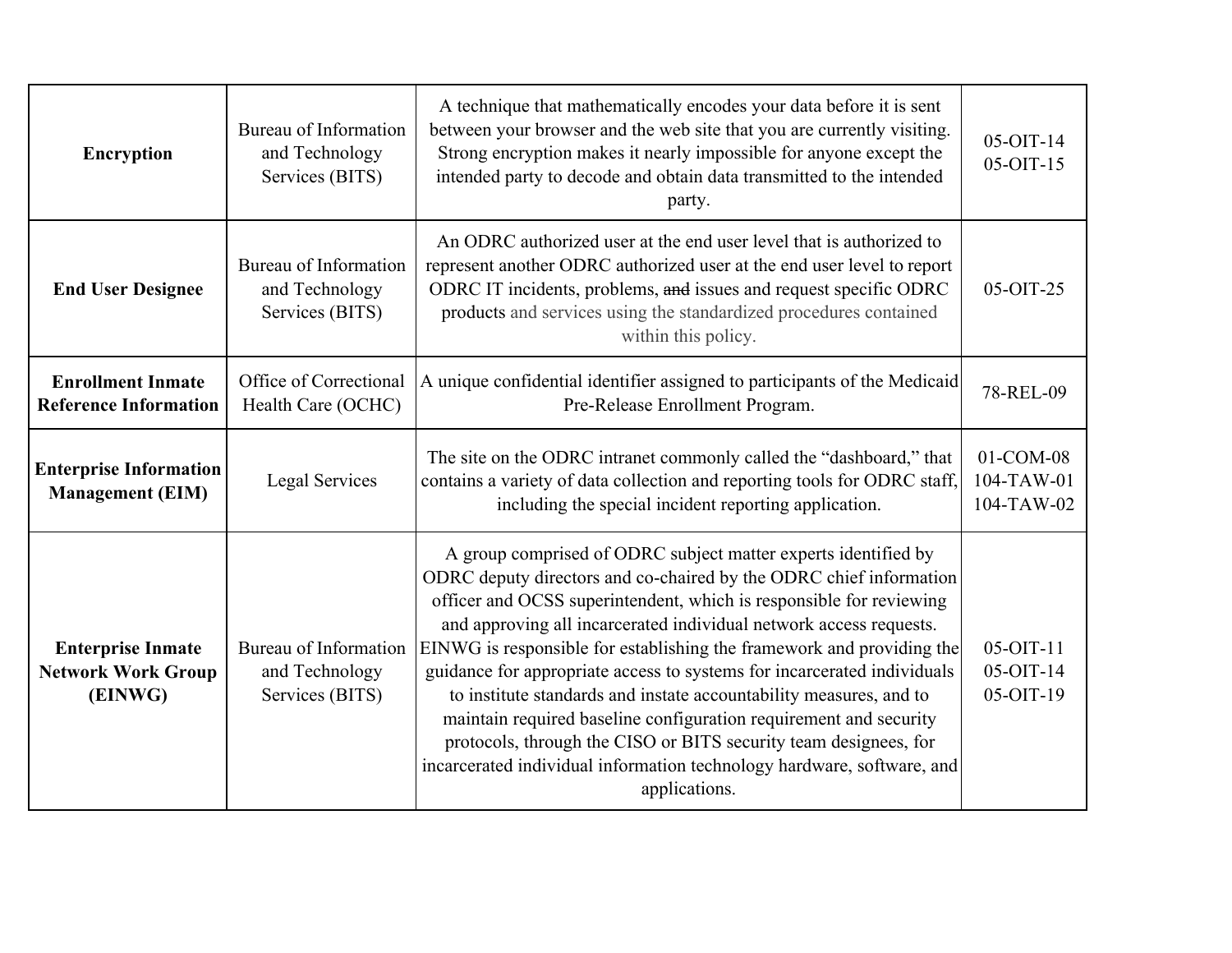| <b>Enterprise License</b>                      | Bureau of Information<br>and Technology<br>Services (BITS)    | A license agreement that permits the subscriber to use the software<br>anywhere on the subscriber's enterprise network in lieu of purchasing<br>individual licenses for each user.                                                                                                                                                                                                                                                                                                                                                                                    | 05-OIT-01  |
|------------------------------------------------|---------------------------------------------------------------|-----------------------------------------------------------------------------------------------------------------------------------------------------------------------------------------------------------------------------------------------------------------------------------------------------------------------------------------------------------------------------------------------------------------------------------------------------------------------------------------------------------------------------------------------------------------------|------------|
| <b>Entrance Conference</b>                     | <b>Bureau of Community</b><br>Sanctions (BCS)                 | A meeting with the program review team, program director, and staff<br>for a short briefing about the review process.                                                                                                                                                                                                                                                                                                                                                                                                                                                 | 08-MAU-03  |
| ePar                                           | <b>Bureau of Personnel</b>                                    | The official State documents that implement and authorize the<br>appointment of new hires or status changes of employees.                                                                                                                                                                                                                                                                                                                                                                                                                                             | 34-PRO-04  |
| <b>Equipment Custodian</b>                     | Division of Business<br>Administration (DBA)                  | A state employee is the primary user of equipment, a caretaker of<br>equipment or both. As a primary user of equipment, the equipment<br>custodian personally uses their equipment daily to conduct state<br>business. As a caretaker, the equipment custodian oversees shared<br>equipment that is used by a designated group or organizational<br>identifier. An organizational identifier could be a division, department,<br>unit, or section of the organization; typically, these assets are in<br>common areas, conference/training rooms, storage areas, etc. | 22-BUS-08  |
| <b>Erroneously Released</b><br><b>Offender</b> | Division of Parole and<br><b>Community Services</b><br>(DPCS) | An offender released from custody due to a calculation error, mistaken<br>identity, or inadvertent release by County Sheriffs.                                                                                                                                                                                                                                                                                                                                                                                                                                        | 102-FUG-01 |
| <b>Escape from</b><br>Confinement              | Legal Services                                                | The act of purposely breaking detention while either confined within a<br>city, county, state or federal detention center or correctional facility, or<br>while being legally detained by law enforcement personnel.                                                                                                                                                                                                                                                                                                                                                  | 53-CLS-03  |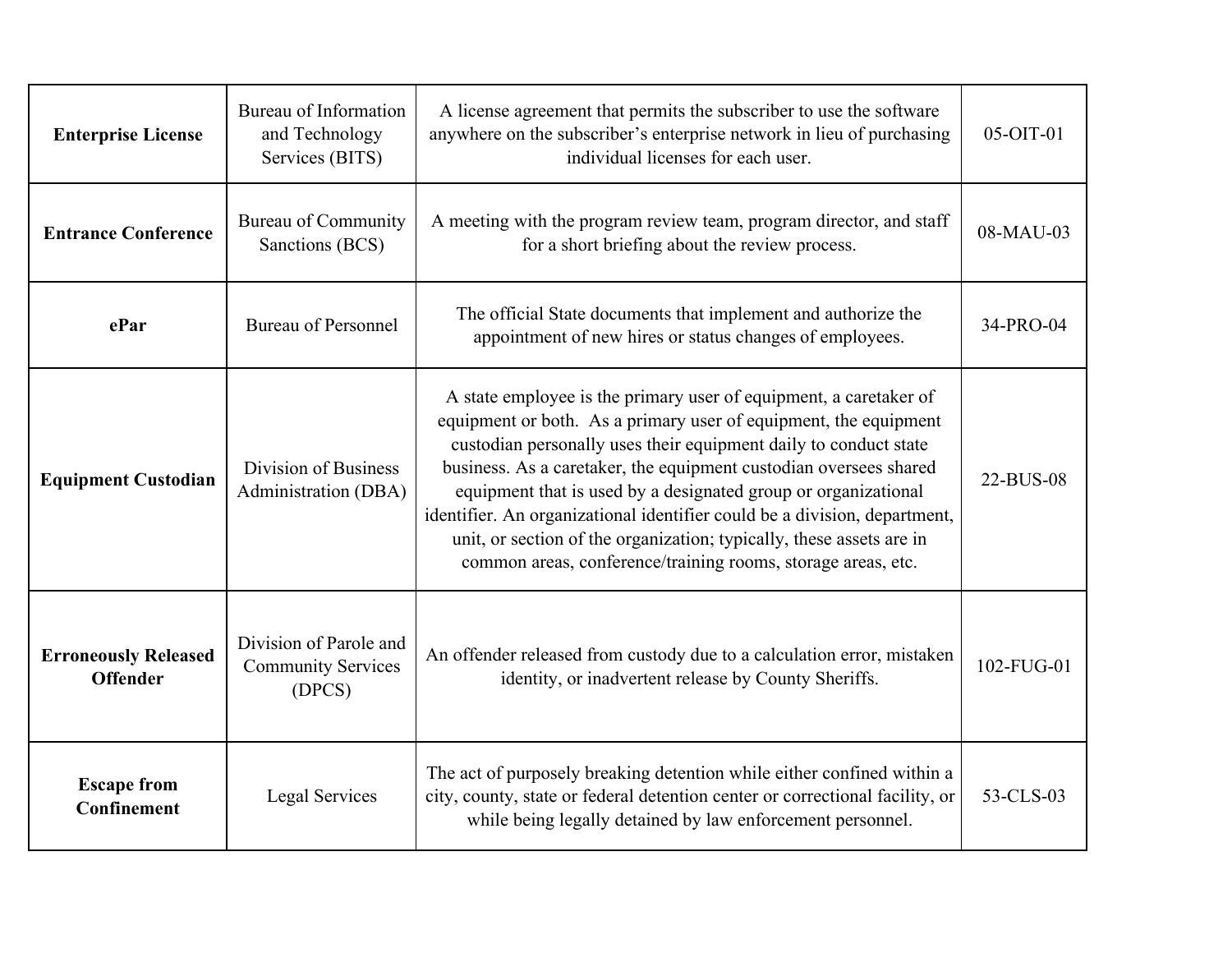| <b>Escaped</b><br>Prisoner/Offender              | Division of Parole and<br><b>Community Services</b><br>(DPCS) | An individual who flees from lawful custody/supervision without<br>authorized release.                                                                                                                                                                                                                                                    | 102-FUG-01                     |
|--------------------------------------------------|---------------------------------------------------------------|-------------------------------------------------------------------------------------------------------------------------------------------------------------------------------------------------------------------------------------------------------------------------------------------------------------------------------------------|--------------------------------|
| <b>Escorted Contractor</b>                       | <b>Corrections Training</b><br>Academy (CTA)                  | A contractor that is accompanied by an ODRC employees during the<br>provision of services.                                                                                                                                                                                                                                                | 39-TRN-12                      |
| <b>Essential Habilitation</b><br><b>Services</b> | Division of Parole and<br><b>Community Services</b><br>(DPCS) | Basic set of services that all incarcerated individuals must have access<br>to in order to facilitate community reintegration following any period of<br>incarceration.                                                                                                                                                                   | 02-REN-01<br>78-REL-01         |
| <b>Evaluation Team</b><br><b>Report (ETR)</b>    | Ohio Central School<br>System (OCSS)                          | A comprehensive evaluation conducted by a multidisciplinary team that<br>provides a group of qualified individuals with enough information to<br>determine whether a student has a disability and needs special education<br>and/or related services; formerly known as the multifactor evaluation.<br>(DRC4311 – Evaluation Team Report) | 57-EDU-01<br>57-EDU-11         |
| <b>Evidence (DPCS)</b>                           | Division of Parole and<br><b>Community Services</b><br>(DPCS) | Objects, documents, or testimony, which substantiates or tends to<br>substantiate an allegation.                                                                                                                                                                                                                                          | $100 - APA - 01$               |
| <b>Evidence (LRO)</b>                            | <b>Labor Relations Office</b><br>(LRO)                        | Information, physical or otherwise, on which a conclusion can be based.<br>(i.e., incident reports, videos, statements, timekeeping records, e-mail,<br>$etc.$ ).                                                                                                                                                                         | $09$ -INV-03<br>09-INV-07      |
| <b>Evidence Based</b><br><b>Practices (EBP)</b>  | Division of Parole and<br><b>Community Services</b><br>(DPCS) | The use of current research and available data to guide policy and<br>practice decisions that are aimed at improving outcomes.                                                                                                                                                                                                            | 100-APA-13<br>$100 - APA - 16$ |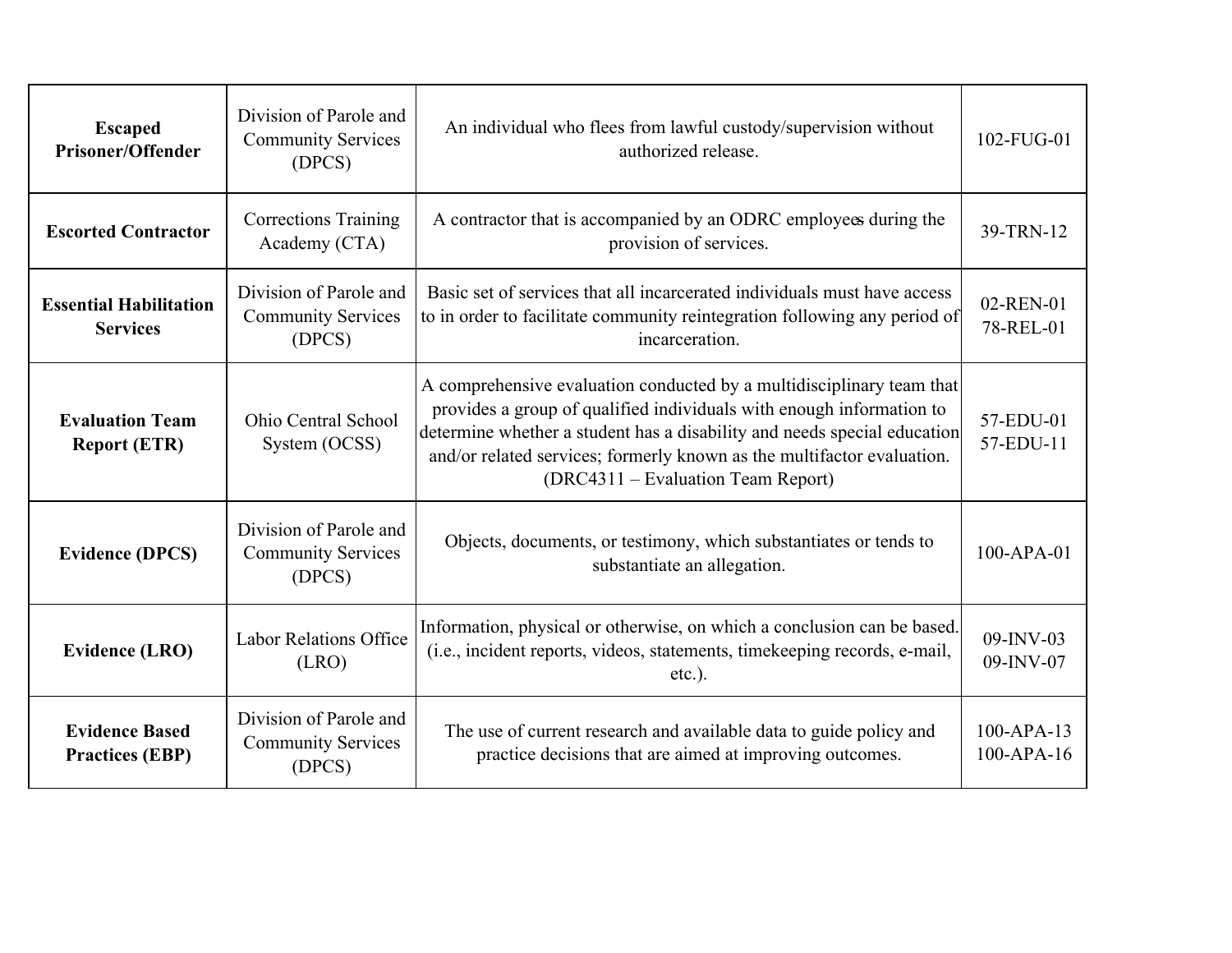| <b>Evidence Officer</b>            | Division of Parole and<br><b>Community Services</b><br>(DPCS) | The officer with responsibility to exercise control over weapons, drugs<br>and other contraband confiscated as part of a search or search incident<br>to arrest.                                                                                                                                                                                                                                                                                                                                                                                                                                                                                                                                                                                | 100-APA-01             |
|------------------------------------|---------------------------------------------------------------|-------------------------------------------------------------------------------------------------------------------------------------------------------------------------------------------------------------------------------------------------------------------------------------------------------------------------------------------------------------------------------------------------------------------------------------------------------------------------------------------------------------------------------------------------------------------------------------------------------------------------------------------------------------------------------------------------------------------------------------------------|------------------------|
| <b>Examiner</b>                    | <b>Behavioral Health</b><br>Operations (BHO)                  | A mental health professional appointed to perform a Sexually Violent<br>Predator Risk Assessment (SVPRA) by the director of SORRC (Sex<br>Offender Risk Reduction Center) who is qualified by knowledge, skill,<br>experience, and education in the area of sex offender risk assessment.                                                                                                                                                                                                                                                                                                                                                                                                                                                       | 67-MNH-30              |
| <b>Exceptional</b><br>Circumstance | Ohio Central School<br>System (OCSS)                          | Approved closing such as, but not limited to, vacation/personal/sick<br>leave, fog alerts, required meetings/trainings. Exceptional<br>circumstances must be documented in the logbook.                                                                                                                                                                                                                                                                                                                                                                                                                                                                                                                                                         | 58-LIB-01<br>58-LIB-02 |
| <b>Excessive Force</b>             | <b>Risk Management</b><br>(Legal)                             | An application of force which, either by the type of force employed, or<br>the extent to which such force is employed, exceeds that force which<br>reasonably appears to be necessary under all the circumstances<br>surrounding the incident.                                                                                                                                                                                                                                                                                                                                                                                                                                                                                                  | 63-UOF-01              |
| <b>Exclusion Criteria</b>          | <b>Behavioral Health</b><br>Operations (BHO)                  | (1) Serious mental illness (mental health classification C1); (2)<br>Intellectual Disability/Developmental Disorder (ID/DD); (3) Severe<br>cognitive disorder (organic mental disorder) resulting in significant<br>functional impairment; (4) Severe personality disorder that is<br>manifested by frequent episodes of psychosis, depression or serious<br>self-injurious behavior; (5) Severe maladjustment during prior OSP<br>confinement that warranted a transfer to higher level of mental health<br>care; or $(6)$ three or more placements on suicide watch in the last twelve<br>months and/or placement on watch lasting/exceeding seven (7) calendar<br>days and/or serious self-injury requiring outside care or hospitalization. | 67-MNH-27              |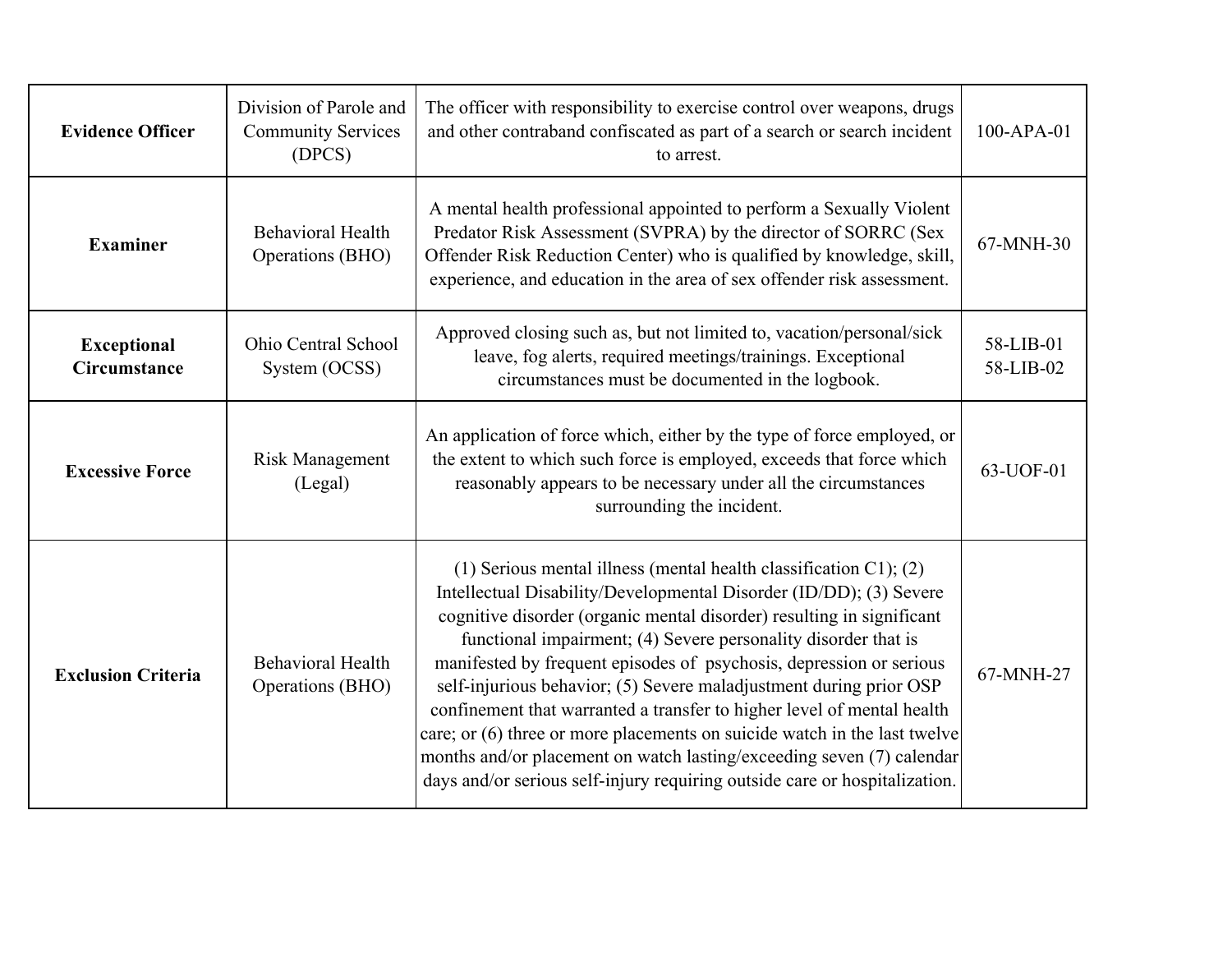| <b>Exclusion Zone</b>                        | <b>Bureau of Community</b><br>Sanctions (BCS)                 | A geographical location where an offender is not permitted to be, such<br>as a victim's neighborhood.                                                                                                                                                                                                                                                                                                                                                                                                                                                               | 108-ABC-04 |
|----------------------------------------------|---------------------------------------------------------------|---------------------------------------------------------------------------------------------------------------------------------------------------------------------------------------------------------------------------------------------------------------------------------------------------------------------------------------------------------------------------------------------------------------------------------------------------------------------------------------------------------------------------------------------------------------------|------------|
| <b>Executive Clemency</b>                    | Division of Parole and<br><b>Community Services</b><br>(DPCS) | An act of mercy or leniency providing relief from certain consequences<br>of a criminal conviction. The executive clemency power, including<br>pardon, commutation and reprieve, is exercised by the Governor.                                                                                                                                                                                                                                                                                                                                                      | 105-PBD-01 |
| <b>Executive Session</b>                     | Division of Parole and<br><b>Community Services</b><br>(DPCS) | A closed meeting held by the Parole Board to consider, deliberate, and<br>vote on matters which are the subject of clemency, Full Board, Sexually<br>Violent Predator, or any other hearing conducted by the Board.                                                                                                                                                                                                                                                                                                                                                 | 105-PBD-01 |
| <b>Exempt Health Care</b><br><b>Managers</b> | Office of Correctional<br>Health Care (OCHC)                  | Includes the following for purposes of this policy: health planning<br>administrators (HPA), health care administrators (HCA), assistant<br>health care administrators (AHCA), quality improvement coordinators<br>(QIC), nurse supervisors, psychiatric nurse supervisors (PNS), mental<br>health managers (MHM), mental health administrators (MHA),<br>psychologist supervisors, social work supervisors, behavioral health<br>care provider supervisors, activity therapy supervisors, recovery<br>services supervisors, and sex offender services supervisors. | 69-OCH-06  |
| <b>Exigent Circumstances</b>                 | Bureau of Labor<br>Relations                                  | A situation which, due to its nature and time of occurrence, threatens<br>the security of the institution, such as where there exists a reasonable<br>suspicion of contraband or other illegal activity.                                                                                                                                                                                                                                                                                                                                                            | 51-STF-05  |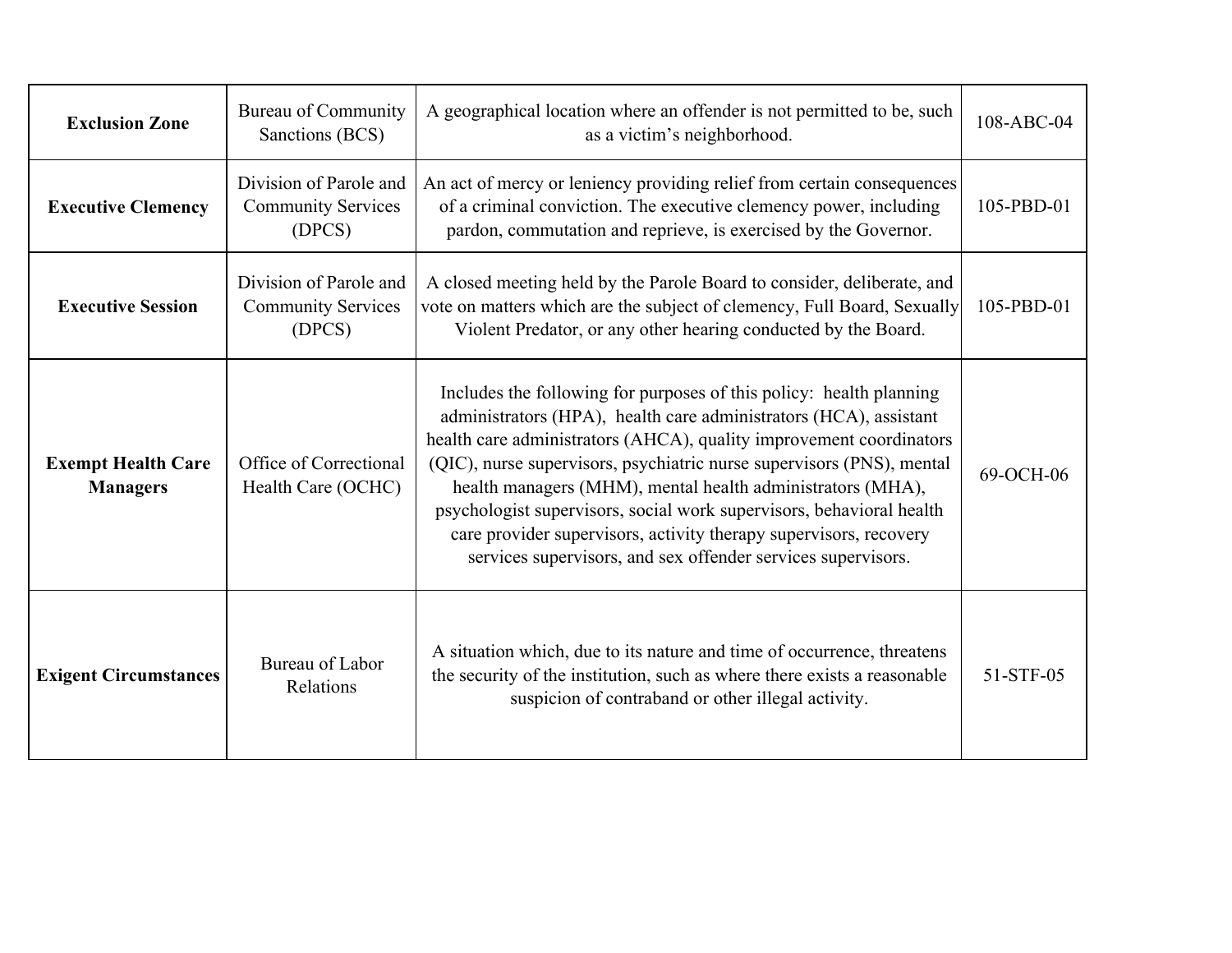| <b>Exit Conference</b>                                 | <b>Bureau of Community</b><br>Sanctions (BCS)                 | A discussion, facilitated by the lead program reviewer, to share all<br>findings concluded by the review team with the program director and<br>staff.                                                                                                                                            | 08-MAU-03                |
|--------------------------------------------------------|---------------------------------------------------------------|--------------------------------------------------------------------------------------------------------------------------------------------------------------------------------------------------------------------------------------------------------------------------------------------------|--------------------------|
| <b>Exit Folder</b>                                     | Ohio Central School<br>System (OCSS)                          | A file containing specified documentation that is utilized to create a<br>record of a student's competency attainment.                                                                                                                                                                           | 57-EDU-12                |
| <b>Experienced Staff</b><br><b>Member</b>              | <b>Corrections Training</b><br>Academy (CTA)                  | A correctional employee, off probation, who has shown proficiency and<br>understanding of the tasks being presented to, or practiced by, the newly<br>hired staff. Experienced staff members have obtained this level of<br>understanding through actual practice acquired over months or years. | 39-TRN-10                |
| <b>Expiration of Definite</b><br><b>Sentence (EDS)</b> | <b>Bureau of Sentence</b><br>Computation (BOSC)               | The expiration of the definite sentence imposed by the sentencing judge<br>after reduction of jail credit per ORC 2967.191 and good time per ORC<br>2967.19.                                                                                                                                     | 100-APA-27               |
| <b>Expiration of Stated</b><br>Term (EST)              | <b>Bureau of Sentence</b><br>Computation (BOSC)               | The expiration of the stated term imposed by the sentencing judge after<br>reduction of jail credit per ORC 2967.191.                                                                                                                                                                            | 100-APA-27               |
| <b>Expiration of</b><br><b>Supervision Term</b>        | Division of Parole and<br><b>Community Services</b><br>(DPCS) | The maximum period of time any community control or PRC<br>supervisee remains under the control and / or supervision of the APA,<br>as specified by the sentencing court's journal entry or parole board<br>minutes.                                                                             | 100-APA-16<br>100-APA-27 |
| <b>Exposure Incident</b>                               | Office of Correctional<br>Health Care (OCHC)                  | A specific eye, mouth, other mucous membrane, non-intact skin, or<br>parenteral contact with blood or other potentially infectious materials<br>that results from the performance of an employee's duties.                                                                                       | $10-SAF-16$<br>68-MED-18 |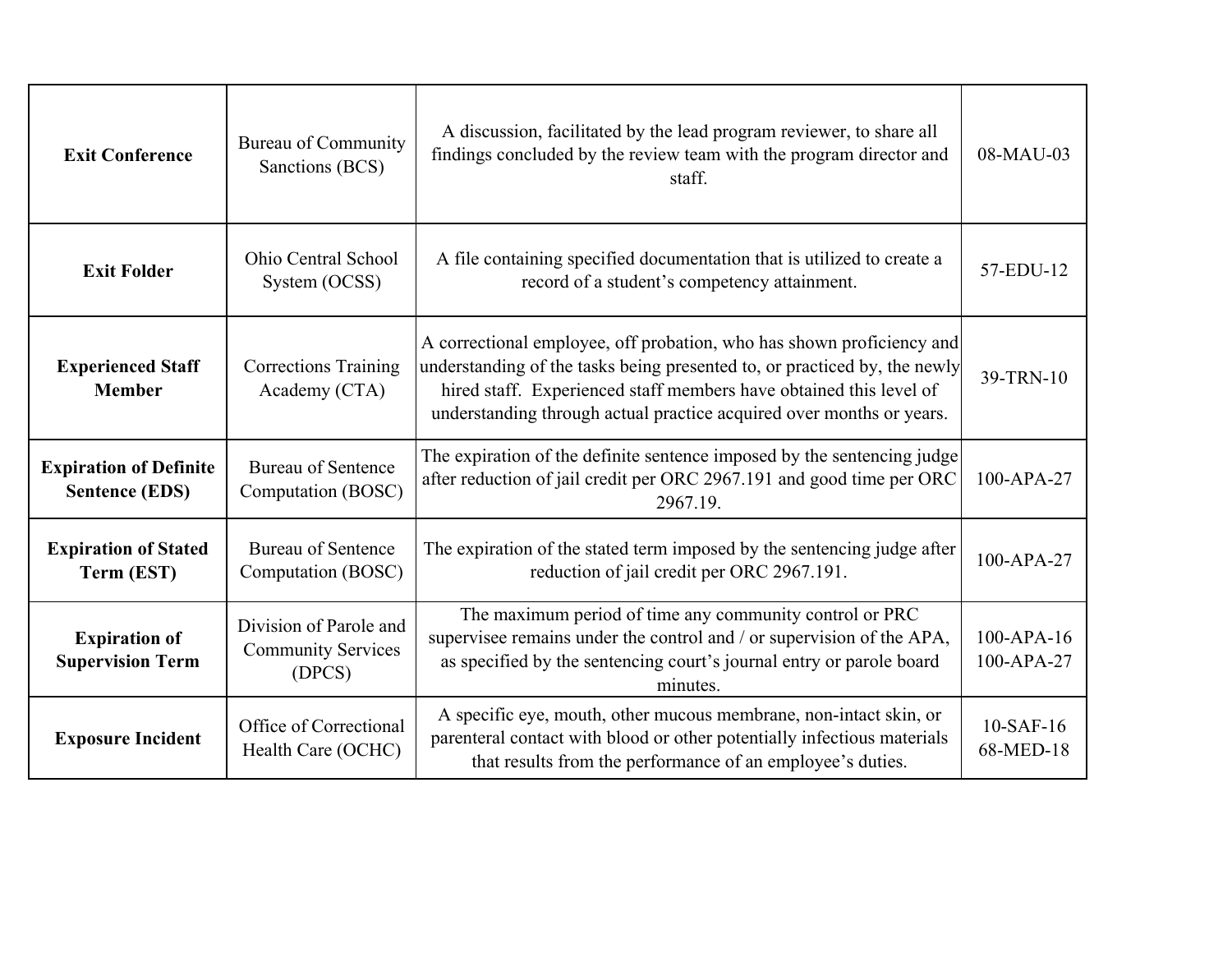| <b>Extended Restrictive</b><br><b>Housng (ERH)</b>                                                          | <b>Bureau of Classification</b><br>and Reception (BOCR) | A security classification level represented as "E" in the Departmental<br>Offender Tracking System (DOTS). ERH is the most restrictive security<br>level in the ODRC reserved for incarcerated individuals who constitute<br>the greatest threat to the safety and security of the community, staff,<br>others, and/or the secure operations of a prison. | 51-STF-05<br>53-CLS-04<br>53-CLS-05<br>53-CLS-06<br>53-CLS-08<br>53-CLS-10<br>57-EDU-02<br>57-EDU-11<br>58-LIB-01<br>60-FSM-05<br>61-PRP-01<br>67-MNH-15<br>67-MNH-22<br>67-MNH-27<br>67-MNH-31<br>69-OCH-02<br>72-REG-01<br>76-VIS-03<br>78-REL-01<br>79-ISA-01<br>79-ISA-02<br>79-ISA-04 |
|-------------------------------------------------------------------------------------------------------------|---------------------------------------------------------|-----------------------------------------------------------------------------------------------------------------------------------------------------------------------------------------------------------------------------------------------------------------------------------------------------------------------------------------------------------|--------------------------------------------------------------------------------------------------------------------------------------------------------------------------------------------------------------------------------------------------------------------------------------------|
| <b>Extended Restrictive</b><br><b>Housng-Enhanced</b><br><b>Behavioral Health</b><br><b>Monitoring (EM)</b> | <b>Behavioral Health</b><br>Operations (BHO)            | A classification given to an incarcerated individual in ERH who is<br>classified as C1 or IDD. Represented as "EM" in DOTS. An EM<br>classified individual must be offered more than two hours out of cell<br>time daily. EM is considered RH2 (special management) in accordance<br>with ODRC Policy 55-SPC-02, Restrictive Housing Procedures.          | 53-CLS-04<br>53-CLS-10<br>67-MNH-27<br>67-MNH-31                                                                                                                                                                                                                                           |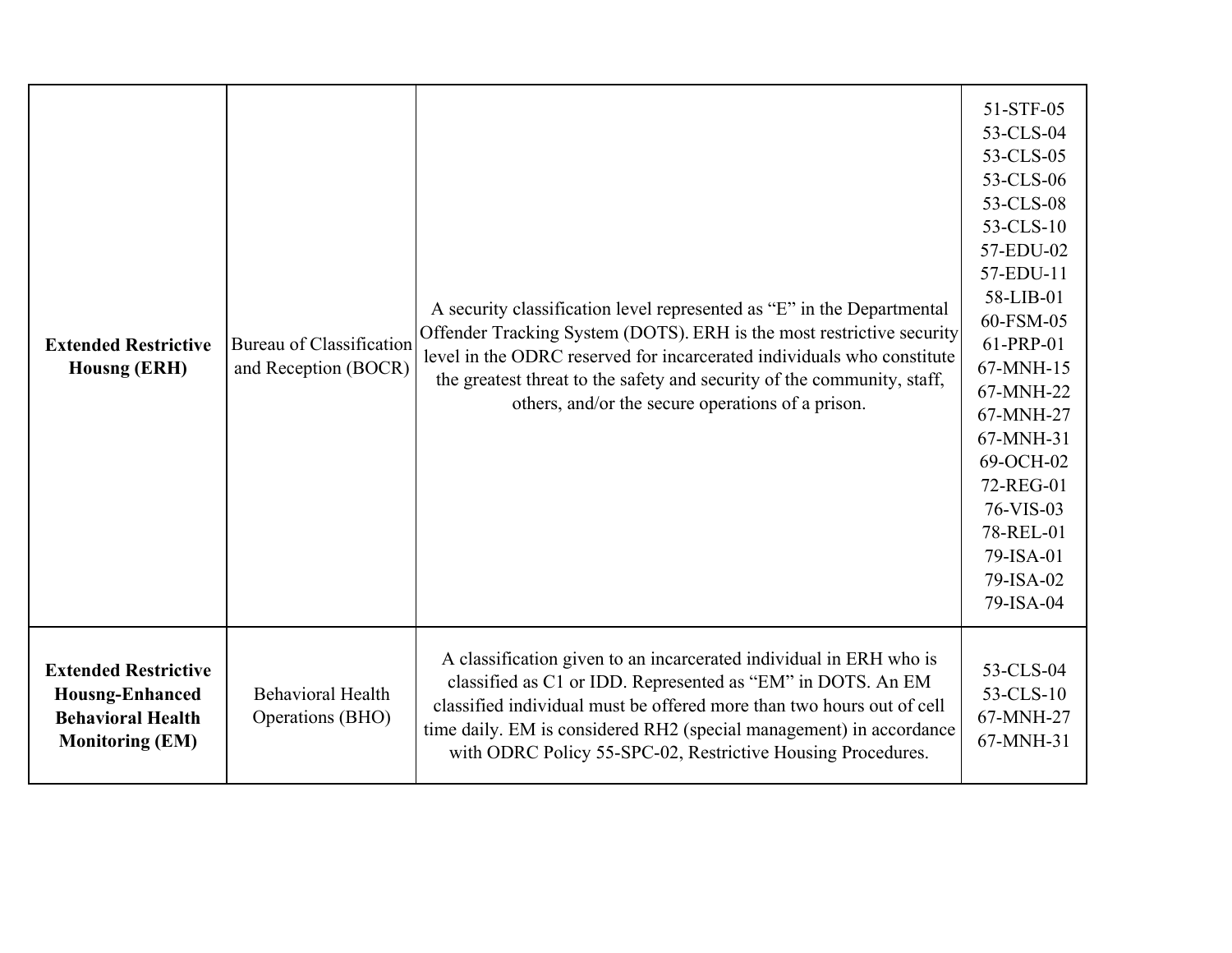| <b>Extended Restrictive</b><br>Housing - Ineligible for   Bureau of Classification<br><b>Presumptive Release</b><br>(EN) | and Reception (BOCR)                                       | A classification given to an individual in ERH who is ineligible for<br>presumptive release. It is represented as "EN" in DOTS. EN<br>individuals are the same security level as other Level E individuals.                                                                                                                                                                                                            | 53-CLS-04<br>53-CLS-10 |
|--------------------------------------------------------------------------------------------------------------------------|------------------------------------------------------------|------------------------------------------------------------------------------------------------------------------------------------------------------------------------------------------------------------------------------------------------------------------------------------------------------------------------------------------------------------------------------------------------------------------------|------------------------|
| <b>Extended Restrictive</b><br><b>Housing - Transitional</b><br>(ET)                                                     | <b>Bureau of Classification</b><br>and Reception (BOCR)    | A security level where the individual is introduced to limited and small<br>group congregate recreation and programming in preparation for release<br>to general population. ET is considered RH2 (special management) in<br>accordance with ODRC Policy 55-SPC-02, Restrictive Housing<br>Procedures.                                                                                                                 | 53-CLS-04<br>53-CLS-10 |
| <b>External Service</b><br>Provider                                                                                      | Bureau of Information<br>and Technology<br>Services (BITS) | An entity outside State of Ohio government that provides external<br>information system or service capabilities to ODRC or another state<br>agency by contract.                                                                                                                                                                                                                                                        | $05-OT-14$             |
| <b>Facilitator (Victim</b><br><b>Awareness)</b>                                                                          | Office of Victim<br>Services (OVS)                         | An individual trained in conducting the Victim Awareness classes for<br>offenders in the institutions and offenders supervised by the Adult<br>Parole Authority (APA).                                                                                                                                                                                                                                                 | 03-OVS-05<br>03-OVS-07 |
| <b>Facilitator (Victim</b><br><b>Offender Dialogue)</b>                                                                  | Office of Victim<br>Services (OVS)                         | An individual trained in conducting victim offender dialogues for<br>crimes of violence and who works with both the victim and the offender<br>for an extensive period of time in preparation and moderation of the<br>actual face-to-face dialogue. This person may be either an ODRC<br>employee or community volunteer who has received Victim Offender<br>Dialogue training through the Office of Victim Services. | 03-OVS-02<br>03-OVS-05 |
| <b>Facsimile Signature</b>                                                                                               | Division of Business<br>Administration (DBA)               | The reproduction of any authorized signature to include but are not<br>limited to a photographic, photo static, or mechanical device.                                                                                                                                                                                                                                                                                  | $24$ -CAS-03           |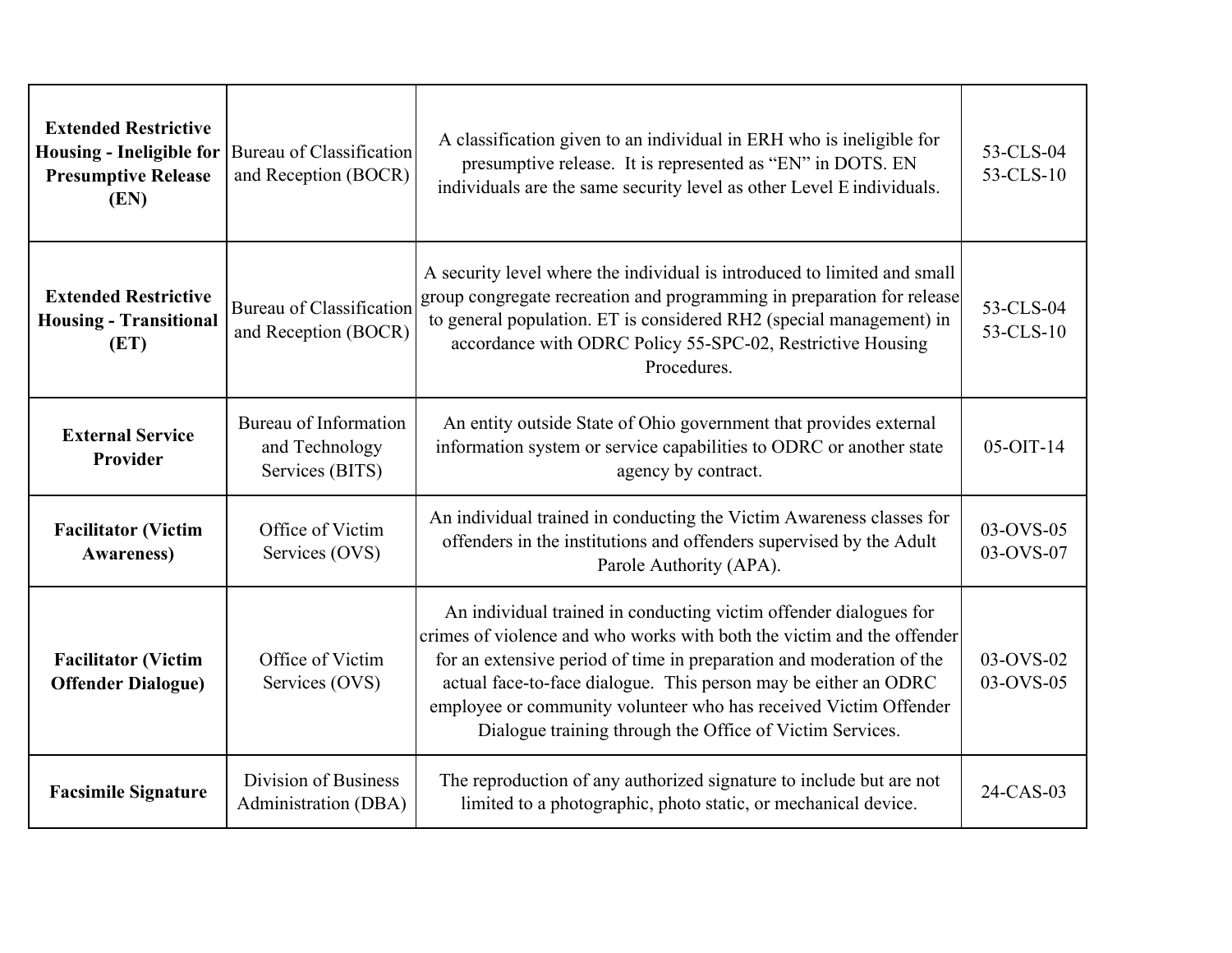| <b>Failure to Complete</b><br><b>Mandated</b><br>Programming | <b>Bureau of Community</b><br>Sanctions (BCS)                 | An unacceptable behavior on the part of an offender that results in the<br>offender failing mandated programming, unsuccessful termination from<br>the mandated programming or non-compliance with mandated<br>programming.                                                                                                                                     | 108-ABC-04                 |
|--------------------------------------------------------------|---------------------------------------------------------------|-----------------------------------------------------------------------------------------------------------------------------------------------------------------------------------------------------------------------------------------------------------------------------------------------------------------------------------------------------------------|----------------------------|
| <b>Family Advisory</b><br>Council                            | Office of Prisons (OOP)                                       | A multi-disciplinary committee that will meet quarterly to assess,<br>develop, and assist with implementation of offender family-focused<br>strategies to positively impact offenders and their families throughout<br>incarceration and lead to successful reentry.                                                                                            | 71-SOC-09                  |
| <b>Family Engagement</b><br>Event                            | Office of Holistic<br>Services (OHS)                          | An event scheduled at the institution in which family members or a<br>support person who are currently approved on the incarcerated<br>individual's visiting list may attend.                                                                                                                                                                                   | 72-REG-01<br>77-REC-01     |
| <b>Family Involvement</b><br>(FI)                            | Division of Parole and<br><b>Community Services</b><br>(DPCS) | Meaningful communication with a member of an offender's family or<br>an individual with personal ties to the offender and who is influential in<br>the life of the offender and can provide information regarding<br>community adjustment. Family involvement does not include contacts<br>with service providers, case managers, or other halfway house staff. | $100-APA-13$<br>100-APA-23 |
| <b>Family Member</b>                                         | Office of Prisons (OOP)                                       | A family member shall include spouse, child, stepchild, parent,<br>stepparent, sibling, step or half-sibling, grandparent, or any other<br>person, who has, in effect, been in such a relationship with the<br>incarcerated individual.                                                                                                                         | 71-SOC-09<br>76-VIS-03     |
| Fast                                                         | Religious Services                                            | Fasting is the practice of abstaining from food for a specified period of<br>time. The act of fasting may be associated with a period of individual<br>or congregate prayer, worship, or other religious observances.                                                                                                                                           | 72-REG-07                  |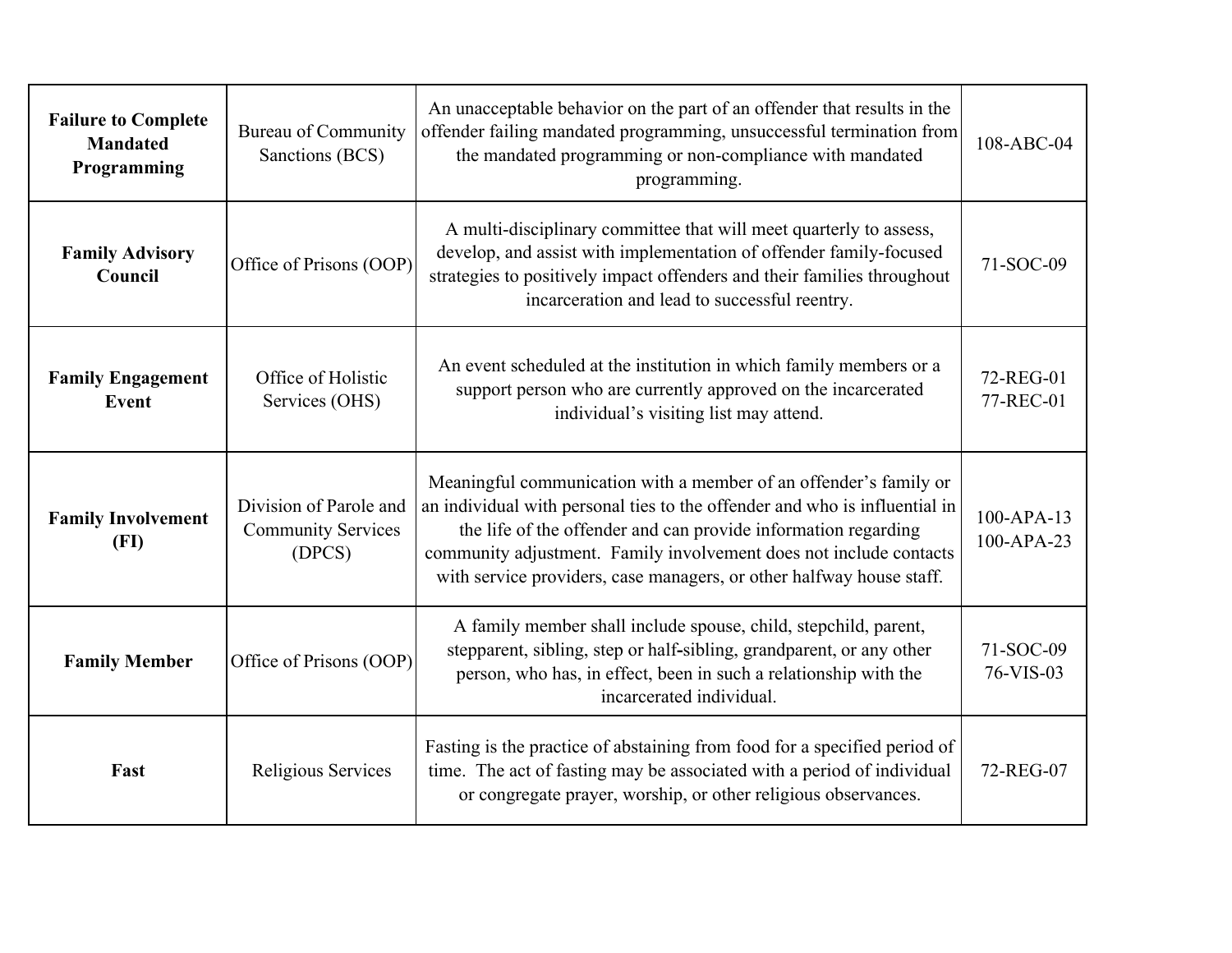| <b>Fast Track High School</b><br><b>Equivalency Program</b>              | Ohio Central School<br>System (OCSS)                          | An educational program designed to prepare incarcerated individuals<br>with high reading and math scores for the high school equivalency.<br>Those in this program must have a minimum standardized assessment<br>total reading score of 243 (10.0 TABE) and a math score of 228 (8.0<br>TABE) or above on the appropriate test level to be enrolled in this class,<br>and will work a full-time institutional job and attend at least one weekly<br>session of high school equivalency instruction. | 57-EDU-01                |
|--------------------------------------------------------------------------|---------------------------------------------------------------|------------------------------------------------------------------------------------------------------------------------------------------------------------------------------------------------------------------------------------------------------------------------------------------------------------------------------------------------------------------------------------------------------------------------------------------------------------------------------------------------------|--------------------------|
| <b>Felony 3 Offense of</b><br><b>Violence Non-Sex</b><br><b>Offenses</b> | Division of Parole and<br><b>Community Services</b><br>(DPCS) | As set forth in the PRC Assessment Manual, any offense that falls<br>under ORC 2901.01 (A)(9) that is not a sex offense.                                                                                                                                                                                                                                                                                                                                                                             | 105-PBD-08               |
| <b>Felony Sex Offense</b>                                                | Division of Parole and<br><b>Community Services</b><br>(DPCS) | A violation of a section contained in ORC Chapter 2907 that is a felony.                                                                                                                                                                                                                                                                                                                                                                                                                             | 105-PBD-08               |
| Fentanyl                                                                 | Bureau of Operational<br>Compliance (BOC)                     | A synthetic opioid pain reliever, approved for treating severe pain,<br>typically advanced cancer pain. This includes its analogues. It is 50 to<br>100 times more potent than morphine.                                                                                                                                                                                                                                                                                                             | $10-SAF-19$<br>10-SAF-20 |
| <b>Field Arrest</b>                                                      | Division of Parole and<br><b>Community Services</b><br>(DPCS) | While in the community, the act of taking custody of an offender and<br>transporting the offender to a local holding facility.                                                                                                                                                                                                                                                                                                                                                                       | 100-APA-28               |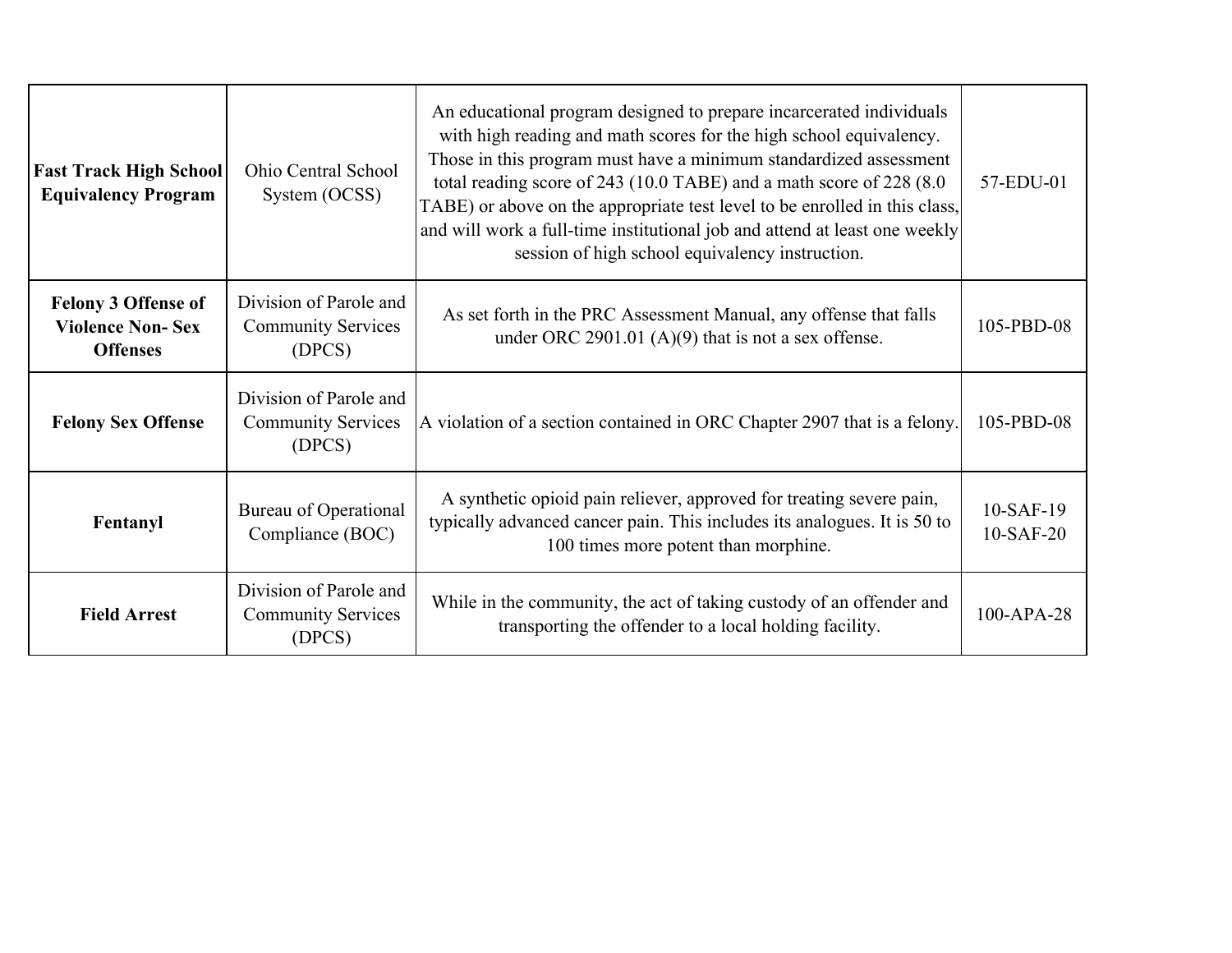| <b>Field Officer Tablet</b><br>(FOT)                           | Division of Parole and<br><b>Community Services</b><br>(DPCS) | Computerized data maintained by the parole officer assigned to<br>supervise an offender that contains the chronological details involving<br>contact with the offender, social services agencies, law enforcement,<br>etc. The tablets also contain all demographic information pertaining to<br>the offender and documentation of staffing decisions.                                       | 100-APA-04<br>100-APA-09<br>100-APA-13<br>$100 - APA - 21$<br>105-PBD-09<br>108-ABC-04 |
|----------------------------------------------------------------|---------------------------------------------------------------|----------------------------------------------------------------------------------------------------------------------------------------------------------------------------------------------------------------------------------------------------------------------------------------------------------------------------------------------------------------------------------------------|----------------------------------------------------------------------------------------|
| <b>Field Policy Review</b><br><b>Team (PRT)</b><br>Chairperson | Office of Policy and<br><b>Strategic Initiatives</b>          | The managing officer's designee who is responsible for disseminating<br>information from the policy administrator and coordinating feedback on<br>policies and operation manuals.                                                                                                                                                                                                            | $01$ -COM-01                                                                           |
| <b>Field Staff</b>                                             | Division of Parole and<br><b>Community Services</b><br>(DPCS) | According to the Internal Accounting Control Program, personnel who<br>are away from the office at least 50% of the time and/or those<br>employees who leave directly from home to go to field sites at least<br>50% of the time.                                                                                                                                                            | 100-APA-09                                                                             |
| <b>Field Worker</b>                                            | <b>Bureau of Personnel</b>                                    | An employee who spends the majority of their time away from the<br>employee's headquarter work location. Field workers are not<br>teleworkers simply because the nature of their job duties requires them<br>to spend time away from the headquarter work location. However,<br>ODRC may consider utilizing telework for field workers when such an<br>arrangement would benefit the agency. | 35-PAY-09                                                                              |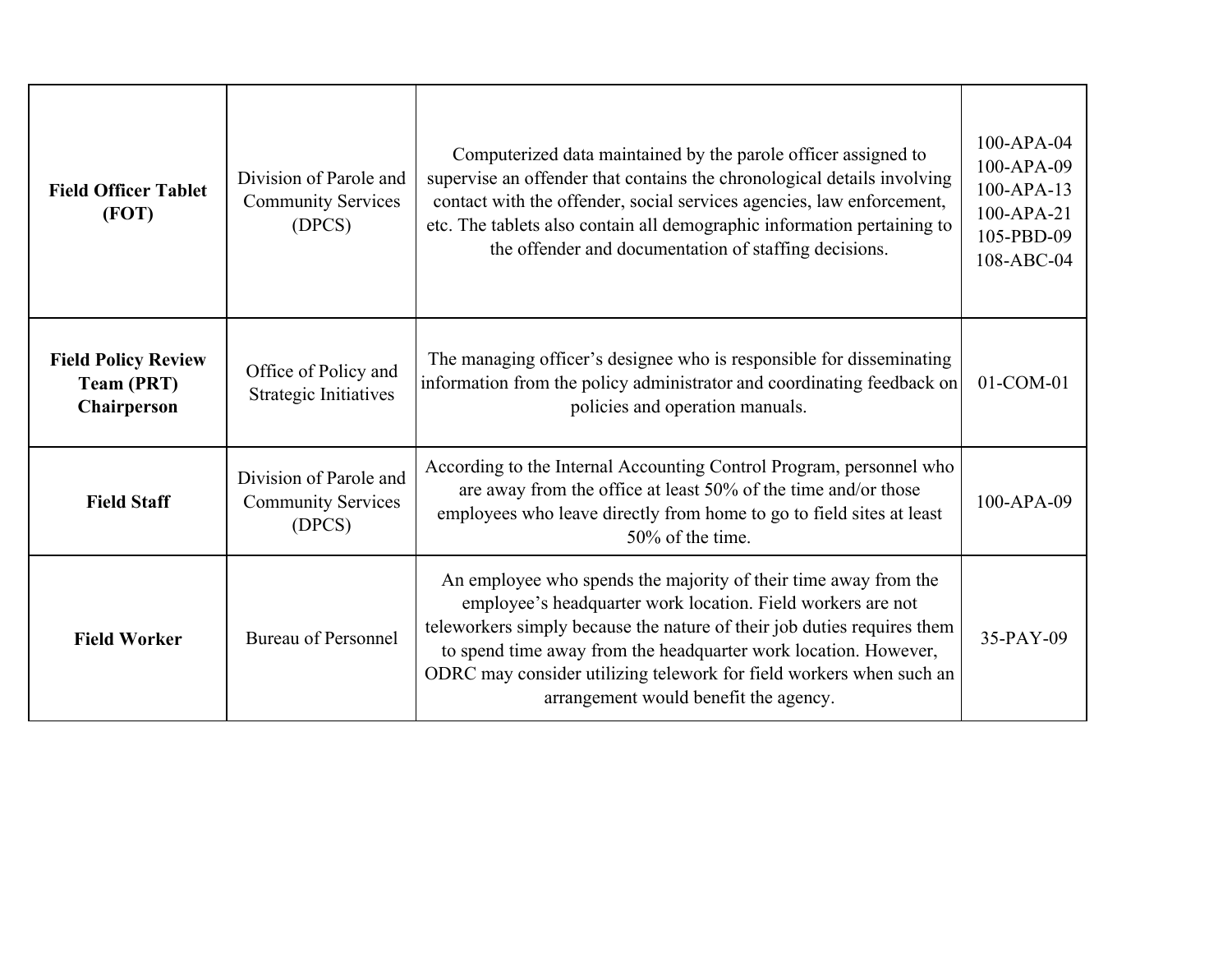| <b>Final Release</b>         | Division of Parole and<br><b>Community Services</b><br>(DPCS) | A remission by the APA of the balance of the sentence or prison term of<br>a parolee, or the official acknowledgement by the APA or the court of<br>the end of a term of post release control/probation/community<br>control/judicial release. PRC terminations can be classified as<br>favorable or unfavorable pursuant to Administrative Code 5120:1-1-42.                                                                                                                                                                             | 100-APA-16<br>103-SPS-01 |
|------------------------------|---------------------------------------------------------------|-------------------------------------------------------------------------------------------------------------------------------------------------------------------------------------------------------------------------------------------------------------------------------------------------------------------------------------------------------------------------------------------------------------------------------------------------------------------------------------------------------------------------------------------|--------------------------|
| <b>Financial Transaction</b> | Division of Business<br>Administration (DBA)                  | Any receipt or disbursement of funds to or from the Industrial and<br>Entertainment Fund.                                                                                                                                                                                                                                                                                                                                                                                                                                                 | 24-CAS-01                |
| <b>Fire Area</b>             | <b>Bureau of Operational</b><br>Compliance (BOC)              | An area of a building separated from the remainder of the building by<br>construction having a fire resistance of at least one (1) hour and having<br>all communicating openings properly protected by an assembly having a<br>fire resistance rating of at least one $(1)$ hour. These areas should be<br>labeled on the facility building diagrams and if not, facilities need to<br>consult the Bureau of Construction, Activation, Maintenance and<br>Sustainability for any questions related to properly identifying such<br>areas. | $10-SAF-12$              |
| <b>Firearm</b>               | Legal Services                                                | A deadly weapon capable of expelling or propelling one or more<br>projectiles by the action of an explosive or combustible propellant.                                                                                                                                                                                                                                                                                                                                                                                                    | 22-BUS-08                |
| <b>Firearm Armorer</b>       | Division of Parole and<br><b>Community Services</b><br>(DPCS) | An ODRC employee certified in firearm armorer duties by an approved<br>firearm manufacturer or approved firearm manufacturer representative<br>and authorized by the CTA training supervisor to inspect, repair,<br>service, and maintain APA firearms.                                                                                                                                                                                                                                                                                   | 104-TAW-01               |
| <b>Firearms Instructor</b>   | Division of Parole and<br><b>Community Services</b><br>(DPCS) | Any ODRC employee who is currently certified by OPOTC to train<br>employees in the use of firearms. Pursuant to OPOTC standards, only<br>OPOTC certified Basic Firearms Instructors may conduct the APA 40-<br>Hour Basic Firearms School. Those certified by OPOTC to conduct<br>recertification sessions annually may lead said sessions.                                                                                                                                                                                               | 104-TAW-01<br>104-TAW-04 |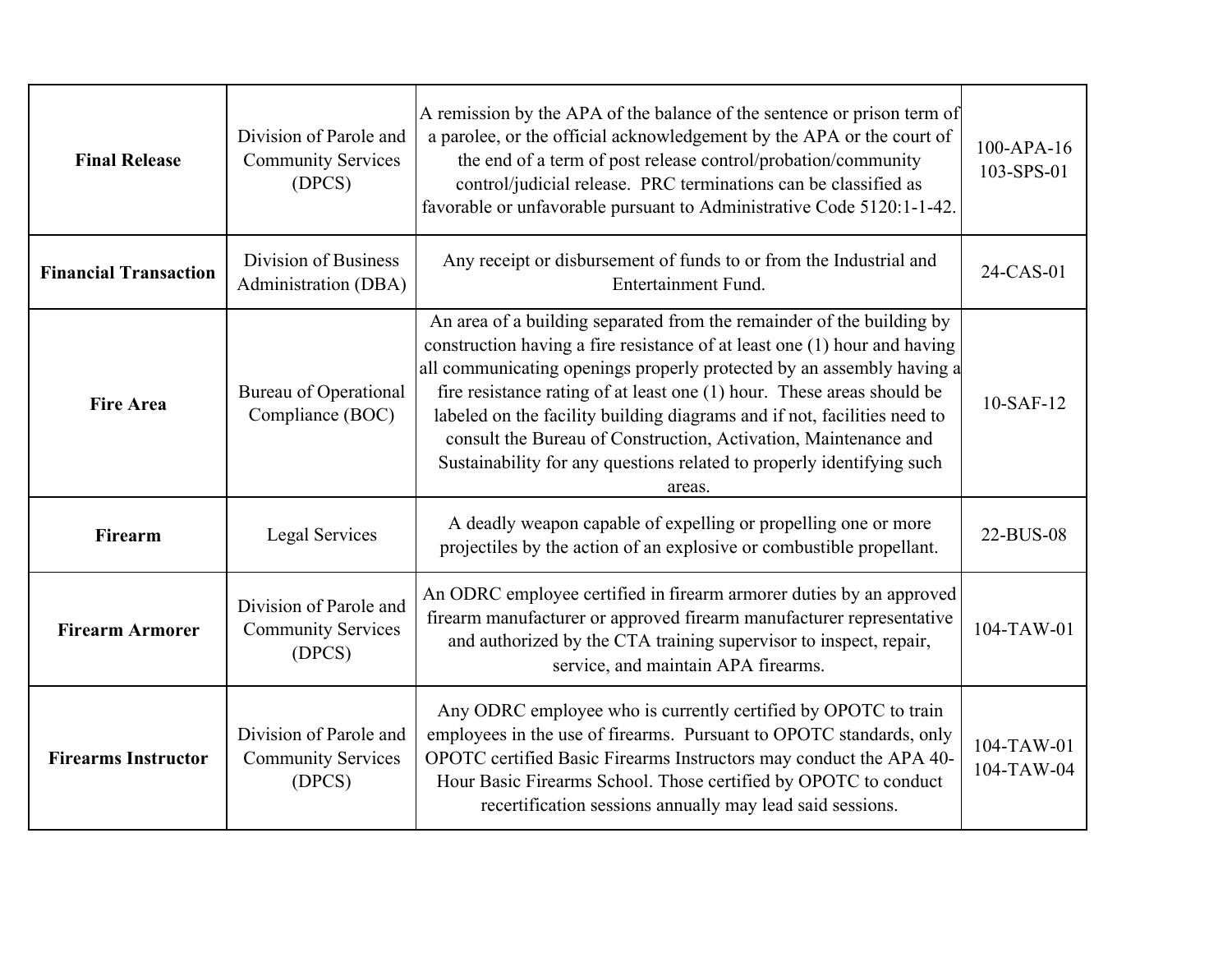| <b>Firewall</b>                                  | <b>Bureau of Information</b><br>and Technology<br>Services (BITS) | Software or a combination of hardware and software that implements an<br>operating system security policy governing traffic between two or more<br>networks or network segments.                                                                                                                                                | 05-OIT-03<br>05-OIT-15 |
|--------------------------------------------------|-------------------------------------------------------------------|---------------------------------------------------------------------------------------------------------------------------------------------------------------------------------------------------------------------------------------------------------------------------------------------------------------------------------|------------------------|
| <b>Firmware</b>                                  | Bureau of Information<br>and Technology<br>Services (BITS)        | Computer programs and data stored in computer hardware, typically in<br>read-only memory (ROM) or programmable read-only memory<br>(PROM), such that the programs and data cannot by dynamically<br>written or modified during execution of the program.                                                                        | $05-OIT-14$            |
| <b>First Aid Kit</b>                             | <b>Bureau of Operational</b><br>Compliance (BOC)                  | A kit containing basic first aid items                                                                                                                                                                                                                                                                                          | 12-CTA-04              |
| <b>First Hearing</b>                             | Division of Parole and<br><b>Community Services</b><br>(DPCS)     | A regular parole release consideration hearing calculated pursuant to<br>ORC sections 2967.13, 2967.191, and 2967.193.                                                                                                                                                                                                          | 105-PBD-03             |
| <b>Fit Test</b>                                  | <b>Bureau of Operational</b><br>Compliance (BOC)                  | The use of a protocol to evaluate the fit of a respirator qualitatively or<br>quantitatively on an individual.                                                                                                                                                                                                                  | 10-SAF-03              |
| <b>Flammable Liquid</b>                          | <b>Bureau of Operational</b><br>Compliance (BOC)                  | Any chemical that has a flash point below 100 degrees Fahrenheit.                                                                                                                                                                                                                                                               | $10-SAF-12$            |
| <b>Fleet Ohio</b>                                | Division of Business<br>Administration (DBA)                      | A software application that maintains detailed and categorized vehicle<br>information, tracks vehicle activity, and reports comprehensive vehicle<br>information. It is supported by the Department of Administrative<br>Services and made accessible to state agencies to use to meet their<br>vehicle statutory requirements. | 22-BUS-08              |
| <b>FLSA Overtime</b><br><b>Eligible Employee</b> | <b>Bureau of Personnel</b>                                        | An employee who is not specifically exempted from the overtime<br>requirements of the FLSA and ORC.                                                                                                                                                                                                                             | 35-PAY-02<br>35-PAY-04 |
| <b>FLSA Overtime</b><br><b>Exempt Employee</b>   | <b>Bureau of Personnel</b>                                        | An employee whose salary and duties meet the requirements for any<br>exemption available under the FLSA.                                                                                                                                                                                                                        | 35-PAY-02<br>35-PAY-04 |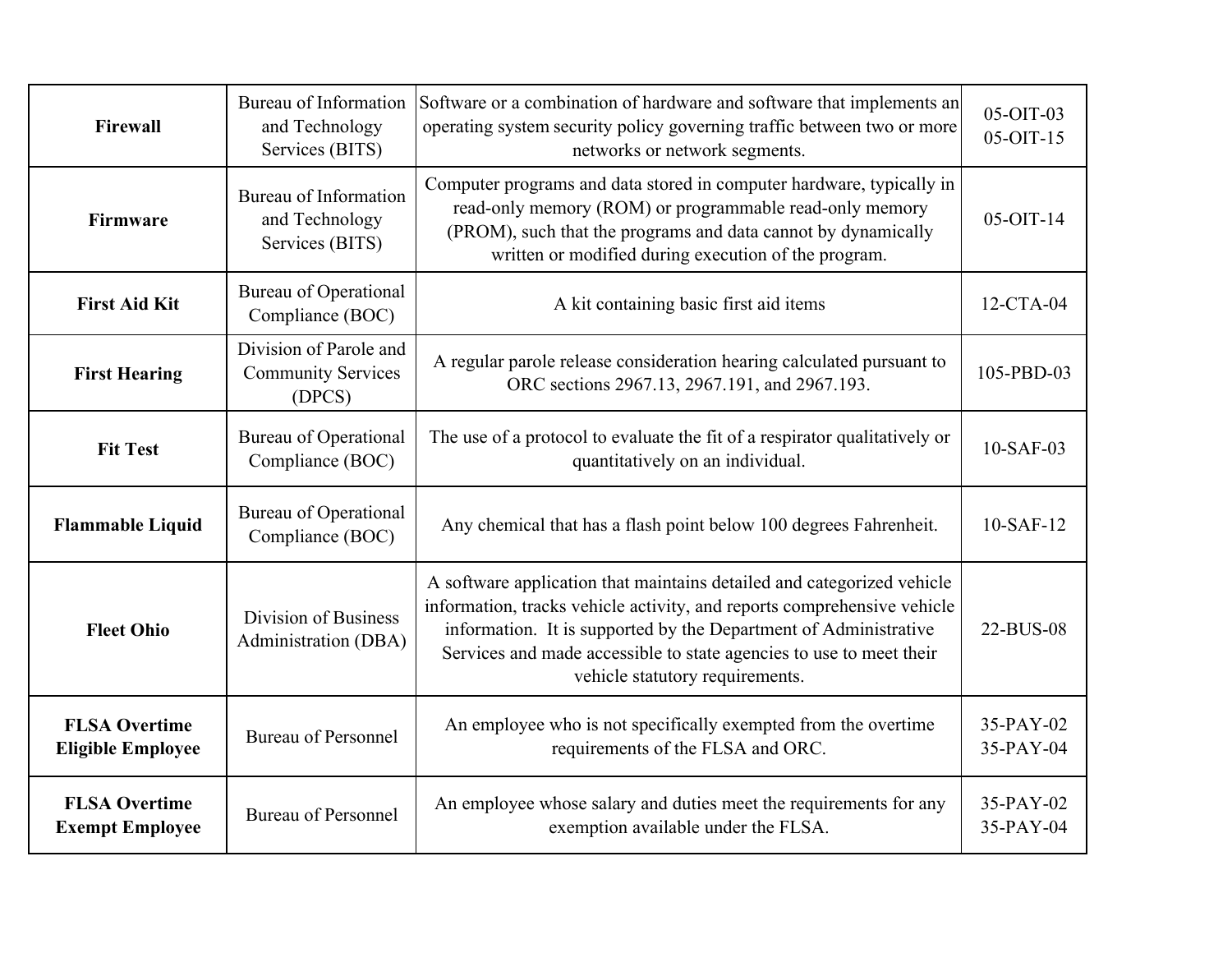| <b>FMLA Tracking Year</b>                      | <b>Bureau of Personnel</b>                                  | ODRC uses a rolling calendar year to determine eligibility (1,250 hours<br>of work actually performed in the previous twelve (12) months) and<br>usage (twelve $(12)$ workweeks in a twelve $(12)$ month period). For<br>example, if an employee wishes to take FMLA leave on August 1,<br>2021, ODRC will look at the period of August 1, 2020 to August 1,<br>$2021$ to determine if: (1) the employee has actually performed 1250<br>hours of work in the past twelve (12) months; and (2) the employee has<br>already exhausted the twelve (12) workweeks of FMLA leave allowed.        | 36-LEV-02              |
|------------------------------------------------|-------------------------------------------------------------|---------------------------------------------------------------------------------------------------------------------------------------------------------------------------------------------------------------------------------------------------------------------------------------------------------------------------------------------------------------------------------------------------------------------------------------------------------------------------------------------------------------------------------------------------------------------------------------------|------------------------|
| <b>FMLA Unit</b>                               | <b>Bureau of Personnel</b>                                  | The FMLA Unit is a team of FMLA specialists based out of the<br>Operation Support Center that handles all FMLA-related requests,<br>including but not limited to reviewing all FMLA documentation for<br>employees seeking FMLA leave, requesting clarification from health<br>care providers when appropriate, requesting re-certification from<br>employees when appropriate, seeking second and/or third opinions on<br>new certifications when appropriate, tracking FMLA usage by<br>employees, and informing employees when their FMLA leave is<br>granted, denied, and/or exhausted. | 36-LEV-02              |
| <b>Food Poisoning</b>                          | Office of Correctional<br>Health Care (OCHC)                | Disease resulting from ingestion of food contaminated with a toxin<br>produced by a microorganism.                                                                                                                                                                                                                                                                                                                                                                                                                                                                                          | 68-MED-04              |
| <b>Food Service Contract</b>                   | Office of Acquisitions<br>and Contract<br>Compliance (OACC) | The signed document between the ODRC Corrections Training<br>Academy and the contractor which details how all ODRC food service<br>operations shall be managed.                                                                                                                                                                                                                                                                                                                                                                                                                             | 12-CTA-05<br>60-FSM-02 |
| <b>Food Service Contract</b><br><b>Monitor</b> | <b>Corrections Training</b><br>Academy (CTA)                | The CTA superintendent or designee responsible for monitoring food<br>service operations, to include compliance with the contract and agency<br>policies.                                                                                                                                                                                                                                                                                                                                                                                                                                   | 12-CTA-05              |
| <b>Food Service</b><br><b>Manager/Director</b> | Office of Acquisitions<br>and Contract<br>Compliance (OACC) | An employee of the contractor with the responsibility of managing food<br>service operations for the contractor.                                                                                                                                                                                                                                                                                                                                                                                                                                                                            | 12-CTA-05<br>60-FSM-02 |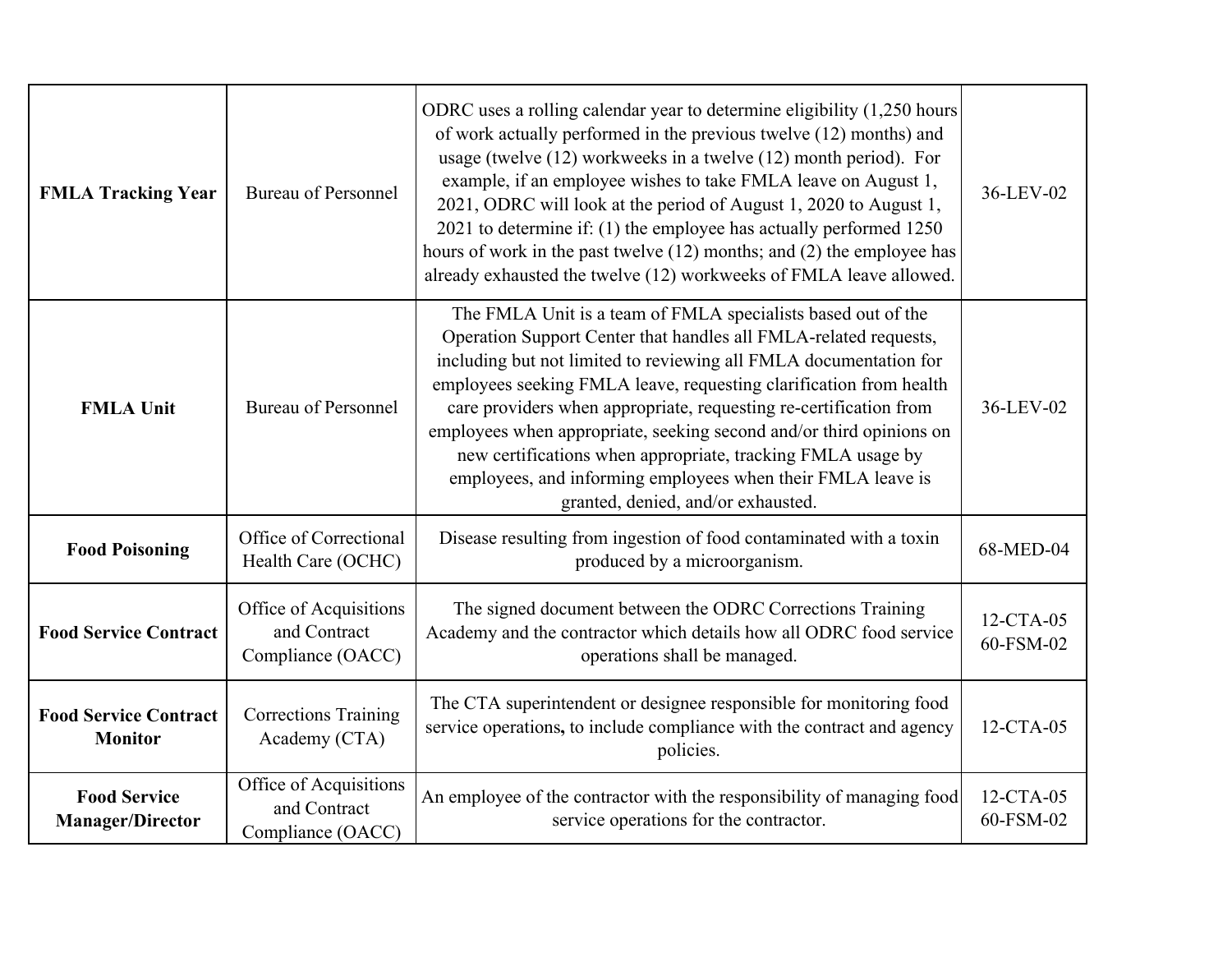| <b>Food Service Manual</b>                   | Office of Acquisitions<br>and Contract<br>Compliance (OACC)               | The approved procedure manual supplied by the contractor or ODRC<br>which details food service operations pertaining to the contract.                                                                                                                                                                                                                                                                                                                                                                                                          | 12-CTA-05<br>60-FSM-02  |
|----------------------------------------------|---------------------------------------------------------------------------|------------------------------------------------------------------------------------------------------------------------------------------------------------------------------------------------------------------------------------------------------------------------------------------------------------------------------------------------------------------------------------------------------------------------------------------------------------------------------------------------------------------------------------------------|-------------------------|
| <b>For Cause Testing</b>                     | Division of Parole and<br><b>Community Services</b><br>(DPCS)             | Discretionary substance abuse testing that is based on belief or certain<br>criteria that would indicate the offender has used drugs and/or alcohol.                                                                                                                                                                                                                                                                                                                                                                                           | 103-SPS-07              |
| Force                                        | <b>Risk Management</b><br>(Legal)                                         | The exertion or application of a physical compulsion or constraint.                                                                                                                                                                                                                                                                                                                                                                                                                                                                            | 63-UOF-01<br>104-TAW-02 |
| Form                                         | Office of Policy and<br><b>Strategic Initiatives</b>                      | Any document, device, or item used to convey information, regardless<br>of medium, that has blank spaces for the insertion of information and<br>that may have a predetermined format and data elements to guide the<br>entry, interpretation, and use of the information. "Form" does not<br>include letterheads, envelopes, labels, tags, tickets, or note pads, or<br>forms mandated by the federal government, but does include all<br>computer-generated forms except those mandated by the federal<br>government pursuant to ORC 125.91B | 01-COM-01               |
| <b>Formal Education</b><br><b>Assessment</b> | Ohio Central School<br>System (OCSS)                                      | A normed and/or standardized assessment that is utilized by multiple<br>educational agencies. One example of such an assessment is the<br>Comprehensive Adult Student Assessment System (CASAS).                                                                                                                                                                                                                                                                                                                                               | 57-EDU-03               |
| <b>Forms Analyst</b>                         | Office of Policy and<br><b>Strategic Initiatives</b>                      | The employee responsible for managing the ODRC's forms<br>management program, in compliance with ORC 125.98.                                                                                                                                                                                                                                                                                                                                                                                                                                   | 01-COM-01               |
| <b>Free from Chlorine</b>                    | Construction,<br>Activation,<br>Maintenance, and<br>Sustainability (CAMS) | The concentration of residual chlorine in water present as dissolved gas<br>(Cl2), hypochlorous acid (HOCl), and/or hypochlorite ion (OCl).                                                                                                                                                                                                                                                                                                                                                                                                    | 21-CAM-12               |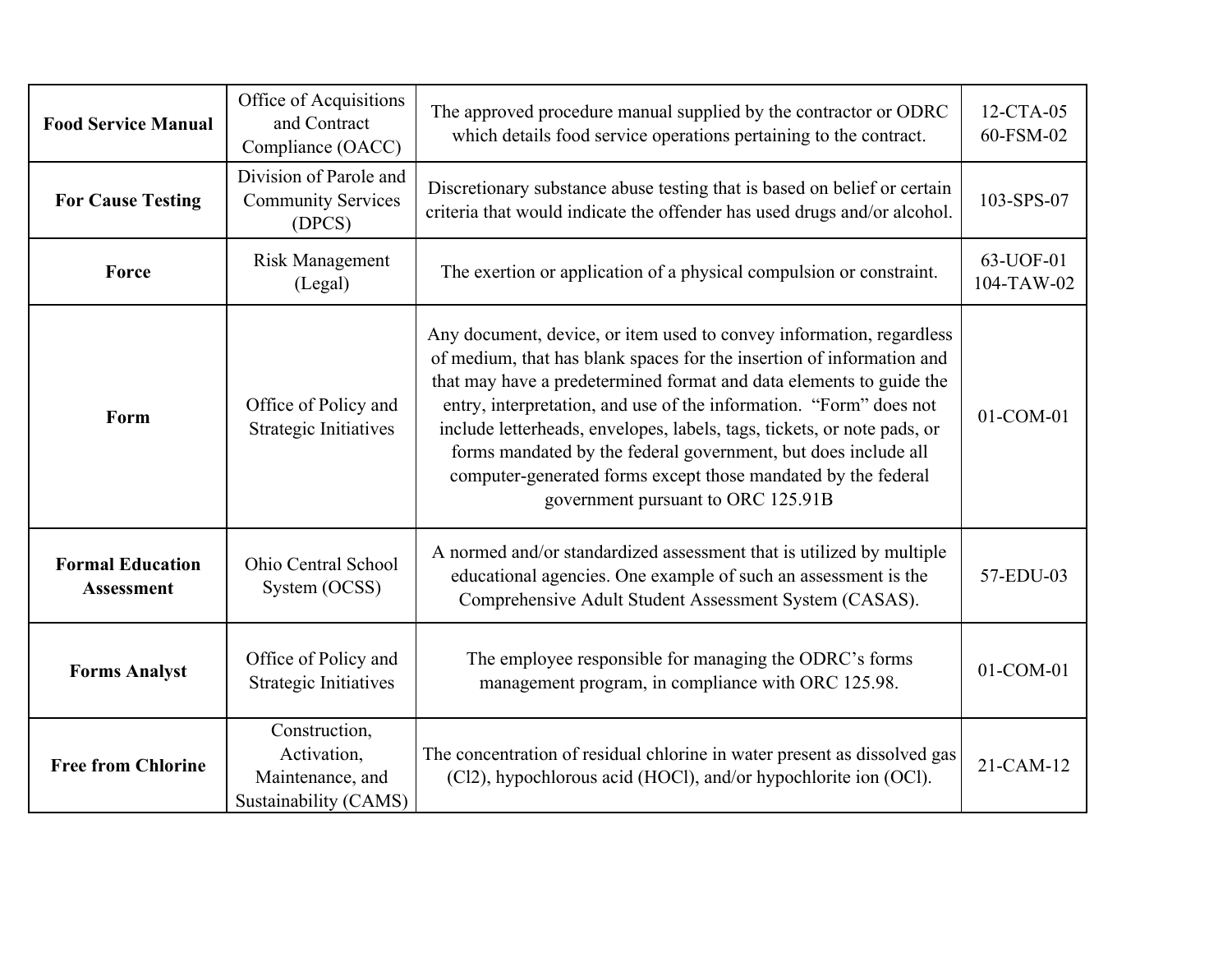| Freeware                      | Bureau of Information<br>and Technology<br>Services (BITS)    | Non-enterprise and non-standard software that is typically downloaded<br>from a website and available without a fee, to any users that wants it.<br>The software may be copyrighted, or it may be open source, which is<br>more publicly accessible for purposes of modification and sharing. | $05-$ OIT $-01$                        |
|-------------------------------|---------------------------------------------------------------|-----------------------------------------------------------------------------------------------------------------------------------------------------------------------------------------------------------------------------------------------------------------------------------------------|----------------------------------------|
| <b>Fugitive</b>               | Division of Parole and<br><b>Community Services</b><br>(DPCS) | An individual who is fleeing to avoid APA supervision, custody, or<br>confinement after conviction.                                                                                                                                                                                           | 100-APA-16<br>100-APA-27<br>102-FUG-03 |
| <b>Full Board Hearing</b>     | Division of Parole and<br><b>Community Services</b><br>(DPCS) | A Parole Board hearing conducted by a majority of Parole Board<br>members as described in ORC Section 5149.101.                                                                                                                                                                               | 100-APA-21<br>105-PBD-03<br>105-PBD-13 |
| <b>Fully Loaded Firearm</b>   | Division of Parole and<br><b>Community Services</b><br>(DPCS) | The Glock Model 19 9mm Semiautomatic must have one round in the<br>chamber and a fully loaded magazine (15 rounds) in the gun along with<br>two additional fully loaded magazines (15 rounds in each) for a total of<br>46 rounds of duty ammunition.                                         | 104-TAW-01                             |
| <b>Fund 5AFO</b>              | Division of Business<br>Administration (DBA)                  | State and Non-Federal Awards - All monies gained through each<br>institution recycling efforts is deposited into this fund.                                                                                                                                                                   | 22-BUS-17                              |
| <b>Fundraising Activities</b> | Office of Prisons (OOP)                                       | Any activity designed for soliciting funds for a purpose. The purpose<br>may be for operating expenses, donations, etc.                                                                                                                                                                       | 73-GRP-01                              |
| <b>Functional Limitation</b>  | Office of Correctional<br>Health Care (OCHC)                  | A physical impairment that is not expected to improve within 6 months<br>and that substantially limits the incarcerated individual's ability to<br>perform a major life activity.                                                                                                             | 68-MED-13                              |
| Gagnon Criteria               | Division of Parole and<br><b>Community Services</b><br>(DPCS) | Those considerations set forth by the United States Supreme Court in<br>Gagnon v. Scarpelli, 411 U.S. 778 (1973), for determining when an<br>indigent person on supervised release should be represented by counsel<br>at a revocation hearing.                                               | 105-PBD-09                             |
| <b>Garrity</b>                | <b>Labor Relations Office</b><br>(LRO)                        | Employee protection from the use of statements given in an<br>Administrative Investigation being used in any criminal proceeding.                                                                                                                                                             | 09-INV-03<br>09-INV-07                 |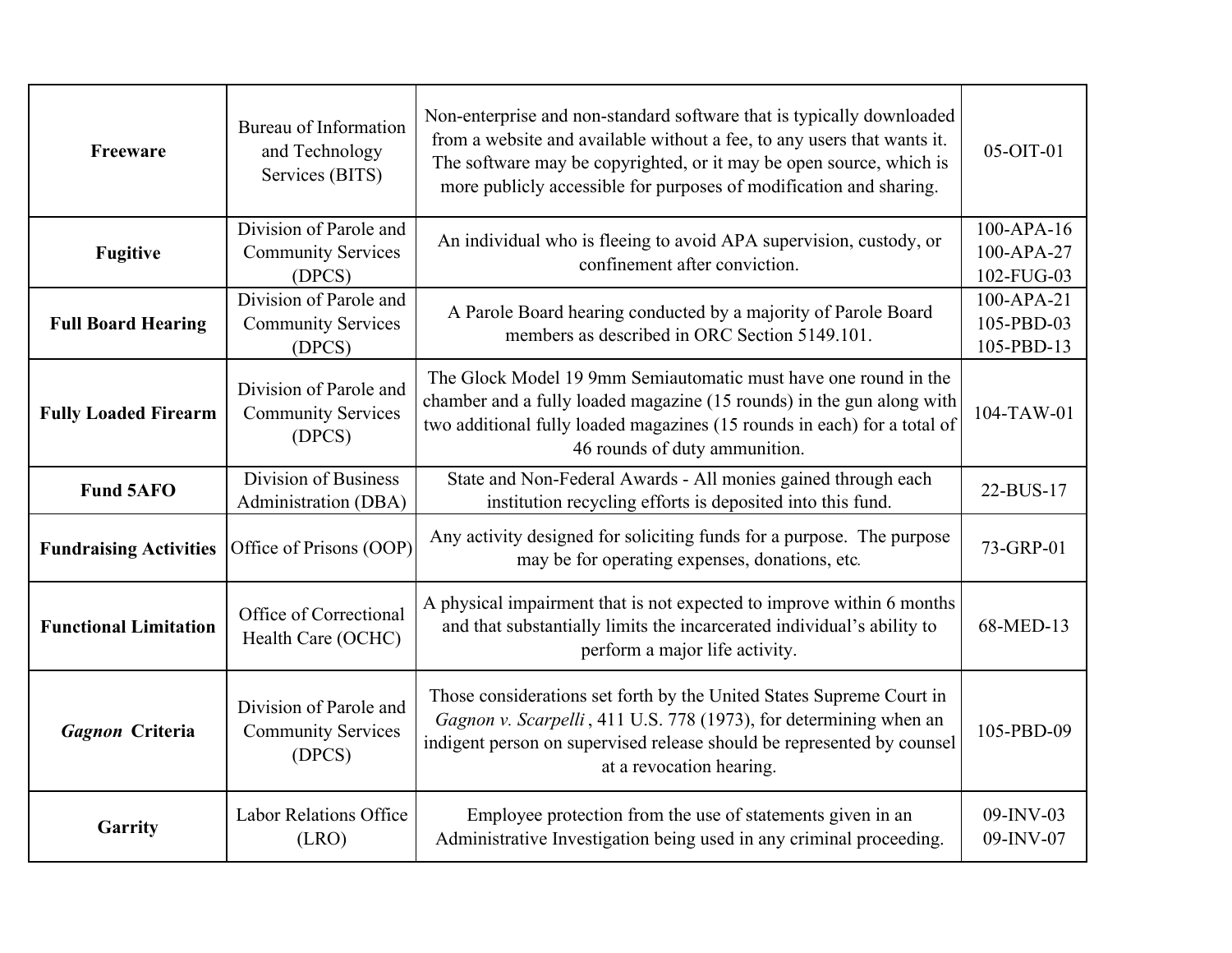| <b>Gas Chromatography-</b><br><b>Mass Spectrometry</b><br>(GC-MS) Testing | Division of Parole and<br><b>Community Services</b><br>(DPCS)             | A chromatographic procedure used to identify substances in urine and<br>to confirm drug use. All GC/MS testing shall be conducted only at the<br>request and the expense of the offender. | 103-SPS-07               |
|---------------------------------------------------------------------------|---------------------------------------------------------------------------|-------------------------------------------------------------------------------------------------------------------------------------------------------------------------------------------|--------------------------|
| <b>Gateway Portal</b>                                                     | Division of Parole and<br><b>Community Services</b><br>(DPCS)             | A web-based portal that allows the ODRC to exchange and share<br>offender information with its external partners and stakeholders.                                                        | 100-APA-21<br>101-PLA-01 |
| Gender                                                                    | Bureau of Labor<br>Relations                                              | Sex, male or female.                                                                                                                                                                      | 51-STF-05                |
| <b>Gender Specific</b><br><b>Assignment</b>                               | Bureau of Labor<br>Relations                                              | An assignment requiring the supervising correction officer to be of the<br>same gender as the incarcerated individuals to be supervised.                                                  | 51-STF-05                |
| <b>General Work Order</b>                                                 | Construction,<br>Activation,<br>Maintenance, and<br>Sustainability (CAMS) | A request submitted via a Service Now Work Order Request identifying<br>a need for repairs or replacement.                                                                                | 21-CAM-12                |
| <b>General Work Order</b><br>Log                                          | Construction,<br>Activation,<br>Maintenance, and<br>Sustainability (CAMS) | An electronic log used to manage general work order tasks generated<br>from submitted General Work Orders via Service Now Electronic<br>Management System.                                | 21-CAM-12                |
| <b>Geographical Location</b>                                              | Division of Parole and<br><b>Community Services</b><br>(DPCS)             | An area designated by the regional administrator for the purpose of<br>assigning investigations and/or cases for supervision.                                                             | 100-APA-21               |
| <b>Global Positioning</b><br><b>System (GPS)</b>                          | Division of Parole and<br><b>Community Services</b><br>(DPCS)             | A collection of satellites used to triangulate signals that determine the<br>GPS receiver's position on earth.                                                                            | 108-ABC-04               |
| <b>Global Shop Solutions</b><br>(GSS)                                     | Ohio Penal Industries                                                     | <b>ERP</b> Application                                                                                                                                                                    | 25-OPI-02                |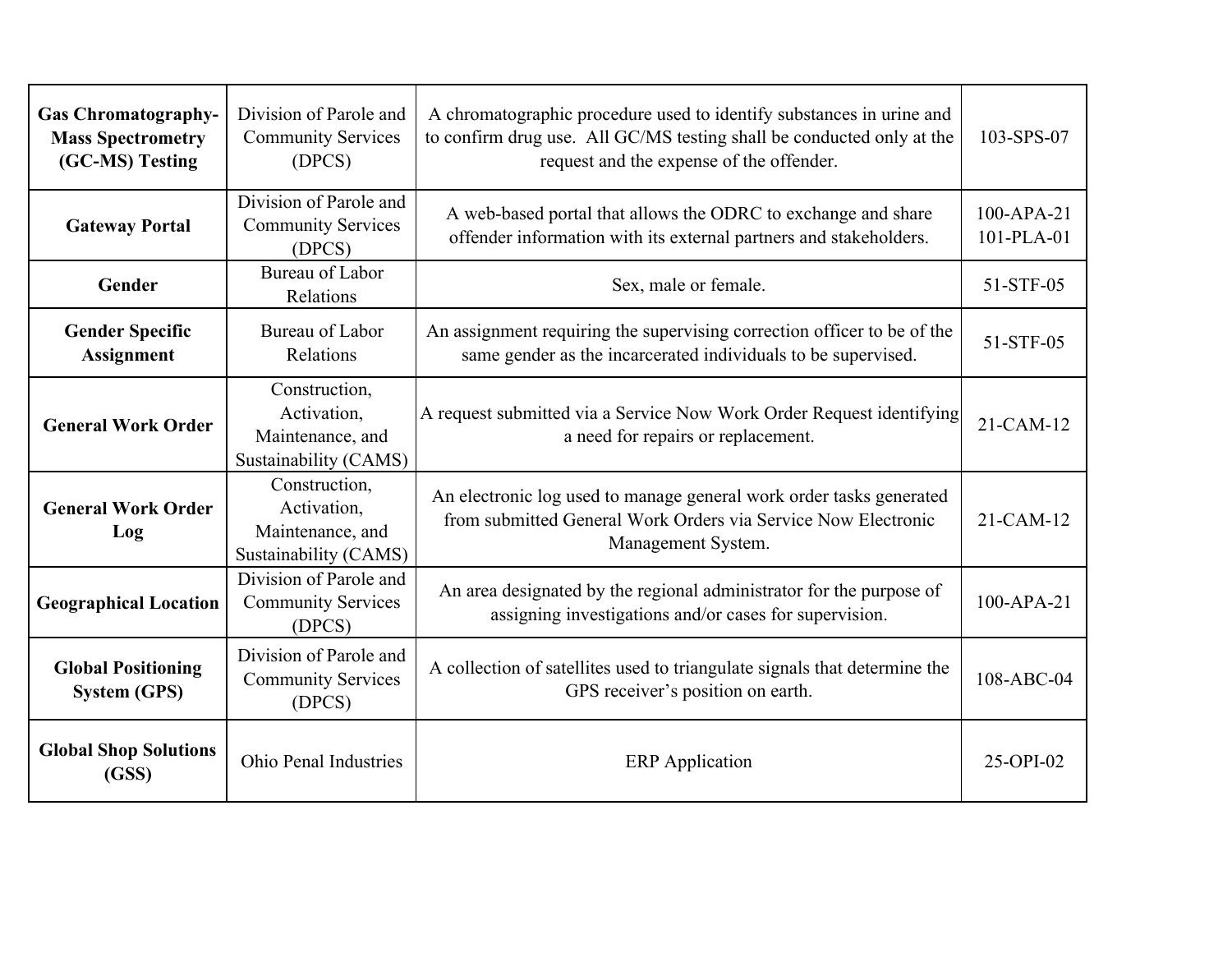| <b>Good Faith Effort</b>                                                  | Division of Parole and<br><b>Community Services</b><br>(DPCS) | An attempt by an offender to satisfy their financial obligation. This<br>attempt shall include making consistent payments in an amount that is<br>relative to their income and/or financial situation.                                                                                                                                                                                                         | 100-APA-16               |
|---------------------------------------------------------------------------|---------------------------------------------------------------|----------------------------------------------------------------------------------------------------------------------------------------------------------------------------------------------------------------------------------------------------------------------------------------------------------------------------------------------------------------------------------------------------------------|--------------------------|
| <b>Grading Period</b>                                                     | <b>Bureau of Personnel</b>                                    | A period specified by the accredited college or university during which<br>coursework shall be initiated and completed for one or more credit<br>hours.                                                                                                                                                                                                                                                        | 38-CED-01                |
| <b>Gravely Disabled</b>                                                   | <b>Behavioral Health</b><br>Operations (BHO)                  | A condition in which a person, as a result of serious mental illness: 1)<br>Is in danger of serious physical harm resulting from a failure to provide<br>for their essential physical needs of health or safety; or 2) Manifests<br>severe deterioration in routine functioning evidenced by repeated and<br>escalating loss of cognitive or volitional control over their actions.                            | 67-MNH-29                |
| Grievance                                                                 | Division of Parole and<br><b>Community Services</b><br>(DPCS) | A formal, written complaint about any policy, rule, practice, or act by<br>the Ohio Department of Rehabilitation and Correction (ODRC) or its<br>employees that directly affects the staff member or offender making the<br>complaint.                                                                                                                                                                         | 100-APA-15<br>100-APA-17 |
| <b>Group Based</b><br><b>Comprehensive Sex</b><br><b>Offender Program</b> | <b>Behavioral Health</b><br>Operations (BHO)                  | A sex offender program in which participants live in different units in<br>the prison and meet for group and individual interventions, as well as<br>other program related activities in a common area. Group-based<br>programs utilize a collaborative approach in working with Unit<br>Management staff to ensure consistent communication and to enhance<br>the application of core correctional practices. | 67-MNH-12                |
| <b>Guest Volunteer</b>                                                    |                                                               | An individual or group who has been recruited and is visiting a specific<br>program to determine their interest; visits the prison no more than one<br>time per calendar year.                                                                                                                                                                                                                                 | 34-PRO-07                |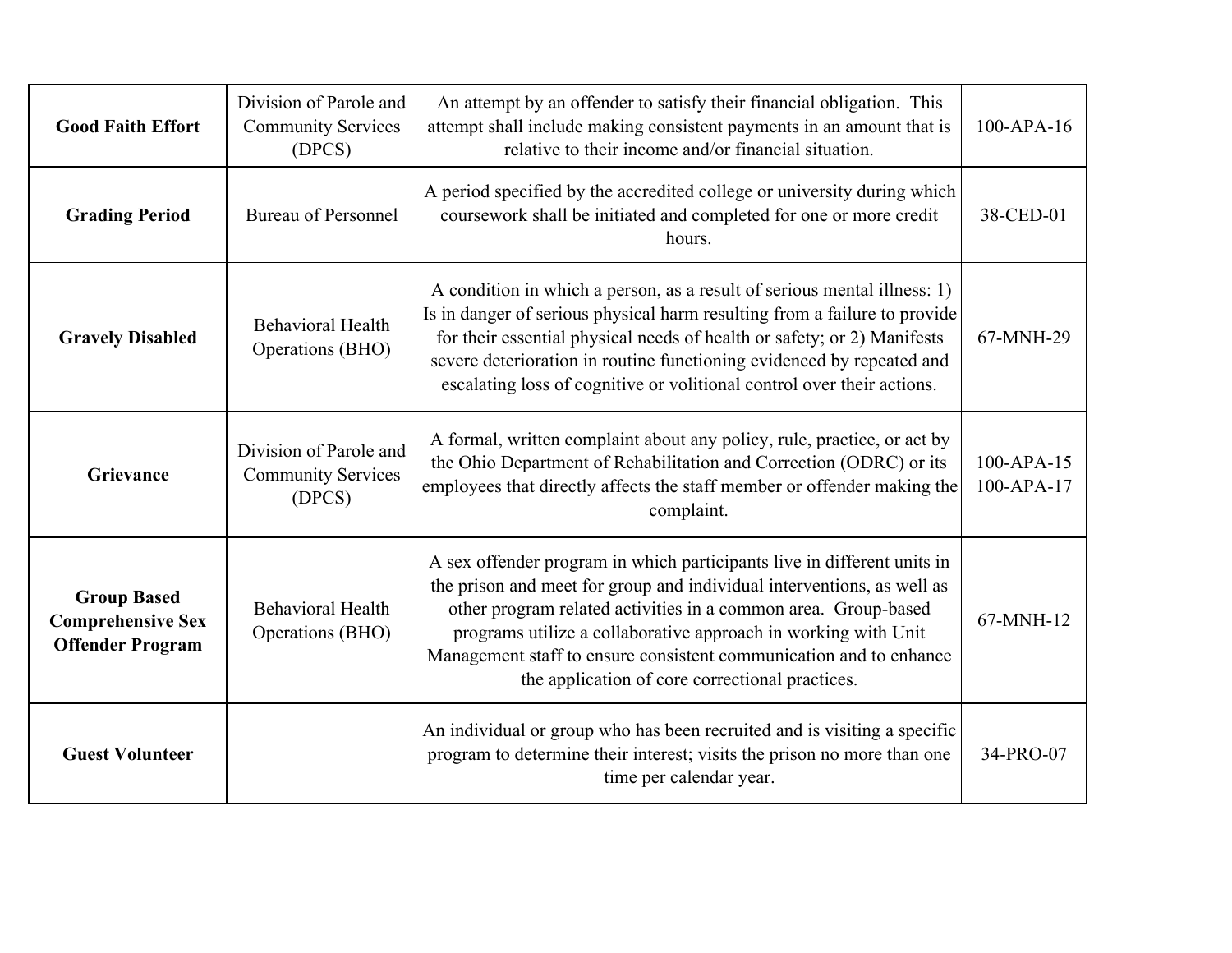| <b>Halfway House (HWH)</b>      | Division of Parole and<br><b>Community Services</b><br>(DPCS) | A facility licensed by the ODRC, pursuant to ORC section 2967.14, as a<br>suitable facility for the care and treatment of adult offenders.                                                                                                                                                                                                                                                                                                                                                                                                                                                                                                                                          | 100-APA-13<br>100-APA-21<br>100-APA-32<br>101-PLA-01<br>105-PBD-09<br>108-ABC-04 |
|---------------------------------|---------------------------------------------------------------|-------------------------------------------------------------------------------------------------------------------------------------------------------------------------------------------------------------------------------------------------------------------------------------------------------------------------------------------------------------------------------------------------------------------------------------------------------------------------------------------------------------------------------------------------------------------------------------------------------------------------------------------------------------------------------------|----------------------------------------------------------------------------------|
| <b>Handheld Game</b><br>Console | Bureau of Information<br>and Technology<br>Services (BITS)    | A portable, lightweight, electronic device with a built-in console,<br>screen, controls, and speakers in one unit with the primary function of<br>outputting a video signal to display video game content. Handheld game<br>consoles allow the user to carry and play video games at any time or<br>place. Depending on its manufacturing date, a handheld game console<br>may have wireless capability, portable computing media capability or<br>the capability to stream a video signal between multiple game consoles.<br>Handheld game console manufacturers include Nintendo, Sony Xperia,<br>PlayStation Vita, Pandora GP, Nvidia Shield, GWC Zero and Razer<br>Switchblade. | 05-OIT-11                                                                        |
| <b>Hardware</b>                 | Bureau of Information<br>and Technology<br>Services (BITS)    | The tangible, material parts of any information technology device or<br>system including desktop computers, laptops, tablet personal<br>computers, keyboards, speakers, printers, central processing units<br>(CPU), disk drives, tape drives, servers, switches, routers, cable, fiber,<br>etc. ODRC information technology hardware is subject to the<br>requirements contained in ODRC Policy 22-BUS-08, Inventory Control<br>of Property, Supplies and Other Assets.                                                                                                                                                                                                            | 05-OIT-01<br>05-OIT-11<br>05-OIT-21<br>05-OIT-30                                 |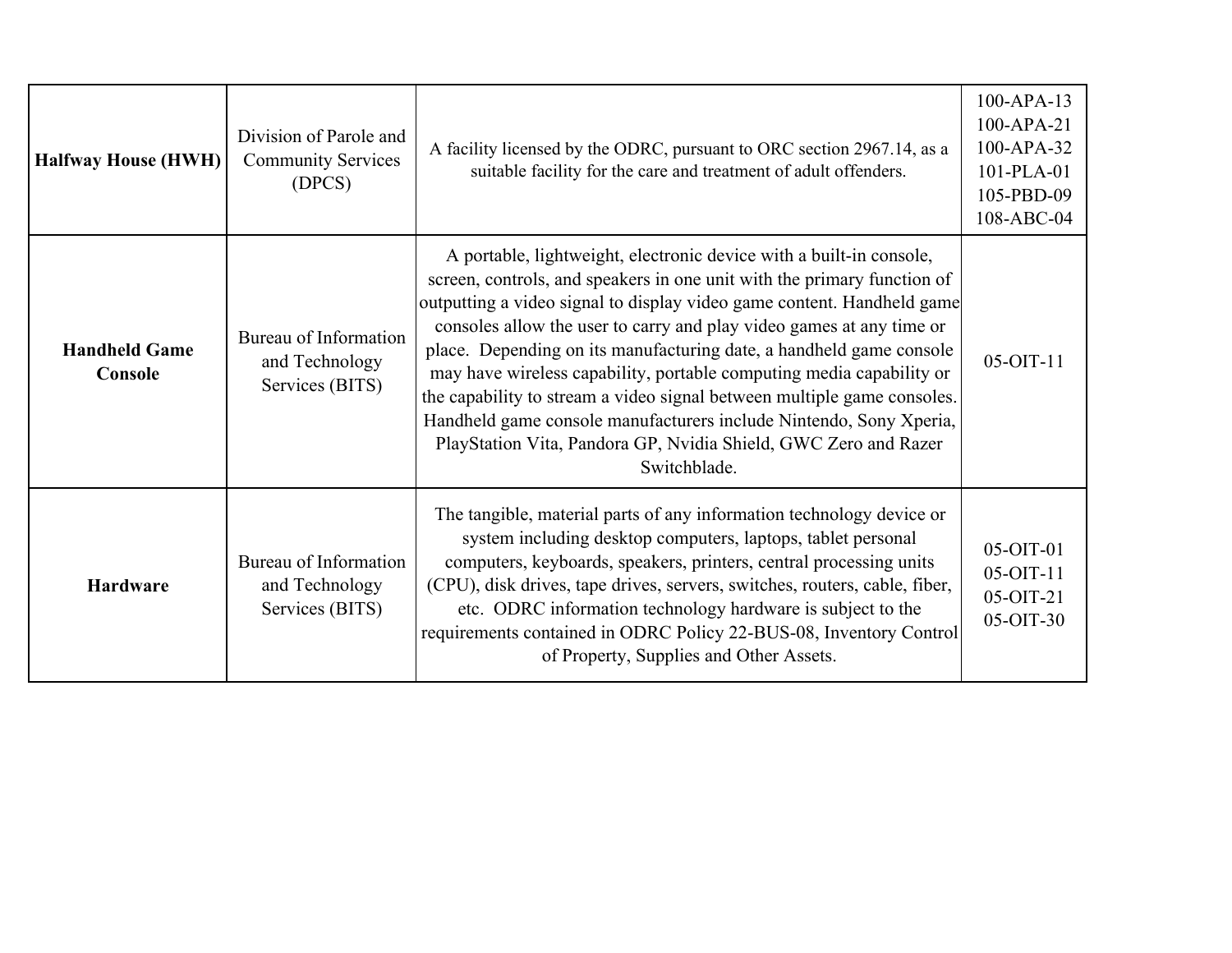| <b>Hazard Evaluation</b><br><b>Procedure</b>            | Bureau of Operational<br>Compliance (BOC)    | A facility procedure designed to ensure proper chemical storage, use,<br>supervision level assignment, and classification as Severe/Serious<br>hazardous, Moderate hazardous or Low/non-hazardous. The criteria<br>used to determine the hazard level and the level of supervision can be<br>found in the hazard(s) identification section $#2$ of the chemical's Safety<br>Data Sheet (SDS). | $10-SAF-12$            |
|---------------------------------------------------------|----------------------------------------------|-----------------------------------------------------------------------------------------------------------------------------------------------------------------------------------------------------------------------------------------------------------------------------------------------------------------------------------------------------------------------------------------------|------------------------|
| <b>Headquarter Work</b><br><b>Location/Headquarters</b> | <b>Bureau of Personnel</b>                   | The office address at which a state agent has their primary work<br>assignment or if a state agent's primary work assignment involves<br>regularly scheduled travel, the place which has been designated as the<br>individual's headquarters where they can most effectively carry out<br>their assigned duties.                                                                              | 22-BUS-04<br>35-PAY-09 |
| <b>Health Care</b>                                      | Office of Correctional<br>Health Care (OCHC) | A discipline that includes dental, medical, mental health, and recovery<br>services.                                                                                                                                                                                                                                                                                                          | 68-MED-01<br>81-OHS-01 |
| <b>Health Care</b><br><b>Administrator (HCA)</b>        | Office of Correctional<br>Health Care (OCHC) | The administrator responsible for the day-to-day operations of medical<br>services at the institution level. The HCA is the health authority of the<br>institution.                                                                                                                                                                                                                           | 67-MNH-15<br>68-MED-01 |
| <b>Health Care Co-</b><br><b>Payment Charge</b>         | <b>Bureau of Medical</b><br>Operations (BMO) | Co-pay fee charged to incarcerated individuals who receive defined<br>health care services.                                                                                                                                                                                                                                                                                                   | 68-MED-15              |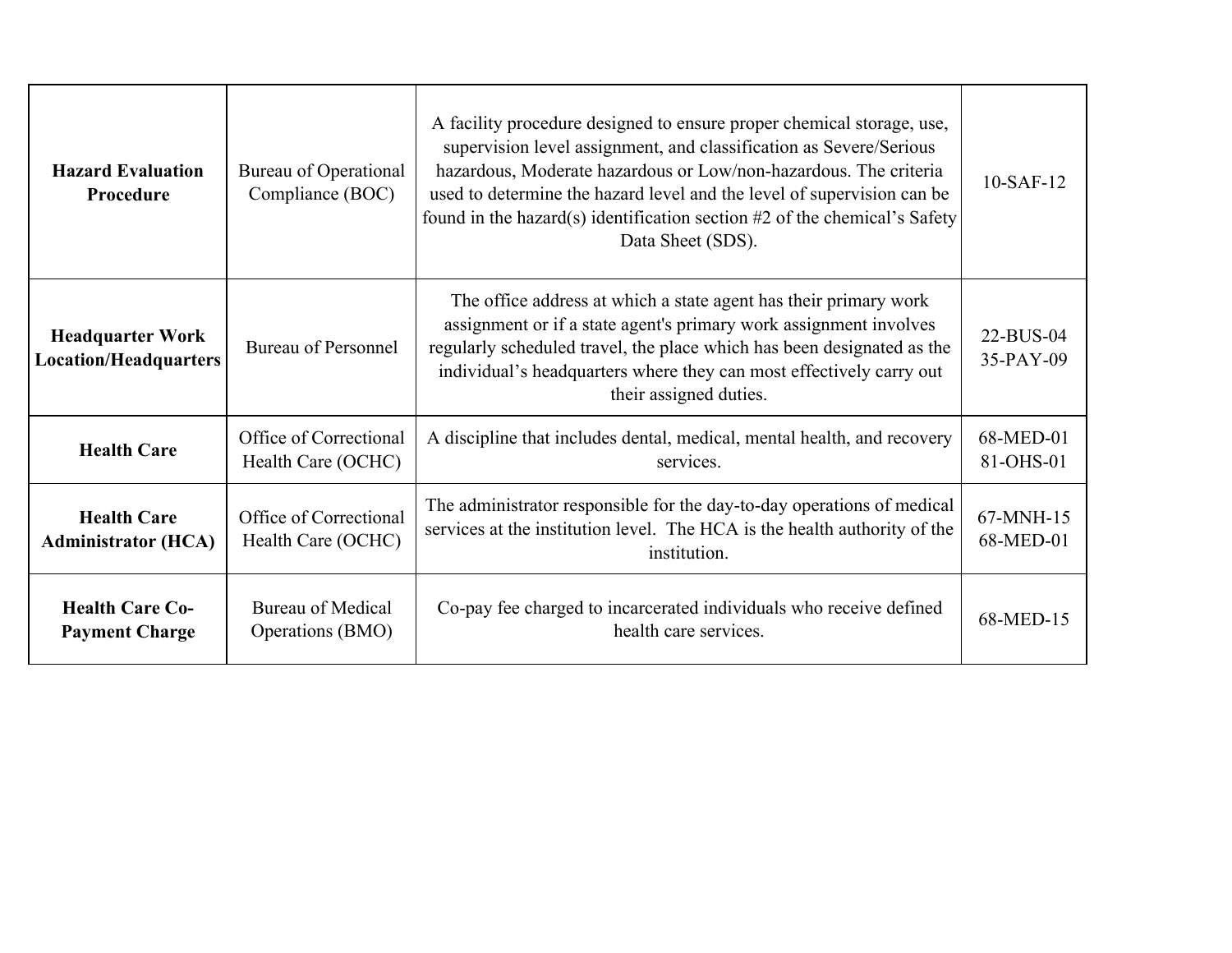| <b>Health Care</b><br><b>Occurrence (HCO)</b> | Office of Correctional<br>Health Care (OCHC)                  | Any omission or commission on the part of an ODRC employee or<br>contractor that has a detrimental effect on the health of a patient, or<br>which is likely to have a future detrimental effect on a patient's health.<br>Health care occurrences may also include self-injurious behavior,<br>unexpected or unintended changes in patient condition and interruption<br>in the delivery of needed services, supplies or equipment, or related to<br>staff body fluid exposure. | 69-OCH-08                              |
|-----------------------------------------------|---------------------------------------------------------------|---------------------------------------------------------------------------------------------------------------------------------------------------------------------------------------------------------------------------------------------------------------------------------------------------------------------------------------------------------------------------------------------------------------------------------------------------------------------------------|----------------------------------------|
| <b>Health Hazard</b>                          | <b>Bureau of Operational</b><br>Compliance (BOC)              | Chemicals that can be classified as posing one of the following<br>hazardous effects: acute toxicity (any route of exposure); skin corrosion<br>or irritation; serious eye damage or eye irritation; respiratory or skin<br>sensitization; germ cell mutagenicity; carcinogenicity; reproductive<br>toxicity; specific target organ toxicity (single or repeated exposure); or<br>aspiration hazard.                                                                            | $10-SAF-12$                            |
| <b>Health Related Crisis</b>                  | <b>Corrections Training</b><br>Academy (CTA)                  | An event during which a person's health is in jeopardy and/or requires<br>intervention by trained staff members or emergency medical service<br>(EMS).                                                                                                                                                                                                                                                                                                                          | $12-CTA-04$                            |
| <b>Hearing (Parole)</b>                       | Division of Parole and<br><b>Community Services</b><br>(DPCS) | Any release consideration for an eligible incarcerated individual's case<br>conducted by a majority of Parole Board members, a hearing panel or as<br>an interview by a hearing officer with a recommended action forwarded<br>to a Parole Board member for final determination.                                                                                                                                                                                                | 100-APA-21<br>105-PBD-03<br>105-PBD-08 |
| <b>Hearing Officer</b><br><b>Interview</b>    | Division of Parole and<br><b>Community Services</b><br>(DPCS) | The portion of a hearing process wherein an incarcerated individual<br>appears in person or through video-conferencing before one or more<br>hearing officers who review and evaluate available information<br>concerning the individual's case and formulate a recommendation<br>which is provided to a designated parole board member.                                                                                                                                        | 105-PBD-03                             |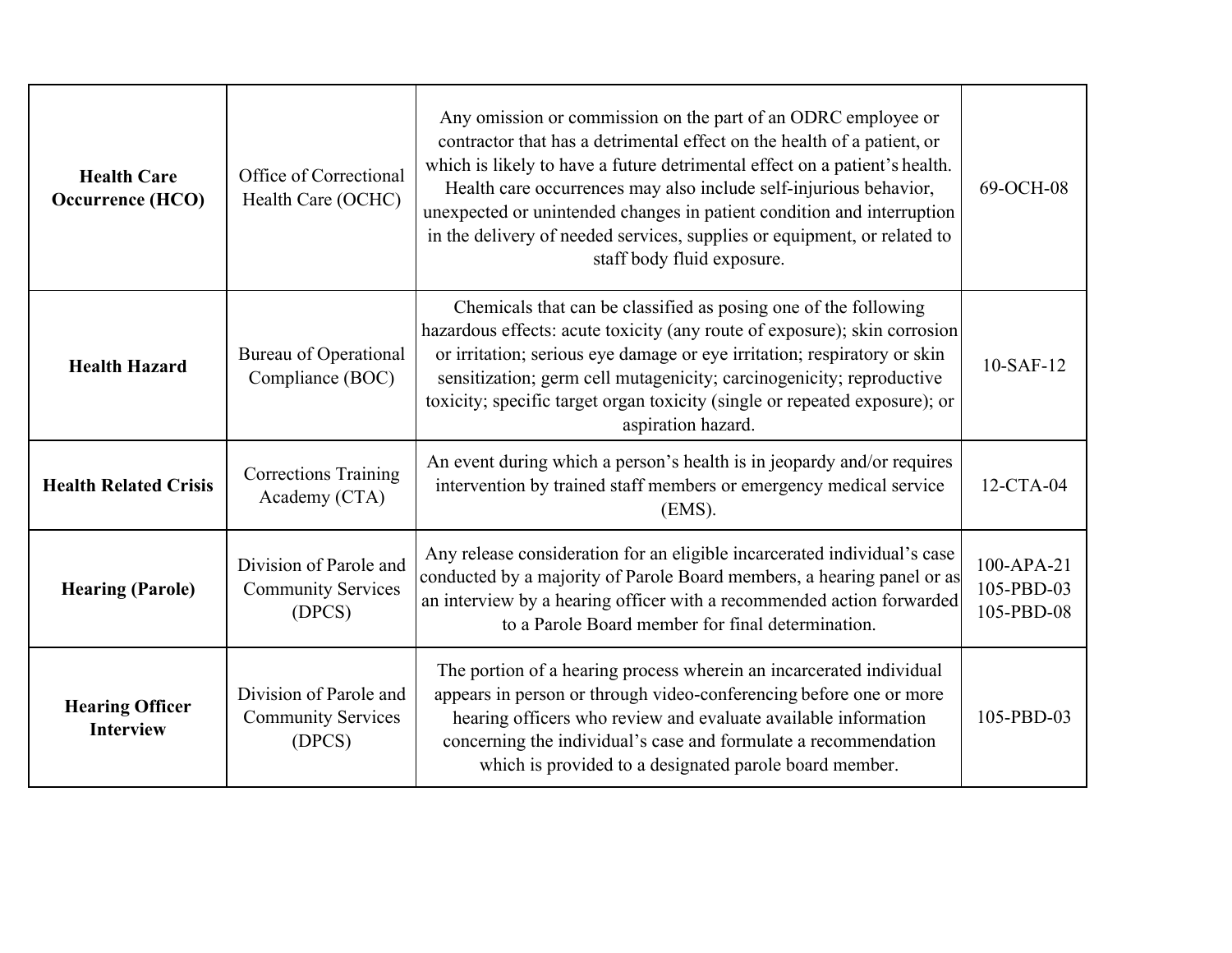| <b>Hearing Officer Review</b><br><b>Process</b>      | Division of Parole and<br><b>Community Services</b><br>(DPCS) | An administrative hearing conducted by a representative of the Parole<br>Board when an offender on PRC has waived his/her appearance at a<br>violation hearing. The purpose of the review is to determine whether an<br>offender has violated one (1) or more conditions of supervision and, if<br>so, the specific sanction that should be imposed upon the offender. | 105-PBD-09  |
|------------------------------------------------------|---------------------------------------------------------------|------------------------------------------------------------------------------------------------------------------------------------------------------------------------------------------------------------------------------------------------------------------------------------------------------------------------------------------------------------------------|-------------|
| Hemodialysis                                         | Office of Correctional<br>Health Care (OCHC)                  | A filtration process by which high concentrations of blood chemicals<br>are diffused across a membrane into a less concentrated solution<br>(dialysate) to remove accumulated toxins or drugs.                                                                                                                                                                         | 68-MED-03   |
| <b>High Exposure Risk</b>                            | <b>Bureau of Operational</b><br>Compliance (BOC)              | A situation where liquid fentanyl or large amounts of fentanyl products<br>are visible. (Example: A fentanyl storage or distribution facility,<br>fentanyl milling operation, or potentially visible product with multiple<br>exposures.)                                                                                                                              | $10-SAF-19$ |
| <b>High Interest Use of</b><br><b>Force Incident</b> | <b>Risk Management</b><br>(Legal)                             | A use of force where, either due to the notoriety of the incarcerated<br>individual involved, the location of the force incident, type of force<br>used, apparent level of injury to either incarcerated individual or staff,<br>or other factors, the incident may cause a higher level of interest from<br>both internal and external stakeholders.                  | 63-UOF-01   |
| <b>High Notoriety Case</b>                           | Legal Services                                                | Any incarcerated individual whose offense and/or pattern of previous<br>behavior gives rise to concerns because of its sensational, notorious, or<br>heinous nature. High notoriety may be evidenced by intense ongoing<br>community, victim, and/or media interest.                                                                                                   | 53-CLS-03   |
| <b>High School Diploma</b>                           | Ohio Central School<br>System (OCSS)                          | A certificate issued by a local school district sanctioned by a state or<br>territorial department of education. The diploma indicates that the<br>student has successfully fulfilled the minimum requirements of a<br>curriculum prescribed by a state and local education agency.                                                                                    | 57-EDU-01   |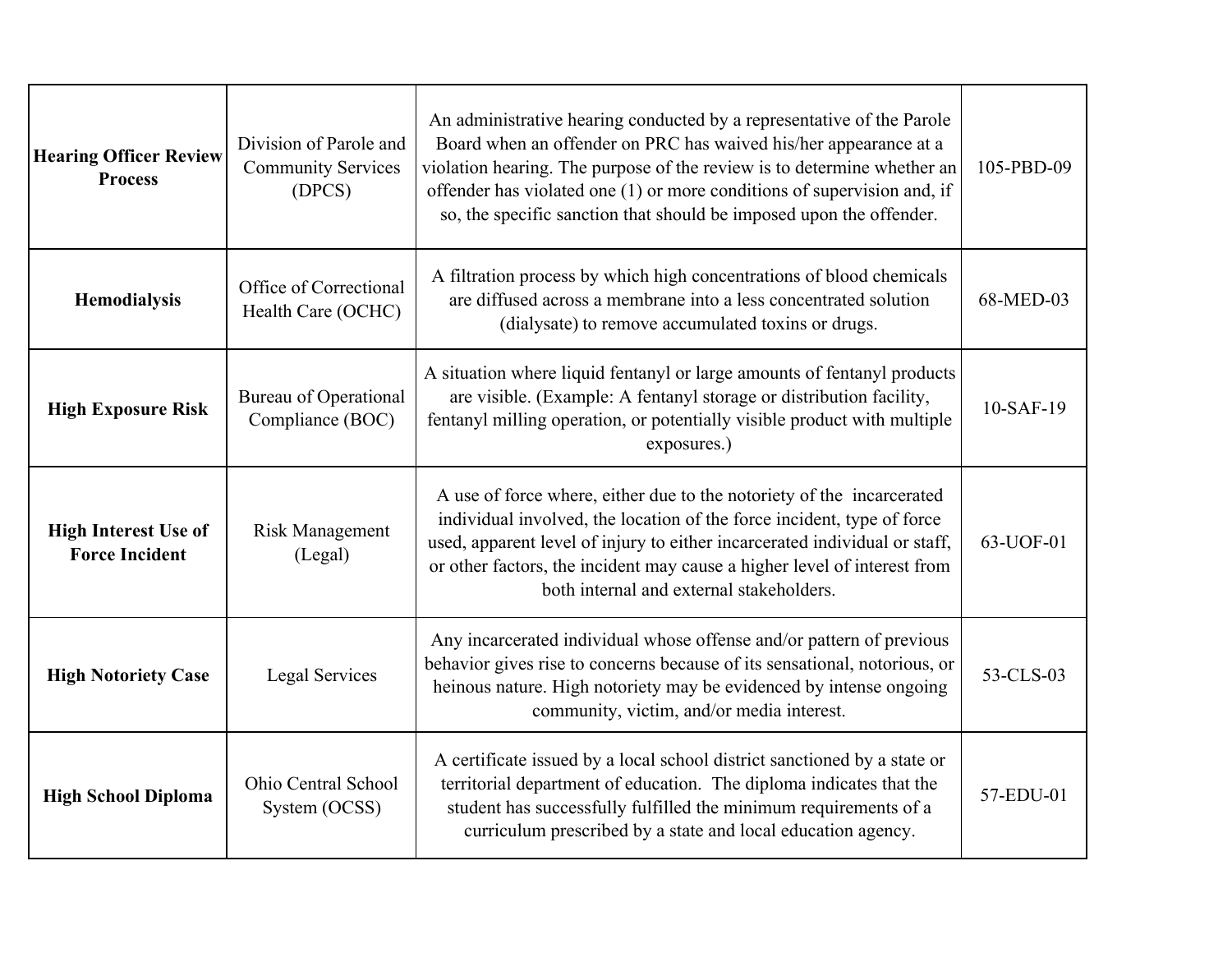| <b>High School</b><br>Equivalency                                | Ohio Central School<br>System (OCSS) | A comprehensive way to secure a high school diploma through a High<br>School Equivalency Test HiSET exam, or General Educational<br>Development (GED).                                                                                                                                                                                             | 07-ORD-09<br>54-WRK-02<br>57-EDU-01<br>57-EDU-02<br>57-EDU-11<br>57-EDU-12<br>57-EDU-14 |
|------------------------------------------------------------------|--------------------------------------|----------------------------------------------------------------------------------------------------------------------------------------------------------------------------------------------------------------------------------------------------------------------------------------------------------------------------------------------------|-----------------------------------------------------------------------------------------|
| <b>High School</b><br><b>Equivalency (HSE)</b><br><b>Tests</b>   | Ohio Central School<br>System (OCSS) | Any of three tests (i.e., GED, HiSET, TASC) approved by the State of<br>Ohio for adults and approved juveniles to demonstrate comparable<br>skills necessary for completing high school education. Candidates<br>meeting test requirements receive the Ohio High School Equivalency<br>Diploma.                                                    | 57-EDU-03                                                                               |
| <b>High School</b><br><b>Equivalency</b><br><b>Instruction</b>   | Ohio Central School<br>System (OCSS) | Incarcerated individuals in this program must have a total reading score<br>of 240 on the Comprehensive Adult Student Assessment System<br>(CASAS) on the C or higher test level or a total reading score of 9.1 or<br>above on the Test of Adult Basic Education (TABE) and will attend day<br>time high school equivalency classes.              | 57-EDU-01                                                                               |
| <b>High School</b><br><b>Equivalency Practice</b><br><b>Test</b> | Ohio Central School<br>System (OCSS) | A test that a person must take and score specific requirements in order<br>to take the official high school equivalency test.                                                                                                                                                                                                                      | 57-EDU-01,<br>57-EDU-03                                                                 |
| <b>High School</b><br><b>Equivalency Work</b><br>Program         | Ohio Central School<br>System (OCSS) | Incarcerated individuals in this program must have a total reading score<br>of 9.1 or above on the TABE or a total reading score of 240 on the<br>CASAS on the C or higher test level, will work in a full-time<br>institutional job other than student, and attend at least one weekly<br>session of evening high school equivalency instruction. | 57-EDU-01                                                                               |
| <b>High School Options</b><br>Program                            | Ohio Central School<br>System (OCSS) | A program designed to allow those incarcerated individuals who have<br>enough time to complete the necessary credits to earn their diploma at<br>their parent institution.                                                                                                                                                                         | 57-EDU-01<br>57-EDU-13                                                                  |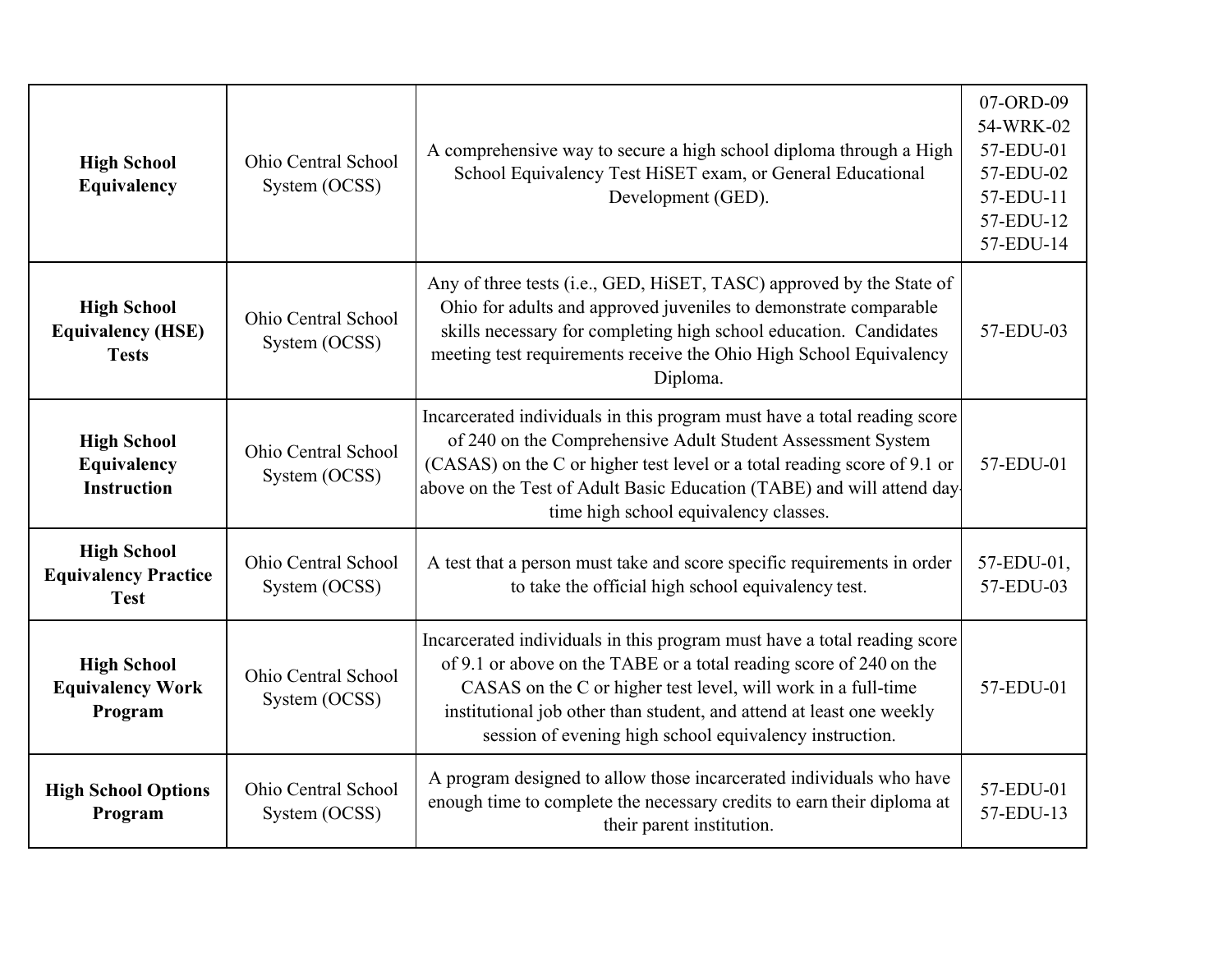| <b>Higher Education</b><br><b>Information</b> | Ohio Central School<br>System (OCSS)                          | A comprehensive relational database operated by the Ohio Department<br>of Higher Education (ODHE) used to track Ohio's Adult Career-<br>Technical student enrollment, hour, outcome, and certifications<br>awarded and follow-up.                                                                                                             | 57-EDU-12                                            |
|-----------------------------------------------|---------------------------------------------------------------|-----------------------------------------------------------------------------------------------------------------------------------------------------------------------------------------------------------------------------------------------------------------------------------------------------------------------------------------------|------------------------------------------------------|
| <b>Hold Order</b>                             | Division of Parole and<br><b>Community Services</b><br>(DPCS) | The order or act of a parole officer, unit supervisor, or other APA<br>official that causes an offender under the jurisdiction of the APA to be<br>detained or held in custody for alleged violations. The order or act may<br>be placed into effect by use of an APA Hold Order, an APA Arrest<br>Order, a teletype, fax, or a verbal order. | 100-APA-14<br>100-APA-28<br>100-APA-32<br>105-PBD-09 |
| <b>Host - BITS</b>                            | Bureau of Information<br>and Technology<br>Systems (BITS)     | Any hardware device that has the capability of permitting access to a<br>network via a user interface, specialized software, network address,<br>protocol stack or via any other means. Examples include, but are not<br>limited to, computers, personal electronic devices, thin clients, and<br>multi-functional devices.                   | 05-OIT-18                                            |
| <b>Host - DPCS</b>                            | Division of Parole and<br><b>Community Services</b><br>(DPCS) | The primary owner or tenant of an approved residence where an<br>offender will be residing during a pass or a term of Electronic<br>Monitoring (EM).                                                                                                                                                                                          | 100-APA-32<br>108-ABC-04                             |
| <b>Host Agreement</b>                         | Division of Parole and<br><b>Community Services</b><br>(DPCS) | A signed agreement between the host and the APA in which the host<br>agrees to a specified set of requirements in allowing an offender on a<br>monitoring device to reside in the residence during the monitoring<br>period.                                                                                                                  | 108-ABC-04                                           |
| <b>Hot Spot</b>                               | Bureau of Information<br>and Technology<br>Services (BITS     | Unlike Air Cards, hot spots allow multiple devices to connect to<br>wireless Internet access at the same time. Hot spots may be accessed<br>from a feature on a smartphone or tablet, or from a separate, mobile<br>electronic device, such as a MiFi or Jetpack.                                                                             | 05-OIT-12                                            |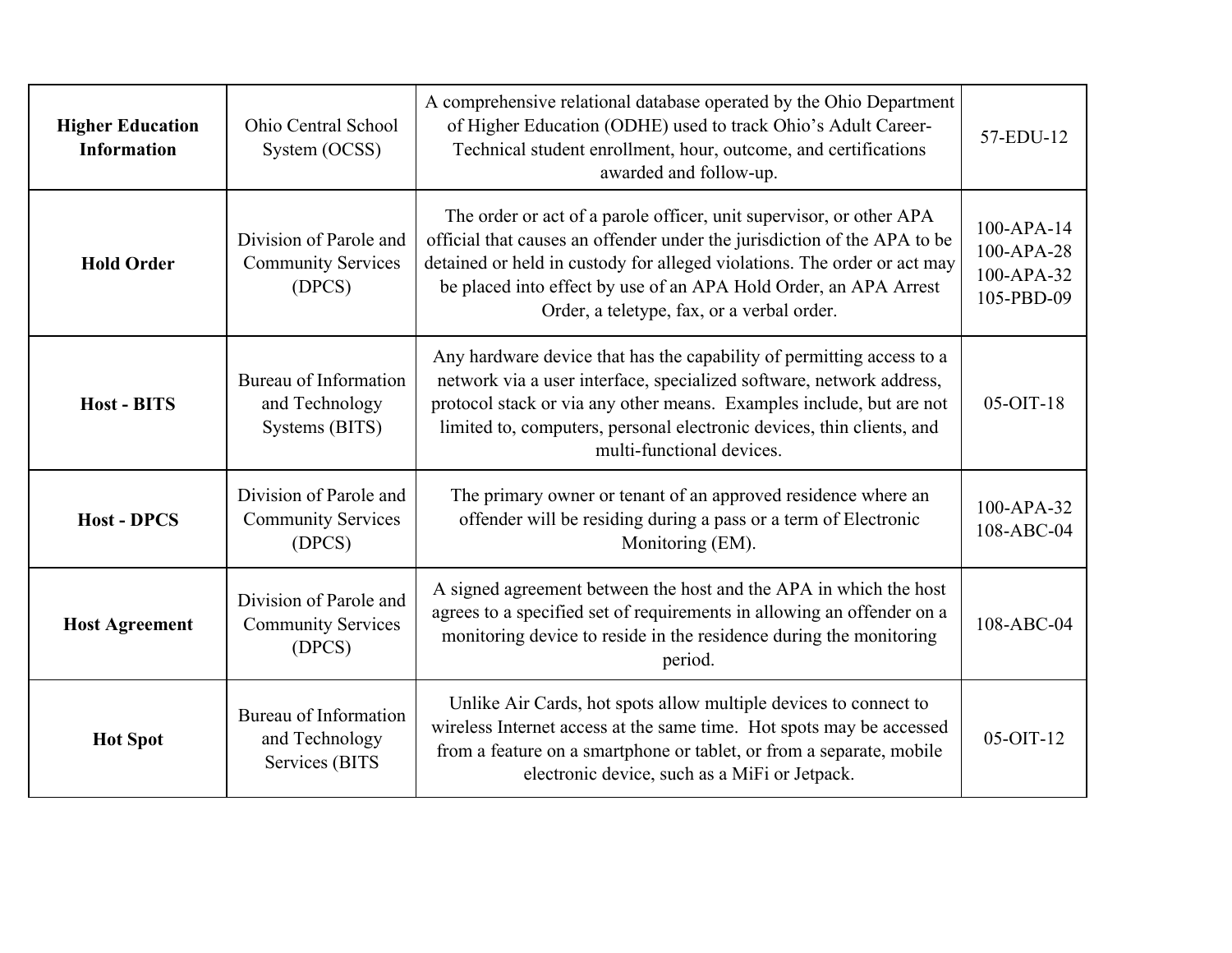| <b>Hotel Workstation</b>      | <b>Bureau of Personnel</b>                                    | Reservable physical workspaces for teleworking employees who may<br>need a temporary physical workspace to collaborate with colleagues, for<br>central equipment usage or other reasons.                                                                                                                                                                                         | 35-PAY-09                |
|-------------------------------|---------------------------------------------------------------|----------------------------------------------------------------------------------------------------------------------------------------------------------------------------------------------------------------------------------------------------------------------------------------------------------------------------------------------------------------------------------|--------------------------|
| <b>HSE Site Administrator</b> | Ohio Central School<br>System (OCSS)                          | The Ohio Central School System (OCSS) school administrator shall<br>serve as the HSE site administrator for their institution. The<br>responsibility of this position is to oversee the administration of the<br>HSE testing program within the institution. The HSE site administrator<br>and the OCSS administrator shall ensure that HSE testing is conducted.                | 57-EDU-03                |
| <b>Hunger Striker</b>         | Office of Correctional<br>Health Care (OCHC)                  | Any incarcerated individual who has refused to eat all meals for three<br>consecutive days or nine consecutive meals. Once declared a hunger<br>striker, consummation of only non-nutritional substances or an extreme<br>minimum of nutritional substances (as determined by the institutional<br>Advanced Level Provider) does NOT constitute the end of the hunger<br>strike. | 68-MED-17                |
| <b>Hybrid Case</b>            | Division of Parole and<br><b>Community Services</b><br>(DPCS) | A case where an individual is serving an indefinite sentence of prison<br>incarceration for offenses committed under the criminal sentencing<br>code as it existed before July 1, 1996, and who is also serving a<br>sentence of incarceration for offenses committed under the criminal<br>sentencing code on or after July 1, 1996.                                            | 101-PLA-01<br>105-PBD-03 |
| <b>Hybrid Telework</b>        | <b>Bureau of Personnel</b>                                    | A telework arrangement that includes regularly scheduled days/hours<br>designated to perform job duties at both the alternate work location and<br>at an ODRC owned/leased headquarter work location.                                                                                                                                                                            | 35-PAY-09                |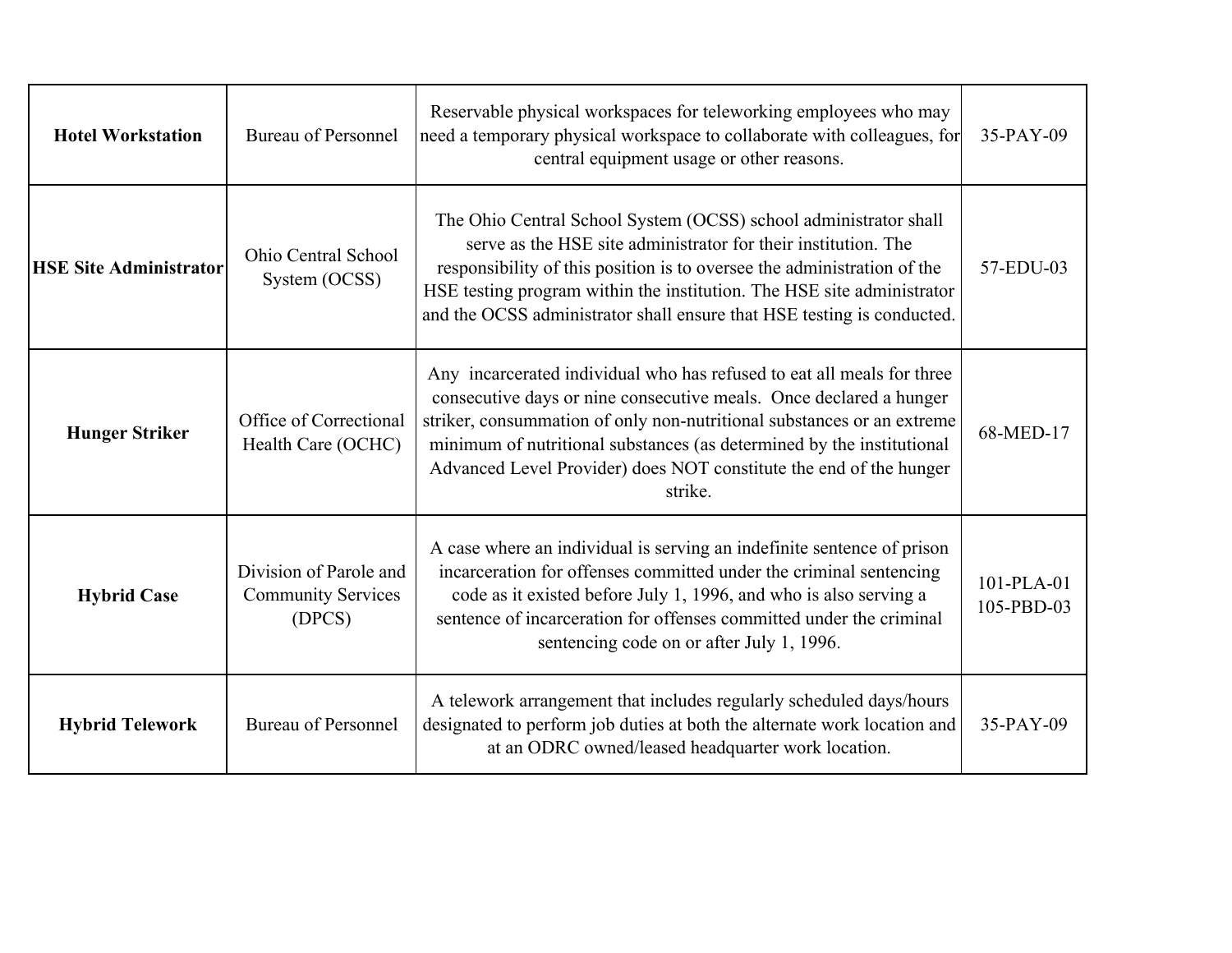| <b>Identification and</b><br><b>Authentication</b> | Bureau of Information<br>and Technology<br>Services (BITS)    | The verification of the identity of a requesting entity (a person,<br>computer, system, or process). Once it is determined who may have<br>access to a system, the identification and authentication (I&A) process<br>helps to enforce access control to the system by verifying system user<br>identity. Computer systems may use a variety of techniques or<br>combinations of techniques such as user-ID, password, personal<br>identification number, digital certificates, security tokens or biometrics<br>to enforce I&A, depending upon the level of access control required to<br>protect the system | $05-OTT-15$            |
|----------------------------------------------------|---------------------------------------------------------------|---------------------------------------------------------------------------------------------------------------------------------------------------------------------------------------------------------------------------------------------------------------------------------------------------------------------------------------------------------------------------------------------------------------------------------------------------------------------------------------------------------------------------------------------------------------------------------------------------------------|------------------------|
| <b>Illegal Activity</b>                            | Legal Services                                                | Any conduct which constitute a violation of local, state and/or federal<br>law, including but not limited to violations of Ohio's ethics laws,<br>committed or in the process of being committed, by a state employee on<br>any property owned or leased by the state or during the course of<br>executing official job duties or while using state resources. Some<br>common examples include, but are not limited to, fraud, theft, assault,<br>and possession, use or conveyance of contraband.                                                                                                            | $01$ -COM-08           |
| <b>Imaging Software</b>                            | Bureau of Information<br>and Technology<br>Services (BITS)    | Specialized software used to copy an image of the entire and exact<br>contents, which includes data and structure information, of a computing<br>storage device, such as a server or hard drive on a PC.                                                                                                                                                                                                                                                                                                                                                                                                      | $05-OIT-11$            |
| <b>Immediately</b>                                 | Division of Parole and<br><b>Community Services</b><br>(DPCS) | As soon as possible, but no later than the next business day.                                                                                                                                                                                                                                                                                                                                                                                                                                                                                                                                                 | 102-FUG-01             |
| <b>Imminent Danger of</b><br>Death                 | Office of Prisons (OOP)                                       | A medical condition with a prognosis indicating reasonably low<br>probability of survival for more than six (6) months as determined by<br>the treating physician.                                                                                                                                                                                                                                                                                                                                                                                                                                            | 66-ILL-01<br>76-VIS-03 |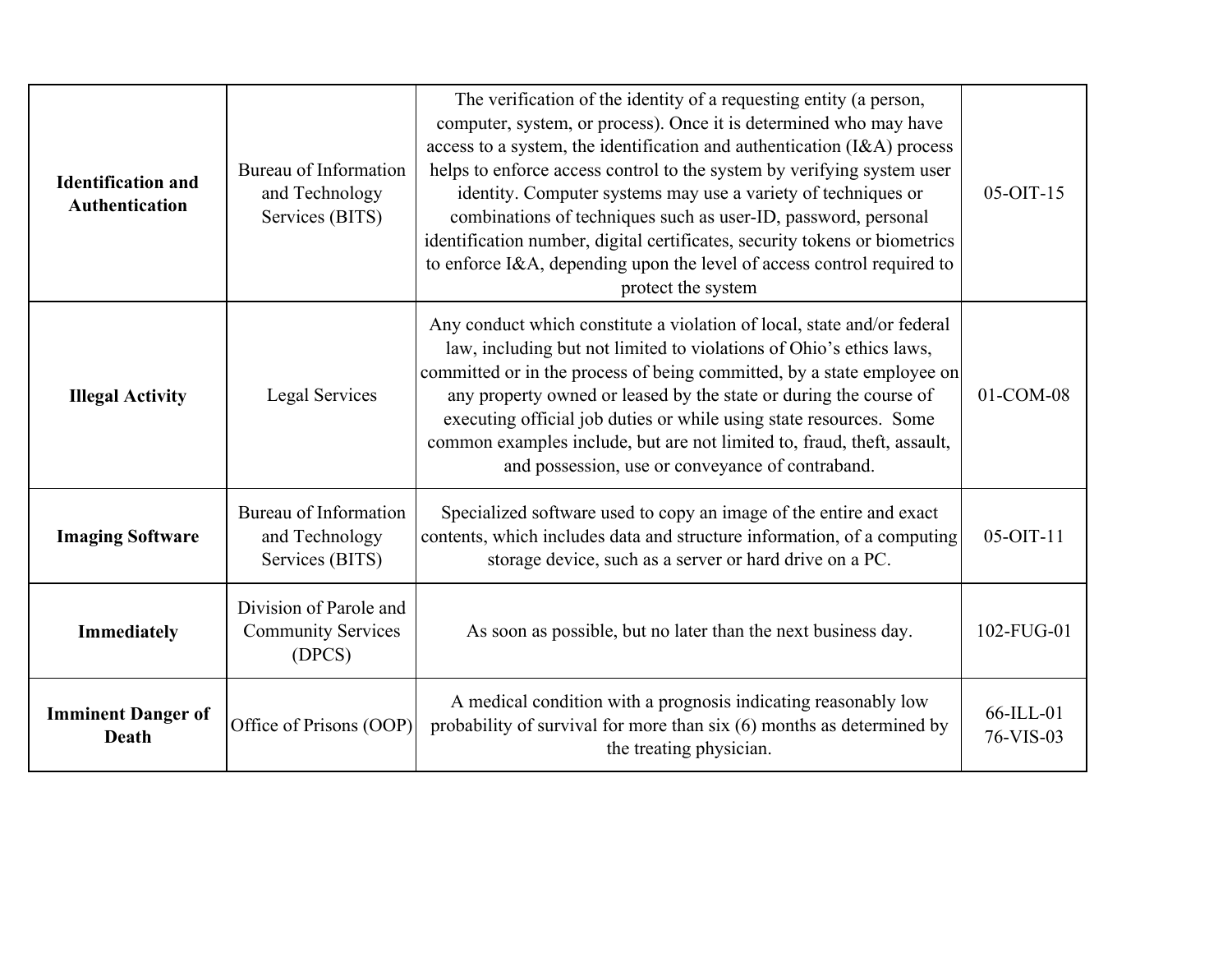| <b>Immobilizing Security</b><br><b>Restraints</b>   | Office of Prisons (OOP)                                    | Any authorized means of restricting an incarcerated individual's ability<br>to exercise free movement of the arms and legs, or which totally<br>immobilizes the individual and which the individual is unable to<br>remove without assistance. Immobilizing security restraints shall<br>include either four- or five-point restraints, except where other types of<br>restraints are authorized. This definition shall not include the use of<br>handcuffs, leg irons, or belly chains used during the transport or<br>movement of incarcerated individuals.              | 63-UOF-01   |
|-----------------------------------------------------|------------------------------------------------------------|----------------------------------------------------------------------------------------------------------------------------------------------------------------------------------------------------------------------------------------------------------------------------------------------------------------------------------------------------------------------------------------------------------------------------------------------------------------------------------------------------------------------------------------------------------------------------|-------------|
| <b>Improper Use/Access</b>                          | Bureau of Information<br>and Technology<br>Services (BITS) | The violation of acceptable computing laws, rules or policies which<br>includes the suspected criminal use of system assets or information<br>systems resulting in identity theft and/or the disclosure, improper<br>access, destruction or alteration of any state managed system asset,<br>information system or data. Improper usage or access includes potential<br>violations of ORC Chapter 1347.                                                                                                                                                                    | $05-OIT-14$ |
| <b>Inactive Education</b><br><b>Management File</b> | Ohio Central School<br>System (OCSS)                       | The accurate and complete record pertaining to the educational activity<br>of an incarcerated person released from the ODRC.                                                                                                                                                                                                                                                                                                                                                                                                                                               | 07-ORD-09   |
| <b>Incapable of Self-Care</b>                       | <b>Bureau of Personnel</b>                                 | An individual who requires active assistance or supervision to provide<br>daily self-care in three (3) or more of the "activities of daily living" or<br>"instrumental activities of daily living." Activities of daily living<br>include activities such as caring appropriately for one's grooming and<br>hygiene, bathing, dressing, and eating. Instrumental activities of daily<br>living include cooking, cleaning, shopping, taking public transportation,<br>paying bills, maintaining a residence, using telephones and directories,<br>using a post office, etc. | 36-LEV-02   |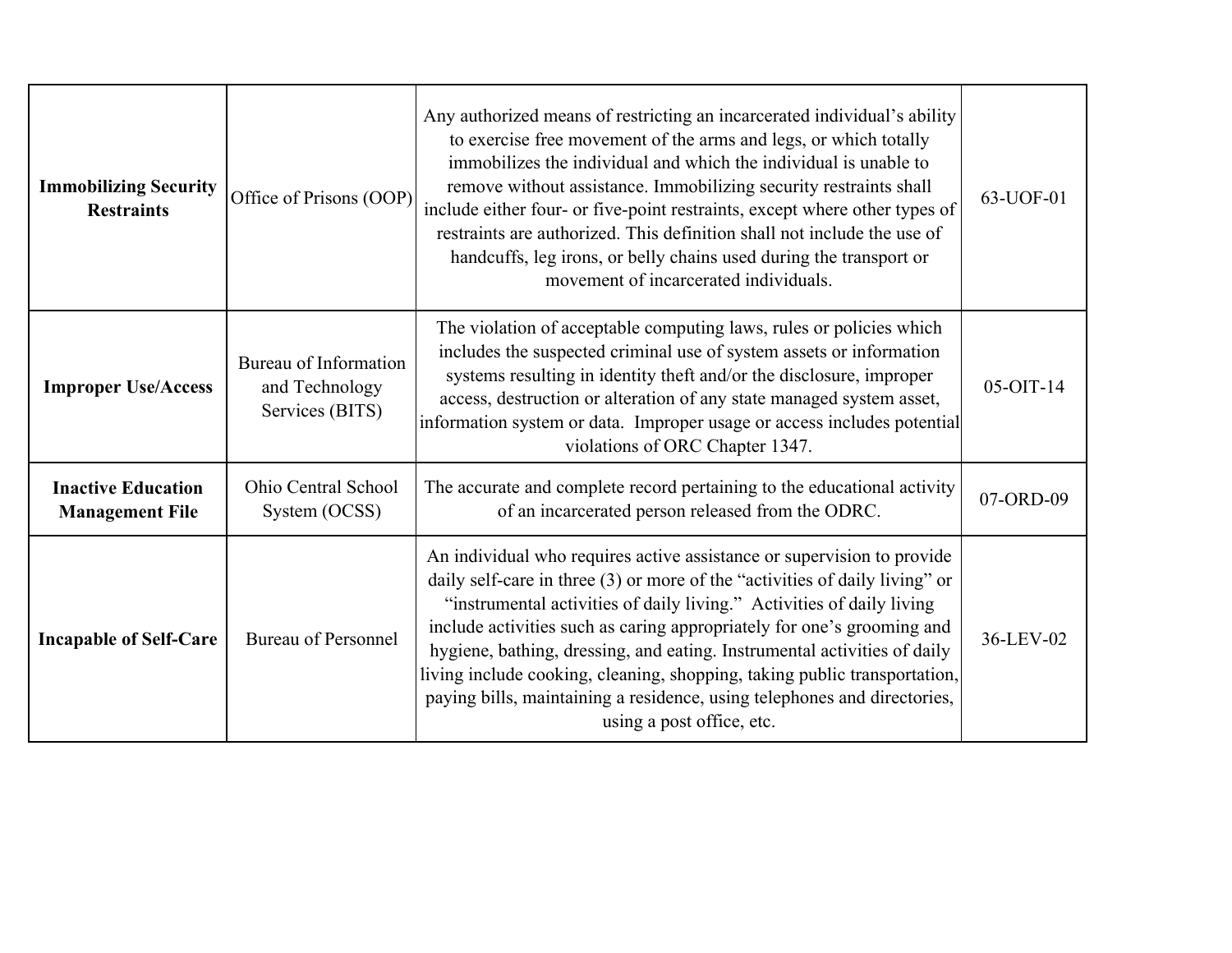| Incapacity                                                 | <b>Bureau of Personnel</b>           | The inability to work, attend school or perform other regular daily<br>activities due to the serious health condition, treatment therefore, or<br>recovery therefrom.                                                                                                                                                                                                                                                                                                                                      | 36-LEV-02              |
|------------------------------------------------------------|--------------------------------------|------------------------------------------------------------------------------------------------------------------------------------------------------------------------------------------------------------------------------------------------------------------------------------------------------------------------------------------------------------------------------------------------------------------------------------------------------------------------------------------------------------|------------------------|
| <b>Incarcerated Individual</b><br><b>Electronic File</b>   | Ohio Central School<br>System (OCSS) | Paperless file system consisting of an incarcerated individual<br>apprenticeship craft master record of hours, monthly tally forms, and<br>institution registered apprentice compiled report.                                                                                                                                                                                                                                                                                                              | 57-EDU-07              |
| <b>Incarcerated Individual</b><br><b>Groups</b>            | Office of Prisons (OOP)              | Associations or affiliations that are organized and operated by<br>incarcerated individuals under the supervision of an assigned staff<br>member. These groups are generally recognized by their internal table<br>of organization of elected positions and are designed as an activity or<br>service to the general population.                                                                                                                                                                           | 71-SOC-09<br>77-REC-01 |
| <b>Incarcerated Individual</b><br><b>Personal Property</b> | Office of Prisons (OOP)              | Any item, not issued by ODRC, which the incarcerated individual has<br>received permission to possess.                                                                                                                                                                                                                                                                                                                                                                                                     | 61-PRP-01              |
| <b>Incarcerated Individual</b><br><b>Property File</b>     | Office of Prisons (OOP)              | An electronic record maintained in OnBase for each incarcerated<br>individual of all state issued items and property inventories that is<br>completed and maintained by the quartermaster or assigned staff. This<br>file contains all current up-to-date copies of the Individual Property<br>Record - Disposition and Receipt, Reception Intake Property Record<br>and Disposition, Approved Incarcerated Individual Property Package<br>Lists, Certificate of Ownership, and Individual Clothing Issue. | 61-PRP-01              |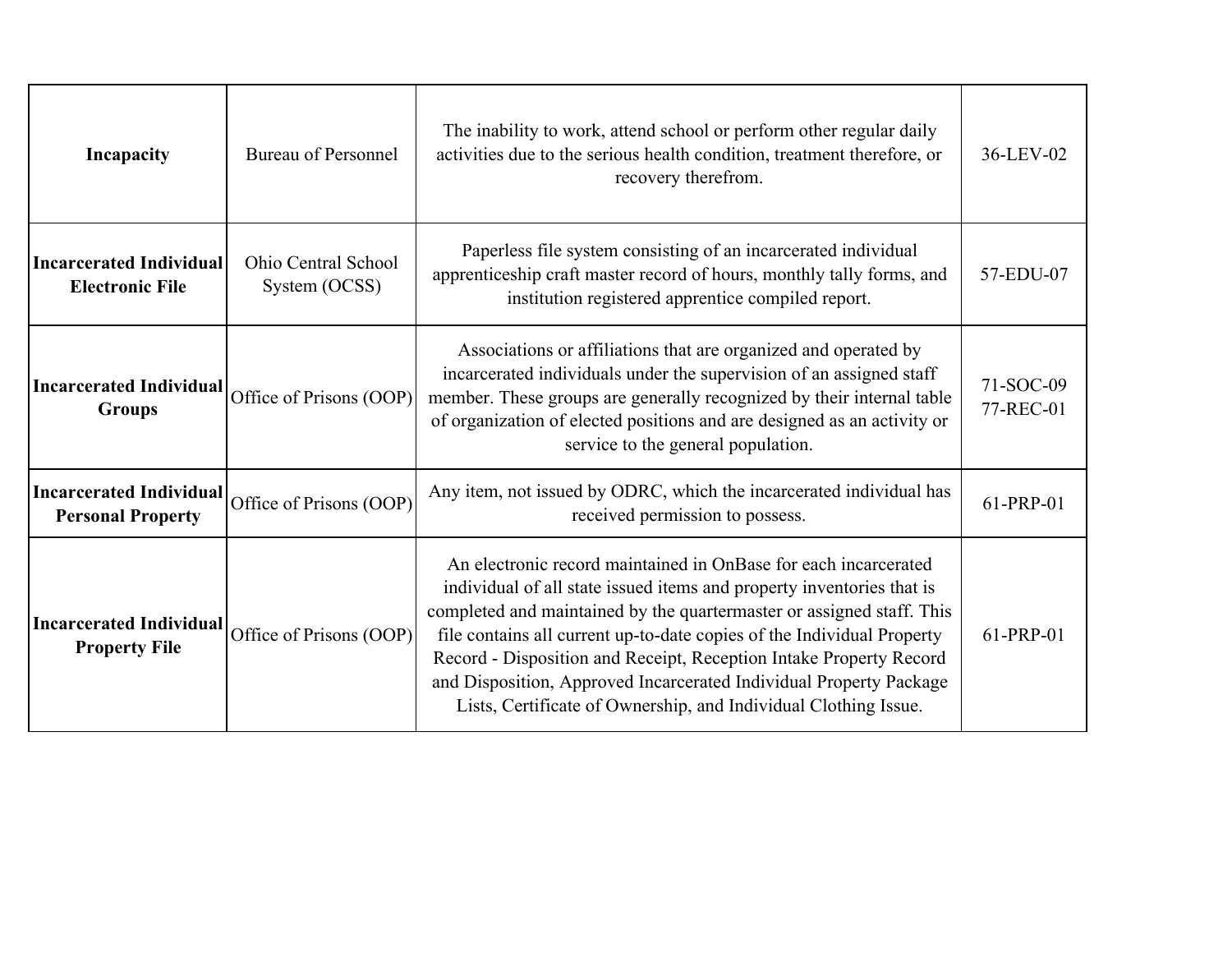| Incarcerated Individual<br><b>Telephone Monitoring</b><br><b>System (ITMS)</b> | Chief Inspector's Office | Any electronic equipment that provides the ability to monitor, record,<br>and catalog calls placed by incarcerated individuals through the<br>"Incarcerated Individual Call Out Program." | $09$ -INV-04 |
|--------------------------------------------------------------------------------|--------------------------|-------------------------------------------------------------------------------------------------------------------------------------------------------------------------------------------|--------------|
| Incarceration                                                                  | Bureau of Community      | Programs that reduce jail incarceration through alternative sanctioning                                                                                                                   | 08-MAU-03    |
| <b>Reduction Programs</b>                                                      | Sanctions (BCS)          | options.                                                                                                                                                                                  |              |
| <b>Incarcerated Reduction</b>                                                  | Bureau of Community      | Objective measures applicable to Incarceration Reduction Programs that                                                                                                                    | 08-MAU-03    |
| <b>Standards</b>                                                               | Sanctions (BCS)          | outline basic grant operational expectations.                                                                                                                                             |              |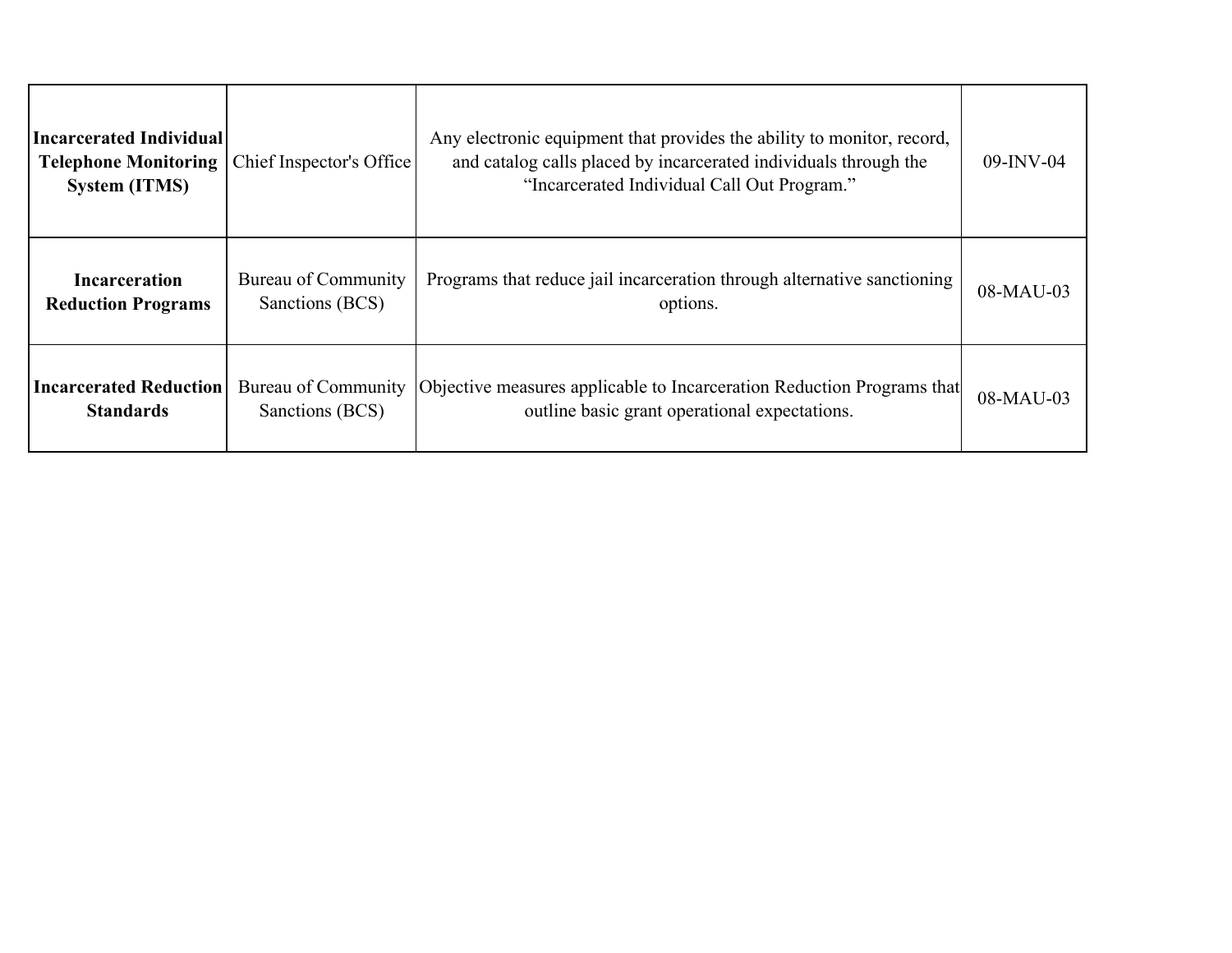| Incident | Legal Services | An event or situation in or affecting any institution or office of ODRC which is unexpected or<br>non-routine and may include any of the following criteria: 1. Affects the health or safety of any<br>person - A situation that results in an abnormal physical condition and requires treatment by a<br>physician or other medically trained, licensed personnel, such as a nurse, paramedic, or<br>physician assistant, or is likely to cause the development of such a condition in the future; 2.<br>Breach of or threat to the security of the facility or office, incarcerated population, employees,<br>or visitors - A situation that deviates from the rules of conduct, post orders, policies,<br>procedures, Ohio Administrative Rules, or state or federal laws in effect at any facility; 3.<br>Disrupts the orderly operation of the facility or office - A situation that necessitates use of force,<br>violates a rule of conduct or incarcerated persons, or requires employees to seek extra assistance<br>in responding to the situation; 4. Disrupts the orderly operation of food service- A situation that<br>impacts one or more of the following areas of food service operation: sanitation, food service<br>and safety, verified incarcerated population complaints, security/chemicals/conservation, and<br>staffing; 5. Would be of interest to the managing officer or other ranking official in the facility<br>or office; 6. Serious threats toward the health, safety, or security of a person - Includes an<br>incident that results or could result in injury to a person whereby requiring treatment by a<br>physician including, but not limited to, fractures, dislocations, lacerations requiring sutures,<br>internal injuries, or other injuries requiring surgery or hospitalization; 7. Serious threats toward<br>the safety or security of a facility - Includes an act that is intended to or likely jeopardize the<br>confinement or containment of any incarcerated person or the ability of employees to control<br>incarcerated population behavior or manage the facility; 8. Serious breach of or threat to<br>security - Includes any act that constitutes a felony under the laws of Ohio or the United States,<br>and any occurrence, or condition, which causes a risk of major disturbance; 9. Serious<br>Wrongdoing - A serious act or omission committed by a state employee on any property owned<br>or leased by the state or during the course of executing official job duties or while using state<br>resources. Serious wrongdoing is conduct that is not in accordance with standards of proper<br>governmental conduct and which tends to subvert the process of government including, but not<br>limited to, gross violations of departmental or agency policies and procedures, executive orders,<br>and acts of mismanagement, serious misuse of state resources or work time, and other serious<br>misconduct. "Serious Wrongdoing" does not include activity that is most appropriately handled<br>through the department's human resources personnel. | 01-COM-08<br>11-COP-01 |
|----------|----------------|-------------------------------------------------------------------------------------------------------------------------------------------------------------------------------------------------------------------------------------------------------------------------------------------------------------------------------------------------------------------------------------------------------------------------------------------------------------------------------------------------------------------------------------------------------------------------------------------------------------------------------------------------------------------------------------------------------------------------------------------------------------------------------------------------------------------------------------------------------------------------------------------------------------------------------------------------------------------------------------------------------------------------------------------------------------------------------------------------------------------------------------------------------------------------------------------------------------------------------------------------------------------------------------------------------------------------------------------------------------------------------------------------------------------------------------------------------------------------------------------------------------------------------------------------------------------------------------------------------------------------------------------------------------------------------------------------------------------------------------------------------------------------------------------------------------------------------------------------------------------------------------------------------------------------------------------------------------------------------------------------------------------------------------------------------------------------------------------------------------------------------------------------------------------------------------------------------------------------------------------------------------------------------------------------------------------------------------------------------------------------------------------------------------------------------------------------------------------------------------------------------------------------------------------------------------------------------------------------------------------------------------------------------------------------------------------------------------------------------------------------------------------------------------------------------------------------------------------------------------------------------------------------------------------------------------------------------------------------------------------------------------------------------------------------------------------------------------------------------------------------------|------------------------|
|----------|----------------|-------------------------------------------------------------------------------------------------------------------------------------------------------------------------------------------------------------------------------------------------------------------------------------------------------------------------------------------------------------------------------------------------------------------------------------------------------------------------------------------------------------------------------------------------------------------------------------------------------------------------------------------------------------------------------------------------------------------------------------------------------------------------------------------------------------------------------------------------------------------------------------------------------------------------------------------------------------------------------------------------------------------------------------------------------------------------------------------------------------------------------------------------------------------------------------------------------------------------------------------------------------------------------------------------------------------------------------------------------------------------------------------------------------------------------------------------------------------------------------------------------------------------------------------------------------------------------------------------------------------------------------------------------------------------------------------------------------------------------------------------------------------------------------------------------------------------------------------------------------------------------------------------------------------------------------------------------------------------------------------------------------------------------------------------------------------------------------------------------------------------------------------------------------------------------------------------------------------------------------------------------------------------------------------------------------------------------------------------------------------------------------------------------------------------------------------------------------------------------------------------------------------------------------------------------------------------------------------------------------------------------------------------------------------------------------------------------------------------------------------------------------------------------------------------------------------------------------------------------------------------------------------------------------------------------------------------------------------------------------------------------------------------------------------------------------------------------------------------------------------------------|------------------------|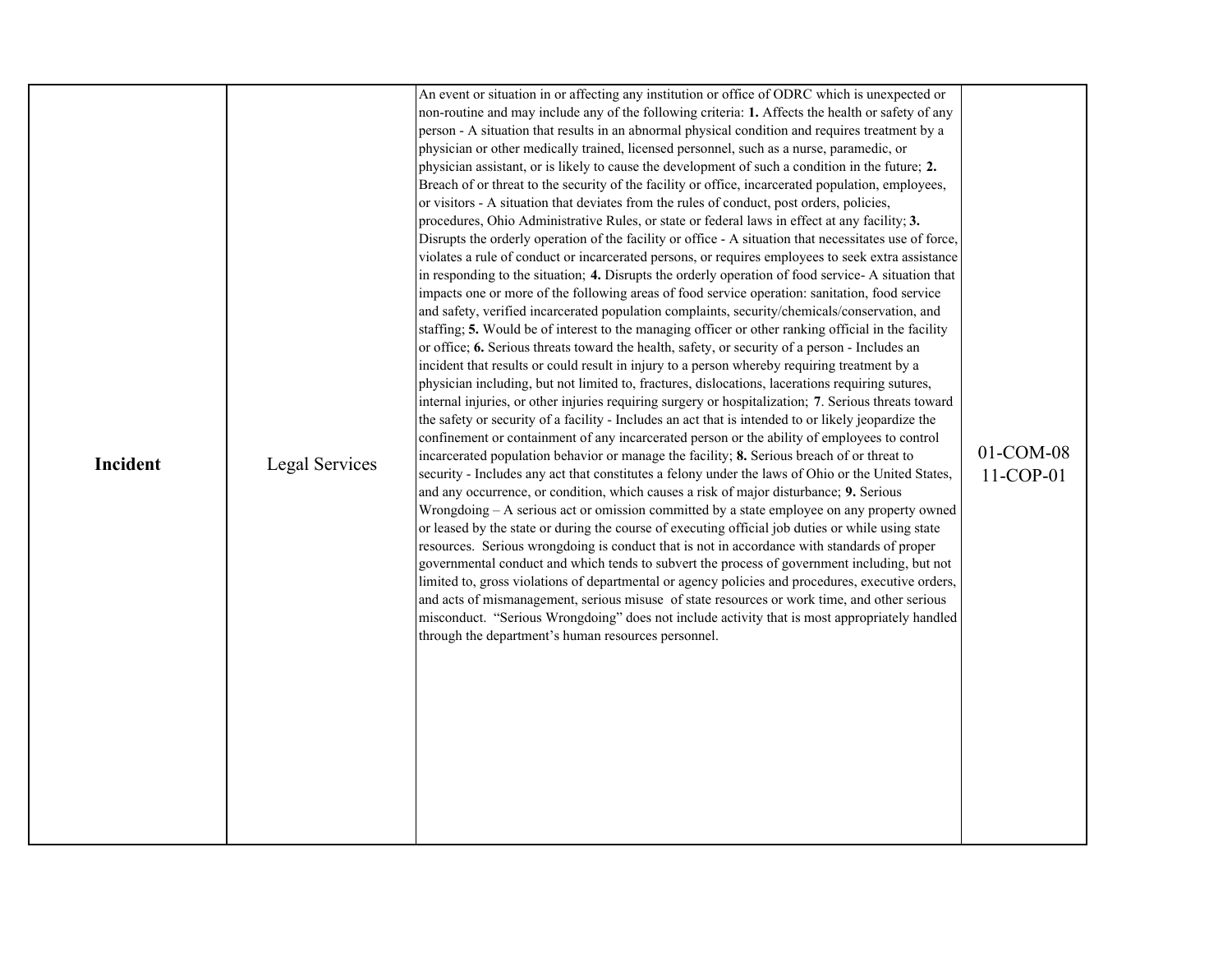| <b>Incident Command</b><br><b>System</b> | <b>Special Operations</b>                                     | A standardized on-scene incident management concept specifically<br>designed to allow its user(s) to adopt an integrated organizational<br>structure equal to the complexity and demands of a single or multiple<br>incident. | 310-SEC-14                                                           |
|------------------------------------------|---------------------------------------------------------------|-------------------------------------------------------------------------------------------------------------------------------------------------------------------------------------------------------------------------------|----------------------------------------------------------------------|
|                                          |                                                               |                                                                                                                                                                                                                               |                                                                      |
| <b>Incident Handling</b>                 | Bureau of Information<br>and Technology<br>Services (BITS)    | The mitigation of violations of security policies and recommended<br>practices.                                                                                                                                               | $05-OIT-14$                                                          |
| <b>Inclusion Zone</b>                    | Division of Parole and<br><b>Community Services</b><br>(DPCS) | A geographical location where the offender is permitted to be, to<br>include but not limited to, treatment, programming or job location.                                                                                      | 108-ABC-04                                                           |
| <b>In-Custody</b>                        | Division of Parole and<br><b>Community Services</b><br>(DPCS) | An offender under the supervision of the APA who is being held in a<br>jail, prison, or similar detention facility.                                                                                                           | $100-APA-13$<br>100-APA-14<br>100-APA-23<br>100-APA-27<br>100-APA-28 |
| <b>In-Custody Hearing</b>                | Division of Parole and<br><b>Community Services</b><br>(DPCS) | A violation hearing conducted on an offender under the supervision of<br>the APA who is being held in a jail, prison, or similar detention facility                                                                           | 105-PBD-09                                                           |
| <b>Indecent Exposure</b>                 | <b>Bureau of Operational</b><br>Compliance (BOC)              | Any display by an employee, contractor, intern, or volunteer of their<br>uncovered genitalia, buttocks, or breast in the presence of an<br>incarcerated individual.                                                           | 79-ISA-01<br>79-ISA-02                                               |
| <b>Indenture Date</b>                    | Ohio Central School<br>System (OCSS)                          | Date the apprentice starts their training entered on ApprenticeOhio<br>Application (DRC4416) part B (11).                                                                                                                     | 57-EDU-07                                                            |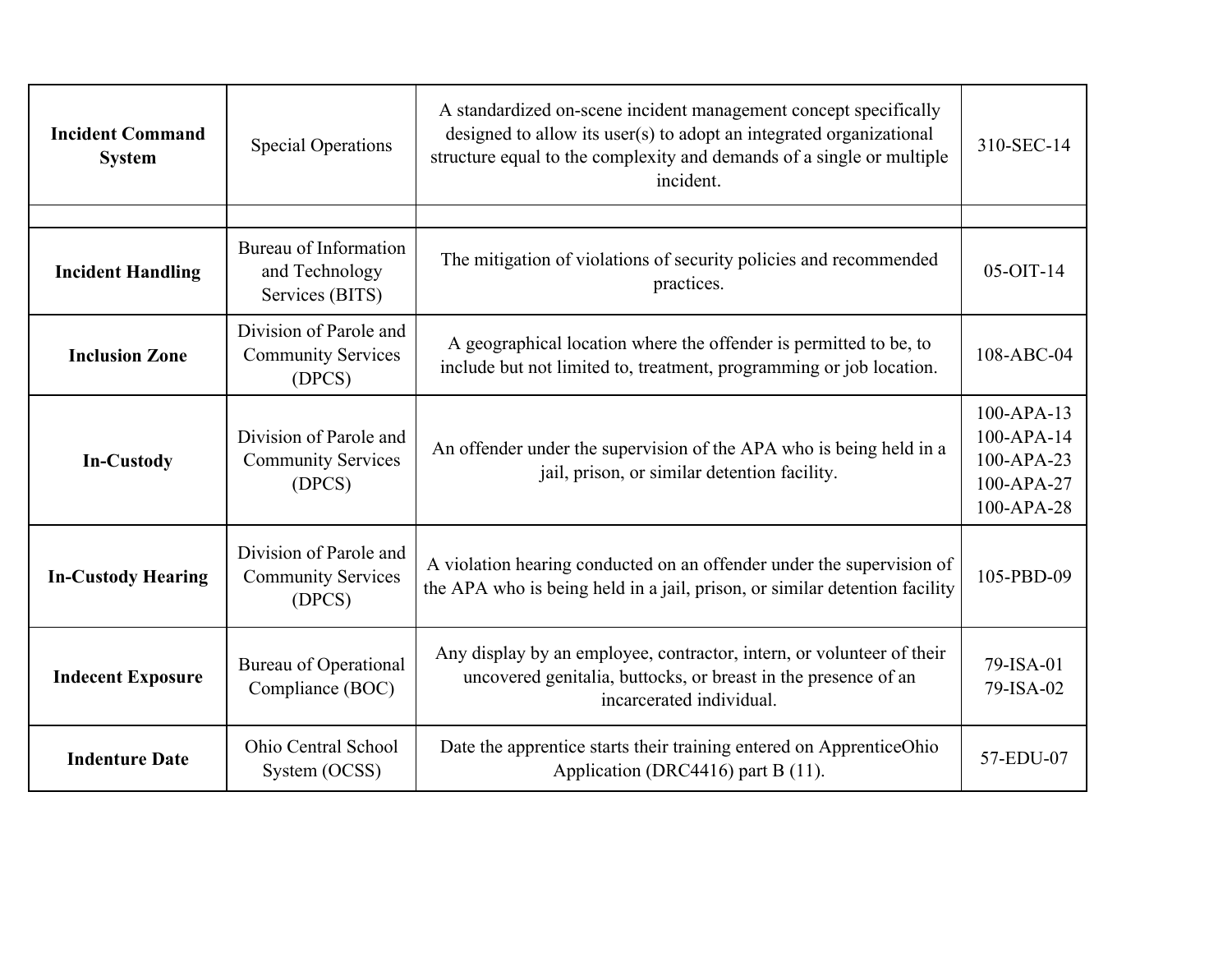| <b>Independently Licensed</b><br><b>Mental Health</b><br><b>Professional (ILMHP)</b> | <b>Behavioral Health</b><br>Operations (BHO) | Psychiatrists, psychologists, advanced practice nurses-mental health<br>(APN-MH), licensed professional clinical counselors (LPCC), and<br>licensed independent social workers (LISW), who by virtue of their<br>training, experience, and state licensure laws, are qualified to provide<br>mental health care and have been specifically assigned identified tasks<br>in this policy. | 67-MNH-02<br>67-MNH-04<br>67-MNH-09<br>67-MNH-14<br>67-MNH-15<br>67-MNH-26<br>67-MNH-29<br>67-MNH-30<br>67-MNH-31<br>67-MNH-32<br>68-MED-24<br>69-OCH-07<br>108-ABC-05 |
|--------------------------------------------------------------------------------------|----------------------------------------------|-----------------------------------------------------------------------------------------------------------------------------------------------------------------------------------------------------------------------------------------------------------------------------------------------------------------------------------------------------------------------------------------|------------------------------------------------------------------------------------------------------------------------------------------------------------------------|
| <b>Indigent Incarcerated</b><br><b>Individual</b>                                    | Office of Reentry                            | An incarcerated individual is considered indigent if, during the thirty<br>(30) days immediately preceding the request, the inmate has earned or<br>received less than \$12.00 and, if the inmate's account balance has not<br>exceeded \$12.00 at any time during the thirty (30) days immediately<br>preceding the request.                                                           | 68-MED-11<br>78-REL-01                                                                                                                                                 |
| Individual Adjustment   Bureau of Classification<br>Plan (IAP)                       | and Reception (BOCR)                         | A case plan which specifically outlines expected behaviors for an<br>incarcerated individual placed in Level E. The IAP is comprised of<br>behavioral and programmatic requirements which the individual must<br>follow to be reduced from Level E.                                                                                                                                     | 53-CLS-04<br>53-CLS-10                                                                                                                                                 |
| <b>Individual Education</b><br>Program (IEP)                                         | Ohio Central School<br>System (OCSS)         | A written plan describing the student's levels of performance which<br>contains measurable individualized student goals/objectives and the<br>special education related services, program modifications and<br>supplementary aids and services to be provided. (DRC4310- Individual<br><b>Education Program</b> )                                                                       | 57-EDU-01<br>57-EDU-11<br>57-EDU-13                                                                                                                                    |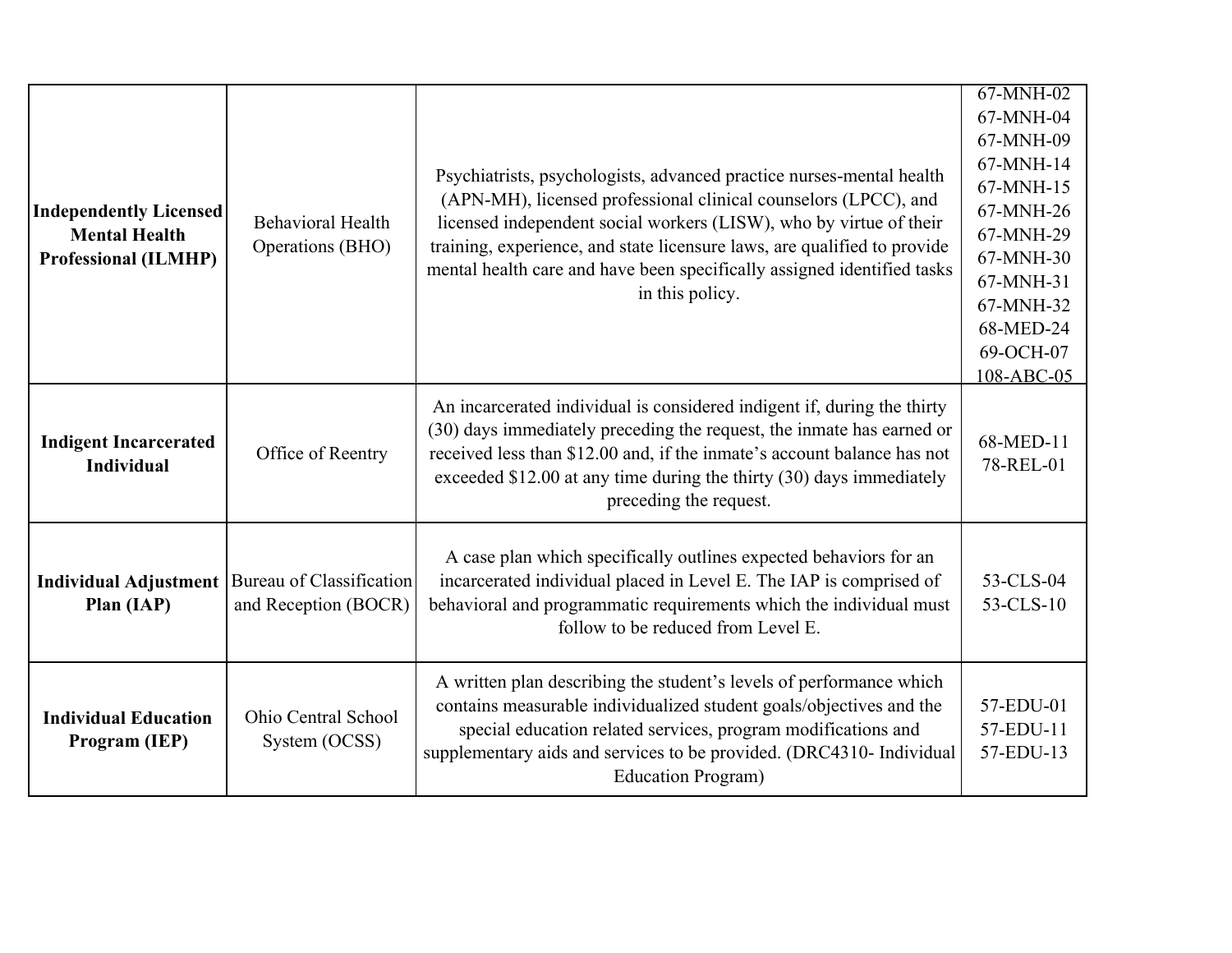| <b>Individual Education</b><br>Program (IEP) Team                               | Ohio Central School<br>System (OCSS)         | A team of people with a bona-fide interest in the student's education<br>that convenes to develop, review, and revise the student's individual<br>education program at least annually to determine if the goals are being<br>achieved.                                     | 57-EDU-11              |
|---------------------------------------------------------------------------------|----------------------------------------------|----------------------------------------------------------------------------------------------------------------------------------------------------------------------------------------------------------------------------------------------------------------------------|------------------------|
| <b>Individual Professional</b><br><b>Development</b><br><b>Committee (IPDP)</b> | Ohio Central School<br>System (OCSS)         | A plan that is created by educators to guide and assist them with<br>obtaining their license.                                                                                                                                                                              | 57-EDU-08              |
| <b>Industrial and</b><br>Entertainment (I&E)<br>Fund                            | Division of Business<br>Administration (DBA) | An account established to exclusively benefit the welfare of<br>incarcerated individuals. Hereinafter referred to as the I&E Account, as<br>defined in Ohio Administrative Code 5120-5-04, Administration of<br>Industrial and Entertainment Funds.                        | 24-CAS-01<br>77-REC-01 |
| <b>Industry Based</b><br><b>Credential</b>                                      | Ohio Central School<br>System (OCSS)         | A competency test-based credential developed from standards<br>established by the industry that must be met for a student to achieve a<br>state or nationally recognized Industry Based Credential in a specific<br>field. Such standards do not exist in all trade areas. | 57-EDU-12              |
| <b>Infection Control</b><br><b>Manager</b>                                      | Office of Correctional<br>Health Care (OCHC) | The clinical authority within the Bureau of Medical Operations (BMO)<br>who, under the direction of the State Medical Director, is responsible<br>for the administration of the infectious disease program for the ODRC.                                                   | 68-MED-04              |
| <b>Infectious Disease</b>                                                       | Office of Correctional<br>Health Care (OCHC) | Any disease caused by invasion of a pathogen which subsequently<br>grows and multiplies in the body.                                                                                                                                                                       | 68-MED-04              |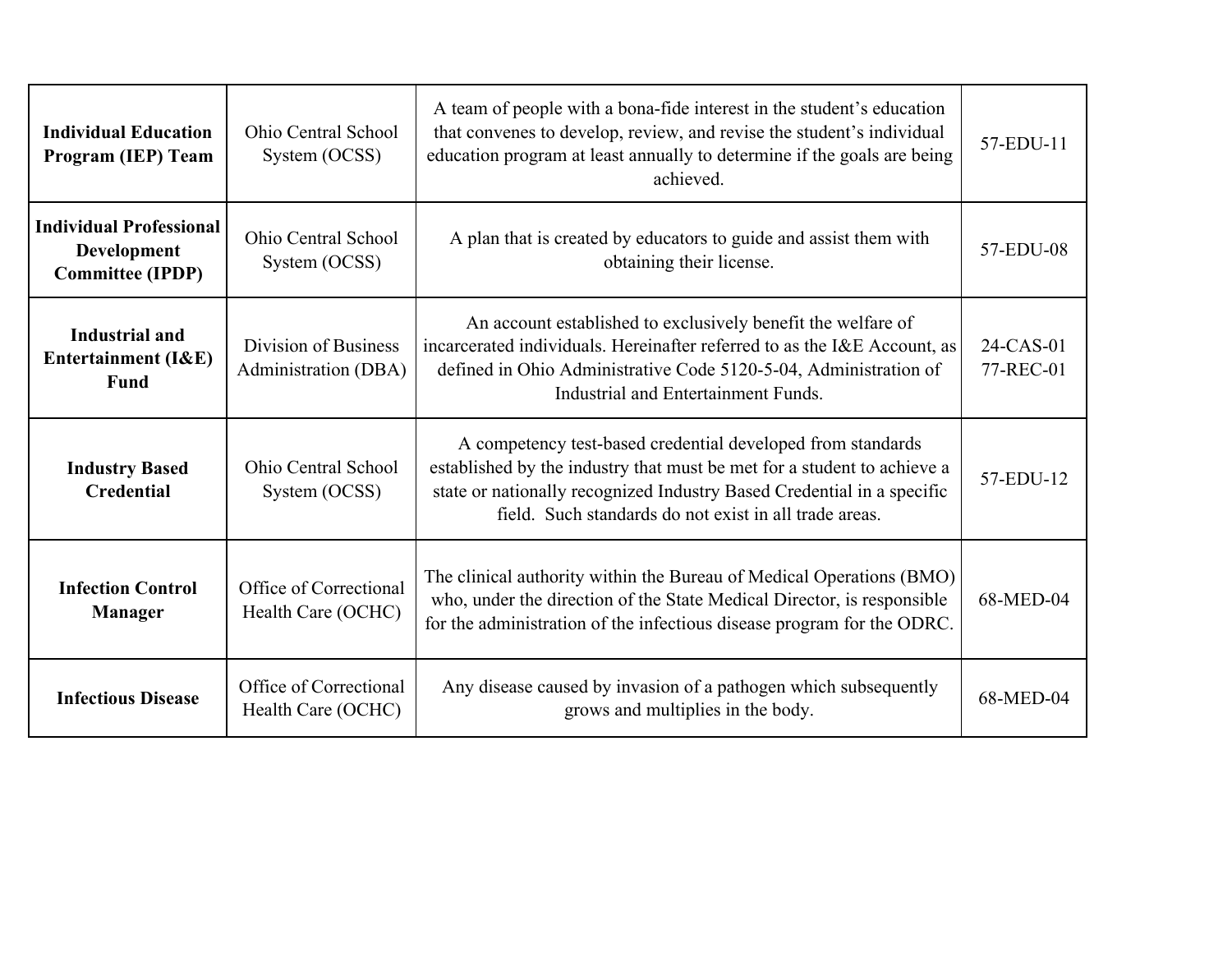| <b>Infirmary</b>                            | Office of Correctional<br>Health Care (OCHC)               | An area in the facility that accommodates patients expressly set up and<br>operated for the purpose of caring for patients who need nursing care<br>but are not in need of hospitalization or placement in a licensed nursing<br>facility and whose care cannot be managed safely in an outpatient<br>setting.                                                                                                                                                                                                            | 68-MED-21   |
|---------------------------------------------|------------------------------------------------------------|---------------------------------------------------------------------------------------------------------------------------------------------------------------------------------------------------------------------------------------------------------------------------------------------------------------------------------------------------------------------------------------------------------------------------------------------------------------------------------------------------------------------------|-------------|
| <b>Information</b>                          | Bureau of Information<br>and Technology<br>Services (BITS) | For the purposes of this policy, data processed into a form that has<br>meaning and value to the recipient to support an action or decision. The<br>term "information" is often used interchangeably with "data" in<br>common usage and in this policy.                                                                                                                                                                                                                                                                   | 05-OIT-23   |
| <b>Information Service</b><br><b>Center</b> | Bureau of Information<br>and Technology<br>Services (BITS) | The group of ODRC Bureau of Information and Technology Services<br>(BITS) staff members that receives and resolves reports about ODRC<br>online system incidents, problems and issues and requests about ODRC<br>online systems and system accounts from ODRC authorized users and<br>enters said reports and requests into ServiceNow. ODRC Information<br>Service Center staff members work in collaboration with DAS OIT<br>CSC staff members to provide quality IT products and services to<br>ODRC authorized users. | $05-OIT-25$ |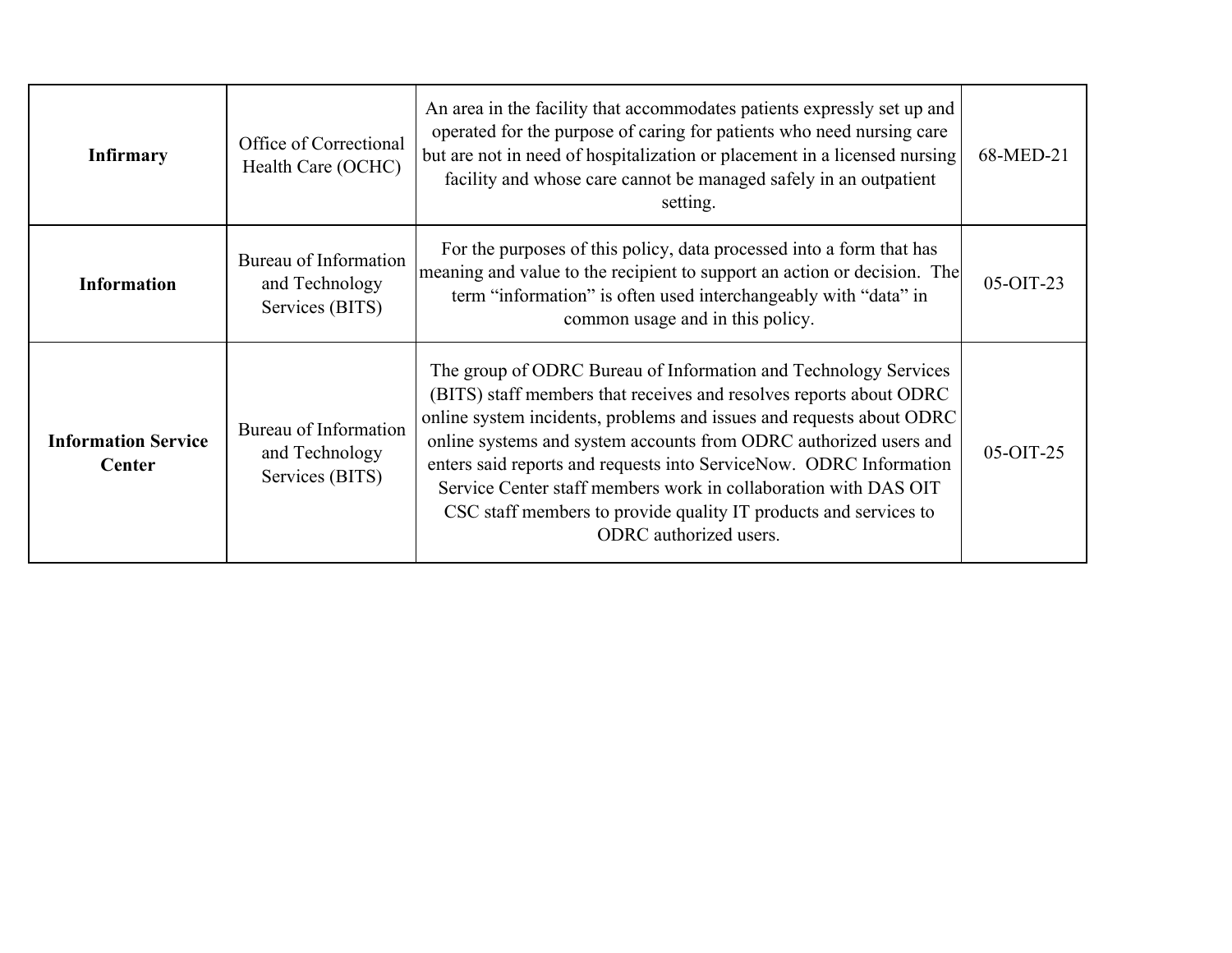| <b>Information Spillage</b>                                                  | Bureau of Information<br>and Technology<br>Services (BITS) | Instances where sensitive information on a system asset or in an<br>information system is inadvertently exposed to unauthorized disclosure.<br>Information spillage often occurs when information that is initially<br>thought to be of lower sensitivity is transmitted to an information<br>system and then is subsequently determined to be of higher sensitivity.<br>Examples include: • Sensitive information placed on information<br>systems that are not authorized to process such<br>information. Information thought to be public is posted on a state Web<br>site but is later determined to contain non-public information.•Non-<br>public information added to a system asset or information system which<br>is not accredited to house non-public information. • Misdirected e-mail<br>or postal mail that contains sensitive information. | $05-$ OIT $-14$                                                             |
|------------------------------------------------------------------------------|------------------------------------------------------------|-----------------------------------------------------------------------------------------------------------------------------------------------------------------------------------------------------------------------------------------------------------------------------------------------------------------------------------------------------------------------------------------------------------------------------------------------------------------------------------------------------------------------------------------------------------------------------------------------------------------------------------------------------------------------------------------------------------------------------------------------------------------------------------------------------------------------------------------------------------|-----------------------------------------------------------------------------|
| <b>Information</b><br><b>Technology (IT)</b><br><b>Department</b>            | Bureau of Information<br>and Technology<br>Services (BITS) | The department charged with establishing, monitoring, and maintaining<br>information technology systems and services for ODRC.                                                                                                                                                                                                                                                                                                                                                                                                                                                                                                                                                                                                                                                                                                                            | 05-OIT-30                                                                   |
| <b>Information</b><br><b>Technology</b><br><b>Governance Group</b><br>(ITGG) | Bureau of Information<br>and Technology<br>Services (BITS) | The multi-disciplinary leadership group, chaired by the Office of Policy<br>and Strategic Initiatives deputy director and comprised of ODRC<br>executive staff and administrators appointed by the Office of Policy and<br>Strategic Initiatives deputy director and chief information officer,<br>charged with the responsibility of guiding ODRC's information<br>technology biennial plan to ensure information technology system<br>assets are identified, obtained, and utilized in an efficient and effective<br>manner to achieve and sustain ODRC's mission and business<br>continuity.                                                                                                                                                                                                                                                           | 05-OIT-08<br>$05-OT-14$<br>05-OIT-19<br>05-OIT-22<br>05-OIT-26<br>05-OIT-27 |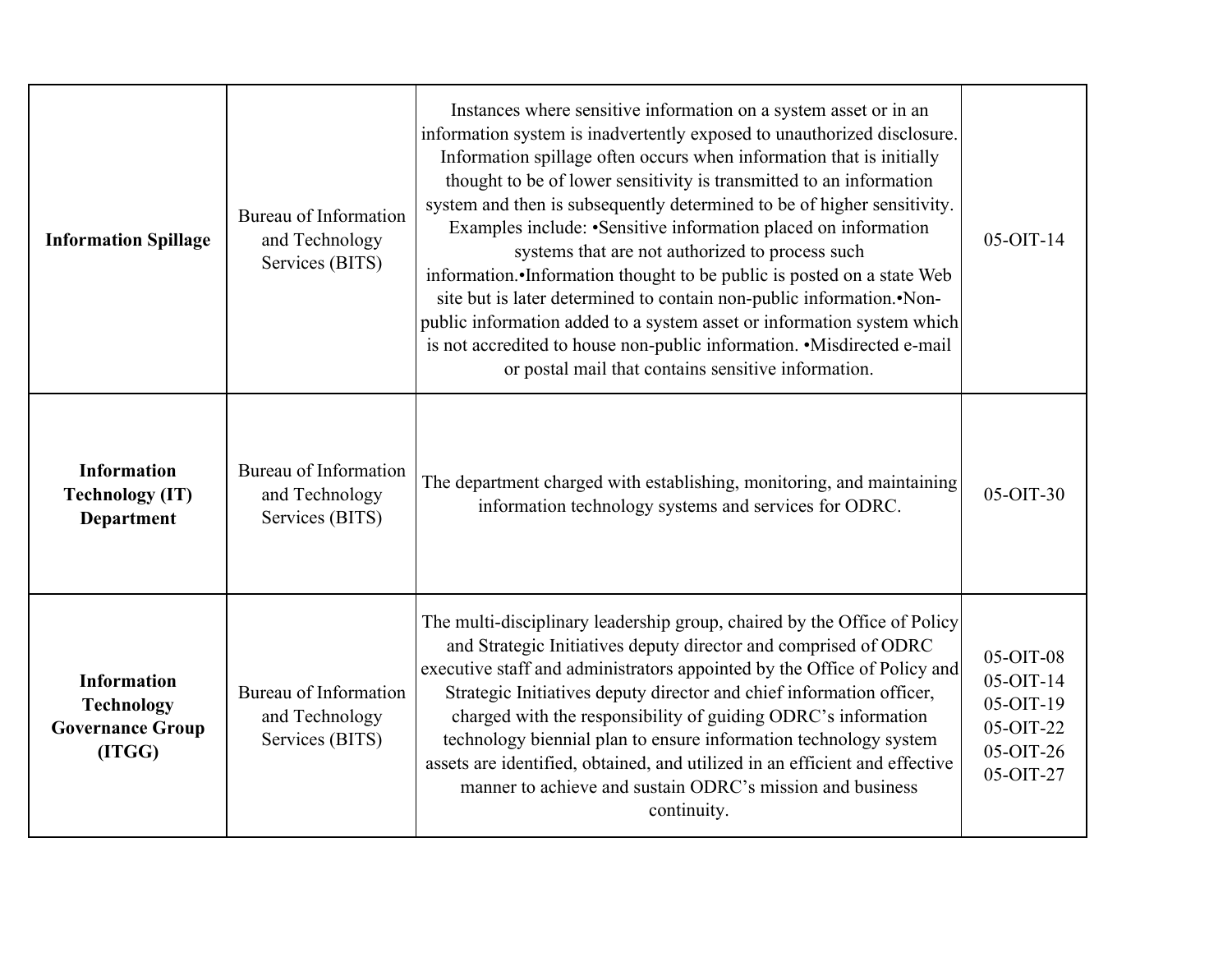| <b>Information</b><br><b>Technology Investment</b><br>Plan                                     | Bureau of Information<br>and Technology<br>Services (BITS) | A written plan, based on a formal assessment and completed on a<br>biennial basis by the ODRC IT Investment Coordinator, that lists and<br>describes ODRC's IT system asset requirements and priorities. The<br>ODRC IT Investment Plan will be completed consistent with the<br>standards established by DAS - OIT Policy IT-02, Information<br>Technology Investment Planning, and the DAS OITSIM and will serve<br>as a key component of the budget narrative documentation compiled for<br>IT program funding contained in ODRC's biennial budget.                                                                                                                                                                                                                                                                                                                                                                                                                                                                                                                                                                                                                                                                                                                                                                                                                                                                      | $05-OT-19$              |
|------------------------------------------------------------------------------------------------|------------------------------------------------------------|-----------------------------------------------------------------------------------------------------------------------------------------------------------------------------------------------------------------------------------------------------------------------------------------------------------------------------------------------------------------------------------------------------------------------------------------------------------------------------------------------------------------------------------------------------------------------------------------------------------------------------------------------------------------------------------------------------------------------------------------------------------------------------------------------------------------------------------------------------------------------------------------------------------------------------------------------------------------------------------------------------------------------------------------------------------------------------------------------------------------------------------------------------------------------------------------------------------------------------------------------------------------------------------------------------------------------------------------------------------------------------------------------------------------------------|-------------------------|
| <b>Information</b><br><b>Technology (IT)</b><br><b>Security and Privacy</b><br><b>Incident</b> | Bureau of Information<br>and Technology<br>Services (BITS) | An emergency, system failure or disaster or violation or imminent threat<br>of violation of information system / computer security policies,<br>acceptable use policies, or standard security practices that threatens the<br>confidentiality, integrity or availability of any system asset or<br>information system or the overall business function of ODRC.<br>Computer security incidents include, but are not limited to:<br>Unauthorized Access to any system asset or information system; Denial<br>of Service (DoS) for any system asset or information system;<br>Installation of Malicious Code on any system asset or information<br>system; Improper usage or access of any system asset or information<br>system; Scans, Probes and Attempted Access of any system asset or<br>information system; Information Spillage for any system asset or<br>information system; Loss or theft of an ODRC computing device, such<br>as a desktop personal computer, laptop, smartphone, or any ODRC<br>media or storage device or authentication token; The loss or theft of any<br>hard copy documents containing sensitive data or personally identifiable<br>information (PII); The compromise, in any way, of any confidential,<br>non-public, sensitive and/or Personally Identifiable Information (PII);<br>Other emergencies, system failures or disasters adversely impacting<br>the business function of ODRC. | $05-OT-14$<br>05-OIT-15 |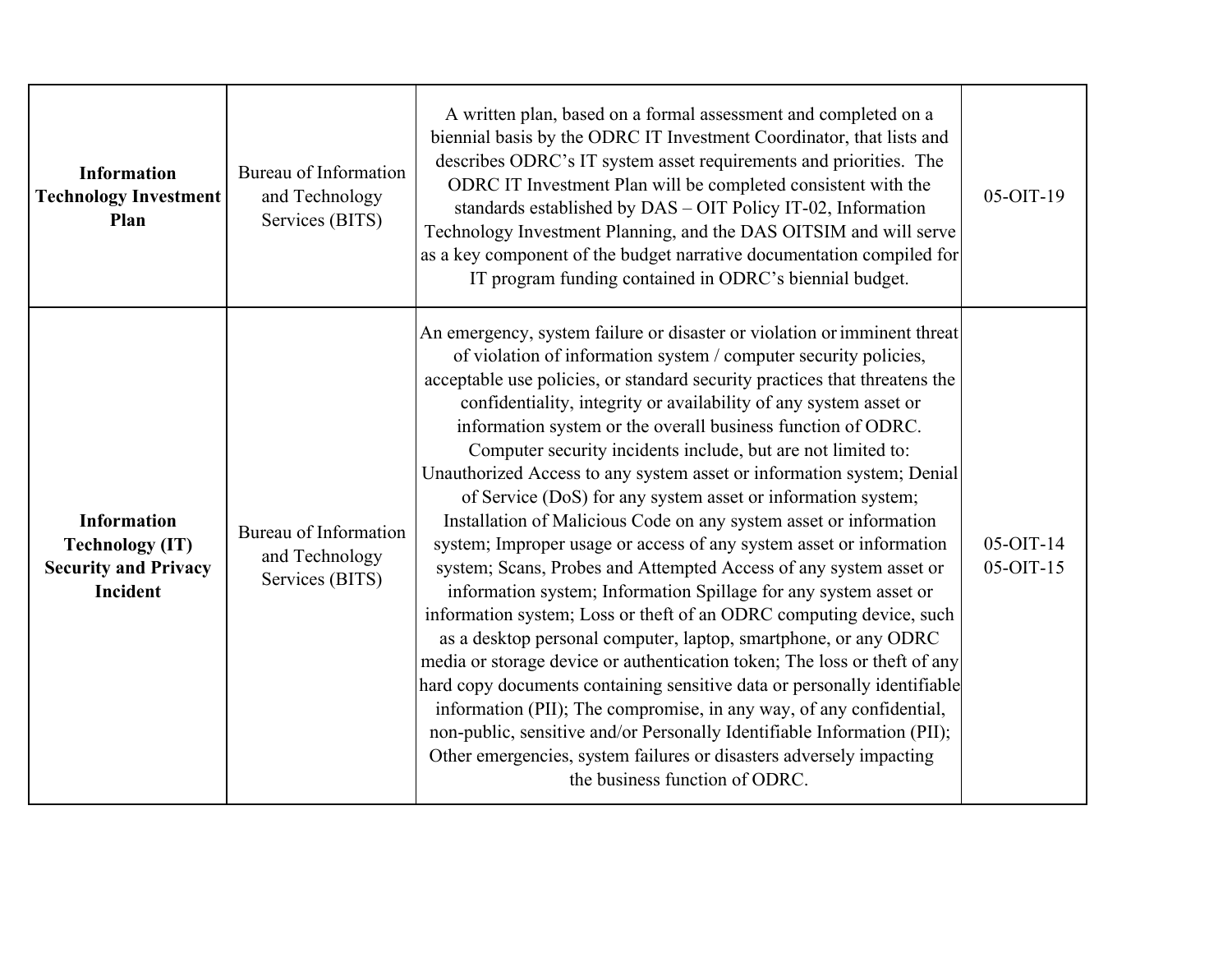| <b>Information</b><br><b>Technology (IT)</b><br><b>Security Assessment</b>                | Bureau of Information<br>and Technology<br>Services (BITS) | An explicit study and analysis conducted on a continuous basis or point-<br>in-time basis to locate and identify system asset vulnerabilities, risks,<br>and threats.                                                                                                                                                                                                                                                                                                                                           | 05-OIT-26 |
|-------------------------------------------------------------------------------------------|------------------------------------------------------------|-----------------------------------------------------------------------------------------------------------------------------------------------------------------------------------------------------------------------------------------------------------------------------------------------------------------------------------------------------------------------------------------------------------------------------------------------------------------------------------------------------------------|-----------|
| <b>Information</b><br><b>Technology (IT)</b><br><b>Security Plan</b>                      | Bureau of Information<br>and Technology<br>Services (BITS) | A written document that contains information about ODRC's IT<br>security requirements controls.                                                                                                                                                                                                                                                                                                                                                                                                                 | 05-OIT-28 |
| <b>Information</b><br><b>Technology (IT)</b><br><b>Security Risk</b><br><b>Assessment</b> | Bureau of Information<br>and Technology<br>Services (BITS) | A formal, standardized, on-going process that identifies: the system<br>assets that must be protected and the value of the systems assets to<br>ODRC; threats and vulnerabilities that could adversely impact the<br>system assets and the implications for ODRC if the threats and<br>vulnerabilities are not corrected and prevented; the way the threats and<br>vulnerabilities will be corrected and prevented to ensure that the<br>appropriate levels of security are in place to protect systems assets. | 05-OIT-27 |
| <b>Information</b><br>Technology (IT)<br><b>Security Standards</b>                        | Bureau of Information<br>and Technology<br>Services (BITS) | Written IT security requirements, contained in a standardized ODRC IT<br>Security Standard Report, for ODRC system assets that are established<br>by the ODRC IT security administrators assigned to the ODRC Bureau<br>of Information Technology Services (BITS) and approved and<br>distributed to the appropriate ODRC staff members by the chief of<br>BITS.                                                                                                                                                | 05-OIT-29 |
| <b>Informed Decision</b>                                                                  | <b>Behavioral Health</b><br>Operations (BHO)               | A decision made by a patient about a treatment or therapeutic procedure<br>that is based on choice, which requires that the decision be made<br>voluntarily, and that the patient has the capacity to make a reasoned and<br>deliberate decision.                                                                                                                                                                                                                                                               | 67-MNH-30 |
| <b>Injured Person</b>                                                                     | <b>Corrections Training</b><br>Academy (CTA)               | A student, visitor, staff member, or an incarcerated individual who is ill<br>or injured.                                                                                                                                                                                                                                                                                                                                                                                                                       | 12-CTA-04 |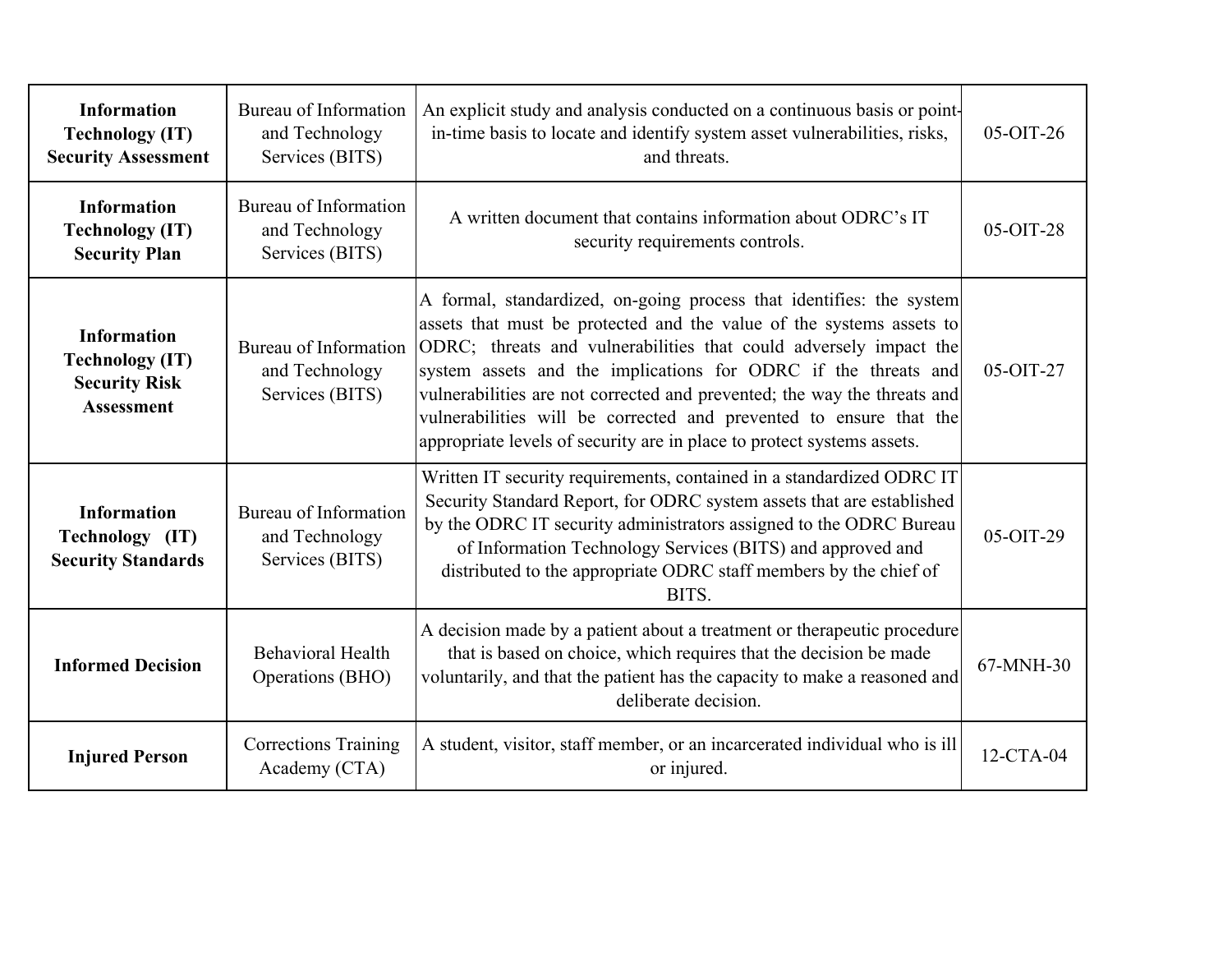| <b>Inmate Citrix Network</b>                                       | Bureau of Information<br>and Technology<br>Services (BITS) | The secure, centralized information technology network and all<br>associated information technology infrastructure, hosted at the State of<br>Ohio Computer Center, used to build and store approved resources,<br>such as education applications, and distribute said resources to an<br>ODRC computing device used by ODRC incarcerated individuals.                    | 05-OIT-11                 |
|--------------------------------------------------------------------|------------------------------------------------------------|---------------------------------------------------------------------------------------------------------------------------------------------------------------------------------------------------------------------------------------------------------------------------------------------------------------------------------------------------------------------------|---------------------------|
| <b>Inside Liquid Storage</b><br>Area                               | <b>Bureau of Operational</b><br>Compliance (BOC)           | Often referred to as a "blowout room", this is a room or building used<br>for the storage of liquids in containers or portable tanks, separated from<br>other types of occupancies. These areas should be labeled on the facility<br>building diagrams and facilities need to consult the Bureau of CAMS<br>for any questions related to properly identifying such areas. | $10-SAF-12$               |
| <b>Instant Messaging</b>                                           | Bureau of Information<br>and Technology<br>Services (BITS) | The process of exchanging typed electronic messages instantly via the<br>Internet or a cellular network, using a shared software application on a<br>personal computer, cellular telephone, smartphone or another mobile<br>electronic device. This process is commonly referred to as IM.                                                                                | $05-OIT-10$<br>$05-OT-12$ |
| <b>Institution Chaplain</b>                                        | Religious Services                                         | A clergy person serving full-time in a religious capacity and employed<br>by the ODRC.                                                                                                                                                                                                                                                                                    | 72-REG-01                 |
| <b>Institution Dental</b><br><b>Director</b>                       | Office of Correctional<br>Health Care (OCHC)               | The dentist who serves as the responsible dental authority at the<br>institution level.                                                                                                                                                                                                                                                                                   | 68-MED-12                 |
| <b>Institution Medicaid</b><br><b>Program Coordinator</b><br>IMPC) | Office of Correctional<br>Health Care (OCHC)               | Institutional staff or contractor who is responsible for the requirements<br>of Medicaid Pre-Release Program.                                                                                                                                                                                                                                                             | 78-REL-09                 |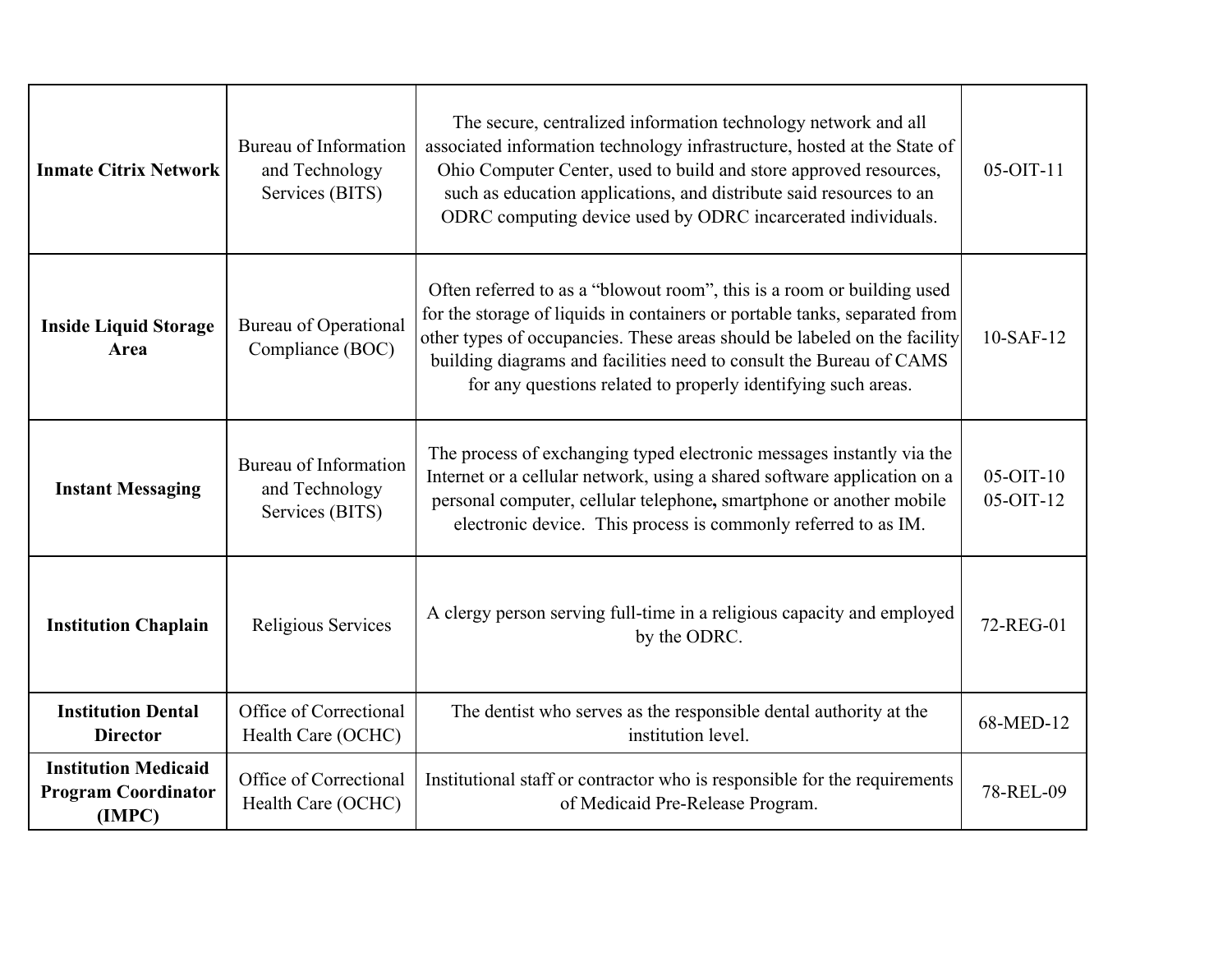| <b>Institution Ministry</b><br>Team (IMT)                            | Religious Services                               | A group composed of the chaplain(s) and religious services contractors<br>tasked with the institution's religious services programming.                                                                                                                                                                                          | 72-REG-01              |
|----------------------------------------------------------------------|--------------------------------------------------|----------------------------------------------------------------------------------------------------------------------------------------------------------------------------------------------------------------------------------------------------------------------------------------------------------------------------------|------------------------|
| <b>Institution Operational</b><br><b>Compliance Manager</b><br>(OCM) | <b>Bureau of Operational</b><br>Compliance (BOC) | The employee designated by the managing officer at each facility to<br>coordinate the institution's efforts to comply with PREA standards.                                                                                                                                                                                       | 79-ISA-01              |
| <b>Institution Separation</b>                                        | Bureau of Classification<br>and Reception (BOCR) | An order wherein two $(2)$ or more incarcerated individuals are not<br>assigned to general population in the same institution due to a concern<br>for the safety and security of the institution, staff, and/or other<br>incarcerated individuals.                                                                               | 53-CLS-05              |
| <b>Institutions of Higher</b><br>Learning                            | <b>Corrections Training</b><br>Academy (CTA)     | Any Ohio college, authorized and approved by the Ohio Department of<br>Higher Education, that grants associate, bachelor, master or doctoral<br>degrees, and any college outside Ohio, which has been regionally<br>accredited by one of the six regional accrediting agencies, authorized by<br>the Higher Learning Commission. | 38-CED-06              |
| <b>Instructor</b>                                                    | <b>Corrections Training</b><br>Academy (CTA)     | Any person who meets the CTA established criteria for the subject to be<br>taught or has the approval of the CTA superintendent/designee to<br>facilitate a specific area.                                                                                                                                                       | 39-TRN-02<br>39-TRN-03 |
| <b>Instructor-Student</b><br><b>Ratio</b>                            | <b>Corrections Training</b><br>Academy (CTA)     | Ratios mandated by safety standards for the number of instructors per<br>the number of students.                                                                                                                                                                                                                                 | 39-TRN-02<br>39-TRN-03 |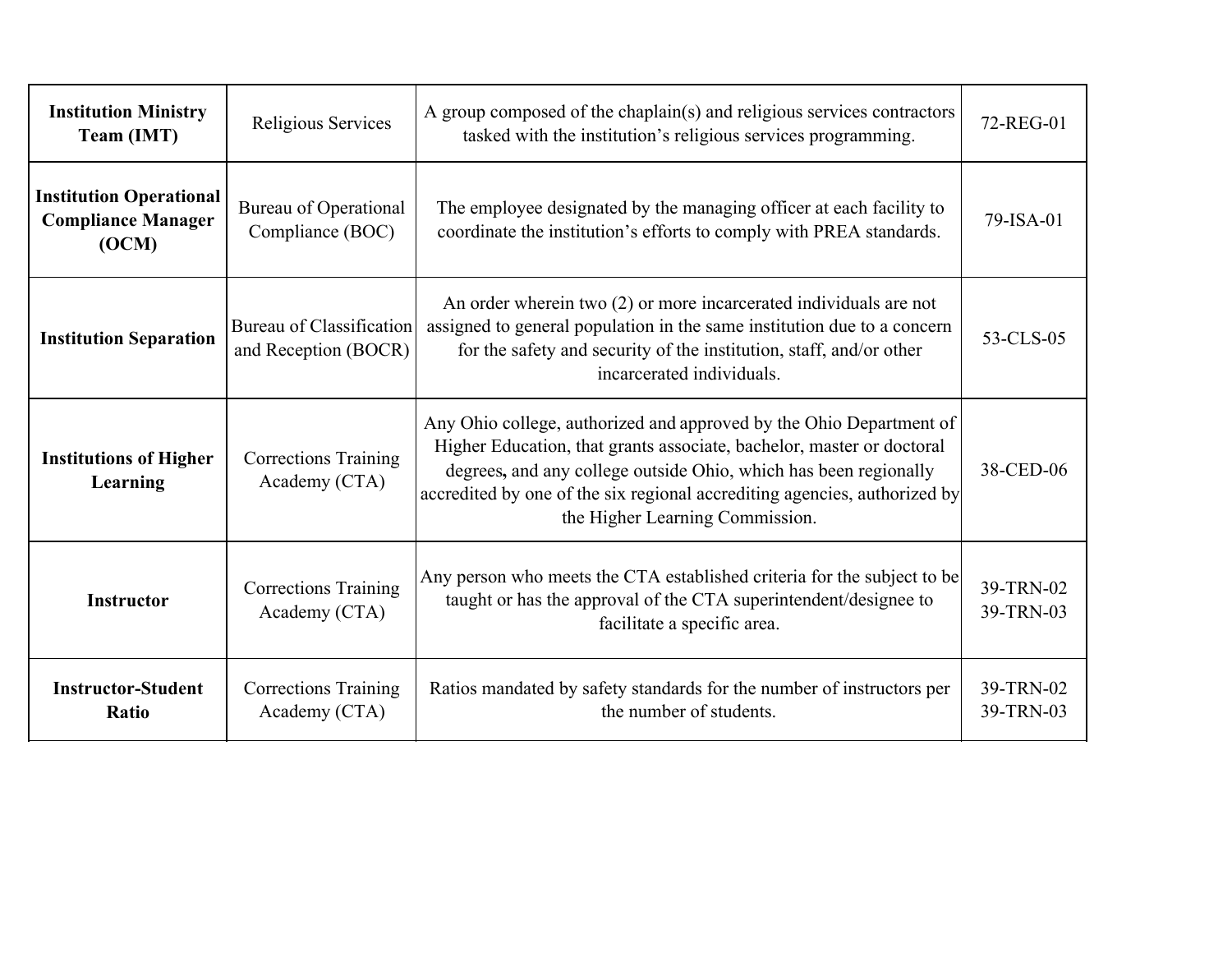| <b>Instructor Trainer</b>                                      | <b>Corrections Training</b><br>Academy (CTA)               | A designation that certifies those ODRC employees identified as<br>subject matter experts, qualified to instruct ODRC sponsored instructor<br>courses and higher-level special skill courses, in addition to developing<br>curricula to support said courses.                                                               | 39-TRN-06                                                     |
|----------------------------------------------------------------|------------------------------------------------------------|-----------------------------------------------------------------------------------------------------------------------------------------------------------------------------------------------------------------------------------------------------------------------------------------------------------------------------|---------------------------------------------------------------|
| <b>Intangible Personal</b><br><b>Property</b>                  | Division of Business<br>Administration (DBA)               | Consisting of computer software, where it is integral to the functionality<br>of a related system or network, the vendor separately itemizes the cost<br>of the software from hardware, and its cost exceeds \$100,000 per<br>license when purchased or its development costs exceed \$100,000 when<br>internally produced. | 22-BUS-08                                                     |
| Integrity                                                      | Bureau of Information<br>and Technology<br>Services (BITS) | Guarding against improper information modification or destruction, and<br>includes ensuring data/information non-repudiation and authenticity.                                                                                                                                                                              | $05-OTT-14$<br>$05-OT-18$<br>05-OIT-23                        |
| <b>Intellectual and</b><br>Developmental<br>Disability (ID/DD) | <b>Behavioral Health</b><br>Operations (BHO)               | Incarcerated individuals who have been identified as having an<br>intellectual and/or developmental disability per ODRC Policy 67-MNH-<br>22, Incarcerated Individuals with Intellectual Disabilities and<br>Developmental Disabilities: Screening, Evaluation, Treatment and<br>Reentry.                                   | 67-MNH-02<br>67-MNH-04<br>67-MNH-14<br>67-MNH-30<br>67-MNH-31 |
| <b>Intellectual</b><br>Developmental<br><b>Disability</b>      | Office of Holistic<br>Services (OHS)                       | A disability characterized by significant limitations in both intellectual<br>functioning and adaptive behavior, which covers many everyday social<br>and practical skills.                                                                                                                                                 | 81-OHS-01                                                     |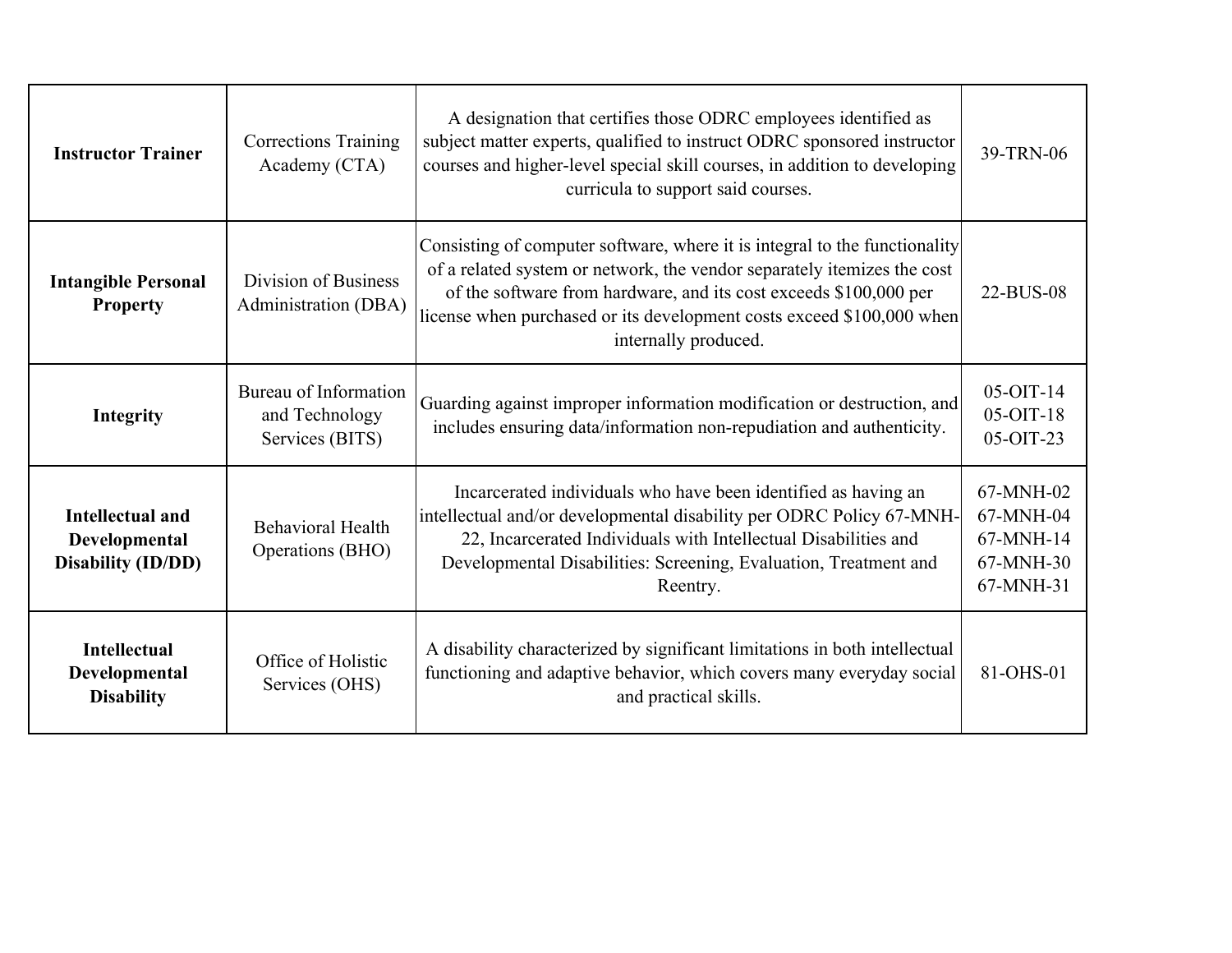| <b>ID/DD Coordinator</b>                               | <b>Behavioral Health</b><br>Operations (BHO)                  | The mental health staff member at each institution who is designated to<br>track and maintain the ID/DD population at each institution. This<br>person shall ensure names are added to or removed from the DOTS<br>Portal MRDD list, follow up on county board records for the ID/DD<br>incarcerated individual(s), ensure notification to the county board for<br>participation in an ID/DD individual's treatment planning, and serve as<br>the institution person to respond to contacts from the community, with<br>appropriate release of information. | 67-MNH-22                |
|--------------------------------------------------------|---------------------------------------------------------------|-------------------------------------------------------------------------------------------------------------------------------------------------------------------------------------------------------------------------------------------------------------------------------------------------------------------------------------------------------------------------------------------------------------------------------------------------------------------------------------------------------------------------------------------------------------|--------------------------|
| <b>Intellectual Property</b>                           | Bureau of Information<br>and Technology<br>Services (BITS)    | An asset which can be bought, sold, licensed, exchanged, or<br>gratuitously given away like any other form of property. The intellectual<br>property owner has the right to prevent the unauthorized use or sale of<br>the property.                                                                                                                                                                                                                                                                                                                        | $05-OIT-01$<br>05-OIT-21 |
| Intelligence                                           | <b>Behavioral Health</b><br>Operations (BHO)                  | General mental capability involving the ability to reason, plan, solve<br>problems, think abstractly, comprehend complex ideas, learn quickly<br>and learn from experience. Although not a perfect measure,<br>intelligence is represented by Intelligent Quotient (IQ) scores.                                                                                                                                                                                                                                                                             | 67-MNH-22                |
| <b>Interferon-Gamma</b><br><b>Release Assay (IGRA)</b> | Office of Correctional<br>Health Care (OCHC)                  | A blood test to aid in diagnosis of mycobacterium tuberculosis<br>infection. Two (2) IGRAs have FDA approval in the United States: the<br>QuantiFERON Gold Test, and the T-SPOT test.                                                                                                                                                                                                                                                                                                                                                                       | 52-RCP-06<br>68-MED-04   |
| <b>Inter-Library Loan</b>                              | Ohio Central School<br>System (OCSS)                          | Lending program whereby the institution library borrows materials from<br>public libraries.                                                                                                                                                                                                                                                                                                                                                                                                                                                                 | 58-LIB-01<br>58-LIB-03   |
| <b>Inter-Unit Transfer</b>                             | Division of Parole and<br><b>Community Services</b><br>(DPCS) | Transfers between APA staff in one unit to a different APA unit.                                                                                                                                                                                                                                                                                                                                                                                                                                                                                            | 100-APA-21               |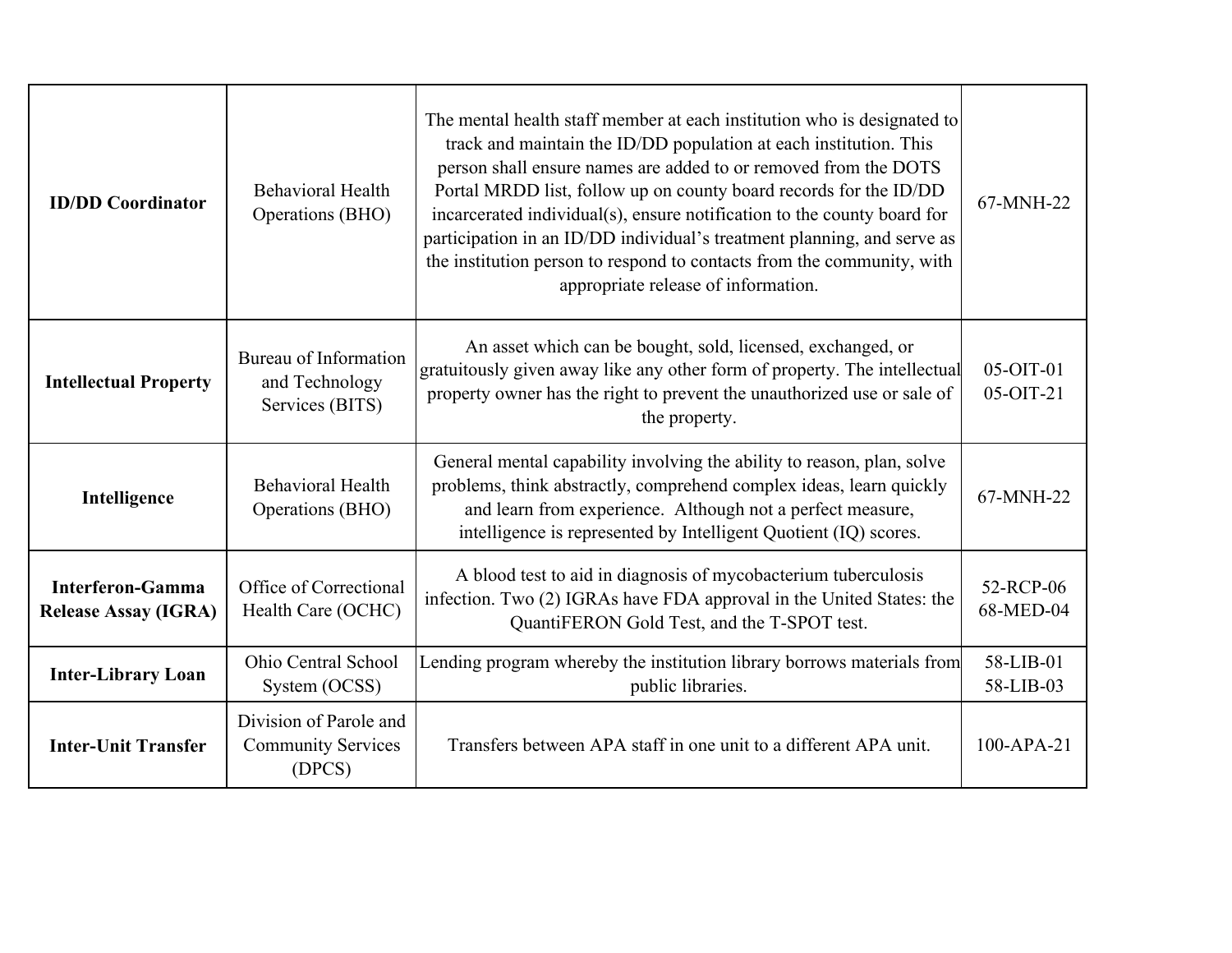| <b>Interlock</b>                                   | <b>Bureau of Operational</b><br>Compliance (BOC)              | A device preventing the start or continued operation of equipment that<br>could cause a radiation hazard.                                                                                                                                                                                        | $10-SAF-21$                                                                                                    |
|----------------------------------------------------|---------------------------------------------------------------|--------------------------------------------------------------------------------------------------------------------------------------------------------------------------------------------------------------------------------------------------------------------------------------------------|----------------------------------------------------------------------------------------------------------------|
| Intermediate<br><b>Distribution Frame</b><br>(IDF) | Bureau of Information<br>and Technology<br>Services (BITS)    | A cable rack that interconnects and manages telecommunications<br>wiring between a main distribution frame (MDF) and workstation<br>devices.                                                                                                                                                     | 05-OIT-01<br>05-OIT-03<br>05-OIT-30                                                                            |
| <b>Intern</b>                                      | Legal Services                                                | A paid or unpaid individual in a supervised educational or experiential<br>program.                                                                                                                                                                                                              | 11-COP-01<br>34-PRO-07                                                                                         |
| <b>Internet</b>                                    | Bureau of Information<br>and Technology<br>Services (BITS)    | A worldwide system of computer networks (a network of networks) in<br>which computer users can get information and access services from<br>other computers. The internet is generally considered to be public,<br>untrusted and outside the boundary of the State of Ohio enterprise<br>network. | $05-OIT-10$                                                                                                    |
| <b>Internet Forum</b>                              | Bureau of Information<br>and Technology<br>Services (BITS)    | An online, internet discussion site where individuals can hold<br>conversations in the form of posted messages. Examples include<br>message and discussion boards and their associated threads, blogs, and<br>listserv applications.                                                             | $05-OIT-10$                                                                                                    |
| <b>Interstate Compact</b>                          | Division of Parole and<br><b>Community Services</b><br>(DPCS) | The agreement codified in ORC section 5149.21 governing the transfer<br>and supervision of adult offenders under the administration of the<br>National Interstate Commission for Adult Offender Supervision.                                                                                     | 100-APA-09<br>$100-APA-13$<br>100-APA-15<br>100-APA-16<br>100-APA-21<br>101-PLA-01<br>103-SPS-01<br>108-ABC-04 |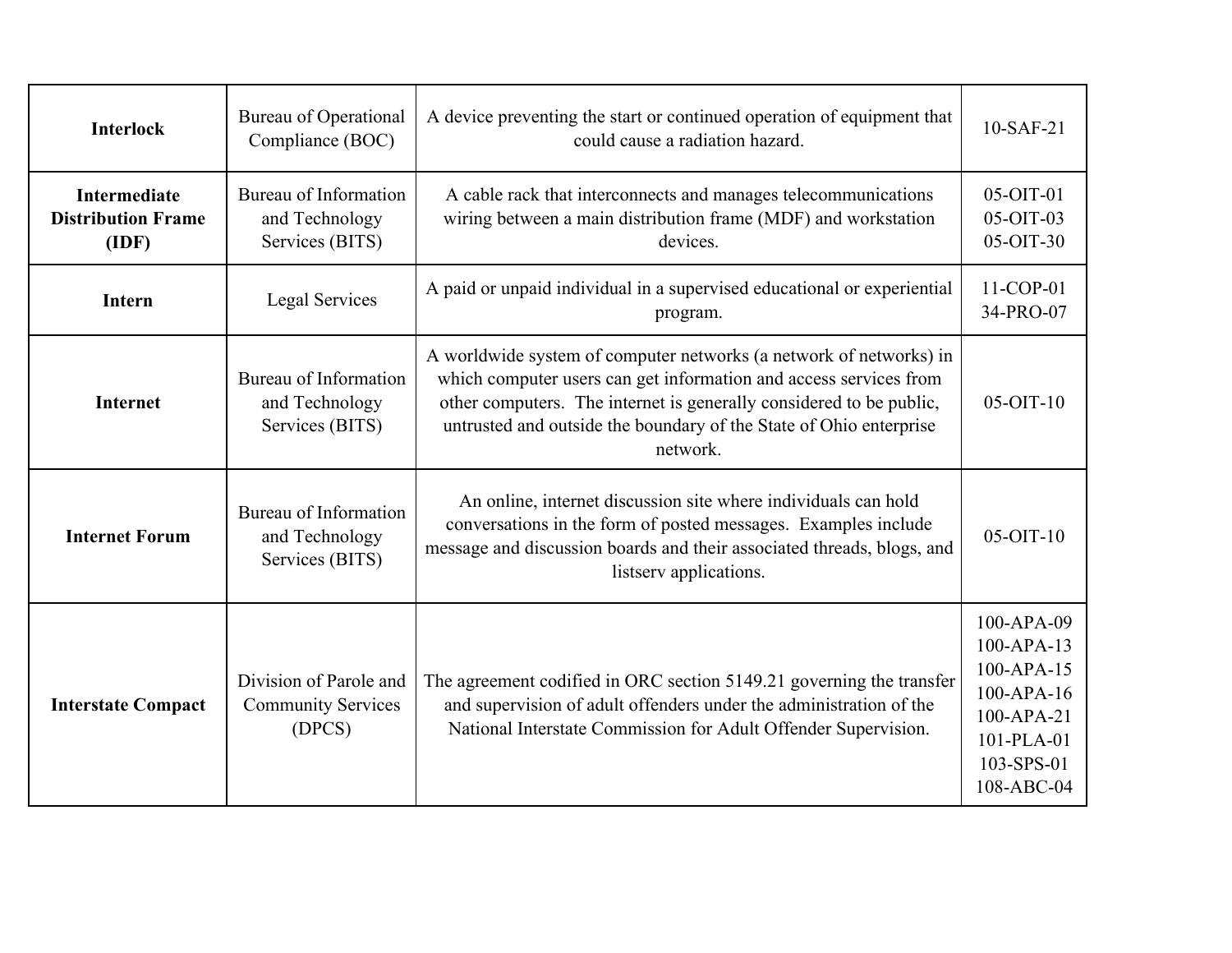| <b>Interstate Compact</b><br><b>Tracking System</b><br>(ICOTS) | Division of Parole and<br><b>Community Services</b><br>(DPCS) | A web-based system used by all states to provide required information<br>for supervision.                                                                                                                                                                                                                                                                                                                                                                                                                                                                                                                                                                                                                                                                               | 100-APA-16<br>103-SPS-01 |
|----------------------------------------------------------------|---------------------------------------------------------------|-------------------------------------------------------------------------------------------------------------------------------------------------------------------------------------------------------------------------------------------------------------------------------------------------------------------------------------------------------------------------------------------------------------------------------------------------------------------------------------------------------------------------------------------------------------------------------------------------------------------------------------------------------------------------------------------------------------------------------------------------------------------------|--------------------------|
| <b>Interstate Transfer</b>                                     | and Reception (BOCR)                                          | Bureau of Classification Transfer of an incarcerated individuals from one state/agency to another<br>for confinement per an Interstate Corrections Compact Agreement.                                                                                                                                                                                                                                                                                                                                                                                                                                                                                                                                                                                                   | 53-CLS-03                |
| <b>Intervene</b>                                               | Office of Prisons (OOP)                                       | To intercede with another employee to prevent or alter a result or course<br>of events.                                                                                                                                                                                                                                                                                                                                                                                                                                                                                                                                                                                                                                                                                 | 63-UOF-01                |
| <b>Intervention Assistance</b><br>Team (IAT)                   | Ohio Central School<br>System (OCSS)                          | A general education component in which a multidisciplinary team<br>focuses on specific concerns that may affect a student's educational<br>progress regardless of age.                                                                                                                                                                                                                                                                                                                                                                                                                                                                                                                                                                                                  | 57-EDU-01<br>57-EDU-11   |
| <b>Intervention in Lieu of</b><br>Conviction                   | Division of Parole and<br><b>Community Services</b><br>(DPCS) | A period of supervision as if the offender was subject to a Community<br>Control sanction imposed under ORC section 2929.15 through 2929.18                                                                                                                                                                                                                                                                                                                                                                                                                                                                                                                                                                                                                             | 100-APA-16               |
| <b>Intervention Specialist</b>                                 | Ohio Central School<br>System (OCSS)                          | The intervention specialist is responsible for all aspects of special<br>education services and compliance and may provide additional<br>intervention to students not identified for Special Education services as<br>needed. They are required to adhere to all regulations outlined in the<br>Operating Standards for Ohio Educational Agencies Serving Children<br>with Disabilities. It is the responsibility of the intervention specialist to<br>ensure that all students identified with a disability are given the same<br>learning opportunities as non-disabled students. The intervention<br>specialist will work closely with the classroom teacher in making sure<br>that student needs are met, IEP goals are taught, and IEP provisions are<br>followed. | 57-EDU-11                |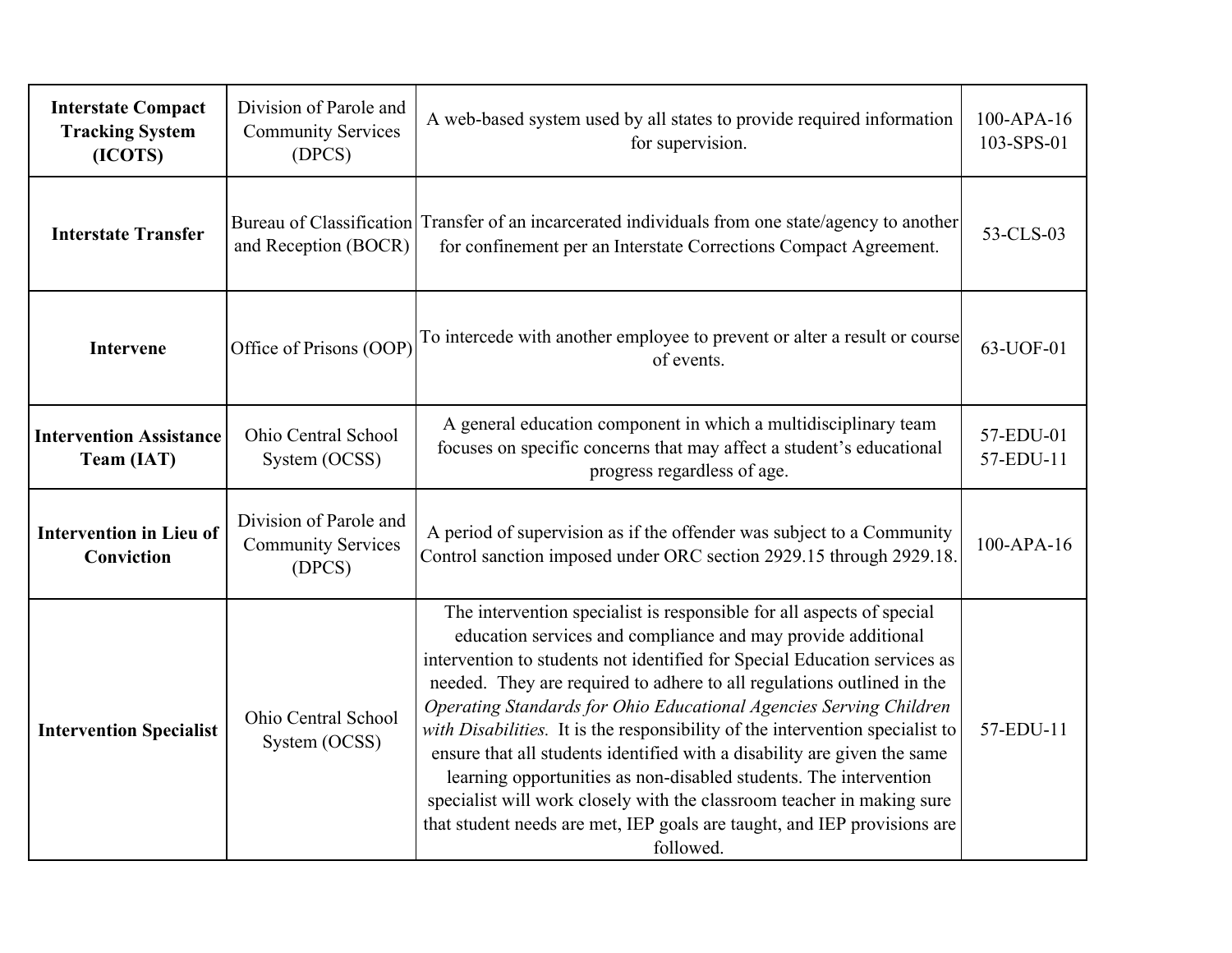| <b>Interview Panel</b>                       | <b>Bureau of Personnel</b>                                    | A diverse group of between 2-5 exempt employees that shall, at a<br>minimum, be inclusive of gender and race/ethnicity. Additional<br>considerations for panel diversity may include age and disability status.<br>The panel will review the applications and subject matter expert<br>screening forms and then interview the applicants within the applicant<br>pool. Interview panels shall include a Human Resources (Personnel,<br>Labor Relations or EEO) representative (local, regional, or central<br>office) unless extenuating circumstances exist, in which case<br>documentation of the circumstances shall be placed in the case merit<br>file. For interviews with more than one interview panel at the same time<br>(i.e., parole officer, correction officer, etc.), only one HR representative<br>needs to be present to ensure the integrity of the interview. The<br>interview panel makes a recommendation to the managing<br>officer/designee for selection of an applicant to the vacant position. | 34-PRO-04                 |
|----------------------------------------------|---------------------------------------------------------------|--------------------------------------------------------------------------------------------------------------------------------------------------------------------------------------------------------------------------------------------------------------------------------------------------------------------------------------------------------------------------------------------------------------------------------------------------------------------------------------------------------------------------------------------------------------------------------------------------------------------------------------------------------------------------------------------------------------------------------------------------------------------------------------------------------------------------------------------------------------------------------------------------------------------------------------------------------------------------------------------------------------------------|---------------------------|
| <b>Intra-Departmental</b><br><b>Movement</b> | <b>Corrections Training</b><br>Academy (CTA)                  | Any current employee who changes position or work site.                                                                                                                                                                                                                                                                                                                                                                                                                                                                                                                                                                                                                                                                                                                                                                                                                                                                                                                                                                  | 39-TRN-10                 |
| <b>Intra-Unit Transfer</b>                   | Division of Parole and<br><b>Community Services</b><br>(DPCS) | Transfer between APA staff in one unit to other APA staff within the<br>same unit.                                                                                                                                                                                                                                                                                                                                                                                                                                                                                                                                                                                                                                                                                                                                                                                                                                                                                                                                       | 100-APA-21                |
| <b>Intrasystem Transfer</b>                  | <b>Bureau of Classification</b><br>and Reception (BOCR)       | The transfer of an offender from one institution or program to another<br>within the ODRC.                                                                                                                                                                                                                                                                                                                                                                                                                                                                                                                                                                                                                                                                                                                                                                                                                                                                                                                               | 68-MED-01                 |
| <b>Investigating Authority</b>               | Division of Parole and<br><b>Community Services</b><br>(DPCS) | The individuals responsible for conducting pass investigations that<br>include employees of the APA and/or halfway house staff.                                                                                                                                                                                                                                                                                                                                                                                                                                                                                                                                                                                                                                                                                                                                                                                                                                                                                          | 100-APA-32                |
| <b>Investigating Employee</b>                | <b>Labor Relations Office</b><br>(LRO)                        | An exempt employee assigned as investigator of alleged Employee<br>Misconduct.                                                                                                                                                                                                                                                                                                                                                                                                                                                                                                                                                                                                                                                                                                                                                                                                                                                                                                                                           | $09$ -INV-03<br>09-INV-07 |
| <b>Investigatory Interview</b>               | <b>Labor Relations Office</b><br>(LRO)                        | Interviewing an employee who is the subject of the investigation.                                                                                                                                                                                                                                                                                                                                                                                                                                                                                                                                                                                                                                                                                                                                                                                                                                                                                                                                                        | 09-INV-03<br>09-INV-07    |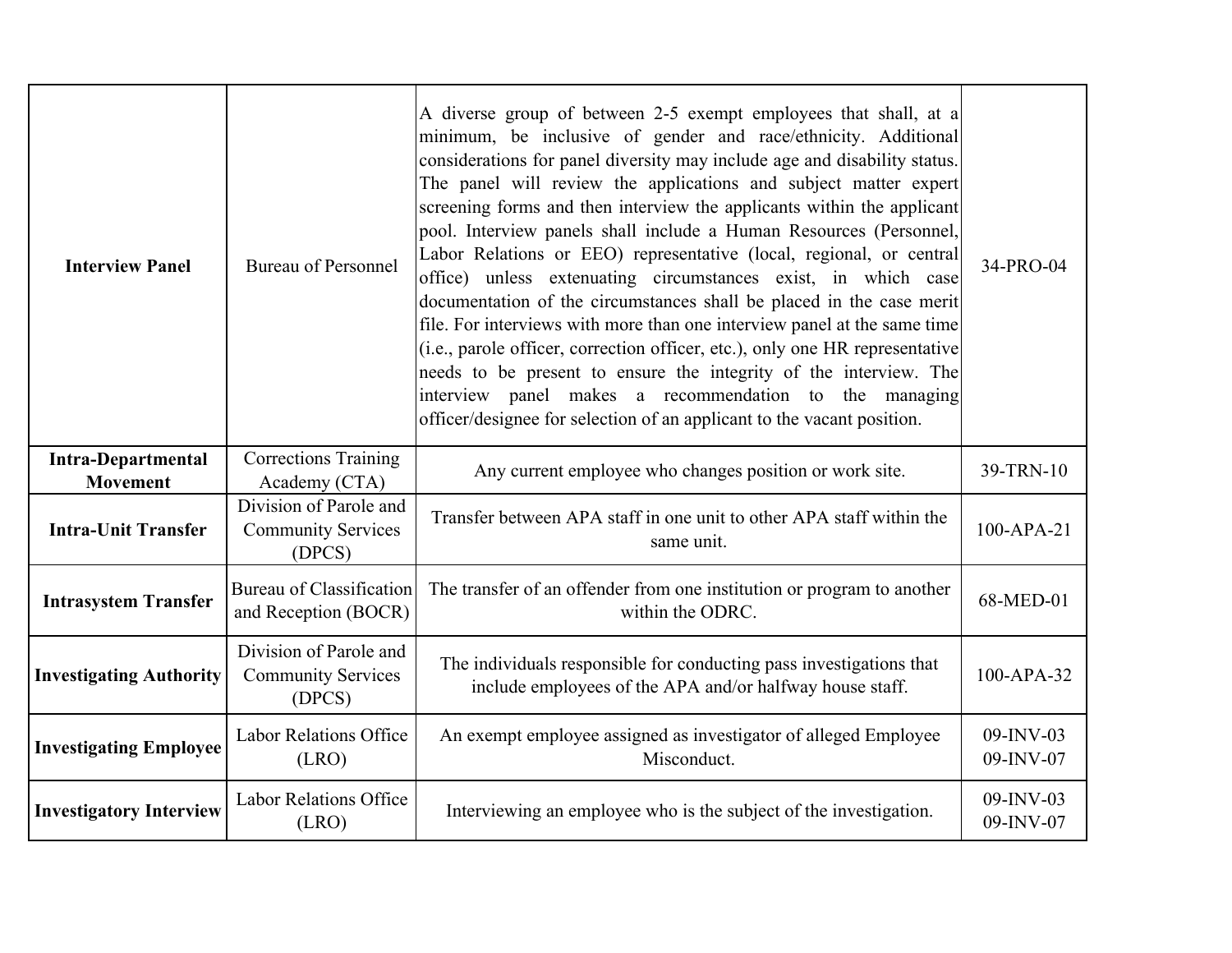| Involuntary<br>Psychotropic<br><b>Medication</b> | <b>Behavioral Health</b><br>Operations (BHO)               | There are two (2) types of involuntary medication: emergency and<br>mandated (non-emergency). Involuntary medication is the<br>intramuscular injection of psychotropic medication without the<br>incarcerated individual's approval in which staff may use reasonable<br>and appropriate force to safely administer the medication if needed.                      | 67-MNH-29              |
|--------------------------------------------------|------------------------------------------------------------|--------------------------------------------------------------------------------------------------------------------------------------------------------------------------------------------------------------------------------------------------------------------------------------------------------------------------------------------------------------------|------------------------|
| <b>IT Biennial Plan</b>                          | Bureau of Information<br>and Technology<br>Services (BITS) | The written ODRC IT plan completed by the chief information officer<br>and approved by the ITGG pursuant to ODRC Policy 05-OIT-19,<br>ODRC Information Technology Biennial Planning.                                                                                                                                                                               | 05-OIT-08<br>05-OIT-22 |
| <b>IT Investment Planning</b><br>Coordinator     | Bureau of Information<br>and Technology<br>Services (BITS) | The chief of BITS, who is responsible for overseeing completion of the<br>ODRC IT Investment Plan and for serving as the ODRC liaison with<br>DAS OITSIM.                                                                                                                                                                                                          | 05-OIT-19              |
| <b>IT Project</b>                                | Bureau of Information<br>and Technology<br>Services (BITS) | An information technology automation undertaking, completed<br>internally by ODRC staff and/or externally by contractors, approved by<br>the ODRC ITGG that is estimated to require 160 or more hours of IT<br>resources to complete, has global impact for ODRC and produces a<br>necessary IT product or service in alignment with the ODRC IT<br>Biennial Plan. | 05-OIT-08<br>05-OIT-22 |
| <b>IT Project Charter</b>                        | Bureau of Information<br>and Technology<br>Services (BITS) | A written document, in a format acceptable to the ODRC chief<br>information officer, that identifies the project sponsors and project<br>participants, concisely summarizes the objectives, goals and scope of<br>the IT project and defines the roles and responsibilities of the project<br>sponsor and project participants.                                    | 05-OIT-08              |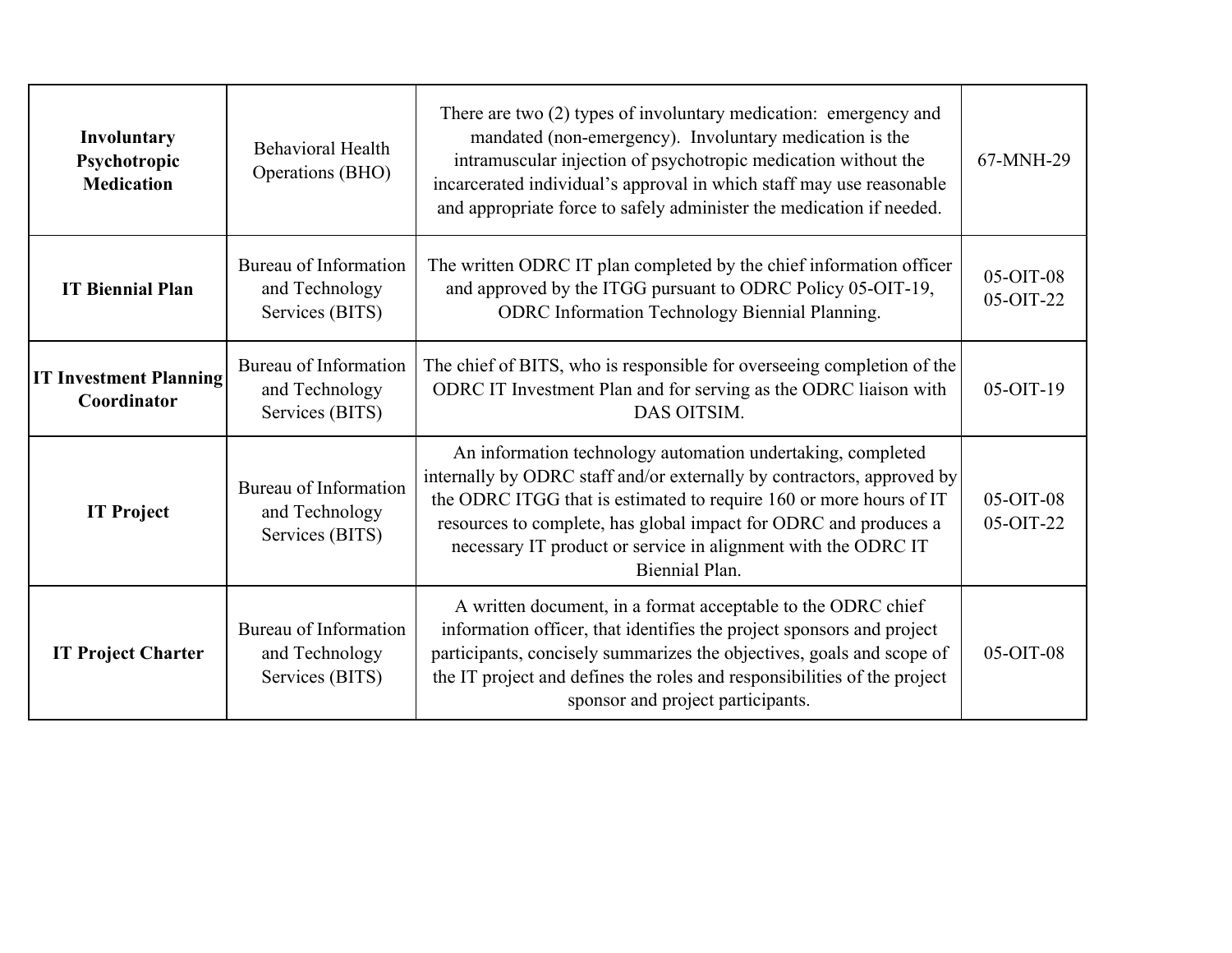| <b>Joint Terrorism Task</b><br>Force (JTTF) | Chief Inspector's Office                                      | A partnership between the Federal Bureau of Investigation and other<br>federal agencies, notably Department of Homeland Security<br>components such as U.S. Immigration and Customs Enforcement, the<br>Transportation Security Administration, the Secret Service, State and<br>Local Law Enforcement and specialized agencies. | 34-PRO-07<br>310-SEC-12                  |
|---------------------------------------------|---------------------------------------------------------------|----------------------------------------------------------------------------------------------------------------------------------------------------------------------------------------------------------------------------------------------------------------------------------------------------------------------------------|------------------------------------------|
| <b>Judicial Release</b>                     | Division of Parole and<br><b>Community Services</b><br>(DPCS) | A form of release pursuant to the ORC section 2929.20 and effective<br>July 1, 1996. Judicial Release replaces Shock Probation.                                                                                                                                                                                                  | 100-APA-13<br>$100-APA-15$<br>108-ABC-04 |
| <b>Judicial Release</b><br><b>Violator</b>  | Division of Parole and<br><b>Community Services</b><br>(DPCS) | An offender that has been declared to be in violation of any of the<br>conditions or rules of a judicial release granted to the offender by the<br>offender's sentencing court.                                                                                                                                                  | 105-PBD-08                               |
| Kippah (Yarmulke)                           | Religious Services                                            | Skullcap required for male Jews to wear in the approved color of White<br>or Beige only.                                                                                                                                                                                                                                         | 72-REG-07                                |
| <b>Knowledgeable Person</b>                 | Legal Services                                                | Any person who has reason to believe an incarcerated individual has the<br>intent and ability to carry out an explicit threat of inflicting imminent<br>and serious physical harm to a clearly identifiable potential victim(s).                                                                                                 | 67-MNH-26                                |
| <b>Kosher (Kashrut)</b>                     | Religious Services                                            | The purity laws for food consumed by any practicing Jew.                                                                                                                                                                                                                                                                         | 72-REG-07                                |
| <b>Kronos Workforce</b>                     | <b>Bureau of Personnel</b>                                    | OAKS integrated timekeeping software that captures and summarizes<br>information about employee time and attendance. This system will also<br>facilitate the processing of leave cases.                                                                                                                                          | 35-PAY-04                                |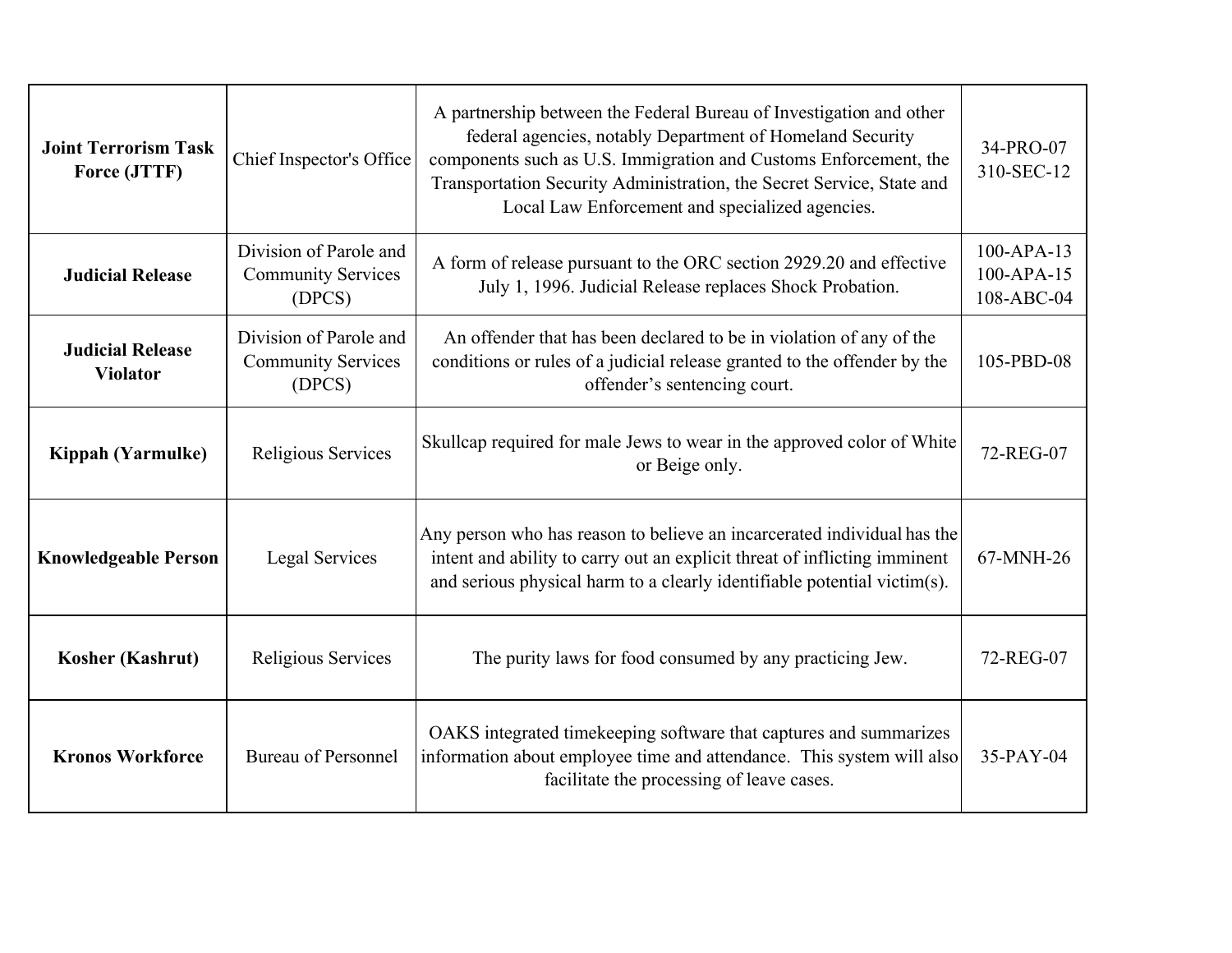| <b>Labor and Delivery</b>                                                | Office of Prisons (OOP)                                       | The process of giving birth.                                                                                                                                                                                                                                                                                                                                              | 71-SOC-02                                         |
|--------------------------------------------------------------------------|---------------------------------------------------------------|---------------------------------------------------------------------------------------------------------------------------------------------------------------------------------------------------------------------------------------------------------------------------------------------------------------------------------------------------------------------------|---------------------------------------------------|
| <b>Lactation Area</b>                                                    | Bureau of Labor<br>Relations (BLR)                            | A place other than a bathroom that is shielded from view, free from<br>intrusion from coworkers and the public which may be used by a<br>nursing mother to express breast milk.                                                                                                                                                                                           | 36-LEV-07                                         |
| <b>Land Improvement</b>                                                  | Division of Business<br>Administration (DBA)                  | An improvement made to land, either above or below ground, such as<br>parking lots, sidewalks, etc.                                                                                                                                                                                                                                                                       | 22-BUS-08                                         |
| <b>Law Enforcement</b><br><b>Agency</b>                                  | Division of Parole and<br><b>Community Services</b><br>(DPCS) | For purposes of this policy, refers to: the Ohio State Highway Patrol, an<br>agency that employs peace officers as defined in ORC $\S$ 109.71, the<br>Adult Parole Authority, a county department of probation, a prosecuting<br>attorney, the Attorney General, similar agencies of other states, federal<br>law enforcement agencies, and postal inspectors.            | 102-FUG-03                                        |
| <b>Law Enforcement</b><br><b>Automated Data</b><br><b>System (LEADS)</b> | Division of Parole and<br><b>Community Services</b><br>(DPCS) | Statewide computerized network which provides computerized data and<br>communications for criminal justice agencies with the state of Ohio.<br>LEADS is administered by the Ohio state highway patrol<br>superintendent. LEADS does not include data and files separately<br>collected and maintained by intrastate regional systems or other<br>individual user systems. | 05-OIT-02<br>09-INV-04<br>34-PRO-07<br>100-APA-32 |
| <b>LEADS Computer</b>                                                    | Bureau of Information<br>and Technology<br>Services (BITS)    | (This designation replaces the LEADS TERMINAL naming<br>convention.) A computer workstation which has a static IP address and<br>has had the LEADS software client installed. The connection to LEADS<br>may be provided directly through the ODRC network or through the<br>Virtual Private Network (VPN) but still has a static IP address.                             | $05-$ OIT $-02$                                   |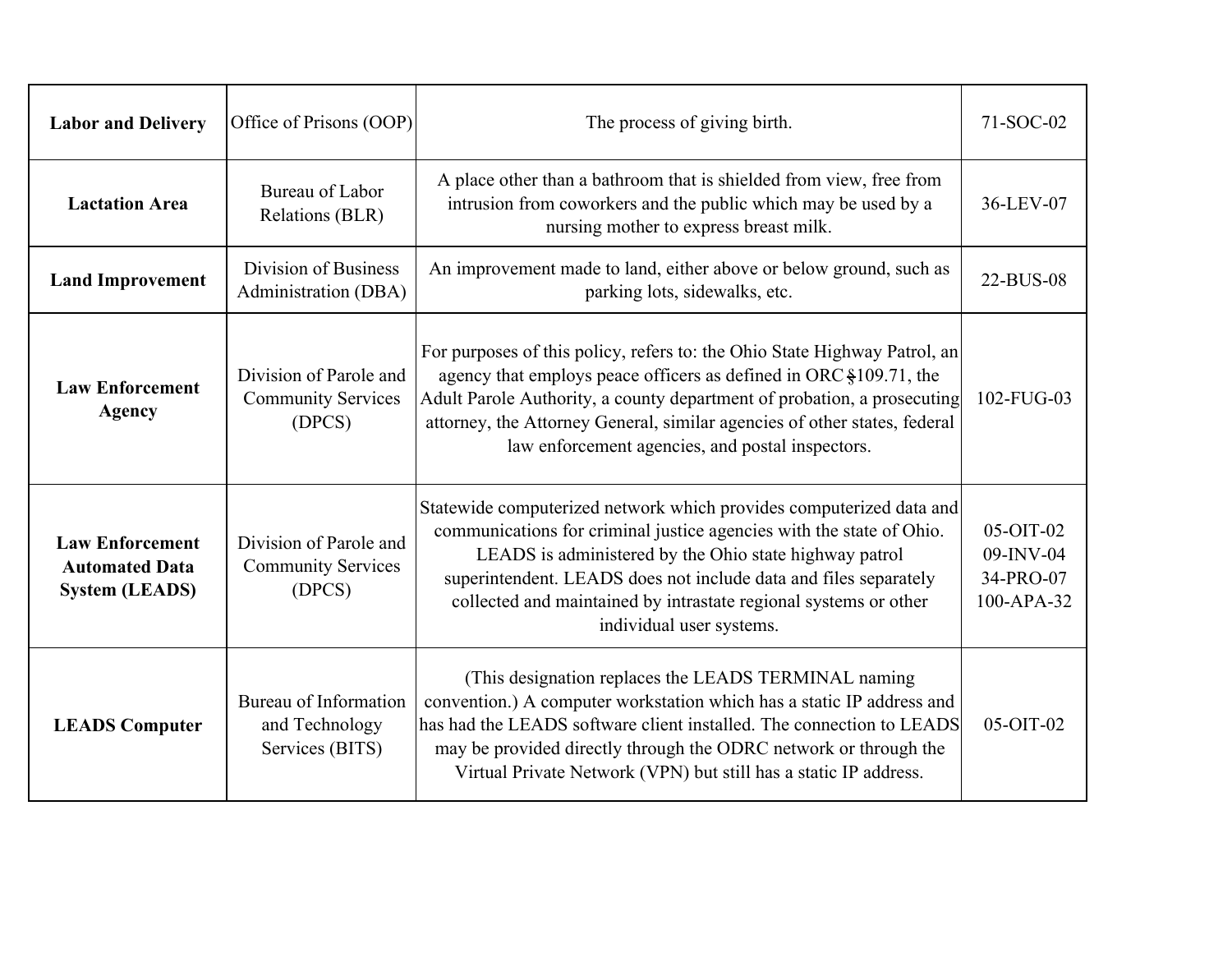| <b>LEADS Computer Co-</b><br><b>Users</b>         | Bureau of Information<br>and Technology<br>Services (BITS) | Ohio State Highway Patrol (OSHP), the National Crime Information<br>Center (NCIC), the National Law Enforcement Telecommunications<br>System (NLETS), the Bureau of Criminal Investigation and<br>Identification (BCI&I) and various Intra-State systems, e.g., Northwest<br>Ohio Regional Information System (NORIS).                           | 05-OIT-02                                        |
|---------------------------------------------------|------------------------------------------------------------|--------------------------------------------------------------------------------------------------------------------------------------------------------------------------------------------------------------------------------------------------------------------------------------------------------------------------------------------------|--------------------------------------------------|
| <b>LEADS Computer</b><br>Operator                 | Bureau of Information<br>and Technology<br>Services (BITS) | An ODRC employee or approved ODRC contractor who has<br>successfully completed all LEADS training, testing, and certification<br>requirements and is, therefore, defined as a "certified terminal operator"<br>by LEADS.                                                                                                                         | 05-OIT-02                                        |
| <b>LEADS</b> Coordinator                          | Bureau of Information<br>and Technology<br>Services (BITS) | The employee responsible for general oversight and supervision of<br>LEADS within the ODRC. The LEADS coordinator in ODRC shall be<br>the chief inspector or designee.                                                                                                                                                                           | $05-OT-02$                                       |
| <b>LEADS Practitioner</b>                         | Bureau of Information<br>and Technology<br>Services (BITS) | An ODRC employee who has successfully completed all required<br>LEADS training and is authorized to receive LEADS data.                                                                                                                                                                                                                          | 05-OIT-02                                        |
| <b>LEADS</b> Steering<br>Committee                | Bureau of Information<br>and Technology<br>Services (BITS) | A group responsible for preparing and publishing operating guidelines<br>for users of the LEADS system. The committee is composed of<br>representatives from the Ohio State Highway Patrol (OSHP), Buckeye<br>State Sheriff's Association, Ohio Association of Chiefs of Police, and<br>the Bureau of Criminal Identification and Investigation. | $05-$ OIT $-02$                                  |
| <b>Learning Management</b><br><b>System (LMS)</b> | <b>Corrections Training</b><br>Academy (CTA)               | An integrated software application provided by the Department of<br>Administration Services (DAS) on the state's enterprise intranet site<br>used to manage and track State of Ohio employees learning and training<br>information.                                                                                                              | 39-TRN-02<br>39-TRN-05<br>39-TRN-06<br>39-TRN-09 |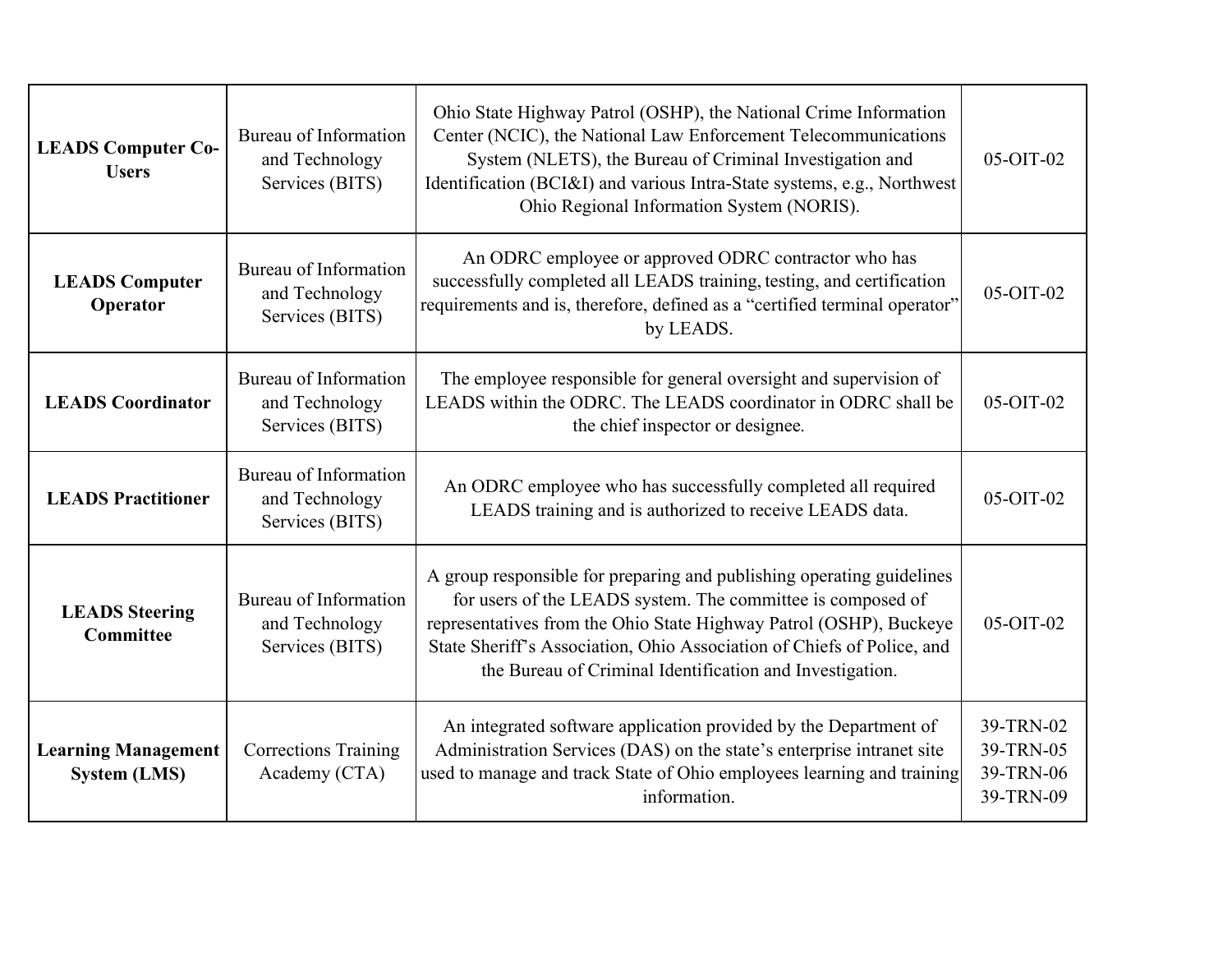| <b>Leave Case</b>                | <b>Bureau of Personnel</b>                   | The mechanism used in Kronos Workforce to document an employee's<br>absence from work for any approved program allowing an employee to<br>be off work for an extended period of time (e.g., Disability, Salary<br>Continuation, Worker's Compensation, Family Medical Leave Act,<br>Childbirth/Adoption leave, etc.).                                                                                                                                                         | 35-PAY-04              |
|----------------------------------|----------------------------------------------|-------------------------------------------------------------------------------------------------------------------------------------------------------------------------------------------------------------------------------------------------------------------------------------------------------------------------------------------------------------------------------------------------------------------------------------------------------------------------------|------------------------|
| <b>Legal Disc</b>                | Legal Services                               | A compact disc (CD) or digital video disc (DVD) containing legal<br>materials whose receipt, retention, viewing, and destruction are<br>regulated by ODRC Policy 59-LEG-01, Inmate Access to Court and<br>Counsel.                                                                                                                                                                                                                                                            | $05-OIT-11$            |
| <b>Legal Mail</b>                | Legal Services                               | Mail addressed to an incarcerated person that clearly displays the return<br>address of an attorney-at-law, a public service law office, a law school<br>legal clinic, court of law, or the correctional institution inspection<br>committee and that is marked with a valid control number provided by<br>the department. Also defined in Administrative Rule 5120-9-17,<br>Incoming Mail.                                                                                   | 75-MAL-01<br>75-MAL-03 |
| <b>Leisure Activities</b>        |                                              | Organized recreational activities that are pro-social yet do not contain<br>an element of volunteerism, community service or an educational<br>component. These activities may have some staff oversight yet are not<br>Office of Prisons (OOP) curriculum based. Examples include exercise programs, sporting events,<br>card tournaments, movie nights, talent shows, outside<br>agencies/volunteers providing entertainment without guided discussion<br>and/or follow up. | 71-SOC-09              |
| <b>Less Than Deadly</b><br>Force | <b>Risk Management</b><br>(Legal)            | Any force, which could not reasonably be expected to result in the death<br>of the person against whom it is directed.                                                                                                                                                                                                                                                                                                                                                        | 63-UOF-01              |
| <b>Lesson Plans (CTA)</b>        | <b>Corrections Training</b><br>Academy (CTA) | A document that determines the content, guidelines, and performance<br>expectations for a training module.                                                                                                                                                                                                                                                                                                                                                                    | 39-TRN-04              |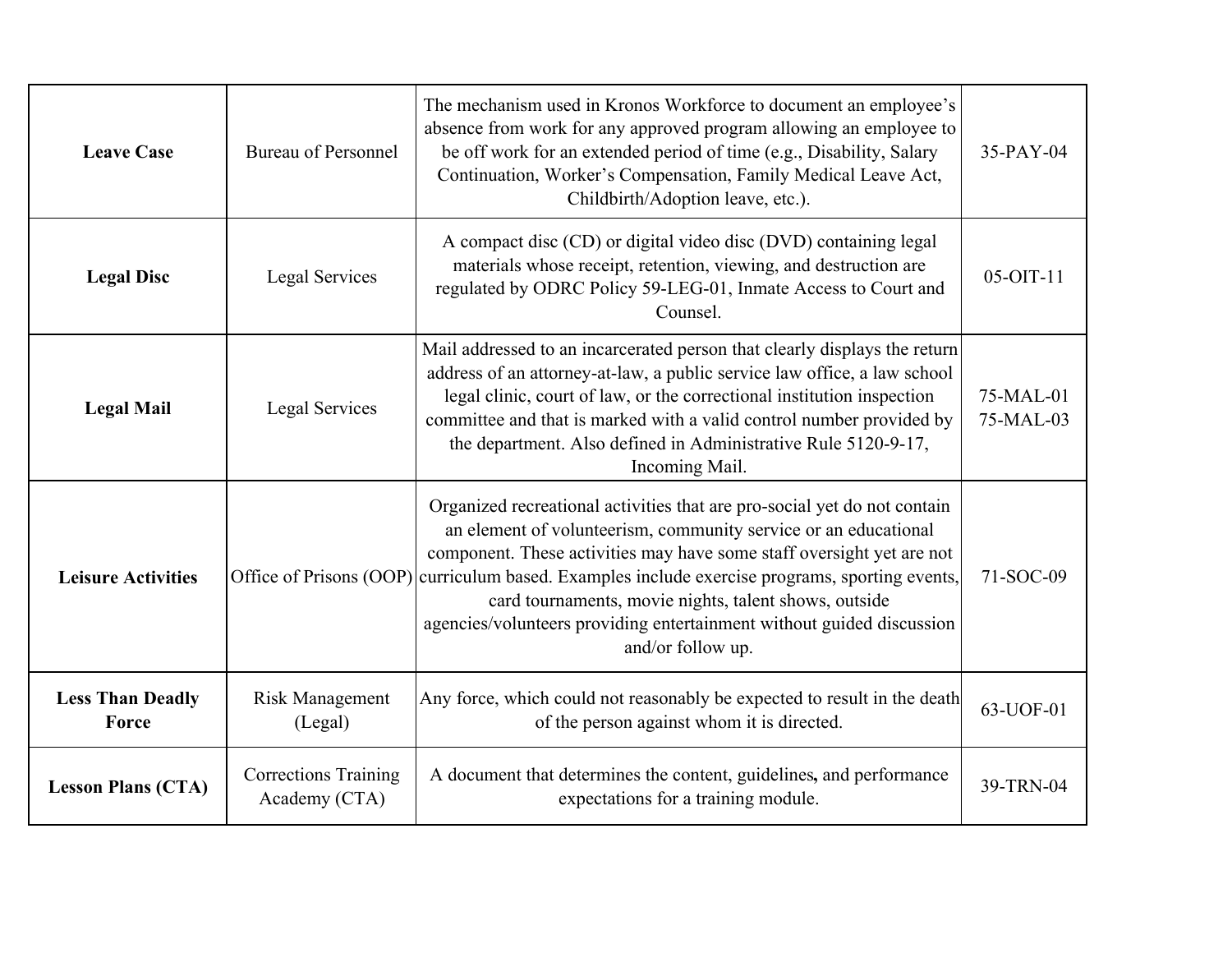| <b>Lesson Plans (OCSS)</b>                          | Ohio Central School<br>System (OCSS)             | Written plans of instruction by classroom instructor for each school<br>subject taught.                                                                                                                                                                                                                                                                                                                                                                                                                                                                                                                                                       | 57-EDU-02                           |
|-----------------------------------------------------|--------------------------------------------------|-----------------------------------------------------------------------------------------------------------------------------------------------------------------------------------------------------------------------------------------------------------------------------------------------------------------------------------------------------------------------------------------------------------------------------------------------------------------------------------------------------------------------------------------------------------------------------------------------------------------------------------------------|-------------------------------------|
| <b>LGBTI</b>                                        | <b>Bureau of Operational</b><br>Compliance (BOC) | An acronym for a group for sexual minorities including lesbian, gay,<br>bisexual, transgender, and intersex individuals.                                                                                                                                                                                                                                                                                                                                                                                                                                                                                                                      | 79-ISA-01<br>79-ISA-02<br>79-ISA-04 |
| <b>Library Administrator</b>                        | Ohio Central School<br>System (OCSS)             | The employee who is responsible for providing assistance in<br>coordinating and supervising library services throughout the ODRC.<br>The library administrator shall have a Master of Library Science degree<br>from a school accredited by the American Library Association.                                                                                                                                                                                                                                                                                                                                                                 | 58-LIB-01<br>58-LIB-02<br>58-LIB-03 |
| <b>Library Advisory</b><br><b>Committee</b>         | Ohio Central School<br>System (OCSS)             | An institution committee organized by the librarian I or librarian II, or<br>in the absence of the librarian I or II, the school administrator and with<br>the approval of the managing officer for the purpose of input and<br>review concerning institutional library services. The committee shall<br>include institutional staff, education staff, library employees, and at<br>least two (2) incarcerated representatives, and any other person deemed<br>appropriate by the managing officer or designee. The library<br>administrator from the Ohio Central School System (OCSS) shall serve<br>as ex-officio member of the committee. | 58-LIB-01<br>58-LIB-03              |
| <b>Library Materials</b><br><b>Review Committee</b> | Ohio Central School<br>System (OCSS)             | A committee consisting of three members appointed by the managing<br>officer to review questionable library materials and to decide whether<br>the item is appropriate for use by incarcerated persons.                                                                                                                                                                                                                                                                                                                                                                                                                                       | 58-LIB-03                           |
| <b>Library Procedures</b><br><b>Manual</b>          | Ohio Central School<br>System (OCSS)             | The procedures maintained that outline day-to-day operations, the<br>library improvement plan, the library priority purchase list, and other<br>pertinent information.                                                                                                                                                                                                                                                                                                                                                                                                                                                                        | 58-LIB-03                           |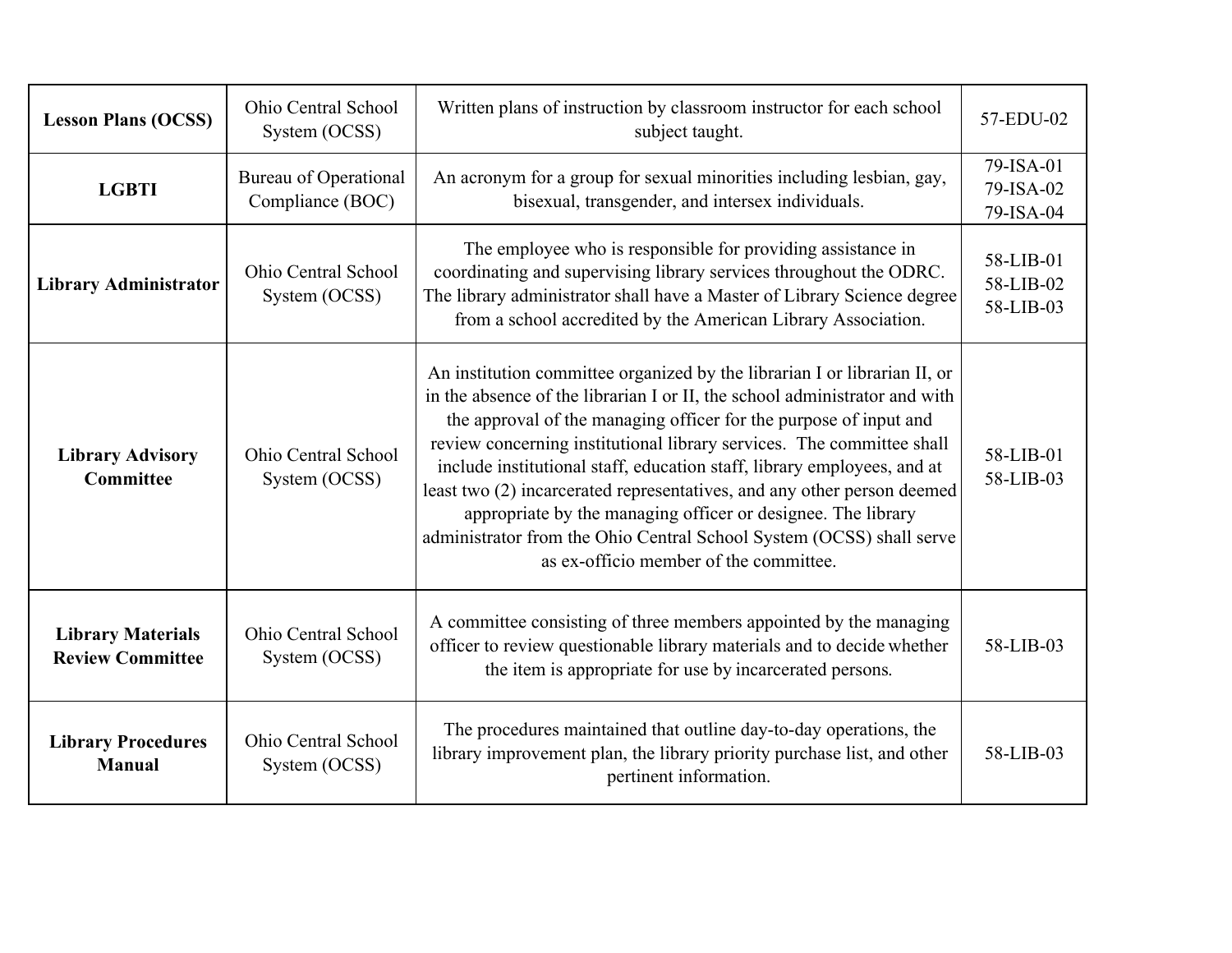| License (BCS)                        | Bureau of Community<br><b>Sanctions</b>                    | A certificate issued by the Division of Parole and Community Services<br>(DPCS) which designates the facility as being suitable for the care and<br>treatment of adult offenders.                                                                                                                                                                                                                                                                                                                                                                                                                                                                                 | 08-MAU-03   |
|--------------------------------------|------------------------------------------------------------|-------------------------------------------------------------------------------------------------------------------------------------------------------------------------------------------------------------------------------------------------------------------------------------------------------------------------------------------------------------------------------------------------------------------------------------------------------------------------------------------------------------------------------------------------------------------------------------------------------------------------------------------------------------------|-------------|
| <b>License (BITS)</b>                | Bureau of Information<br>and Technoloy Services<br>(BITS)  | A contract that authorizes access to software and data and outlines<br>rights regarding the use, distribution, performance, modification or<br>reproduction of software and data.                                                                                                                                                                                                                                                                                                                                                                                                                                                                                 | $05-OIT-21$ |
| <b>Licensed Software</b>             | Buerau of Information<br>and Technology<br>Services (BITS) | Software in any form, whether commercial, propriety or gratuitous, that<br>is provided by the intellectual property holder under terms of a contract<br>that governs use, copying, modification and distribution.                                                                                                                                                                                                                                                                                                                                                                                                                                                 | $05-OIT-21$ |
| <b>Licensed Vehicle</b>              | Division of Business<br>Administration (DBA)               | All state vehicles and trailers, including retrofitting, that are capable of<br>being licensed through the Bureau of Motor Vehicles for intended over-<br>the road transportation.                                                                                                                                                                                                                                                                                                                                                                                                                                                                                | 22-BUS-08   |
| <b>Likelihood of Serious</b><br>Harm | <b>Behavioral Health</b><br>Operations (BHO)               | 1) A substantial risk that serious physical harm will be inflicted by an<br>individual upon their person as evidenced by threats or attempts to<br>commit suicide or inflict physical harm to one's self; 2) A substantial<br>risk that serious physical harm will be inflicted by an individual upon<br>another as evidenced by behavior which has caused such harm or which<br>placed another person in reasonable fear of sustaining such harm; 3) A<br>substantial risk that significant damage will be done by an individual to<br>the property of others as evidenced by recent behavior which has caused<br>loss of, or damage to, the property of others. | 67-MNH-29   |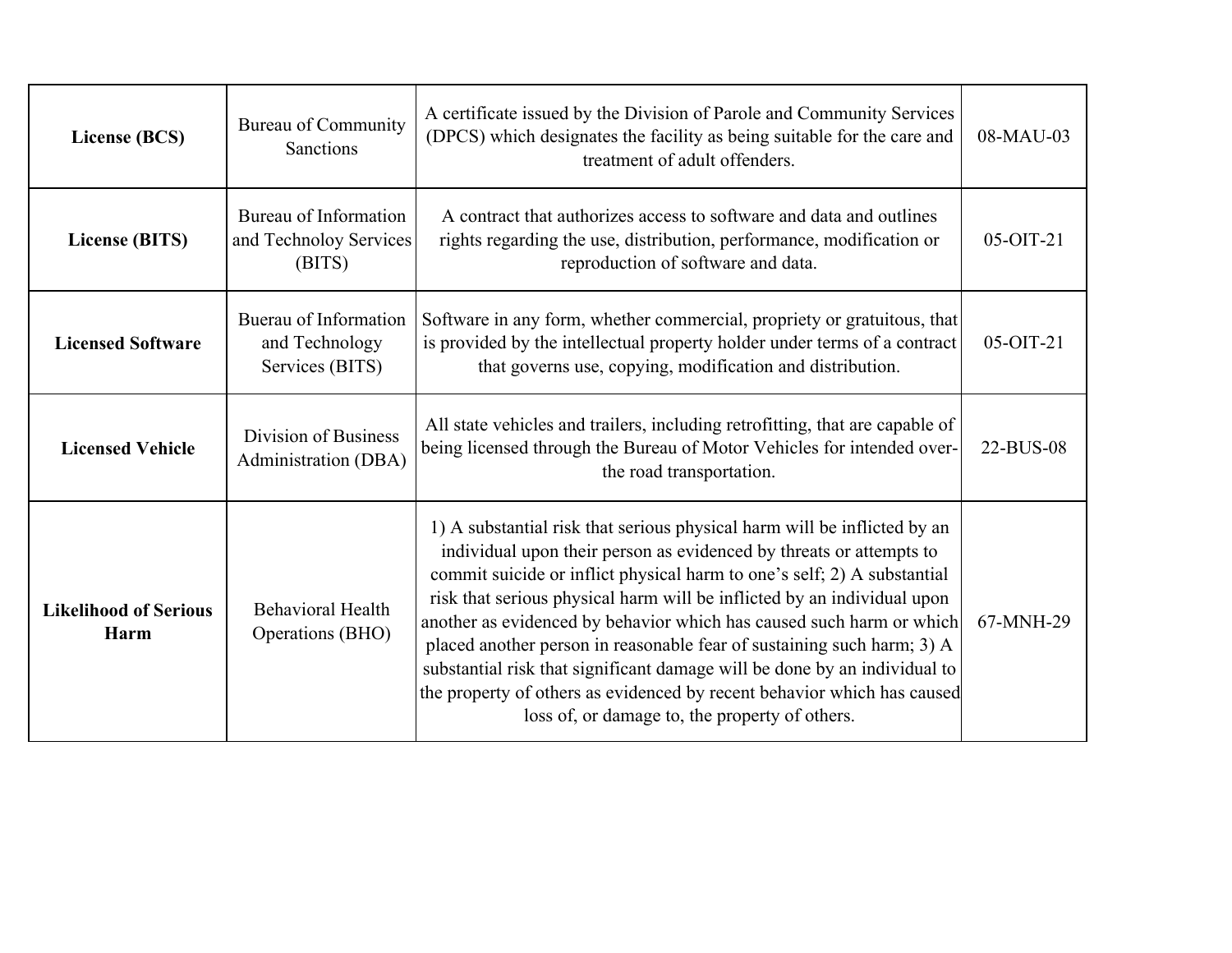| <b>Limited Privilege</b><br><b>Housing (LPH)</b> | <b>Bureau of Classification</b><br>and Reception (BOCR) | Assignment of an individual to a designated area for the purpose of<br>reducing their privileges, controlling movement, and reducing their<br>access to other incarcerated individuals. LPH is considered general<br>population and those assigned to this status shall have access to prison<br>services, although that access can be reasonably limited as part of their<br>privilege reduction. Designated out-of-cell time shall be more than two<br>hours daily. | 51-STF-05<br>53-CLS-04<br>53-CLS-10<br>57-EDU-02<br>57-EDU-11<br>58-LIB-01<br>61-PRP-01<br>67-MNH-09<br>67-MNH-15<br>67-MNH-31<br>69-OCH-02<br>76-VIS-03<br>78-REL-01<br>79-ISA-02<br>79-ISA-04 |
|--------------------------------------------------|---------------------------------------------------------|-----------------------------------------------------------------------------------------------------------------------------------------------------------------------------------------------------------------------------------------------------------------------------------------------------------------------------------------------------------------------------------------------------------------------------------------------------------------------|-------------------------------------------------------------------------------------------------------------------------------------------------------------------------------------------------|
| <b>Literacy Coordinator</b>                      | Ohio Central School<br>System (OCSS)                    | The Ohio Central School System staff member that trains the Certified<br>Tutor Trainer on how to conduct the workshops and provides technical<br>assistance to the trainer either by telephone and/or site visits. The<br>Literacy Training Coordinator is also responsible for the development,<br>support, and maintenance of the Tutor Training Programs within the<br>institutions.                                                                               | 57-EDU-14                                                                                                                                                                                       |
| <b>Literacy Unit</b>                             | Ohio Central School<br>System (OCSS)                    | An education program designed to meet the educational needs of<br>incarcerated persons reading below 226 on the Comprehensive Adult<br>Student Assessment System (CASAS) or below 5 on the Locator or 500<br>on the battery tests on the Test of Adult Basic Education (TABE). The<br>programs are located within a living unit, which should house both<br>students and tutors.                                                                                      | 57-EDU-14                                                                                                                                                                                       |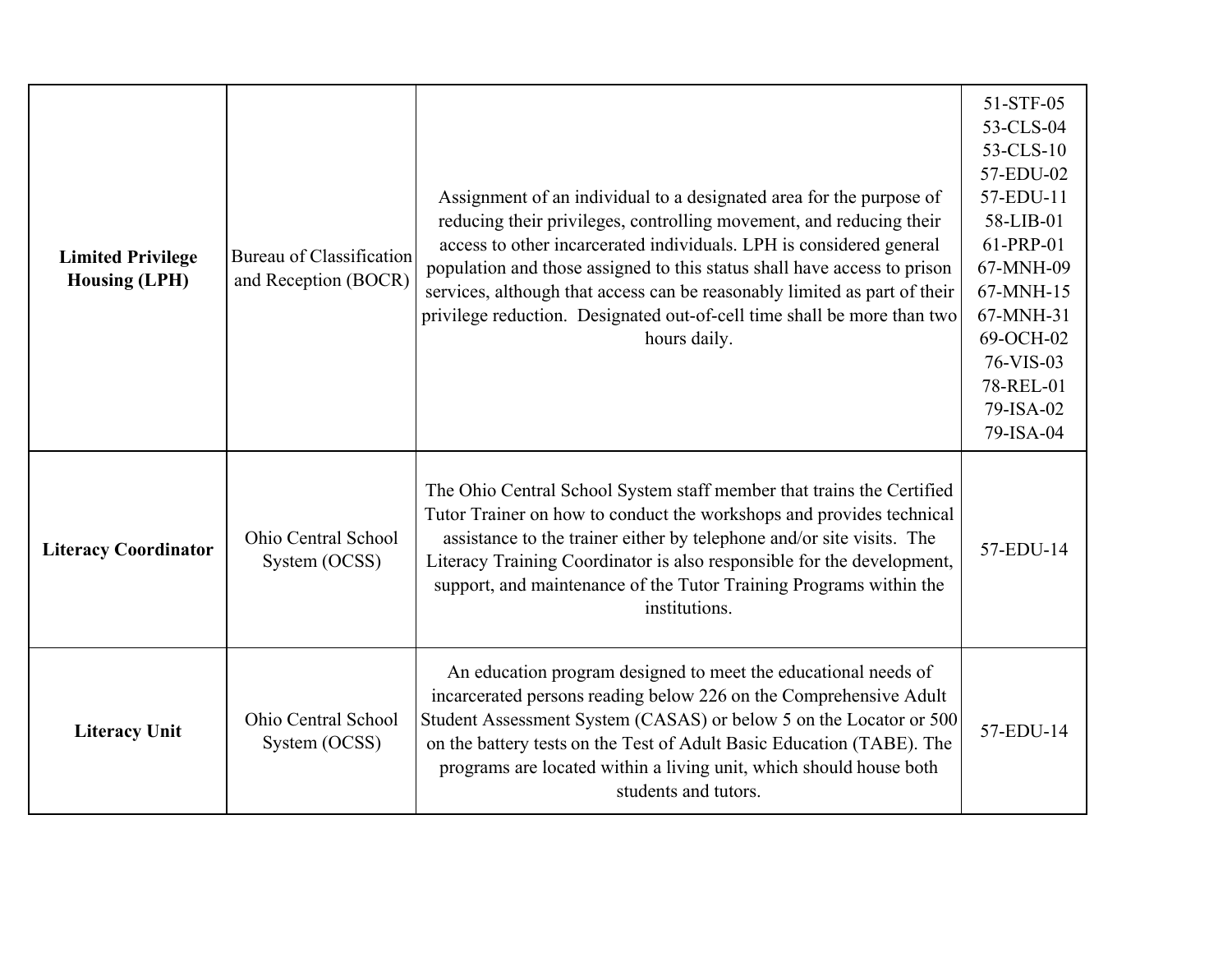| <b>Literacy Unit Teacher</b>                   | Ohio Central School<br>System (OCSS)                       | A teacher hired by the Ohio Central School System to teach in its<br>literacy units. This teacher must possess a current standard<br>certificate/license in elementary education or reading issued by the Ohio<br>Department of Education.                                                                                                                                                                                                                                                                                                                                                                                                                            | 57-EDU-14   |
|------------------------------------------------|------------------------------------------------------------|-----------------------------------------------------------------------------------------------------------------------------------------------------------------------------------------------------------------------------------------------------------------------------------------------------------------------------------------------------------------------------------------------------------------------------------------------------------------------------------------------------------------------------------------------------------------------------------------------------------------------------------------------------------------------|-------------|
| <b>Living Will</b>                             | Office of Correctional<br>Health Care (OCHC)               | A document that can be signed that describes the type of care a person<br>wants to receive if that person becomes permanently unconscious or<br>terminally ill and unable to communicate. The signor may choose<br>whether to accept life support.                                                                                                                                                                                                                                                                                                                                                                                                                    | 69-OCH-03   |
| <b>LMICN-LMINC DOTS</b><br><b>Screens</b>      | Legal Services                                             | The screens in the Departmental Offender Tracking System (DOTS)<br>used to process incoming legal mail. The LMICN screen is used to<br>process legal mail with a control number (Legal Mail Intake with a<br>Control Number). The LMINC screen is used to process legal mail<br>without a control number (Legal Mail Intake with No Control number).                                                                                                                                                                                                                                                                                                                  | 75-MAL-03   |
| <b>Local Agency Security</b><br>Officer (LASO) | Bureau of Information<br>and Technology<br>Services (BITS) | The ODRC BITS chief who, in the capacity of the ODRC DPOCC, is<br>responsible for overseeing LEADS information security for the ODRC<br>enterprise which includes providing the appropriate secure computing<br>hardware to ODRC LEADS users; serving as the primary LEADS<br>information security liaison with the FBI, Ohio State Highway Patrol,<br>Ohio Chief Inspector's Office and other law enforcement or<br>investigative agencies: distributing information security alerts and<br>notifications to ODRC LEADS users; and maintaining LEADS<br>information security documentation and assisting, when requested, with<br>LEADS information security audits. | $05-OIT-02$ |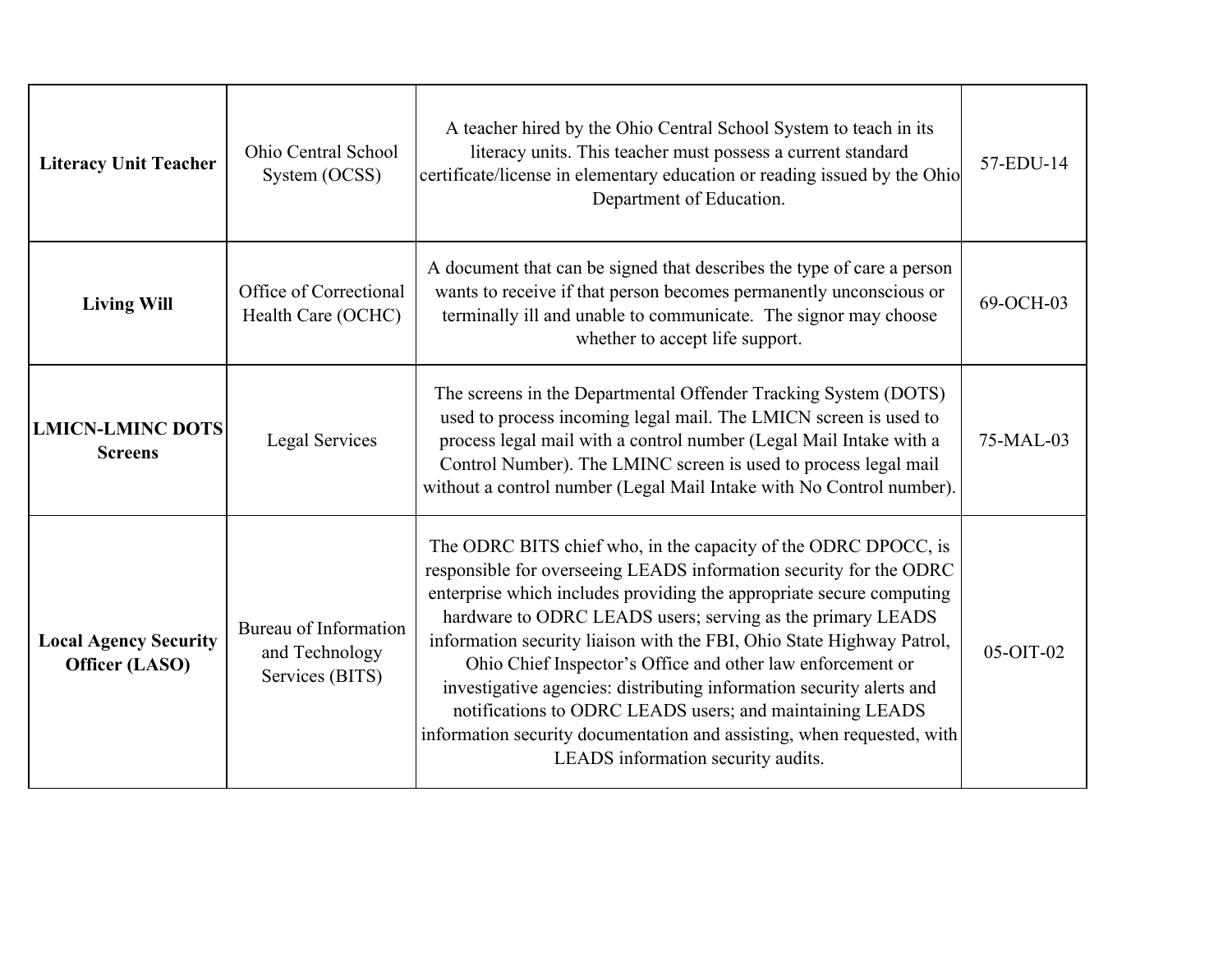| <b>Local Apprenticeship</b><br><b>Advisory Committee</b><br>(LAAC) | Ohio Central School<br>System (OCSS)                       | A committee that serves in an advisory role for the program at each<br>institution offering apprenticeship. This committee shall consist of the<br>appropriate deputy warden, apprenticeship coordinator, principal, and<br>apprenticeship supervisors.                                                                                    | 57-EDU-07 |
|--------------------------------------------------------------------|------------------------------------------------------------|--------------------------------------------------------------------------------------------------------------------------------------------------------------------------------------------------------------------------------------------------------------------------------------------------------------------------------------------|-----------|
| <b>Local Area Network</b><br>(LAN)                                 | Bureau of Information<br>and Technology<br>Services (BITS) | A communication network that services several information technology<br>device users within a small or confined geographic area.                                                                                                                                                                                                           | 05-OIT-11 |
| <b>Local Law</b><br><b>Enforcement Check</b>                       | Legal Services                                             | A review of an applicant's criminal history record from the local law<br>enforcement agencies in all cities/counties in which the applicant<br>attended school, worked, and resided for at least the previous five (5)<br>years.                                                                                                           | 34-PRO-07 |
| <b>Local Policy</b>                                                | Office of Policy and<br><b>Strategic Initiatives</b>       | A written document formulated to define operational guidelines for<br>institution employees, contractors, incarcerated individuals, interns,<br>volunteers, and the public that are developed specific to the facility,<br>reviewed through the operational compliance manager, and approved by<br>the managing officer for dissemination. | 01-COM-14 |
| <b>Local Professional</b><br>Development<br><b>Committee</b>       | Ohio Central School<br>System (OCSS)                       | A committee developed by the OCSS to assist staff in licensure<br>application as required by law and the Ohio Department of Education.<br>OCSSLPDC, is the committee for all licensed educational staff within<br>State operated facilities, Community Based Correctional Facilities<br>(CBCF) and private prisons.                        | 57-EDU-08 |
| <b>Local Separation</b>                                            | Bureau of Classification<br>and Reception (BOCR)           | An order wherein two $(2)$ or more incarcerated individuals are not<br>permitted to be assigned to the same living and/or work area and are not<br>permitted simultaneous involvement in the same recreational or leisure<br>time activities to ensure they are not in close proximity with one<br>another.                                | 53-CLS-05 |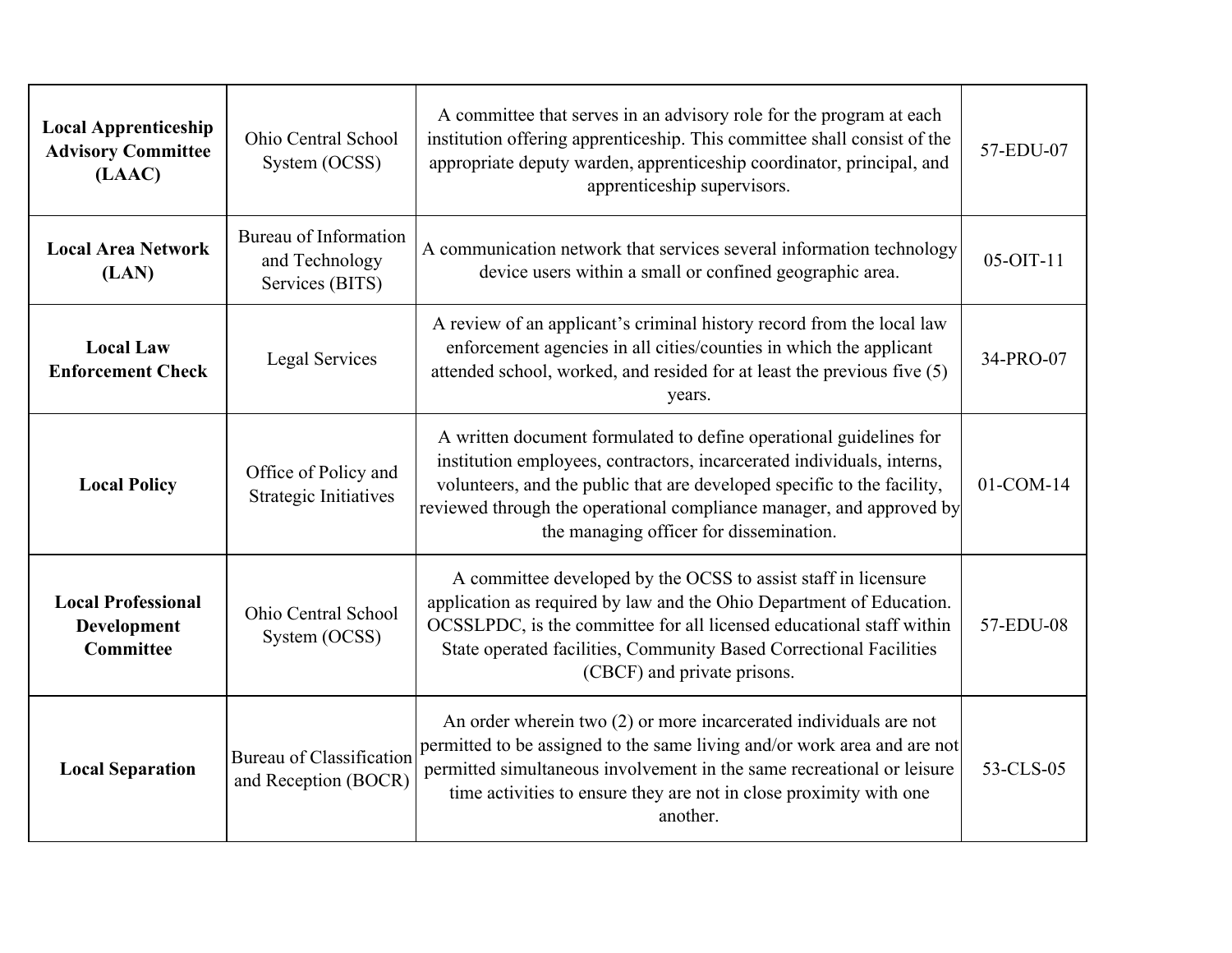| <b>Lock Box</b>             | Ohio Central School<br>System (OCSS)                       | A lockable case used to secure test materials.                                                                                                                                                                                                                                                 | 57-EDU-03   |
|-----------------------------|------------------------------------------------------------|------------------------------------------------------------------------------------------------------------------------------------------------------------------------------------------------------------------------------------------------------------------------------------------------|-------------|
| Lockout                     | Bureau of Operational<br>Compliance (BOC)                  | The placement of a lockout device or an energy-isolating device, in<br>accordance with an established procedure, to ensure that the energy<br>isolating device and the equipment cannot be operated until the lockout<br>device is removed.                                                    | $10-SAF-11$ |
| <b>Lockout Device</b>       | <b>Bureau of Operational</b><br>Compliance (BOC)           | A device that utilizes a positive means such as a lock, either key or<br>combination type, to hold an energy isolating device in a safe position<br>and prevent energizing of the machine or equipment including blank<br>flanges and bolted slip binds.                                       | $10-SAF-11$ |
| <b>Long Term Contractor</b> | <b>Corrections Training</b><br>Academy (CTA)               | A contractor providing consecutive service for a period exceeding one<br>year.                                                                                                                                                                                                                 | 39-TRN-12   |
| <b>Long Term Storage</b>    | Office of Prisons (OOP)                                    | Incarcerated individual property that an institution is holding in storage<br>while the individual is not permitted to possess it due to privilege or<br>security level reasons.                                                                                                               | 61-PRP-01   |
| <b>Loss or Theft</b>        | Bureau of Information<br>and Technology<br>Services (BITS) | The loss or theft of a computing device or media used by a state agency,<br>such as a laptop, smartphone, tablet, thumb/flash/jump drive/other<br>media or authentication token or loss or theft of paper documents<br>containing sensitive data or personally identifiable information (PII). | $05-OT-14$  |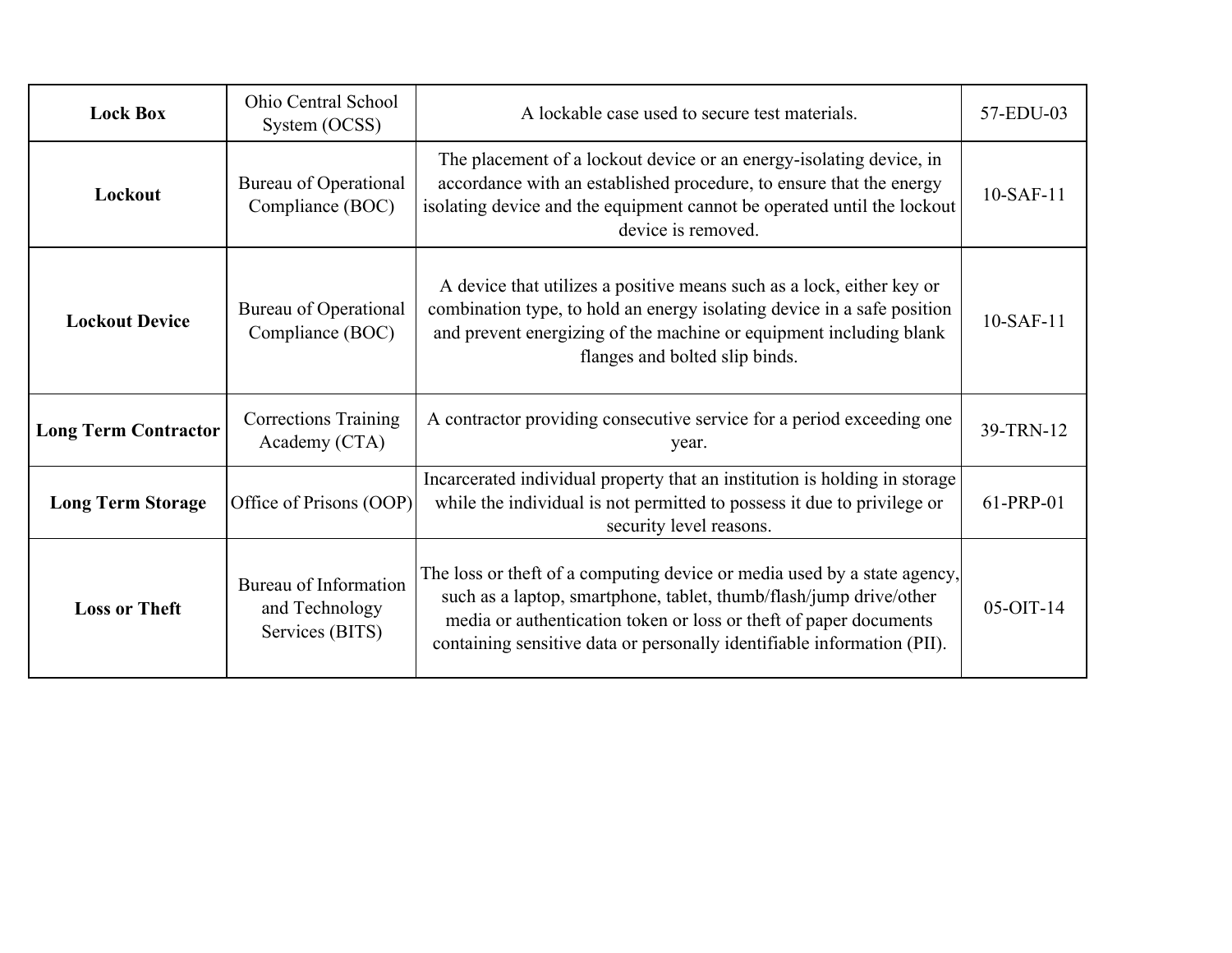| <b>Lost Time</b>                        | Division of Parole and<br><b>Community Services</b><br>(DPCS)     | Pursuant to ORC 2967.15, lost time is the specific period of time during<br>which an offender's period of supervision or prison term is tolled or not<br>credited. Lost time can result from being declared a violator-at-large,<br>violator in custody out-of-state, being unavailable for supervision, or<br>other reasons. Lost time can modify an offender's end of stated term,<br>maximum expiration of sentence, expiration of definite sentence, or<br>close of supervision date. | 100-APA-27<br>102-FUG-02              |
|-----------------------------------------|-------------------------------------------------------------------|-------------------------------------------------------------------------------------------------------------------------------------------------------------------------------------------------------------------------------------------------------------------------------------------------------------------------------------------------------------------------------------------------------------------------------------------------------------------------------------------|---------------------------------------|
| <b>Low/Non-Hazardous</b>                | Bureau of Operational<br>Compliance (BOC)                         | A chemical which is NOT classified as a physical hazard or health<br>hazard by the manufacturer. Chemicals defined as Low/Non-hazardous<br>shall NOT contain a Signal Word or Pictogram as listed in the hazard(s)<br>identification section #2 of the SDS.                                                                                                                                                                                                                               | $10-SAF-12$                           |
| <b>Main Distribution</b><br>Frame (MDF) | <b>Bureau of Information</b><br>and Technology<br>Services (BITS) | A primary, centralized cable rack that interconnects and manages the<br>telecommunications wiring between itself and any number of<br>intermediate distribution frames (IDF) and connects private and public<br>lines coming into a building with the internal network.                                                                                                                                                                                                                   | 05-OIT-01<br>05-OIT-03<br>$05-OIT-30$ |
| <b>Main Entry Point</b>                 | Office of Prisons (OOP)                                           | Primary entry/exit point for all OSC employees, contractors, intern<br>students, temporary staffing, visitors, and volunteers that is located on<br>the east side of the OSC building. The elevator is located to the right of<br>the main entry point.                                                                                                                                                                                                                                   | 11-COP-01                             |
| <b>Majority Vote</b>                    | Division of Parole and<br><b>Community Services</b><br>(DPCS)     | The recommendation of the Parole Board that becomes the final<br>decision because it received a greater number of votes cast by current<br>and active parole board members than an alternate recommendation.                                                                                                                                                                                                                                                                              | 105-PBD-03<br>105-PBD-05              |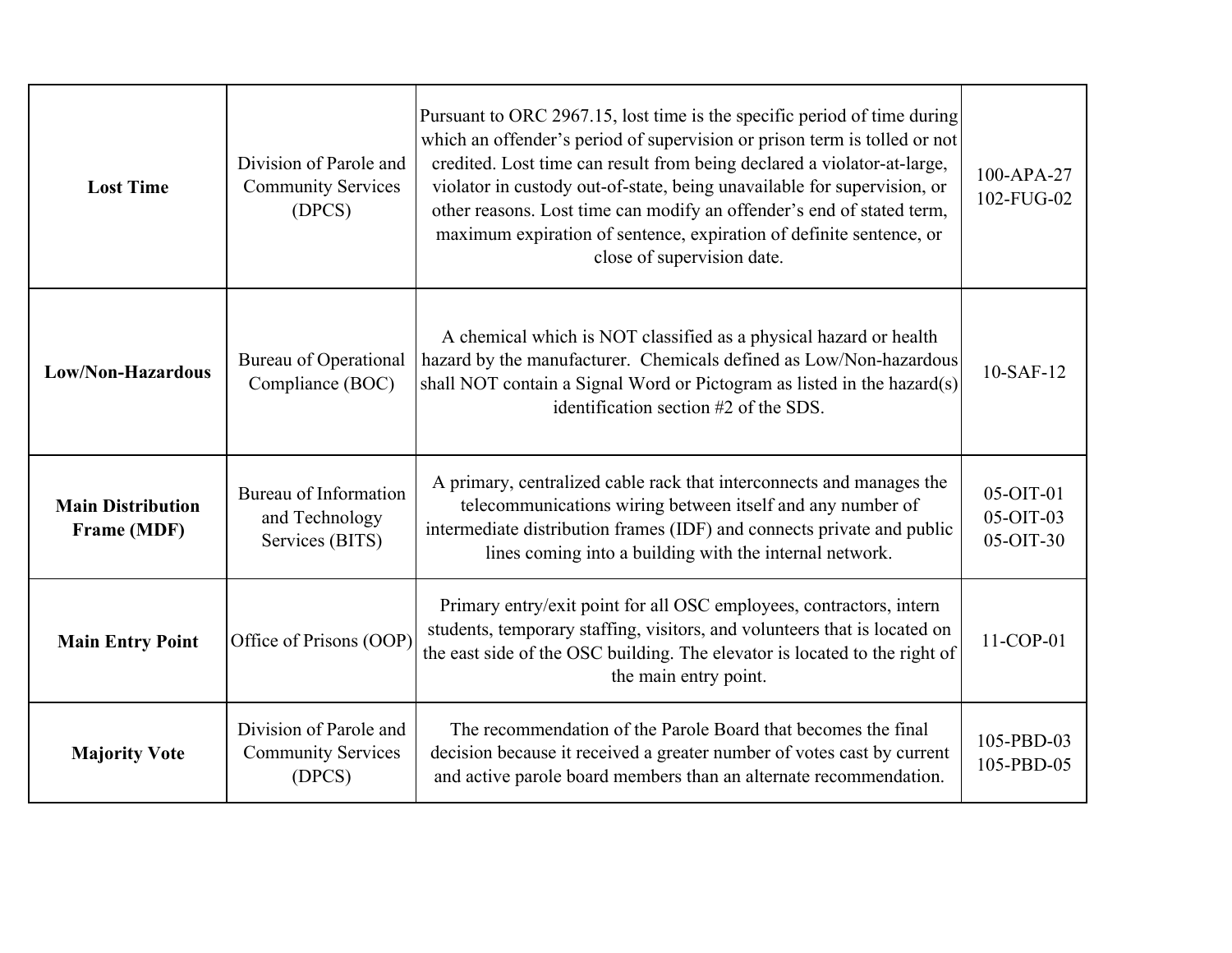| <b>Malicious Code</b>                                 | Bureau of Information<br>and Technology<br>Services (BITS)        | Software or firmware intended to perform an unauthorized process that<br>will have an adverse impact on the confidentiality, integrity, or<br>availability of an information system. Some examples include a virus,<br>worm, Trojan horse, or other code-based entity that infects a host.<br>Spyware and some forms of adware are also examples of malicious<br>code.                                                           | $05-OT-14$  |
|-------------------------------------------------------|-------------------------------------------------------------------|----------------------------------------------------------------------------------------------------------------------------------------------------------------------------------------------------------------------------------------------------------------------------------------------------------------------------------------------------------------------------------------------------------------------------------|-------------|
| <b>Malicious Software</b><br><b>Code or Program</b>   | <b>Bureau of Information</b><br>and Technology<br>Services (BITS) | Any software code or program that is intentionally inserted or included<br>into a system asset without the knowledge of the authorized user with<br>the intention of controlling, disrupting, corrupting, or otherwise causing<br>harm, security breaches, or damage to the system asset. Malicious<br>software codes or programs are also called malware, and examples<br>include viruses, worms, Trojan horses, and trapdoors. | $05-OTT-18$ |
| <b>Malware</b>                                        | <b>Bureau of Information</b><br>and Technology<br>Services (BITS) | A software program inserted into a system, usually covertly, with the<br>intent of compromising the confidentiality, integrity, or availability of<br>the recipient's data, applications, or operating system or otherwise,<br>causing annoyance or disruption to the recipient of the software<br>program.                                                                                                                      | 05-OIT-18   |
| <b>Managed Care Plan</b><br><b>Coordinator (MCPC)</b> | Office of Correctional<br>Health Care (OCHC)                      | Staff member(s) who coordinate care for incarcerated individuals<br>identified with complex medical needs (CRIs) gain access to services.                                                                                                                                                                                                                                                                                        | 78-REL-09   |
| <b>Managed Care Plans</b><br>(MCP)                    | Office of Correctional<br>Health Care (OCHC)                      | Private health insurance companies that contract with Ohio Department<br>of Medicaid (ODM) to coordinate health care to Medicaid beneficiaries<br>(incarcerated individuals).                                                                                                                                                                                                                                                    | 78-REL-09   |
| <b>Managed Care</b><br><b>Transition Plan</b>         | Office of Correctional<br>Health Care (OCHC)                      | A comprehensive plan created for CRI identified incarcerated<br>individuals detailing medical, mental health, and/or recovery service<br>follow-up appointments for post incarceration.                                                                                                                                                                                                                                          | 78-REL-09   |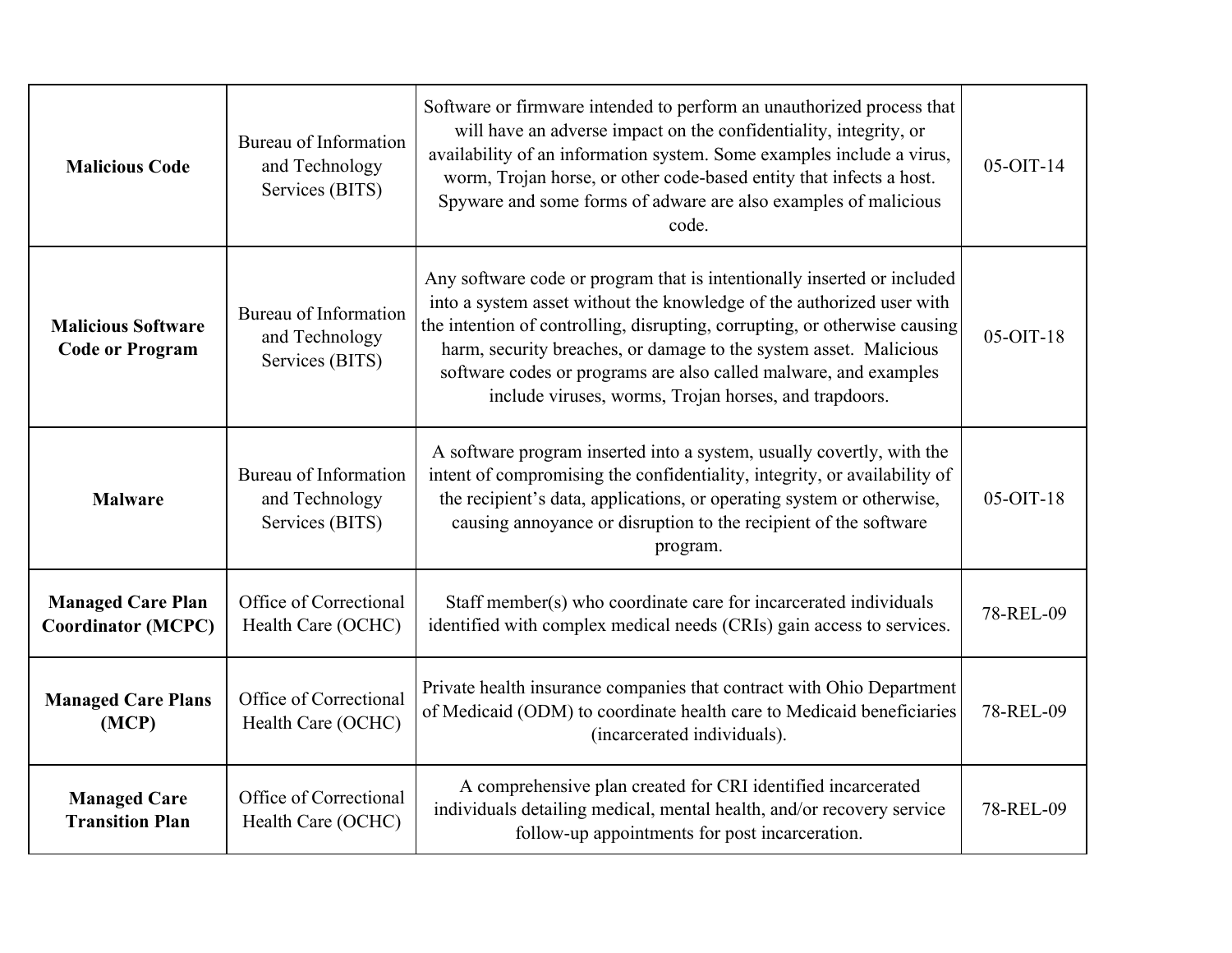| <b>Managing Officer</b>                               | Legal Services                                                | For the purposes of this policy, managing officer means a warden or<br>deputy director                                                                                                                                                                                    | $01$ -COM-08 |
|-------------------------------------------------------|---------------------------------------------------------------|---------------------------------------------------------------------------------------------------------------------------------------------------------------------------------------------------------------------------------------------------------------------------|--------------|
| <b>Mandated Medication</b><br>Committee               | <b>Behavioral Health</b><br>Operations (BHO)                  | A panel of three (3) mental health professionals: a psychiatrist (who<br>shall serve as chair), a psychologist or independently licensed Mental<br>Health Professional (ILMHP), and one other authorized MHP.                                                             | 67-MNH-29    |
| <b>Mandated Medication</b><br>Coordinator             | <b>Behavioral Health</b><br>Operations (BHO)                  | A person appointed by the MHA/MHP who shall be responsible for the<br>oversight of the mandated medication process and the record<br>maintenance of all involuntary psychotropic medications administered<br>per this policy and associated protocols.                    | 67-MNH-29    |
| <b>Mandatory Post</b><br><b>Release Control (PRC)</b> | Parole Board                                                  | Post release control (PRC) that applies mandatorily under ORC 2967.28<br>(B).                                                                                                                                                                                             | 105-PBD-08   |
| <b>Mandatory Student</b>                              | Ohio Central School<br>System (OCSS)                          | An incarcerated person placed in school who does not have an Ohio<br>Central School System (OCSS) verified high school diploma or high<br>school equivalency, and who has less than eighteen (18) months, but<br>more than ninety (90) days until release or parole date. | 57-EDU-01    |
| <b>Mandatory Testing</b>                              | Division of Parole and<br><b>Community Services</b><br>(DPCS) | A substance abuse testing regimen determined by an offender's<br>participation in an Ohio Department of Mental Health and Addiction<br>Services (ODMHAS) substance abuse treatment program.                                                                               | 103-SPS-07   |
| <b>Manual Activation</b>                              | DPCS/OOP                                                      | The wearer of the BWC activates the BWC to begin recording.                                                                                                                                                                                                               | 10-SAF-22    |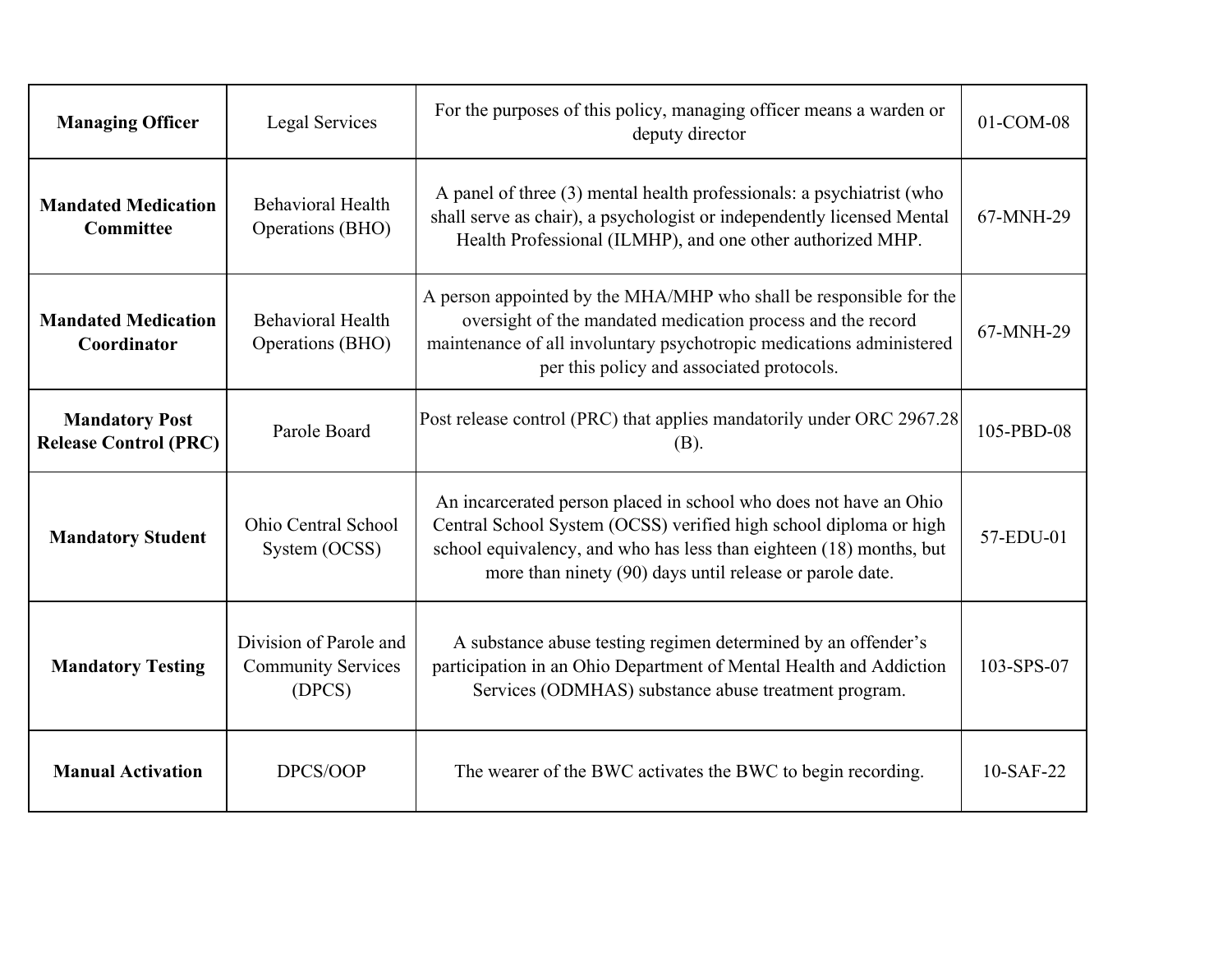| <b>Manual Paycheck</b>                   | <b>Bureau of Personnel</b>                      | A check requested by ODRC and processed by the Department of<br>Administrative Services (DAS) when employees have been paid<br>incorrectly and the request meets DAS requirements as specified in the<br>current Payroll Letter.                                                                                                                                                                                                                                                                                                                                                                                                                                                                   | 35-PAY-04                                        |
|------------------------------------------|-------------------------------------------------|----------------------------------------------------------------------------------------------------------------------------------------------------------------------------------------------------------------------------------------------------------------------------------------------------------------------------------------------------------------------------------------------------------------------------------------------------------------------------------------------------------------------------------------------------------------------------------------------------------------------------------------------------------------------------------------------------|--------------------------------------------------|
| <b>Mass (Divine Liturgy)</b>             | Religious Services                              | The primary worship of the Catholic (or Orthodox Church). The Mass<br>includes the liturgy of the Word (i.e., prayer, scripture readings, and<br>homily) and the liturgy of the Eucharist (the Eucharistic prayer and<br>Communion). A bishop or priest must preside at a Mass. A Roman<br>Catholic deacon or lay volunteer may preside over the prayers and<br>readings from Scripture and distribute Communion previously<br>consecrated by a priest. An ordained deacon can also give a homily.                                                                                                                                                                                                 | 72-REG-11                                        |
| <b>Master File</b>                       | <b>Bureau of Records</b><br>Management (BORM)   | A combined record including previous Unit File and Record Office File<br>information for an incarcerated individual.                                                                                                                                                                                                                                                                                                                                                                                                                                                                                                                                                                               | 07-ORD-03                                        |
| <b>Maximum Expiration</b><br><b>Date</b> | <b>Bureau of Sentence</b><br>Computation (BOSC) | The last day of a period of incarceration or community supervision<br>which signifies that the maximum sentence imposed by the court has<br>been served in its entirety.                                                                                                                                                                                                                                                                                                                                                                                                                                                                                                                           | 100-APA-16<br>100-APA-27<br>105-PBD-03           |
| <b>Meaningful Activity</b>               | <b>ORAS</b>                                     | Any activity or constructive interaction which promotes citizenship;<br>develops learning and employability skills; builds life skills and<br>resilience; addresses well-being; and motivates personal engagement<br>with both prison and community-based services. Meaningful activities<br>may include but are not limited to participating in: a workshop,<br>educational seminar or resource fair, a weekly group that has not been<br>identified as reentry approved or reentry supplemental, incarcerated<br>individual-led groups that have attendance requirements, established<br>rules and staff oversight, or any other non-leisure activity that includes<br>constructive interaction. | 02-REN-01<br>02-REN-02<br>54-WRK-02<br>71-SOC-09 |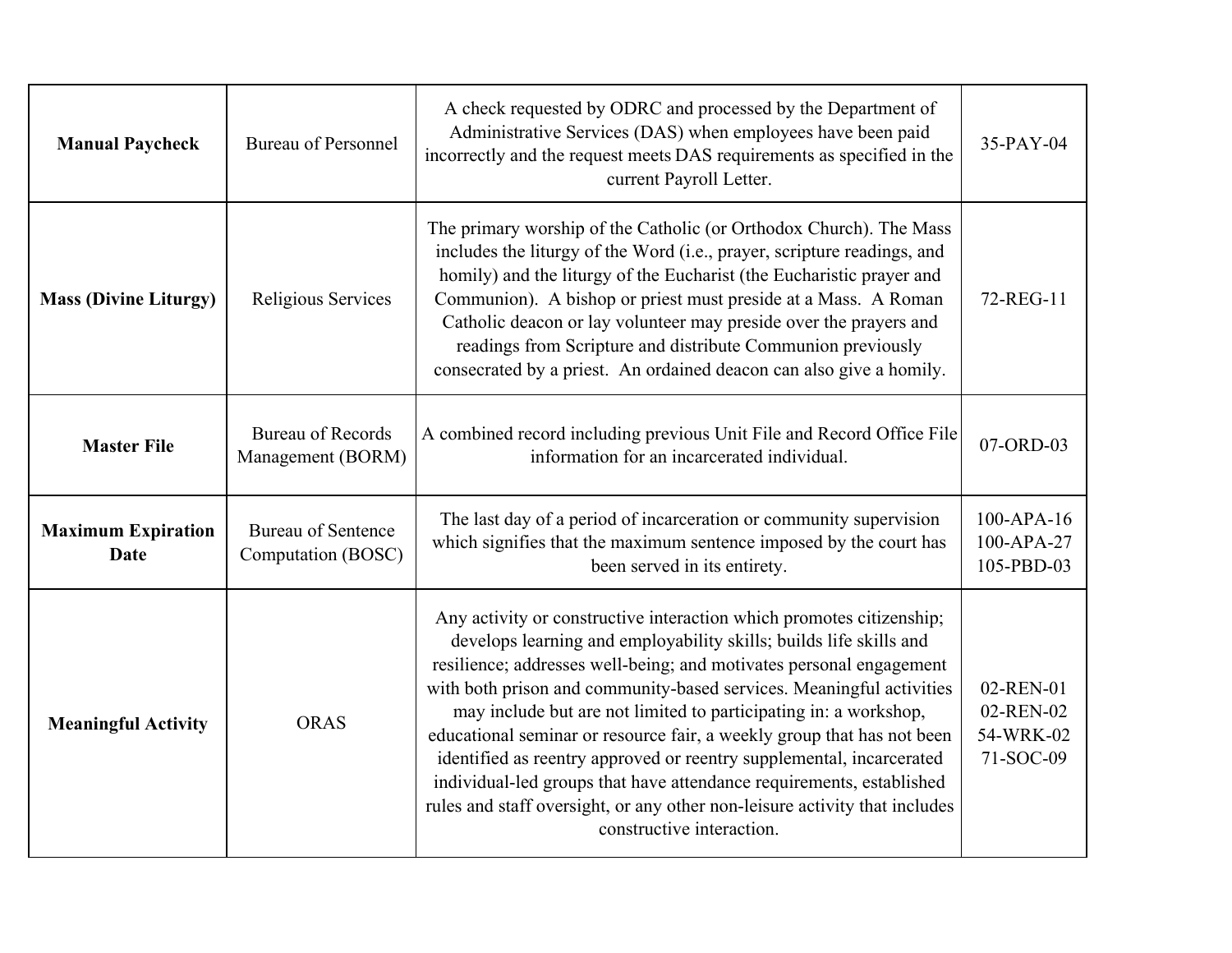| <b>Media (BITS)</b>                                    | Bureau of Information<br>and Technology<br>Services (BITS) | Any device that can store information but is not required to be capable<br>of processing information, such as external / removable hard drives;<br>magnetic tape; portable devices; optical media, such as compact disks<br>(CDs), digital video disks (DVDs) and thumb drives. | $05-OTT-14$ |
|--------------------------------------------------------|------------------------------------------------------------|---------------------------------------------------------------------------------------------------------------------------------------------------------------------------------------------------------------------------------------------------------------------------------|-------------|
| <b>Medicaid Benefits</b>                               | Office of Correctional                                     | The ODRC automated system which supports facility staff pre-release                                                                                                                                                                                                             | 78-REL-09   |
| <b>Application</b>                                     | Health Care (OCHC)                                         | enrollments.                                                                                                                                                                                                                                                                    |             |
| <b>Medicaid Benefits</b>                               | Office of Correctional                                     | The ODRC automated system which enables an exchange of Medicaid                                                                                                                                                                                                                 | 78-REL-09   |
| <b>External Application</b>                            | Health Care (OCHC)                                         | enrollment data between ODRC and Business Associates.                                                                                                                                                                                                                           |             |
| <b>Medicaid Enrollment</b>                             | Office of Correctional                                     | Staff coordinated class for incarcerated individuals to complete                                                                                                                                                                                                                | 78-REL-09   |
| <b>Class</b>                                           | Health Care (OCHC)                                         | enrollment forms via the Offender Medicaid Benefits.                                                                                                                                                                                                                            |             |
| <b>Medicaid Pre-Release</b><br><b>Enrollment Class</b> | Office of Correctional<br>Health Care (OCHC)               | A staff coordinated and PTPMG facilitated educational opportunity for<br>incarcerated individuals to learn about how to apply for Medicaid prior<br>to release.                                                                                                                 | 78-REL-09   |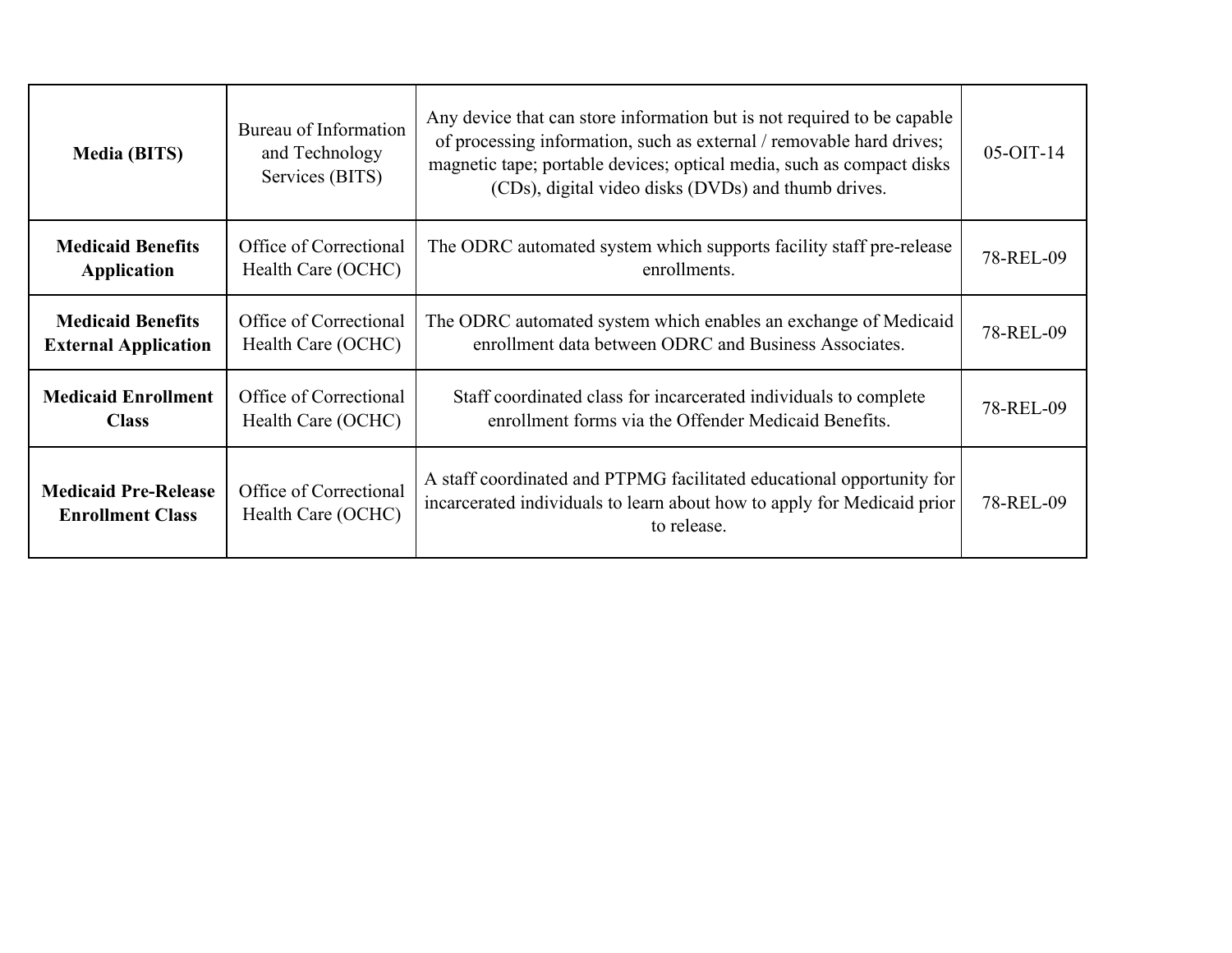| <b>Medical Classification</b>              | Office of Correctional<br>Health Care (OCHC) | A system which, based on a clinical evaluation of an incarcerated<br>individual's current health condition, designates a particular medical<br>category according to shared characteristics. These medical<br>classification categories include Medical Level 1: Medically stable<br>incarcerated individuals requiring only periodic care and not requiring<br>chronic care clinic or infirmary monitoring; Medical Level 2:<br>Medically stable incarcerated individuals requiring routine follow-up<br>care and examinations; Medical Level 3: Those incarcerated<br>individuals requiring frequent intensive, skilled medical care but who<br>need assistance with no more than one of their Activities of Daily<br>Living (e.g., bathing, dressing, feeding, toileting, transferring) or<br>oxygen; Medical Level 4: Those incarecerated individuals requiring<br>constant skilled medical care and those who need assistance with more<br>than one Activities of Daily Living. | 68-MED-13                           |
|--------------------------------------------|----------------------------------------------|--------------------------------------------------------------------------------------------------------------------------------------------------------------------------------------------------------------------------------------------------------------------------------------------------------------------------------------------------------------------------------------------------------------------------------------------------------------------------------------------------------------------------------------------------------------------------------------------------------------------------------------------------------------------------------------------------------------------------------------------------------------------------------------------------------------------------------------------------------------------------------------------------------------------------------------------------------------------------------------|-------------------------------------|
| <b>Medical Classification</b><br>Grid      | Office of Correctional<br>Health Care (OCHC) | A grid that includes specific examples of medical conditions of each<br>medical classification and a listing of those institutions that have the<br>level of medical services appropriate to meet the needs of the<br>incarcerated individuals identified for that medical level.                                                                                                                                                                                                                                                                                                                                                                                                                                                                                                                                                                                                                                                                                                    | 68-MED-13                           |
| <b>Medical</b><br><b>Contraindications</b> | <b>Corrections Training</b><br>Academy (CTA) | A physical condition that prohibits the employee from participating in<br>specific training. This is to be confirmed by way of a current doctor's<br>statement, which explains the employee's limitations or inability to<br>participate in a specific training activity and the timeframe in which the<br>employee will be able to complete said training.                                                                                                                                                                                                                                                                                                                                                                                                                                                                                                                                                                                                                          | 39-TRN-03                           |
| <b>Medical Emergency</b>                   | Office of Correctional<br>Health Care (OCHC) | Serious life threatening or disabling condition(s) manifested by severe<br>symptoms that would result in serious physical impairment or loss of<br>life if not treated immediately.                                                                                                                                                                                                                                                                                                                                                                                                                                                                                                                                                                                                                                                                                                                                                                                                  | 68-MED-01<br>68-MED-11<br>68-MED-20 |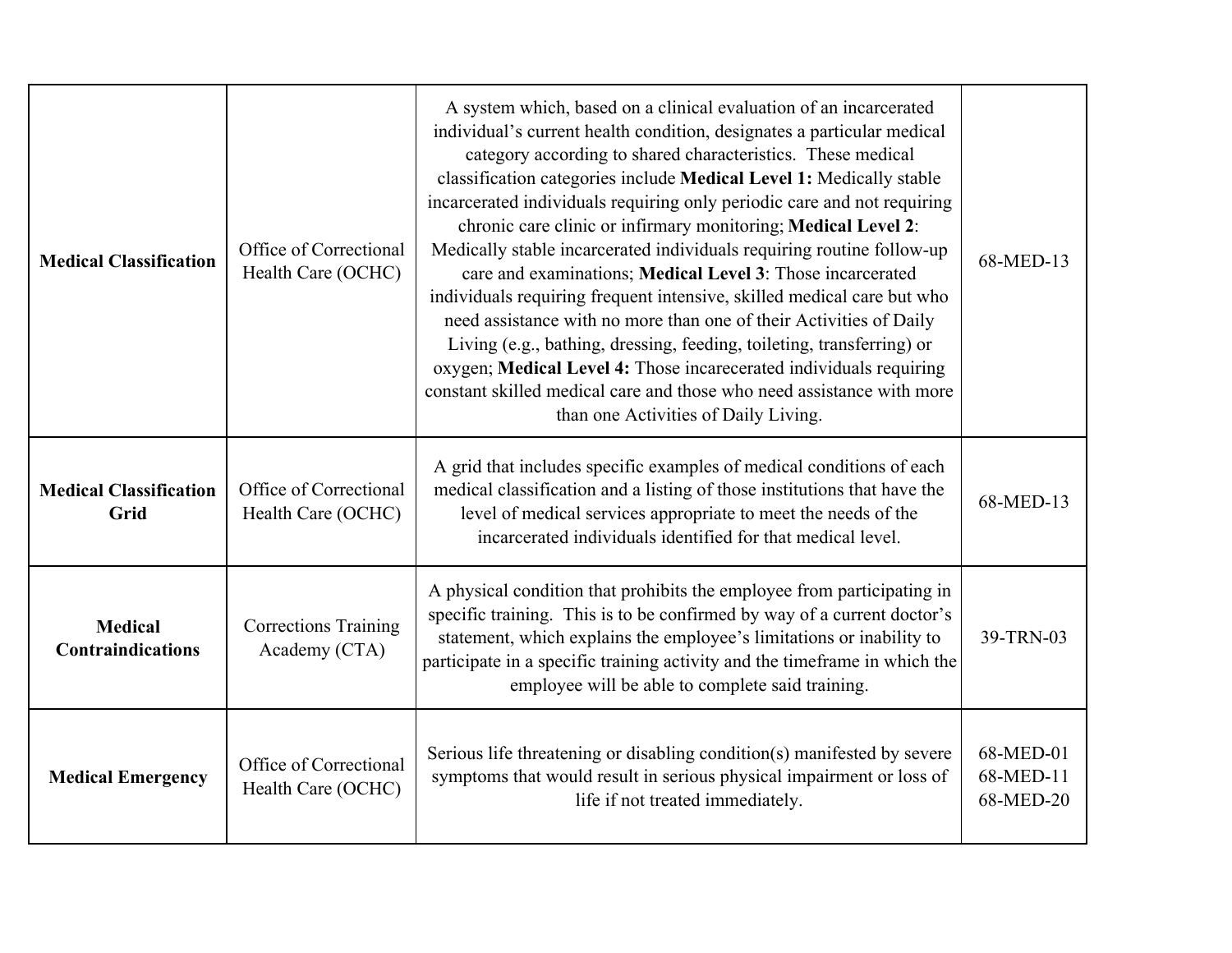| <b>Medical Protocol</b>                                             | Office of Correctional<br>Health Care (OCHC)                  | An official clinical statement that defines a medical procedure or course<br>of action. These guidelines shall be reviewed and revised, if necessary,<br>on an annual basis by the Office of Correctional Health Care and the<br>Medical Policy Review Committee to maintain consistency with<br>professional standards of practice for licensed medical professionals.                                                                                                                                                                                                                                                                                     | 68-MED-14   |
|---------------------------------------------------------------------|---------------------------------------------------------------|-------------------------------------------------------------------------------------------------------------------------------------------------------------------------------------------------------------------------------------------------------------------------------------------------------------------------------------------------------------------------------------------------------------------------------------------------------------------------------------------------------------------------------------------------------------------------------------------------------------------------------------------------------------|-------------|
| <b>Medical Returns</b>                                              | Division of Parole and<br><b>Community Services</b><br>(DPCS) | Any offender in an approved program of release or a county jail who<br>requires immediate, extensive, or costly medical assistance.                                                                                                                                                                                                                                                                                                                                                                                                                                                                                                                         | 100-APA-28  |
| <b>Medically</b><br>Incapacitated                                   | Office of Correctional<br>Health Care (OCHC)                  | Any diagnosable medical condition, including mental dementia and<br>severe, permanent medical or cognitive disability, that prevents the<br>inmate from completing activities of daily living without significant<br>assistance, that incapacitates the individual to the extent that<br>institutional confinement does not offer additional restrictions, that is<br>likely to continue throughout the entire period of parole, and that is<br>unlikely to improve noticeably. Medically Incapacitated does not<br>include conditions related solely to mental illness, unless the mental<br>illness is accompanied by injury, disease, or organic defect. | 66-ILL-01   |
| <b>Memorandum of</b><br><b>Understanding (MOU) -</b><br><b>BITS</b> | Bureau of Information<br>and Technology<br>Services (BITS)    | A written document describing a bilateral or multilateral agreement<br>between two or more parties. An approved MOU executed by all<br>parties is required before any non-ODRC party receives ODRC data in<br>an electronic or paper form. At a minimum, the MOU shall contain<br>references pertaining to ODRC and the State of Ohio Department of<br>Administrative Service, Office of Information Technology (DAS-OIT)<br>data security policies, standards, bulletins, directives, and guidelines<br>that the non-ODRC party must follow in order to receive ODRC data.                                                                                 | $05-OIT-23$ |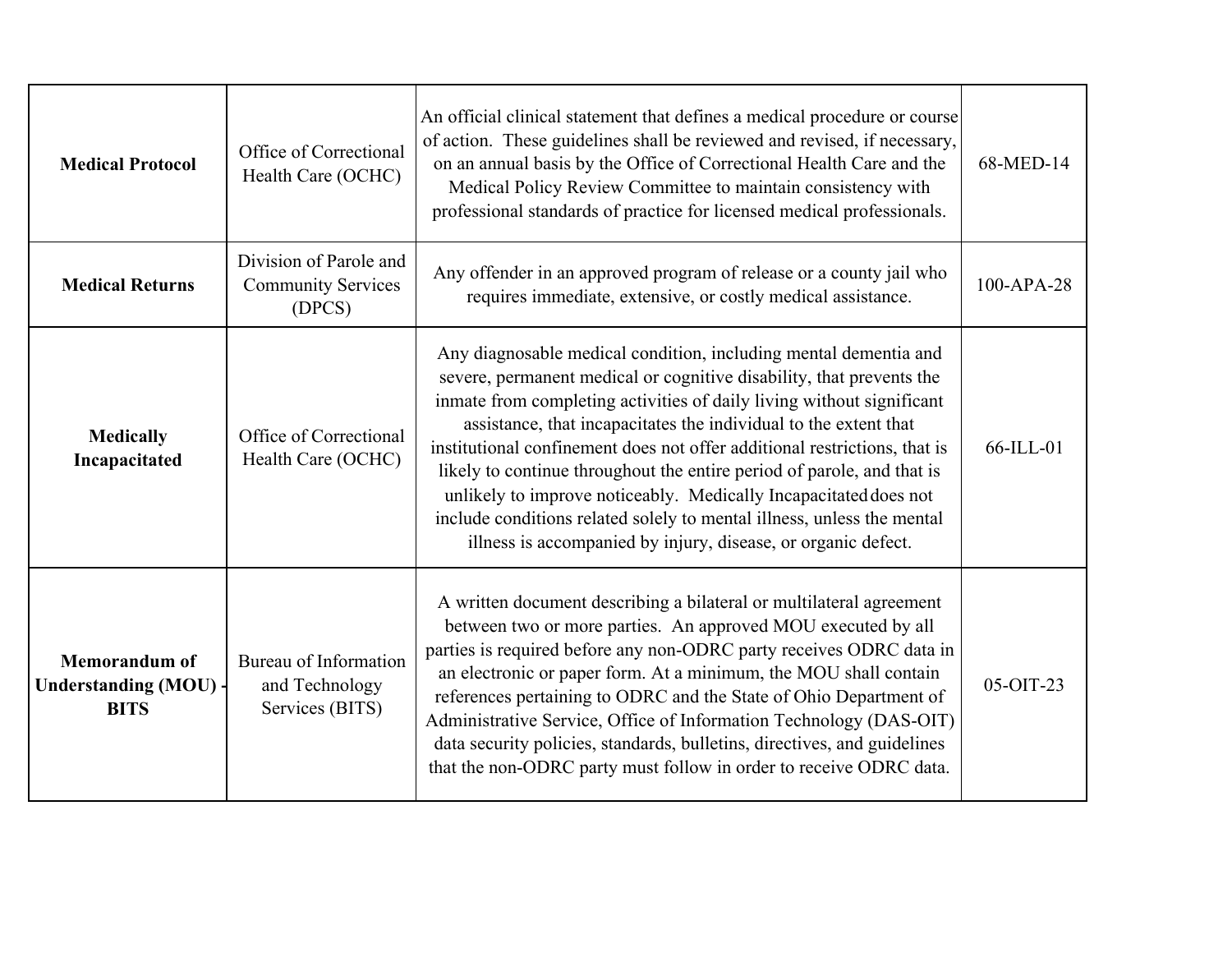| <b>Memorandum of</b><br><b>Understanding (MOU) -</b><br><b>CTA</b>                         | <b>CTA</b>                                                    | The guidelines and conditions governing a partnership between ODRC<br>and an institution of higher learning that is providing college courses<br>and/or programs for ODRC employees.                                                                                                                                                                                                                                | 38-CED-06                                                                                                                                   |
|--------------------------------------------------------------------------------------------|---------------------------------------------------------------|---------------------------------------------------------------------------------------------------------------------------------------------------------------------------------------------------------------------------------------------------------------------------------------------------------------------------------------------------------------------------------------------------------------------|---------------------------------------------------------------------------------------------------------------------------------------------|
| <b>Memorandum of</b><br><b>Understanding (MOU) -</b><br><b>DPCS</b>                        | Division of Parole and<br><b>Community Services</b><br>(DPCS) | A formal written agreement between the Adult Parole Authority and<br>any statewide or federal government entity approved by the Regional<br>Administrator, Field Services Superintendent and Chief of the APA or<br>designee. Informal - Sharing of appropriate information with law<br>enforcement agencies and other person(s) or government entities<br>pursuant to Department policy 07-ORD-02, Public Records. | 102-FUG-01<br>102-FUG-03                                                                                                                    |
| <b>Memorandum of</b><br><b>Understanding (MOU)</b> - Office of Prisons (OOP)<br><b>OOP</b> |                                                               | A written and signed statement summarizing the terms of an agreement<br>between the facility and the community partner.                                                                                                                                                                                                                                                                                             | 71-SOC-12                                                                                                                                   |
| <b>Mental Health</b><br><b>Administrator/Mental</b><br><b>Health Manager</b>               | <b>Behavioral Health</b><br>Operations (BHO)                  | Those who by position manage the Mental Health departments at each<br>of the institutions.                                                                                                                                                                                                                                                                                                                          | 67-MNH-04<br>67-MNH-07<br>67-MNH-09<br>67-MNH-15<br>67-MNH-22<br>67-MNH-26<br>67-MNH-29<br>67-MNH-30<br>67-MNH-31<br>67-MNH-32<br>69-OCH-02 |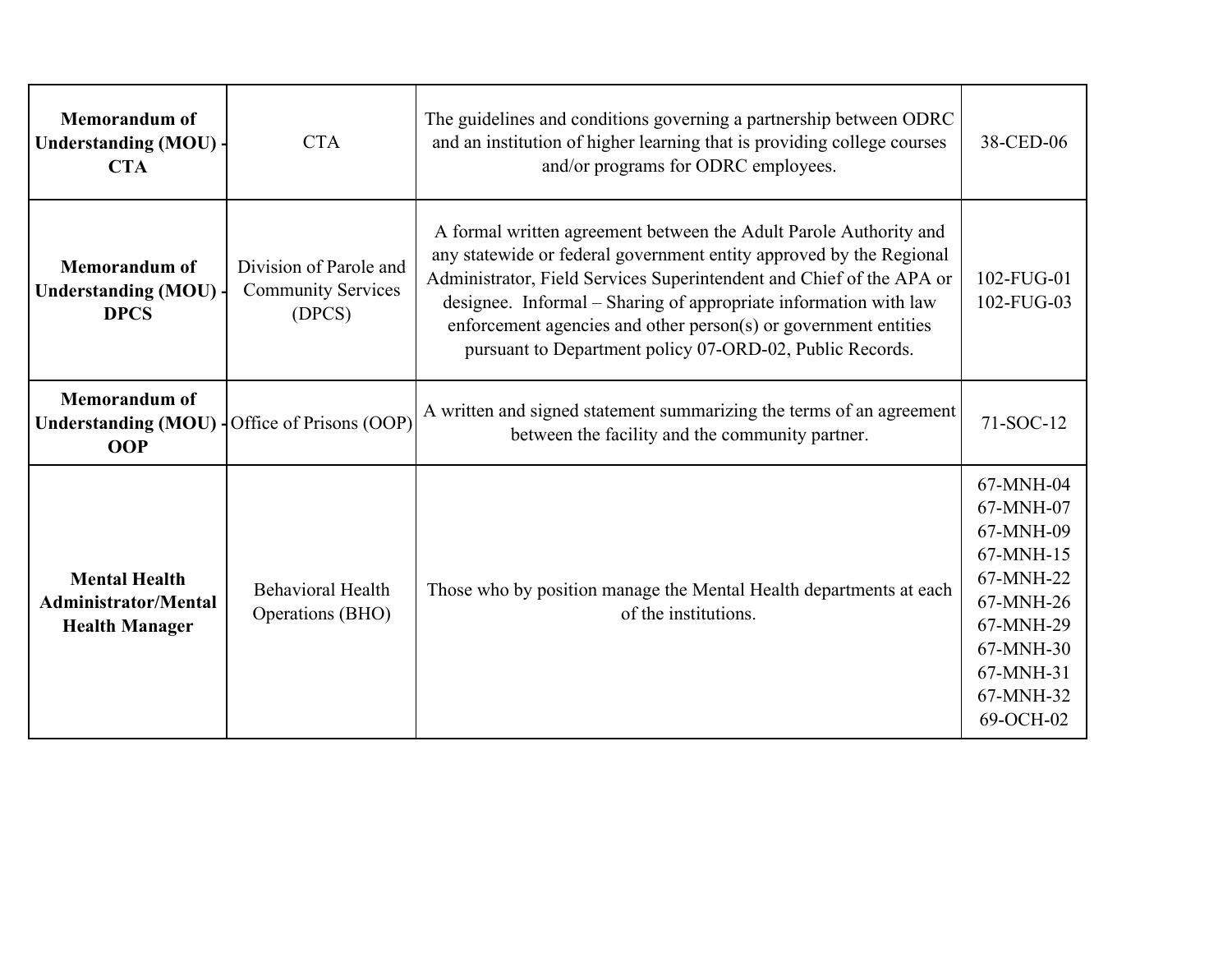| <b>Mental Health</b><br>Caseload                   | <b>Behavioral Health</b><br>Operations (BHO) | Consists of incarcerated individuals with a mental health diagnosis who<br>receive treatment by mental health staff and are classified as C1<br>(Seriously Mentally Ill, SMI), or C2 (Mental Health caseload but not<br>SMI), ID/DD, or on hold (no mental health classification) at a reception<br>facility or during the assessment phase of a comprehensive evaluation<br>that will result in a diagnostic formulation.                                                                                                 | 67-MNH-02<br>67-MNH-04<br>67-MNH-07<br>67-MNH-14<br>67-MNH-30<br>67-MNH-31                                                                  |
|----------------------------------------------------|----------------------------------------------|----------------------------------------------------------------------------------------------------------------------------------------------------------------------------------------------------------------------------------------------------------------------------------------------------------------------------------------------------------------------------------------------------------------------------------------------------------------------------------------------------------------------------|---------------------------------------------------------------------------------------------------------------------------------------------|
| <b>Mental Health Group</b><br><b>Documentation</b> | Office of Correctional<br>Health Care (OCHC) | Method of documenting an incarcerated individual's attendance,<br>participation, and presentation in each group session.                                                                                                                                                                                                                                                                                                                                                                                                   | 69-OCH-06                                                                                                                                   |
| <b>Mental Health Liaison</b>                       | <b>Behavioral Health</b><br>Operations (BHO) | A mental health professional assigned by the MHA/MHM or designee<br>as the primary contact and staff member responsible for coordination of<br>care.                                                                                                                                                                                                                                                                                                                                                                       | 67-MNH-04<br>67-MNH-14<br>67-MNH-15<br>67-MNH-22<br>67-MNH-31<br>69-OCH-02                                                                  |
| <b>Mental Health</b><br><b>Professionals</b>       | <b>Behavioral Health</b><br>Operations (BHO) | Those persons who, by virtue of their training and experience, are<br>qualified to provide mental health care within the provisions of the<br>state's licensure laws, policies, guidelines, and position descriptions.<br>This category includes psychology assistants, licensed professional<br>counselors (LPC), licensed social workers (LSW), registered nurses<br>(RN), activity therapists (AT), credentialed mental health professional<br>(CMHP), BHO social workers, RBHA, MHA 3, MHA 4 as well as the<br>ILMHPs. | 67-MNH-02<br>67-MNH-04<br>67-MNH-07<br>67-MNH-09<br>67-MNH-14<br>67-MNH-15<br>67-MNH-29<br>67-MNH-30<br>67-MNH-31<br>67-MNH-32<br>69-OCH-07 |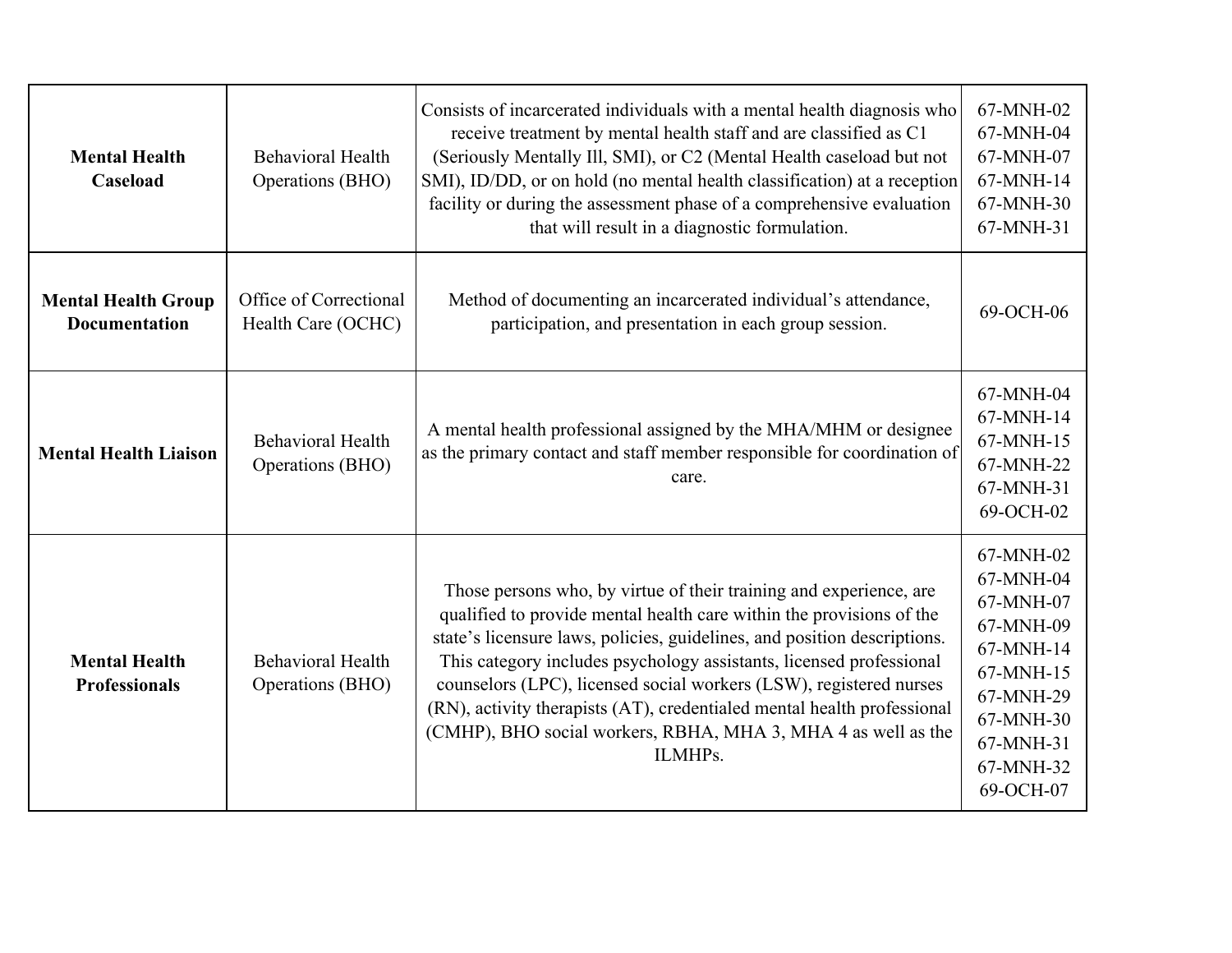| <b>Mental Health Special</b><br><b>Observarion Status</b><br>(MHSOS) | <b>Behavioral Health</b><br>Operations (BHO) | A level of increased monitoring, special housing, mental health and<br>other interventions that can only be initiated by an ILMHP/CMHP.<br>MHSOS may also be used as crisis care for those experiencing a mental<br>health crisis that is not related to suicidality or other mental health<br>conditions requiring a temporary increase in level of mental health care.                                                                                                                                                                                                                                                                                                                                                                                                                                                                                                                                                                                                                                                                                                                                                                                                                                                                                             | 67-MNH-09<br>67-MNH-32 |
|----------------------------------------------------------------------|----------------------------------------------|----------------------------------------------------------------------------------------------------------------------------------------------------------------------------------------------------------------------------------------------------------------------------------------------------------------------------------------------------------------------------------------------------------------------------------------------------------------------------------------------------------------------------------------------------------------------------------------------------------------------------------------------------------------------------------------------------------------------------------------------------------------------------------------------------------------------------------------------------------------------------------------------------------------------------------------------------------------------------------------------------------------------------------------------------------------------------------------------------------------------------------------------------------------------------------------------------------------------------------------------------------------------|------------------------|
| <b>Mental Illness</b>                                                | <b>Behavioral Health</b><br>Operations (BHO) | A substantial disorder of thought, mood perception, orientation, or<br>memory that grossly impairs judgment, behavior, capacity to recognize<br>reality, or ability to meet the ordinary demands of life.                                                                                                                                                                                                                                                                                                                                                                                                                                                                                                                                                                                                                                                                                                                                                                                                                                                                                                                                                                                                                                                            | 67-MNH-19              |
| <b>Mentally Ill Person</b><br>Subject to<br>Hospitalization          | <b>Behavioral Health</b><br>Operations (BHO) | A mentally ill person to whom any of the following applies because of<br>the person's mental illness: a. The person represents a substantial risk<br>of physical harm to self as manifested by the evidence of threats of, or<br>attempts at, suicide or serious self-inflicted bodily harm.<br><b>b.</b> The person represents a substantial risk of physical harm to others<br>as manifested by evidence of recent homicidal or other violent behavior,<br>evidence of recent threats that place another in reasonable fear of<br>violent behavior and serious physical harm, or other evidence of present<br>dangerousness.<br>c. The person represents a substantial and immediate risk of serious<br>physical impairment or injury to self as manifested by evidence that the<br>person is unable to provide for and is not providing for his/her basic<br>physical needs because of the person's mental illness and that<br>appropriate provision for those needs cannot be otherwise made.<br>d. The person would benefit from treatment in a hospital for the<br>person's mental illness and needs treatment in a hospital as manifested<br>by evidence of behavior that creates a grave and imminent risk to<br>substantial rights of others or the person. | 67-MNH-19              |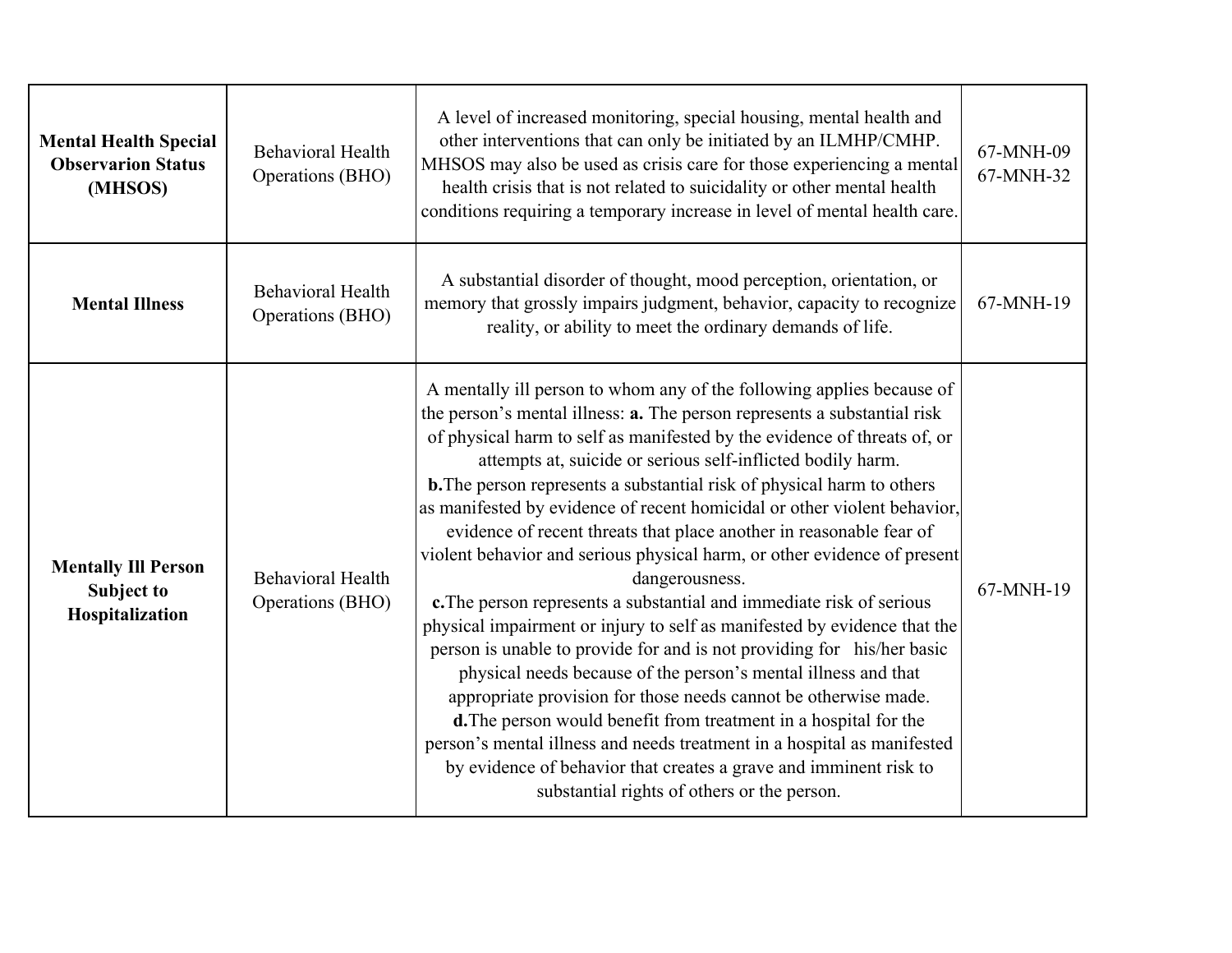| <b>Mentor</b>                               | Ohio Central School<br>System (OCSS)             | An Ohio Central School System (OCSS) educator who has volunteered<br>to be a trained mentor and has a minimum of three (3) years of OCSS<br>teaching experience and holds a full certification/licensure with the<br>Ohio Department of Education (ODE).                                                                                                                  | 57-EDU-16 |
|---------------------------------------------|--------------------------------------------------|---------------------------------------------------------------------------------------------------------------------------------------------------------------------------------------------------------------------------------------------------------------------------------------------------------------------------------------------------------------------------|-----------|
| <b>Mentor Academy</b>                       | Ohio Central School<br>System (OCSS)             | A mentoring program correlated to the formative tools and protocols to<br>support the resident educator. This program focuses on the knowledge,<br>skills, and understandings critical for those who work with beginning<br>teachers.                                                                                                                                     | 57-EDU-16 |
| <b>Mentoring</b>                            | <b>Corrections Training</b><br>Academy (CTA)     | A fundamental form of human development in which one person<br>invests time, energy, and personal know-how in assisting the growth<br>and ability of another.                                                                                                                                                                                                             | 39-TRN-10 |
| <b>Merit Selection</b>                      | <b>Bureau of Personnel</b>                       | An appointment to a position without interviews.                                                                                                                                                                                                                                                                                                                          | 34-PRO-04 |
| <b>Military Peer Support</b><br><b>Team</b> | <b>Bureau of Personnel</b>                       | A peer support team comprised of specially trained employees who<br>serve or have served in the United States Armed Forces. This team<br>provides comprehensive confidential employee support and assistance<br>to ODRC military personnel and their families.                                                                                                            | 37-EAP-02 |
| <b>Minimal Exposure Risk</b>                | <b>Bureau of Operational</b><br>Compliance (BOC) | A situation where it is suspected that fentanyl may be present, but no<br>fentanyl products are visible. (Example: ODRC staff response to<br>medical emergency or ODRC custody staff duties such as offender<br>search, cell searches, property pack ups, cell houses, housing units,<br>common areas, shops, building, grounds, visiting rooms, mail &<br>package room). | 10-SAF-19 |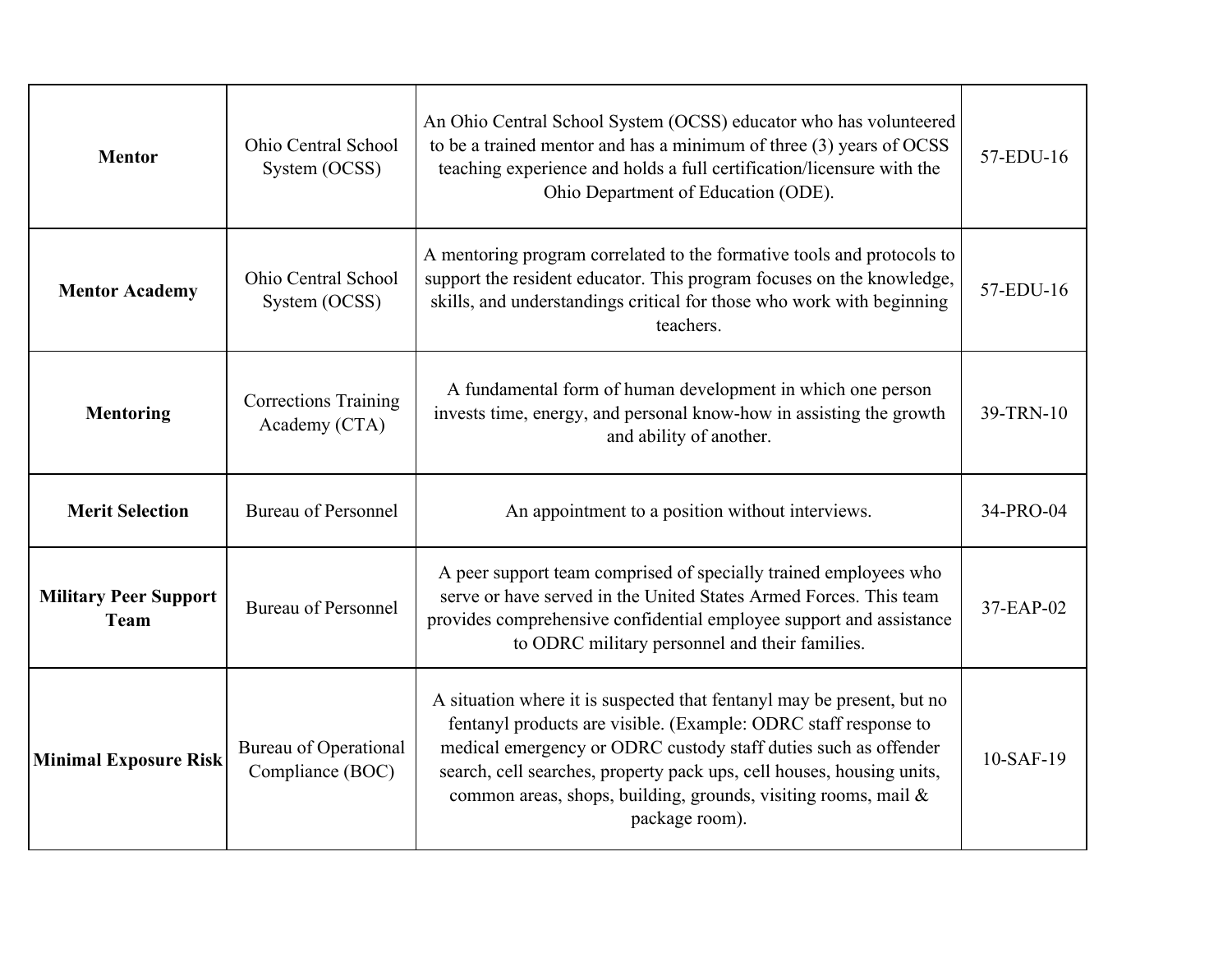| <b>Minimum Term</b>                                 | Parole Board                                               | For purposes of this policy, the minimum sentence imposed as part of<br>an indefinite sentence pursuant to ORC section 2971.03.                                                                                                                                                                                                                                                                                                                          | 105-PBD-11  |
|-----------------------------------------------------|------------------------------------------------------------|----------------------------------------------------------------------------------------------------------------------------------------------------------------------------------------------------------------------------------------------------------------------------------------------------------------------------------------------------------------------------------------------------------------------------------------------------------|-------------|
| <b>Mobile Device</b><br>Management<br>(MDM)Software | Bureau of Information<br>and Technology<br>Services (BITS) | Security software approved by DAS OIT and the chief of BITS, in<br>consultation with the CISO, that is used by ODRC to monitor, manage,<br>safeguard, protect, and secure state mobile devices deployed across<br>multiple service providers and across various operating systems within<br>ODRC. Examples of this software include Intelligent Hub (formerly<br>AirWatch) and Workspace One.                                                            | $05-OT-12$  |
| <b>Mode of Operation</b>                            | <b>Bureau of Operational</b><br>Compliance (BOC)           | A selectable set of technique factors or machine settings that is pre-<br>determined by the manufacturer for a specific purpose.                                                                                                                                                                                                                                                                                                                         | 10-SAF-21   |
| <b>Moderate Exposure</b><br><b>Risk</b>             | <b>Bureau of Operational</b><br>Compliance (BOC)           | A situation where small amounts of fentanyl products are visible.<br>(Example: ODRC staff response to a suspected fentanyl overdose where<br>small amounts of fentanyl/unknown substances are visible on scene or<br>ODRC custody staff performing duties where small amounts of<br>fentanyl/unknown substances are visible.)                                                                                                                            | 10-SAF-19   |
| <b>Moderate Hazardous</b><br><b>Chemical</b>        | <b>Bureau of Operational</b><br>Compliance (BOC)           | A moderate hazardous chemical which is classified by the manufacturer<br>as a physical hazard or a health hazard, or hazard not otherwise<br>classified, AND as a concentrate or diluted form these chemicals are<br>assigned a Signal Word of WARNING as listed in the hazard(s)<br>identification section #2 of the SDS. This definition does not include<br>those chemicals classified as a flammable liquid, flammable aerosol, or<br>flammable gas. | $10-SAF-12$ |
| <b>Modification</b>                                 | Ohio Central School<br>System (OCSS)                       | The process of changing the curriculum to meet the needs of the<br>student.                                                                                                                                                                                                                                                                                                                                                                              | 57-EDU-11   |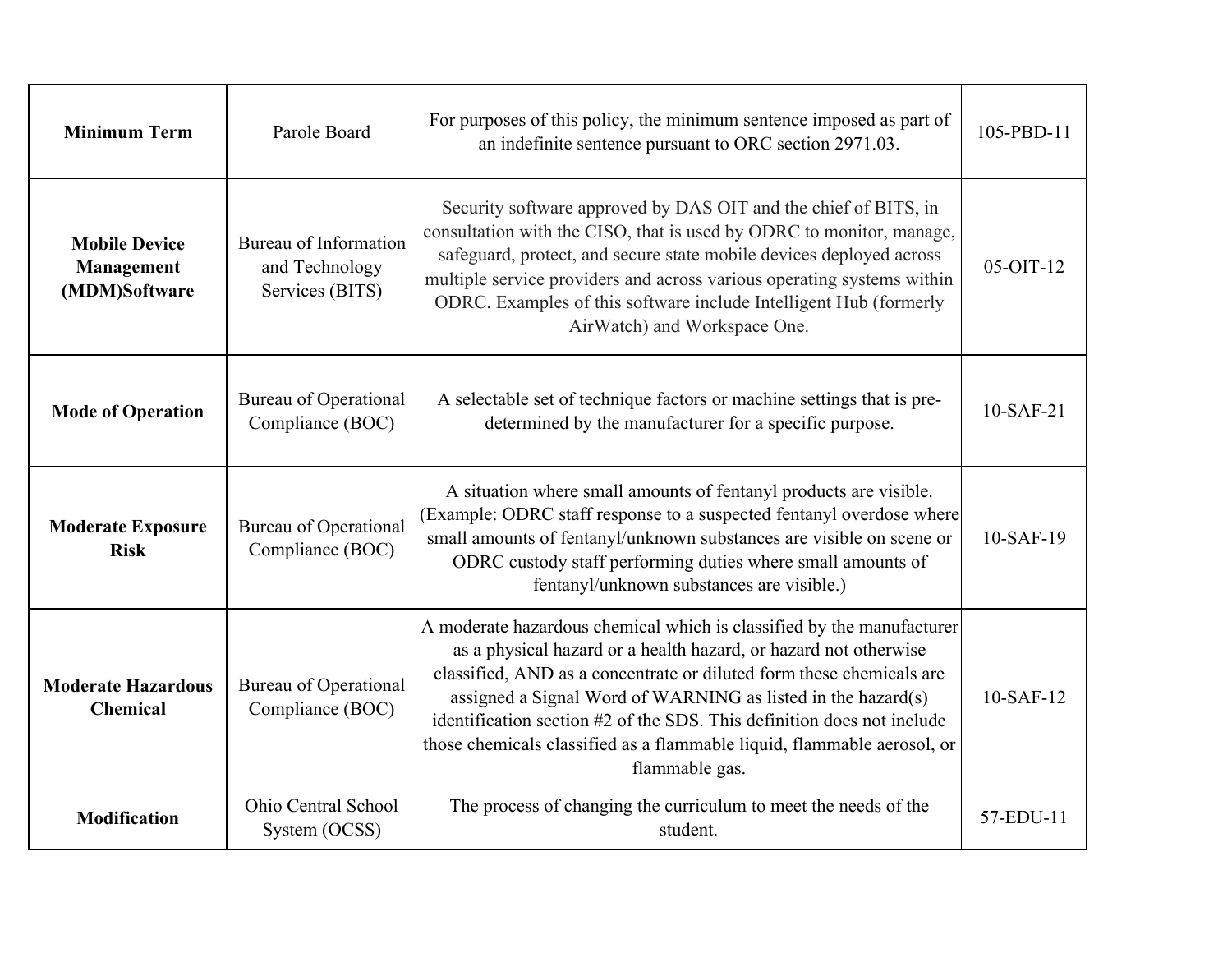| <b>Modular Furniture</b>                                    | Division of Business<br>Administration (DBA)                  | Movable assets, requiring assembly to each other, used as furniture<br>and/or to create offices.                                                                                                                                                                                                                                                                                                                                                                                                                                                                                                                                                                                               | 22-BUS-08                                                                               |
|-------------------------------------------------------------|---------------------------------------------------------------|------------------------------------------------------------------------------------------------------------------------------------------------------------------------------------------------------------------------------------------------------------------------------------------------------------------------------------------------------------------------------------------------------------------------------------------------------------------------------------------------------------------------------------------------------------------------------------------------------------------------------------------------------------------------------------------------|-----------------------------------------------------------------------------------------|
| <b>Monitored Time</b>                                       | Division of Parole and<br><b>Community Services</b><br>(DPCS) | A period of time during which an offender continues to be under the<br>control of the sentencing court or parole board, subject to no conditions<br>other than leading a law abiding life.                                                                                                                                                                                                                                                                                                                                                                                                                                                                                                     | 100-APA-09<br>100-APA-13<br>100-APA-15<br>101-PLA-01<br>102-FUG-02<br>105-PBD-08        |
| <b>Monthly Batch File</b>                                   | Office of Correctional<br>Health Care (OCHC)                  | The electronic transfer of incarcerated individual's pre-release<br>enrollment forms from ODRC to the program Business Associate(s).                                                                                                                                                                                                                                                                                                                                                                                                                                                                                                                                                           | 78-REL-09                                                                               |
| <b>Multi-Disciplinary</b><br><b>Services Team (MST)</b>     | <b>Behavioral Health</b><br>Operations (BHO)                  | A group of unit, treatment, programming, and security staff who<br>provide integrated services to incarcerated individuals in specialized<br>units and restrictive housing. The team assesses individual needs,<br>integrating the treatment plan, and develops an individualized plan to<br>ensure security measures support the delivery of treatment services and<br>privileges.                                                                                                                                                                                                                                                                                                            | 53-CLS-04<br>53-CLS-10<br>67-MNH-22<br>67-MNH-31                                        |
| <b>Multi-Disciplinary</b><br><b>Treatment Team</b><br>(MTT) | <b>Behavioral Health</b><br>Operations (BHO)                  | Provides an integrated team approach to incarcerated individual care<br>and treatment. The members meet to develop and provide necessary<br>health and behavioral health care services and individualized treatment<br>for incarcerated individuals with emphasis on addressing needs during<br>confinement in health and behavioral health care specialized units and<br>for those on the mental health caseload in step-down programs,<br>including restrictive housing settings. The team may include, but is not<br>limited to, Mental Health professionals, psychiatric attendants, Medical<br>and Recovery Services staff, Sex Offender Services, Custody and Unit<br>Management staffs. | 53-CLS-04<br>53-CLS-10<br>67-MNH-04<br>67-MNH-15<br>67-MNH-22<br>67-MNH-31<br>69-OCH-07 |
| <b>Naloxone</b>                                             | <b>Bureau of Operational</b><br>Compliance (BOC)              | A pure opioid antagonist; naloxone hydrochloride (naloxone) prevents<br>or reverses the effects of opioids.                                                                                                                                                                                                                                                                                                                                                                                                                                                                                                                                                                                    | 10-SAF-20                                                                               |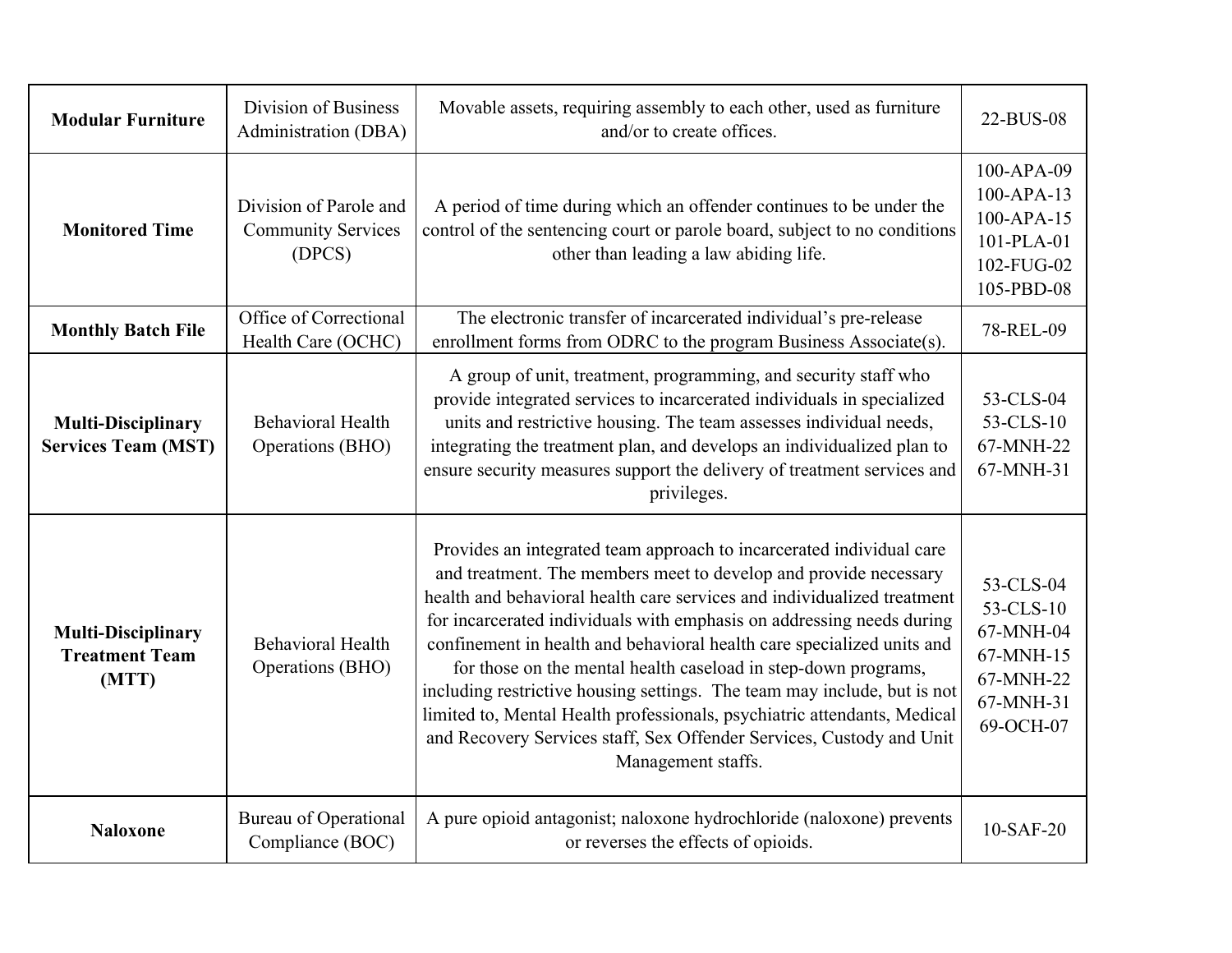| <b>Narrator</b>                                                                    | Ohio Central School<br>System (OCSS)                          | An incarcerated individual who has been assigned to work in the<br>Reading Room to conduct readings of children's books to children of<br>visitors.                                                                                                                                                       | 76-VIS-04                  |
|------------------------------------------------------------------------------------|---------------------------------------------------------------|-----------------------------------------------------------------------------------------------------------------------------------------------------------------------------------------------------------------------------------------------------------------------------------------------------------|----------------------------|
| <b>National Crime</b><br><b>Information Center</b><br>(NCIC)                       | Division of Parole and<br><b>Community Services</b><br>(DPCS) | A nationwide computerized information system operated by the US<br>Department of Justice and FBI as a service to all criminal justice<br>agencies. The center provides and maintains a readily available<br>computerized filing system of accurate and timely documented criminal<br>justice information. | 102-FUG-01                 |
| <b>National Institution of</b><br><b>Standards and</b><br><b>Technology (NIST)</b> | Bureau of Information<br>and Technology<br>Services (BITS)    | A non-regulatory unit of the U.S. Commerce Department, formerly<br>known as the National Bureau of Standards. NIST promotes and<br>maintains measurement standards and has active programs for<br>encouraging and assisting industry and science to develop and use these<br>standards.                   | $05-OTT-14$<br>$05-OIT-18$ |
| <b>Nationally Recognized</b><br><b>Standardized</b><br><b>Assessment</b>           | Ohio Central School<br>System (OCSS)                          | A test/evaluation that is universally known and accepted throughout the<br>United States and is accepted by the OCSS as an official evaluation<br>tool. The evaluation may have a long and short version.                                                                                                 | 57-EDU-01<br>57-EDU-03     |
| <b>Navigator</b>                                                                   | Division of Parole and<br><b>Community Services</b><br>(DPCS) | A person that has been approved and trained to provide support to an<br>incarcerated individual during their parole board hearing.                                                                                                                                                                        | 105-PBD-03                 |
| <b>Needs Assessment</b>                                                            | Division of Parole and<br><b>Community Services</b><br>(DPCS) | An assessment tool used to accurately determine the level of need of an<br>offender in a particular domain.                                                                                                                                                                                               | 100-APA-32                 |
| <b>Neonatal Intensive</b><br><b>Care Unit (NICU)</b><br><b>Visitor</b>             | Office of Prisons (OOP)                                       | Two (2) individuals named by the incarcerated person to visit the baby<br>in the NICU (DRC2741).                                                                                                                                                                                                          | 71-SOC-02                  |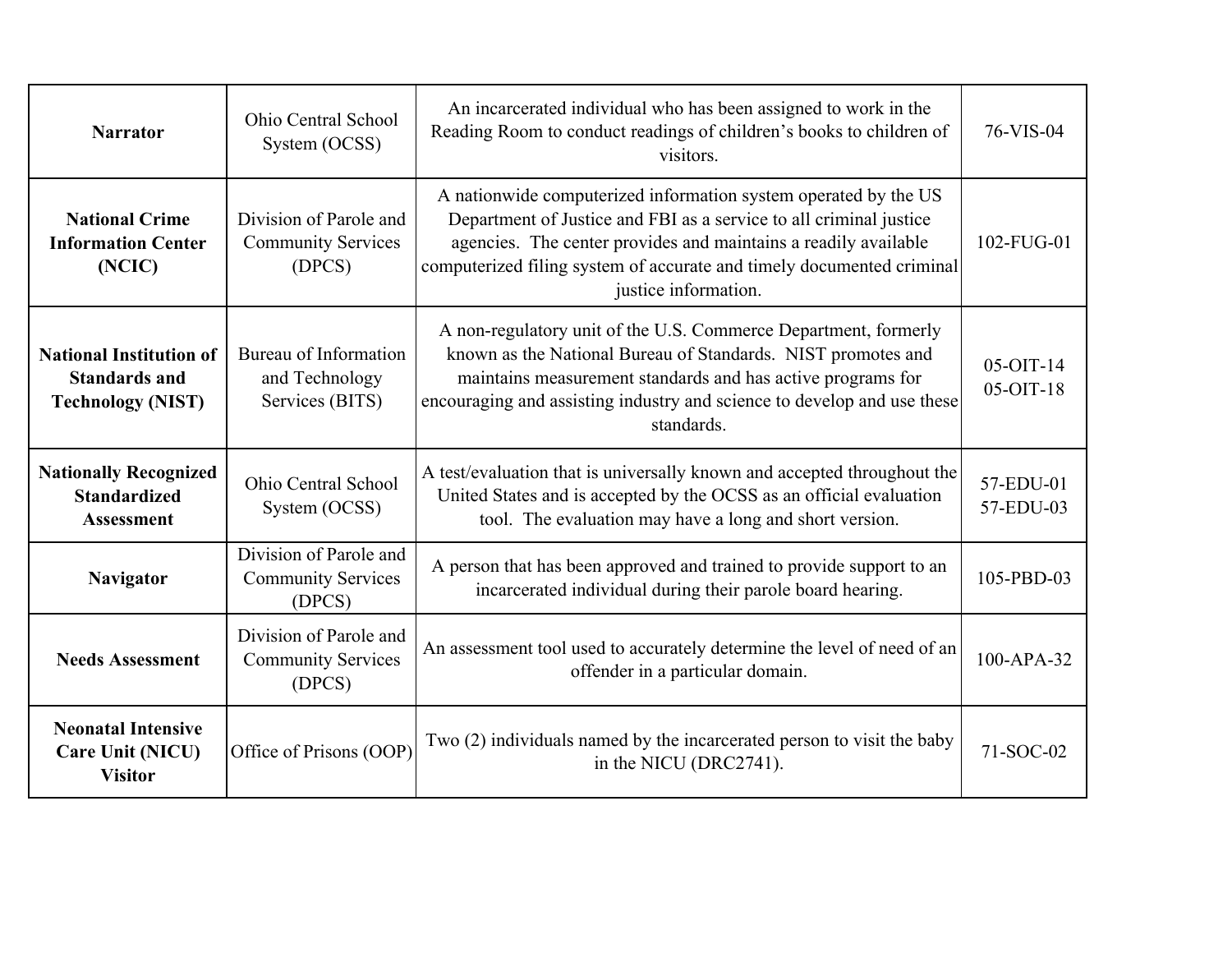| <b>Network Device</b>                                      | Bureau of Information<br>and Technology<br>Services (BITS) | Computing components such as routers, hubs cabling,<br>telecommunications controllers, key distribution centers, door and gate<br>controllers and technical control devices that are interconnected to form<br>a network.                                                                                                                                                                                                                                                    | $05-$ OIT $-18$        |
|------------------------------------------------------------|------------------------------------------------------------|------------------------------------------------------------------------------------------------------------------------------------------------------------------------------------------------------------------------------------------------------------------------------------------------------------------------------------------------------------------------------------------------------------------------------------------------------------------------------|------------------------|
| <b>New Employee</b>                                        | <b>Corrections Training</b><br>Academy (CTA)               | Any employee hired into the ODRC, an ODRC contracted private<br>prison, or ODMHAS staff assigned to an ODRC worksite.                                                                                                                                                                                                                                                                                                                                                        | 39-TRN-10              |
| <b>New Employee</b><br><b>Orientation</b><br>(NEO)Training | <b>Corrections Training</b><br>Academy (CTA)               | A component of the orientation training program designed to provide all<br>new employees with a familiarization to the agency's mission,<br>expectations and core correctional practices applicable to all new<br>employees entering the field of corrections. This component takes place<br>after site orientation.                                                                                                                                                         | 39-TRN-10              |
| <b>Next of Kin (NOK)</b>                                   | Office of Correctional<br>Health Care (OCHC)               | A person designated by consent of the incarcerated individual to assist<br>in decisions regarding the incarcerated individual's medical care in the<br>event the incarcerated individual does not have the capacity to make<br>their own medical decisions. By nature of this designation, the next of<br>kin will also be entitled to receive detailed medical information<br>regarding the incarcerated individual in order to provide the above-<br>described assistance. | 66-ILL-03<br>68-MED-24 |
| <b>NIOSH</b>                                               | <b>Bureau of Operational</b><br>Compliance (BOC)           | National Institute for Occupational Safety and Health is a federal<br>agency under the direction of the Centers for Disease Control which<br>certifies respirators for use as protective equipment.                                                                                                                                                                                                                                                                          | 10-SAF-03              |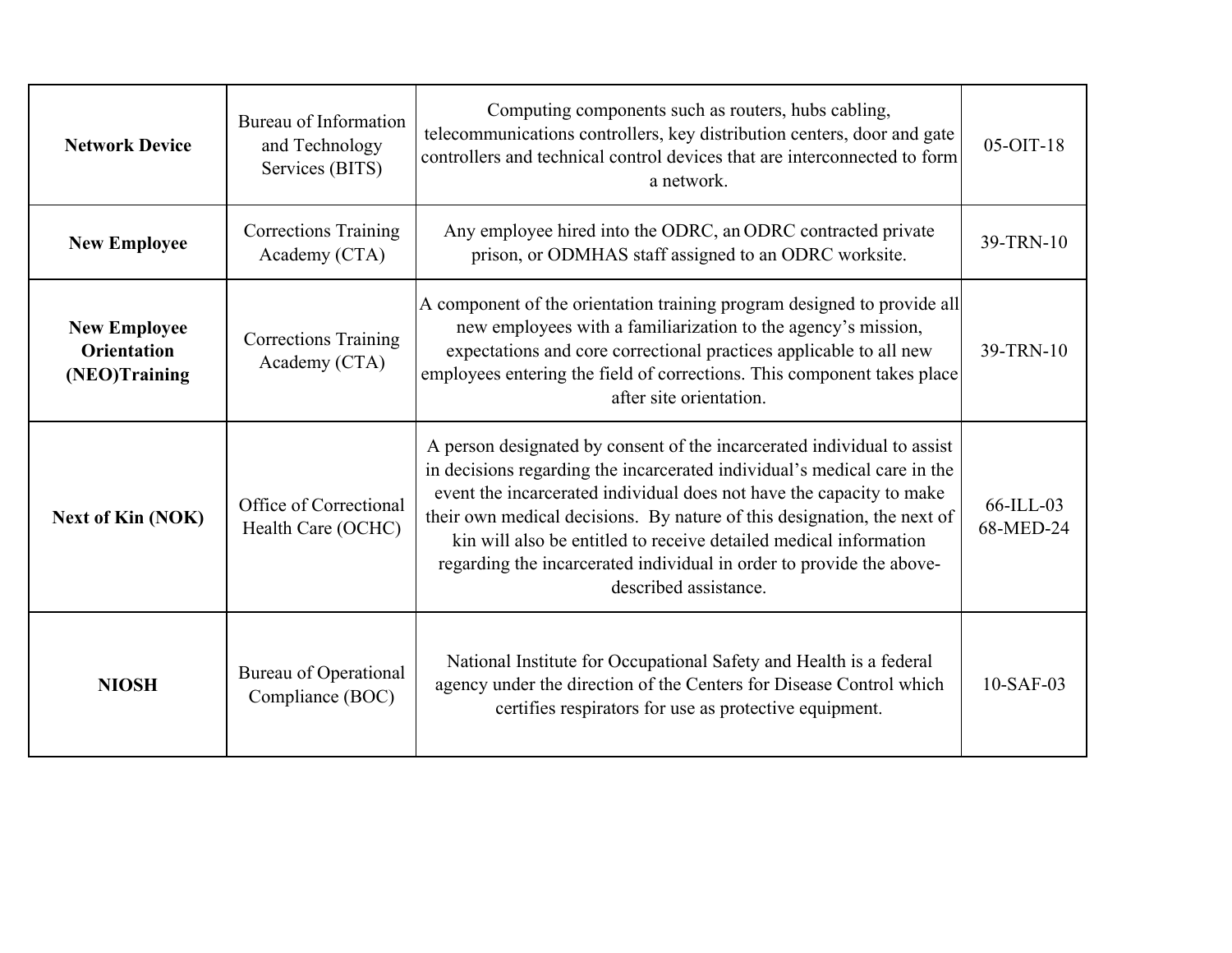| <b>NIST Special</b><br><b>Publication (SP) 800-53</b> | <b>Bureau of Information</b><br>and Technology<br>Services (BITS) | A NIST publication containing recommended information technology<br>(IT) security controls for all U.S. federal information systems, except<br>those related to national security, and other organizations. Throughout<br>this policy, NIST security controls are referenced, where applicable, in<br>parentheticals (e.g., NIST CP-2).                                                                                                | $05-OIT-14$<br>$05-OTT-18$ |
|-------------------------------------------------------|-------------------------------------------------------------------|----------------------------------------------------------------------------------------------------------------------------------------------------------------------------------------------------------------------------------------------------------------------------------------------------------------------------------------------------------------------------------------------------------------------------------------|----------------------------|
| <b>NITV</b>                                           |                                                                   | Chief Inspector's Office   The National Institute for Truth Verification, West Palm Beach, Florida                                                                                                                                                                                                                                                                                                                                     | $09$ -INV-05               |
| <b>No Contact</b>                                     | Division of Parole and<br><b>Community Services</b><br>(DPCS)     | An attempt (in person or by telephone) by an appropriate ODRC staff or<br>ODMHAS CDS to contact an offender or other person regarding an<br>offender with no contact being made (includes voicemail messages).<br>This should be used for any administrative activities involving an<br>offender such as staffing, faxes, report writing and telephone messages.                                                                       | 100-APA-13<br>100-APA-23   |
| <b>Non-Competitive</b><br>Contracting                 | Division of Business<br>Administration (DBA)                      | Those services that are provided a blanket release and permit from the<br>State of Ohio, Department of Administrative Services, Office of<br>Procurement Services. Also, services that involve highly skilled<br>judgment or training, artistic ability, or other attributes and whose<br>quality depends on an individual's expertise and knowledge. Examples<br>of non-competitive services may include expert witnesses or dentist. | 22-BUS-14                  |
| Non-Emergency                                         | <b>Bureau of Medical</b><br>Operations (BMO)                      | Condition warranting hospital admission that is pre-planned.                                                                                                                                                                                                                                                                                                                                                                           | 66-ILL-03                  |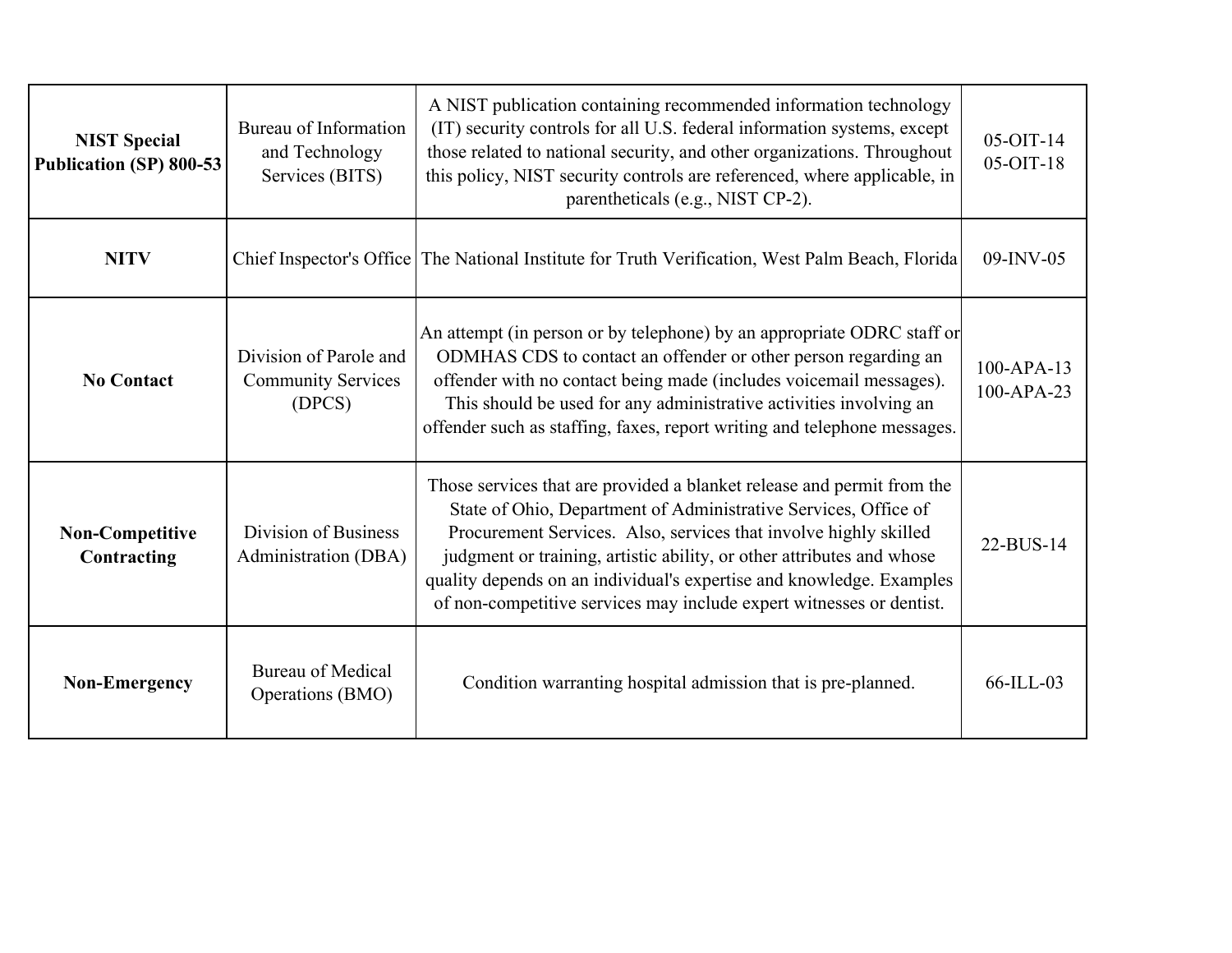| <b>Non-Employee</b>                                     | Bureau of Information<br>and Technology<br>Services (BITS)    | Any person providing services within ODRC in a contractual,<br>internship, temporary, volunteer, or other capacity relationship for<br>which the employment terms of service are renewable on an annual or<br>more frequent basis. | 05-OIT-20<br>05-OIT-29 |
|---------------------------------------------------------|---------------------------------------------------------------|------------------------------------------------------------------------------------------------------------------------------------------------------------------------------------------------------------------------------------|------------------------|
| <b>Non-Escorted</b><br>Contractor                       | <b>Corrections Training</b><br>Academy (CTA)                  | A contractor that is not accompanied by an ODRC employee during the<br>provision of services (e.g., temporary agency sub-contractors, personal<br>service contractors, privatized service providers).                              | 39-TRN-12              |
| <b>Non-Life Felony</b><br><b>Indefinite Prison Term</b> | Division of Parole and<br><b>Community Services</b><br>(DPCS) | A prison term imposed under ORC 2929.14 $(A)(1)(a)$ or $(A)(2)(a)$ and<br>ORC 2929.144 for a felony of the first or second degree committed on<br>or after March 22, 2019.                                                         | 105-PBD-08             |
| <b>Non-Mandatory Prison</b><br><b>Term</b>              | Division of Parole and<br><b>Community Services</b><br>(DPCS) | Any prison term that is not identified as a mandatory prison term in the<br>sentencing court's sentence.                                                                                                                           | 78-REL-07              |
| <b>Non-Nutritional</b><br><b>Substances</b>             | Office of Correctional<br>Health Care (OCHC)                  | Substances such as, but not limited to, water or ice, coffee without<br>cream or sugar, and tea without cream or sugar.                                                                                                            | 68-MED-17              |
| <b>Non-ODRC Entity</b>                                  | Bureau of Information<br>and Technology<br>Services (BITS)    | An organization external to ODRC or one or more individuals<br>representing an organization external to ODRC that are not authorized<br>ODRC users who request ODRC sensitive data                                                 | $05-OIT-15$            |
| <b>Non-Physical Skill</b>                               | <b>Corrections Training</b><br>Academy (CTA)                  | Those ODRC approved subjects that are cognitive based and<br>traditionally facilitated in a classroom setting.                                                                                                                     | 39-TRN-02<br>39-TRN-06 |
| <b>Non-Print Services</b>                               | Ohio Central School<br>System (OCSS)                          | Access to materials in non-print format (i.e., microfilm, microfiche, CD<br>ROM, etc.).                                                                                                                                            | 58-LIB-01              |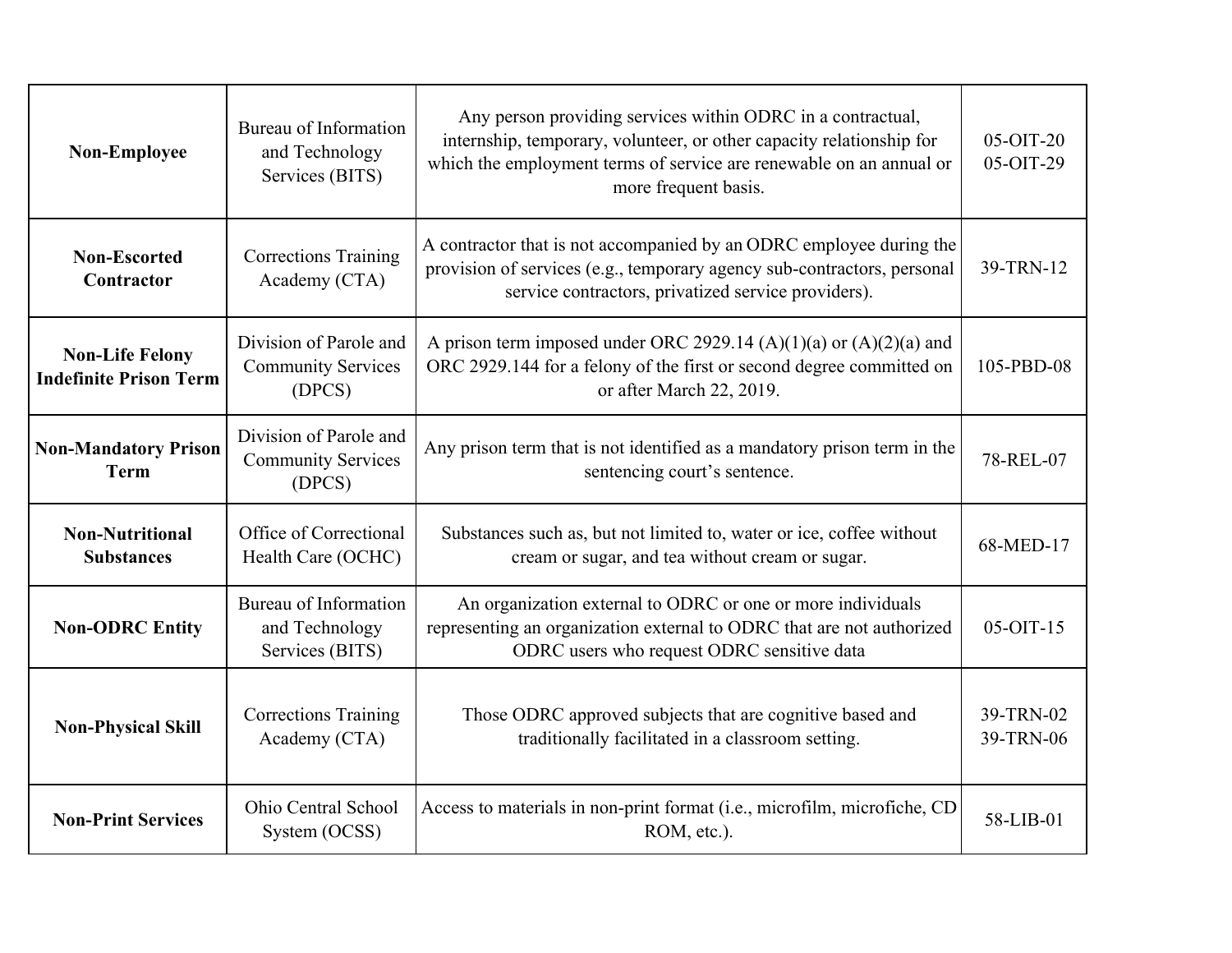| <b>Non-Routine</b>                                       | Construction,<br>Activation,<br>Maintenance, and<br>Sustainability (CAMS) | Not of a commonplace or repetitious character.                                                                                                                                                                                                                                                                      | 21-CAM-12    |
|----------------------------------------------------------|---------------------------------------------------------------------------|---------------------------------------------------------------------------------------------------------------------------------------------------------------------------------------------------------------------------------------------------------------------------------------------------------------------|--------------|
| <b>Non-Routine</b><br>Program/Work<br><b>Assignments</b> | Office of Prisons (OOP)                                                   | Program/work assignments in which the incarcerated individual's work<br>or program location or circumstances change significantly (i.e.,<br>orientation to job/program locations within the prison, new job will be<br>outside secure perimeter, or will allow wide access to locations within<br>the institution.) | 54-WRK-02    |
| <b>Non-Substantive</b><br><b>Revision</b>                | Office of Policy and<br><b>Strategic Initiatives</b>                      | A minor modification to policy language that does not change practice<br>or procedure language (i.e., grammatical corrections, job title updates to<br>align with table of organization, updates to terminology or acronyms to<br>reflect current standards).                                                       | $01$ -COM-01 |
| <b>Non-Terminal</b><br><b>Agreement</b>                  | Bureau of Information<br>and Technology<br>Services (BITS)                | An agreement between LEADS and a criminal justice agency that does<br>not have a LEADS computer that will permit the non-terminal agency<br>access to information in the LEADS through any LEADS Access<br>agency.                                                                                                  | $05-OT-02$   |
| <b>Non-Uniformed</b><br><b>Personnel</b>                 | <b>Labor Relations Office</b><br>(LRO)                                    | Employees of the ODRC and any person providing services within<br>ODRC who are not required to wear a uniform to perform the functions<br>of their work assignments and are not specifically covered under the<br>definition of uniformed personnel within this policy.                                             | 31-SEM-06    |
| Non-Workday                                              | Religious Services                                                        | A day when an incarcerated individual is excused from work based<br>upon a religious belief, holiday, or observance.                                                                                                                                                                                                | 72-REG-02    |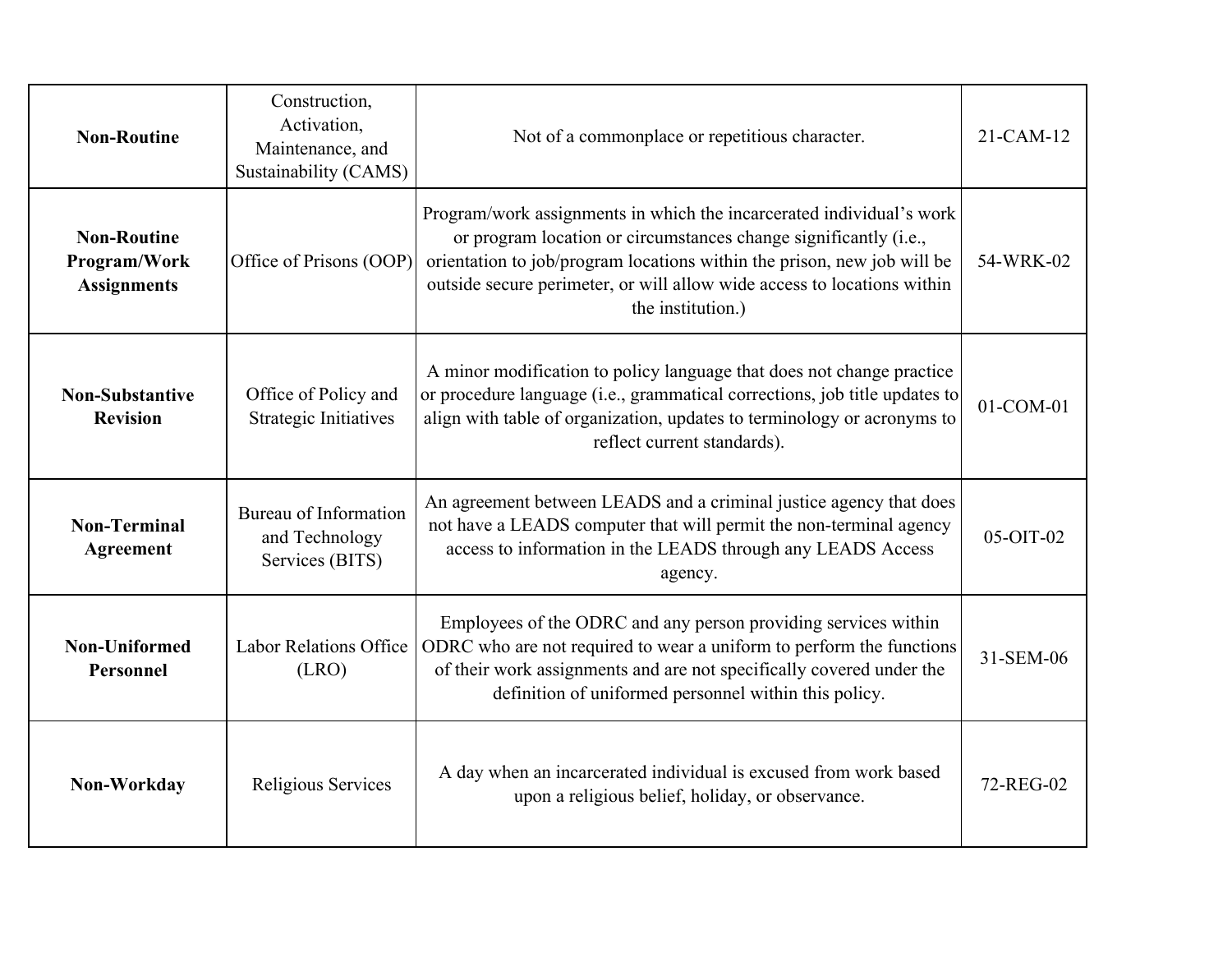| <b>Normal Business</b><br>Days/Hours    | Office of Prisons (OOP)                                       | Monday through Friday, 6:00 a.m. to 6:00 p.m. excluding state holidays<br>and weekends.                                                                                                                                                                        | 11-COP-01                                                                                                                      |
|-----------------------------------------|---------------------------------------------------------------|----------------------------------------------------------------------------------------------------------------------------------------------------------------------------------------------------------------------------------------------------------------|--------------------------------------------------------------------------------------------------------------------------------|
| <b>NOTEC</b>                            | Division of Parole and<br><b>Community Services</b><br>(DPCS) | A section in the Community Corrections Information Systems (CCIS)<br>to record information regarding an individual's activity while under<br>supervision.                                                                                                      | 100-APA-09<br>$100-APA-13$<br>$100-APA-16$<br>100-APA-21<br>100-APA-27<br>100-APA-32<br>101-PLA-01<br>105-PBD-09<br>108-ABC-04 |
| <b>Notice of Action Letter</b><br>(NOA) | Office of Correctional<br>Health Care (OCHC)                  | ODM generated notification letter(s) pertaining to an incarcerated<br>individual's Medicaid case.                                                                                                                                                              | 78-REL-09                                                                                                                      |
| <b>Notice of Arrival</b>                | Division of Parole and<br><b>Community Services</b><br>(DPCS) | Written notice from the receiving state to the sending state confirming<br>the date that an offender has reported to an officer in the receiving state<br>or of an offender's failure to arrive.                                                               | 103-SPS-01                                                                                                                     |
| <b>Notice of Departure</b>              | Division of Parole and<br><b>Community Services</b><br>(DPCS) | Electronic notice submitted through Interstate Compact Offender<br>Tracking System (ICOTS) from the sending state to the receiving state<br>advising of an offender's date of departure from the sending state and<br>expected arrival in the receiving state. | 103-SPS-01                                                                                                                     |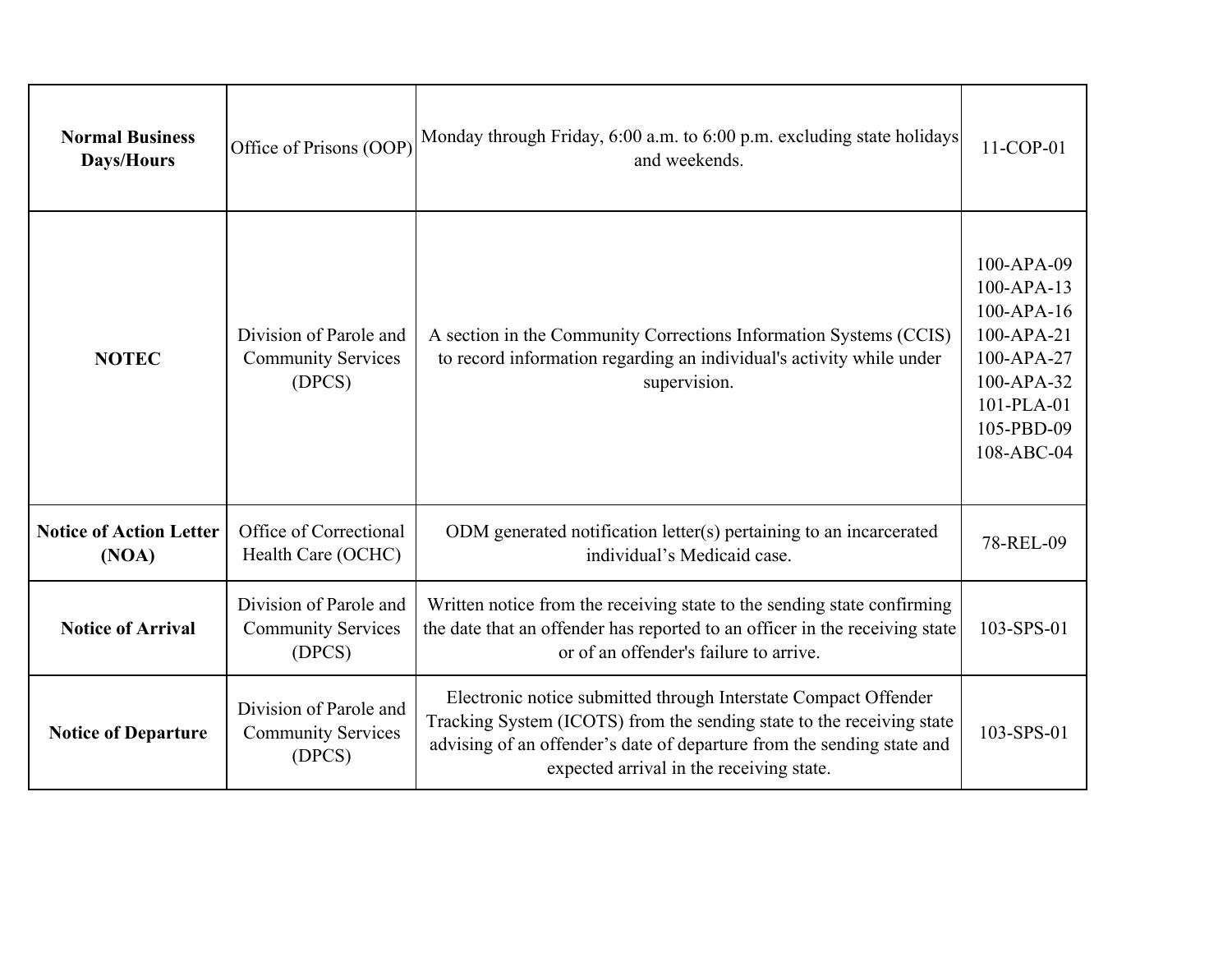| <b>Notification</b>                                                        | Division of Parole and<br><b>Community Services</b><br>(DPCS)                       | The reporting of any violation, serious equipment failure, itinerary<br>change, emergency or any situation that would affect an offender's<br>adjustment to the EM Program or impact public safety.                                                                                                                                                 | 100-APA-32<br>108-ABC-04 |
|----------------------------------------------------------------------------|-------------------------------------------------------------------------------------|-----------------------------------------------------------------------------------------------------------------------------------------------------------------------------------------------------------------------------------------------------------------------------------------------------------------------------------------------------|--------------------------|
| <b>Nursing Mother</b>                                                      | Bureau of Labor<br>Relations (BLR)                                                  | An employee who has a need to express breast milk.                                                                                                                                                                                                                                                                                                  | 36-LEV-07                |
| <b>Nutrition Services</b>                                                  | Office of Correctional<br>Health Care (OCHC)                                        | Services provided by qualified personnel who conduct individual<br>assessments in nutritional history and dietary intake, anthropometric,<br>biochemical, and clinical variables, feeding skills and feeding problems,<br>or food habits and preferences; develop and monitor appropriate plans<br>to address the nutritional needs.                | 68-MED-10                |
| <b>OAKS</b>                                                                | <b>Bureau of Personnel</b>                                                          | The Human Capital Management (HCM) software utilized for all HCM<br>tracking.                                                                                                                                                                                                                                                                       | 35-PAY-04                |
| <b>OAKS</b> Asset<br><b>Management System</b><br>(OAKS AM)                 | Division of Business<br>Administration (DBA)                                        | A software application that maintains detailed and categorized asset<br>information, tracks asset activity, calculates depreciation and reports<br>comprehensive asset information. It is supported by the Department of<br>Administrative Services and made accessible to state agencies to use to<br>meet their statutory inventory requirements. | $05-OIT-30$<br>22-BUS-08 |
| <b>OAKS</b> Capital<br><b>Improvements (OAKS</b><br>$\mathbf{C}\mathbf{D}$ | Bureau of Construction,<br>Activation,<br>Maintenance, and<br>Sustainability (CAMS) | The State's web-based capital program and project management<br>information system, based on Unifier software licensed to the State by<br>Oracle Primavera.                                                                                                                                                                                         | 21-CAM-11                |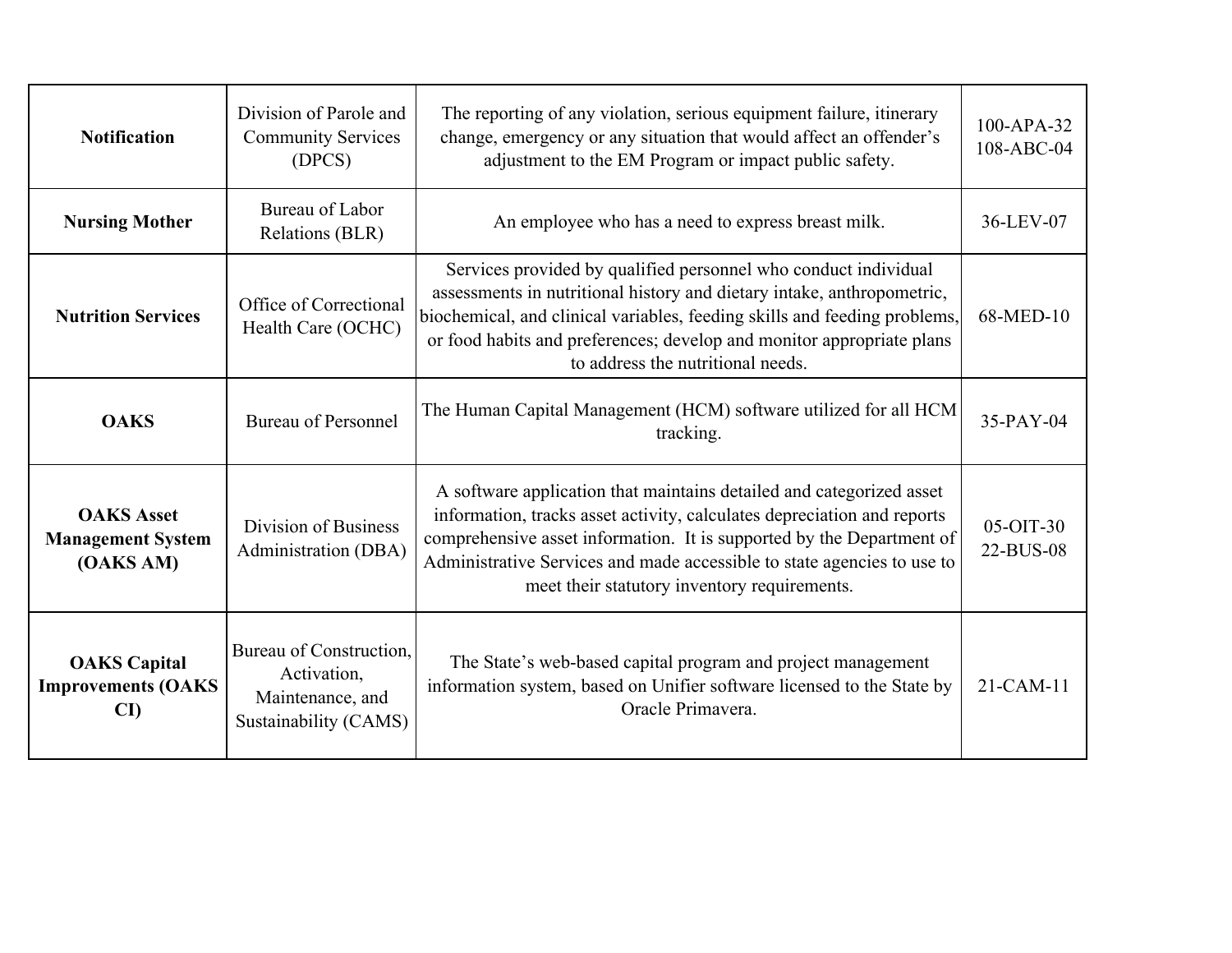| <b>OCSS HSE</b><br>Administrator                                        | Ohio Central School<br>System (OCSS)                       | The Ohio Central School System (OCSS) superintendent or designee<br>shall serve as the OCSS HSE administrator. The responsibility of this<br>position is to oversee the administration of the HSE testing program<br>within the Ohio Department of Rehabilitation and Correction (ODRC).<br>The OCSS HSE administrator shall ensure that HSE testing is<br>conducted in compliance with the policies and procedures established<br>by the specific test sponsor policies/procedures.                                                                                                                                                                                                                                                                                                         | 57-EDU-03                  |
|-------------------------------------------------------------------------|------------------------------------------------------------|----------------------------------------------------------------------------------------------------------------------------------------------------------------------------------------------------------------------------------------------------------------------------------------------------------------------------------------------------------------------------------------------------------------------------------------------------------------------------------------------------------------------------------------------------------------------------------------------------------------------------------------------------------------------------------------------------------------------------------------------------------------------------------------------|----------------------------|
| <b>ODRC</b> Business and<br><b>Cashiers' Office</b><br><b>Employees</b> | Division of Business<br>Administration (DBA)               | Persons employed by ODRC who work directly with the processing of<br>financial transactions through the receipt and disbursement of agency<br>appropriated and/or non-appropriated (local) funds. These employees<br>are classified as business administrators, financial associates, financial<br>associate supervisors, sourcing analysts, sourcing planner, sourcing<br>supervisors, financial analysts, financial analyst supervisor, senior<br>financial analyst, senior budget analyst, financial manager, financial<br>program manager, senior financial manager, business operations<br>managers external audit manager, external auditor and any other<br>position, as applicable, excluding listed positions assigned to the<br><b>ODRC Human Resources - Bureau of Personnel.</b> | 22-BUS-11                  |
| <b>ODRC</b> Managed<br><b>Information System</b>                        | Bureau of Information<br>and Technology<br>Services (BITS) | Information systems that reside in facilities or infrastructure managed<br>by ODRC personnel. Primary responsibility for managing these<br>systems may be assigned to ODRC personnel or other authorized<br>external entities.                                                                                                                                                                                                                                                                                                                                                                                                                                                                                                                                                               | $05-OIT-14$<br>$05-OIT-18$ |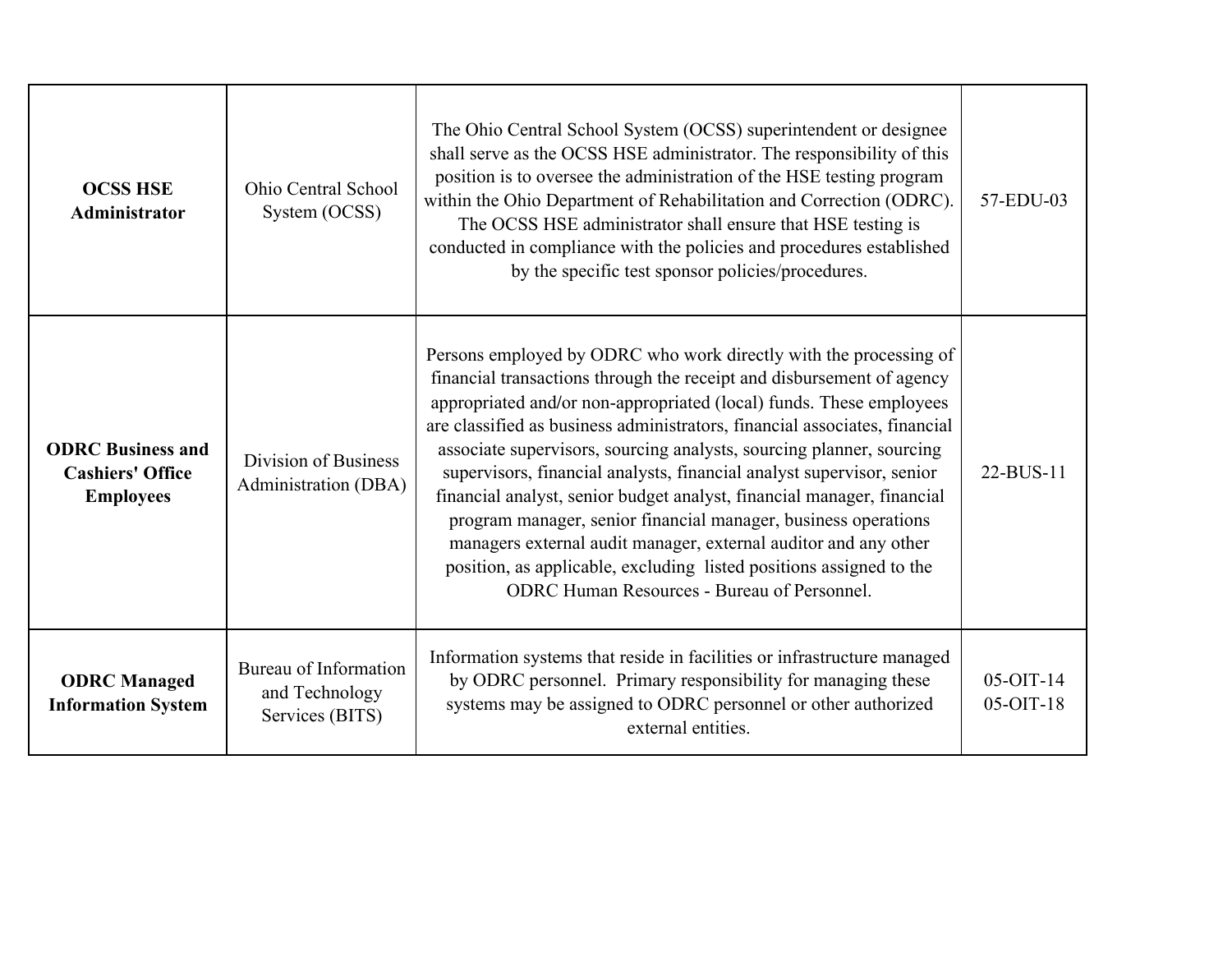| <b>ODRC</b> Pharmacy and<br><b>Therapeutics</b><br><b>Committee</b> | <b>Bureau of Medical</b><br>Operations (BMO)                  | An interdisciplinary professional group formed to address procedural,<br>clinical, and therapeutic issues related to the provision of<br>pharmaceutical services.                                                                                              | 68-MED-11                 |
|---------------------------------------------------------------------|---------------------------------------------------------------|----------------------------------------------------------------------------------------------------------------------------------------------------------------------------------------------------------------------------------------------------------------|---------------------------|
| <b>ODRC Policy</b>                                                  | Office of Policy and<br><b>Strategic Initiatives</b>          | A written document formulated to define operational guidelines for<br>department employees, volunteers, incarcerated individuals, contractors,<br>interns, and the public.                                                                                     | 01-COM-01<br>$01$ -COM-14 |
| <b>ODRC</b> System<br>Acknowledgement                               | Bureau of Information<br>and Technology<br>Services (BITS)    | New hire and transferred employee system access agreement.                                                                                                                                                                                                     | 05-OIT-17                 |
| Offboarding                                                         | Bureau of Information<br>and Technology<br>Services (BITS)    | ODRC terminates customer access to online ODRC systems when<br>notified that the customer should no longer have access to the online<br>ODRC systems.                                                                                                          | $05-OTT-17$               |
| <b>Offender Conference</b><br>Day                                   | Division of Parole and<br><b>Community Services</b><br>(DPCS) | A designated day each month wherein offenders' families, and/or<br>supporters and ODRC staff, are scheduled to meet with a parole board<br>member or other parole board staff to exchange information prior to an<br>offender's release consideration hearing. | 105-PBD-03                |
| <b>Offender Face Sheet</b>                                          | Division of Parole and<br><b>Community Services</b><br>(DPCS) | The location of all offender demographic information in ORAS.                                                                                                                                                                                                  | 101-PLA-01                |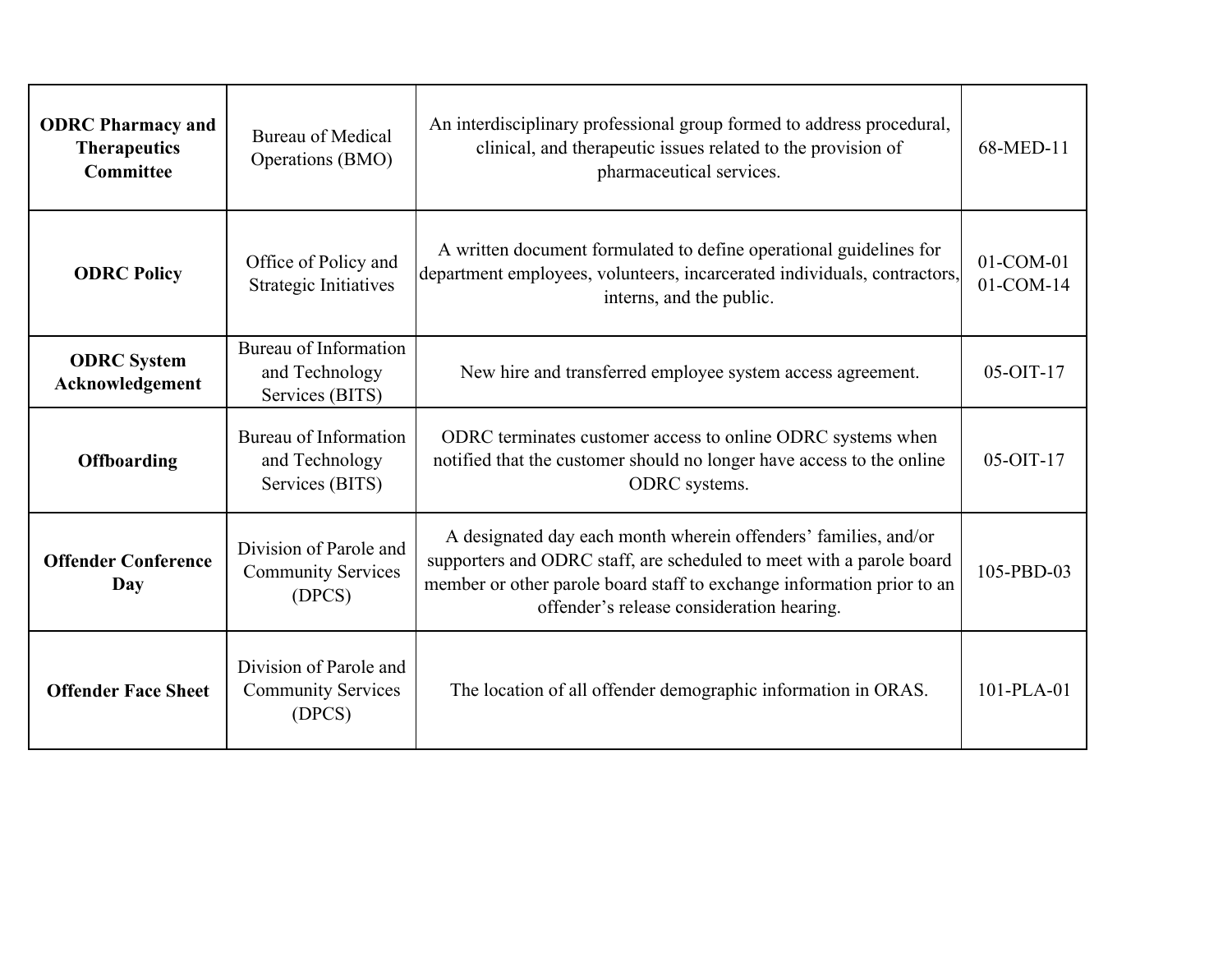| <b>Offender</b><br>Representative                                                          | <b>Behavioral Health</b><br>Operations (BHO)                  | An individual chosen by the incarcerated individual to advise and assist<br>them at the due process hearing and appeal. The individual shall select a<br>representative upon notification of the due process hearing by the<br>advocate for transfer from a list of ODRC's or psychiatric hospital<br>mental health staff.                                                                                                                                                                                                                                                                                                                              | 67-MNH-19                |
|--------------------------------------------------------------------------------------------|---------------------------------------------------------------|---------------------------------------------------------------------------------------------------------------------------------------------------------------------------------------------------------------------------------------------------------------------------------------------------------------------------------------------------------------------------------------------------------------------------------------------------------------------------------------------------------------------------------------------------------------------------------------------------------------------------------------------------------|--------------------------|
| <b>Offender Services</b><br><b>Network (OSN)</b>                                           | Division of Parole and<br><b>Community Services</b><br>(DPCS) | ODRC and ODMHAS staff that provide direct services to offenders and<br>facilitate linkages between community service providers, APA field<br>staff, and prison providers.                                                                                                                                                                                                                                                                                                                                                                                                                                                                               | 100-APA-13<br>100-APA-23 |
| <b>Office of Criminal</b><br><b>Justice Services (OCJS)</b><br><b>On-Line Grant System</b> | <b>Bureau of Community</b><br>Sanctions (BCS)                 | The electronic web-based grant administrative system used by BCS to<br>administer and monitor grant funded programs and residential facilities<br>under contract with ODRC. This system is also commonly referred to<br>as Intelligrants.                                                                                                                                                                                                                                                                                                                                                                                                               | 08-MAU-03                |
| Office 365                                                                                 | Bureau of Information<br>and Technology<br>Services (BITS)    | Also called "Microsoft 365" or "Microsoft Office 365" is a Web-based<br>version of the Microsoft Office suite of enterprise productivity<br>applications, such as Exchange Online for e-mail and Skype for<br>Business, provided to users through Cloud Computing infrastructure.<br>Office 365 is a mission critical tool used by Authorized Users.                                                                                                                                                                                                                                                                                                    | $05-OIT-10$              |
| <b>Ohio Audit Standard</b>                                                                 | <b>Bureau of Operational</b><br>Compliance (BOC)              | An established level of performance that is recognized within the<br>ODRC as a good correctional practice. Ohio audit standards are<br>established and promulgated by the Bureau of Operational Compliance<br>(BOC), with input from the program administrators, and are based on<br>legal requirements, settlement agreements and/or consent decrees,<br>requirements, or guidelines of an external agency, ODRC policies, or<br>generally accepted management practices. The Ohio audit standards<br>shall be utilized to supplement the standards of the American<br>Correctional Association (ACA) during the evaluation of facility<br>operations. | 08-MAU-01                |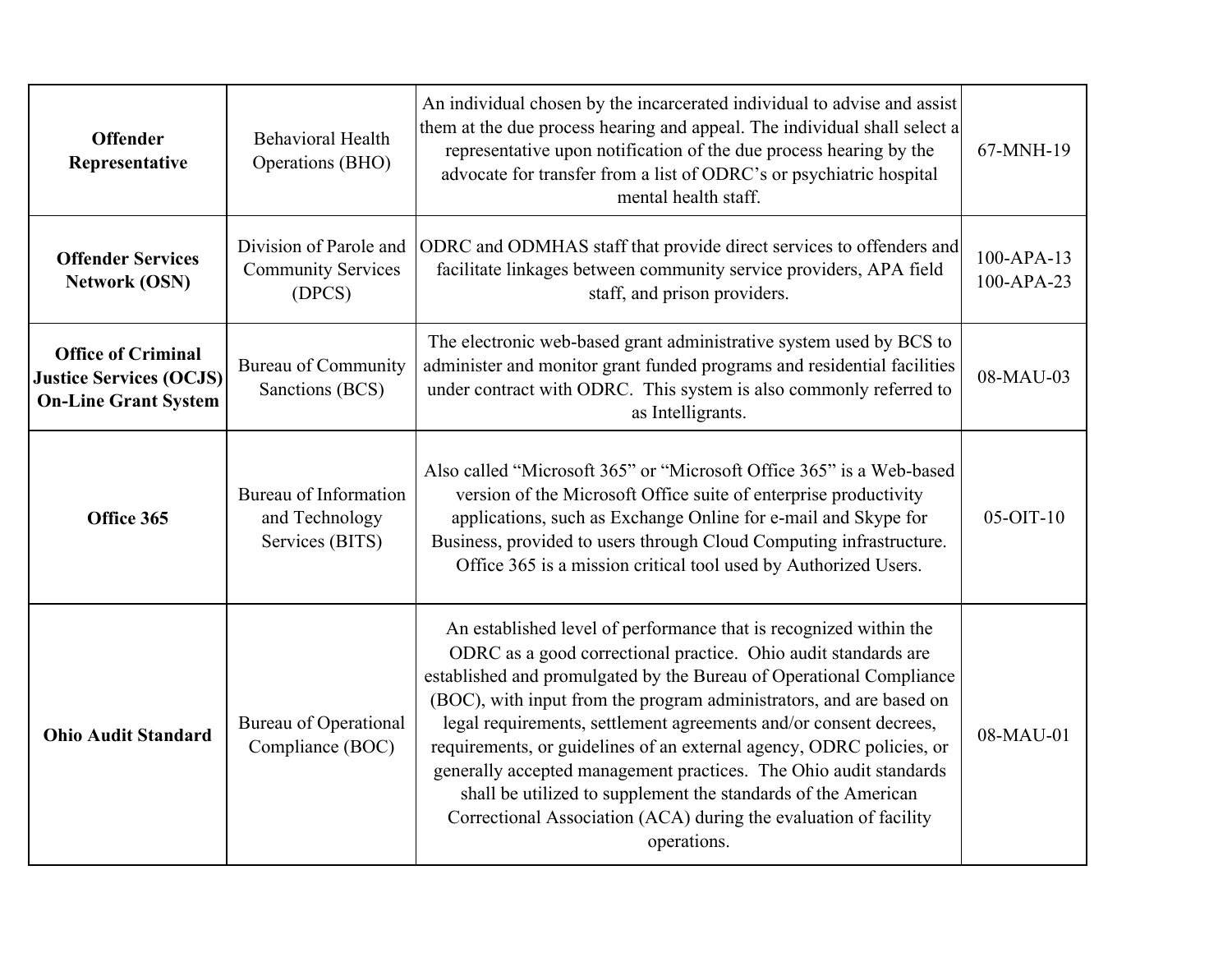| <b>Ohio Central School</b><br><b>System Professional</b><br>Development<br>Committee (OCSSPDC)            | Ohio Central School<br>System (OCSS)                                                | A committee of OCSS professionals responsible for approving/denying<br>professional development activities as they relate to license renewals<br>and the entire licensure process.                              | 57-EDU-08                                                                        |
|-----------------------------------------------------------------------------------------------------------|-------------------------------------------------------------------------------------|-----------------------------------------------------------------------------------------------------------------------------------------------------------------------------------------------------------------|----------------------------------------------------------------------------------|
| <b>Ohio Community</b><br><b>Supervision System</b><br>(OCSS)                                              | Division of Parole and<br><b>Community Services</b><br>(DPCS)                       | Computerized information system used to track supervisees of the<br>Adult Parole Authority.                                                                                                                     | 100-APA-10<br>100-APA-15<br>100-APA-23<br>100-APA-24<br>102-FUG-01<br>102-FUG-02 |
| <b>Ohio Facilities</b><br><b>Construction</b><br><b>Commission (OFCC)</b><br><b>Administered Projects</b> | Bureau of Construction,<br>Activation,<br>Maintenance and<br>Sustainability (CAMS)  | A commission that administers capital facilities projects when the<br>estimated cost including design fees, construction, equipment and<br>contingency amounts are equal to or exceed \$1.5 million.            | 21-CAM-08<br>21-CAM-11                                                           |
| <b>Ohio Facilities</b><br>Construction<br><b>Commission (OFCC)</b><br><b>Manual</b>                       | Bureau of Construction,<br>Activation,<br>Maintenance, and<br>Sustainability (CAMS) | This manual outlines the practices and procedures required to undertake<br>and successfully complete capital projects for Ohio agencies.<br>http://ofcc.ohio.gov/Resources/Publications.aspx#115666-the-manual. | 21-CAM-11                                                                        |
| <b>Ohio Graduation Test</b><br>(OGT)                                                                      | Ohio Central School<br>System (OCSS)                                                | State developed measures of student knowledge in reading, writing,<br>mathematics, science, and social studies required for students to<br>graduate from high school in Ohio.                                   | 57-EDU-03<br>57-EDU-13                                                           |
| <b>Ohio Interstate</b><br><b>Compact Office</b>                                                           | Division of Parole and<br><b>Community Services</b><br>(DPCS)                       | Unit of the APA responsible for administering the Interstate Compact<br>for Adult Offender Supervision.                                                                                                         | 105-PBD-09                                                                       |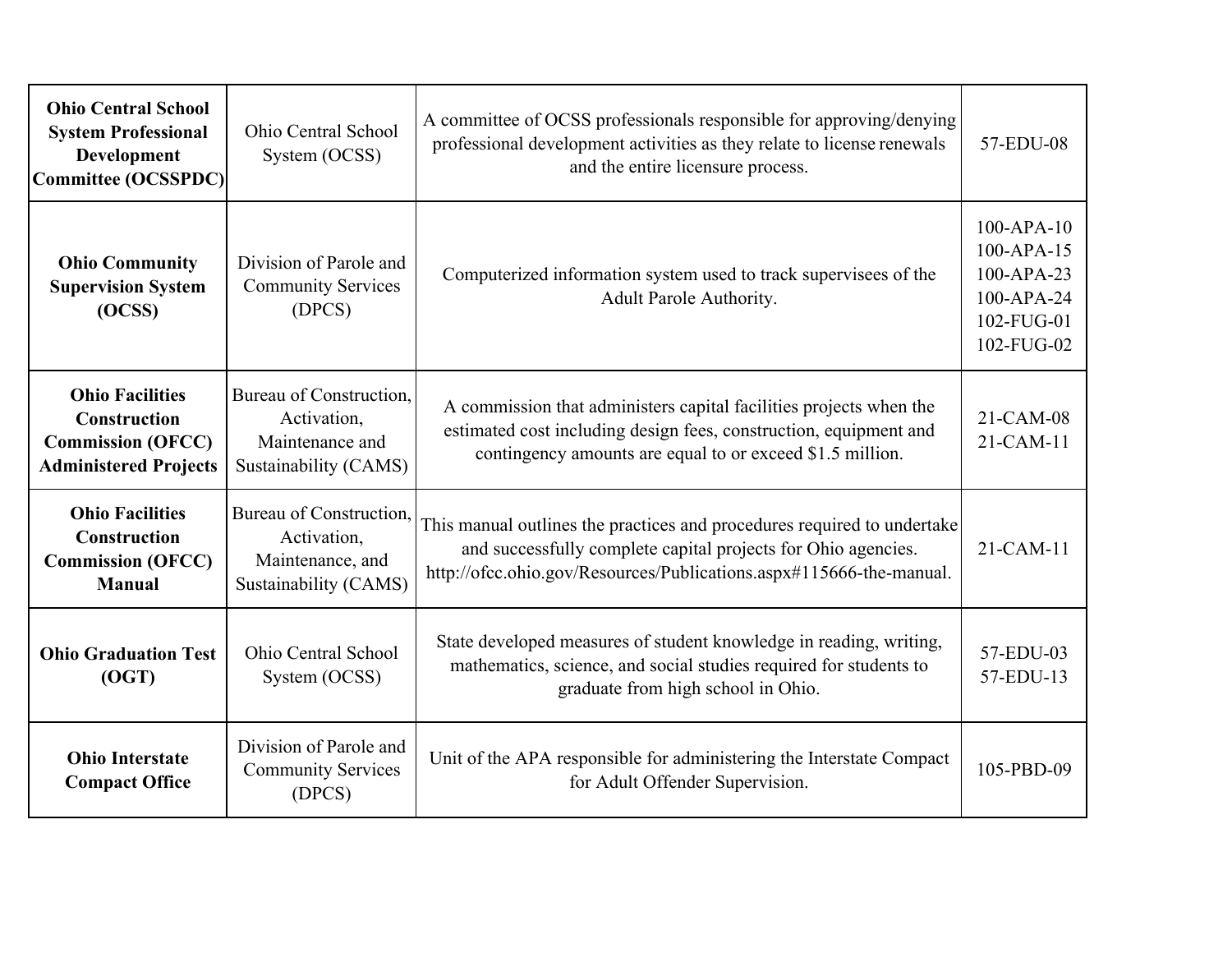| <b>Ohio Law Enforcement</b><br>Gateway (OHLEG)       | Bureau of Information<br>and Technology<br>Services (BITS)    | A web-based electronic information network, operated by the Ohio<br>Attorney General's Bureau of Criminal Investigation, that provides<br>Ohio law enforcement agencies with investigative tools and training<br>applications in an efficient and secure manner to assist law enforcement<br>agencies in their efforts to solve and prevent crimes. | 05-OIT-09                                                                                                  |
|------------------------------------------------------|---------------------------------------------------------------|-----------------------------------------------------------------------------------------------------------------------------------------------------------------------------------------------------------------------------------------------------------------------------------------------------------------------------------------------------|------------------------------------------------------------------------------------------------------------|
| <b>Ohio Penal Industry</b><br>(OPI)                  | Office of Prisons (OOP)                                       | An incarcerated individual work program that manufactures goods and<br>services for Ohio Department of Rehabilitation and Correction (ODRC)<br>and other state agencies using incarcerated individual labor under close<br>supervision.                                                                                                             | 54-WRK-02                                                                                                  |
| <b>Ohio Risk Assessment</b><br><b>System (ORAS)</b>  | Division of Parole and<br><b>Community Services</b><br>(DPCS) | A collection of risk and needs assessment tools, scoring guide, self-<br>report surveys, interview guides, and case management planning to be a<br>user's guide to accurately determining the risk of Ohio incarcerated<br>individuals and those under APA supervision.                                                                             | 02-REN-01<br>02-REN-02<br>100-APA-13<br>100-APA-16<br>100-APA-21<br>100-APA-32<br>101-PLA-01<br>108-ABC-04 |
| <b>Ohio State Test (OST)</b>                         | Ohio Central School<br>System (OCSS)                          | Tests that are taken by all students in the state of Ohio. State<br>achievement tests tell how well students grow in the knowledge and<br>skills outlined in the Ohio Learning Standards. Tests that are required<br>for graduation are determined by a student's entry into grade nine.                                                            | 57-EDU-03<br>57-EDU-13                                                                                     |
| <b>Ohio Youth Assessment</b><br><b>System (OYAS)</b> | Division of Parole and<br><b>Community Services</b><br>(DPCS) | A collection of risk and needs assessment tools, scoring guide, self-<br>report surveys, interview guides, and case management planning to be a<br>user's guide to accurately determining the risk of Ohio incarcerated<br>individuals under the age of eighteen.                                                                                   | 02-REN-01<br>100-APA-13<br>101-PLA-01                                                                      |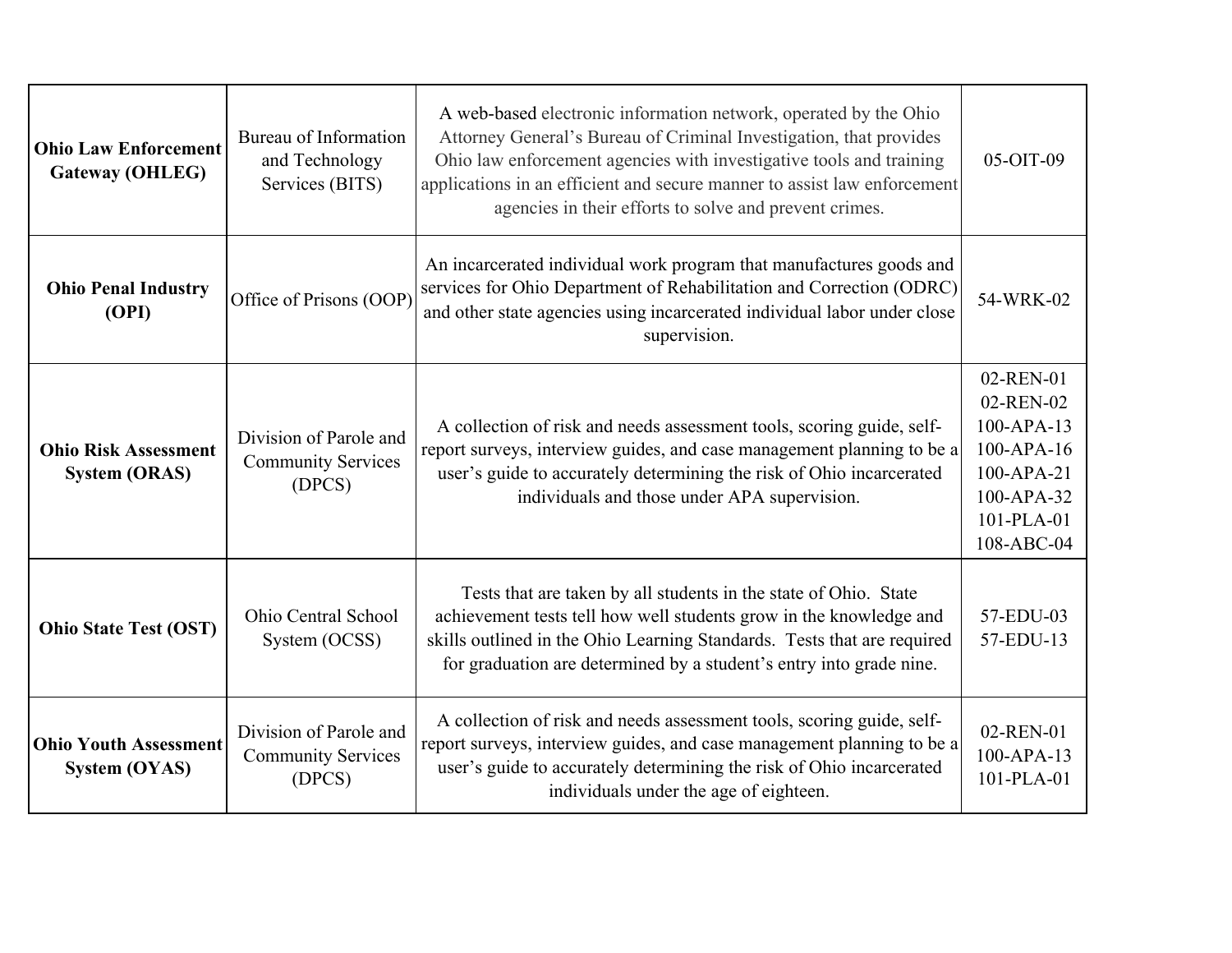| <b>Ohio Law Enforcement</b><br><b>Gateway (OHLEG)</b><br><b>Agency CEO</b> | Bureau of Information<br>and Technology<br>Services (BITS) | The agency's highest ranking administrative official. For ODRC this is<br>the Director.                                                                                                                                                                                   | 05-OIT-09                                                                                               |
|----------------------------------------------------------------------------|------------------------------------------------------------|---------------------------------------------------------------------------------------------------------------------------------------------------------------------------------------------------------------------------------------------------------------------------|---------------------------------------------------------------------------------------------------------|
| <b>OHLEG Agency</b><br>Coordinator                                         | Bureau of Information<br>and Technology<br>Services (BITS) | The individual within the agency responsible for the administration of<br>OHLEG network. For ODRC this is the chief inspector. The OHLEG<br>agency coordinator shall be an OHLEG user in good standing.                                                                   | 05-OIT-09                                                                                               |
| <b>OHLEG Approver</b>                                                      | Bureau of Information<br>and Technology<br>Services (BITS) | The person(s) designated by the OHLEG agency coordinator<br>responsible for reviewing and approving user access for OHLEG<br>accounts. The OHLEG approver shall be an OHLEG user in good<br>standing.                                                                     | 05-OIT-09                                                                                               |
| <b>OHLEG Requestor</b>                                                     | Bureau of Information<br>and Technology<br>Services (BITS) | The person assigned to coordinate requests for user access of OHLEG<br>for their region/institution. The managing officer/designee shall<br>designate the appropriate staff to serve as OHLEG requestors. The<br>OHLEG requestor shall be an OHLEG user in good standing. | 05-OIT-09                                                                                               |
| <b>Oleoresin Capsicum</b><br>(OC)                                          | Office of Prisons (OOP)                                    | A natural or synthetic chemical agent causing contraction of the<br>esophagus, trachea, respiratory tract, iris muscles of the eyes and a<br>burning sensation on the skin.                                                                                               | 104-TAW-04<br>310-SEC-28                                                                                |
| <b>OnBase</b>                                                              | <b>Bureau of Records</b><br>Management (BORM)              | An enterprise content management system utilized by ODRC for<br>electronic document archival and retrieval. Access to OnBase is<br>restricted to essential users only.                                                                                                    | 05-OIT-02<br>07-ORD-03<br>07-ORD-09<br>52-RCP-05<br>53-CLS-03<br>101-PLA-01<br>105-PBD-01<br>105-PBD-03 |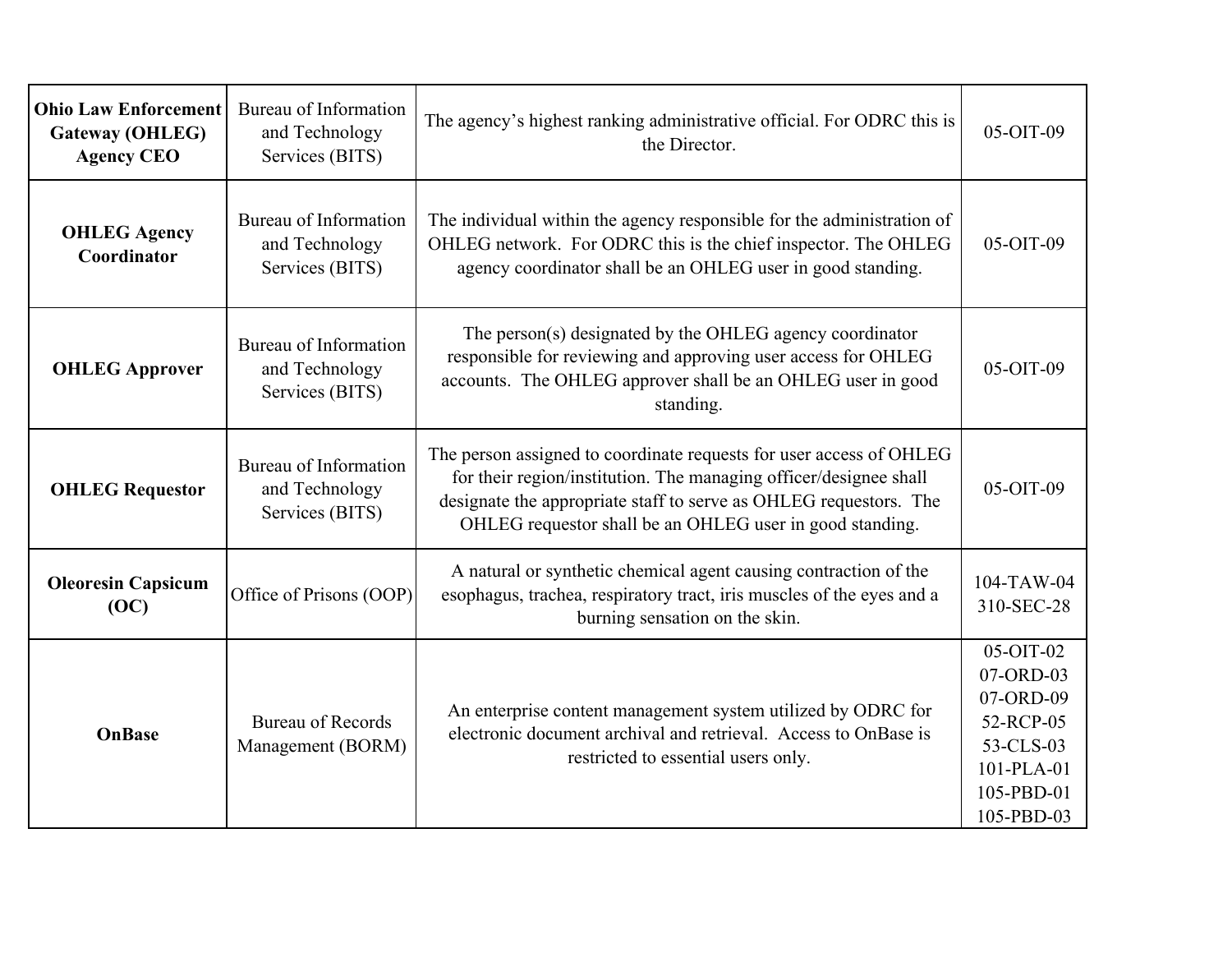| <b>OnBase Administrator</b>                                       | Bureau of Information<br>and Technology<br>Services (BITS)    | The ODRC Bureau of Sentence Computation and Records Management<br>chief who is responsible for overseeing the operational management of<br>the ODRC OnBase enterprise content management system.                                                                                                           | 05-OIT-02       |
|-------------------------------------------------------------------|---------------------------------------------------------------|------------------------------------------------------------------------------------------------------------------------------------------------------------------------------------------------------------------------------------------------------------------------------------------------------------|-----------------|
| Onboarding                                                        | Bureau of Information<br>and Technology<br>Services (BITS)    | ODRC issues current ODRC customers that have obtained the<br>appropriate approval, hardware and accounts so that the customers can<br>effectively perform their job duties.                                                                                                                                | $05-$ OIT $-17$ |
| <b>On-Site Screening</b><br><b>Instrument</b>                     | Division of Parole and<br><b>Community Services</b><br>(DPCS) | A screening device for substances which provides immediate results.<br>The instrument must hold 510K approval from the Food and Drug<br>Administration (FDA) and must be approved by the Offender Services<br>Network Administrator/designee. (Also referred to as an "instant test"<br>or "on-site test") | 103-SPS-07      |
| <b>On-The-Job Training</b><br>(OJT)                               | <b>Corrections Training</b><br>Academy (CTA)                  | A component of the orientation training program wherein the new<br>employee applies orientation training learned during site orienation and<br>new employee orientation (NEO) training. This training will be done<br>under the direction of an orientation mentor or experienced staff<br>member.         | 39-TRN-10       |
| <b>Open Web Application</b><br><b>Security Project</b><br>(OWASP) | Bureau of Information<br>and Technology<br>Services (BITS)    | An online community that produces freely available articles,<br>methodologies, documentation, tools, and technologies in the field of<br>web application security.                                                                                                                                         | $05-OTT-18$     |
| <b>Operating Standards</b><br>for Ohio Schools                    | Ohio Central School<br>System (OCSS)                          | Ohio operating standards for school districts and schools establish<br>specific expectations and guidelines for use in creating learning<br>conditions that meet student needs and achieve state and local<br>educational goals and objectives.                                                            | 57-EDU-11       |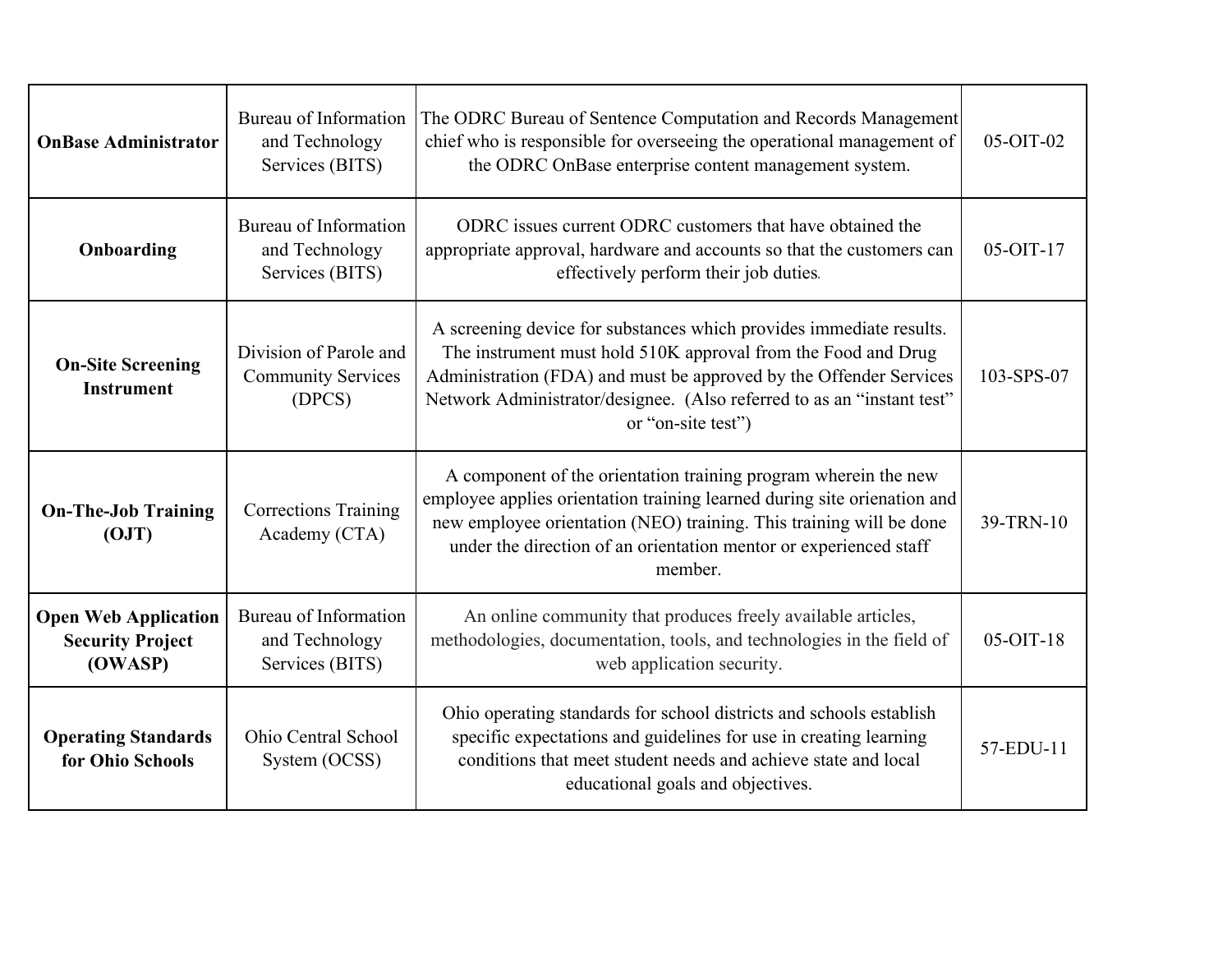| <b>Operation Manual</b>                                      | Office of Policy and<br><b>Strategic Initiatives</b>          | A guide that defines the technical procedures and processes associated<br>with any set of job responsibilities or expectations. Operation manuals<br>shall serve as technical support or procedural guides only and shall not<br>contain language that sets policy requirements or standards or conflicts<br>with existing policies, Administrative Rules, or ACA expected<br>practices. All operation manuals should refer to regulations, policies,<br>procedures, and standards that govern the procedures being defined.<br>The manual owner is responsible for the accuracy of the contents of the<br>operation manuals associated with his/her respective areas. | 01-COM-01  |
|--------------------------------------------------------------|---------------------------------------------------------------|------------------------------------------------------------------------------------------------------------------------------------------------------------------------------------------------------------------------------------------------------------------------------------------------------------------------------------------------------------------------------------------------------------------------------------------------------------------------------------------------------------------------------------------------------------------------------------------------------------------------------------------------------------------------|------------|
| <b>Operation Support</b><br>Center (OSC)<br><b>Personnel</b> | Office of Prisons (OOP)                                       | Individuals who have assigned workstations or offices at the ODRC and<br>ODYS Operation Support Center building (OSC employees,<br>contractors, intern students, temporary staffing, visitors, and<br>volunteers).                                                                                                                                                                                                                                                                                                                                                                                                                                                     | 11-COP-01  |
| Opt-Out                                                      | Division of Parole and<br><b>Community Services</b><br>(DPCS) | An affirmative expression by the victim of a Senate Bill 160 Offense of<br>that victim's preference not to receive any of the statutory notifications<br>concerning an incarcerated individual that the victim would otherwise<br>be entitled to receive under Ohio law.                                                                                                                                                                                                                                                                                                                                                                                               | 105-PBD-13 |
| <b>Orientation Mentor</b>                                    | <b>Corrections Training</b><br>Academy (CTA)                  | A person with greater experience, expertise, and wisdom who counsels,<br>teaches, guides, and helps another person to develop both personally<br>and professionally.                                                                                                                                                                                                                                                                                                                                                                                                                                                                                                   | 39-TRN-10  |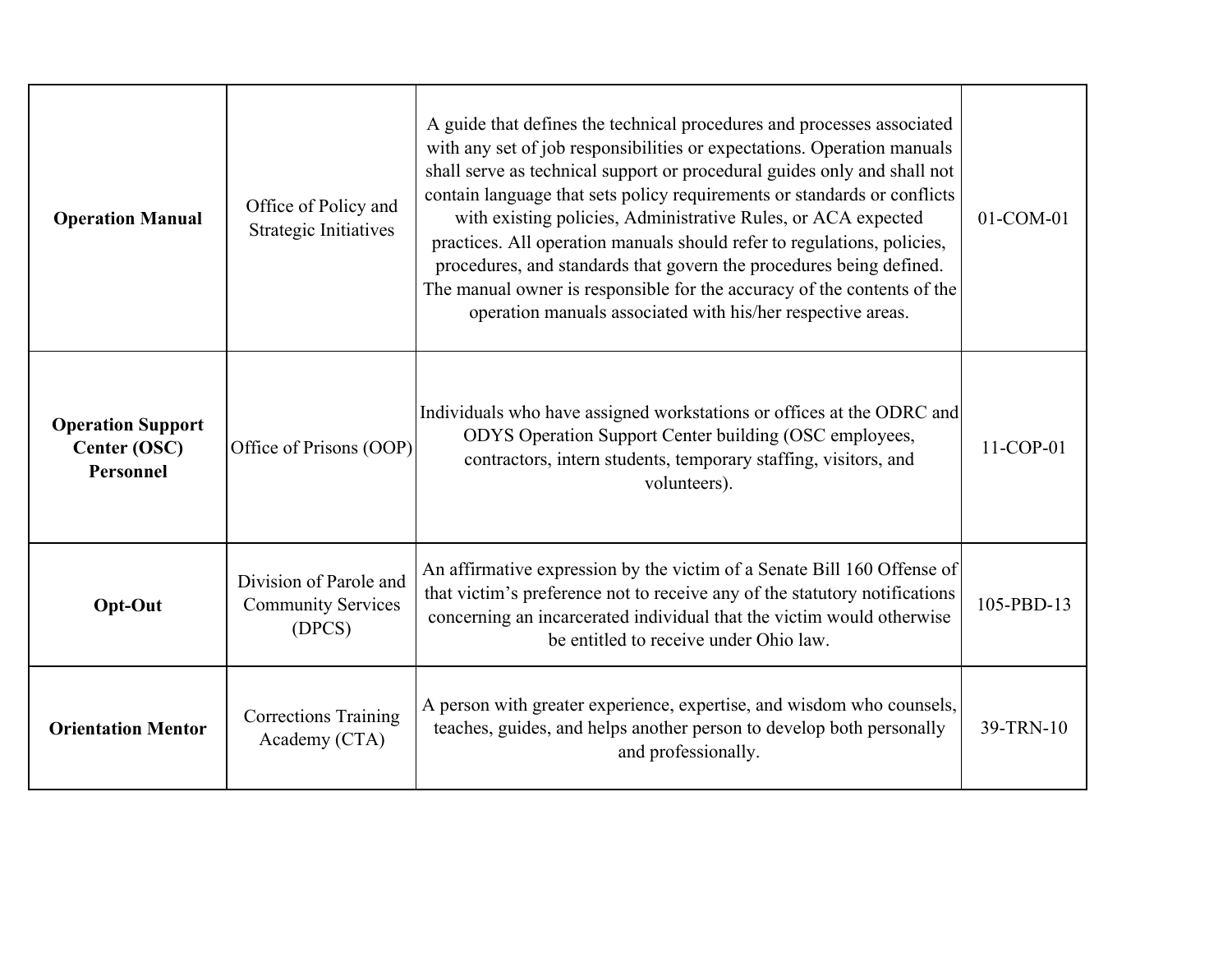| <b>Orientation Training</b><br>Program               | <b>Corrections Training</b><br>Academy (CTA)                  | All components required for a new employee to complete prior to<br>working independently.                                                                                                                                                                                                                                                                                                                                                                                                                                                                                                                                                                                             | 39-TRN-10                |
|------------------------------------------------------|---------------------------------------------------------------|---------------------------------------------------------------------------------------------------------------------------------------------------------------------------------------------------------------------------------------------------------------------------------------------------------------------------------------------------------------------------------------------------------------------------------------------------------------------------------------------------------------------------------------------------------------------------------------------------------------------------------------------------------------------------------------|--------------------------|
| <b>Original Certifcation</b>                         | <b>Bureau of Personnel</b>                                    | The initial medical certification, Certification of Health Care Provider<br>for Employee's Serious Health Condition (DRC1024) or Certification<br>of Health Care Provider for Family Member's Serious Health Condition<br>(DRC1032), for a specific serious medical condition of the employee,<br>spouse, child, or parent within a twelve (12) month tracking period.<br>Original certifications expire as directed by the health care provider, or<br>for chronic intermittent conditions are valid for the FMLA tracking year<br>in which the certification form was received. Regardless of condition,<br>an original certification is valid for a maximum of twelve (12) months. | 36-LEV-02                |
| <b>Originating Agency</b><br><b>Identifier (ORI)</b> | Bureau of Information<br>and Technology<br>Services (BITS)    | A nine-character identifier assigned by LEADS and NCIC to<br>electronically address each agency and terminal within the agency.                                                                                                                                                                                                                                                                                                                                                                                                                                                                                                                                                       | 05-OIT-02<br>05-OIT-09   |
| <b>Orthodox</b>                                      | Religious Services                                            | One who practices Christianity as taught by the Orthodox Church<br>whose leader is one of the Patriarchs (i.e., Greek, Russian, Serbian,<br>$etc.$ ).                                                                                                                                                                                                                                                                                                                                                                                                                                                                                                                                 | 72-REG-11                |
| <b>Other Contact (OC)</b>                            | Division of Parole and<br><b>Community Services</b><br>(DPCS) | A contact during which significant information regarding an offender is<br>obtained, (e.g., ancillary services provider, chemical dependency<br>specialist, computer inquiries, criminal justice agencies, texting, etc.).<br>An OC shall not be claimed as a Supervision Report (DRC3250) when<br>the offender is not seen at the time the form is completed, except for<br>low and monitored time supervision level offenders.                                                                                                                                                                                                                                                      | 100-APA-13<br>100-APA-23 |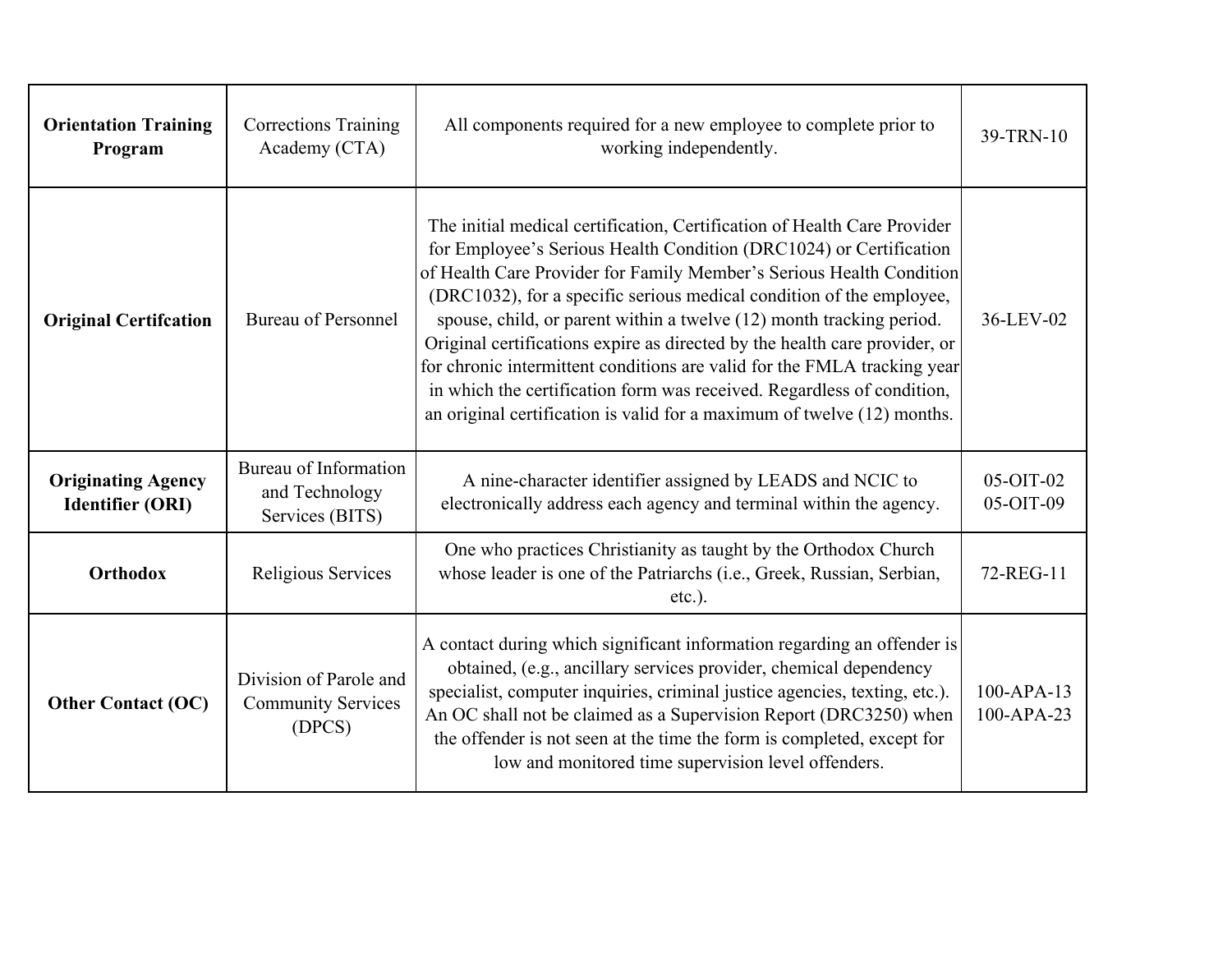| <b>Other Employee</b>                                   | <b>Bureau of Operational</b><br>Compliance (BOC)              | Includes all employees not previously defined as Authorized or<br>Affected and are those persons who may be required to be in areas<br>where lockout is used from time to time.                                                                                                                                                                                                                                                                                                                                                                                                                                                                                                                                   | $10-SAF-11$ |
|---------------------------------------------------------|---------------------------------------------------------------|-------------------------------------------------------------------------------------------------------------------------------------------------------------------------------------------------------------------------------------------------------------------------------------------------------------------------------------------------------------------------------------------------------------------------------------------------------------------------------------------------------------------------------------------------------------------------------------------------------------------------------------------------------------------------------------------------------------------|-------------|
| <b>Other Potentially</b><br><b>Infectious Materials</b> | <b>Bureau of Medical</b><br>Operations (BMO)                  | (1) The following human body fluids: semen, vaginal secretions,<br>cerebrospinal fluid, synovial fluid, pleural fluid, pericardial fluid,<br>peritoneal fluid, amniotic fluid, saliva in dental procedures, any body<br>fluid that is visibly contaminated with blood, and all body fluids in<br>situations where it is difficult or impossible to differentiate between<br>body fluids; (2) Any unfixes tissue or organ (other than intact skin)<br>from a human (living or dead); and (3) HIV-containing cell or tissue<br>cultures, organ cultures, and HIV-or HBV-containing culture medium<br>or other solutions; and blood, organs, or other tissues from experimental<br>animals infected with HIV or HBV. | 68-MED-18   |
| <b>Out-of-Custody</b><br><b>Hearing</b>                 | Division of Parole and<br><b>Community Services</b><br>(DPCS) | A violation hearing conducted on an offender under the supervision of<br>the APA who is not being held in a jail, prison, or similar detention<br>facility.                                                                                                                                                                                                                                                                                                                                                                                                                                                                                                                                                       | 105-PBD-09  |
| <b>Out to Court Inmates</b>                             | <b>Bureau of Operational</b><br>Compliance (BOC)              | Incarcerated individuals who have previously been received by ODRC<br>and are assigned to an institution, but temporarily leave ODRC custody<br>to a county jail or other criminal justice entity for court, hearings, or<br>other proceedings.                                                                                                                                                                                                                                                                                                                                                                                                                                                                   | 79-ISA-04   |
| <b>Outliers</b>                                         | Office of Correctional<br>Health Care (OCHC)                  | CRI identified incarcerated individuals through sentence modifications<br>or unforeseen circumstances were NOT included within the facility's<br>normal Medicaid Pre-Release Enrollment Program.                                                                                                                                                                                                                                                                                                                                                                                                                                                                                                                  | 78-REL-09   |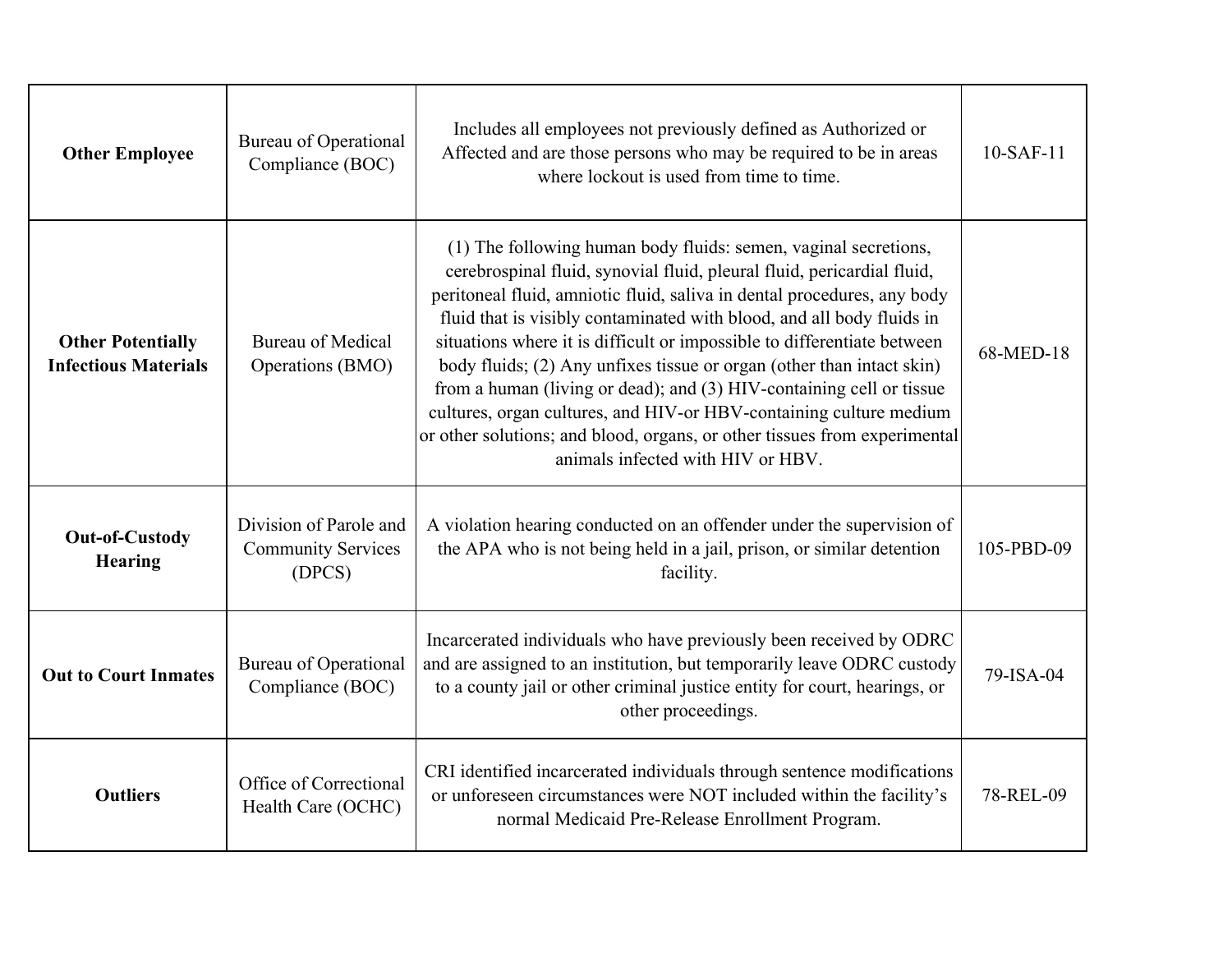| <b>Outside Employment</b>                                                     | <b>Bureau of Personnel</b>                   | Any form of non-agency employment (including self-employment) or<br>business relationship involving the provision of personal services either<br>intermittent, part time or full-time, by an employee of ODRC who<br>receives a personal gain or profit. It does not include participating in the<br>activities of a non-profit, charitable, religious, public service, or civic<br>organization, unless activities are for compensation. Employees should<br>be aware; however, that volunteer work with certain non-profit<br>organizations could present an ethics violation or a conflict of interest. | 31-SEM-10 |
|-------------------------------------------------------------------------------|----------------------------------------------|------------------------------------------------------------------------------------------------------------------------------------------------------------------------------------------------------------------------------------------------------------------------------------------------------------------------------------------------------------------------------------------------------------------------------------------------------------------------------------------------------------------------------------------------------------------------------------------------------------|-----------|
| <b>Outside Worker</b>                                                         | Office of Prisons (OOP)                      | Any incarcerated individual who works outside the secure perimeter of<br>a correctional institution, correctional facility or camp.                                                                                                                                                                                                                                                                                                                                                                                                                                                                        | 53-CLS-03 |
| <b>Outside Worker on</b><br><b>Prison Grounds</b>                             | Office of Prisons (OOP)                      | A job assignment in which the incarcerated individual remains on state<br>owned prison grounds and is supervised by staff (i.e., front entry,<br>garage, farm, warehouse, etc.).                                                                                                                                                                                                                                                                                                                                                                                                                           | 53-CLS-03 |
| <b>Outside Worker off</b><br><b>Prison Grounds Staff</b><br><b>Supervised</b> | Office of Prisons (OOP)                      | A job assignment in which incarcerated individuals work off state<br>owned prison property and will involve work in the community. These<br>individuals shall be under supervision by a prison staff member (i.e.,<br>ODOT, speak outs).                                                                                                                                                                                                                                                                                                                                                                   | 53-CLS-03 |
| <b>Outside Worker off</b><br><b>Prison Grounds</b><br>Unsupervised            | Office of Prisons (OOP)                      | A job assignment in which incarcerated individuals work off state<br>owned property and will involve work in the community (nonprofit).<br>The individuals will not be directly supervised by prison staff. These<br>individuals shall be supervised by approved, trained volunteers and<br>program coordinators (i.e., community clean up details, dog shelters).                                                                                                                                                                                                                                         | 53-CLS-03 |
| <b>Out-of-State Travel</b>                                                    | Division of Business<br>Administration (DBA) | Traveling outside of the State of Ohio on behalf of the ODRC.                                                                                                                                                                                                                                                                                                                                                                                                                                                                                                                                              | 22-BUS-04 |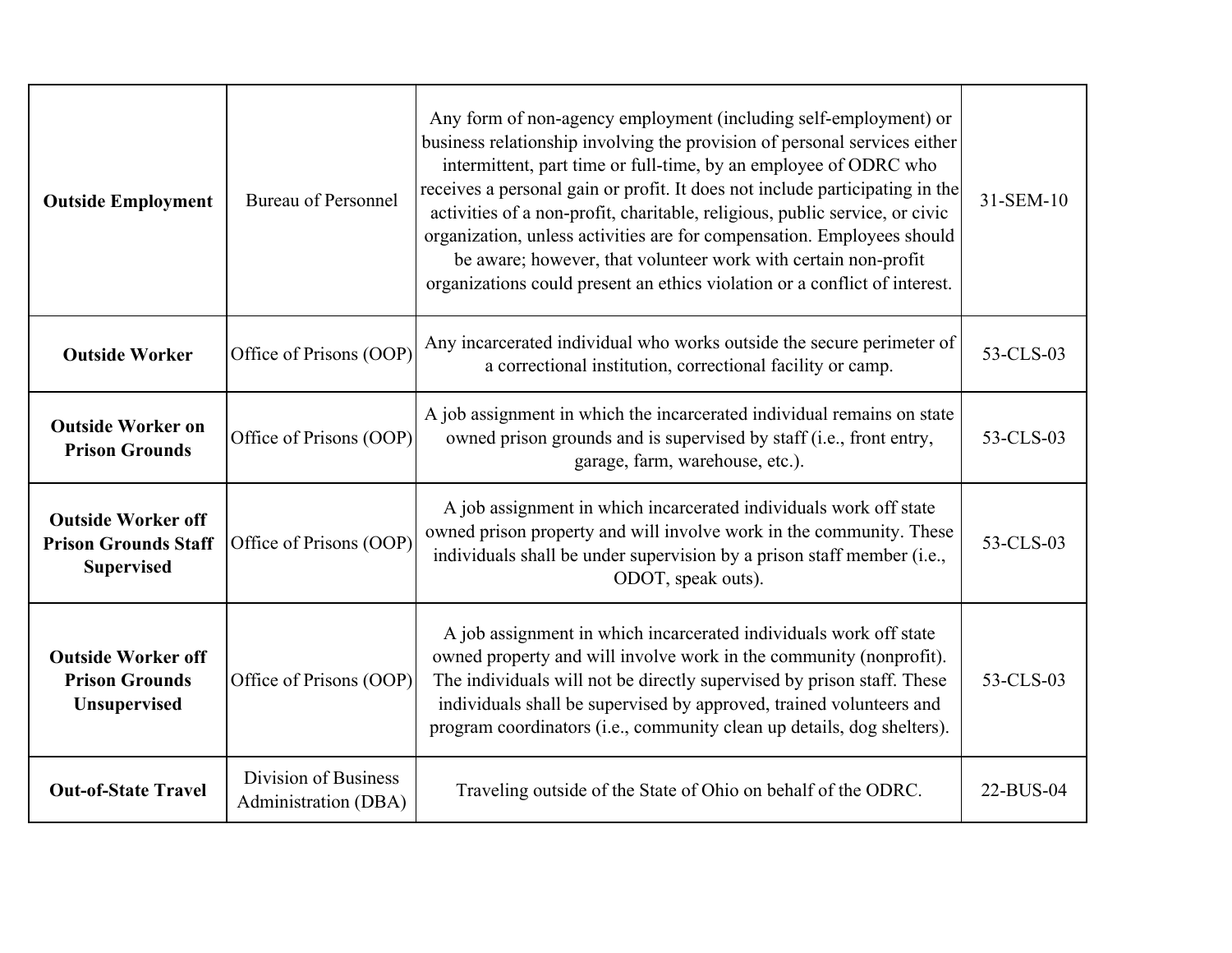| <b>Outside Entertainment</b>                | Division of Business<br>Administration (DBA)                              | A form of activity that holds the attention and interest of an audience<br>such as music, drama, dance or guest speaker.                                                                                                                                                                                                                                                                   | 24-CAS-01   |
|---------------------------------------------|---------------------------------------------------------------------------|--------------------------------------------------------------------------------------------------------------------------------------------------------------------------------------------------------------------------------------------------------------------------------------------------------------------------------------------------------------------------------------------|-------------|
| <b>Over-the-Counter</b><br>(OTC) Medication | Office of Correctional<br>Health Care (OCHC)                              | Non-prescription medication used to self-manage non-life threatening<br>symptoms or complaints.                                                                                                                                                                                                                                                                                            | 69-OCH-02   |
| <b>Overt Interview</b>                      | Chief Inspector's Office                                                  | A live interview by a CVSA examiner with a suspect, victim, witness,<br>complainant, or prospective employee. These interviews are conducted<br>with prior knowledge and permission that certain questions will be<br>recorded live and captured by the CVSA for analysis. At the examiner's<br>discretion, all or portions of the interview may be recorded on audio<br>and/or videotape. | 09-INV-05   |
| Overwrite                                   | <b>Bureau of Information</b><br>and Technology<br>Services (BITS)         | To write patterns of new data on top of the data already stored on a<br>magnetic medium.                                                                                                                                                                                                                                                                                                   | $05-OIT-21$ |
| <b>Oxidizing Biocide</b>                    | Construction,<br>Activation,<br>Maintenance, and<br>Sustainability (CAMS) | Includes those chemicals that have the ability to kill microorganisms<br>through an electrochemical process of oxidation. The oxidizing agent<br>such as chlorine gains electrons in the process while the substance<br>becoming oxidized loses electrons.                                                                                                                                 | 21-CAM-12   |
| Package                                     | Office of Prisons (OOP)                                                   | Any item(s) of personal property received by an incarcerated individual<br>from a vendor except as noted in section VI.D.2. A package consists of<br>one $(1)$ box from the vendor not to exceed thirty $(30)$ pounds in weight.<br>The box size shall not exceed 12"x 24"x 28."                                                                                                           | 61-PRP-01   |
| Packet                                      | Bureau of Information<br>and Technology<br>Services (BITS)                | In networking, a packaging unit for transmitting data that has a defined<br>header and data section. The header includes information for routing<br>the packet to the intended destination.                                                                                                                                                                                                | 05-OIT-03   |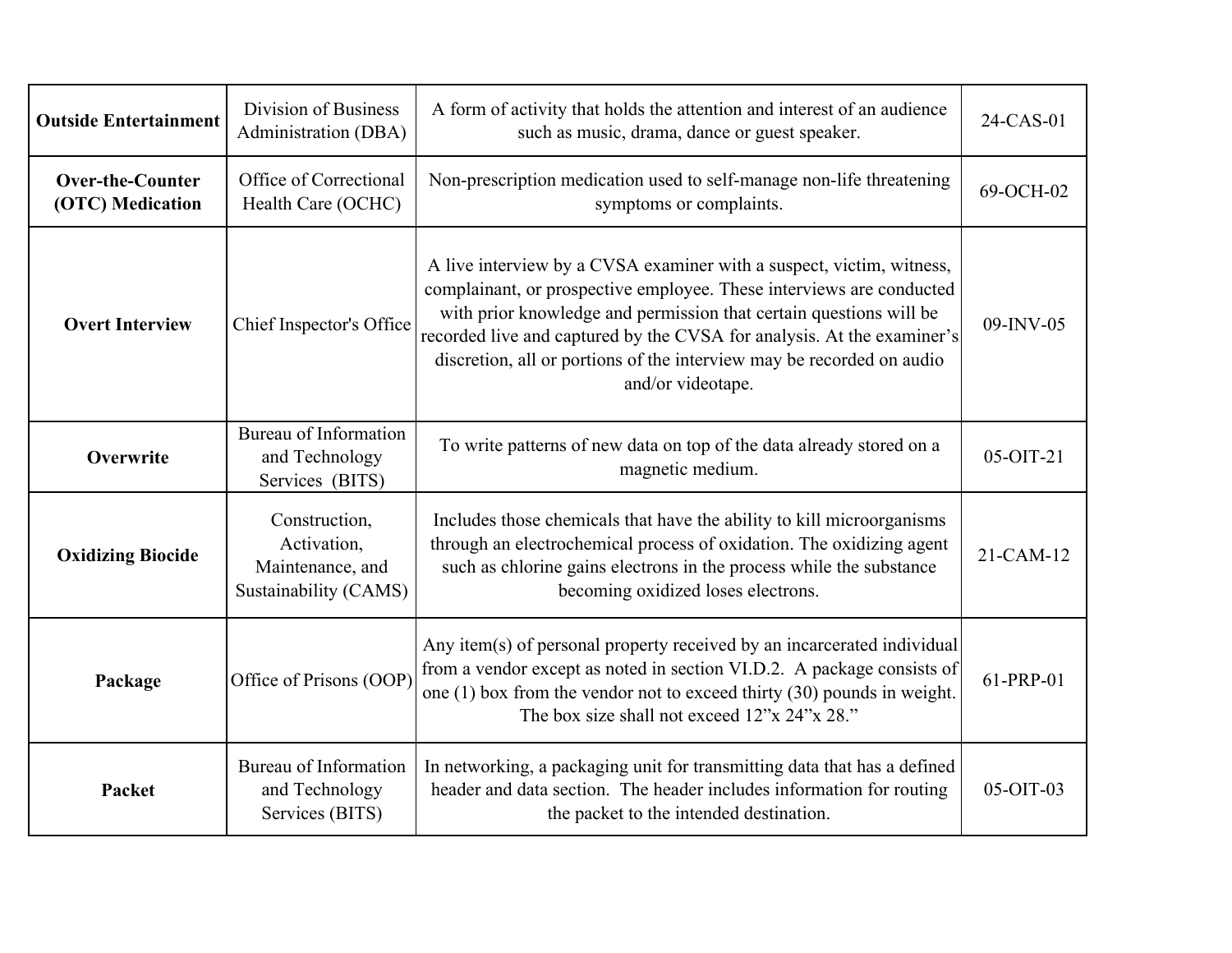| <b>Packet Filtering</b>   | Bureau of Information<br>and Technology<br>Services (BITS)    | A process that allows or denies an Internet Protocol ("IP") packet based<br>upon criteria in the packet header.                                                                                                                                                                                                             | 05-OIT-03  |
|---------------------------|---------------------------------------------------------------|-----------------------------------------------------------------------------------------------------------------------------------------------------------------------------------------------------------------------------------------------------------------------------------------------------------------------------|------------|
| Page                      | Legal                                                         | The specific portion of a social media website where content is<br>displayed and managed by an individual or individuals with<br>administrator rights.                                                                                                                                                                      | 31-SEM-12  |
| <b>Paid Break</b>         | Bureau of Labor<br>Relations (BLR)                            | Compensated time provided in policy or contract where an employee is<br>completely relieved from duty.                                                                                                                                                                                                                      | 36-LEV-07  |
| <b>Paid Travel Status</b> | Division of Business<br>Administration (DBA)                  | A state agent who is traveling on behalf of the State or ODRC and is in<br>an active pay status.                                                                                                                                                                                                                            | 22-BUS-04  |
| <b>Panel Hearing</b>      | Division of Parole and<br><b>Community Services</b><br>(DPCS) | A hearing wherein an incarcerated individual personally appears before<br>a parole board hearing panel at an institution or through video-<br>conferencing for the purpose of reviewing and evaluating available<br>information and determining whether to recommend release of the<br>individual to community supervision. | 105-PBD-03 |
| Pardon                    | Division of Parole and<br><b>Community Services</b><br>(DPCS) | The remission of penalty. Pardons may be granted after conviction and<br>may be absolute and entire or partial, and may be granted upon<br>conditions precedent or subsequent.                                                                                                                                              | 105-PBD-01 |
| Parent                    | <b>Bureau of Personnel</b>                                    | A biological, adoptive, step or foster father or mother, or any other<br>individual who stood in loco parentis to the employee when the<br>employee was a child as defined below. This term does not include<br>parents "in law".                                                                                           | 36-LEV-02  |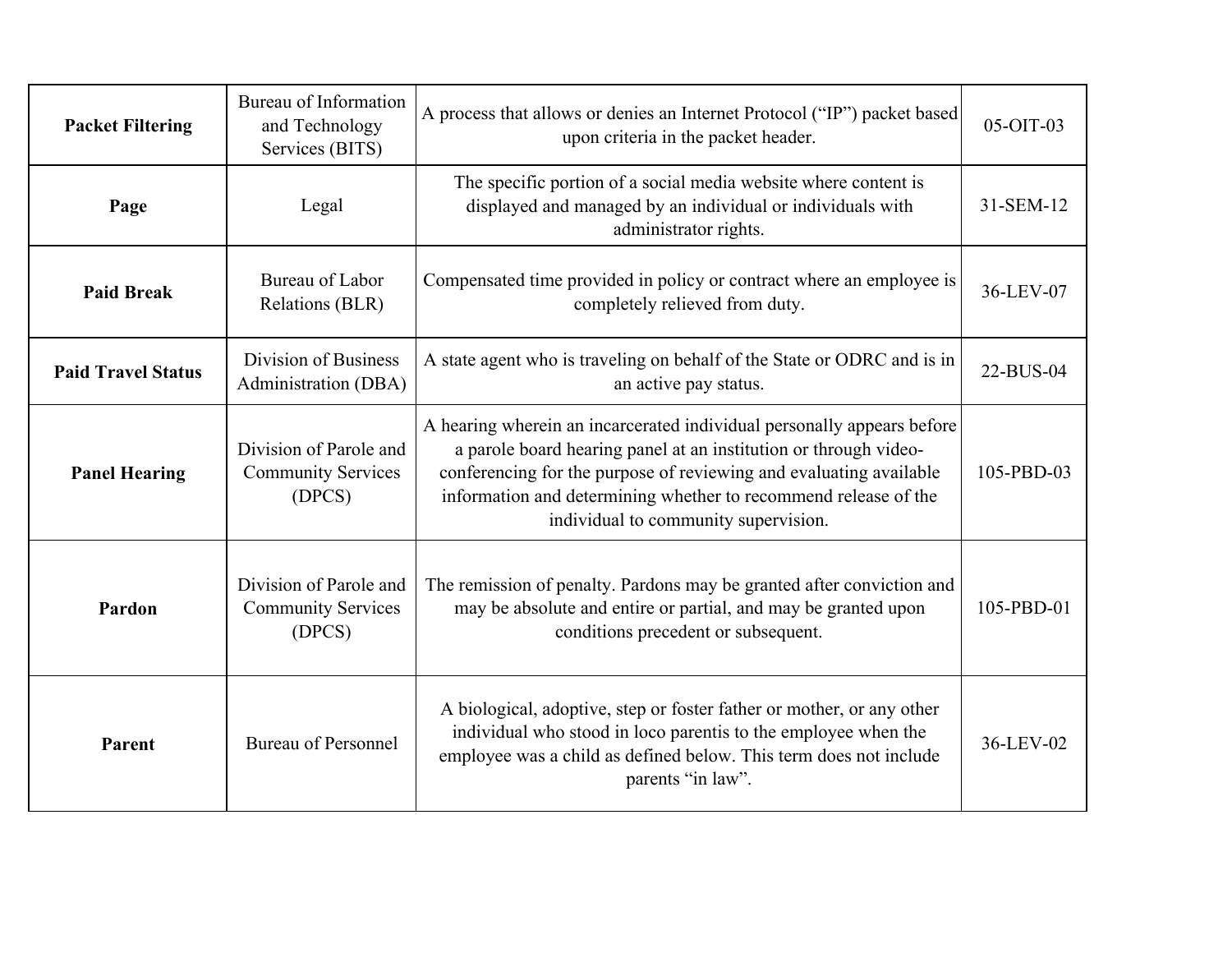| Parent                    | Ohio Central School<br>System (OCSS)                          | A natural parent, a guardian other than the state, a surrogate parent, or<br>the child at age eighteen (18).                                                                                                                                                                                                                                                                                                                                                                                                                                                                                                                                                       | 57-EDU-11                                                                                                                                                                         |
|---------------------------|---------------------------------------------------------------|--------------------------------------------------------------------------------------------------------------------------------------------------------------------------------------------------------------------------------------------------------------------------------------------------------------------------------------------------------------------------------------------------------------------------------------------------------------------------------------------------------------------------------------------------------------------------------------------------------------------------------------------------------------------|-----------------------------------------------------------------------------------------------------------------------------------------------------------------------------------|
| <b>Parent Institution</b> | Bureau of Classification<br>and Reception (BOCR)              | The institution to which the incarcerated individual is assigned,<br>including their records, after completing the reception process.                                                                                                                                                                                                                                                                                                                                                                                                                                                                                                                              | 52-RCP-04<br>66-ILL-02<br>102-FUG-02                                                                                                                                              |
| Parole                    | Division of Parole and<br><b>Community Services</b><br>(DPCS) | The release from confinement in any state penal or reformatory<br>institution by the APA's Parole Board under such terms and for such<br>period of time prescribed by the Parole Board in its published rules and<br>official minutes. A parolee so released shall be supervised by the APA.<br>Legal custody of a parolee shall remain in the ODRC until a final<br>release is granted by the APA pursuant to ORC section 2967.16. Parole<br>applies to all persons who have committed felonies prior to July 1, 1996<br>and to those persons who commit felonies on or after that date who are<br>subject to the Parole Board's discretionary release authority. | 67-MNH-14<br>100-APA-09<br>100-APA-14<br>100-APA-15<br>100-APA-16<br>100-APA-21<br>100-APA-27<br>100-APA-32<br>101-PLA-01<br>105-PBD-03<br>105-PBD-08<br>105-PBD-09<br>108-ABC-04 |
| <b>Parole Board</b>       | Division of Parole and<br><b>Community Services</b><br>(DPCS) | The section of the APA created in ORC sections 5149.02 and 5149.10<br>whose duties include, but are not limited to, reviewing and evaluating<br>offenders for parole and clemency consideration and imposing post<br>release control.                                                                                                                                                                                                                                                                                                                                                                                                                              | 67-MNH-14<br>67-MNH-30<br>76-VIS-03<br>100-APA-09<br>100-APA-16<br>100-APA-21<br>101-PLA-01<br>105-PBD-01<br>105-PBD-03<br>105-PBD-11<br>108-ABC-05                               |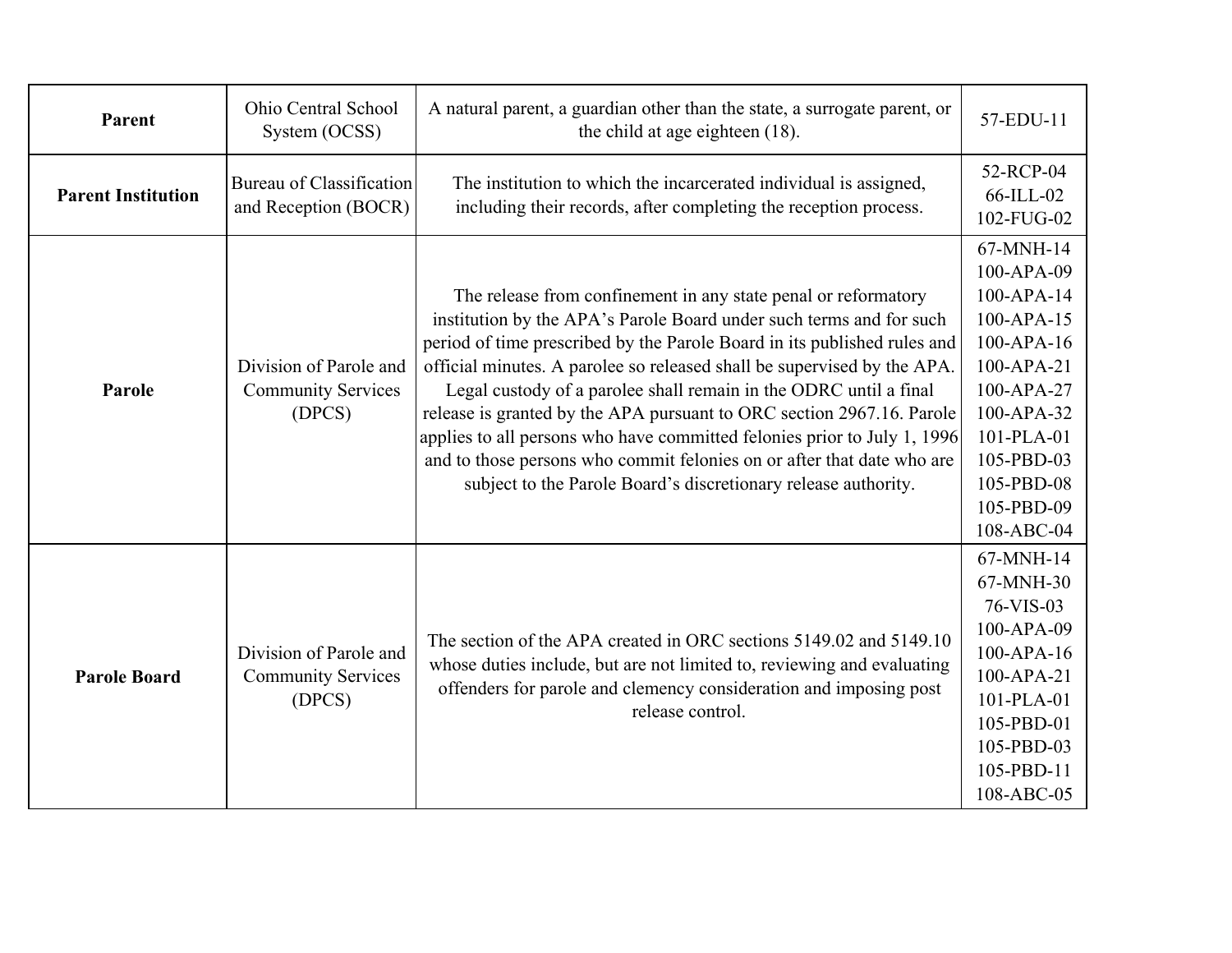| <b>Parole Board Hearing</b><br>Panel               | Division of Parole and<br><b>Community Services</b><br>(DPCS) | That body of the Parole Board designated by the parole board chair to<br>conduct release consideration hearings. A panel shall consist of a<br>designated number of parole board members, and/or hearing officers.                                                                                                                                                           | 105-PBD-03<br>105-PBD-05    |
|----------------------------------------------------|---------------------------------------------------------------|------------------------------------------------------------------------------------------------------------------------------------------------------------------------------------------------------------------------------------------------------------------------------------------------------------------------------------------------------------------------------|-----------------------------|
| <b>Parole Board Hearing</b><br>Worksheet           | Division of Parole and<br><b>Community Services</b><br>(DPCS) | The form generated from DOTS Portal utilized to record the actions and<br>recommendations of the monthly institutional hearings, pre-release<br>record reviews, and parole violator recommissioned reviews.                                                                                                                                                                  | 105-PBD-03                  |
| <b>Parole Board Minutes</b>                        | Division of Parole and<br><b>Community Services</b><br>(DPCS) | The official public record of the decisions of the Parole Board.                                                                                                                                                                                                                                                                                                             | 100-APA-21<br>105-PBD-03    |
| Parole Hybrid                                      | Division of Parole and<br><b>Community Services</b><br>(DPCS) | An offender released on parole, who is also subject to a period of post-<br>release control (PRC), and who receives credit toward the period of<br>PRC while being supervised on parole.                                                                                                                                                                                     | 105-PBD-03                  |
| <b>Parole On or After</b><br>(POA)                 | Division of Parole and<br><b>Community Services</b><br>(DPCS) | The earliest date upon which an incarcerated individual may be released<br>on parole supervision. Given the individual requirements of each case,<br>the actual release may be extended to a date after the POA date.                                                                                                                                                        | $101$ -PLA-01<br>105-PBD-03 |
| <b>Parole Violator in</b><br><b>Custody (PVIC)</b> | Division of Parole and<br><b>Community Services</b><br>(DPCS) | An offender who has been arrested outside the State of Ohio or federal<br>custody (in state or out of state) for an offense/violation that has been<br>determined to warrant extradition, but who has not been declared a<br>Violator at Large (i.e., offender leaves the state without permission and<br>is subsequently arrested for a new criminal offense out of state). | 100-APA-27<br>102-FUG-02    |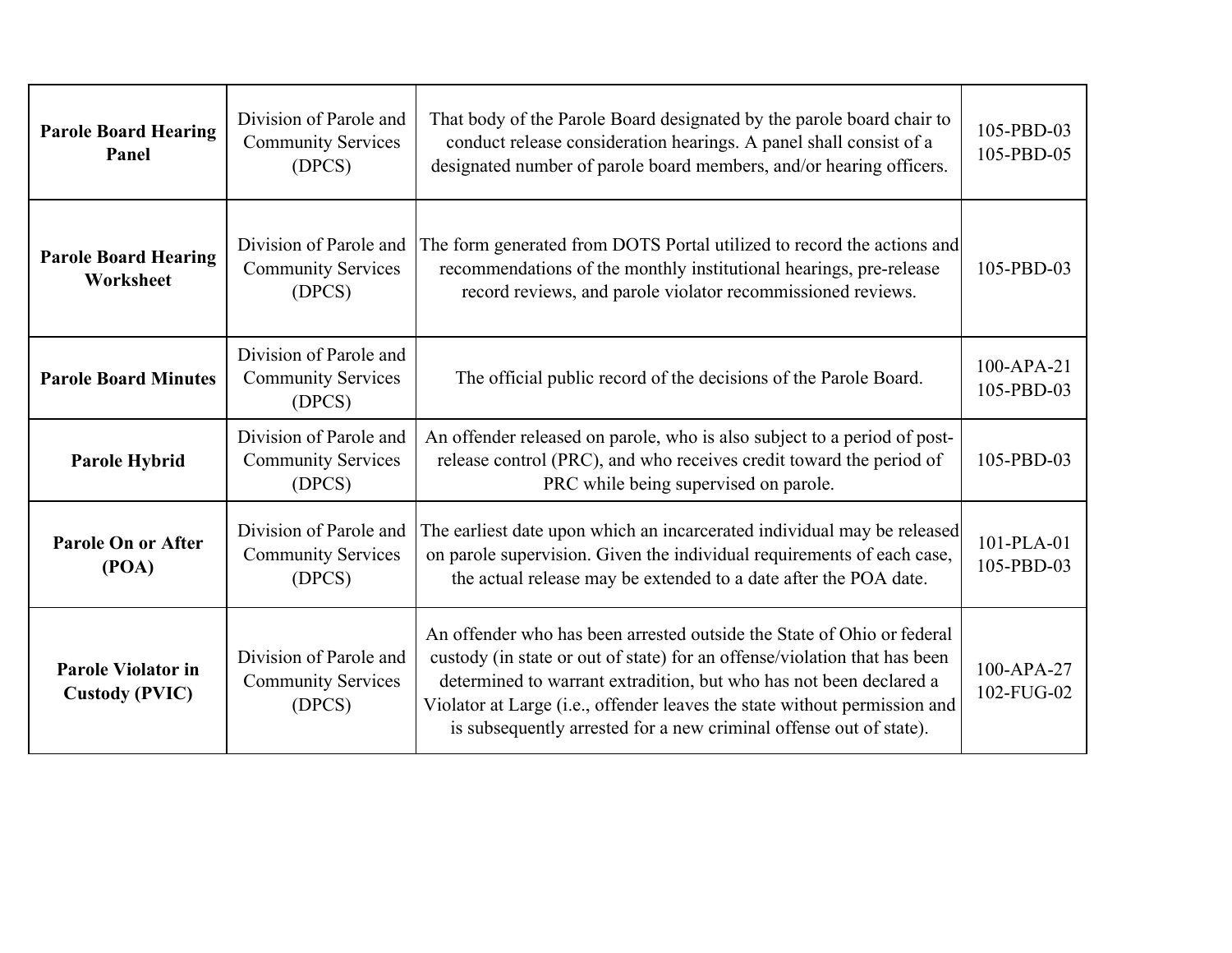| <b>Parole/PRC in Custody</b><br>(PIC)                                       | Division of Parole and<br><b>Community Services</b><br>(DPCS) | An offender who has been arrested outside the State of Ohio and is in<br>state or federal custody (in state or out of state) for an offense/charge<br>that has been determined not to warrant extradition and they have not<br>been declared a Violator at Large (VAL). | 100-APA-27<br>102-FUG-02 |
|-----------------------------------------------------------------------------|---------------------------------------------------------------|-------------------------------------------------------------------------------------------------------------------------------------------------------------------------------------------------------------------------------------------------------------------------|--------------------------|
| Partnership                                                                 | Ohio Central School<br>System (OCSS)                          | A relationship that exists between the Office of Enterprise Development<br>(OED) and another individual, group, or organization that is<br>characterized by mutual cooperation and responsibility for the<br>achievement of a specified project goal.                   | 02-REN-06                |
| <b>Partnership Proposal</b>                                                 | Ohio Central School<br>System (OCSS)                          | A written document sent from the stakeholder to the OED that clearly<br>outlines the opportunity presented, the financial implications, the types<br>of benefits that can be delivered, and the potential value to the ODRC.                                            | 02-REN-06                |
| <b>Passive Global</b><br><b>Positioning System</b><br>(GPS) Tracking Device | Division of Parole and<br><b>Community Services</b><br>(DPCS) | A tracking device that tracks the exact location of an offender and<br>stores the information to be viewed at a later time.                                                                                                                                             | 108-ABC-04               |
| Pathogen                                                                    | <b>Bureau of Medical</b><br>Operations (BMO)                  | An organism that causes disease.                                                                                                                                                                                                                                        | 68-MED-18                |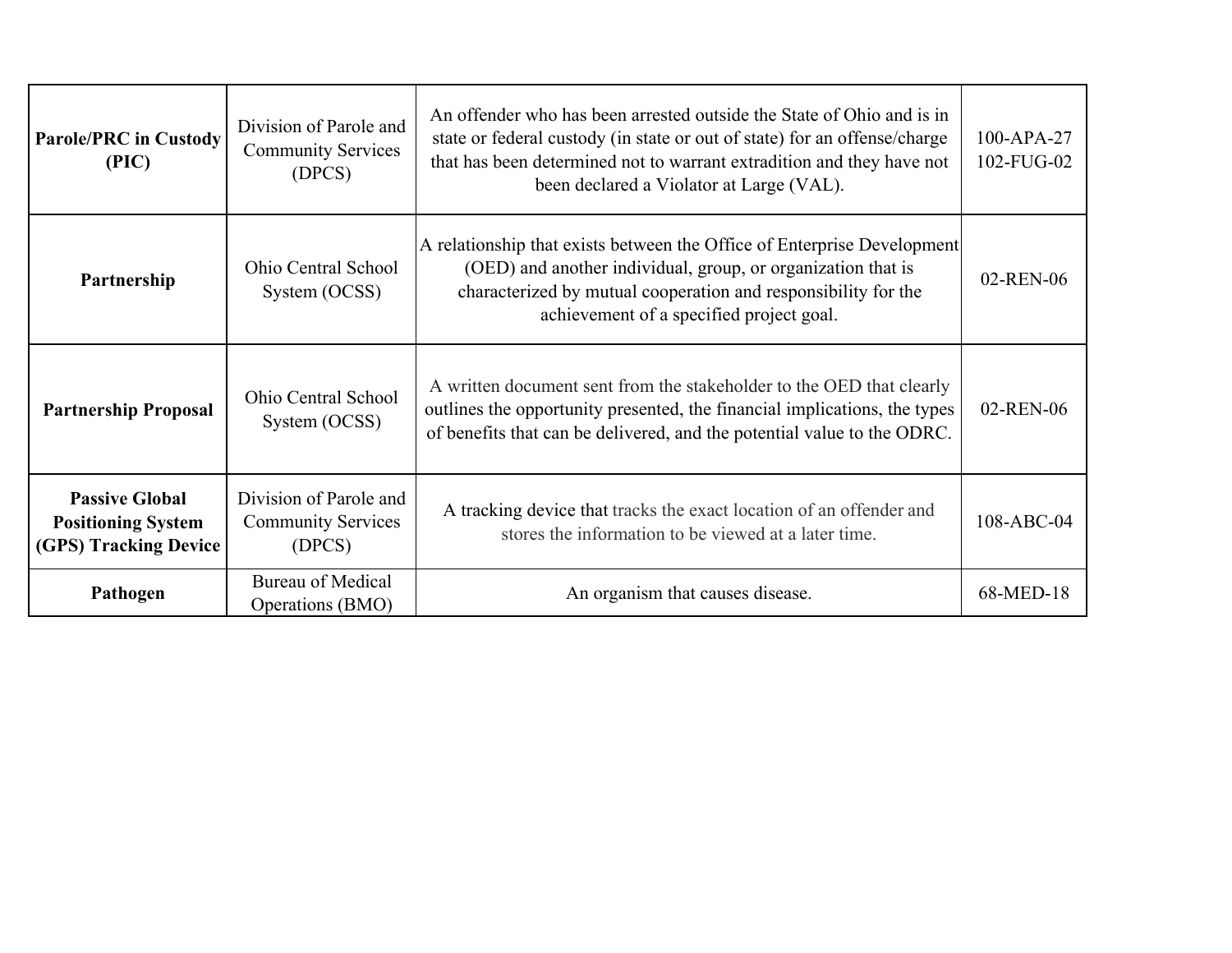| <b>Patient Advisor</b>                           | <b>Behavioral Health</b><br>Operations (BHO) | A psychologist, psychology assistant, psychiatric nurse, social worker,<br>advance practice nurse- mental health, activity therapist or other staff<br>member appointed by the chair of the Mandated Medication Committee<br>and understands the rights of the incarcerated patient, the hearing<br>proceedings, and the psychiatric diagnosis and clinical issues that the<br>incarcerated patient's situation may present. The advisor shall assist the<br>individual in presenting their case. The advisor may be a member of the<br>patient's treatment team with the patient's consent but shall not be<br>involved with endorsing the Mandated Medication Request<br>(DRC5234). | 67-MNH-29 |
|--------------------------------------------------|----------------------------------------------|---------------------------------------------------------------------------------------------------------------------------------------------------------------------------------------------------------------------------------------------------------------------------------------------------------------------------------------------------------------------------------------------------------------------------------------------------------------------------------------------------------------------------------------------------------------------------------------------------------------------------------------------------------------------------------------|-----------|
| <b>Peer Support Advisory</b><br><b>Committee</b> | <b>Bureau of Personnel</b>                   | The committee consists of representation from Employee Services<br>Team, Human Resources, Legal, Labor, and Behavioral Health.<br>Responsibilities of the Peer Support Advisory Committee include<br>distribute, collect, review, and make recommendations on peer support<br>team members applications; Evaluate program operations and make<br>modifications based on feedback; Provide administrative support.                                                                                                                                                                                                                                                                     | 37-EAP-02 |
| <b>Peer Support Team</b>                         | <b>Bureau of Personnel</b>                   | One $(1)$ of five $(5)$ teams comprised of members with various<br>specialized functions in employee peer support services that provide<br>mental and emotional support through one-on-one discussion,<br>education, family support, and post critical incident or event follow up.                                                                                                                                                                                                                                                                                                                                                                                                   | 37-EAP-02 |
| <b>Peer Support Team</b><br>Coordinator          | <b>Bureau of Personnel</b>                   | The employee appointed by the Director to oversee the Peer Support<br>Program and serve as a liaison between the peer support advisory<br>committee, peer support team members, and the Director.                                                                                                                                                                                                                                                                                                                                                                                                                                                                                     | 37-EAP-02 |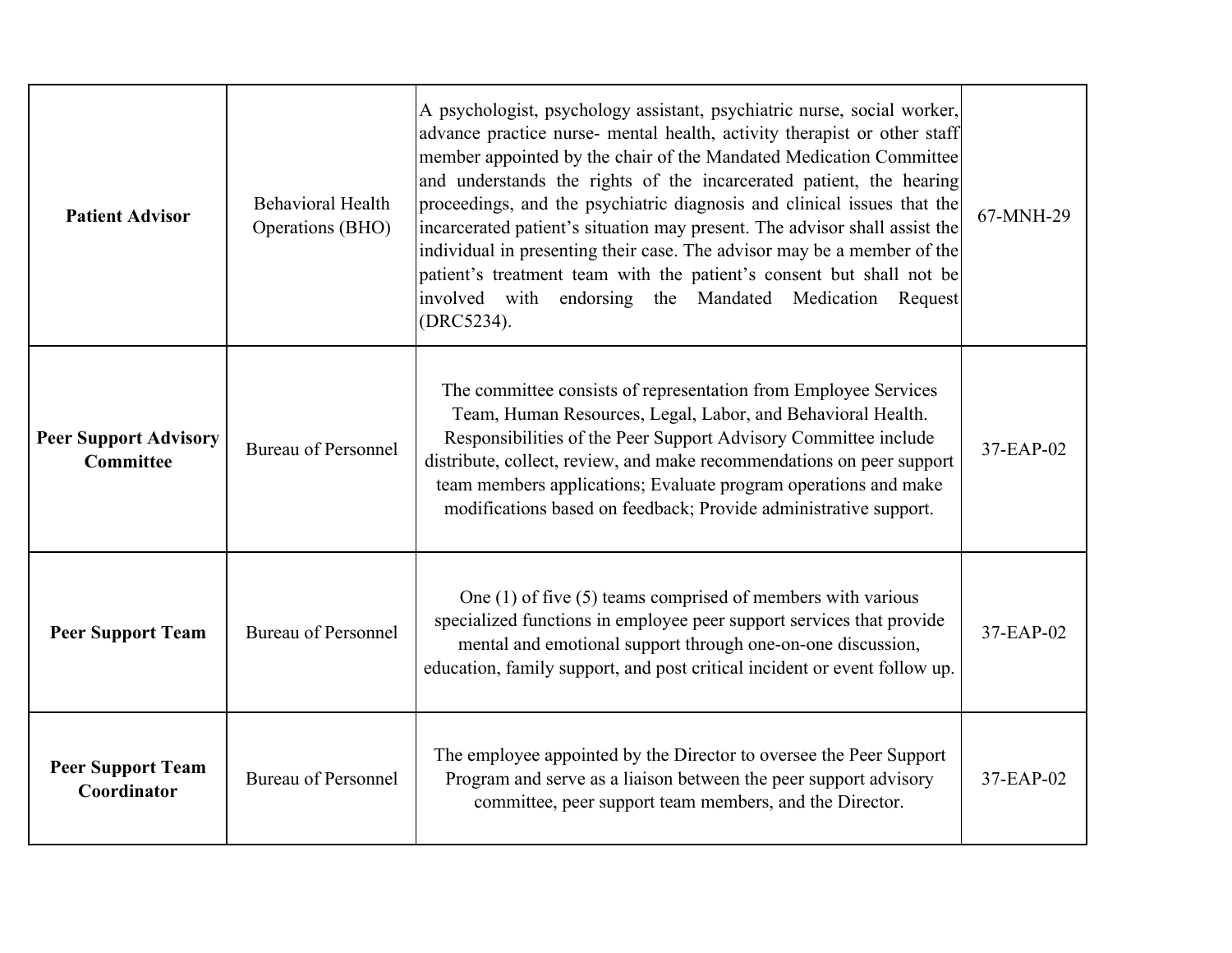| <b>Peer Support Team</b><br><b>Leader</b>    | <b>Bureau of Personnel</b>                                 | ODRC employee who has been selected by the peer support team<br>coordinator to provide leadership for one $(1)$ of the five $(5)$ peer support<br>teams. The peer support team leaders shall manage all functions and<br>services of their peer support team, including but not limited to<br>development and implementation of team training, determining<br>appropriate peer support services following an incident/event,<br>coordinating, and recruitment of team members. | 37-EAP-02   |
|----------------------------------------------|------------------------------------------------------------|--------------------------------------------------------------------------------------------------------------------------------------------------------------------------------------------------------------------------------------------------------------------------------------------------------------------------------------------------------------------------------------------------------------------------------------------------------------------------------|-------------|
| <b>Peer Support Team</b><br><b>Member</b>    | <b>Bureau of Personnel</b>                                 | ODRC employee who has been approved by the Peer Support Advisory<br>Committee to provide peer support. The team member must<br>successfully complete a basic peer support training course of at least<br>twenty-four (24) hours.                                                                                                                                                                                                                                               | 37-EAP-02   |
| Peer-to-Peer (P2P) File<br><b>Sharing</b>    | Bureau of Information<br>and Technology<br>Services (BITS) | The direct sharing of content like audio, video, data software or<br>anything in digital format between two computers connected to a<br>network without the need for a central server.                                                                                                                                                                                                                                                                                         | $05-OTT-10$ |
| <b>Peer-to-Peer Medicaid</b><br>Guide        | Office of Correctional<br>Health Care (OCHC)               | A select group of incarcerated indviduals under the supervision of<br>facility staff, that serve to educate their peers about Medicaid<br>enrollment and Manaaged Care Plan selection.                                                                                                                                                                                                                                                                                         | 78-REL-09   |
| <b>Performance Based</b><br><b>Standards</b> | <b>Bureau of Community</b><br>Sanctions (BCS)              | Objective measures applicable to Recidivism Reduction Programs that<br>are founded on research based correctional practices. Such measures<br>provide guidelines for services and outline grant and contract<br>expectations.                                                                                                                                                                                                                                                  | 08-MAU-03   |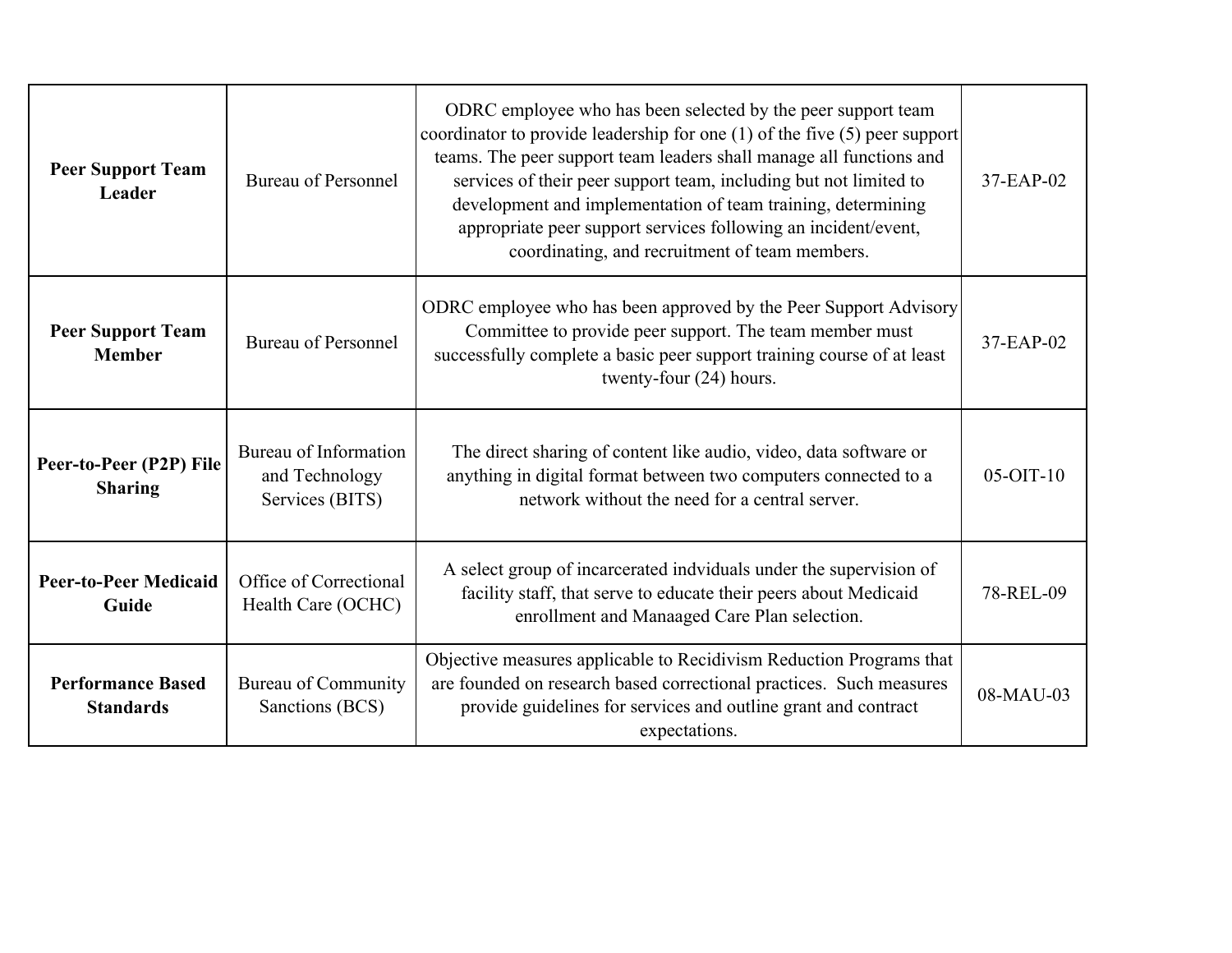| <b>Permanent Single</b><br><b>Occupancy Cell</b><br><b>Restriction</b> | Bureau of Classification<br>and Reception (BOCR)              | A housing placement restriction to be used when an incarcerated<br>individual shall be placed in a single cell for an indefinite period of time<br>for such reasons as permanent or long term medical disabilities,<br>permanent or long term mental health issues, the likelihood that the<br>individual would prey on other incarcerated individuals in multiple<br>cell/room assignments or for individuals who have other special needs<br>for single housing on a long-term basis. Permanent restrictions shall be<br>applied to the incarcerated individual at all institutions they may be<br>assigned, unless removed by the deputy director of Prisons. | 55-SPC-01   |
|------------------------------------------------------------------------|---------------------------------------------------------------|------------------------------------------------------------------------------------------------------------------------------------------------------------------------------------------------------------------------------------------------------------------------------------------------------------------------------------------------------------------------------------------------------------------------------------------------------------------------------------------------------------------------------------------------------------------------------------------------------------------------------------------------------------------|-------------|
| <b>Permanent Supportive</b><br><b>Housing (PSH)</b>                    | Division of Parole and<br><b>Community Services</b><br>(DPCS) | A program funded by the ODRC to house and provide services to<br>offenders released from prison who suffer from a disabling condition<br>that impairs his/her ability to obtain and maintain housing and who are<br>at risk of being homeless upon release.                                                                                                                                                                                                                                                                                                                                                                                                      | 101-PLA-01  |
| Personal<br><b>Communication Device</b>                                | Bureau of Information<br>and Technology<br>Services           | A handheld cellular phone, smartwatch, or smartphone.                                                                                                                                                                                                                                                                                                                                                                                                                                                                                                                                                                                                            | $05-OIT-31$ |
| <b>Personal Identification</b><br><b>Documentation</b>                 | Office of Reentry                                             | Documents such as a birth certificate, social security card and driver's<br>license.                                                                                                                                                                                                                                                                                                                                                                                                                                                                                                                                                                             | 78-REL-06   |
| <b>Personal Property</b>                                               | Division of Business<br>Administration (DBA)                  | Machinery, equipment, non-licensed vehicles, furniture, fixtures,<br>firearms, works of art and historical treasures. (Excludes modular<br>furniture)                                                                                                                                                                                                                                                                                                                                                                                                                                                                                                            | 22-BUS-08   |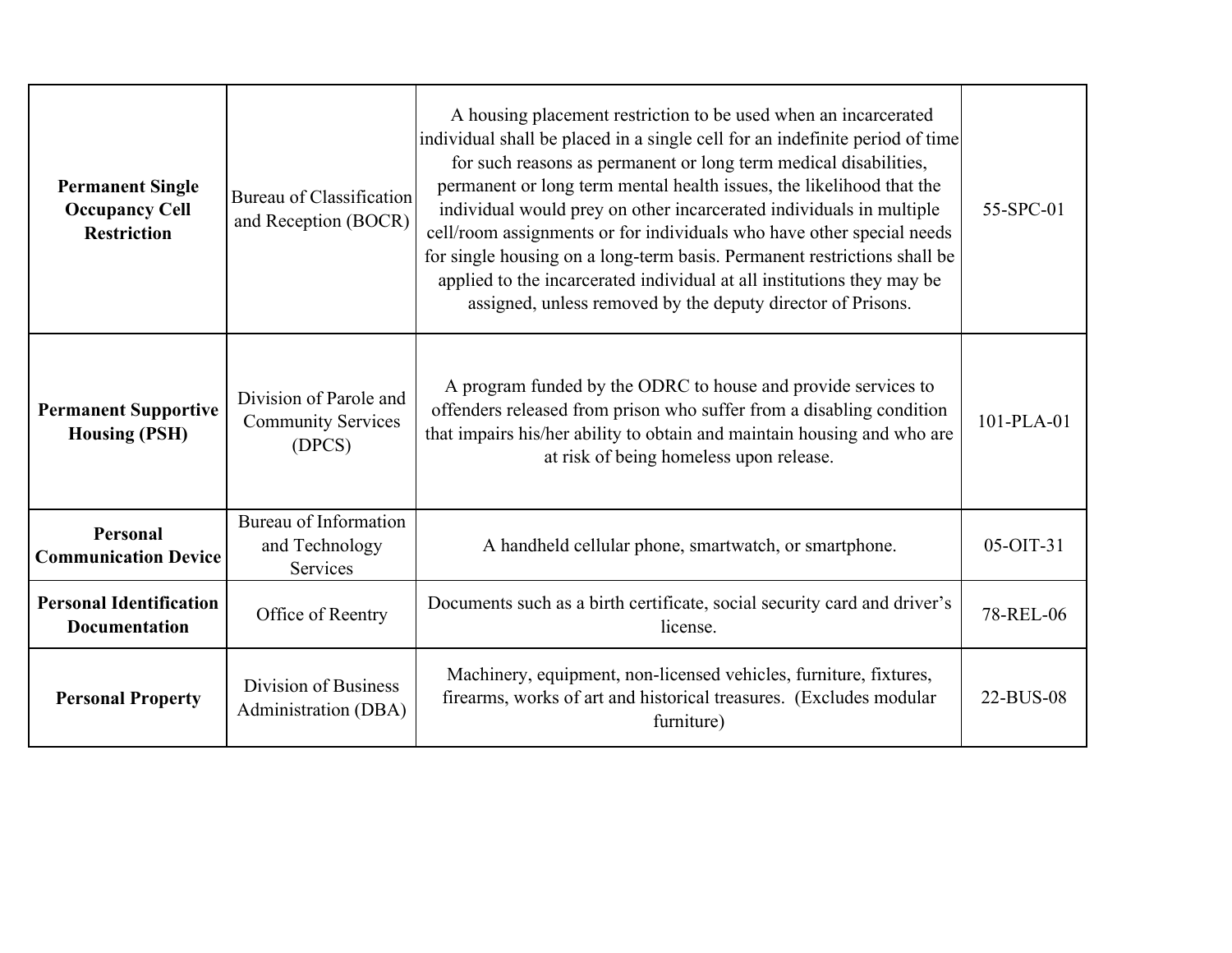| <b>Personal Protective</b><br><b>Equipment (PPE)</b>       | <b>Bureau of Operational</b><br>Compliance (BOC)           | Equipment worn to minimize exposure to hazards that cause serious<br>workplace injuries and illnesses. Personal protective equipment may<br>include items such as gloves, goggles, safety glasses and shoes,<br>earplugs or muffs, hard hats, respirators, or coveralls, vests, and full<br>body suits.                                                                                                                                    | $10-SAF-12$<br>$10-SAF-19$<br>310-SEC-01                                                                                                          |
|------------------------------------------------------------|------------------------------------------------------------|--------------------------------------------------------------------------------------------------------------------------------------------------------------------------------------------------------------------------------------------------------------------------------------------------------------------------------------------------------------------------------------------------------------------------------------------|---------------------------------------------------------------------------------------------------------------------------------------------------|
| <b>Personally Identifiable</b><br><b>Information (PII)</b> | Bureau of Information<br>and Technology<br>Services (BITS) | Information that can be used directly or in combination with other<br>information to identify a particular individual. PII includes a name,<br>identifying number, symbol, or other identifier assigned to a person; any<br>information that describes anything about a person; any information that<br>indicates actions done by or to a person and any information that<br>suggests a person possesses certain personal characteristics. | 05-OIT-03<br>$05-OTT-10$<br>05-OIT-11<br>05-OIT-12<br>$05-OTT-14$<br>$05-OTT-15$<br>05-OIT-21<br>05-OIT-23<br>05-OIT-25<br>35-PAY-09<br>69-OCH-06 |
| <b>Pharmacy Services</b><br><b>Requirements Protocols</b>  | <b>Bureau of Medical</b><br>Operations (BMO)               | Comprehensive directives that detail practices and procedures for<br>pharmacy staff working in the ODRC prisons and at central fill<br>pharmacy locations.                                                                                                                                                                                                                                                                                 | 68-MED-11                                                                                                                                         |
| <b>Photo Identification</b><br><b>System</b>               | Office of Reentry                                          | An integrated image and data capturing system with the capacity of<br>storing, retrieving, transmitting, and producing both data and images in<br>a variety of formats through the DRC communication network,<br>including internet and intranet.                                                                                                                                                                                          | 78-REL-02                                                                                                                                         |
| <b>Physical Harm to</b><br><b>Persons</b>                  | <b>Risk Management</b><br>(Legal)                          | Any injury or other physiological impairment regardless of its gravity or<br>duration.                                                                                                                                                                                                                                                                                                                                                     | 63-UOF-01<br>105-PBD-11                                                                                                                           |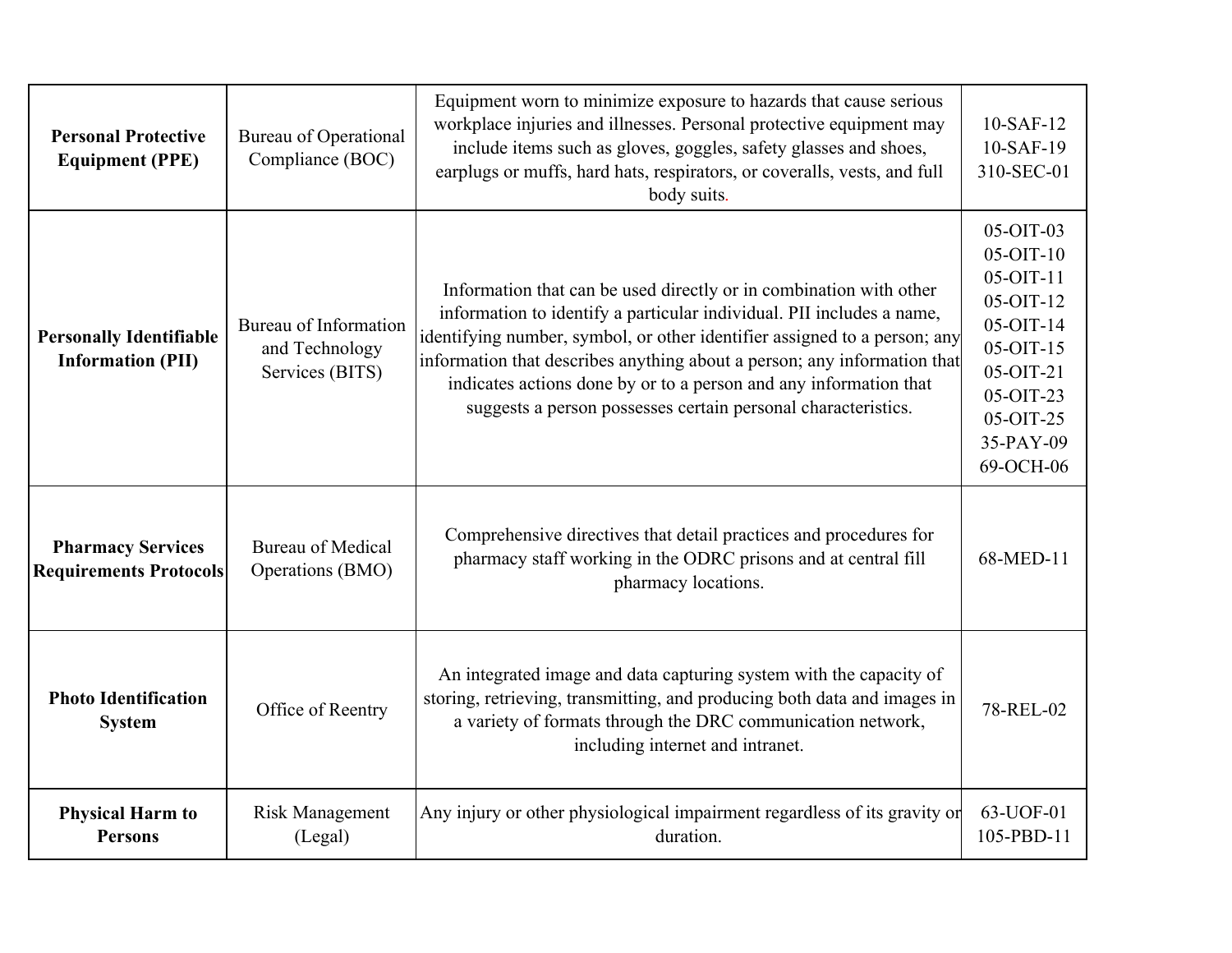| <b>Physical Hazard</b>                              | <b>Bureau of Operational</b><br>Compliance (BOC)              | A chemical for which there is scientifically valid evidence it is an:<br>explosive; flammable (gases, aerosols, liquids, or solids); oxidizer (liquid,<br>solid or gas); self-reactive; pyrophoric (liquid or solid); self-heating; organic<br>peroxide; corrosive to metal; gas under pressure; or in contact with water<br>emits flammable gas.                                                                                                                                                                                                              | 10-SAF-12                           |
|-----------------------------------------------------|---------------------------------------------------------------|----------------------------------------------------------------------------------------------------------------------------------------------------------------------------------------------------------------------------------------------------------------------------------------------------------------------------------------------------------------------------------------------------------------------------------------------------------------------------------------------------------------------------------------------------------------|-------------------------------------|
| <b>Physical Skill</b>                               | <b>Corrections Training</b><br>Academy (CTA)                  | Those ODRC approved subjects that are psycho-motor based and<br>traditionally facilitated in a setting conducive to the topic (e.g., firing<br>range, gymnasium).                                                                                                                                                                                                                                                                                                                                                                                              | 39-TRN-02<br>39-TRN-03<br>39-TRN-06 |
| <b>Physically Immobilizing</b><br><b>Restraints</b> | <b>Risk Management</b><br>(Legal)                             | Any authorized means of restricting an incarcerated individual's ability<br>to exercise free movement of the arms and legs, or which totally<br>immobilizes the individual and which the individual is unable to<br>remove without assistance. Physically immobilizing restraints shall<br>include either four or five point restraints, except where other types of<br>restraints are authorized. This definition shall not include the use of<br>handcuffs, leg irons, or belly chains used during the transport or<br>movement of incarcerated individuals. | 63-UOF-01                           |
| <b>Physician Consultant</b>                         | Office of Correctional<br>Health Care (OCHC)                  | A medical doctor who is trained in a specific medical specialty, and<br>who has agreed to evaluate and recommend treatment for certain<br>medical conditions, as requested by the primary physician. It should be<br>emphasized that the final decision about any treatment protocol or<br>subsequent management rests entirely with the institution chief medical<br>officer (CMO).                                                                                                                                                                           | 68-MED-14                           |
| <b>Placement</b>                                    | Division of Parole and<br><b>Community Services</b><br>(DPCS) | The approved residence plan of an eligible offender in the community.                                                                                                                                                                                                                                                                                                                                                                                                                                                                                          | 100-APA-21                          |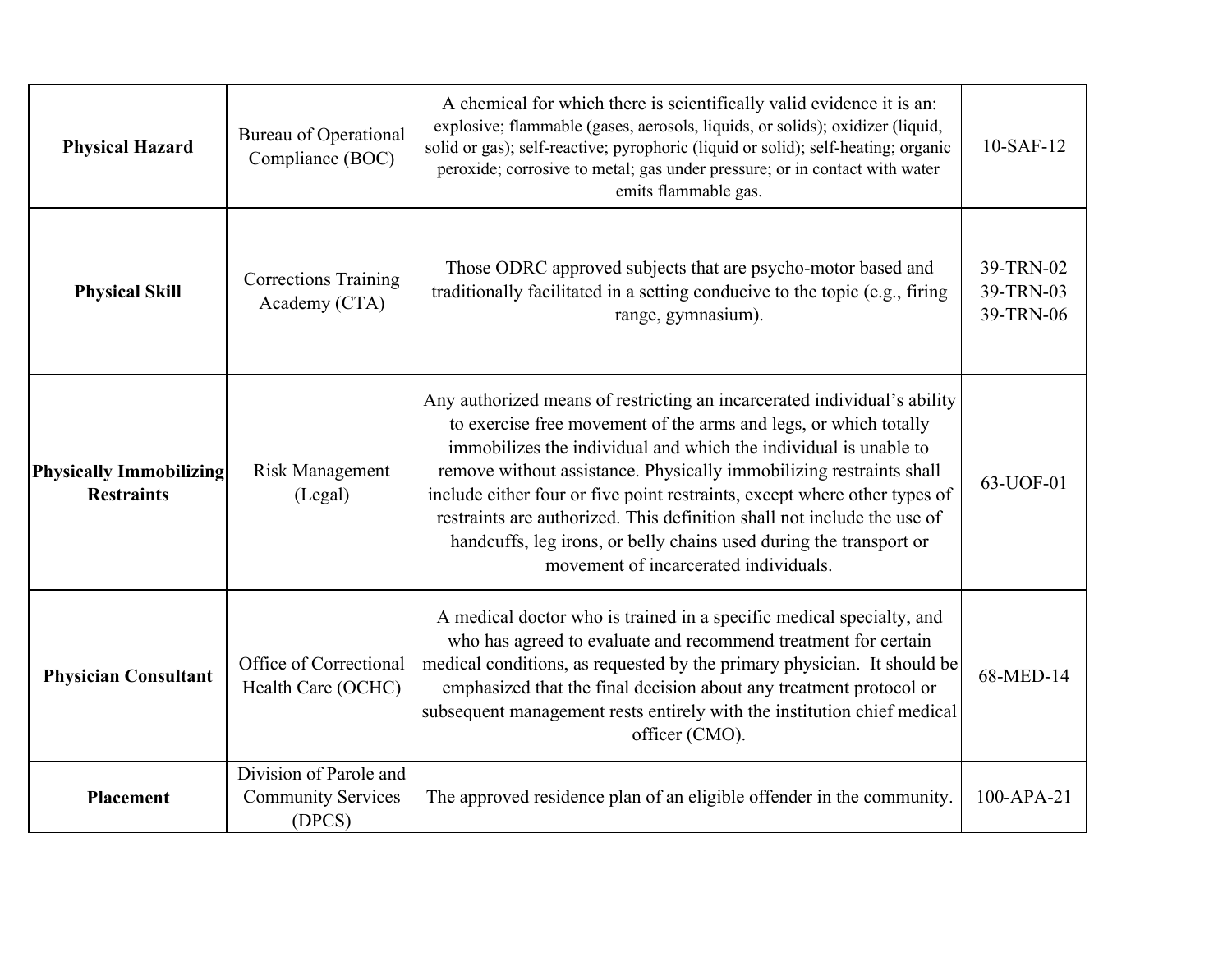| Placement Coordinator Office of Prisons (OOP)          |                                                               | An employee who is responsible for offering classes on pre-natal topics<br>and coordinating placement of infants between the mother and public<br>children service representatives.                                                                                                                                      | 71-SOC-02                    |
|--------------------------------------------------------|---------------------------------------------------------------|--------------------------------------------------------------------------------------------------------------------------------------------------------------------------------------------------------------------------------------------------------------------------------------------------------------------------|------------------------------|
| <b>Placement Investigation</b><br><b>Request (PIR)</b> | Division of Parole and<br><b>Community Services</b><br>(DPCS) | A DOTS Portal automated form listing verified information regarding<br>an offender. It is used by ODRC staff to initiate an investigation by<br>field staff of release plans for offenders who are eligible to be released<br>on parole, post release control, transitional control, or IPP/Second<br>Chance to Change.  | 101-PLA-01                   |
| <b>Planned Use of Force</b>                            | <b>Risk Management</b><br>(Legal)                             | Any use of force in which staff can prepare for the use of force; or<br>where force is being contemplated to achieve compliance with rules,<br>regulations, lawful orders and directives.                                                                                                                                | 63-UOF-01                    |
| <b>PLHCP</b>                                           | <b>Bureau of Operational</b><br>Compliance (BOC)              | Physician or Other Licensed Health Care Professional - An individual<br>licensed to perform a medical evaluation of an individual using a<br>medical questionnaire (Appendix B of 29-cfr-1910.134) or an initial<br>medical examination that obtains the same information as the medical<br>questionnaire.               | 10-SAF-03                    |
| <b>Policy Administrator</b>                            | Office of Policy and<br><b>Strategic Initiatives</b>          | The employee responsible for administrating the ODRC policy and<br>operation manual review process.                                                                                                                                                                                                                      | $01$ -COM-01<br>$01$ -COM-14 |
| <b>Policy Owner</b>                                    | Office of Policy and<br><b>Strategic Initiatives</b>          | A bureau, division, or office that, by the area of responsibility, has been<br>assigned reviewer authority for a policy or operation manual. The poliy<br>administrator, in collaboration with the deputy director for the Office of<br>Policy and Strategic Initiatives, shall coordinate ownership of policy<br>areas. | 01-COM-01                    |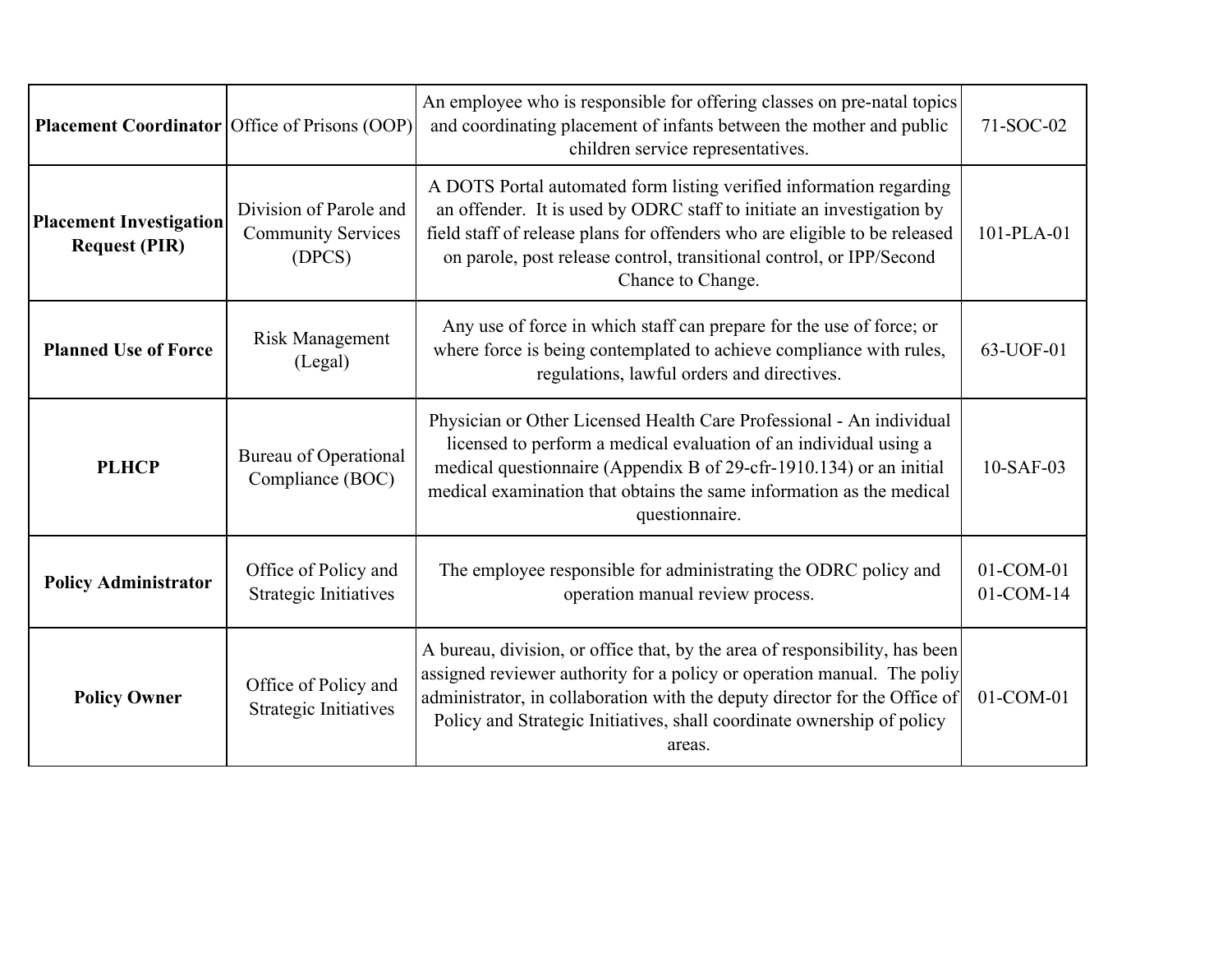| <b>Portable Computing</b><br><b>Device</b>                   | Bureau of Information<br>and Technology<br>Services (BITS)    | Any mobile electronic computer instrument or mechanism that allows a<br>person to move from place to place and use or access information<br>technology services, products, and resources. Portable computing<br>devices include air cards, laptops, tablet personal computers,<br>smartphones, and other similar handheld mobile electronic instruments<br>or mechanisms.                                                                                        | $05-OTT-10$<br>05-OIT-11<br>05-OIT-15<br>05-OIT-30 |
|--------------------------------------------------------------|---------------------------------------------------------------|------------------------------------------------------------------------------------------------------------------------------------------------------------------------------------------------------------------------------------------------------------------------------------------------------------------------------------------------------------------------------------------------------------------------------------------------------------------|----------------------------------------------------|
| <b>Portable Computing</b><br><b>Media</b>                    | Bureau of Information<br>and Technology<br>Services (BITS)    | Any device that is capable of storing data and not necessarily required<br>to be capable of processing data such as CD's, CD-R discs, DVD's,<br>flash memory cards, USB jump drives and diskettes, magnetic tapes,<br>solid state drives, external/removable hard drive, etc. Portable<br>computing media devices known as "storage media".                                                                                                                      | $05-OIT-10$<br>05-OIT-15<br>05-OIT-30              |
| <b>Portable Computing</b><br>Removeable<br><b>Components</b> | Bureau of Information<br>and Technology<br>Services (BITS)    | Detachable equipment items, supply items or other electronic objects<br>used in conjunction with a portable computing device, such as cameras.                                                                                                                                                                                                                                                                                                                   | 05-OIT-11<br>$05-OIT-15$                           |
| <b>Portion Pack</b>                                          | <b>Bureau of Operational</b><br>Compliance (BOC)              | A small (typically 4-ounce) plastic packet that contains concentrated<br>chemical product that comes pre-measured for quick and easy mixing<br>with a gallon of water.                                                                                                                                                                                                                                                                                           | 10-SAF-12                                          |
| <b>Positive Contact (PC)</b>                                 | Division of Parole and<br><b>Community Services</b><br>(DPCS) | A face-to-face contact between a supervisee and appropriate ODRC<br>staff or ODMHAS CDS at any location for the purpose of obtaining<br>information regarding community adjustment. In unusual<br>circumstances, such as a public health emergency, and when<br>recommended by the superintendent of Field Services through the<br>deputy director of DPCS and approved by the incident commander,<br>positive contacts may be accomplished by electronic means. | 100-APA-13<br>100-APA-16<br>100-APA-23             |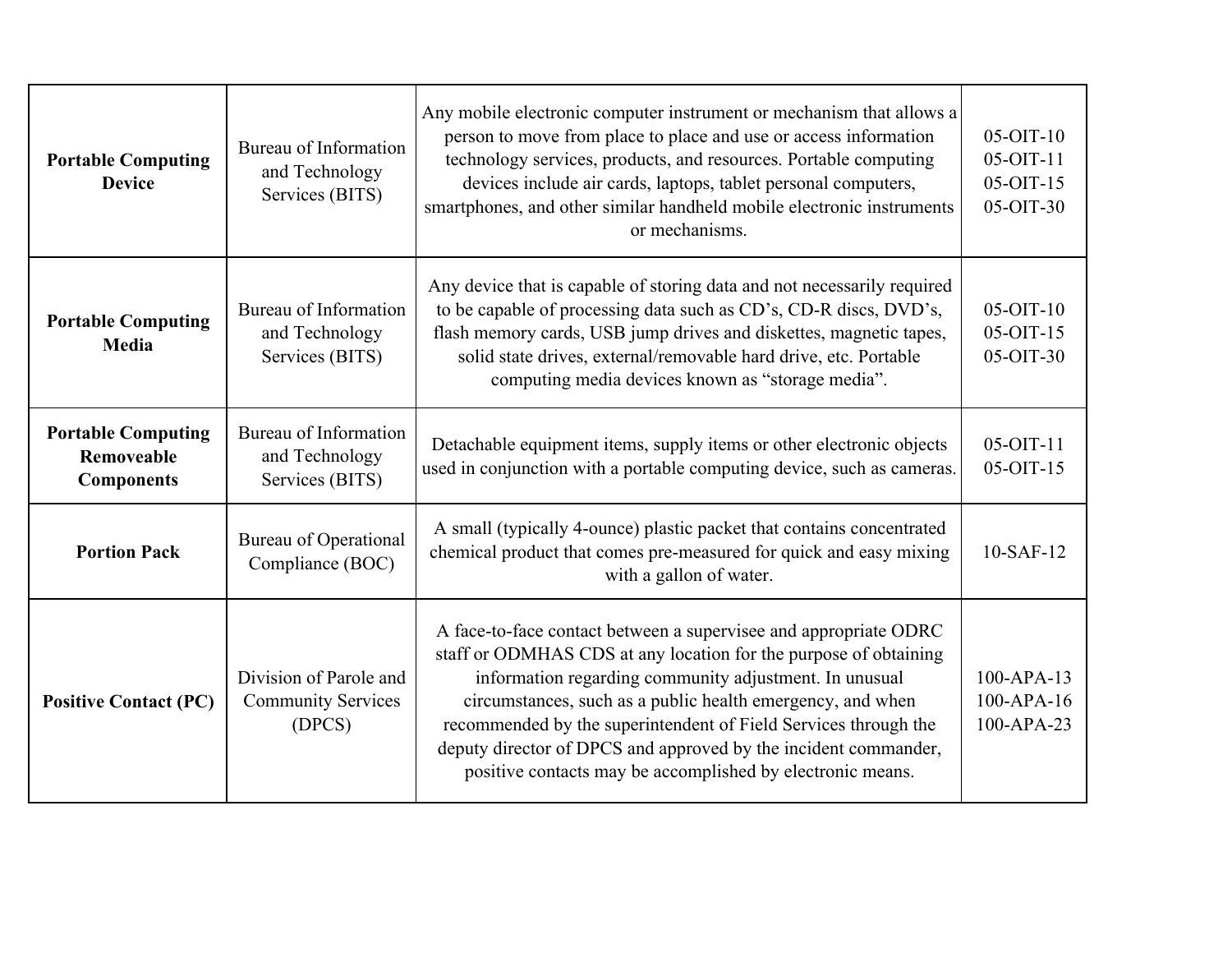| <b>Positive Incentive (PI)</b>             | Division of Parole and<br><b>Community Services</b><br>(DPCS) | A reward of varying degrees that recognizes constructive, pro-social<br>behaviors demonstrated by offenders to reinforce successful reentry into<br>the community.                                                    | 100-APA-13<br>100-APA-23<br>100-APA-32                                                                                                                                                           |
|--------------------------------------------|---------------------------------------------------------------|-----------------------------------------------------------------------------------------------------------------------------------------------------------------------------------------------------------------------|--------------------------------------------------------------------------------------------------------------------------------------------------------------------------------------------------|
| Post                                       | Bureau of Labor<br>Relations (BLR)                            | A work location where a correction officer is stationed for prescribed<br>time periods and on particular days according to the pick-a-post<br>agreement.                                                              | 51-STF-05                                                                                                                                                                                        |
| <b>Post Release Control</b><br>(PRC)       | Division of Parole and<br><b>Community Services</b><br>(DPCS) | A period of supervision for an offender by the APA following release<br>from imprisonment that includes one or more post-release control<br>sanctions imposed by the Parole Board pursuant to ORC section<br>2967.28. | 100-APA-09<br>100-APA-15<br>100-APA-16<br>100-APA-21<br>100-APA-24<br>100-APA-27<br>100-APA-32<br>101-PLA-01<br>102-FUG-02<br>105-PBD-03<br>105-PBD-08<br>105-PBD-09<br>105-PBD-13<br>108-ABC-04 |
| <b>Post Release Control</b><br><b>Date</b> | Division of Parole and<br><b>Community Services</b><br>(DPCS) | Date on which an offender's prison term expires and he/she is placed on<br>Post Release Control.                                                                                                                      | 101-PLA-01                                                                                                                                                                                       |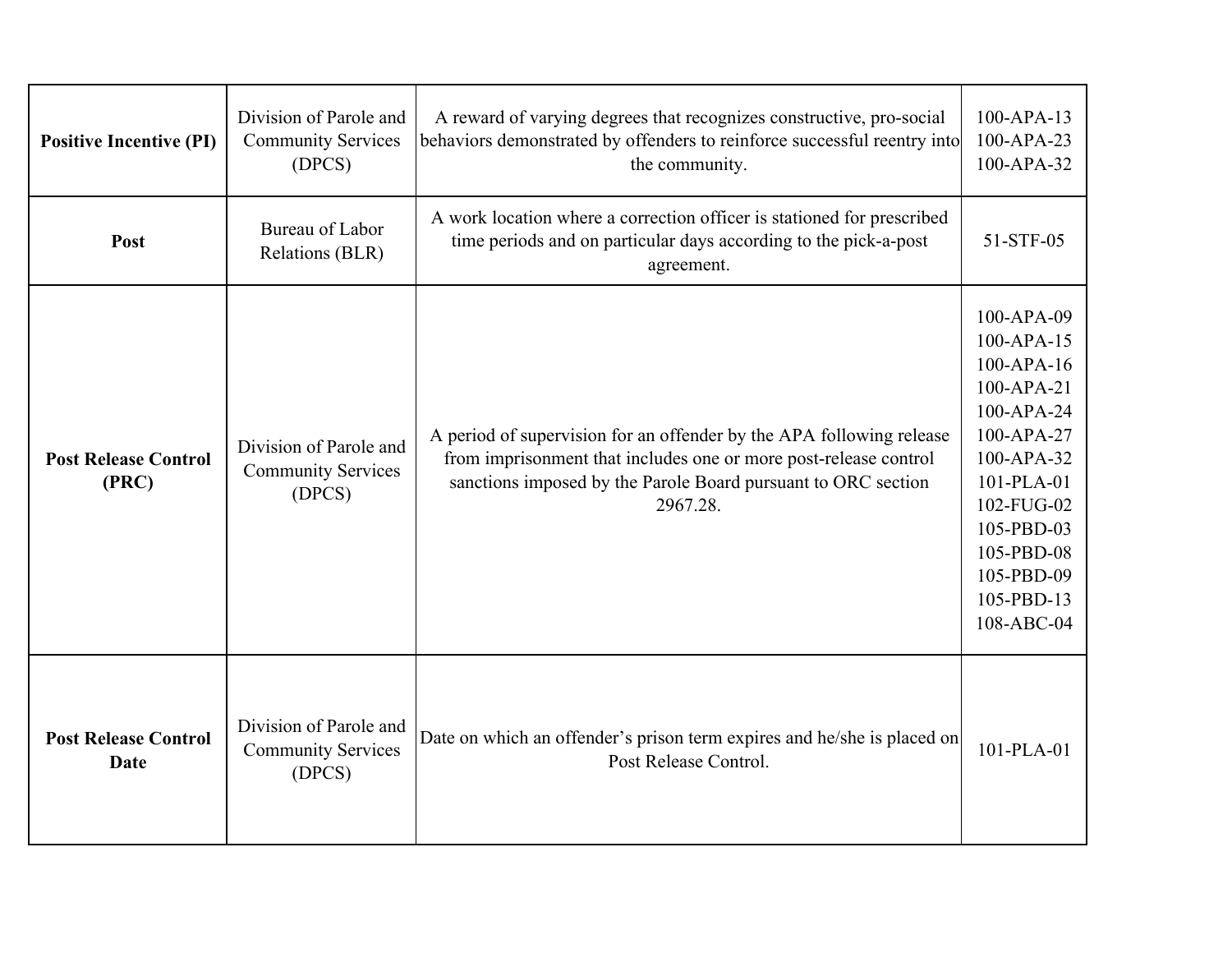| <b>Post Release Control</b><br>(PRC) Sanction                        | Division of Parole and<br><b>Community Services</b><br>(DPCS) | A sanction that is authorized under ORC section 2967.28 that is<br>imposed by the Parole Board at the time of the offender's release from<br>prison, including any community residential sanction, community<br>nonresidential sanction, or financial sanction that the sentencing court<br>was authorized to impose pursuant to ORC sections 2929.16, 2929.17,<br>and 2929.18. | 100-APA-09<br>100-APA-15<br>100-APA-24<br>105-PBD-08<br>105-PBD-13 |
|----------------------------------------------------------------------|---------------------------------------------------------------|---------------------------------------------------------------------------------------------------------------------------------------------------------------------------------------------------------------------------------------------------------------------------------------------------------------------------------------------------------------------------------|--------------------------------------------------------------------|
| <b>Post Release Control</b><br>(PRC) Violator<br><b>Notification</b> | Division of Parole and<br><b>Community Services</b><br>(DPCS) | Any time a supervisee under PRC is indicted on a new felony offense,<br>the prosecutor notification form will be used to notify the prosecutor's<br>office in writing. The notification contains information regarding the<br>time remaining on PRC supervision.                                                                                                                | 100-APA-24                                                         |
| <b>Potential Abuser</b>                                              | <b>Bureau of Operational</b><br>Compliance (BOC)              | An incarcerated individual who has been determined to be at risk of<br>committing sexual abuse in an institutional setting based upon the<br>information gathered in the screening process and the correctional<br>judgment of unit management.                                                                                                                                 | 79-ISA-04                                                          |
| <b>Potential Victim</b>                                              | <b>Bureau of Operational</b><br>Compliance (BOC)              | An incarcerated individual who has been determined to be at risk of<br>being a victim of sexual abuse in an institutional setting based upon the<br>information gathered in the screening process and the correctional<br>judgment of unit management.                                                                                                                          | 79-ISA-04                                                          |
| <b>Power Off</b>                                                     | DPCS/OOP                                                      | Completely powering down the BWC and disabling video recall,<br>buffering, and all recording of sound and video.                                                                                                                                                                                                                                                                | 10-SAF-22                                                          |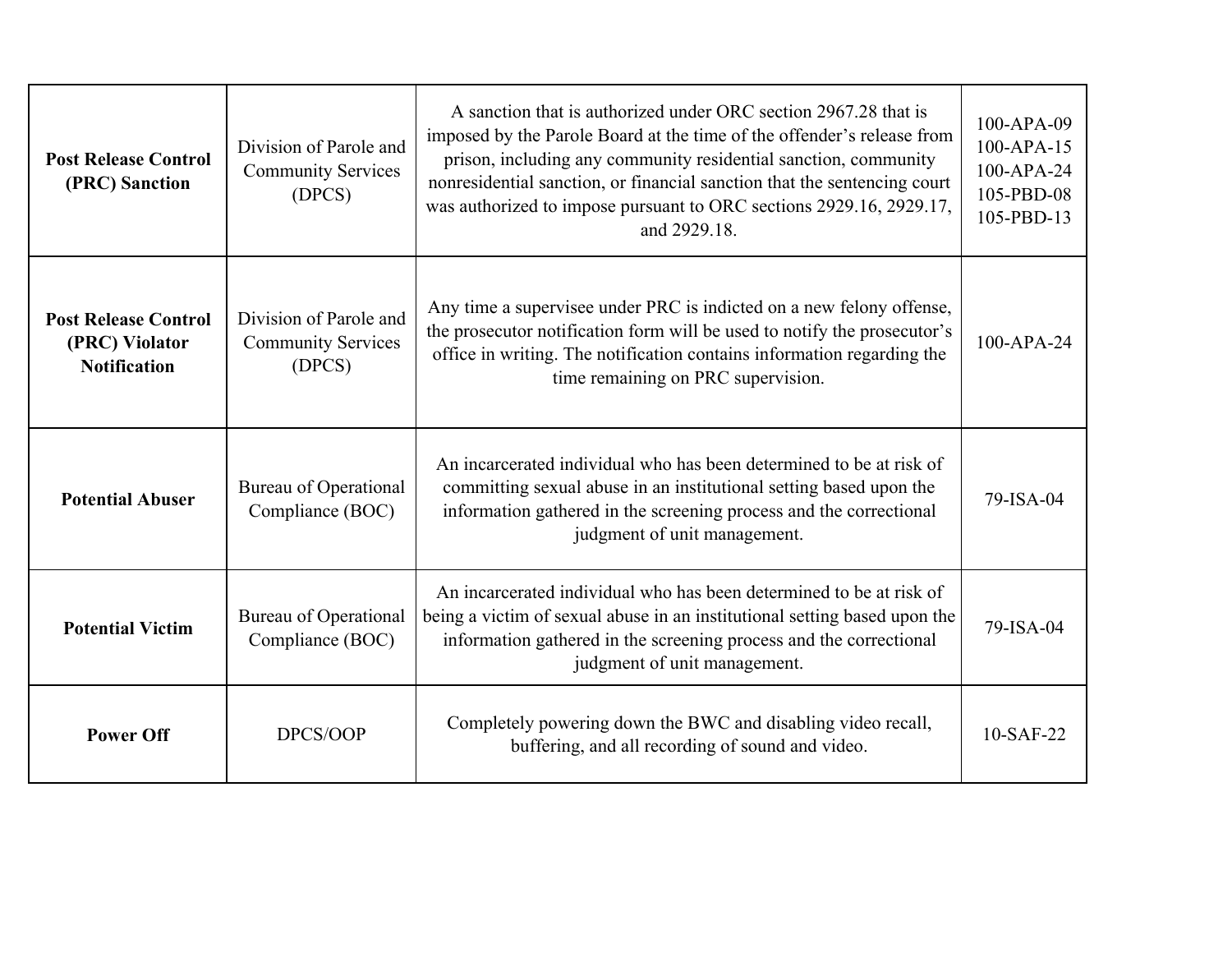| <b>PREA Accommodation</b><br><b>Strategy (PAS)</b>       | <b>Bureau of Operational</b><br>Compliance (BOC) | A strategy plan prepared by the unit management chief or in their<br>absence, the acting unit management chief for an incarcerated<br>individual's housing, bed, work, education and program assignments<br>based upon the PREA classification determined by the PREA risk<br>assessment system, the needs of the individual incarcerated individual,<br>the structure/security level of the facility, and the correctional judgment<br>of the staff member.   | 79-ISA-01<br>79-ISA-02<br>79-ISA-04 |
|----------------------------------------------------------|--------------------------------------------------|----------------------------------------------------------------------------------------------------------------------------------------------------------------------------------------------------------------------------------------------------------------------------------------------------------------------------------------------------------------------------------------------------------------------------------------------------------------|-------------------------------------|
| <b>PREA Accommodation</b><br><b>Strategy Team (PAST)</b> | <b>Bureau of Operational</b><br>Compliance (BOC) | A team, consisting of the institution operational compliance manager<br>(OCM), unit management chief (UMC), medical and behavioral health<br>staff, and other staff as necessary, established to complete a PREA<br>Accommodation Strategy in accordance with ODRC Policy 79-ISA-04,<br>PREA Risk Assessments and Accommodation Strategies, for all<br>transgender and intersex incarcerated individuals. The team shall be<br>chaired by the Institution OCM. | 79-ISA-01<br>79-ISA-02              |
| <b>PREA Classifications</b>                              | <b>Bureau of Operational</b><br>Compliance (BOC) | For purposes of tracking risk of sexual abuse, all incarcerated<br>individuals will be designated as either an abuser, victim, potential<br>abuser, potential victim or no classification based upon screening<br>results from the PREA risk assessment system.                                                                                                                                                                                                | 79-ISA-01<br>79-ISA-02<br>79-ISA-04 |
| <b>PREA Risk Assessment</b><br><b>System</b>             | Bureau of Operational<br>Compliance (BOC)        | A computer system designed to assist the institutions assessing risk of<br>sexual abuse for an individual incarcerated individual and to assist in<br>tracking and sharing information about PREA classifications and<br>LGBTI incarcerated individuals. The electronic PREA risk assessment<br>forms shall be utilized until the automated system becomes available.                                                                                          | 79-ISA-01<br>79-ISA-02<br>79-ISA-04 |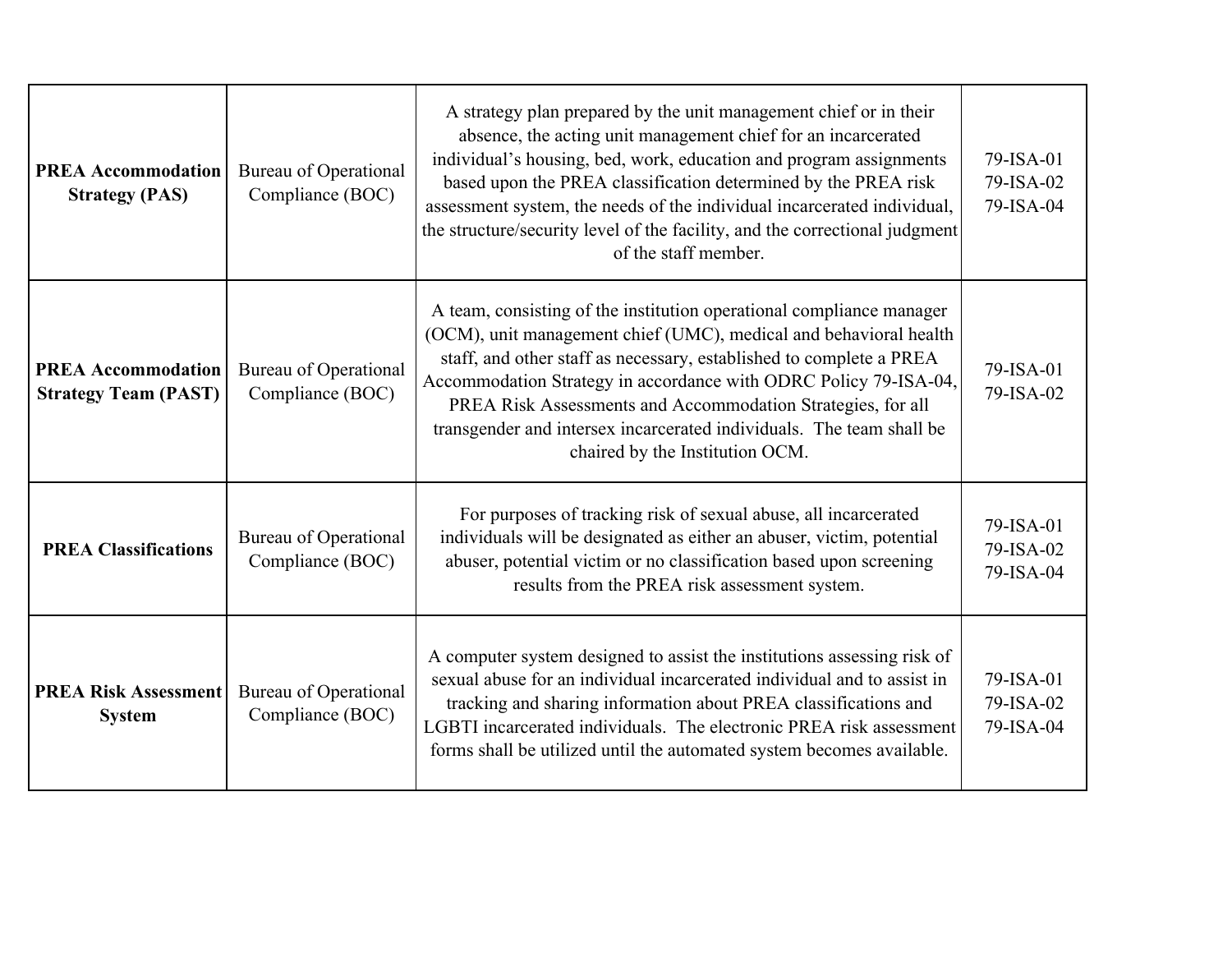| <b>Pre-Approved</b><br><b>Providers List</b>                          | Ohio Central School<br>System (OCSS)                          | A list of professional development providers that the Ohio Central<br>School System Professional Development Committee (OCSSPDC) has<br>approved to meet the educator's Individual Professional Development<br>Plan and the state standards for licensure renewal.                                                                      | 57-EDU-08  |
|-----------------------------------------------------------------------|---------------------------------------------------------------|-----------------------------------------------------------------------------------------------------------------------------------------------------------------------------------------------------------------------------------------------------------------------------------------------------------------------------------------|------------|
| <b>Pre-Hearing Placement</b><br><b>Investigation Request</b>          | Division of Parole and<br><b>Community Services</b><br>(DPCS) | A Placement Investigation Request that is submitted prior to a parole<br>board hearing for offenders seeking out-of-state placement on parole,<br>for offenders who are difficult to place on parole, or at the Parole<br>Board's request.                                                                                              | 101-PLA-01 |
| <b>Pre-Parole Mental</b><br><b>Health Treatment</b><br><b>Summary</b> | <b>Behavioral Health</b><br>Operations (BHO)                  | A summary of mental health care prepared by institutional behavioral<br>health staff to assist in ensuring continuity of mental health care once<br>the incarcerated individual is released to the community.                                                                                                                           | 105-PBD-03 |
| <b>Pre-Senate Bill 160</b><br><b>Third Degree Felonies</b>            | Division of Parole and<br><b>Community Services</b><br>(DPCS) | As set forth in the PRC Assessment Manual, felonies of the third degree<br>committed by the offender before March 22, 2013, and in the<br>commission of which the offender caused or threatened to cause<br>physical harm to a person.                                                                                                  | 105-PBD-08 |
| Preponderance of<br><b>Evidence</b>                                   | <b>Behavioral Health</b><br>Operations (BHO)                  | For county board eligibility purposes, this is defined as the weight,<br>quantity or importance of the evidence used to support eligibility for<br>county boards of DD service requirement prior to age twenty-two (22).<br>This means, based on the evidence, it is "more probable than not" the<br>individual is a person with ID/DD. | 67-MNH-22  |
| <b>Prescription Discount</b><br>Card                                  | Office of Reentry                                             | A free discount drug card designed to reduce the cost of prescription<br>drugs for those released from an ODRC institution/facility.                                                                                                                                                                                                    | 78-REL-06  |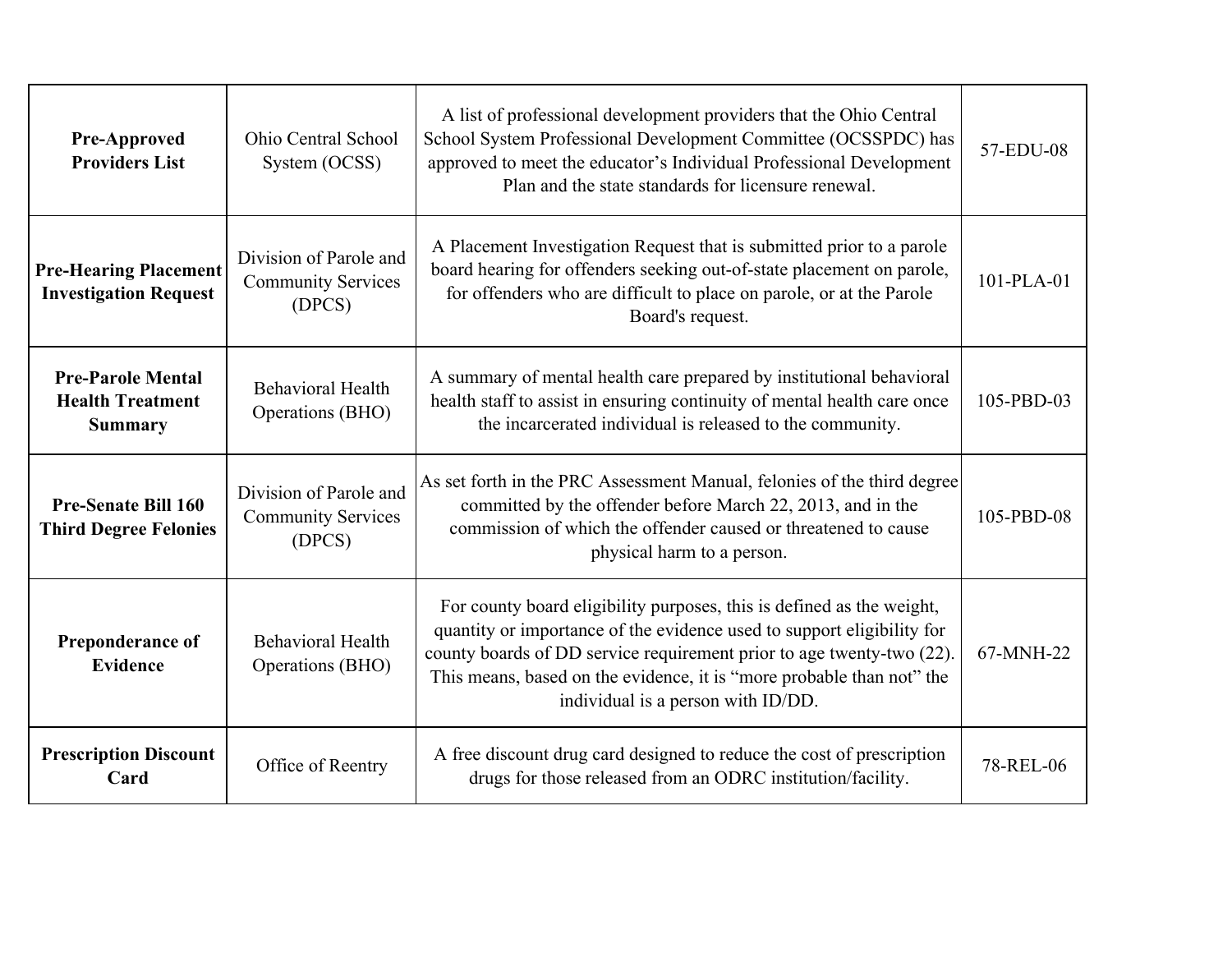| Preventative<br><b>Maintenance (PM)</b>                          | Construction,<br>Activation,<br>Maintenance, and<br>Sustainability (CAMS) | The systematic inspection, detection, and correction of incipient failures<br>either before they occur or before they develop into major defects.                                                                                                                                                                                                                                                                     | 21-CAM-12 |
|------------------------------------------------------------------|---------------------------------------------------------------------------|-----------------------------------------------------------------------------------------------------------------------------------------------------------------------------------------------------------------------------------------------------------------------------------------------------------------------------------------------------------------------------------------------------------------------|-----------|
| <b>Preventative</b><br><b>Maintenance (PM)</b><br>Administrator  | Construction,<br>Activation,<br>Maintenance, and<br>Sustainability (CAMS) | The CAMS designee responsible for the implementation, audit<br>procedures, training, and oversight of the preventative maintenance<br>program.                                                                                                                                                                                                                                                                        | 21-CAM-12 |
| Preventative<br><b>Maintenance (PM)</b><br><b>Staff</b>          | Construction,<br>Activation,<br>Maintenance, and<br>Sustainability (CAMS) | The staff designee responsible for the implementation of preventative<br>maintenance program at the institution.                                                                                                                                                                                                                                                                                                      | 21-CAM-12 |
| Preventative<br><b>Maintenance (PM)</b><br><b>Work Order Log</b> | Construction,<br>Activation,<br>Maintenance, and<br>Sustainability (CAMS) | An electronic log used to manage preventative maintenance tasks<br>through a state approved electronic management system.                                                                                                                                                                                                                                                                                             | 21-CAM-12 |
| <b>Previously Authorized</b><br>Item                             | Office of Prisons (OOP)                                                   | Item(s) of personal property an incarcerated individual was authorized<br>to possess before April 1, 2000 and which they have been permitted to<br>retain after the effective date of this policy. Compact disc players and<br>compact discs an incarcerated individual was authorized to possess<br>before November 1, 2013 and which they have been permitted to retain<br>after the effective date of this policy. | 61-PRP-01 |
| <b>Printed Material</b>                                          | Legal Services                                                            | As defined in ODRC Policy 75-MAL-02, Printed Material                                                                                                                                                                                                                                                                                                                                                                 | 75-MAL-01 |
| <b>Prison Intake Tool</b><br>(PIT)                               | Division of Parole and<br><b>Community Services</b><br>(DPCS)             | A standardized assessment tool used to determine incarcerated<br>individual risk and needs at the time they enter prison.                                                                                                                                                                                                                                                                                             | 02-REN-01 |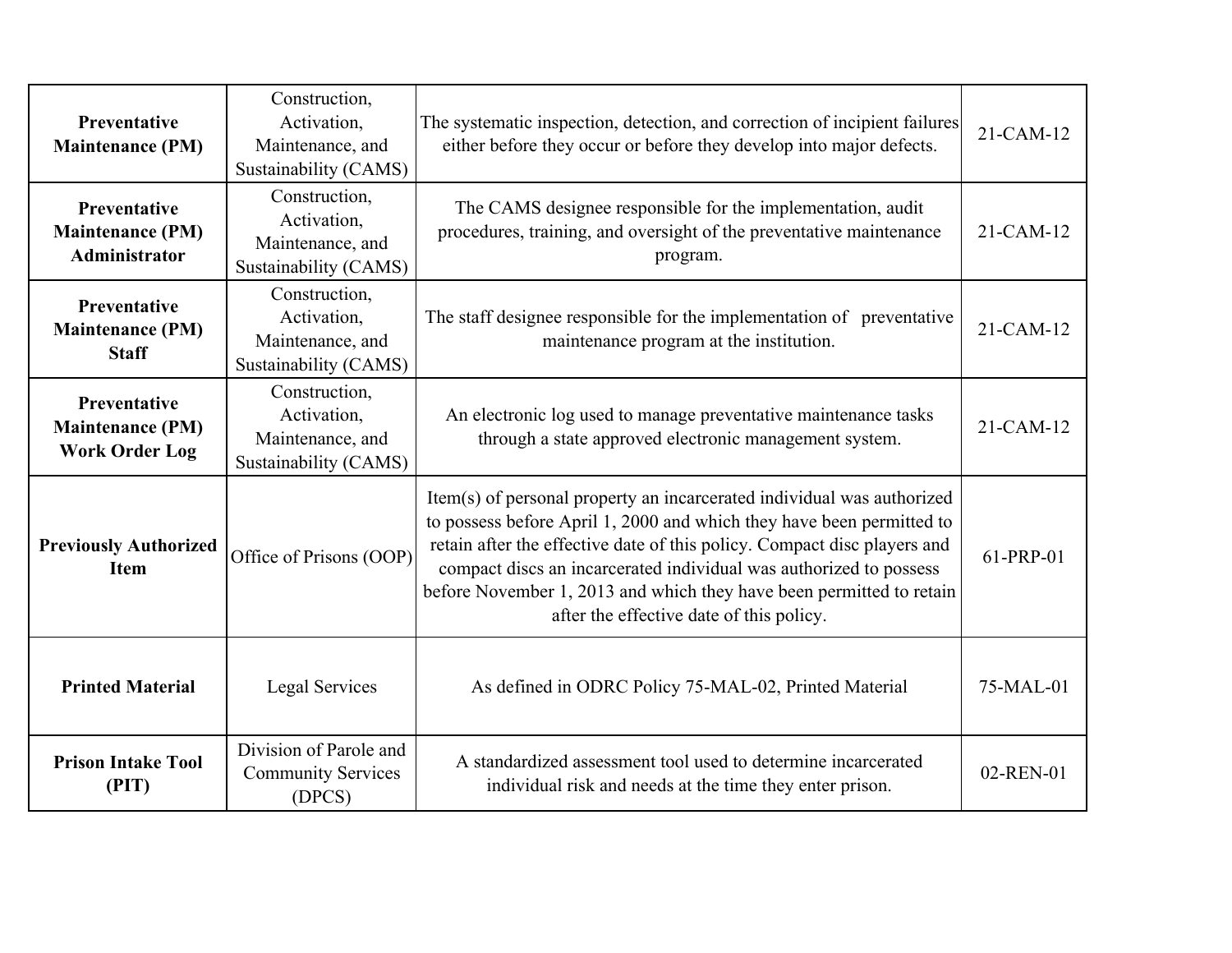| <b>Prison Sanction Time</b>               | Division of Parole and<br><b>Community Services</b><br>(DPCS) | A prison sanction authorized under ORC 2967.28 following a violation<br>hearing. The total number of days that may be imposed shall not exceed<br>nine (9) months and up to half of the definite prison term. A single<br>sanction shall not exceed nine (9) months and the maximum for all<br>violations shall not exceed half of the definite prison term or half of the<br>minimum term for a non-life felony indefinite prison term. | 100-APA-14<br>105-PBD-08<br>105-PBD-09 |
|-------------------------------------------|---------------------------------------------------------------|------------------------------------------------------------------------------------------------------------------------------------------------------------------------------------------------------------------------------------------------------------------------------------------------------------------------------------------------------------------------------------------------------------------------------------------|----------------------------------------|
| <b>Prison Screening Tool</b>              | Division of Parole and<br><b>Community Services</b><br>(DPCS) | A pre-screening reception tool designed to identify low risk<br>incarcerated individuals who do not need a PIT.                                                                                                                                                                                                                                                                                                                          | 02-REN-01                              |
| <b>Private Funeral</b><br><b>Vieiwing</b> | Office of Prisons (OOP)                                       | A supervised visit by an incarcerated individual who has been permitted<br>to attend a special private viewing of the body of a deceased relative in<br>a controlled environment at a funeral home. Private viewings of closed<br>caskets or cremation situations are at the discretion of the managing<br>officer.                                                                                                                      | 76-VIS-03                              |
| <b>Privileged User</b><br><b>Accounts</b> | Bureau of Information<br>and Technology<br>Services (BITS)    | Passwords associated with system asset user accounts, which have<br>elevated access to make changes to system parameters and are assigned<br>to authorized users at the technical level.                                                                                                                                                                                                                                                 | $05-OTT-10$<br>$05-OT-17$              |
| <b>Probable Cause</b><br><b>Hearing</b>   | Division of Parole and<br><b>Community Services</b><br>(DPCS) | A hearing conducted on behalf of a parole or probation violator in<br>compliance with the U.S. Supreme Court's rulings in Morrissey v.<br>Brewer and Gagnon v. Scarpelli. Also referred to as a preliminary<br>hearing, preliminary probable cause hearing, on-site hearing, or on-site<br>probable cause hearing.                                                                                                                       | 103-SPS-01                             |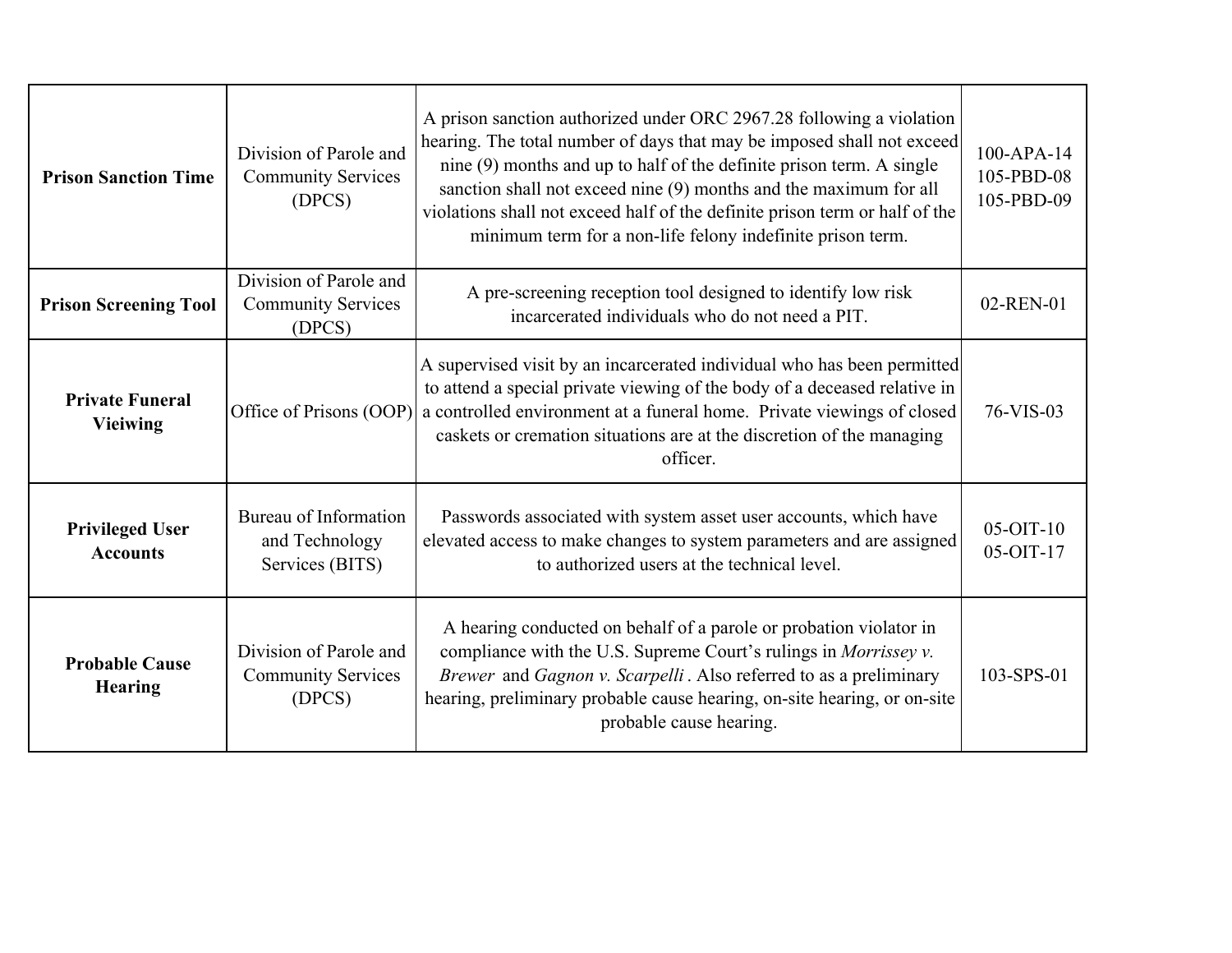| <b>Probation</b>                                            | Division of Parole and<br><b>Community Services</b><br>(DPCS) | A period of supervision for a convicted offender (felony or<br>misdemeanor) in lieu of prison/jail term for a specified length of time.<br>The execution of the sentence of confinement is suspended and the<br>defendant is placed under the supervision of the court. The period of<br>supervision may be up to a period of five $(5)$ years. Once placed on<br>probation, the offender is expected to abide by the conditions the court<br>imposed. Probation services may be administered by the county<br>probation department, the APA Field Services, or a nonprofit, public or<br>private agency, association, or organization with which the county<br>decides to contract for services. The term Probation was replaced with<br>"Community Control" for offenses committed on or after July 1, 1996,<br>and Community Control differs from Probation in that the trial court no<br>longer suspends execution of the prison term, but rather, the sentencing<br>court orders the offender directly to submit to community-control<br>sanctions. Upon a community control violation, the court imposes a<br>sanction which could be a prison term within the range available for the<br>original offense. | 100-APA-09<br>100-APA-15<br>100-APA-21<br>102-FUG-02<br>108-ABC-04 |
|-------------------------------------------------------------|---------------------------------------------------------------|-------------------------------------------------------------------------------------------------------------------------------------------------------------------------------------------------------------------------------------------------------------------------------------------------------------------------------------------------------------------------------------------------------------------------------------------------------------------------------------------------------------------------------------------------------------------------------------------------------------------------------------------------------------------------------------------------------------------------------------------------------------------------------------------------------------------------------------------------------------------------------------------------------------------------------------------------------------------------------------------------------------------------------------------------------------------------------------------------------------------------------------------------------------------------------------------------------------------|--------------------------------------------------------------------|
| <b>Procedural Safeguards</b>                                | Ohio Central School<br>System (OCSS)                          | The legal rights to which special education students and their parents<br>(for those under 18 years of age) are entitled by federal law.                                                                                                                                                                                                                                                                                                                                                                                                                                                                                                                                                                                                                                                                                                                                                                                                                                                                                                                                                                                                                                                                          | 57-EDU-11                                                          |
| Professional<br>Development<br><b>Equivalent Activities</b> | Ohio Central School<br>System (OCSS)                          | Activities directly related to education in accordance with the<br>philosophies of the Ohio Central School System (OCSS) and the Local<br>Professional Development Committee, mandatory job related training<br>and in-service, and other professional growth options.                                                                                                                                                                                                                                                                                                                                                                                                                                                                                                                                                                                                                                                                                                                                                                                                                                                                                                                                            | 57-EDU-08                                                          |
| Proficiency                                                 | Division of Parole and<br><b>Community Services</b><br>(DPCS) | The ability, using the approved/authorized firearm, to shoot the course<br>of fire promulgated by the OPOTC for use by the CTA, to receive a<br>passing score, to successfully demonstrate the proper firearm grip,<br>stance, sight alignment, pass the proficiency evaluation, and to handle a<br>firearm in a safe manner.                                                                                                                                                                                                                                                                                                                                                                                                                                                                                                                                                                                                                                                                                                                                                                                                                                                                                     | 104-TAW-01                                                         |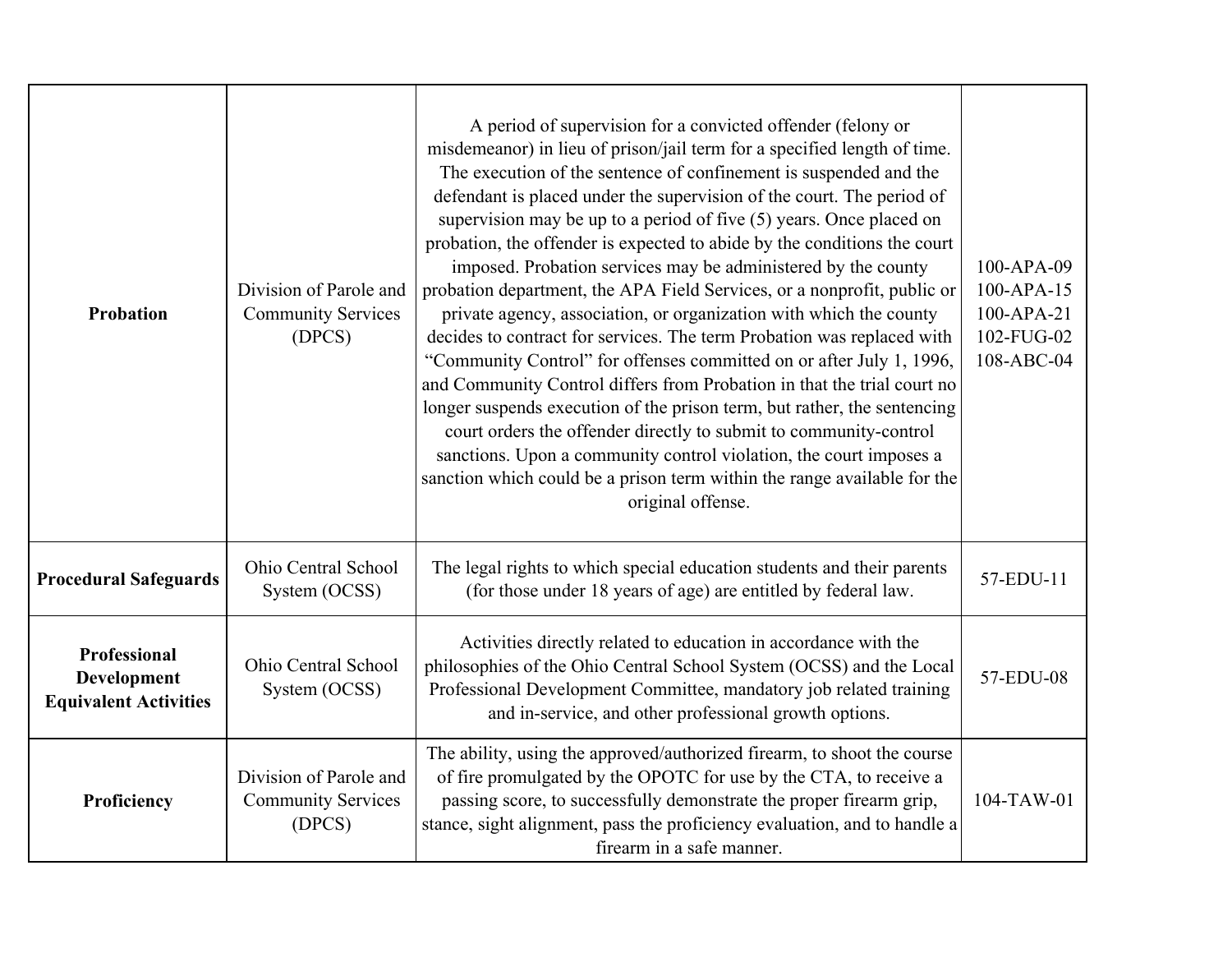| <b>Proficiency List</b>                                               | <b>CTA</b>                                   | A list of employees who are proficient and hold current certification in<br>a special skill area.                                                                                                                                                                                                                                                                                                               | 39-TRN-09 |
|-----------------------------------------------------------------------|----------------------------------------------|-----------------------------------------------------------------------------------------------------------------------------------------------------------------------------------------------------------------------------------------------------------------------------------------------------------------------------------------------------------------------------------------------------------------|-----------|
| <b>Proficiency Test-Ohio</b><br><b>Graduation Test (OGT)</b>          | <b>OCSS</b>                                  | Standardized tests provided by the State of Ohio that must be passed to<br>achieve high school graduation.                                                                                                                                                                                                                                                                                                      | 57-EDU-01 |
| <b>Profile</b>                                                        | Legal                                        | Information that a user provides about themselves on a social media<br>site.                                                                                                                                                                                                                                                                                                                                    | 31-SEM-12 |
| <b>Profit and Loss</b><br><b>Statement</b>                            | Office of Prisons (OOP)                      | - Financial data that summarizes the revenues, cost of merchandise sold<br>and operating expenses for an activity.                                                                                                                                                                                                                                                                                              | 73-GRP-01 |
| <b>Program Administrator</b>                                          | Division of Business<br>Administration (DBA) | The individuals who are responsible for managing a budget which is<br>necessary for the delivery of a programmed service which may include<br>regional directors, deputy directors, and bureau chiefs.                                                                                                                                                                                                          | 23-BUD-05 |
| <b>Program Aide</b>                                                   | Office of Reentry                            | An incarcerated individual assigned to assist staff in facilitating<br>programs for participants individually or in groups. Program aides shall<br>help with lessons and assignments and shall be monitored by staff<br>responsible for program quality. Program aides assigned to a program<br>must have a verified high school diploma or GED and be six (6) months<br>free of any RIB disposition of guilty. | 02-REN-02 |
| <b>Program Budget</b><br><b>Request (Operating</b><br><b>Budget</b> ) | Division of Business<br>Administration (DBA) | A written document submitted to the Office of Budget and Management<br>(OBM) for the ODRC's biennial operating appropriations.                                                                                                                                                                                                                                                                                  | 23-BUD-05 |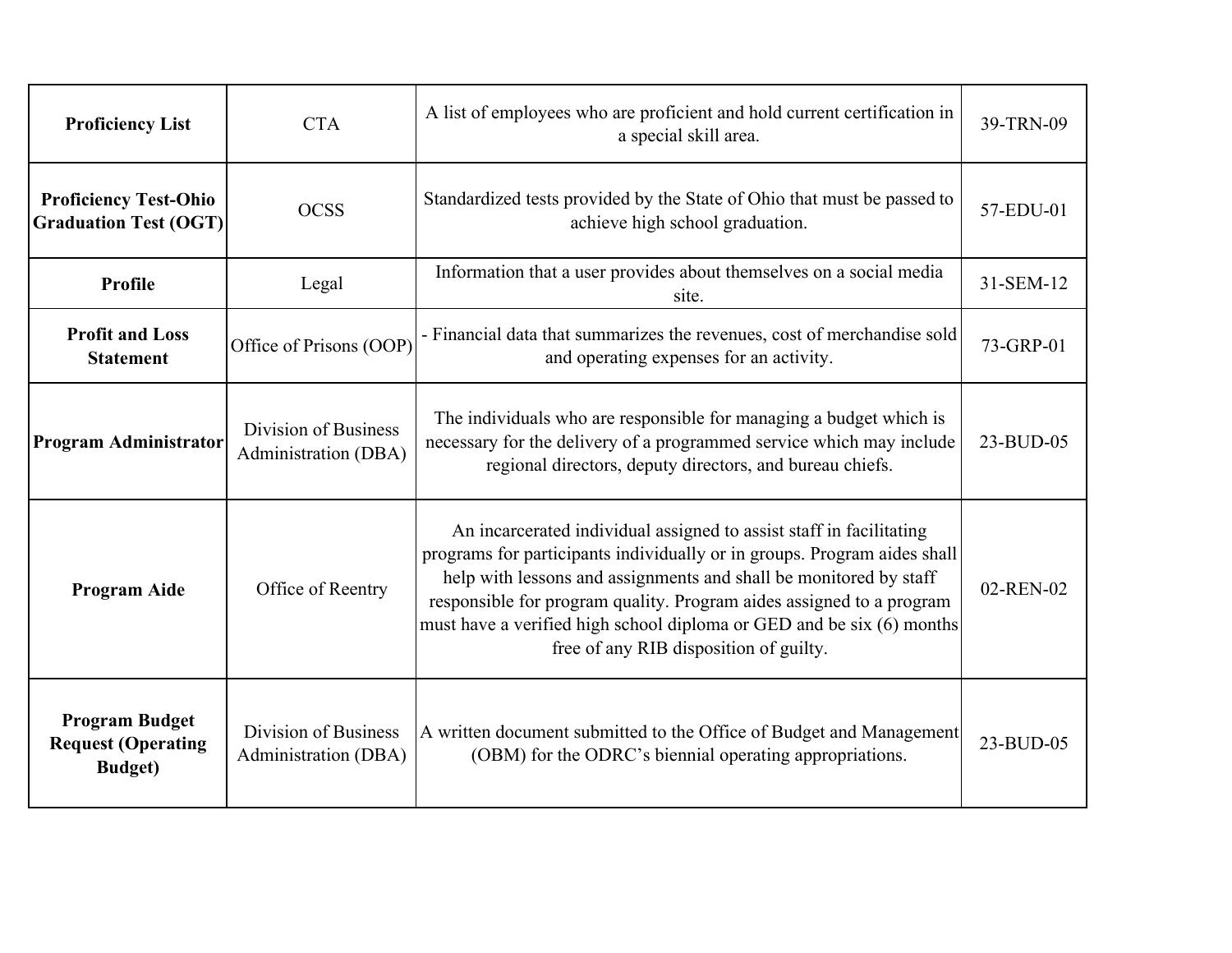| <b>Program Budgeting</b><br><b>Process</b> | Division of Business<br>Administration (DBA)                  | A system of requesting resource appropriations which considers ODRC<br>policy initiatives and defines program outcome-based goals and<br>objectives. It is a foundation for the development of the Program<br><b>Budget Request.</b>                                                                                                    | 23-BUD-05 |
|--------------------------------------------|---------------------------------------------------------------|-----------------------------------------------------------------------------------------------------------------------------------------------------------------------------------------------------------------------------------------------------------------------------------------------------------------------------------------|-----------|
| <b>Program Facilitator</b><br>(PROVE)      | Office of Victim<br>Services (OVS)                            | An ODRC employee who has received specialized training through the<br>Office of Victim Services (OVS) to facilitate the Personal<br>Responsibility of Violence Elimination (PROVE) program.                                                                                                                                             | 03-OVS-07 |
| <b>Program Facilitators</b>                | Office of Reentry                                             | Institutional staff, regional parole staff, community providers, or<br>volunteers with responsibility for facilitating a program.                                                                                                                                                                                                       | 02-REN-02 |
| <b>Program Provider</b>                    | Division of Parole and<br><b>Community Services</b><br>(DPCS) | A range of staff/departments including, but not limited to: Unit<br>Management, Education, Recovery Services, Mental Health, Religious<br>Services, Special Services, etc. who provide interventions and/or<br>programming relative to incarcerated individuals' case plans.                                                            | 02-REN-01 |
| <b>Program Review</b>                      | <b>Bureau of Community</b><br>Sanctions (BCS)                 | An extensive on-site and/or virtual review of grant or contracted<br>programmatic operations to determine compliance with applicable<br>standards which allows program review staff to provide coaching and<br>recommendations for improvement.                                                                                         | 08-MAU-03 |
| <b>Program Services Staff</b>              | <b>Labor Relations Office</b><br>(LRO)                        | Institution based employees of the ODRC whose principal job emphasis<br>is the delivery of health care or rehabilitative services. Such employees<br>would include all medical and mental health care providers, as well as<br>non-uniformed staff working in unit management, education, religious,<br>or other program service areas. | 51-STF-04 |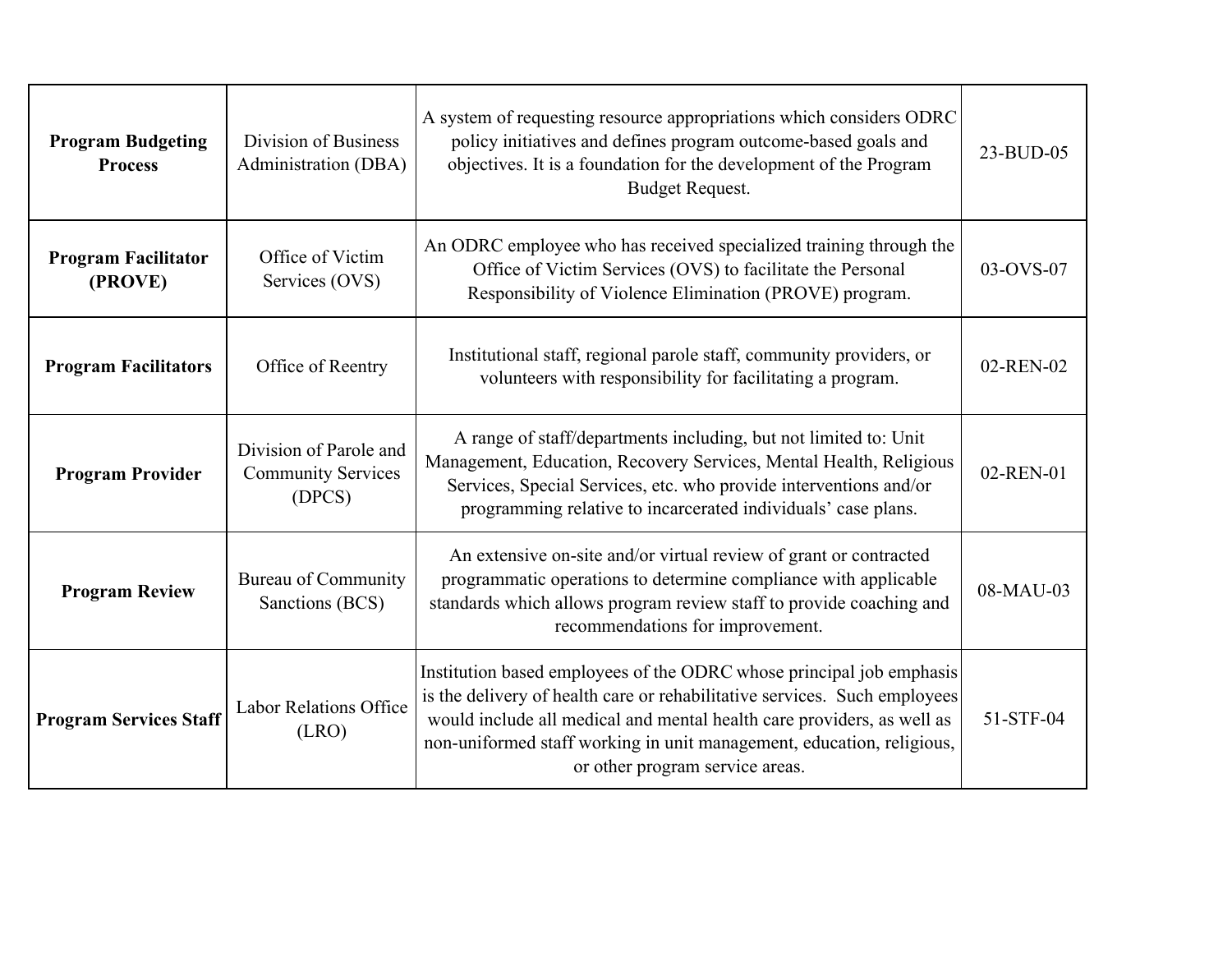| <b>Program Specific</b><br><b>Standards</b> | <b>Bureau of Community</b><br>Sanctions (BCS)                 | Objective measures applicable to specific program types that outline<br>basic grant and contract operational expectations.                                                                                                                                                                                                                                                                                                                                                                                                            | 08-MAU-03  |
|---------------------------------------------|---------------------------------------------------------------|---------------------------------------------------------------------------------------------------------------------------------------------------------------------------------------------------------------------------------------------------------------------------------------------------------------------------------------------------------------------------------------------------------------------------------------------------------------------------------------------------------------------------------------|------------|
| <b>Program Transfer</b>                     | Bureau of Classification<br>and Reception (BOCR)              | A transfer to a qualifying program specifically designed to reduce the<br>chances of recidivism and assist in successful reentry.                                                                                                                                                                                                                                                                                                                                                                                                     | 53-CLS-09  |
| Program/Work<br><b>Assignment Committee</b> | Office of Prisons (OOP)                                       | A committee of at least two-unit staff who are assigned the task of<br>reviewing and placing incarcerated individuals into program and work<br>assignments.                                                                                                                                                                                                                                                                                                                                                                           | 54-WRK-02  |
| Program/Work<br><b>Assignment Review</b>    | Office of Prisons (OOP)                                       | The process for evaluating the needs, requirements and program/work<br>assignments of an incarcerated individual based on current needs and<br>resources.                                                                                                                                                                                                                                                                                                                                                                             | 54-WRK-02  |
| <b>Programs</b>                             | <b>Bureau of Community</b><br>Sanctions (BCS)                 | Community-Based Correctional Facilities, Community Correction Act<br>programs, Halfway Houses, Community Transition Housing Programs<br>and Community Residential Centers that receive funding from ODRC.                                                                                                                                                                                                                                                                                                                             | 08-MAU-03  |
| <b>Progress Report</b>                      | Ohio Central School<br>System (OCSS)                          | The documentation of student achievement or advancement, or lack<br>thereof, of student's IEP goals. Progress reports will be provided to<br>parent(s) of any student under the age of eighteen $(18)$ years on a<br>quarterly basis.                                                                                                                                                                                                                                                                                                 | 57-EDU-11  |
| <b>Projected Release Date</b><br>(PRD)      | Division of Parole and<br><b>Community Services</b><br>(DPCS) | An action taken by the Parole Board to establish a future date of release<br>not less than six $(6)$ months or more than ten $(10)$ years from the date of<br>the hearing based on the incarcerated individual complying with<br>program and institution conduct requirements. A PRD greater than one<br>(1) year from the parole hearing date shall not be established for any<br>individual serving a life sentence, sentence of fifteen (15) years to life,<br>or a sentence imposed for any offense pursuant to ORC chapter 2907. | 105-PBD-03 |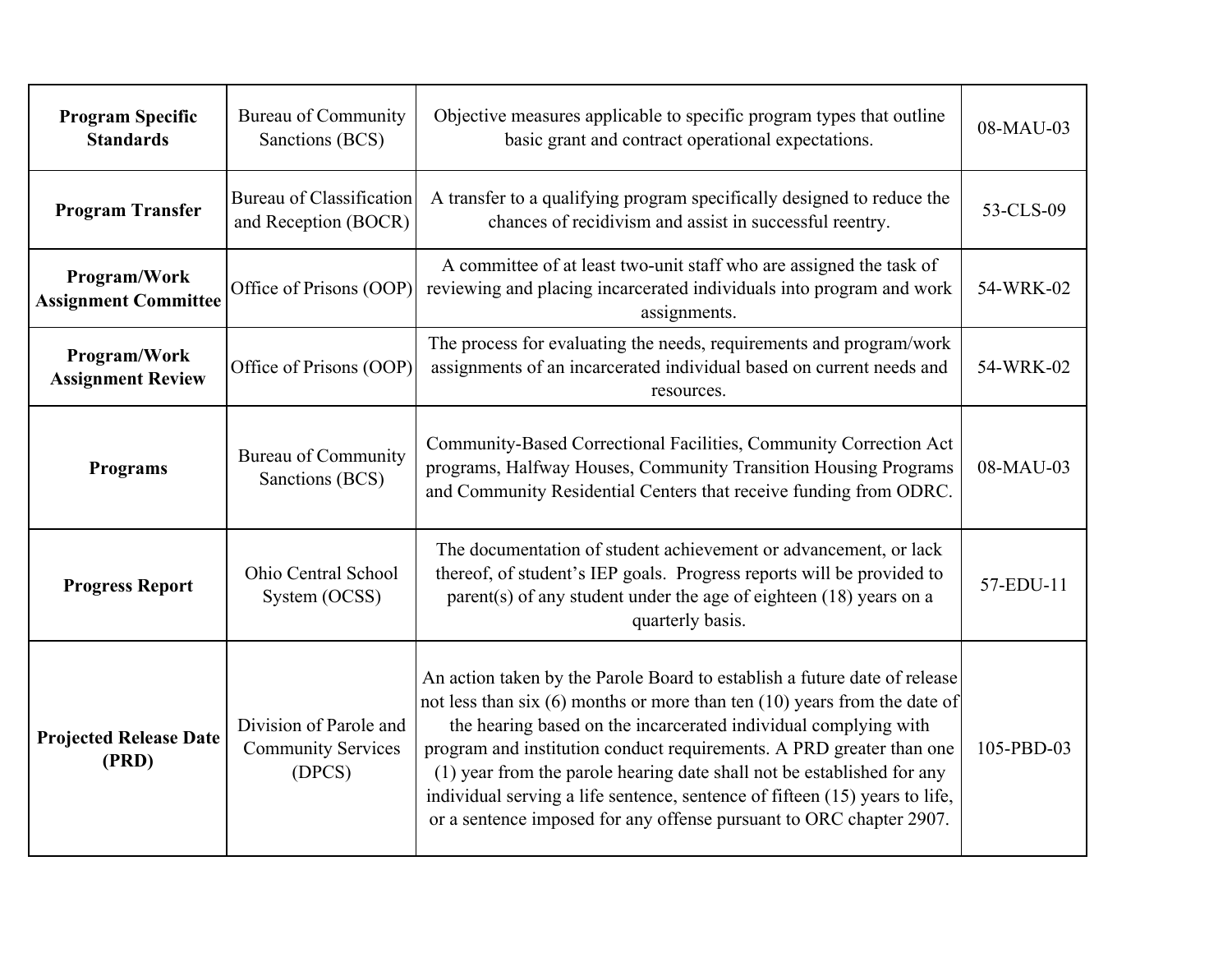| <b>Prone Restraint</b>                                                      | <b>Risk Management</b><br>(Legal)                             | All items or measures used to limit or control the movement or normal<br>functioning of any portion, or all, of an individual's body while the<br>individual is in a face-down position for an extended period. Prone<br>restraint includes physical or mechanical restraints. The use of prone<br>restraint is prohibited. | 63-UOF-01<br>104-TAW-02 |
|-----------------------------------------------------------------------------|---------------------------------------------------------------|-----------------------------------------------------------------------------------------------------------------------------------------------------------------------------------------------------------------------------------------------------------------------------------------------------------------------------|-------------------------|
| <b>Pro-social Activities</b>                                                | Division of Parole and<br><b>Community Services</b><br>(DPCS) | Activities conducted in an organized environment with some staff<br>oversight and/or instruction. Activities can include curriculum based<br>non-reentry approved programs. They may also include skill-building,<br>wellness, educational or culturally based courses/programs/events.                                     | 02-REN-01               |
| <b>Protected Health</b><br><b>Informtion (PHI)</b>                          | Office of Correctional<br>Health Care (OCHC)                  | For purposes of the Medicaid Pre-Release Enrollment Program, an<br>incarcerated individual's Medicaid Billing Number and CRI criteria (if<br>applicable) is considered PHI.                                                                                                                                                 | 78-REL-09               |
| <b>Protective Control (PC)</b> Bureau of Classification<br><b>Committee</b> | and Reception (BOCR)                                          | A two-person panel appointed by the managing officer to review all<br>requests for PC placement.                                                                                                                                                                                                                            | 53-CLS-11               |
| Protective Control (PC) Bureau of Classification<br><b>Electronic File</b>  | and Reception (BOCR)                                          | A file in OnBase containing all documentation pertaining to an<br>incarcerated individual's PC history.                                                                                                                                                                                                                     | 53-CLS-11               |
| Protective Control (PC) Bureau of Classification<br><b>Housing</b>          | and Reception (BOCR)                                          | A housing unit for the purpose of protecting those incarcerated<br>individuals who face a verified, specific, statewide credible threat. The<br>unit operations shall include programs, privileges and services<br>comparable to those offered to general population individuals at like<br>security levels.                | 53-CLS-11               |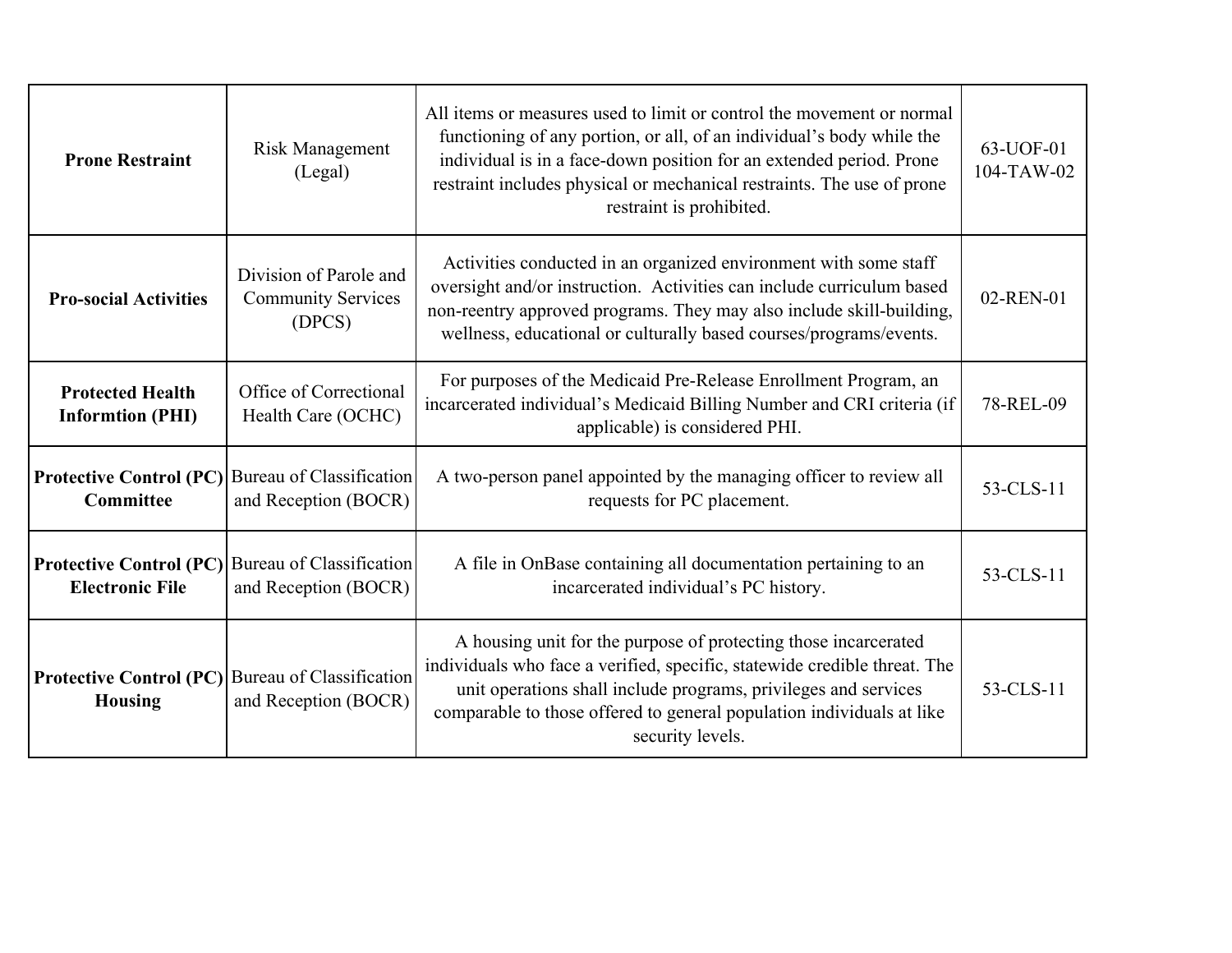| <b>Psychiatric Emergency</b>         | <b>Behavioral Health</b><br>Operations (BHO) | For the purposes of this policy, a psychiatric emergency is defined as<br>one in which a person is suffering from a mental illness or altered<br>mental status which creates an immediate threat of bodily harm to self<br>or others, serious destruction of property, or extreme deterioration of<br>functioning.                                                                                                                                                                                                                                                                                                                      | 67-MNH-29                           |
|--------------------------------------|----------------------------------------------|-----------------------------------------------------------------------------------------------------------------------------------------------------------------------------------------------------------------------------------------------------------------------------------------------------------------------------------------------------------------------------------------------------------------------------------------------------------------------------------------------------------------------------------------------------------------------------------------------------------------------------------------|-------------------------------------|
| <b>Psychiatric Hospital</b>          | <b>Behavioral Health</b><br>Operations (BHO) | All or part of a facility that is owned and managed by the Ohio<br>Department of Mental Health and Addiction Services (ODMHAS), the<br>ODRC or a contractor within ODRC, or a community entity that has<br>contracted with ODRC as defined in ORC section 5120.17(A)(3).                                                                                                                                                                                                                                                                                                                                                                | 67-MNH-19                           |
| Psychotropic<br><b>Medication</b>    | <b>Behavioral Health</b><br>Operations (BHO) | Medication that affects the central nervous system, and which is<br>employed to treat symptoms of mental illness. These medications may<br>influence thinking, mood and behavior and include medications<br>classified as antipsychotics, antidepressants, anti-anxiety agents,<br>psychomotor<br>sedative<br>hypnotics,<br>stimulants,<br>lithium<br>and<br>anticonvulsants prescribed to control mood fluctuations. These<br>medications include any medications approved by the FDA for the<br>treatment of psychiatric illness as well as those medications commonly<br>used in the community for treatment of psychiatric illness. | 67-MNH-07<br>67-MNH-29<br>67-MNH-32 |
| <b>Public Record</b>                 | Legal                                        | Records kept by the ODRC unless exempted or excepted from public<br>disclosure by any state or federal statutes or administrative codes, or<br>other legally binding authorities.                                                                                                                                                                                                                                                                                                                                                                                                                                                       | 07-ORD-02<br>100-APA-04             |
| <b>Public Records</b><br>Coordinator | Legal                                        | An employee designated by the Managing Officer (typically, his/her<br>Administrative Assistant) to be responsible for the implementation and<br>oversight of public records requirements, as set forth in this policy and<br>Ohio's public record law.                                                                                                                                                                                                                                                                                                                                                                                  | 07-ORD-02                           |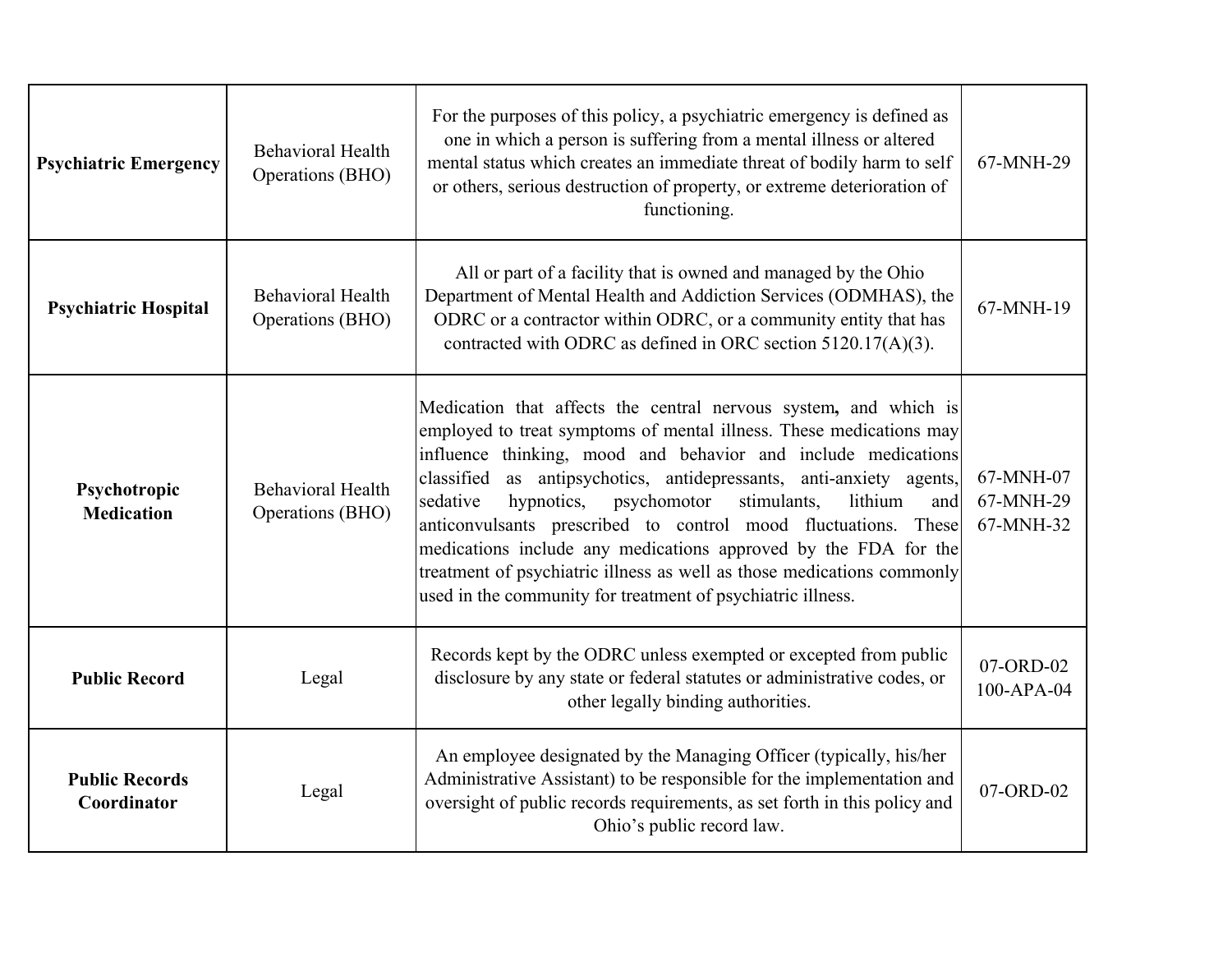| <b>Qualifying Event</b>                   | DPCS/OOP                                                   | An event that requires a manual or automatic activation of BWC<br>recording.                                                                                                                                                                                                                                                                                                                                                                                                | 10-SAF-22              |
|-------------------------------------------|------------------------------------------------------------|-----------------------------------------------------------------------------------------------------------------------------------------------------------------------------------------------------------------------------------------------------------------------------------------------------------------------------------------------------------------------------------------------------------------------------------------------------------------------------|------------------------|
| <b>Qualifying Exigency</b>                | <b>Bureau of Personnel</b>                                 | Includes activities related to short-notice deployment, attending military<br>events, arranging for alternative care for a child or parent of the<br>deployed military member or attending school activities, addressing<br>financial and legal arrangements, attending counseling sessions,<br>attending post-deployment reintegration briefings, and spending time<br>with a covered military member who is on rest and recuperation leave.                               | 36-LEV-02              |
| <b>Qualitative Fit Testing</b>            | <b>Bureau of Operational</b><br>Compliance (BOC)           | A non-numeric pass/fail test that relies on the respirator wearer's<br>response to a substance ("test agent") used in the test to determine the<br>fit of a respirator.                                                                                                                                                                                                                                                                                                     | 10-SAF-03              |
| <b>Quality Assuarance</b><br>Program      | <b>Bureau of Operational</b><br>Compliance (BOC)           | As described in Ohio Administrative Code (OAC) 3701:1-66-04, a<br>program providing for verification by written procedures such as<br>testing, auditing, and inspection to ensure that deficiencies, deviations,<br>defective equipment, or unsafe practices, or a combination thereof,<br>relating to the use, disposal, management, or manufacture of radiation<br>devices are identified, promptly corrected, and reported to the<br>appropriate regulatory authorities. | $10-SAF-21$            |
| <b>Quality Improvement</b><br>Coordinator | <b>Behavioral Health</b><br>Operations (BHO)               | The individual/registered nurse who is responsible for the oversight of<br>all quality improvement programs within an assigned institution.                                                                                                                                                                                                                                                                                                                                 | 67-MNH-09<br>69-OCH-08 |
| <b>Quantitative Fit Testing</b>           | <b>Bureau of Operational</b><br>Compliance (BOC)           | A method for measuring the amount of leakage into a respirator. It is a<br>numeric assessment of how well a respirator fits a particular individual.                                                                                                                                                                                                                                                                                                                        | $10-SAF-03$            |
| <b>Quarantine (BITS)</b>                  | Bureau of Information<br>and Technology<br>Services (BITS) | Store files containing malware held in isolation for future disinfection<br>or examination.                                                                                                                                                                                                                                                                                                                                                                                 | $05-OIT-18$            |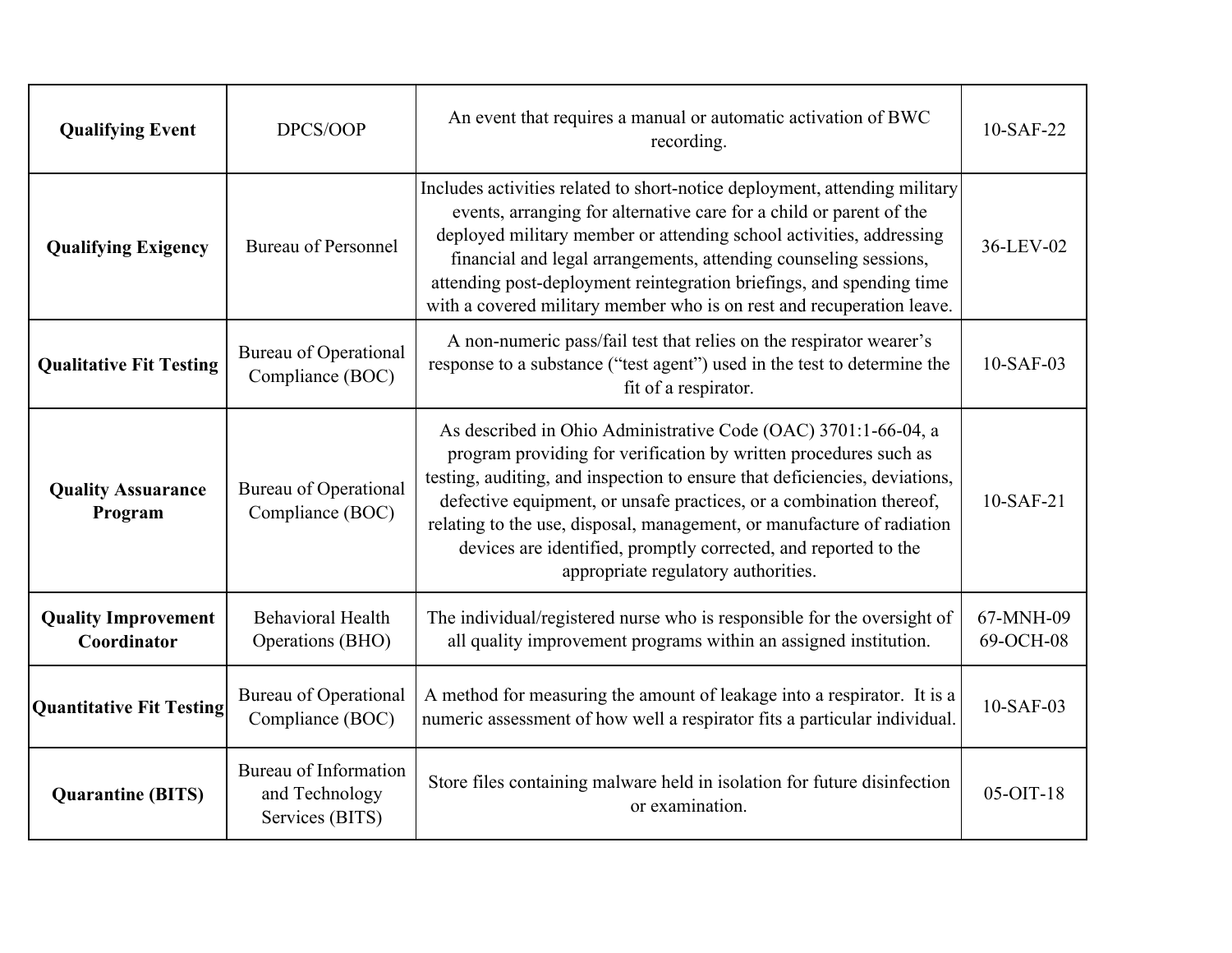| <b>Quarterly "Back to</b><br><b>Basics"</b> Monitoring<br><b>Report</b> | Office of Prisons (OOP)                                       | A report that compiles the data from all Back-to-Basics committees,<br>including lessons learned, as a result of the committee's work during<br>each quarter. The Back-to-Basics coordinator completes this report.                         | 50-PAM-03   |
|-------------------------------------------------------------------------|---------------------------------------------------------------|---------------------------------------------------------------------------------------------------------------------------------------------------------------------------------------------------------------------------------------------|-------------|
| <b>Questionable Library</b><br><b>Materials</b>                         | Ohio Central School<br>System (OCSS)                          | Any item in the institutional library collection or an inter-library loan<br>item that is questioned by someone as being inappropriate for use by<br>incarcerated persons.                                                                  | 58-LIB-03   |
| Quorum                                                                  | Division of Parole and<br><b>Community Services</b><br>(DPCS) | A majority of the members of the Parole Board.                                                                                                                                                                                              | 105-PBD-01  |
| <b>Radiation Dosimeter</b>                                              | Office of Correctional<br>Health Care (OCHC)                  | A badge, worn by staff that records measurement of cumulative<br>exposure to x-rays.                                                                                                                                                        | 68-MED-03   |
| <b>Radiation Safety</b><br><b>Officer</b>                               | Bureau of Operational<br>Compliance (BOC)                     | The institution safety and health coordinator shall serve as the point of<br>contact (POC) for all matters related to security screening system safety<br>and operational concerns.                                                         | $10-SAF-21$ |
| <b>Random Testing</b>                                                   | Division of Parole and<br><b>Community Services</b><br>(DPCS) | A substance abuse testing regimen determined by the lab<br>technician/designee on a random basis with no advance warning to the<br>individuals being tested, which may be administered at any time<br>throughout the period of supervision. | 103-SPS-07  |
| <b>Rapid Dismissal</b>                                                  | Bureau of Operational<br>Compliance (BOC)                     | The evacuation of the school area without taking attendance or<br>returning to the classroom area.                                                                                                                                          | $10-SAF-06$ |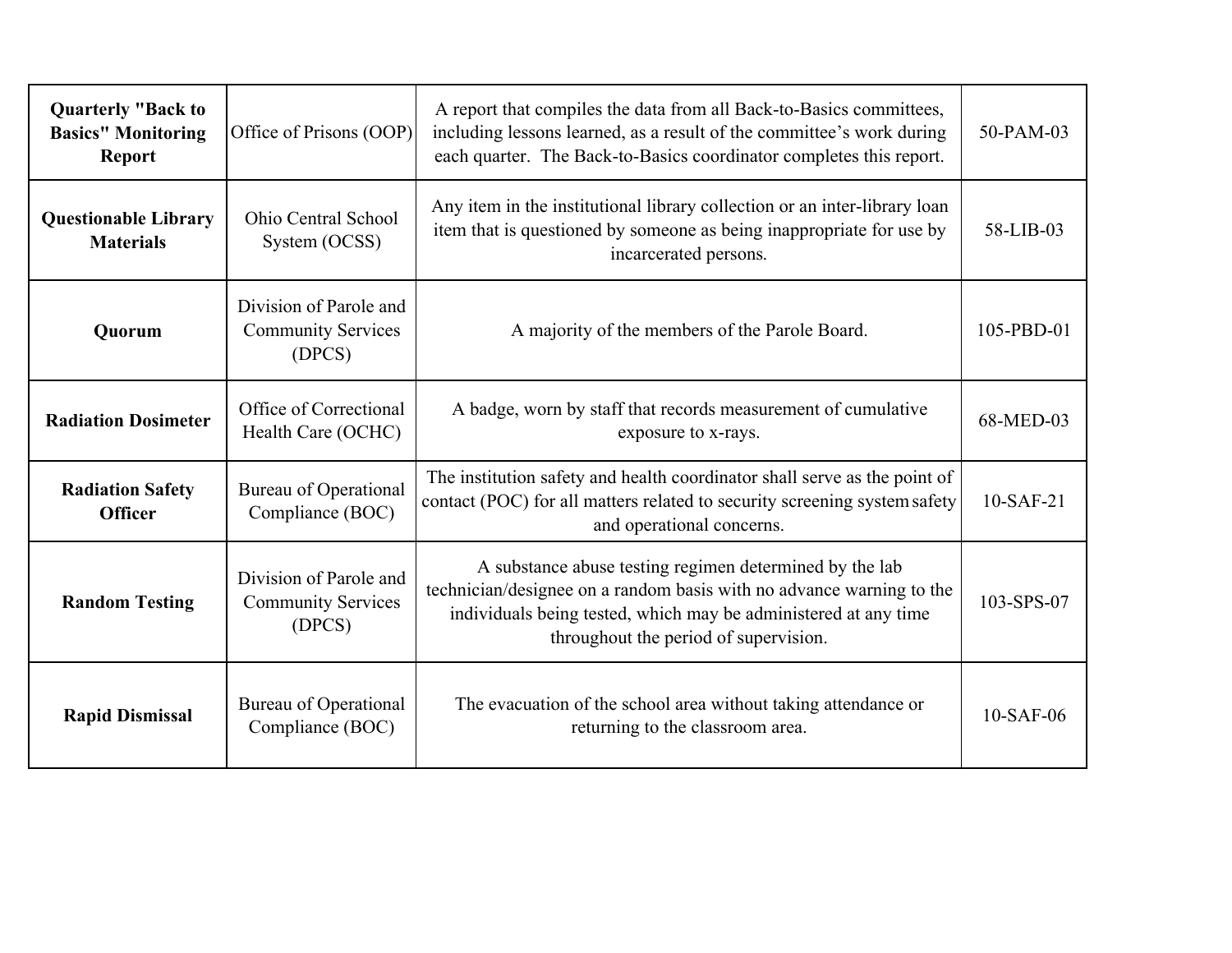| <b>Reactive Force</b>                     | <b>Risk Management</b><br>(Legal)            | A use of force that is a response to an immediate threat of harm to<br>oneself or another; and the individual can safely and effectively respond<br>to the threat.                                                                                                                                                                                                                                                                             | 63-UOF-01 |
|-------------------------------------------|----------------------------------------------|------------------------------------------------------------------------------------------------------------------------------------------------------------------------------------------------------------------------------------------------------------------------------------------------------------------------------------------------------------------------------------------------------------------------------------------------|-----------|
| <b>Reader Advisory</b><br><b>Services</b> | Ohio Central School<br>System (OCSS)         | Professional assistance provided to library users in selecting materials<br>according to their reading styles and abilities.                                                                                                                                                                                                                                                                                                                   | 58-LIB-01 |
| <b>Reading Room</b><br>Coordinator        | Ohio Central School<br>System (OCSS)         | A volunteer employee who coordinates and supports the Reading Room<br>initiatives and functions.                                                                                                                                                                                                                                                                                                                                               | 76-VIS-04 |
| <b>Reading Room/Area</b>                  | Ohio Central School<br>System (OCSS)         | An area set aside in the visitation area in each ODRC institution that<br>contains books and materials for the children of incarcerated parents to<br>use while they are visiting their parents or loved ones. The Reading<br>Room/Area may be any open area inside of the visiting room where a<br>narrator can sit and read children's books in a visible location to<br>enhance security staff observation.                                 | 76-VIS-04 |
| <b>Real Property</b>                      | Division of Business<br>Administration (DBA) | Land, land improvement, buildings, and whatever is erected or affixed<br>to land (above or below), excluding infrastructure.                                                                                                                                                                                                                                                                                                                   | 22-BUS-08 |
| Reapplication                             | <b>Bureau of Personnel</b>                   | Once an employee's FMLA tracking year is completed (the FMLA<br>tracking year has expired and the employee may or may not have<br>exhausted twelve (12) workweeks of FMLA leave in that twelve (12)<br>month period), an employee may re-apply for FMLA certification. The<br>"original" certification process is followed. Note: This is different than<br>the re-certification process that requires a current active FMLA<br>certification. | 36-LEV-02 |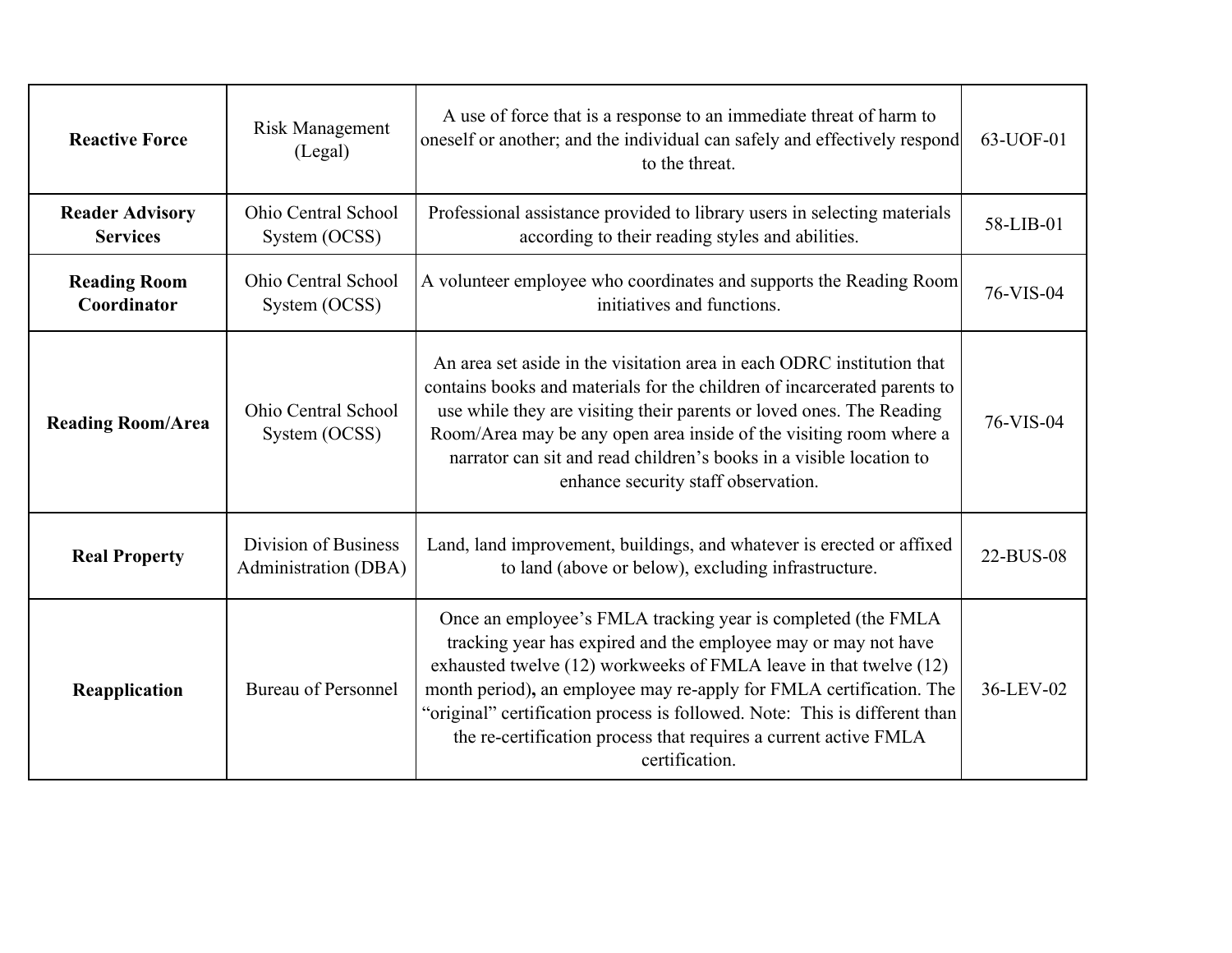| <b>Reasonable Belief</b>   | Division of Parole and<br><b>Community Services</b><br>(DPCS) | For the purposes of this policy, reasonable belief is personal knowledge<br>of facts and circumstances which are reasonable, trustworthy, and that<br>would justify an average person to believe that an offender has<br>absconded supervision. | 102-FUG-02             |
|----------------------------|---------------------------------------------------------------|-------------------------------------------------------------------------------------------------------------------------------------------------------------------------------------------------------------------------------------------------|------------------------|
| <b>Reasonable Break</b>    | Bureau of Labor<br>Relations (BLR)                            | Break times, either paid or unpaid, provided to nursing mothers as<br>frequently as needed by the nursing mother for the expression of breast<br>milk                                                                                           | 36-LEV-07              |
| <b>Reasonable Force</b>    | Office of Prisons (OOP)                                       | The amount of force that is objectively reasonable, given the facts of<br>circumstances perceived by staff at the time of the event, to effectively<br>bring an incident under control.                                                         | 63-UOF-01              |
| <b>Receiving Agency</b>    | Bureau of Classification<br>and Reception (BOCR)              | A state or agency party to an interstate corrections compact where an<br>individual is transferred for confinement other than the state/agency in<br>which conviction or court commitment was obtained.                                         | 53-CLS-03              |
| <b>Recent Sexual Abuse</b> | <b>Bureau of Operational</b><br>Compliance (BOC)              | Oral sexual abuse that has occurred within twenty-four (24) hours;<br>vaginal or anal abuse that has occurred within ninety-six (96) hours.                                                                                                     | 79-ISA-01<br>79-ISA-02 |
| <b>Reception Center</b>    | <b>Bureau of Classification</b><br>and Reception (BOCR)       | An institution designated by the ODRC to accept incarcerated<br>individuals from outside of the department for processing into the<br>system.                                                                                                   | 52-RCP-06              |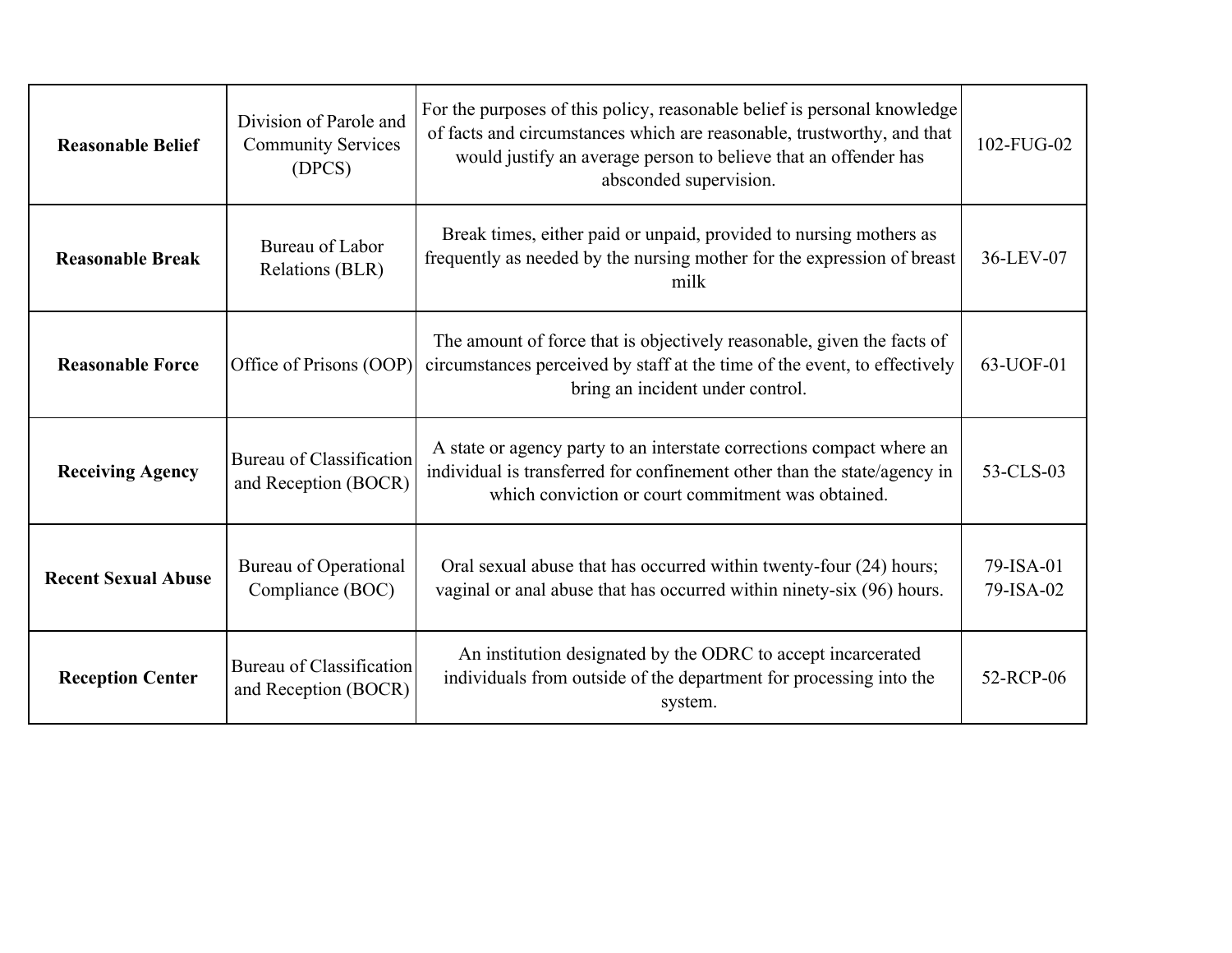| Recertification                                | <b>Bureau of Personnel</b>                                    | When an employee has an active FMLA certification and the criteria to<br>require a recertification is met in accordance with the FMLA law, the<br>employer may request that the employee re-certify their original FMLA<br>certification. Refer to the FMLA law and/or the section of this policy<br>entitled "Re-Certification" for further clarity. The employer shall utilize<br>Certification of Health Care Provider for Employee's Serious Health<br>Condition (DRC1024) or Certification of Health Care Provider for<br>Family Member's Serious Health Condition (DRC1032) when seeking<br>recertification. ODRC will not bear the costs of an employee required to<br>recertify. | 36-LEV-02  |
|------------------------------------------------|---------------------------------------------------------------|------------------------------------------------------------------------------------------------------------------------------------------------------------------------------------------------------------------------------------------------------------------------------------------------------------------------------------------------------------------------------------------------------------------------------------------------------------------------------------------------------------------------------------------------------------------------------------------------------------------------------------------------------------------------------------------|------------|
| <b>Recertification or</b><br>Requalification   | Division of Parole and<br><b>Community Services</b><br>(DPCS) | An annual training program, approved by the CTA, in consultation with<br>OPOTC, consisting of the satisfactory compliance with safety<br>standards, agency policies and firearms proficient test, occurring after<br>the satisfactory completion of the APA 40-Hour Basic Firearms School.<br>Every firearm certified staff member must successfully complete said<br>training annually.                                                                                                                                                                                                                                                                                                 | 104-TAW-01 |
| <b>Recidivism Reduction</b><br><b>Programs</b> | <b>Bureau of Community</b><br>Sanctions (BCS)                 | Programs that have incorporated research based correctional practices<br>into their operation which reduce the likelihood that offenders will<br>commit future crimes.                                                                                                                                                                                                                                                                                                                                                                                                                                                                                                                   | 08-MAU-03  |
| Recommendation<br><b>Review</b>                | Division of Parole and<br><b>Community Services</b><br>(DPCS) | The portion of a hearing process wherein a designated parole board<br>member reviews the recommendation provided by a hearing officer or<br>officers following a hearing officer interview.                                                                                                                                                                                                                                                                                                                                                                                                                                                                                              | 105-PBD-03 |
| <b>Recommissioned</b><br><b>Offender</b>       | Division of Parole and<br><b>Community Services</b><br>(DPCS) | An offender who is returned to prison for a new offense committed<br>while on supervision.                                                                                                                                                                                                                                                                                                                                                                                                                                                                                                                                                                                               | 105-PBD-08 |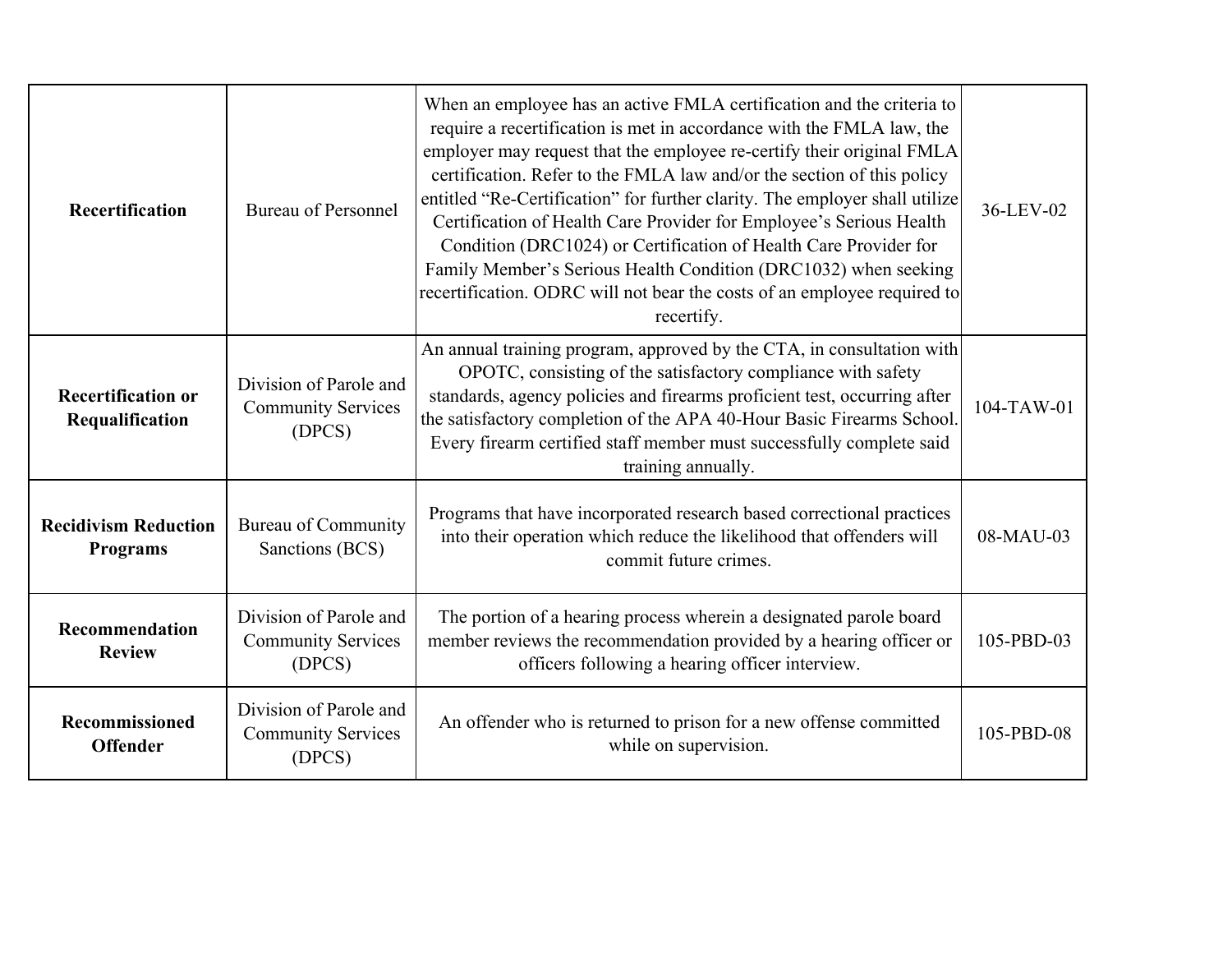| Reconsideration                       | Division of Parole and<br><b>Community Services</b><br>(DPCS) | The process by which the Parole Board will rescind an action and<br>conduct a new hearing to again determine release suitability due to the<br>submission of relevant and significant new information that was not<br>available or considered at the time the parole hearing was conducted or<br>credible information indicating that incorrect or inaccurate information<br>considered by the Parole Board at the hearing adversely affected the<br>individual's parole consideration. | 100-APA-21                 |
|---------------------------------------|---------------------------------------------------------------|-----------------------------------------------------------------------------------------------------------------------------------------------------------------------------------------------------------------------------------------------------------------------------------------------------------------------------------------------------------------------------------------------------------------------------------------------------------------------------------------|----------------------------|
| <b>Reconciliation</b><br>(Confession) | Religious Services                                            | This sacrament involves the confession of sins to a priest for the<br>purpose of receiving absolution. The priest is bound by the seal of<br>Confession and cannot reveal the contents of the Confession under any<br>circumstances. The sacrament requires a setting that is strictly private<br>and confidential.                                                                                                                                                                     | 72-REG-11                  |
| <b>Record (BITS)</b>                  | Bureau of Information<br>and Technology<br>Services (BITS)    | Any item kept by the ODRC that: (1) is stored on a fixed medium,<br>including and electronic or digital medium (2) is created, received, or<br>sent under the jurisdiction of the ODRC and (3) documents the<br>organization, functions, policies, decisions, procedures, operations, or<br>other activities of the ODRC.                                                                                                                                                               | $05-OIT-11$<br>$05-OIT-12$ |
| <b>Record (Public)</b>                | Legal                                                         | Any document, device, or item, regardless of physical form or<br>characteristic, including an electronic record as defined in ORC<br>1306.01, created or received by, or coming under the jurisdiction of the<br>ODRC, which serves to document the organization, functions, policies,<br>decisions, procedures, operations, or other activities of the ODRC.                                                                                                                           | 07-ORD-02                  |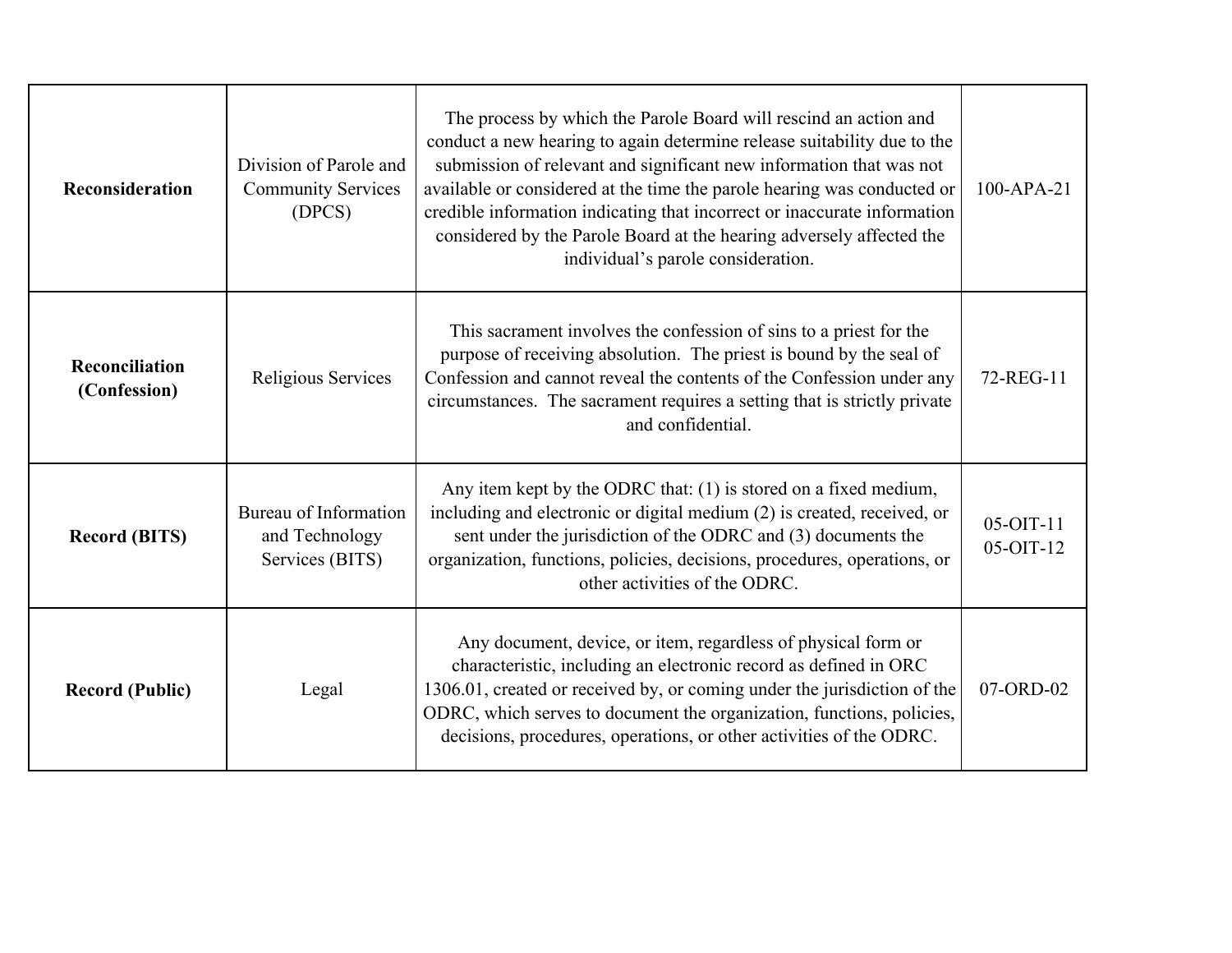| <b>Record Office File</b>                       | <b>Bureau of Records</b><br>Management (BORM)              | Prior to August 11, 2014, records that contained confidential<br>information regarding incarcerated individuals that could include PSI,<br>LEADS reports, sentencing documents, SSN's, FBI and BCI numbers,<br>sex offender registration requirements and other sensitive data.                                                                                                 | 07-ORD-03       |
|-------------------------------------------------|------------------------------------------------------------|---------------------------------------------------------------------------------------------------------------------------------------------------------------------------------------------------------------------------------------------------------------------------------------------------------------------------------------------------------------------------------|-----------------|
| <b>Records Destruction</b>                      | Bureau of Information<br>and Technology<br>Services (BITS) | Destruction that occurs in such a manner as to render it unreadable.<br>Preferred method of destruction is shredding.                                                                                                                                                                                                                                                           | 05-OIT-02       |
| <b>Recovery (BITS)</b>                          | Bureau of Information<br>and Technology<br>Services (BITS) | Defined procedures or process within an information security incident<br>response plan with the goal of returning the affected or compromised<br>systems impacted by the violation or imminent threat of violation to<br>normal operations, as well as confirming normal functionality and, if<br>applicable, remediating known vulnerabilities to prevent future<br>incidents. | $05-$ OIT $-14$ |
| <b>Recovery (OOP)</b>                           | <b>Special Operations</b>                                  | The act, processes, and duration to return to a normal operation.                                                                                                                                                                                                                                                                                                               | 310-SEC-55      |
| <b>Recovery Point</b><br><b>Objective (RPO)</b> | Bureau of Information<br>and Technology<br>Services (BITS) | The latest available point in time from which data can be restored to be<br>acceptable to the data owner. The RPO is established based on<br>tolerance for loss of data and is used to help determine data backup<br>frequency.                                                                                                                                                 | $05-OTT-14$     |
| <b>Recovery Time</b><br><b>Objective (RTO)</b>  | Bureau of Information<br>and Technology<br>Services (BITS) | The overall length of time an information system's components can be<br>in the recovery phase before negatively impacting an organization's<br>mission / business processes.                                                                                                                                                                                                    | $05-OIT-14$     |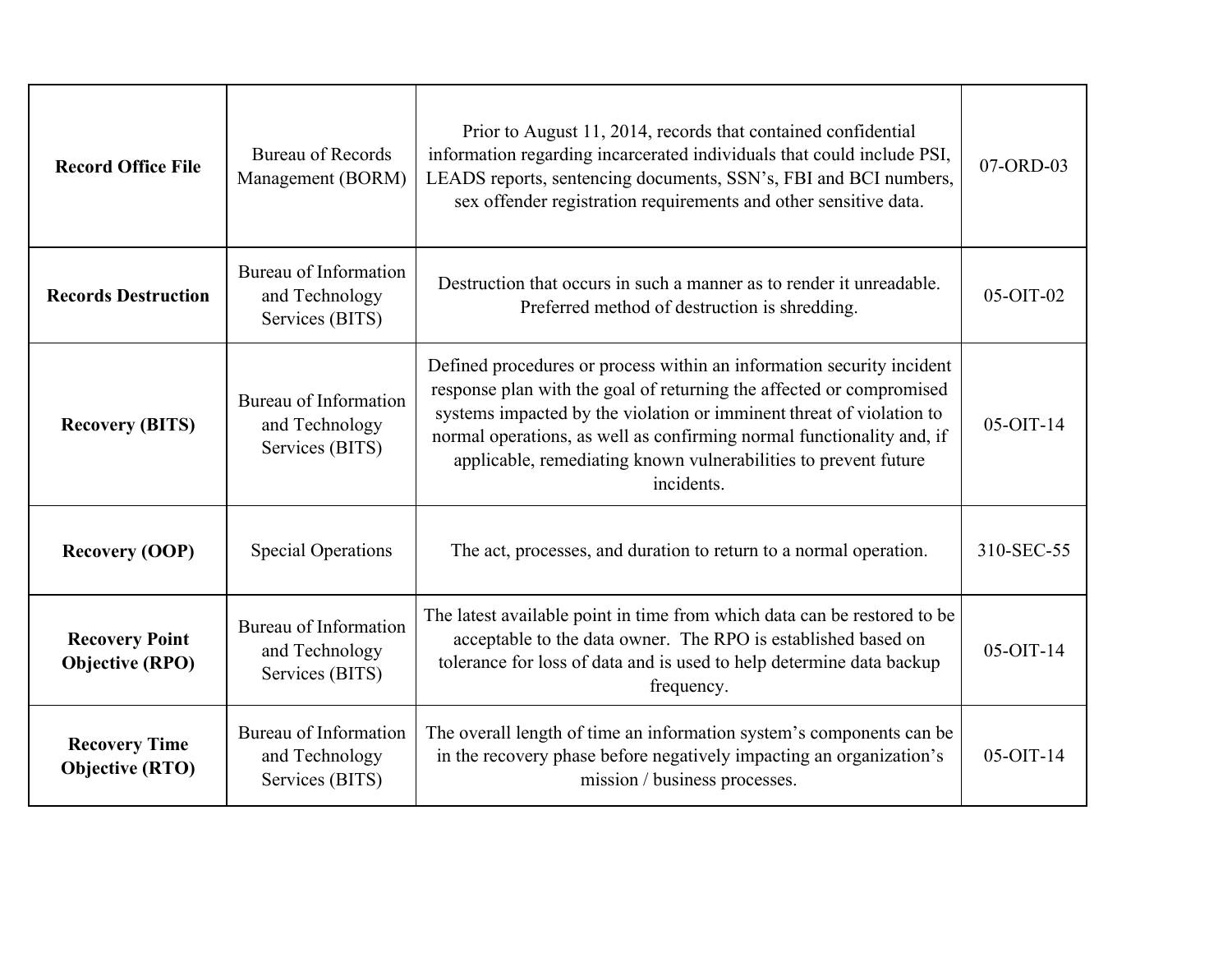| <b>Recreation Programs</b>                                                | <b>Recreation Services</b>                                    | Activities that help to promote healthy living to include heart healthy<br>eating habits, coping skills, and that give structure to the inmate's<br>quality of life. Activities are categorized as bingo, board games,<br>cultural/arts programs, electronic games, fantasy games, physical<br>activities, puzzles, special events, and table games.                                                                                                                                                                                                    | 77-REC-01              |
|---------------------------------------------------------------------------|---------------------------------------------------------------|---------------------------------------------------------------------------------------------------------------------------------------------------------------------------------------------------------------------------------------------------------------------------------------------------------------------------------------------------------------------------------------------------------------------------------------------------------------------------------------------------------------------------------------------------------|------------------------|
| <b>Recruitment and</b><br><b>Retention Supplement</b><br><b>Committee</b> | <b>Bureau of Labor</b><br>Relations (BLR)                     | A panel composed minimally of: (1) Holistic Services deputy<br>director/designee, (2) Behavioral Health Operations director, (3)<br>Medical Operations director, (4) Bureau of Personnel chief/designee,<br>(5) Bureau of Labor Relations chief/designee, and (6) Office of<br>Correctional Health Care (OCHC) administrator - Committee Chair.<br>This committee shall have the sole authority to make official<br>recommendations to the Bureau of Personnel chief/designee regarding<br>the application of the recruitment and retention supplement. | 35-PAY-07              |
| <b>Red Flagged</b>                                                        | Ohio Central School<br>System (OCSS)                          | A term used for educational records requiring direct attention by<br>educational staff. These incarcerated persons are under the age of 22<br>and may require intervention.                                                                                                                                                                                                                                                                                                                                                                             | 57-EDU-01<br>57-EDU-11 |
| <b>Redaction</b>                                                          | Legal                                                         | Obscuring or deleting any information that is exempt from the duty to<br>permit public inspection or copying from an item that otherwise meets<br>the definition of a "public record".                                                                                                                                                                                                                                                                                                                                                                  | 07-ORD-02              |
| <b>Reentry Accontability</b><br>Plan (RAP)                                | Division of Parole and<br><b>Community Services</b><br>(DPCS) | An individualized plan designed to identify and target the offender's<br>risk and needs areas through appropriate programming. The RAP is<br>comprised of the static risk assessment, the dynamic needs assessment<br>and program participation. During the period the offender is under<br>supervision in the community, the RAP shall be referenced when<br>completing the supervision accountability plan.                                                                                                                                           | 02-REN-01              |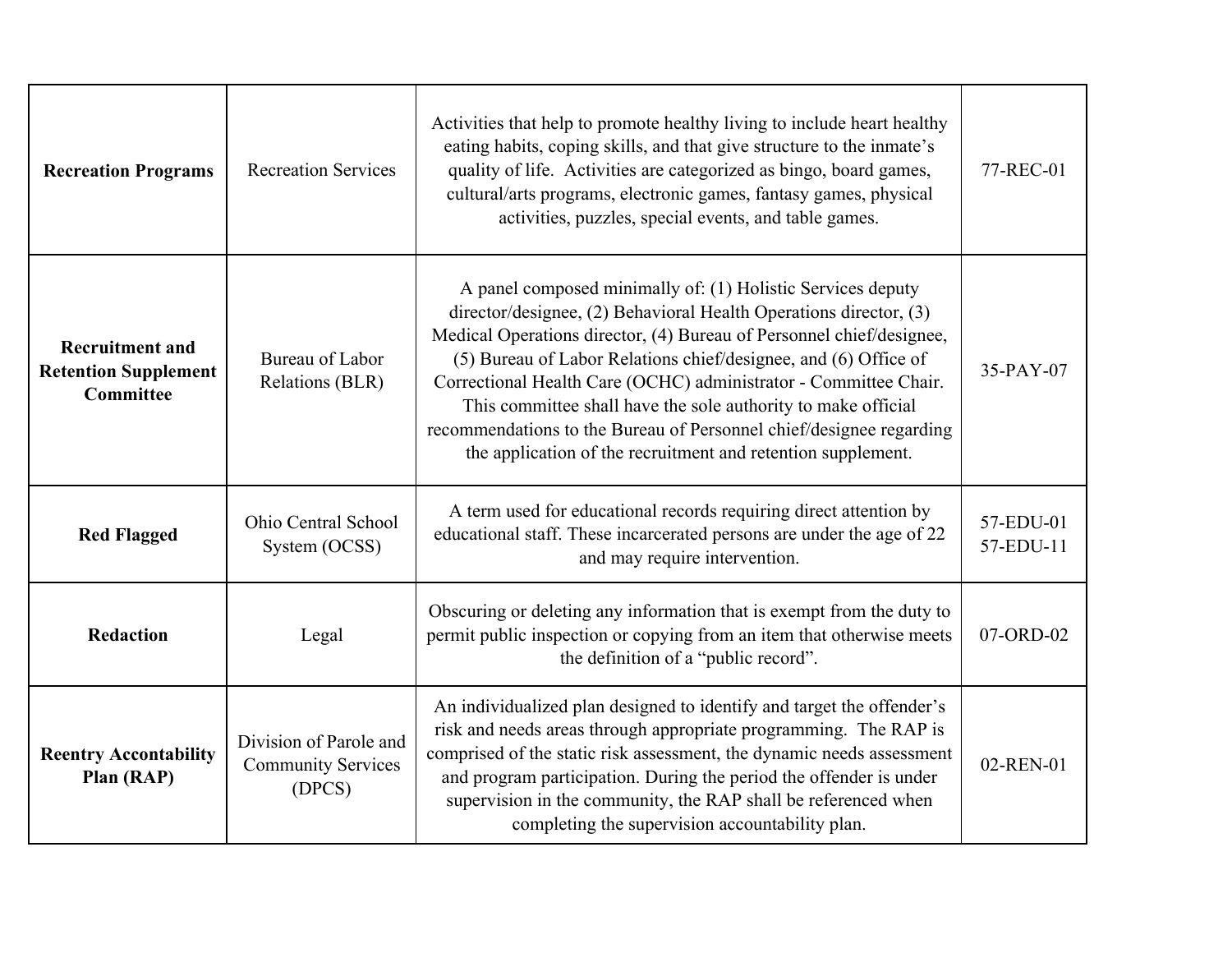| <b>Reentry Approved</b><br><b>Programs</b>    | Office of Reentry                                             | A program that incorporates demonstrated principles and processes that<br>have shown to reduce recidivism through improved cognitive and<br>behavioral functioning, evidenced by one or more outcome evaluations<br>and requires specific facilitator training; OR, a program based on a<br>sound theoretical foundation which is a scientific or humanistic<br>theoretical model that has been peer-reviewed and generally accepted<br>within a field of study. | 02-REN-02<br>54-WRK-02<br>78-REL-07 |
|-----------------------------------------------|---------------------------------------------------------------|------------------------------------------------------------------------------------------------------------------------------------------------------------------------------------------------------------------------------------------------------------------------------------------------------------------------------------------------------------------------------------------------------------------------------------------------------------------|-------------------------------------|
| <b>Reentry Mentor of</b><br><b>Record</b>     | Office of Reentry                                             | A volunteer who is affiliated with a community organization that has<br>partnered with ODRC to assist the incarcerated individual with case<br>planning and release preparation to aid transition to the community.                                                                                                                                                                                                                                              | 71-SOC-09                           |
| <b>Reentry Preparation</b><br><b>Activity</b> | Office of Reentry                                             | An event at the institution in which a family member or support person<br>may attend to assist in reentry preparation and planning. Such events<br>may include reentry resource fairs, case planning, release preparation,<br>video in-reach, mental health and/or recovery services treatment plans,<br>APA workshops, etc.                                                                                                                                     | 71-SOC-09                           |
| <b>Reentry Program Index</b>                  | Office of Reentry                                             | A listing of individual institution or Adult Parole Authority (APA)<br>facilitated reentry approved programs maintained by the Operation<br>Support Center (OSC) Reentry Program Oversight Committee (RPOC)<br>and accessible to ODRC employees.                                                                                                                                                                                                                 | 02-REN-02                           |
| <b>Reentry Supplemental</b><br>Program        | Division of Parole and<br><b>Community Services</b><br>(DPCS) | Programs that do not meet the reentry approved criteria in the area of<br>addressing criminogenic need but show promise and meet an essential<br>habilitation need that has a proven nexus to recidivism.                                                                                                                                                                                                                                                        | 02-REN-01<br>02-REN-02              |
| <b>Reentry Tool (RT)</b>                      | Division of Parole and<br><b>Community Services</b><br>(DPCS) | A standardized assessment tool designed to be used with incarcerated<br>individuals being released from prison after serving more than four<br>years.                                                                                                                                                                                                                                                                                                            | 02-REN-01<br>100-APA-13             |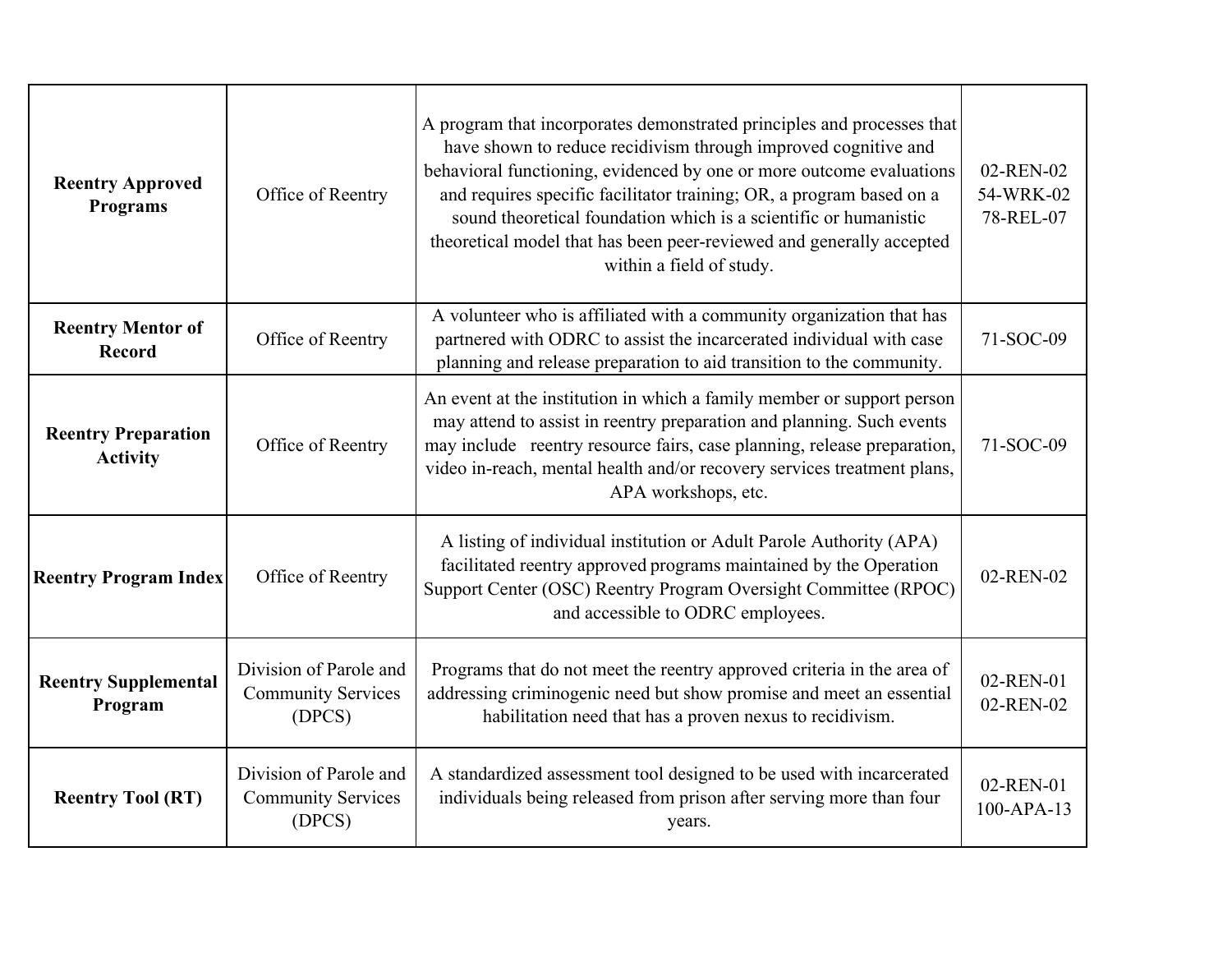| <b>Reference Services</b>                                           | Ohio Central School<br>System (OCSS)                          | Any request for information that requires the use of library materials or<br>the professional judgment of library staff.                                                                                                         | 58-LIB-01                                                                  |
|---------------------------------------------------------------------|---------------------------------------------------------------|----------------------------------------------------------------------------------------------------------------------------------------------------------------------------------------------------------------------------------|----------------------------------------------------------------------------|
| <b>Refill</b>                                                       | Office of Correctional<br>Health Care (OCHC)                  | A current, active prescription with remaining doses of medication<br>available; to fill a prescription a second or subsequent time.                                                                                              | 68-MED-11                                                                  |
| <b>Refund Check</b>                                                 | Division of Business<br>Administration (DBA)                  | An income tax refund check.                                                                                                                                                                                                      | 24-CAS-08                                                                  |
| <b>Regional Behavioral</b><br><b>Health Administrator</b><br>(RBHA) | <b>Behavioral Health</b><br>Operations (BHO)                  | Assigned by region as the Behavioral Health Operations (BHO) primary<br>staff member responsible for technical assistance and site visit<br>monitoring.                                                                          | 67-MNH-04<br>67-MNH-09<br>67-MNH-14<br>67-MNH-15<br>67-MNH-30<br>67-MNH-32 |
| <b>Regional Contract</b><br><b>Monitor</b>                          | Office of Acquisitions<br>and Contract<br>Compliance (OACC)   | An employee of the ODRC with the responsibility of monitoring the<br>contractor for contract compliance.                                                                                                                         | 60-FSM-02                                                                  |
| <b>Registered Victim</b>                                            | Division of Parole and<br><b>Community Services</b><br>(DPCS) | Any person who meets the definition of Ohio Revised Code 2930 and<br>who has registered with the Office of Victim Services (OVS).                                                                                                | $100-APA-16$                                                               |
| <b>Related Craft</b><br><b>Instruction Hours</b>                    | Ohio Central School<br>System (OCSS)                          | The 144 hours of related craft instruction required for every 2000 hours<br>of on-the-job training. Examples of related craft instruction include<br>lectures, videos, program-related classroom work, academic classes,<br>etc. | 57-EDU-07                                                                  |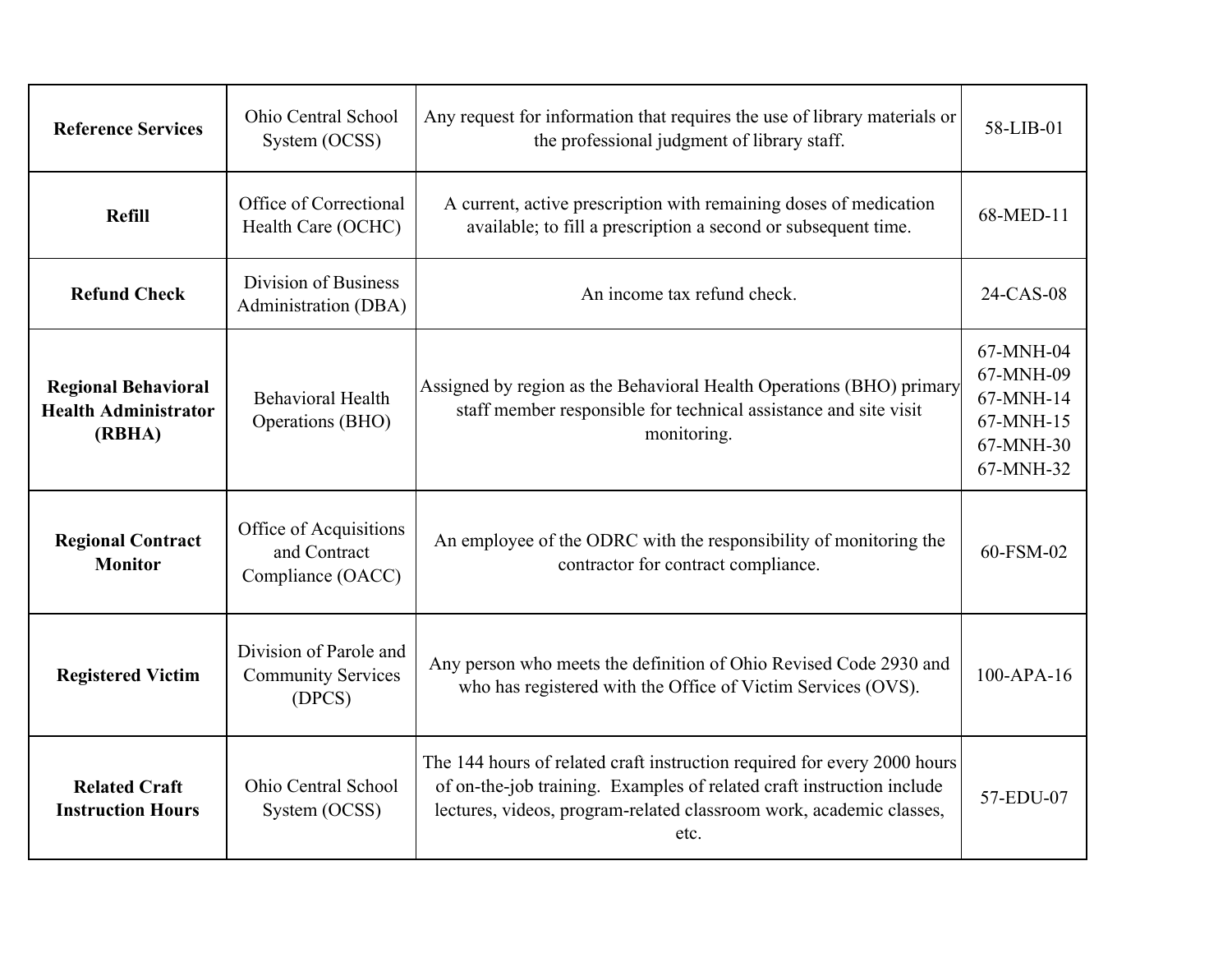| <b>Related Services</b>                | Ohio Central School<br>System (OCSS)                          | Developmental, corrective, and other support services needed to assist a<br>student with a disability to benefit from special education.                                                                                                                                                                                                                                                                                                                                                                                               | 57-EDU-11  |
|----------------------------------------|---------------------------------------------------------------|----------------------------------------------------------------------------------------------------------------------------------------------------------------------------------------------------------------------------------------------------------------------------------------------------------------------------------------------------------------------------------------------------------------------------------------------------------------------------------------------------------------------------------------|------------|
| <b>Relative or Immediate</b><br>Family | Division of Parole and<br><b>Community Services</b><br>(DPCS) | Includes parents, spouse, siblings, children, grandparents, or legal<br>guardians of the offender. Persons who have served as substitute (in<br>loco parentis) during the offender's formative years shall also be<br>included where such status is proven. In accordance with the law,<br>adoptive or step-relationships shall be the same as biological<br>relationships. Proof may be required for some relationships including,<br>but not limited to, birth certificates of the person the offender is<br>claiming as a relative. | 100-APA-32 |
| <b>Relative or Immediate</b><br>Family | Office of Victim<br>Services (OVS)                            | The spouse of the victim at the time of the victim's death; The parent or<br>stepparent of the deceased victim; An adult brother, sister, child or<br>stepchild of the deceased victim; Designated victim representative<br>pursuant to ORC 2930.02.                                                                                                                                                                                                                                                                                   | 03-OVS-06  |
| <b>Release Card</b>                    | Office of Reentry                                             | A non-replaceable ODRC identification card issued to eligible<br>incarcerated individuals at no charge at the time of their release from a<br>ODRC institution/facility.                                                                                                                                                                                                                                                                                                                                                               | 78-REL-02  |
| <b>Release Savings</b>                 | Division of Business<br>Administration (DBA)                  | Funds that were earned by an incarcerated person through work while<br>incarcerated and set-aside for release preparation in accordance with<br>Ohio Administrative Code 5120-3-09 (G) which was effective January<br>1, 2021.                                                                                                                                                                                                                                                                                                         | 78-REL-03  |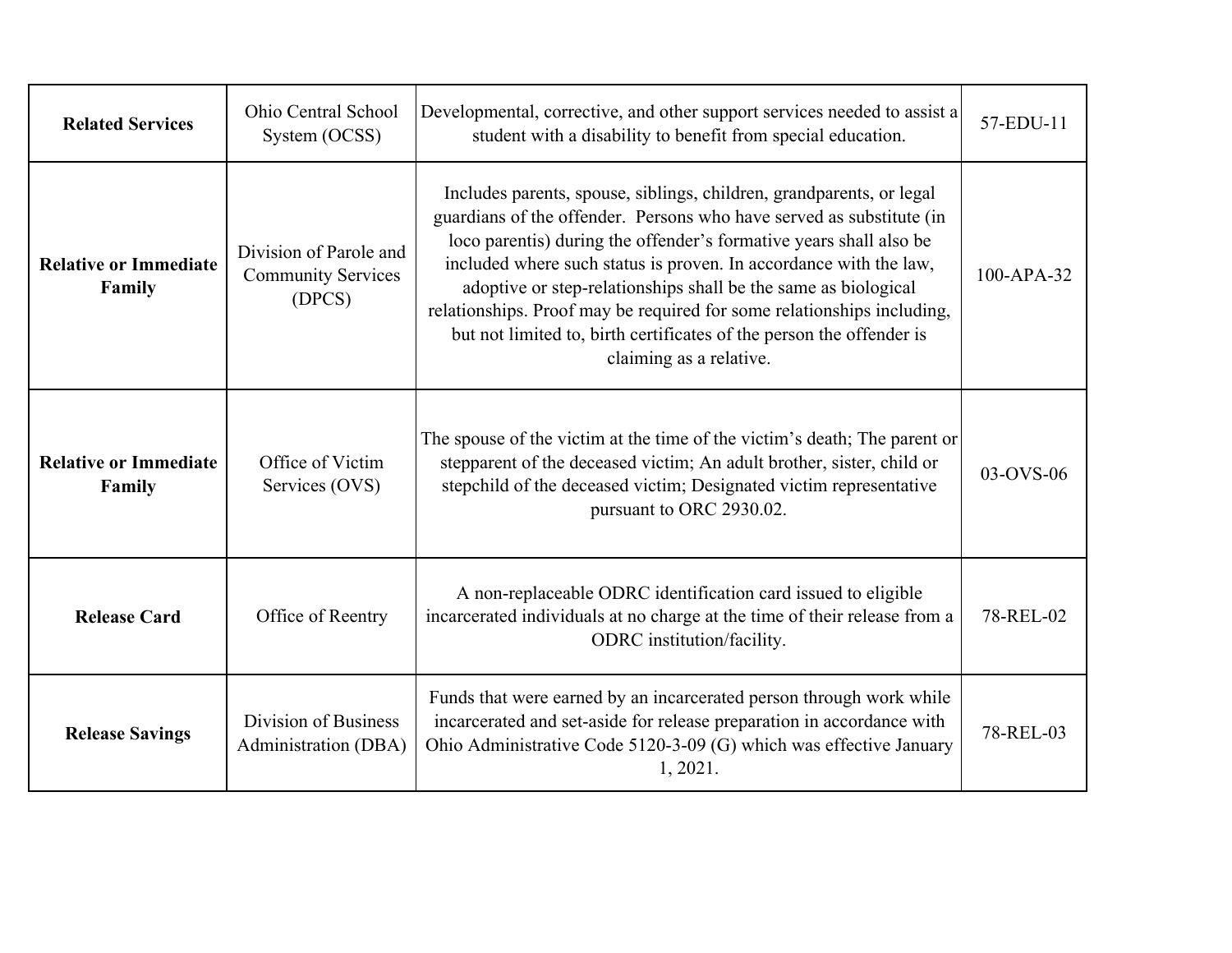| <b>Religious</b><br><b>Accommodation</b> | Religious Services                                            | A religious practice not addressed in other religious policies which has<br>been authorized by the ODRC.                                                                                                                                                                                                               | 72-REG-02  |
|------------------------------------------|---------------------------------------------------------------|------------------------------------------------------------------------------------------------------------------------------------------------------------------------------------------------------------------------------------------------------------------------------------------------------------------------|------------|
| <b>Religious Fast</b>                    | Religious Services                                            | The practice of abstaining from food for a specific period of time. The<br>act of fasting may be associated with a period of individual or<br>congregate prayer, worship, or other religious observance.                                                                                                               | 72-REG-02  |
| <b>Religious Services</b><br>Provider    | Religious Services                                            | A clergy or lay person, other than an incarcerated individual, qualified<br>to lead congregate religious activities in accordance with the tenets, and<br>practices of their faith. The religious services provider may be a<br>contractor or a volunteer. An incarcerated individual may not act in this<br>capacity. | 72-REG-01  |
| Renovation                               | Division of Business<br>Administration (DBA)                  | Construction performed on an already existing building, land<br>improvement, or personal property such as equipment to enhance the<br>usefulness.                                                                                                                                                                      | 22-BUS-08  |
| <b>Reporting Instructions</b>            | Division of Parole and<br><b>Community Services</b><br>(DPCS) | The orders given to an offender by a sending or receiving state directing<br>the offender to report to a designated person or place, at a specific date<br>and time in another state. Reporting instructions shall include person,<br>place, date, and time that the offender is directed to report.                   | 100-APA-21 |
| <b>Reprieve</b>                          | Division of Parole and<br><b>Community Services</b><br>(DPCS) | The temporary suspension by the Governor of execution of a sentence<br>or a prison term. The Governor may grant a reprieve without the<br>consent of or against the will of the convict.                                                                                                                               | 105-PBD-01 |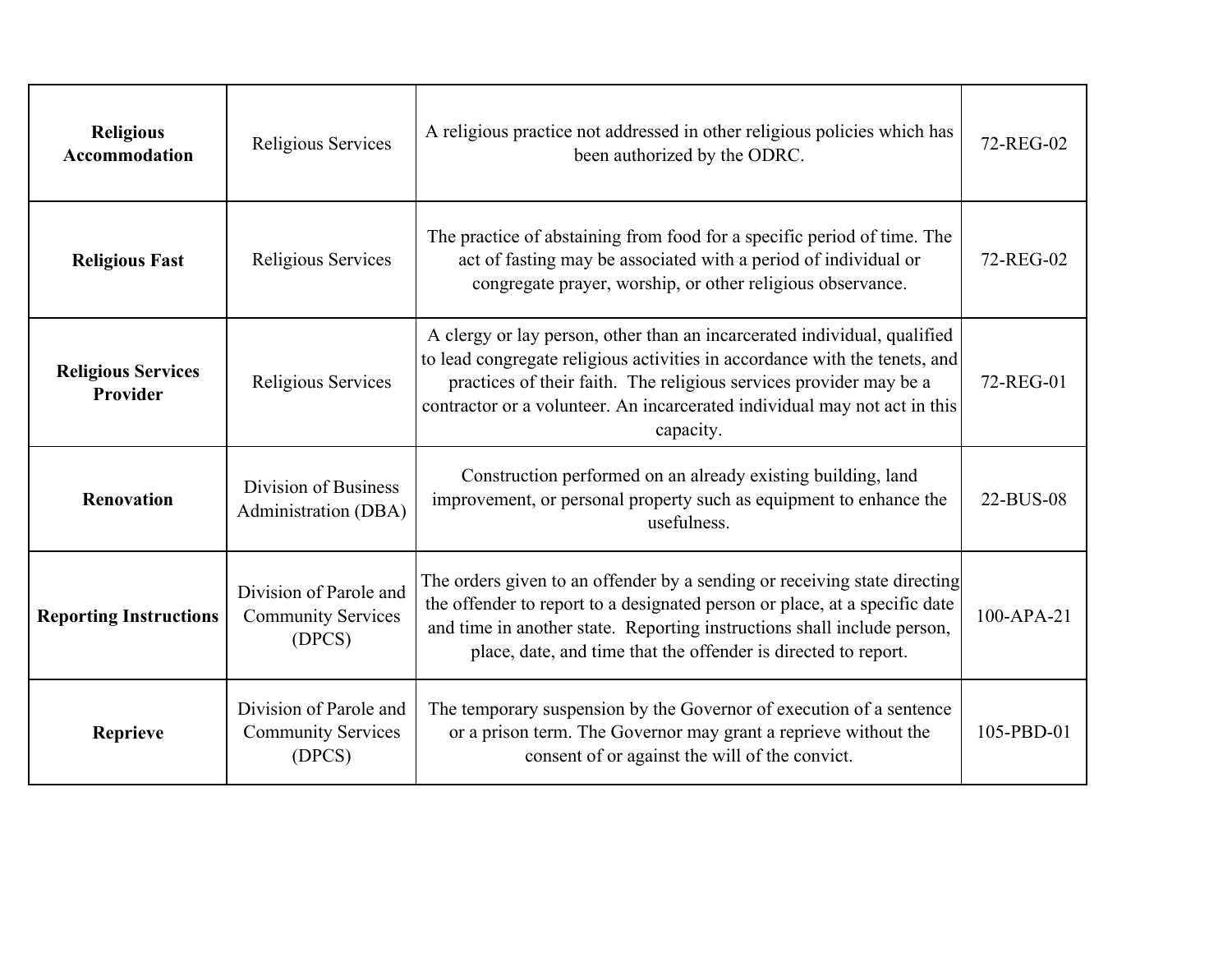| <b>Required In-Service</b><br><b>Training</b> | <b>Corrections Training</b><br>Academy (CTA)                  | Those topics designated by the Corrections Training Academy (CTA)<br>superintendent or his/her designee to be included within in-service<br>training. These topics are derived from Administrative Regulations,<br>legislative and judicial requirements, American Correctional<br>Association (ACA) Standards, ODRC policies, Director or ODRC<br>initiatives, and/or other ODRC Training Advisory Council (TAC)<br>recommendations. | 39-TRN-02  |
|-----------------------------------------------|---------------------------------------------------------------|---------------------------------------------------------------------------------------------------------------------------------------------------------------------------------------------------------------------------------------------------------------------------------------------------------------------------------------------------------------------------------------------------------------------------------------|------------|
| <b>Rescheduled Hearing</b>                    | Division of Parole and<br><b>Community Services</b><br>(DPCS) | An action taken by a parole board hearing panel or by a hearing officer<br>to postpone a hearing to a future date whenever there is a need for<br>additional information or clarification of existing information.                                                                                                                                                                                                                    | 105-PBD-03 |
| <b>Rescue Battery</b>                         | Bureau of Information<br><b>Technology Services</b><br>(BITS) | A small, compact device which can hold enough energy to charge a<br>single PCD without having to attach to an electrical outlet. The device<br>is charged in advance and can be carried on the person to be used in the<br>event their PCD runs out. A rescue battery allows the PCD to remain<br>on the person while being recharged so the employee can remain in<br>compliance with this policy.                                   | 05-OIT-31  |
| <b>Resident Educator</b>                      | Ohio Central School<br>System (OCSS)                          | A new academic teacher who is participating in the Resident Educator<br>Program.                                                                                                                                                                                                                                                                                                                                                      | 57-EDU-16  |
| <b>Resident Educator</b><br>Coordinator       | Ohio Central School<br>System (OCSS)                          | An individual selected by the school or district to serve in this capacity<br>and be assigned the "Resident Educator Coordinator Role" in the Ohio<br>Educational Directory System (OEDS). The coordinator works with<br>administrators to provide program facilitation and fidelity.<br>Coordinator's plan implement and report on the Resident Educator<br>Program.                                                                 | 57-EDU-16  |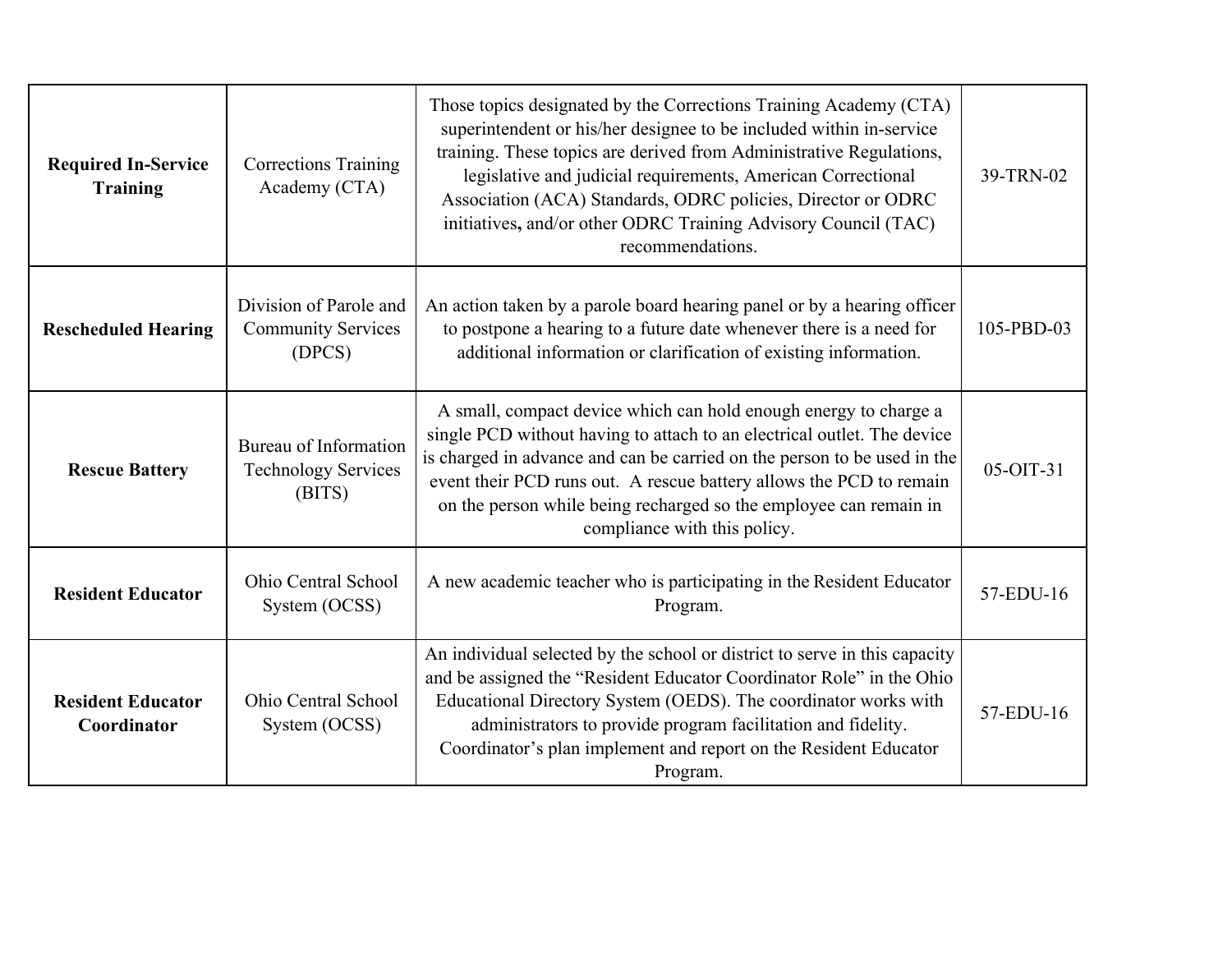| <b>Resident Educator</b><br>Program                       | Ohio Central School<br>System (OCSS)         | A state mandated four (4) year program to assist eligible beginning<br>teachers whose license requires this program with mentoring and<br>support, to include ODE required guidelines and documentation, which<br>is aligned to Ohio's Standards for the Teaching Profession.                                                                         | 57-EDU-16                                                                               |
|-----------------------------------------------------------|----------------------------------------------|-------------------------------------------------------------------------------------------------------------------------------------------------------------------------------------------------------------------------------------------------------------------------------------------------------------------------------------------------------|-----------------------------------------------------------------------------------------|
| <b>Resident Group</b>                                     | Office of Prisons (OOP)                      | Authorized association, affiliation, or club organized and operated by<br>incarcerated individuals under the supervision of an assigned employee.<br>These groups are generally recognized by their internal table of<br>organization of elected positions and are designed as an activity or<br>service to the member and/or institution population. | 73-GRP-01                                                                               |
| <b>Resident Group</b><br><b>Advisor</b>                   | Office of Prisons (OOP)                      | An employee assigned by the managing officer to offer supervision and<br>advice to the resident group.                                                                                                                                                                                                                                                | 73-GRP-01                                                                               |
| <b>Residential Treatment</b><br>Unit (RTU)                | <b>Behavioral Health</b><br>Operations (BHO) | A specialized housing unit within the institution that facilitates a secure<br>treatment environment and on-site care from a multidisciplinary team<br>consisting of psychiatrists, nurse practitioners, psychologists, social<br>workers, nurses and other specialized mental health professionals.                                                  | 53-CLS-04<br>53-CLS-10<br>57-EDU-02<br>58-LIB-01<br>67-MNH-04<br>69-OCH-02<br>76-VIS-03 |
| <b>Residential Treatment</b><br>Unit (RTU)<br>Coordinator | <b>Behavioral Health</b><br>Operations (BHO) | An exempt behavioral health staff member responsible for the<br>administration of the Residential Treatment Unit (RTU). The RTU<br>Coordinator is responsible for all administrative tasks and monitoring of<br>the RTU programming, as well as managing admissions and discharges<br>for the RTU.                                                    | 67-MNH-23                                                                               |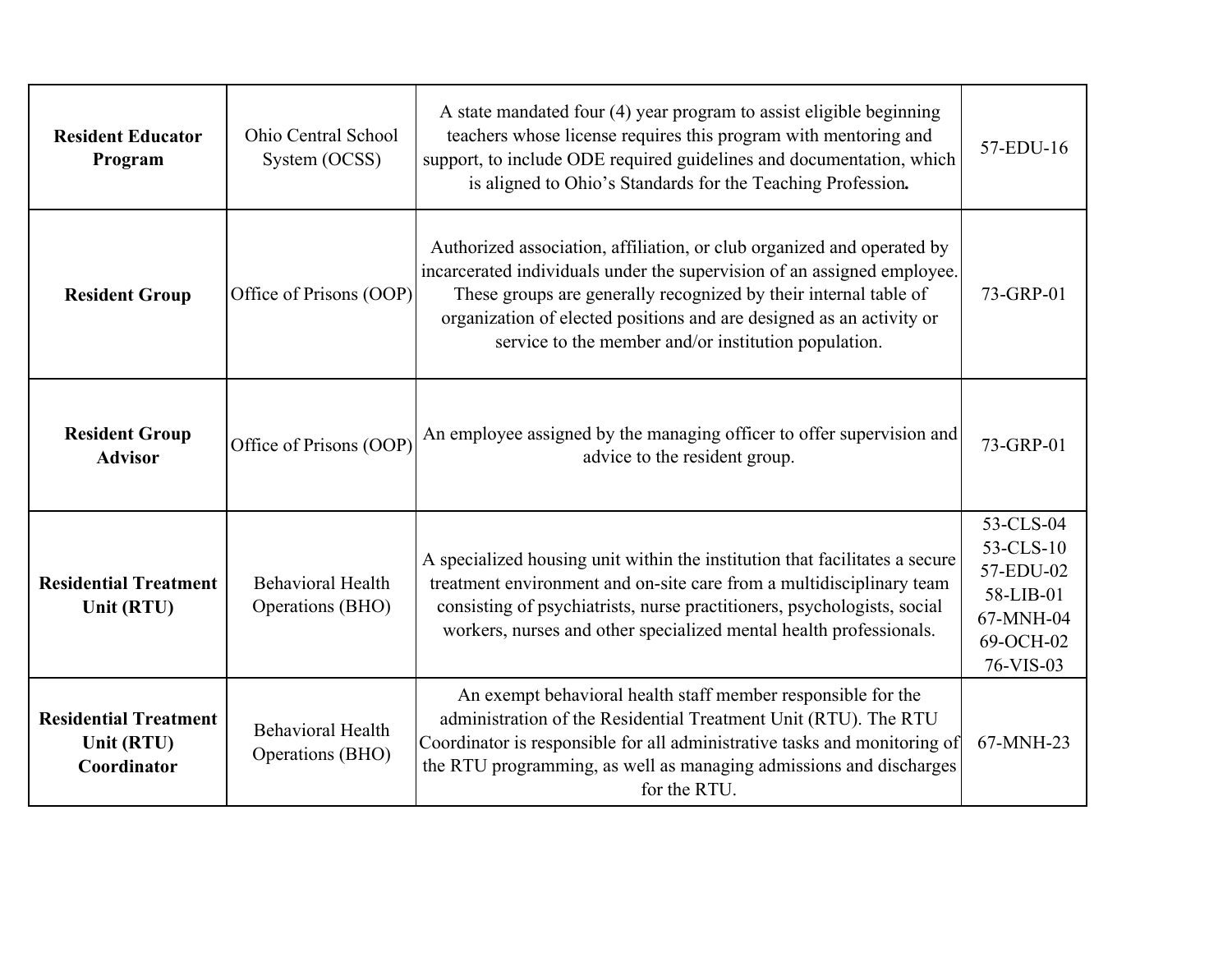| <b>Respirator</b><br>Administrator            | Bureau of Operational<br>Compliance (BOC)                     | A trained, knowledgeable, and competent person designated by the<br>managing officer with the responsibility and authority to administer the<br>respiratory protection program at each facility.                                                                                                                                                                                                                                                                                                                                                                                                                       | $10-SAF-03$      |
|-----------------------------------------------|---------------------------------------------------------------|------------------------------------------------------------------------------------------------------------------------------------------------------------------------------------------------------------------------------------------------------------------------------------------------------------------------------------------------------------------------------------------------------------------------------------------------------------------------------------------------------------------------------------------------------------------------------------------------------------------------|------------------|
| <b>Respirators</b>                            | Bureau of Operational<br>Compliance (BOC)                     | Devices that protect workers from inhaling harmful substances. These<br>substances can be in the form of airborne vapors, gases, dust, fogs,<br>fumes, mists, smokes, or sprays. Some respirators also ensure that<br>workers do not breathe air that contains dangerously low levels of<br>oxygen. There are two major types of respirators: a. Air-purifying<br>respirators, which remove contaminants from the air; b. Atmosphere-<br>supplying respirators, which provide clean air from an uncontaminated<br>source. Respirators provide protection from respiratory hazards only<br>when they are used properly. | $10-SAF-03$      |
| <b>Responsible Health</b><br><b>Authority</b> | Office of Correctional<br>Health Care (OCHC)                  | The health care administrator, an on-duty registered nurse or institution<br>physician may be the responsible health authority.                                                                                                                                                                                                                                                                                                                                                                                                                                                                                        | 60-FSM-05        |
| <b>Restraints</b>                             | Division of Parole and<br><b>Community Services</b><br>(DPCS) | An approved device for controlling and limiting offender movements<br>used in transporting violators to detention or correctional facilities.<br>These devices include handcuffs, belly chains, and leg irons.                                                                                                                                                                                                                                                                                                                                                                                                         | $100 - APA - 28$ |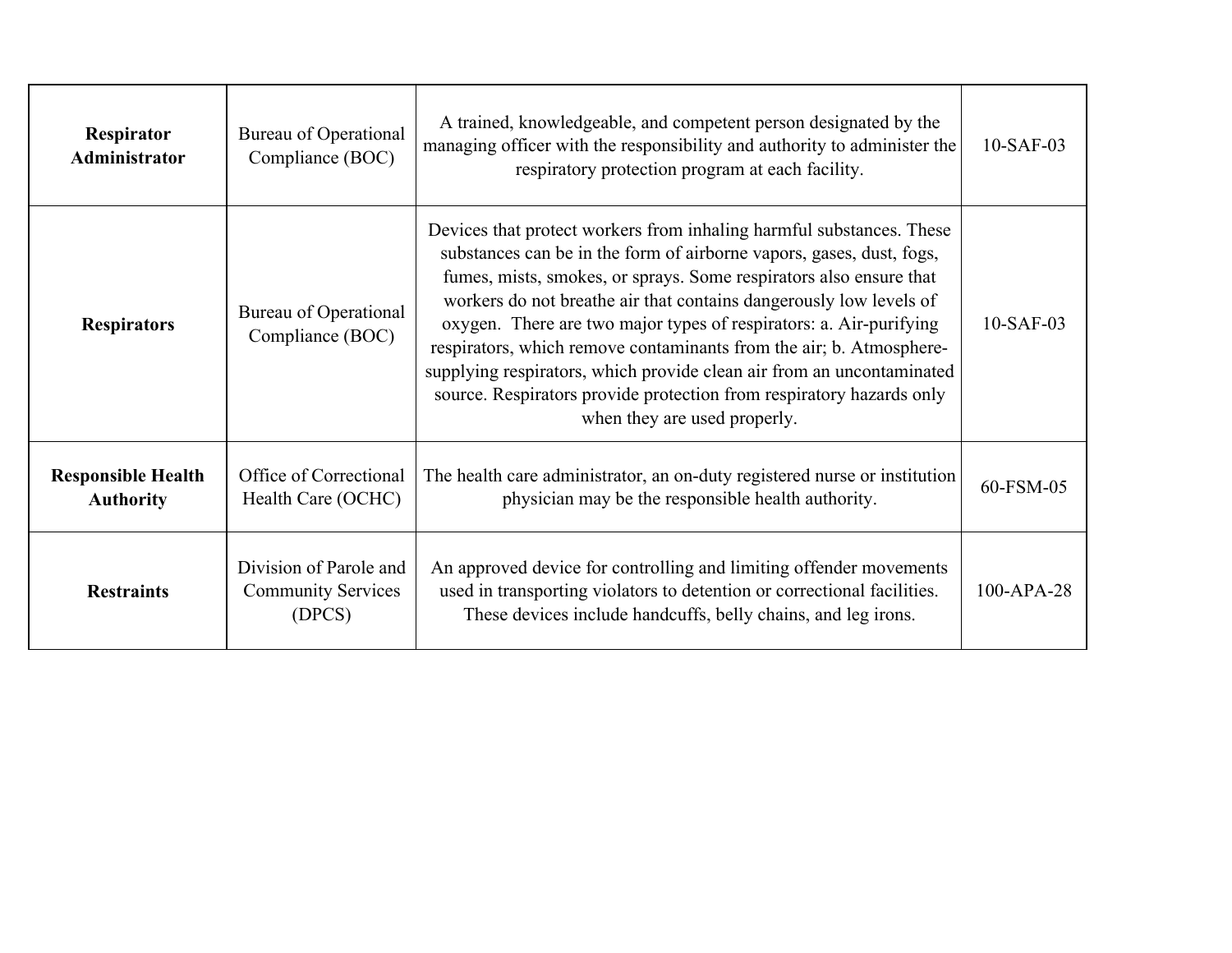| <b>Restrictive Housng</b><br>(RH) | <b>Bureau of Classification</b><br>and Reception (BOCR) | Housing that separates an incarcerated individual from the general<br>population and restricts the incarcerated person to their cell twenty-two<br>(22) hours or more per day.                                                                                                                                                                                                                                | 51-STF-05<br>53-CLS-04<br>53-CLS-10<br>57-EDU-02<br>57-EDU-11<br>58-LIB-01<br>61-PRP-01<br>67-MNH-09<br>67-MNH-15<br>67-MNH-31<br>69-OCH-02<br>72-REG-01<br>76-VIS-03<br>78-REL-01<br>79-ISA-01<br>79-ISA-02<br>79-ISA-04 |
|-----------------------------------|---------------------------------------------------------|---------------------------------------------------------------------------------------------------------------------------------------------------------------------------------------------------------------------------------------------------------------------------------------------------------------------------------------------------------------------------------------------------------------|---------------------------------------------------------------------------------------------------------------------------------------------------------------------------------------------------------------------------|
| RH <sub>1</sub>                   | <b>Bureau of Classification</b><br>and Reception (BOCR) | A designation in the Departmental Offender Tracking System (DOTS)<br>which notifies a staff member the individual should be offered one (1)<br>hour of exercise/recreation at least five (5) calendar days a week. For<br>accreditation purposes only, RH1 individuals are subject to the ACA<br>standards associated with Restrictive Housing.                                                               | 67-MNH-31                                                                                                                                                                                                                 |
| R <sub>H2</sub>                   | Bureau of Classification<br>and Reception (BOCR)        | A designation in the Departmental Offender Tracking System (DOTS)<br>which notifies a staff member the individual should be offered more<br>than two $(2)$ hours out-of-cell time at least five $(5)$ calendar days a<br>week, one (1) hour of which must be exercise/recreation. For<br>accreditation purposes only, RH2 individuals are subject to the ACA<br>standards associated with Special Management. | 67-MNH-27<br>67-MNH-31                                                                                                                                                                                                    |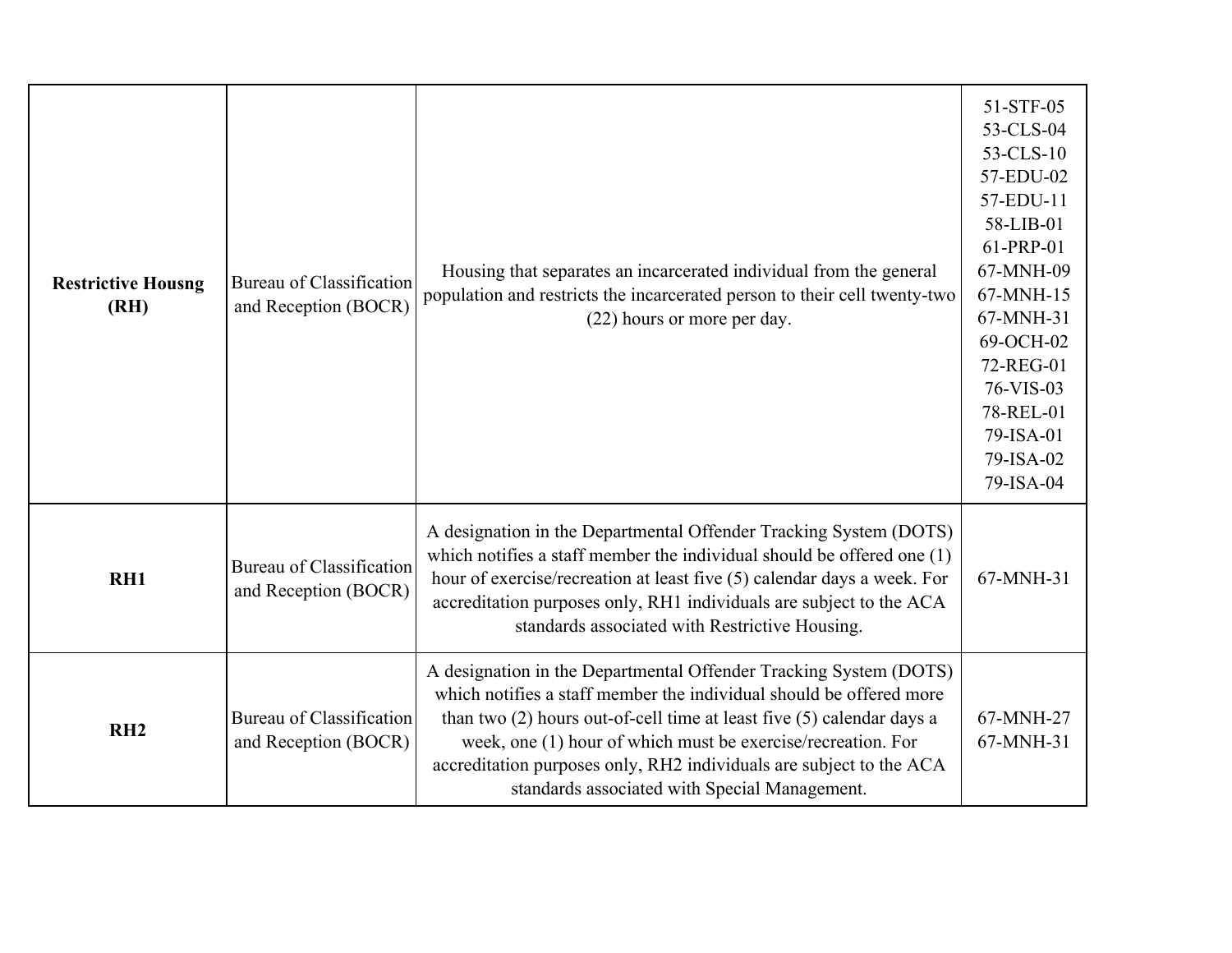| <b>Retaliation</b>                        | <b>Bureau of Personnel</b>                                    | The act of punishing an employee or applicant for asserting their rights<br>under EEO laws or policy to be free from employment discrimination or<br>harassment. This includes retaliation against an individual who<br>requested an accommodation; filed, testified, or participated in a<br>discrimination investigation, proceeding, or lawsuit; or opposed<br>employment practices that he/she reasonably believed discriminate<br>against individuals | 32-EEO-01               |
|-------------------------------------------|---------------------------------------------------------------|------------------------------------------------------------------------------------------------------------------------------------------------------------------------------------------------------------------------------------------------------------------------------------------------------------------------------------------------------------------------------------------------------------------------------------------------------------|-------------------------|
| <b>Returning Employee</b>                 | <b>Corrections Training</b><br>Academy (CTA)                  | Any employee who has been off work or away from their job site for an<br>extended period.                                                                                                                                                                                                                                                                                                                                                                  | 39-TRN-10               |
| <b>Revocation of</b><br>Authorization     | Division of Parole and<br><b>Community Services</b><br>(DPCS) | Temporary cancellation/suspension of an employee's firearm<br>authorization.                                                                                                                                                                                                                                                                                                                                                                               | 104-TAW-01              |
| <b>Revolving Credit</b><br><b>Account</b> | Division of Business<br>Administration (DBA)                  | A line of credit in which the consumer is allowed to use the funds when<br>needed. A minimum monthly payment is required and can fluctuate,<br>and where the cardholder usually has the option of avoiding finance<br>charges by paying the last statement balance within the established<br>"grace period".                                                                                                                                               | 24-CAS-03               |
| <b>Reward Programs</b>                    | Division of Business<br>Administration (DBA)                  | Structured marketing efforts that reward, and therefore encourage, loyal<br>buying behavior which is potentially beneficial to the purchaser. The<br>reward programs are also known as loyalty card, rewards card, points<br>card, advantage card, or club card. By presenting the card, the purchaser<br>is typically entitled to either a discount on the current purchase, or an<br>allotment of points that can be used for future purchases.          | 24-CAS-01<br>24-CAS-03  |
| <b>Risk</b>                               | <b>Risk Management</b><br>(Legal)                             | An increased possibilityl, that a certain result may occur or that certain<br>circumstances may exist.                                                                                                                                                                                                                                                                                                                                                     | 63-UOF-01<br>104-TAW-02 |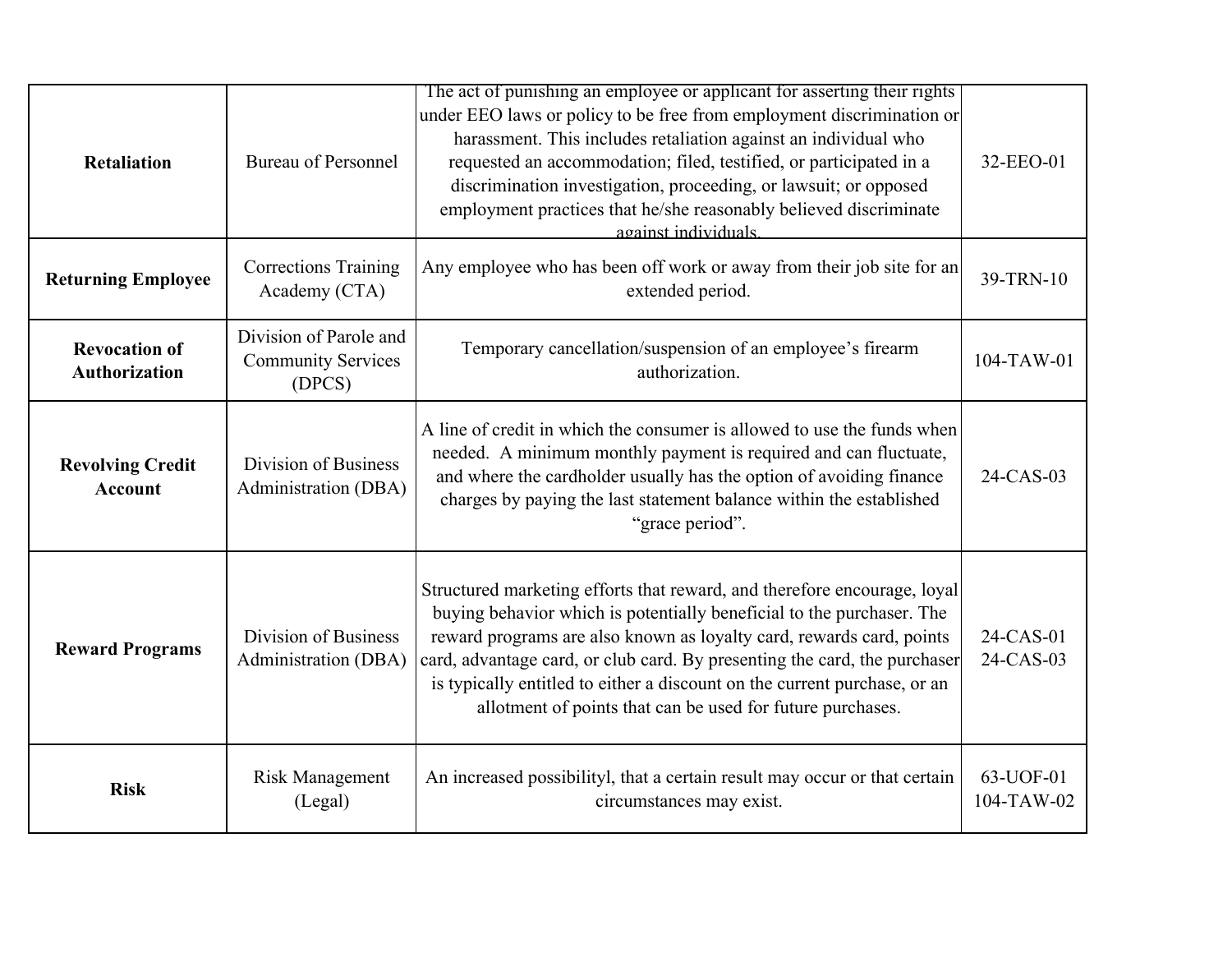| <b>Risk Assessment</b>                                    | Bureau of Information<br>and Technology<br>Services (BITS)    | A process performed to analyze the threats to and the vulnerabilities of<br>ODRC system assets to determine the potential impact that loss of data,<br>capability or functionality would have on the business operation of an<br>organization. Risk assessment of system assets provides a foundation<br>for information technology risk management and the attainment of<br>optimal levels of information technology functionality and security at<br>both the desktop and enterprise levels and shall be completed pursuant<br>to DAS OIT Standard ITS-SEC-02, entitled, Enterprise Security<br>Controls Framework. | $05-OIT-21$                           |
|-----------------------------------------------------------|---------------------------------------------------------------|-----------------------------------------------------------------------------------------------------------------------------------------------------------------------------------------------------------------------------------------------------------------------------------------------------------------------------------------------------------------------------------------------------------------------------------------------------------------------------------------------------------------------------------------------------------------------------------------------------------------------|---------------------------------------|
| <b>Risk Indicator</b>                                     | <b>Behavioral Health</b><br>Operations (BHO)                  | Historical, demographic, and clinical factors shown in scientific and<br>clinical literature to be related to violence and/or sexual offense<br>recidivism.                                                                                                                                                                                                                                                                                                                                                                                                                                                           | 67-MNH-30                             |
| <b>Risk Reduction</b>                                     | Division of Parole and<br><b>Community Services</b><br>(DPCS) | A provision of HB86 wherein the court, at the time of sentencing, may<br>indicate an incarcerated individual may be released after serving 80% of<br>their non-mandatory prison sentence, less jail credit, if certain<br>programming and treatment requirements are met.                                                                                                                                                                                                                                                                                                                                             | 02-REN-01<br>100-APA-13<br>100-APA-27 |
| <b>Risk Reduction</b><br><b>Offender</b>                  | Division of Parole and<br><b>Community Services</b><br>(DPCS) | An offender who has received a risk reduction sentence.                                                                                                                                                                                                                                                                                                                                                                                                                                                                                                                                                               | 105-PBD-08                            |
| <b>Risk Reduction</b><br><b>Management Team</b><br>(RRMT) | Division of Parole and<br><b>Community Services</b><br>(DPCS) | A team of service providers and unit management staff designated to<br>meet no later than forty-five (45) days from the arrival of an<br>incarcerated individual to their parent institution. This team shall work<br>together to create case plans for incarcerated individuals who are<br>eligible for risk reduction. Team members shall be determined by the<br>risk and/or need specified on the Prison Intake Tool (PIT) as well as<br>results of specialized assessments and/or screenings (i.e., education,<br>mental health, and recovery services).                                                         | 78-REL-07                             |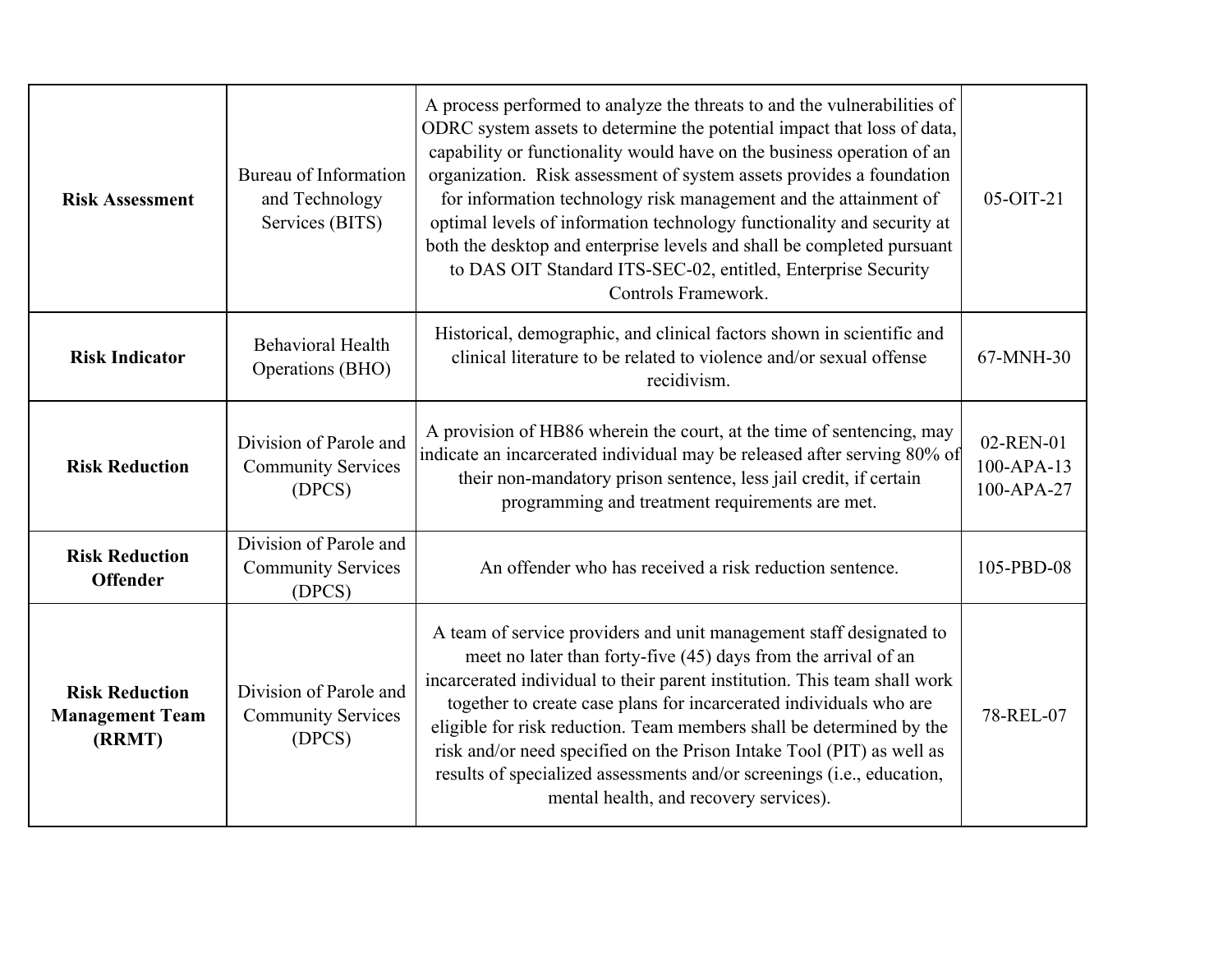| <b>Risk Reduction</b><br><b>Sentence</b>         | Division of Parole and<br><b>Community Services</b><br>(DPCS) | A provision of HB86 wherein the court, at the time of sentencing, may<br>indicate an incarcerated individual may be released after serving 80% of<br>their non-mandatory prison sentence, less jail credit, if certain<br>programming and treatment requirements are met.                                                                                                                                                                                                                                                                                                                                                                                                       | 78-REL-07<br>105-PBD-08                               |
|--------------------------------------------------|---------------------------------------------------------------|---------------------------------------------------------------------------------------------------------------------------------------------------------------------------------------------------------------------------------------------------------------------------------------------------------------------------------------------------------------------------------------------------------------------------------------------------------------------------------------------------------------------------------------------------------------------------------------------------------------------------------------------------------------------------------|-------------------------------------------------------|
| Roberta's Law (SB160)<br><b>Victim</b>           | Division of Parole and<br><b>Community Services</b><br>(DPCS) | For purposes of notification, victim shall mean the victim of the instant<br>offense, or, if that victim is deceased as a result of the offense, the<br>"victim's immediate family" shall mean the mother, father, spouse,<br>sibling, or child of the victim, provided that in no case does "victim's<br>immediate family" include the offender. with respect to whom the<br>notice in question applies.                                                                                                                                                                                                                                                                       | $03-OVS-01$<br>105-PBD-01<br>105-PBD-03<br>105-PBD-13 |
| <b>Role-Based IT Security</b><br><b>Training</b> | Bureau of Information                                         | Targeted IT security awareness training that strives to produce relevant<br>and necessary security knowledge and skills within the ODRC<br>workforce. The training provides designated ODRC employees and<br>other individuals that have access to ODRC system assets with an in-<br>depth competency development associated with specific ODRC IT<br>security roles and specific access to ODRC system assets. An online<br>training program is preferable, because it is standardized, readily<br>available and generates appropriate training documentation. However,<br>this training may also be conducted in other more traditional training<br>formats approved by ODRC. | $05-$ OIT $-20$                                       |
| <b>Roman Catholic</b>                            | Religious Services                                            | One who is baptized and in full communion with the Catholic Church<br>in its visible structure by the bonds of profession of faith, of sacraments,<br>and of ecclesiastical governance. Specifically, a Roman Catholic is a<br>baptized member of the Roman (Western) church, which recognizes the<br>leadership of the Holy See in Rome.                                                                                                                                                                                                                                                                                                                                       | 72-REG-11                                             |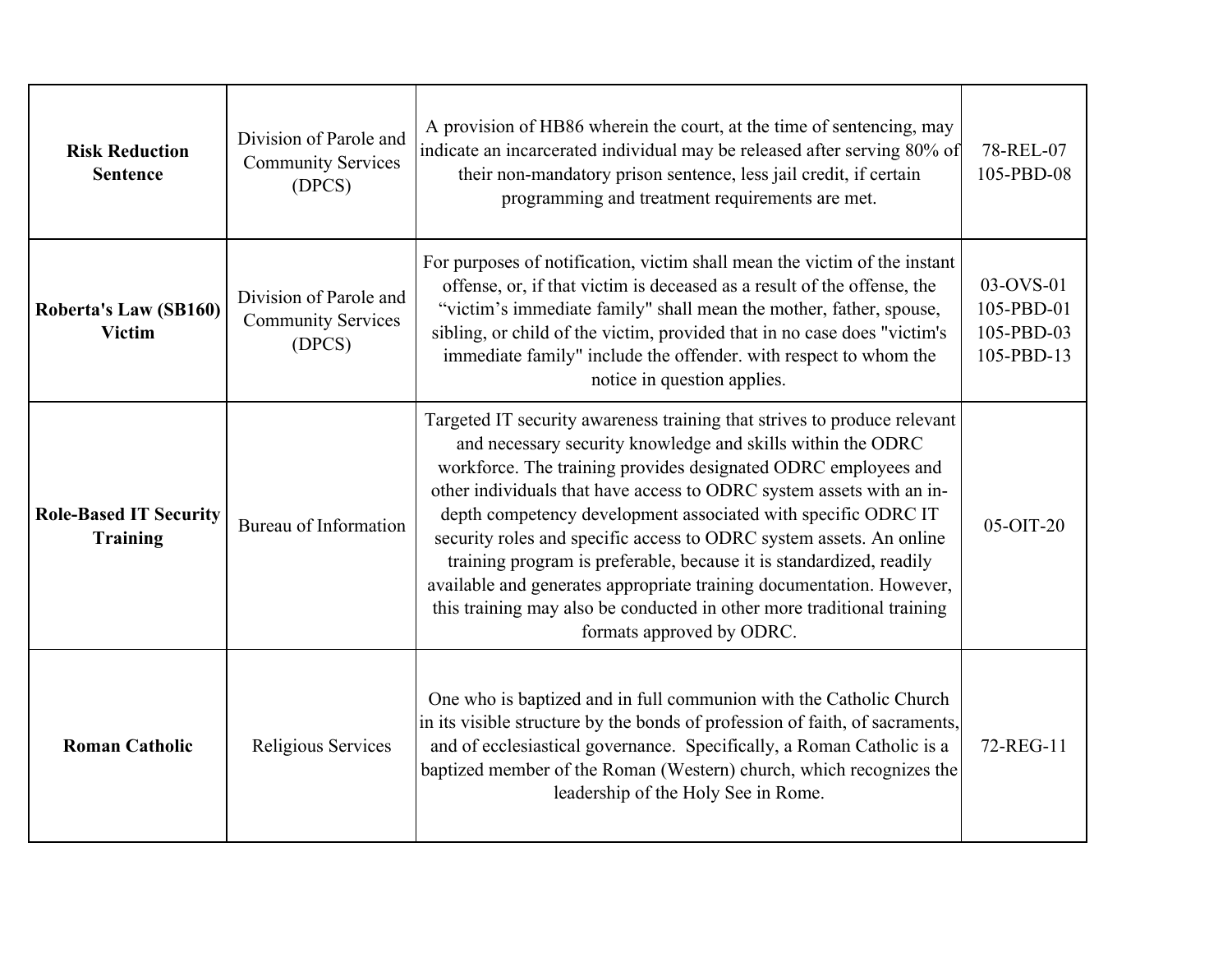| <b>Routine Program/Work</b><br><b>Assignments</b> | Office of Prisons (OOP)                          | Program/work assignments in which the incarcerated individual's work<br>or program location do not change significantly (i.e., changes shops<br>within the maintenance department, promotions or mandated<br>assignments to educational programs)                                                                                                                                                                                                                                                                                      | 54-WRK-02   |
|---------------------------------------------------|--------------------------------------------------|----------------------------------------------------------------------------------------------------------------------------------------------------------------------------------------------------------------------------------------------------------------------------------------------------------------------------------------------------------------------------------------------------------------------------------------------------------------------------------------------------------------------------------------|-------------|
| <b>Routine Volunteer</b>                          |                                                  | A volunteer whose assignment is such that routine visits to the facility<br>are anticipated.                                                                                                                                                                                                                                                                                                                                                                                                                                           | 34-PRO-07   |
| <b>Safe Cells</b>                                 | <b>Behavioral Health</b><br>Operations (BHO)     | Designated cells within each institution for placement of incarcerated<br>individuals on watch status. These cells shall meet the specifications as<br>outlined in Mental Health Protocol I-8, Safe Cell Specifications &<br>Inspection Criteria.                                                                                                                                                                                                                                                                                      | 67-MNH-09   |
| <b>Safety Can</b>                                 | <b>Bureau of Operational</b><br>Compliance (BOC) | A listed container, of not more than 20 L (5.3 gallons) capacity, having<br>a spring-closing lid and spout cover and so designed that it will safely<br>relieve internal pressure when subjected to fire exposure.                                                                                                                                                                                                                                                                                                                     | $10-SAF-12$ |
| <b>Safety Data Sheet</b><br>(SDS)                 | <b>Bureau of Operational</b><br>Compliance (BOC) | A document containing information and instructions on hazardous<br>materials present in the workplace. SDS contain details about hazards<br>and risks relevant to the substance, requirements for its safe handling,<br>and actions to be taken in the event of fire, spill, or overexposure. The<br>descriptive data provided on a data sheet required by the Occupational<br>Safety and Health Administration (OSHA) to provide information<br>regarding the hazards of materials to prevent and respond to emergency<br>situations. | 10-SAF-12   |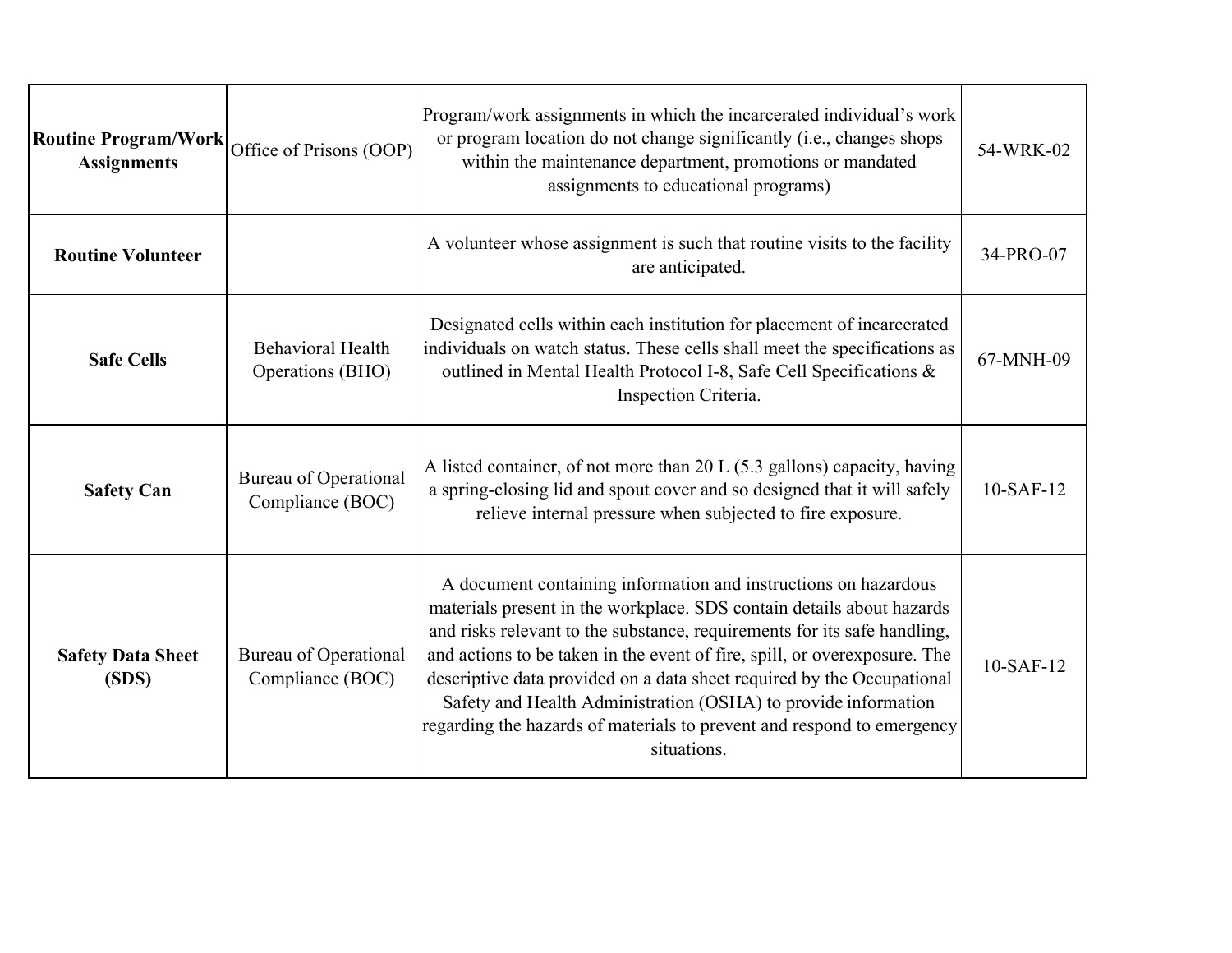| <b>Safety Equipment</b> | Division of Parole and<br><b>Community Services</b><br>(DPCS) | Equipment issued to APA employees to facilitate their personal safety<br>and the safety of others, including, but not limited to, a badge,<br>handcuffs, OC spray, a firearm, a holster, body armor, duty<br>ammunition, and magazines, etc. | 104-TAW-04                                                                                                                                                       |
|-------------------------|---------------------------------------------------------------|----------------------------------------------------------------------------------------------------------------------------------------------------------------------------------------------------------------------------------------------|------------------------------------------------------------------------------------------------------------------------------------------------------------------|
| <b>Safety Standards</b> | <b>Corrections Training</b><br>Academy (CTA)                  | Rules that have been established regarding a level of safety that must be<br>adhered to by all who participate in training programs and activities.                                                                                          | 39-TRN-03                                                                                                                                                        |
| <b>SANCO</b>            | Division of Parole and<br><b>Community Services</b><br>(DPCS) | The form generated through the DOTS Portal that is used to document<br>prison sanction time available for PRC supervisees.                                                                                                                   | 100-APA-24                                                                                                                                                       |
| <b>Sanction</b>         | Division of Parole and<br><b>Community Services</b><br>(DPCS) | Any penalty imposed upon an offender who is found guilty of an<br>offense or violation of the conditions of supervision, including any<br>sanction imposed pursuant to any provision of ORC sections 2929.14 to<br>2929.18.                  | 100-APA-09<br>$100-APA-13$<br>$100-APA-14$<br>$100 - APA - 16$<br>100-APA-17<br>100-APA-21<br>100-APA-23<br>100-APA-24<br>100-APA-32<br>105-PBD-09<br>108-ABC-04 |
| Sanitary                | Office of Prisons (OOP)                                       | Free of infectious agents, disease, or infestation by insects or vermin<br>and free of soil, dust, or foreign material.                                                                                                                      | 65-GRM-01                                                                                                                                                        |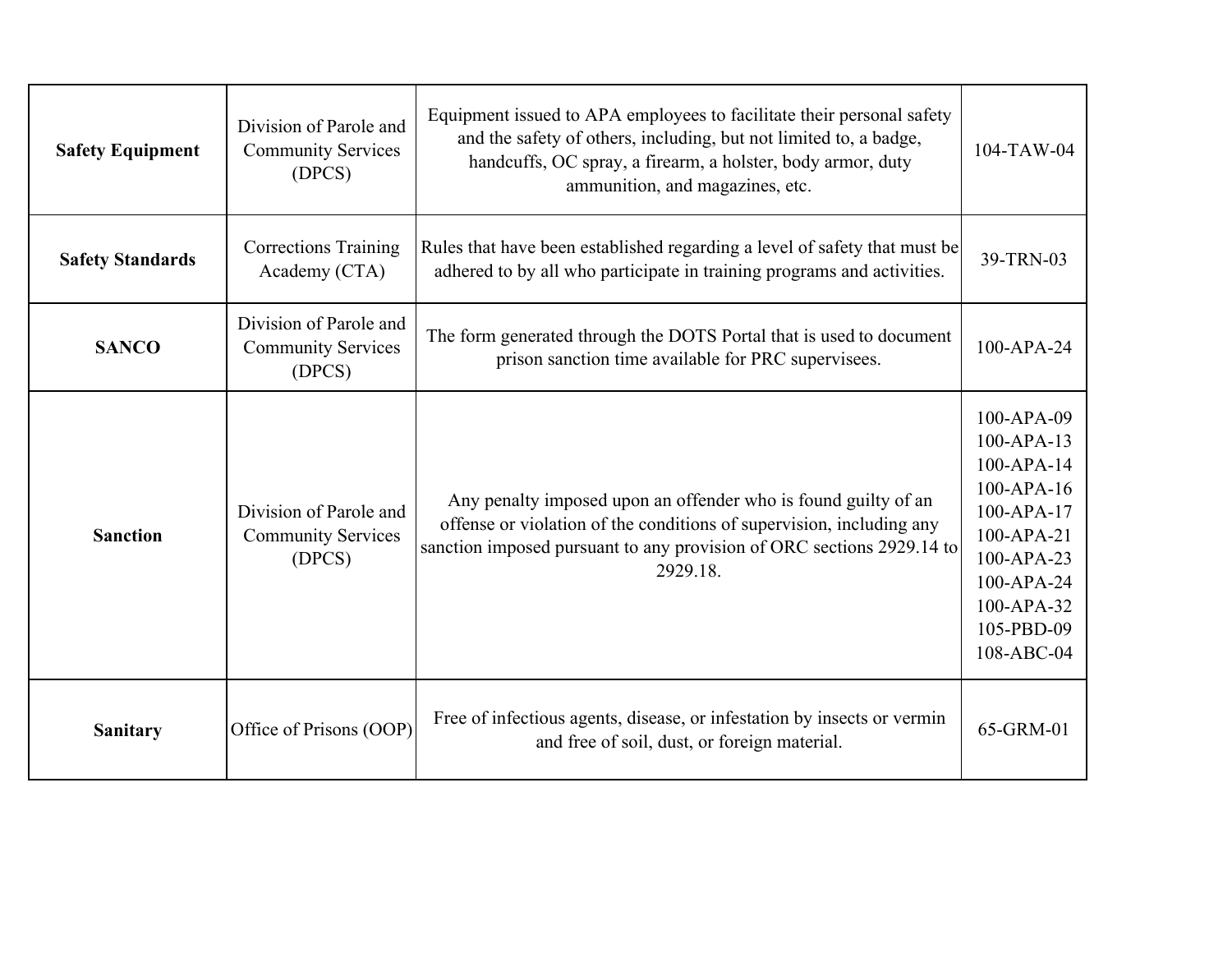| <b>Sanitize</b>                               | Bureau of Information<br>and Technology<br>Services (BITS) | To expunge data from system assets so that data recovery is reasonably<br>prohibitive. Sanitizing includes, but is not necessarily limited to,<br>overwriting, demagnetizing, and destroying.                                                           | 05-OIT-15<br>05-OIT-21    |
|-----------------------------------------------|------------------------------------------------------------|---------------------------------------------------------------------------------------------------------------------------------------------------------------------------------------------------------------------------------------------------------|---------------------------|
| Scan                                          | <b>Bureau of Operational</b><br>Compliance (BOC)           | The operation necessary to produce one image (e.g., front view) from<br>one radiation source. One radiation source simultaneously producing<br>multiple images also constitutes one scan.                                                               | $10-SAF-21$<br>310-SEC-01 |
| Scans, Probes, and<br><b>Attempted Access</b> | Bureau of Information<br>and Technology<br>Services (BITS) | Any activity that seeks to access or identify a state computer, open<br>ports, protocols, service or any combination on system assets or<br>information systems for purposes of later attack or exploitation.                                           | $05-OIT-14$               |
| <b>Schedule Interview List</b>                | <b>Bureau of Personnel</b>                                 | The eligible applicants in the case merit file who shall be given<br>consideration for selection to the position based upon the results of the<br>Subject Matter Expert (SME) as reflected on the Subject Matter Expert<br>Application Review document. | 34-PRO-04                 |
| <b>School Administrator</b>                   | Ohio Central School<br>System (OCSS)                       | The licensed education professional who is the department head for the<br>institution education department.                                                                                                                                             | 57-EDU-07                 |
| <b>School Board</b>                           | Ohio Central School<br>System (OCSS)                       | The Director of the Ohio Department of Rehabilitation and Correction.                                                                                                                                                                                   | 57-EDU-09<br>57-EDU-13    |
| <b>Scope</b>                                  | (LRO)                                                      | Labor Relations Office Parameters of an investigation into an allegation(s) of wrongdoing by an<br>employee.                                                                                                                                            | $09$ -INV-03<br>09-INV-07 |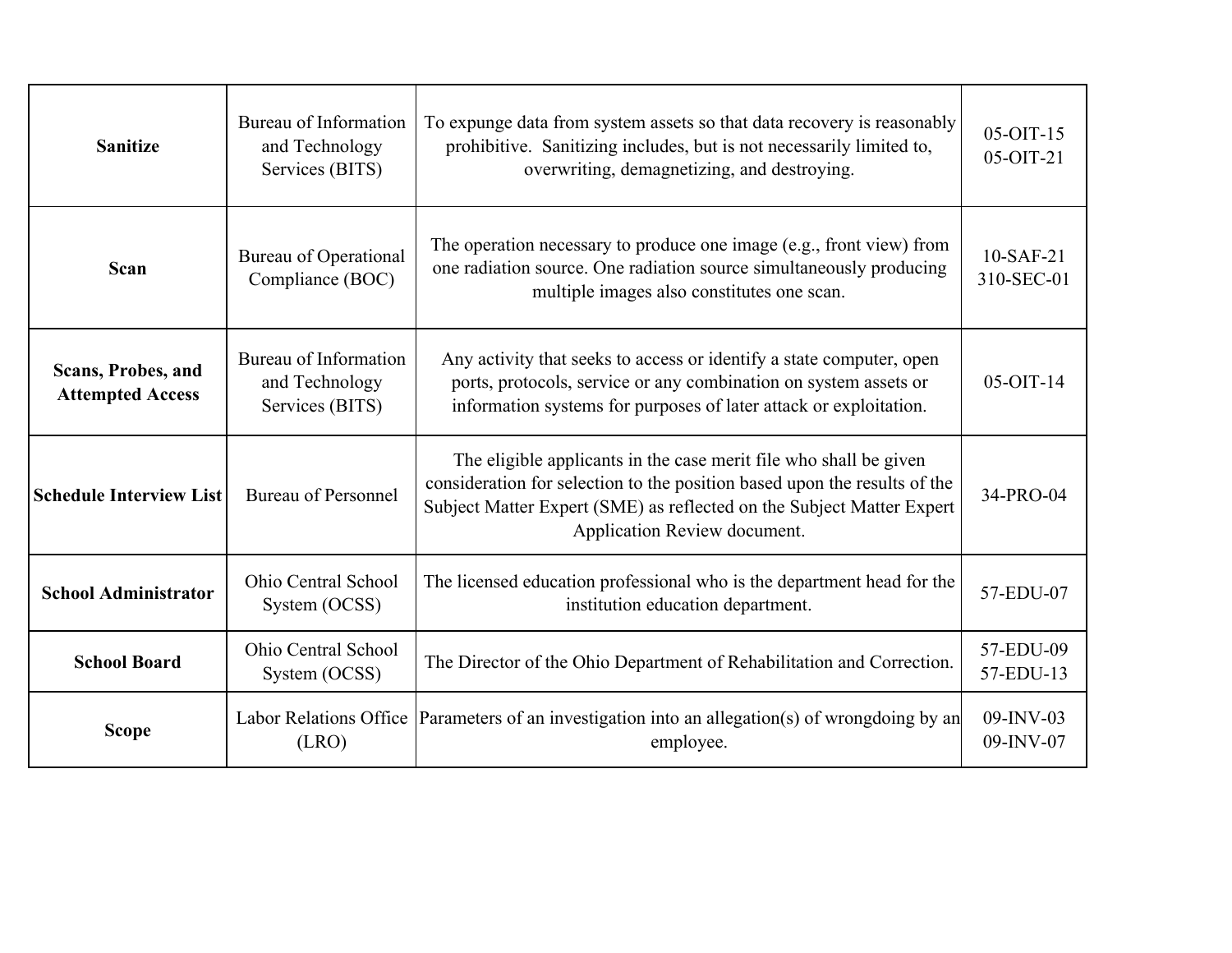| <b>Screen Locking</b>                                | Bureau of Information<br>and Technology<br>Services (BITS) | A mechanism to hide data on a visual display while the computer<br>continues to operate. A screen lock requires authentication to access the<br>data. Screen locks can be activated manually or in response to policies<br>implemented by computer system administrators     | $05-OTT-15$ |
|------------------------------------------------------|------------------------------------------------------------|------------------------------------------------------------------------------------------------------------------------------------------------------------------------------------------------------------------------------------------------------------------------------|-------------|
| <b>Screen Timeout</b>                                | Bureau of Information<br>and Technology<br>Services (BITS) | A mechanism to turn off a device or end a session when the electronic<br>computing device has not been used for a specified period.                                                                                                                                          | $05-OTT-15$ |
| <b>Screen Token</b>                                  | Bureau of Information<br>and Technology<br>Services (BITS) | A portable, physical device that enables pre-approved access to<br>information technology devices, data, or systems.                                                                                                                                                         | $05-OIT-15$ |
| <b>Screening</b>                                     | <b>Bureau of Operational</b><br>Compliance (BOC)           | The sum of radiation exposures or scans necessary to image objects<br>concealed on all sides of the body as intended by the system design<br>under normal conditions. For transmission systems a screening typically<br>consists of one scan.                                | $10-SAF-21$ |
| <b>Secondary Entry Point Office of Prisons (OOP)</b> |                                                            | An entry point located on the east side of the OSC building, south of the<br>main entry point. Offenders reporting to the Columbus Adult Parole<br>Authority (APA) office shall enter/exit at this entry point. Columbus<br>APA employees may also enter/exit at this point. | 11-COP-01   |
| <b>Secondary Program</b>                             | Ohio Central School<br>System (OCSS)                       | Career Technical Education (CTE) Program intended for students under<br>the age of twenty-two (22) who possess neither a high school diploma<br>or HSE including correlated academic programs as offered.                                                                    | 57-EDU-12   |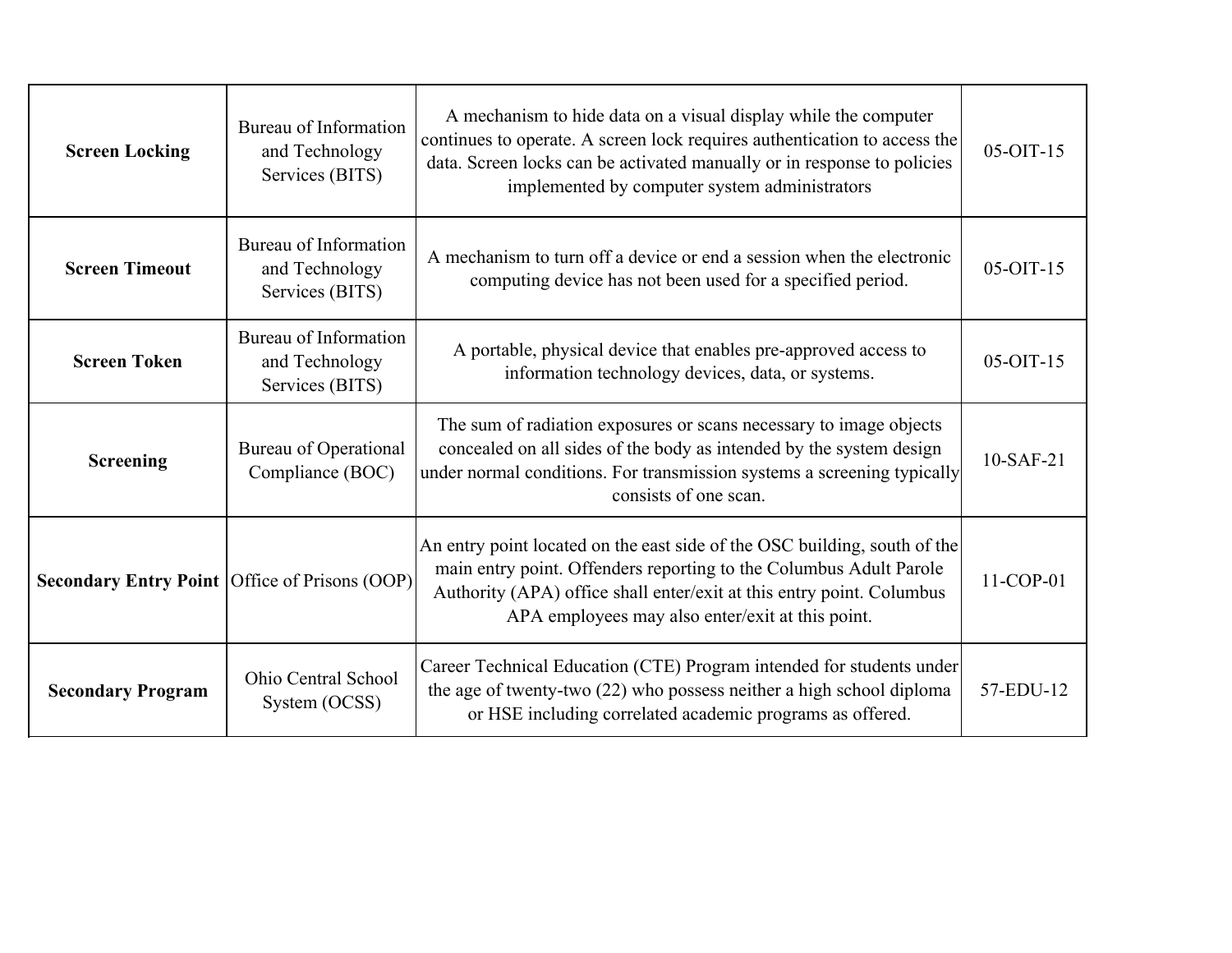| <b>Security Point of</b><br><b>Contact (SPoC)</b>         | <b>Bureau of Information</b><br>and Technology<br>Services (BITS) | The ODRC BITS chief who is responsible for overseeing data privacy<br>issues for the ODRC enterprise and as the SPoC, is responsible for<br>serving as the primary ODRC contact with DAS OIT when an IT<br>security or privacy incident occurs or is threatened resulting in the<br>initiation of a contingency operation pursuant to the procedures set forth<br>in the contingency plan.                                                                                         | $05-OTT-14$             |
|-----------------------------------------------------------|-------------------------------------------------------------------|------------------------------------------------------------------------------------------------------------------------------------------------------------------------------------------------------------------------------------------------------------------------------------------------------------------------------------------------------------------------------------------------------------------------------------------------------------------------------------|-------------------------|
| <b>Security Screening</b><br><b>System (Body Scanner)</b> | <b>Bureau of Operational</b><br>Compliance (BOC)                  | Radiation-generating equipment used for the sole purpose of screening<br>an individual who is in custody of a law enforcement agency to identify<br>contraband items that would present a security threat within a secured<br>facility perimeter (OAC 3701:1-66-16 Security Screening Systems).                                                                                                                                                                                    | 10-SAF-21<br>310-SEC-01 |
| <b>Security Staff</b>                                     | Office of Prisons (OOP)                                           | Those individuals whose job title is within the Department of<br>Administrative Services job classification specification series 4653 and<br>6319. These job titles include correction officer, correction<br>sergeant/counselor, correction lieutenant, correction captain, chief of<br>security, correction warden analyst (STG coordinator), correction<br>warden assistant 1 (investigator), and correction warden assistant 2.                                                | 70-RCV-03               |
| <b>Security Threat Group</b><br>(STG)                     | Division of Parole and<br><b>Community Services</b><br>(DPCS)     | Any organization, association or group of persons, either formal or<br>informal, which may have a common name or identifying sign or<br>symbol whose members or associates engage in or have engaged in<br>activities which include, but are not limited to, planning, organizing,<br>threatening, financing, soliciting or committing unlawful acts or acts<br>which violate the policies, rules and regulations of ODRC,<br>Administrative Rule 5120-9-37, or Ohio Revised Code. | 101-PLA-01              |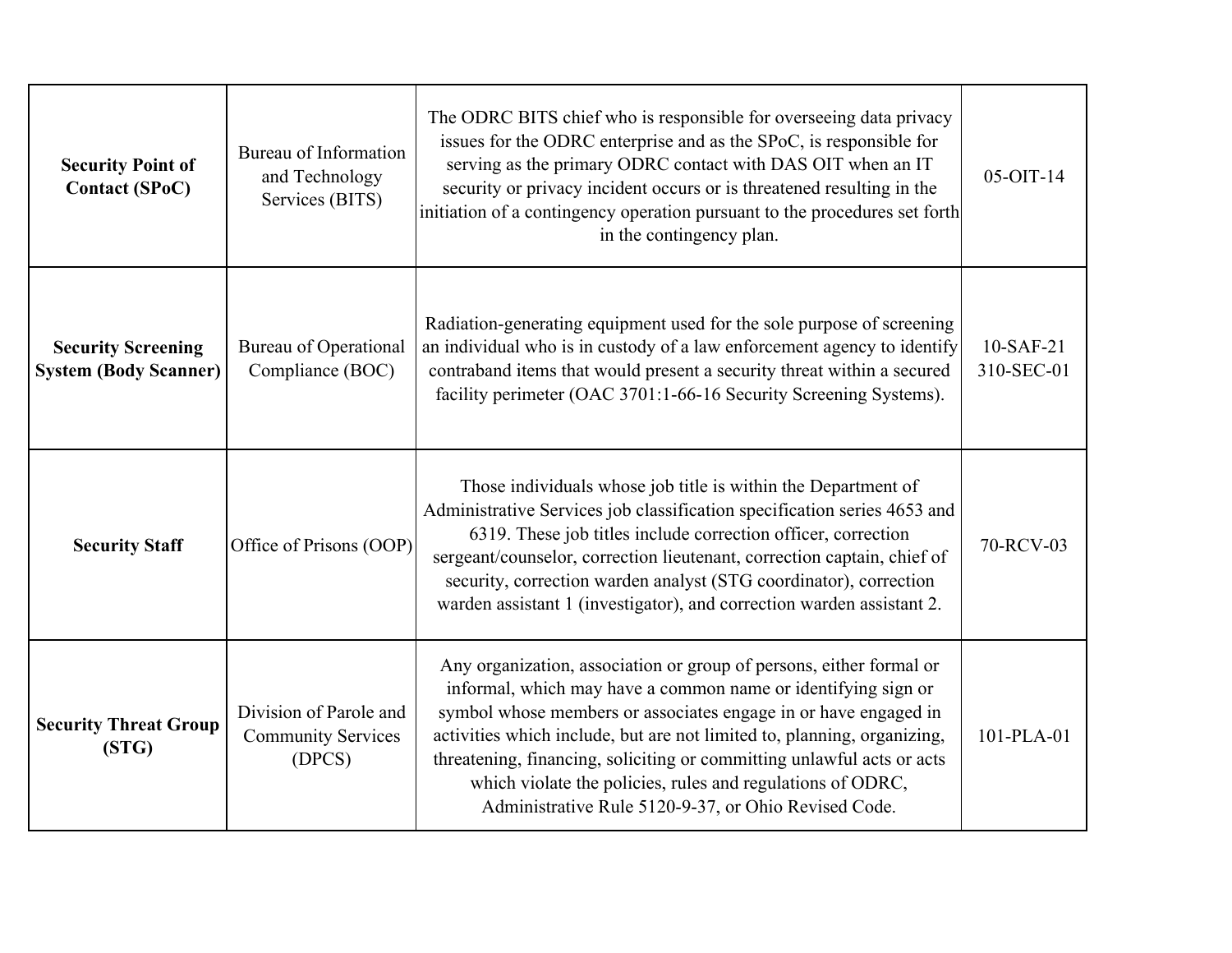| <b>Senate Bill 2 Felony</b>               | Division of Parole and<br><b>Community Services</b><br>(DPCS) | A felony for which a Senate Bill 2 sentence is imposed.                                                                                                                                                                                                                                                                                                                                                                                                                                                                                                                                                                                                                                                                                                                                                                                                                                                                                                                                                                                                               | 105-PBD-08              |
|-------------------------------------------|---------------------------------------------------------------|-----------------------------------------------------------------------------------------------------------------------------------------------------------------------------------------------------------------------------------------------------------------------------------------------------------------------------------------------------------------------------------------------------------------------------------------------------------------------------------------------------------------------------------------------------------------------------------------------------------------------------------------------------------------------------------------------------------------------------------------------------------------------------------------------------------------------------------------------------------------------------------------------------------------------------------------------------------------------------------------------------------------------------------------------------------------------|-------------------------|
| <b>Senate Bill 2 Sentence</b>             | Division of Parole and<br><b>Community Services</b><br>(DPCS) | A sentence imposed for an offense committed on or after July 1, 1996<br>pursuant to Amended Substitute Senate Bill 2 of the 121st General<br>Assembly. Senate Bill 2 sentences are generally definite in duration; not<br>subject to the discretionary releasing authority of the parole board; and<br>potentially subject to post-release control.                                                                                                                                                                                                                                                                                                                                                                                                                                                                                                                                                                                                                                                                                                                   | 105-PBD-08              |
| Senate Bill 160 (SB160)<br><b>Offense</b> | Division of Parole and<br><b>Community Services</b><br>(DPCS) | Aggravated murder; murder; a felony of offense of violence as defined<br>in ORC section 2901.01 of the first, second, or third degree; and any<br>offense punished by a life sentence.                                                                                                                                                                                                                                                                                                                                                                                                                                                                                                                                                                                                                                                                                                                                                                                                                                                                                | 105-PBD-13              |
| Senate Bill 201 (SB201)                   | Legal                                                         | Enactment of Ohio Revised Code (ORC) 2967.271, effective March 22,<br>2019, which establishes indefinite prison terms for "qualifying felony<br>offenses" (defined as first- and second-degree felonies committed on or<br>after the effective date, other than those for which a life sentence was<br>imposed) with a presumption that the incarcerated adult shall be<br>released at the end of the minimum prison term or the incarcerated<br>adult's presumptive earned early release date, whichever is earlier.<br>SB201 allows the Director of ODRC to recommend the court grant a<br>reduction in the minimum prison term due to the incarcerated adult's<br>exceptional conduct or the incarcerated adult's adjustment to<br>incarceration, subject to the final approval of the sentencing court. It<br>also allows ODRC to rebut the presumption of release at the end of the<br>minimum term at a hearing and maintain the incarcerated adult in<br>prison for an additional period of incarceration up to the maximum<br>term, in certain circumstances. | 78-REL-10<br>105-PBD-15 |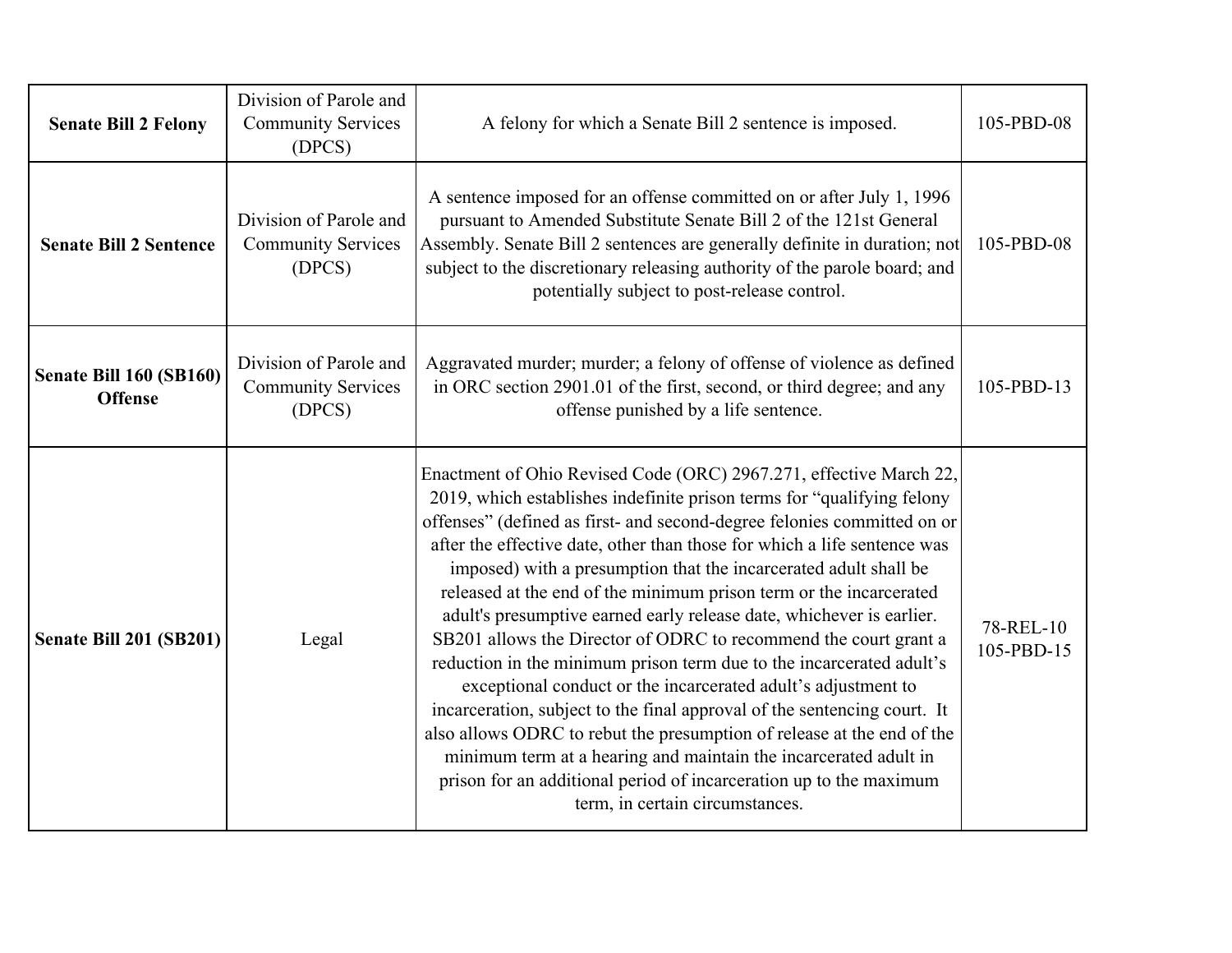| <b>Sending Agency</b>      | <b>Bureau of Classification</b><br>and Reception (BOCR)    | A state or agency party to an interstate corrections compact where the<br>individual was convicted or obtained court commitment.                                                                                                                                                                                                                                                                                                                                                                                                                                                                                                                                                                                                                                                                                                                                                       | 53-CLS-03                                                                                                                                                |
|----------------------------|------------------------------------------------------------|----------------------------------------------------------------------------------------------------------------------------------------------------------------------------------------------------------------------------------------------------------------------------------------------------------------------------------------------------------------------------------------------------------------------------------------------------------------------------------------------------------------------------------------------------------------------------------------------------------------------------------------------------------------------------------------------------------------------------------------------------------------------------------------------------------------------------------------------------------------------------------------|----------------------------------------------------------------------------------------------------------------------------------------------------------|
| <b>Sensitive Data</b>      | Bureau of Information<br>and Technology<br>Services (BITS) | Any data that presents a high or medium degree of risk if released or<br>disclosed without authorization. There is a high degree of risk when<br>unauthorized release or disclosure is contrary to a legally mandated<br>confidentiality requirement. There may be a medium risk and<br>potentially a high risk in cases for which an agency has discretion under<br>the law to release data, particularly when the release must be made only<br>according to agency policy or procedure. The data may be certain types<br>of PII that is also sensitive, such as medical information, social security<br>numbers and financial account numbers. Furthermore, the data may be<br>other types of information not associated with an individual such as<br>security and infrastructure records, system administrative passwords,<br>trade secrets and business bank account information. | $05-OIT-03$<br>$05-OTT-10$<br>$05-OIT-11$<br>$05-OIT-12$<br>$05-OT - 14$<br>$05-OIT-15$<br>05-OIT-21<br>05-OIT-23<br>05-OIT-25<br>35-PAY-09<br>69-OCH-06 |
| <b>Sensitive Property</b>  | Division of Business<br>Administration (DBA)               | Property that is popular and highly vulnerable to theft.                                                                                                                                                                                                                                                                                                                                                                                                                                                                                                                                                                                                                                                                                                                                                                                                                               | 22-BUS-08                                                                                                                                                |
| <b>Sensitive Work Area</b> | Office of Prisons (OOP)                                    | Incarcerated individual program/work sites within the institution that<br>carry a potential risk as designated by the deputy warden. This area can<br>be a small working station or a large manufacturing area. The<br>designation of a sensitive work area is that it contains recognized<br>serious hazards.                                                                                                                                                                                                                                                                                                                                                                                                                                                                                                                                                                         | 54-WRK-02                                                                                                                                                |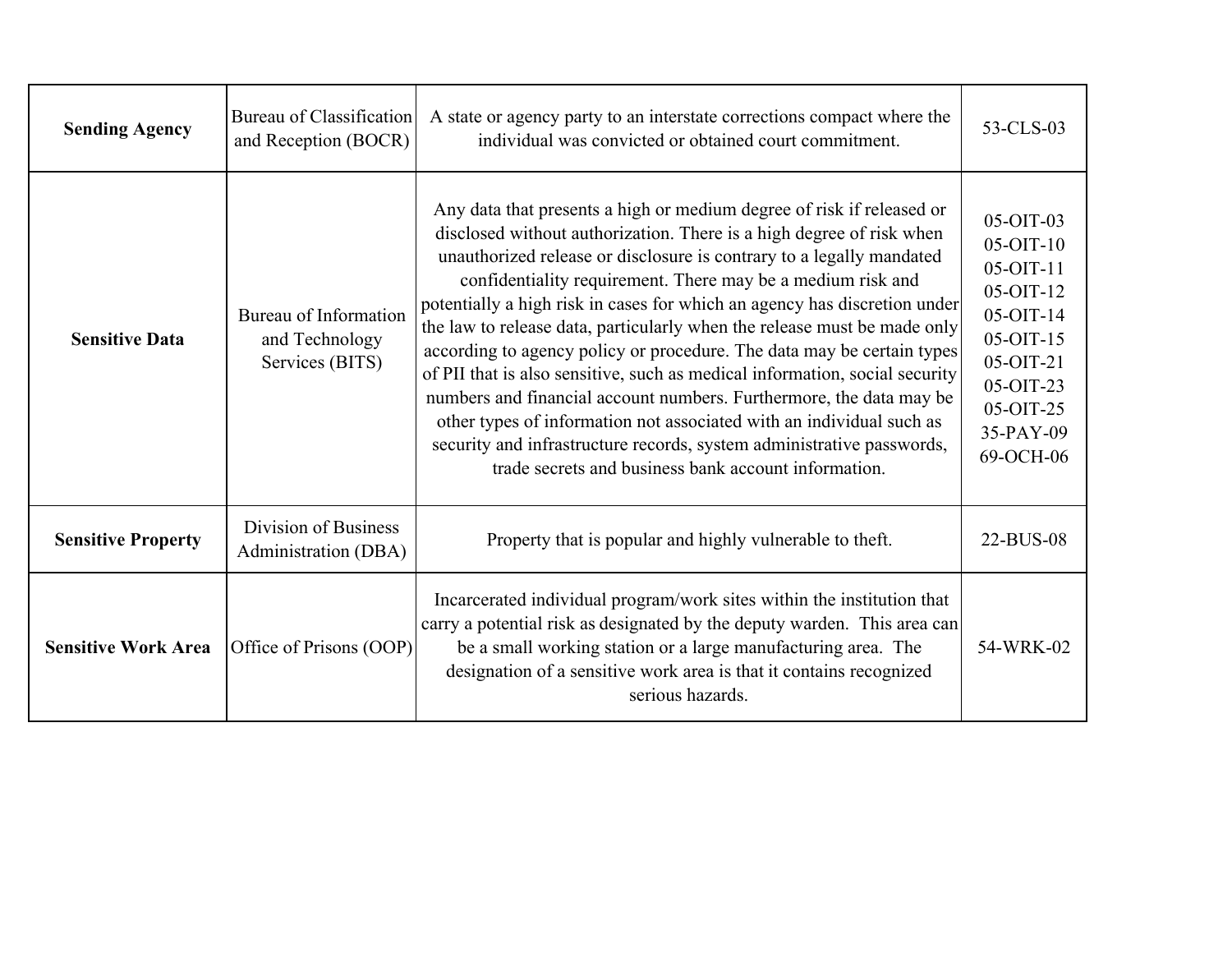| <b>Serious Health</b><br><b>Condition</b> | Bureau of Personnel                          | In general, an illness, injury, impairment, or physical or mental<br>condition that involves: (a) inpatient care (e.g., an overnight stay) in a<br>hospital, hospice, or residential medical care facility, or (b) continuing<br>treatment by a health care provider, which includes: (i) a period of<br>incapacity more than three (3) consecutive, full calendar days, (ii)<br>pregnancy or prenatal care, (iii) a chronic serious health condition, (iv)<br>a permanent or long-term condition, or $(v)$ any absences to receive<br>multiple treatments. Refer to FMLA law and Certification (DRC1024<br>and DRC1032) for clarity. | 36-LEV-02                                                     |
|-------------------------------------------|----------------------------------------------|---------------------------------------------------------------------------------------------------------------------------------------------------------------------------------------------------------------------------------------------------------------------------------------------------------------------------------------------------------------------------------------------------------------------------------------------------------------------------------------------------------------------------------------------------------------------------------------------------------------------------------------|---------------------------------------------------------------|
| <b>Serious Mental Illness</b><br>(SMI)    | <b>Behavioral Health</b><br>Operations (BHO) | Persons who are age 18 and over, who currently or at any time during<br>the past year, have a diagnosable mental, behavioral, or emotional<br>disorder of sufficient duration to meet diagnostic criteria specified<br>within the most current Diagnostic and Statistical Manual of Mental<br>Disorders and that has resulted in functional impairment which<br>substantially interferes with or limits one or more major life activities.<br>These disorders have episodic, recurrent, or persistent features;<br>however, they vary in terms of severity and disabling effects.                                                     | 53-CLS-06<br>67-MNH-02<br>67-MNH-04<br>67-MNH-30<br>67-MNH-31 |
| <b>Serious Misconduct</b><br>Panel        | Legal Services                               | A panel of two $(2)$ or more members of the unit classification<br>committee who are authorized by the managing officer to conduct a<br>Level E (ERH) placement hearing. The committee makes a<br>recommendation to the managing officer whether Level E placement is<br>required.                                                                                                                                                                                                                                                                                                                                                    | 76-VIS-03<br>78-REL-01<br>79-ISA-01<br>79-ISA-02              |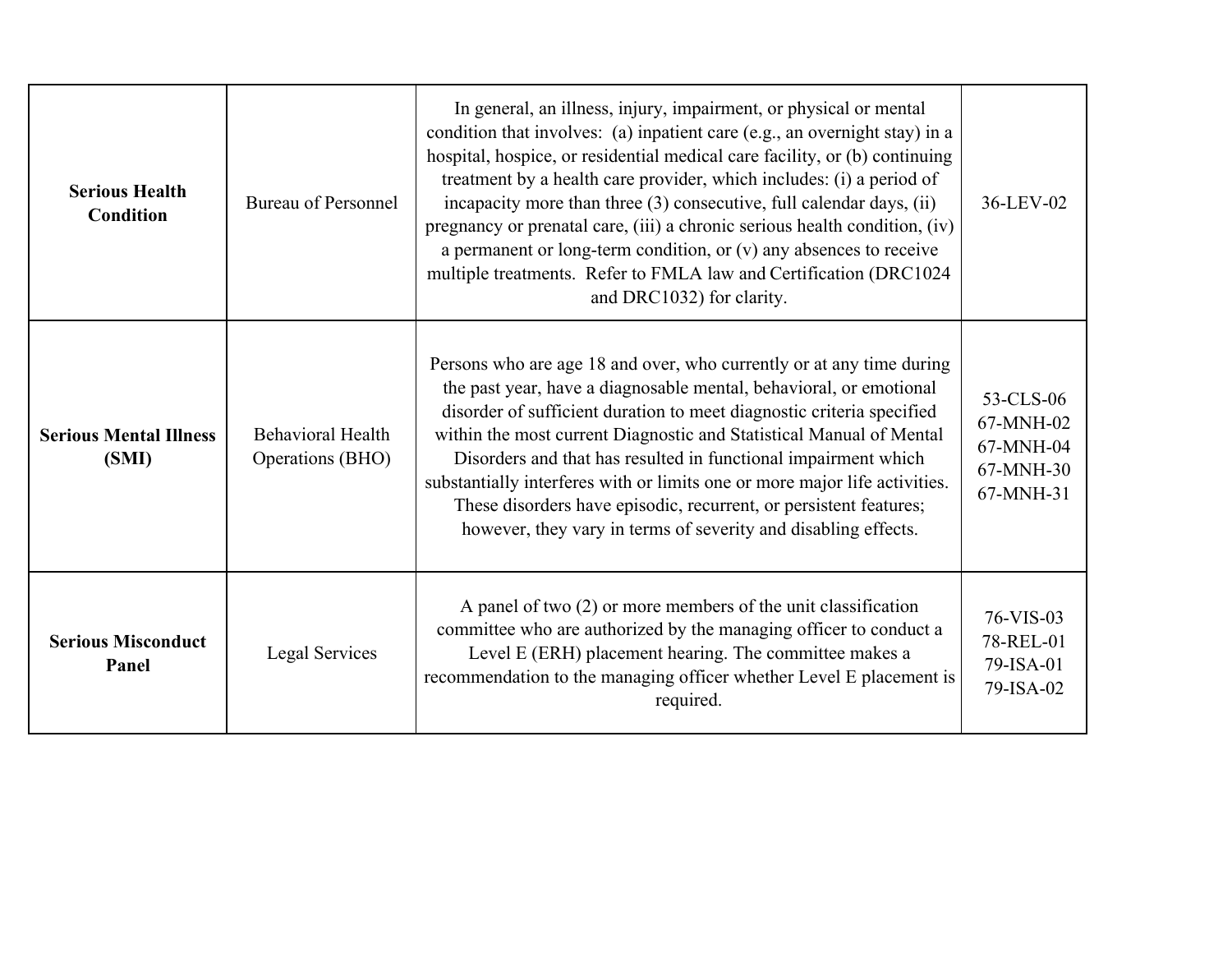| <b>Serious Physical Harm</b><br>to Persons       | <b>Risk Management</b><br>(Legal)                          | Any of the following: 1.Any physical harm which carries a substantial<br>risk of death;<br>2. Any physical harm which involves some permanent incapacity,<br>whether partial or total, or which involves some temporary, substantial<br>incapacity;<br>3. Any mental illness or condition of such gravity as would normally<br>require hospitalization or prolonged psychiatric treatment, and which is<br>caused by a physical injury;<br>4. Any physical harm which involves some permanent disfigurement,<br>or which involves some temporary, serious disfigurement;<br>5. Any physical harm, which involves acute pain of such duration as to<br>result in substantial suffering, or which involves any degree of<br>prolonged or intractable pain. | 63-UOF-01<br>104-TAW-02  |
|--------------------------------------------------|------------------------------------------------------------|----------------------------------------------------------------------------------------------------------------------------------------------------------------------------------------------------------------------------------------------------------------------------------------------------------------------------------------------------------------------------------------------------------------------------------------------------------------------------------------------------------------------------------------------------------------------------------------------------------------------------------------------------------------------------------------------------------------------------------------------------------|--------------------------|
| <b>Serious Self-Injurious</b><br><b>Behavior</b> | <b>Behavioral Health</b><br>Operations (BHO)               | Self-injurious behaviors, regardless of motivation, that require<br>advanced level provider medical care on-site, or transport to an outside<br>medical facility.                                                                                                                                                                                                                                                                                                                                                                                                                                                                                                                                                                                        | 67-MNH-09<br>67-MNH-32   |
| <b>Server</b>                                    | Bureau of Information<br>and Technology<br>Services (BITS) | A computer that provides data, services and resources to other<br>computers on a local area network (LAN) or a wide area network<br>(WAN). Servers have many purposes and can exist as physical<br>hardware or in a virtual machine (VM) environment.                                                                                                                                                                                                                                                                                                                                                                                                                                                                                                    | $05-OIT-01$<br>05-OIT-03 |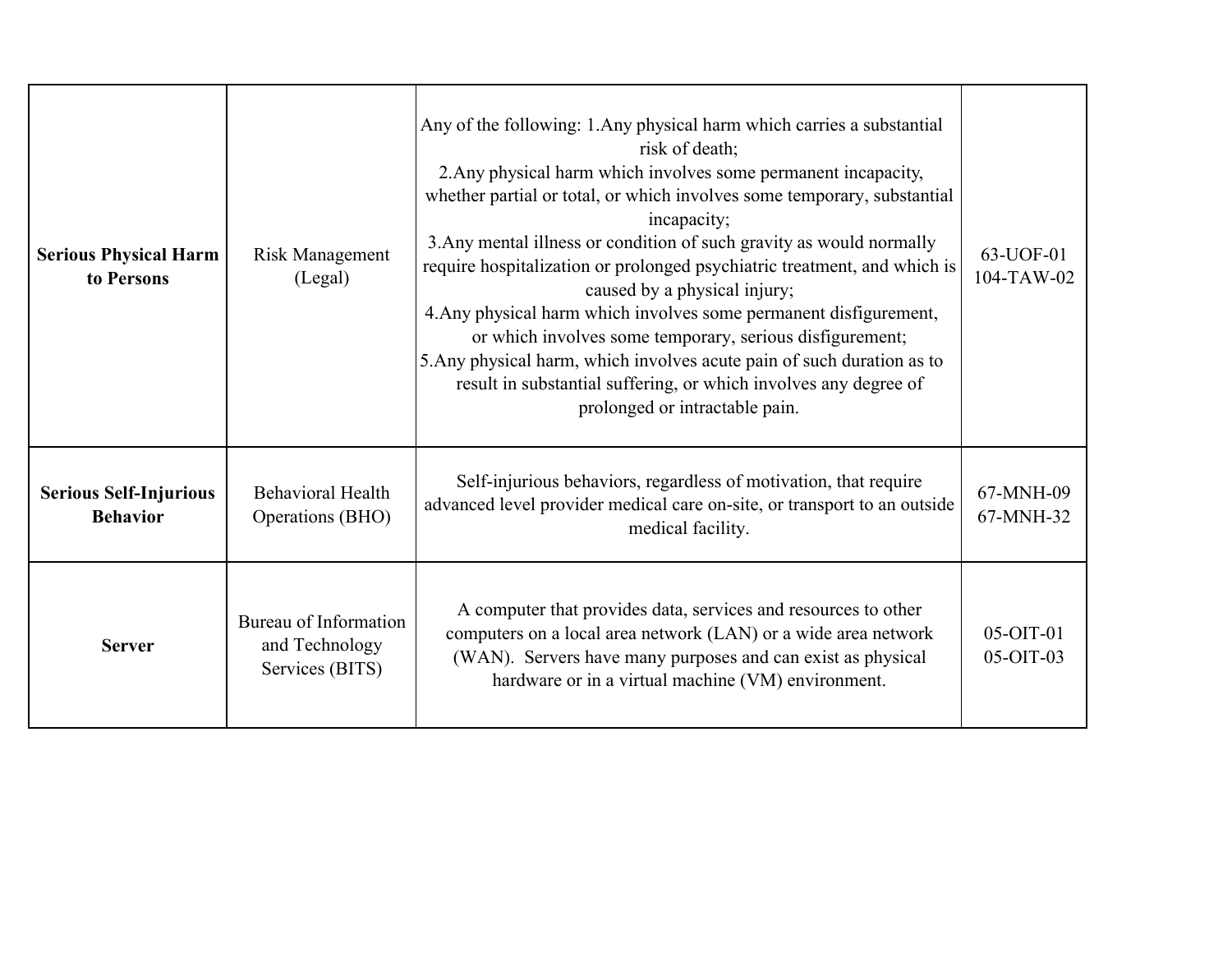| Service and/or<br>Maintenance                  | <b>Bureau of Operational</b><br>Compliance (BOC)           | Workplace activities such as construction, installing, setting up,<br>adjusting, inspecting, modifying, and maintaining and/or servicing<br>machines or equipment. This can also include lubricating, cleaning, or<br>un-jamming of machines or equipment and making adjustments or tool<br>changes where the employee may be exposed to the unexpected<br>energization or startup of the equipment or release of hazardous energy.                             | $10-SAF-11$ |
|------------------------------------------------|------------------------------------------------------------|-----------------------------------------------------------------------------------------------------------------------------------------------------------------------------------------------------------------------------------------------------------------------------------------------------------------------------------------------------------------------------------------------------------------------------------------------------------------|-------------|
| <b>Service Entity</b>                          | <b>Bureau of Operational</b><br>Compliance (BOC)           | A public or private entity that provides services to individuals who<br>there is reason to believe may be at risk of experiencing an opioid-<br>related overdose. The law includes the following as Service Entities: a<br>college or university, school, local health department, community<br>addiction services provider, court, probation department, halfway<br>house, prison, jail, community residential center, homeless shelter, or<br>similar entity. | 10-SAF-20   |
| <b>Service Level</b><br><b>Agreement (SLA)</b> | Bureau of Information<br>and Technology<br>Services (BITS) | An IT service provider – customer contract that, for purposes of this<br>policy, defines the type and level of service that is expected to be<br>delivered by an ODRC authorized user at the technical level to a DRC<br>authorized user at the end user level.                                                                                                                                                                                                 | 05-OIT-25   |
| <b>Service Provider</b>                        | Division of Business<br>Administration (DBA)               | A vendor who provides a service.                                                                                                                                                                                                                                                                                                                                                                                                                                | 24-CAS-01   |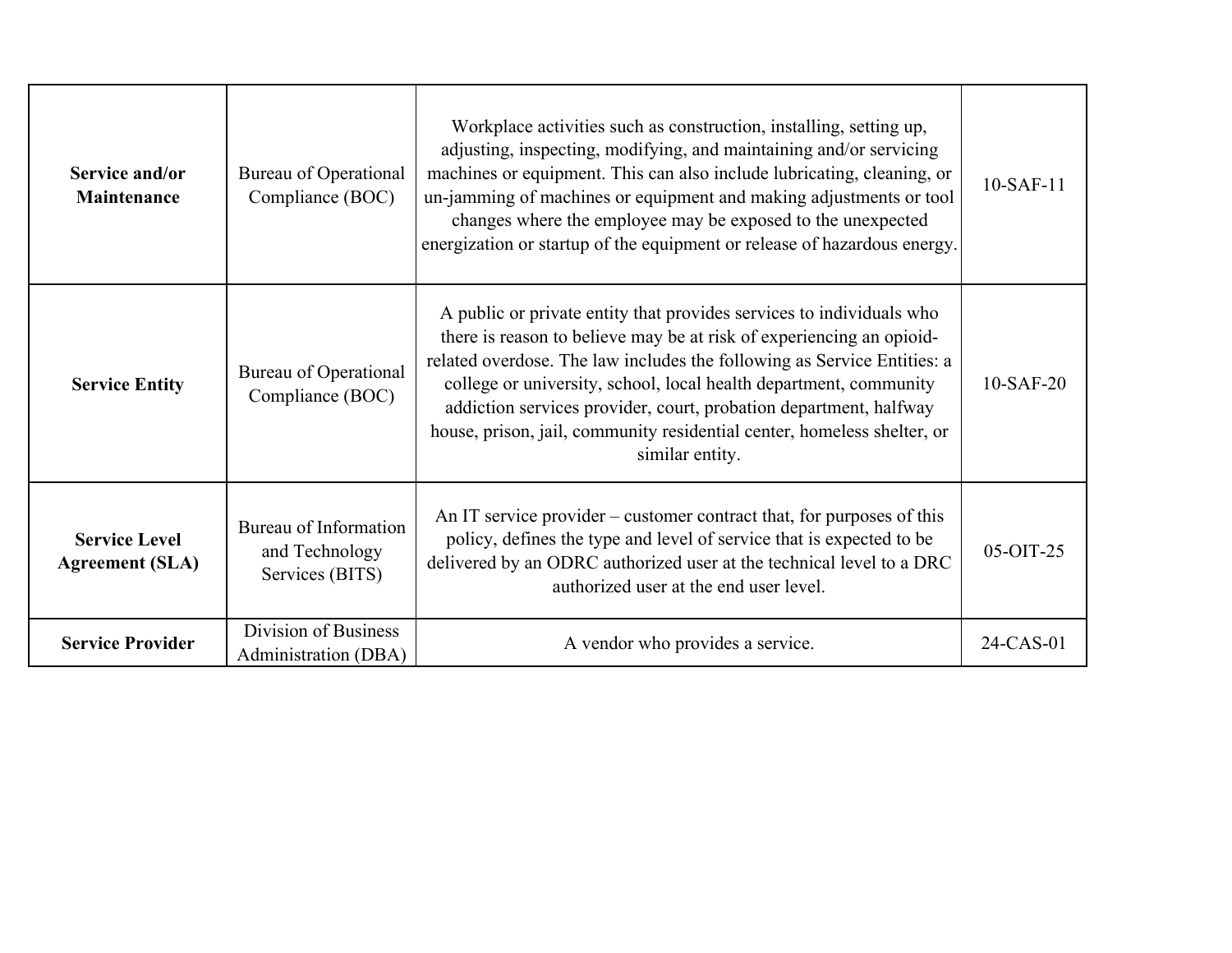| <b>ServiceNow</b>                 | Bureau of Information<br>and Technology<br>Services (BITS) | An on-demand, cloud-based, enterprise IT service management<br>software tool hosted by the Ohio Department of Administrative<br>Services, Office of Information Technology (DAS OIT). ServiceNow is<br>used to report IT incidents, problems and issues, request specific ODRC<br>products and services, document the actions taken in response to said<br>reports and requests and track said requests, reports and associated<br>responses in a standardized manner in order to generate data that can be<br>used for ODRC IT resource forecasting and allocation. ServiceNow is<br>commonly called the ODRC IT ticket system. A ServiceNow ticket is<br>created by logging on to ServiceNow at https://stateofohio.service-<br>now.com/ess. | $05-OT-01$<br>$05-OIT-10$<br>05-OIT-12<br>05-OIT-17<br>05-OIT-25<br>69-OCH-06 |
|-----------------------------------|------------------------------------------------------------|------------------------------------------------------------------------------------------------------------------------------------------------------------------------------------------------------------------------------------------------------------------------------------------------------------------------------------------------------------------------------------------------------------------------------------------------------------------------------------------------------------------------------------------------------------------------------------------------------------------------------------------------------------------------------------------------------------------------------------------------|-------------------------------------------------------------------------------|
| <b>Session Defined</b><br>Program | Office of Reentry                                          | A program that has a specified number of sessions in which a group of<br>participants start and end at specified dates.                                                                                                                                                                                                                                                                                                                                                                                                                                                                                                                                                                                                                        | 02-REN-02                                                                     |
| <b>Session Recording</b>          | Bureau of Information<br>and Technology<br>Services (BITS) | An exact reproduction of all content, including text documents and<br>videos, generated by an ODRC incarcerated individual using an ODRC<br>computing device connected to the ODRC Inmate Citrix Network,<br>which are retained at the State of Ohio Computer Center until deleted<br>pursuant to the retention requirement contained within this ODRC<br>policy.                                                                                                                                                                                                                                                                                                                                                                              | $05-OIT-11$                                                                   |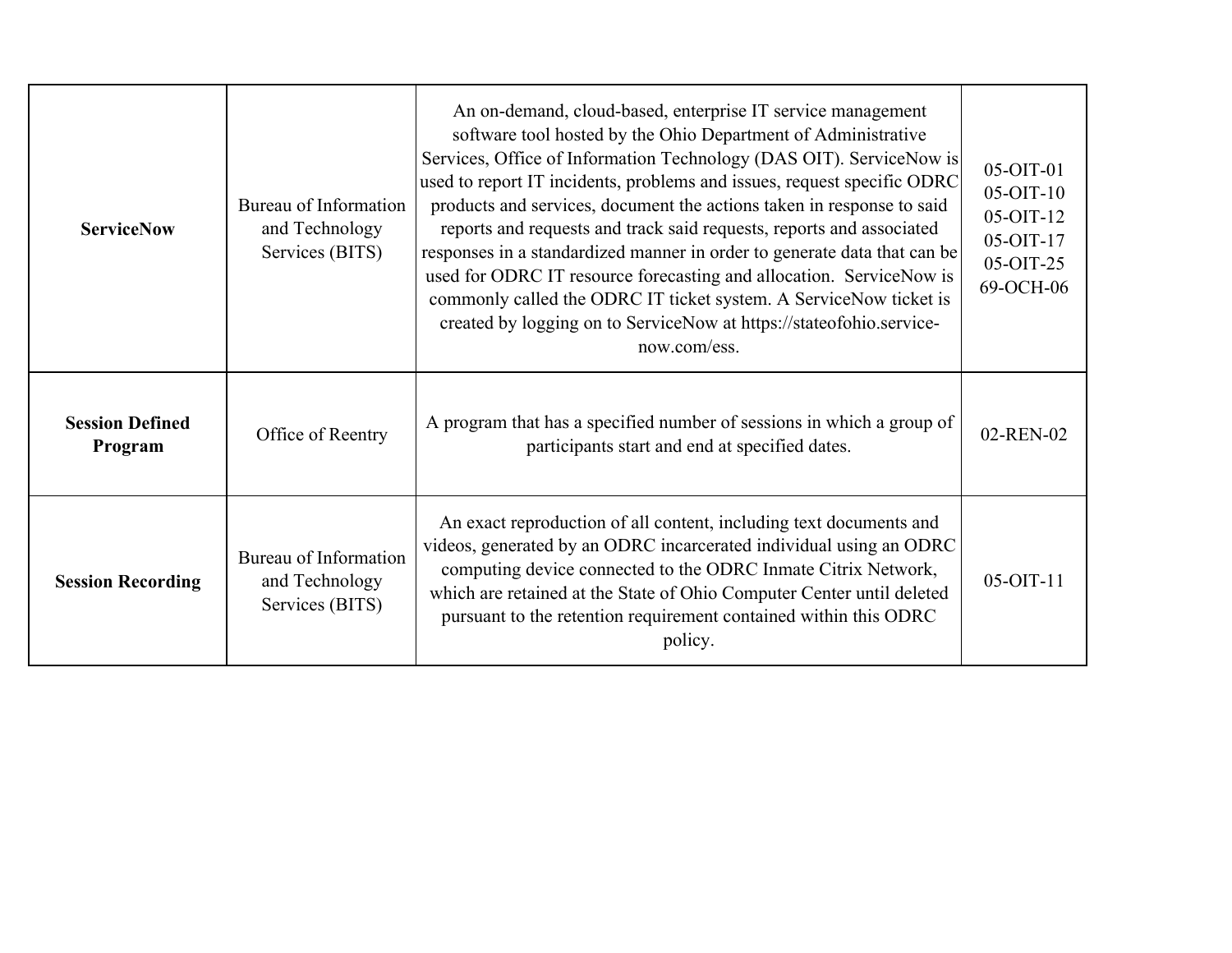| <b>Severe/Serious</b><br><b>Hazardous Chemical</b> | Bureau of Operational<br>Compliance (BOC)                     | A severe/serious hazardous chemical which is classified by the<br>manufacturer as a physical hazard or a health hazard, a simple<br>asphyxiant, combustible dust, pyrophoric gas, or hazard not otherwise<br>classified, AND as a concentrate or diluted form these chemicals are<br>assigned a Signal Word of DANGER as listed in the hazard(s)<br>identification section #2 of the SDS. Chemicals classified as a<br>flammable liquid, flammable aerosol, or flammable gas as listed in<br>section #2 of the SDS regardless of Signal Word assigned.                 | $10-SAF-12$                                            |
|----------------------------------------------------|---------------------------------------------------------------|------------------------------------------------------------------------------------------------------------------------------------------------------------------------------------------------------------------------------------------------------------------------------------------------------------------------------------------------------------------------------------------------------------------------------------------------------------------------------------------------------------------------------------------------------------------------|--------------------------------------------------------|
| <b>Sex Offender</b>                                | Division of Parole and<br><b>Community Services</b><br>(DPCS) | An offender shall be identified as a sex offender for supervision if the<br>current offense is a sexually oriented offense pursuant to ORC section<br>2907 or on cases supervised for the courts and the journal entry<br>identifies the offender as a sex offender.                                                                                                                                                                                                                                                                                                   | 100-APA-15<br>$100-APA-16$<br>100-APA-21<br>103-SPS-02 |
| <b>Sex Offender</b><br>(Interstate Compact)        | Division of Parole and<br><b>Community Services</b><br>(DPCS) | An adult placed under, or made subject to, supervision as the result of<br>the commission of a criminal offense and released to the community<br>under the jurisdiction of courts, paroling authorities, corrections, or<br>other criminal justice agencies, and who is registered or required to<br>register as a sex offender in the sending state or is under sex offender<br>terms and conditions in the sending state and who is required to request<br>transfer of supervision under the provisions of the Interstate Compact<br>for Adult Offender Supervision. | 103-SPS-01                                             |
| <b>Sex Offender Basic</b><br><b>Education</b>      | <b>Behavioral Health</b><br>Operations (BHO)                  | A twenty (20) hour psycho-educational regimen all sex offenders<br>complete at the Sex Offender Risk Reduction Center (SORRC) at the<br>Correctional Reception Center (CRC).                                                                                                                                                                                                                                                                                                                                                                                           | 67-MNH-12                                              |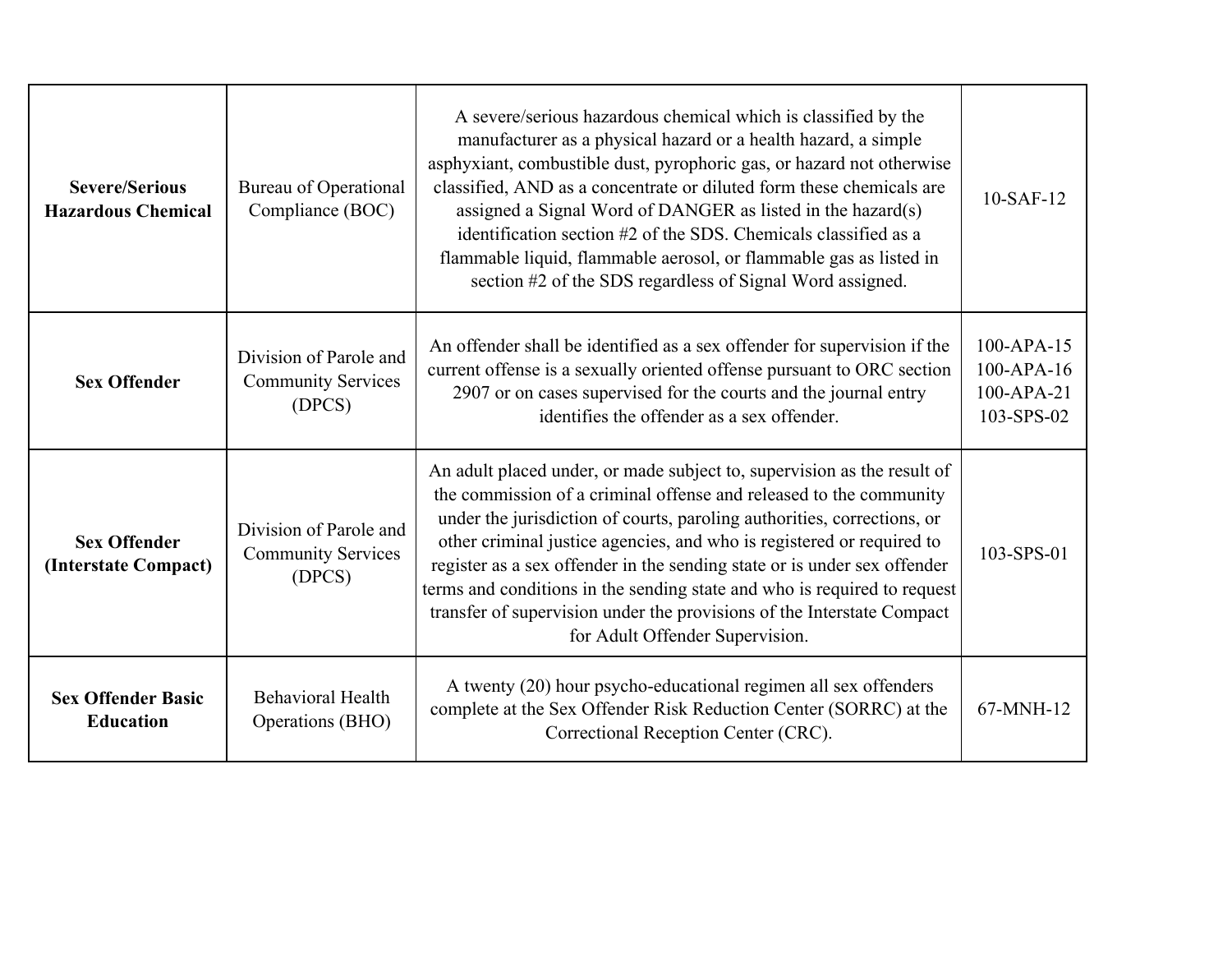| <b>Sex Offender Program</b><br>Curriculum                             | <b>Behavioral Health</b><br>Operations (BHO) | A structured intervention curriculum for sex offenders who score above<br>average and well above average risk to sexually reoffend that employs<br>cognitive-behavioral intervention techniques and core correctional<br>practices to address a set of dynamic risk factors and intervention<br>targets which are associated with recidivism in adult sex offender<br>offenders.              | 67-MNH-12  |
|-----------------------------------------------------------------------|----------------------------------------------|-----------------------------------------------------------------------------------------------------------------------------------------------------------------------------------------------------------------------------------------------------------------------------------------------------------------------------------------------------------------------------------------------|------------|
| <b>Sex Offender Risk</b><br><b>Assessment</b>                         | <b>Behavioral Health</b><br>Operations (BHO) | An evidence-based assessment of static, actuarial, or historical factors<br>to determine whether the offender is very low, below average, average,<br>above average or well above average risk to sexually reoffend.                                                                                                                                                                          | 67-MNH-12  |
| <b>Sex Offender Services</b><br><b>Quality Improvement</b><br>Program | <b>Behavioral Health</b><br>Operations (BHO) | A comprehensive program to systematically review and improve the<br>quality, efficiency, and effectiveness of sex offender services. The<br>quality improvement program is a structured organizational process<br>designed to ensure program fidelity while implementing a continuous<br>flow of improvements to provide quality sex offender services that<br>meets or exceeds expectations. | 67-MNH-12  |
| <b>Sex Offender</b><br><b>Treatment Program</b>                       | Parole Board                                 | Program(s) conducted by professional staff inside state correctional<br>facilities designated to reduce the likelihood that a person will commit<br>another sex offense.                                                                                                                                                                                                                      | 105-PBD-11 |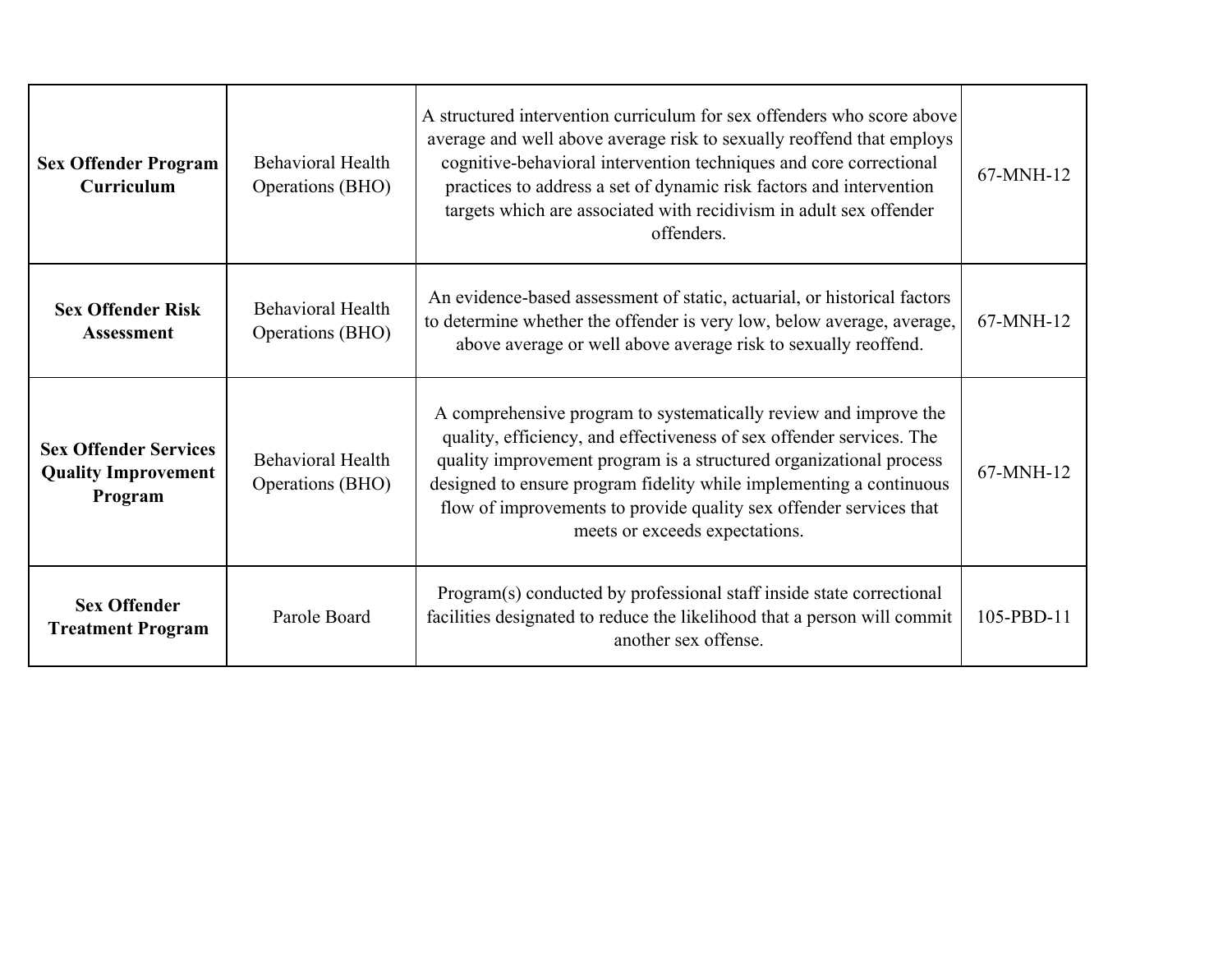| <b>Sexual Abuse</b>   | Bureau of Operational<br>Compliance (BOC) | Any behavior or act of a sexual nature, or any attempt, threat or request<br>for same, directed toward an incarcerated individual by an employee,<br>contractor, intern, or volunteer, which may include one or more of: 1)<br>sexual conduct, 2) sexual contact, 3) voyeurism, or, 4) indecent<br>exposure; OR any behavior or act of a sexual nature, if the victim does<br>not consent, is coerced into such act by overt or implied threats of<br>violence, or is unable to consent or refuse, directed toward an<br>incarcerated individual by another incarcerated individual which may<br>include one or more of: $(1)$ sexual conduct or $(2)$ sexual contact. | 79-ISA-01<br>79-ISA-02 |
|-----------------------|-------------------------------------------|------------------------------------------------------------------------------------------------------------------------------------------------------------------------------------------------------------------------------------------------------------------------------------------------------------------------------------------------------------------------------------------------------------------------------------------------------------------------------------------------------------------------------------------------------------------------------------------------------------------------------------------------------------------------|------------------------|
| <b>Sexual Conduct</b> | Bureau of Operational<br>Compliance (BOC) | Vaginal intercourse between a male and female; anal intercourse,<br>fellatio, and cunnilingus between persons regardless of sex; and without<br>relation to official duties, the insertion, however slight, of any part of<br>the body or any instrument, apparatus, or other object into the vaginal or<br>anal cavity of another. Penetration, however slight, is sufficient to<br>complete vaginal or anal intercourse.                                                                                                                                                                                                                                             | 79-ISA-01<br>79-ISA-02 |
| <b>Sexual Contact</b> | Bureau of Operational<br>Compliance (BOC) | Any touching of an erogenous zone of another including without<br>limitation the thigh, genitals, buttocks, pubic region, or if the person is a<br>female, a breast, for the purpose of sexually arousing or gratifying either<br>person.                                                                                                                                                                                                                                                                                                                                                                                                                              | 79-ISA-01<br>79-ISA-02 |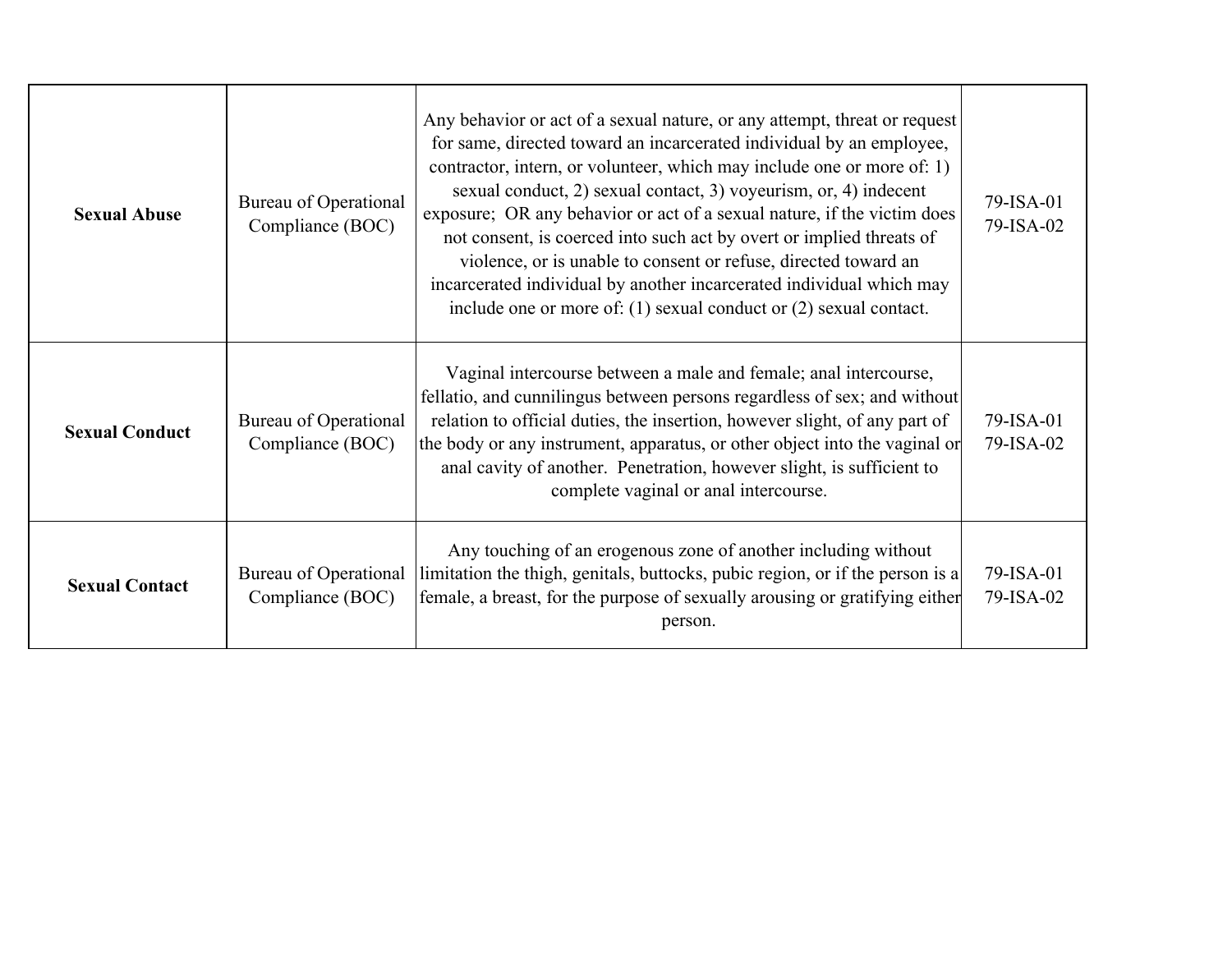| <b>Sexual Harassment</b>                   | <b>Bureau of Operational</b><br>Compliance (BOC) | (1) Repeated and unwelcome sexual advances, requests for sexual<br>favors or verbal comments, gestures, or actions of a derogatory or<br>offensive sexual nature by one incarcerated individual toward another,<br>OR (2) repeated verbal comments or gestures of a sexual nature to an<br>incarcerated individual by an employee, contractor, intern, or volunteer,<br>including demeaning references to gender, sexually suggestive or<br>derogatory comments about body or clothing, or obscene language or<br>gestures. | 79-ISA-01<br>79-ISA-02                |
|--------------------------------------------|--------------------------------------------------|-----------------------------------------------------------------------------------------------------------------------------------------------------------------------------------------------------------------------------------------------------------------------------------------------------------------------------------------------------------------------------------------------------------------------------------------------------------------------------------------------------------------------------|---------------------------------------|
| <b>Sexual Misconduct</b>                   | Bureau of Operational<br>Compliance (BOC)        | Any behavior or act of a sexual nature directed toward an incarcerated<br>individual by an employee, contractor, intern, or volunteer or other<br>incarcerated individual which may be sexual harassment, sexual abuse,<br>or a combination of both as defined in this policy.                                                                                                                                                                                                                                              | 79-ISA-01<br>79-ISA-02                |
| <b>Sexual Motivation</b><br>Specification  | Parole Board                                     | A specification, as described in ORC section 2941.147, indicating that a<br>person charged with a designated homicide, assault, or kidnapping<br>offense committed the offense with a sexual motivation.                                                                                                                                                                                                                                                                                                                    | 105-PBD-11                            |
| <b>Sexually Violent</b><br><b>Offense</b>  | Parole Board                                     | A violent sex offense or a designated homicide, assault, or kidnapping<br>offense that the offender commits with a sexual motivation.                                                                                                                                                                                                                                                                                                                                                                                       | 105-PBD-11                            |
| <b>Sexually Violent</b><br><b>Predator</b> | Legal Services                                   | A person who has been convicted of or pleads guilty to committing, on<br>or after 1/1/97, a sexually violent offense and is likely to engage in the<br>future in one or more sexually violent offenses.                                                                                                                                                                                                                                                                                                                     | 67-MNH-30<br>105-PBD-11<br>108-ABC-04 |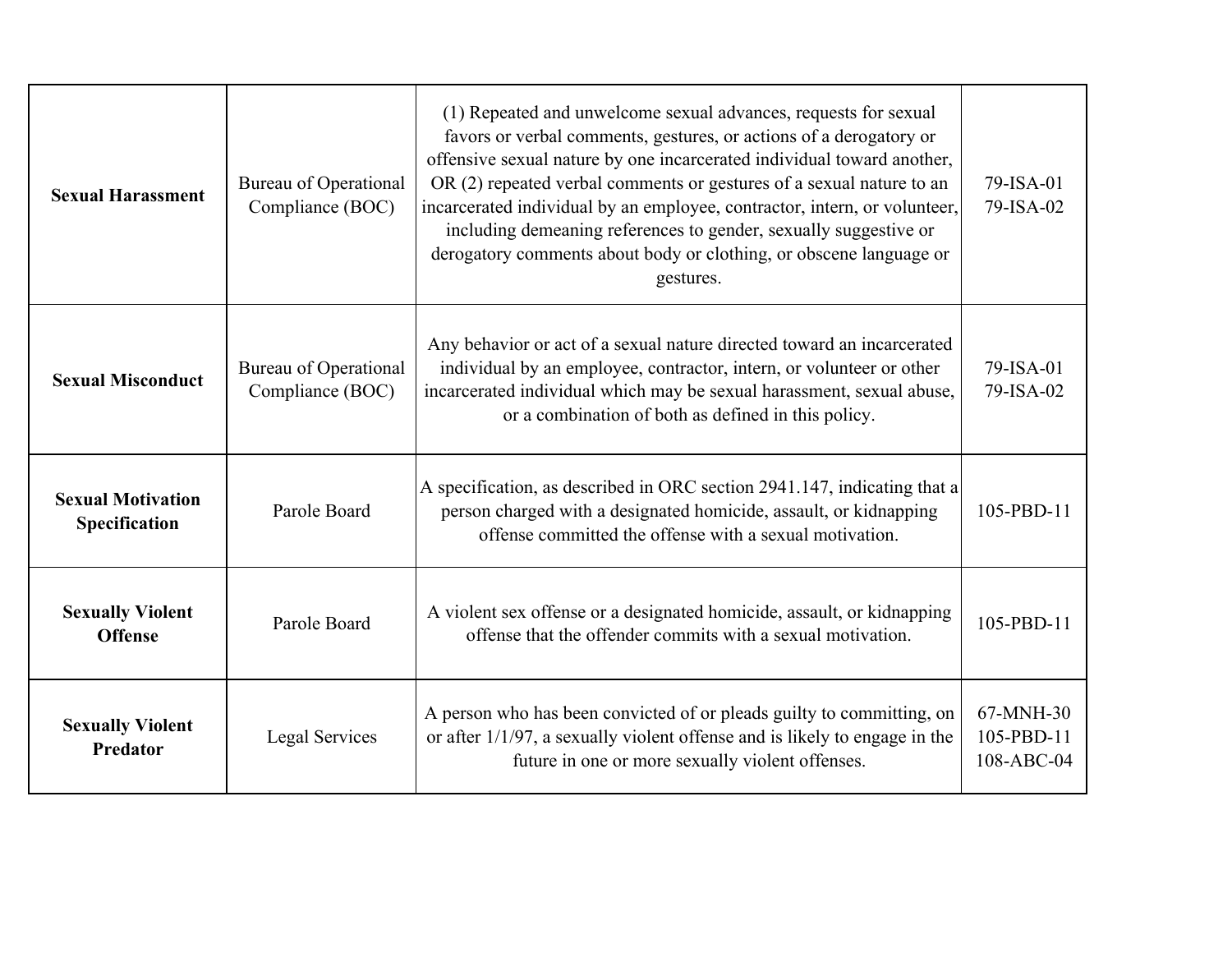| <b>Sexually Violent</b><br><b>Predator Hearing</b>                           | Parole Board                                 | A hearing conducted by a quorum of the Parole Board to decide<br>whether to terminate the Parole Board's control over the offender's<br>service of the prison term.                                                                                                                                                                                                                                                                                                                                                                                                                                         | 105-PBD-11                            |
|------------------------------------------------------------------------------|----------------------------------------------|-------------------------------------------------------------------------------------------------------------------------------------------------------------------------------------------------------------------------------------------------------------------------------------------------------------------------------------------------------------------------------------------------------------------------------------------------------------------------------------------------------------------------------------------------------------------------------------------------------------|---------------------------------------|
| <b>Sexually Violent</b><br><b>Predator Risk</b><br><b>Assessment (SVPRA)</b> | <b>Behavioral Health</b><br>Operations (BHO) | An assessment on an incarcerated individual with a sexually violent<br>predator specification. The assessment is completed at the request of the<br>Parole Board or judge to determine the likelihood of sexual and violent<br>re-offending. This is based on a review of specific risk factors<br>associated with recidivism. The SVPRA is a summary of specific risk<br>factors, interaction between factors, and patterns of high-risk behaviors.<br>The SVPRA is prepared for the use of the Parole Board and/or court<br>rather than preparation for purposes of treatment planning or<br>programming. | 67-MNH-30<br>105-PBD-11<br>108-ABC-04 |
| <b>Sexually Violent</b><br><b>Predator Specification</b>                     | Parole Board                                 | A specification, as described in ORC section 2941.148, setting forth<br>that a person charged with a violent sex offense or a person charged<br>with a designated homicide, assault, or kidnapping offense and a sexual<br>motivation specification, is a sexually violent predator.                                                                                                                                                                                                                                                                                                                        | 105-PBD-11                            |
| <b>Shabbat (the Sabbath)</b>                                                 | Religious Services                           | The period from thirty-five (35) minutes before sunset on Friday to<br>thirty-five (35) minutes after sunset on Saturday; where permitted, it<br>commences with a candle lighting ceremony including at least two (2)<br>candles (lit prior to sundown).                                                                                                                                                                                                                                                                                                                                                    | 72-REG-07                             |
| <b>Share</b>                                                                 | Legal                                        | A type of social media post where an individual re-posts an existing<br>post from another social media page to their own personal social media<br>page, typically through the use of a "share" button. Some social media<br>sites have a unique term for sharing content (e.g., Twitter calls this<br>"retweet").                                                                                                                                                                                                                                                                                           | 31-SEM-12                             |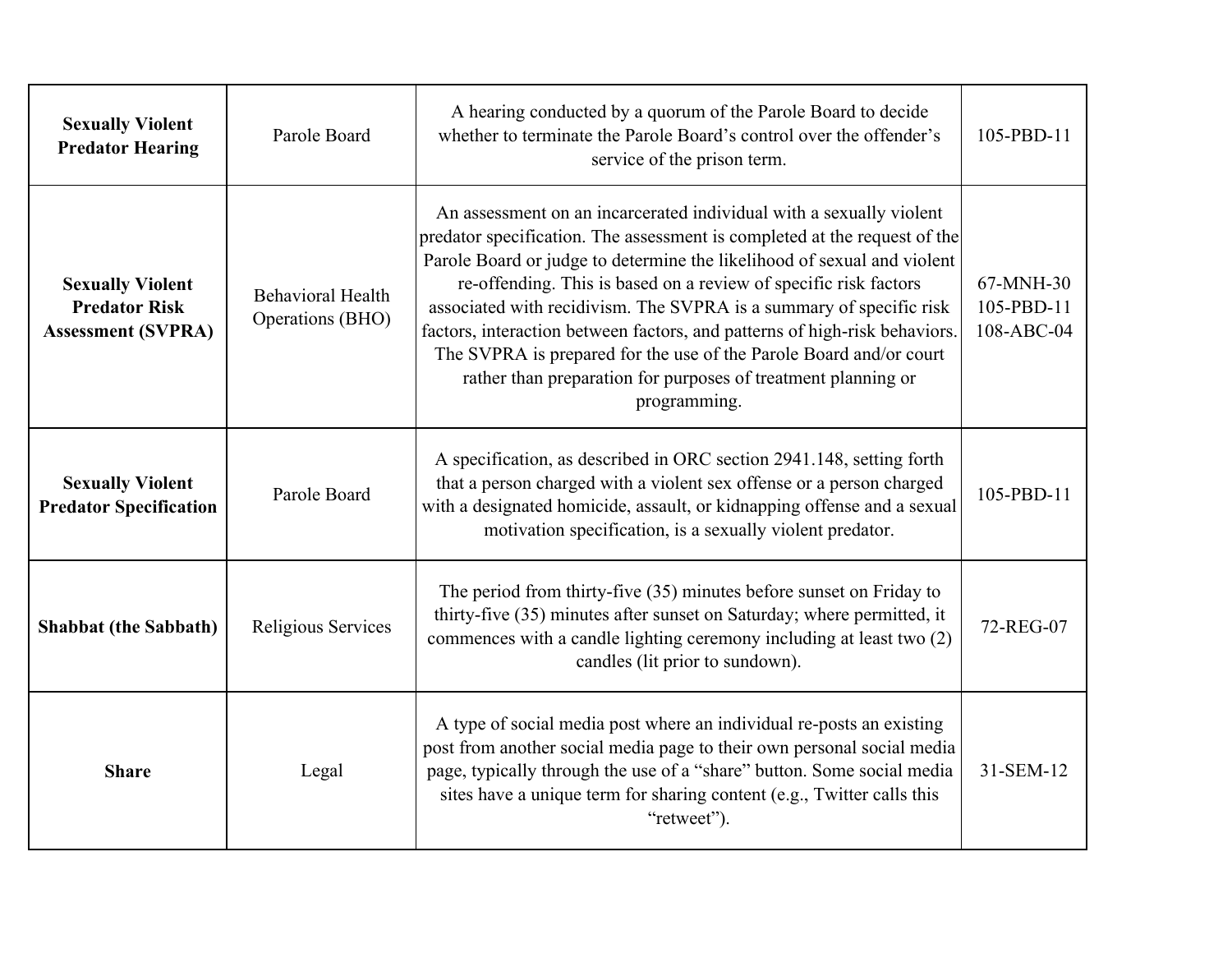| <b>Shareware</b>                | Bureau of Information<br>and Technology<br>Services (BITS)    | Copyrighted software, which may or may not be non-enterprise or non-<br>standard, typically downloaded from a website, that is made available to<br>individual users on a trial basis without a fee.                                           | 05-OIT-01               |
|---------------------------------|---------------------------------------------------------------|------------------------------------------------------------------------------------------------------------------------------------------------------------------------------------------------------------------------------------------------|-------------------------|
| <b>Sharps</b>                   | <b>Bureau of Medical</b><br>Operations (BMO)                  | Objects used when providing health care services that reasonably can be<br>expected to puncture the skin and result in an exposure injury. Such<br>objects may include, but are not limited to, needle devices, scalpels, and<br>lancets.      | 68-MED-18               |
| <b>Significant Change</b>       | Division of Parole and<br><b>Community Services</b><br>(DPCS) | Behavior that affects two (2) or more domains in ORAS/OYAS.                                                                                                                                                                                    | 02-REN-01<br>100-APA-13 |
| <b>Significant Relationship</b> | <b>Bureau of Personnel</b>                                    | Includes people living together as a spousal or family unit when not<br>legally married or related where the nature of the relationship may<br>impair the objectivity or independence of judgment of one individual<br>working with the other. | 34-PRO-01               |
| <b>Single Occupancy Cell</b>    | <b>Bureau of Classification</b><br>and Reception (BOCR)       | Any room within the prison where incarcerated individuals are housed<br>in such a manner that they are not required to be confined in the room<br>with another incarcerated individual(s).                                                     | 55-SPC-01               |
| <b>Single Source</b>            | Division of Business<br>Administration (DBA)                  | An individual or firm that has a license, trademark or copyright on a<br>given product or service (i.e., educational, programming) however,<br>other similar options exist in the marketplace. A Single Source is not a<br>sole source.        | 22-BUS-14               |
| <b>Site License</b>             | Bureau of Information<br>and Technology<br>Services (BITS)    | A license agreement that permits the subscriber to use the software at a<br>specified site or location without a limit on the number of users.                                                                                                 | 05-OIT-01               |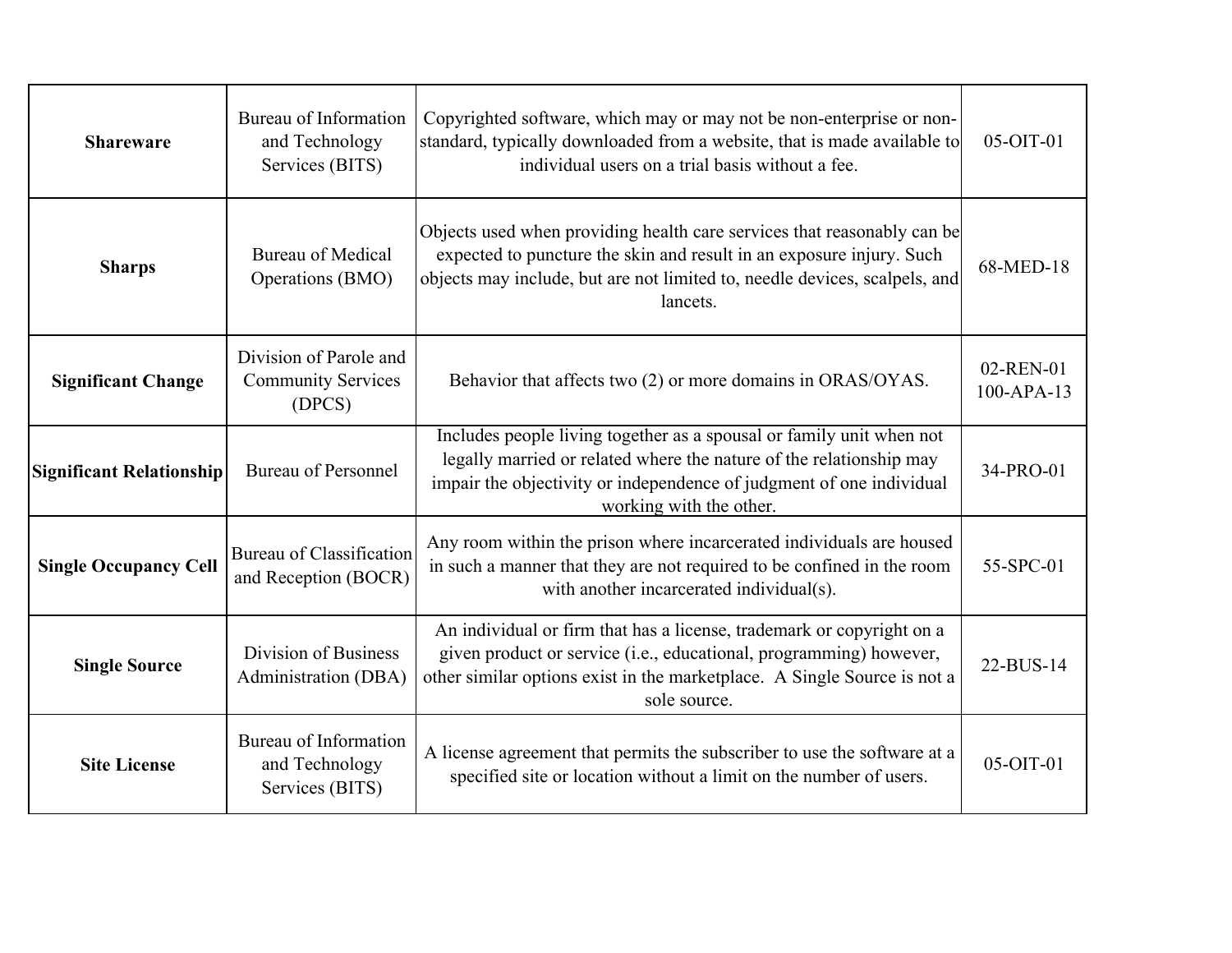| <b>Site Orientation</b><br><b>Training</b>      | <b>Corrections Training</b><br>Academy (CTA)                  | A component of the orientation program focused on classification and<br>site-specific knowledge, skills, duties, and responsibilities. This aspect<br>of training is job specfic. It shall be done under the direction of an<br>orientation mentor or experienced staff member.                                                                                                                                                                                                                             | 39-TRN-10  |
|-------------------------------------------------|---------------------------------------------------------------|-------------------------------------------------------------------------------------------------------------------------------------------------------------------------------------------------------------------------------------------------------------------------------------------------------------------------------------------------------------------------------------------------------------------------------------------------------------------------------------------------------------|------------|
| <b>Site-Specific Needs</b><br><b>Assessment</b> | <b>Corrections Training</b><br>Academy (CTA)                  | A research method used to collect data to determine performance gaps.<br>The assessment may include surveys, interviews, or an analysis of<br>historical events at the facility or region.                                                                                                                                                                                                                                                                                                                  | 39-TRN-05  |
| <b>Site Visit</b>                               | <b>Bureau of Community</b><br>Sanctions (BCS)                 | An on-site and/or virtual review of grant or contracted programmatic<br>operations to monitor progress toward compliance with program review<br>recommendations and provide any needed additional coaching.<br>Additional unannounced site visits may be conducted at any time as<br>deemed necessary.                                                                                                                                                                                                      | 08-MAU-03  |
| <b>Situational Staffing</b>                     | Division of Parole and<br><b>Community Services</b><br>(DPCS) | Any staffing that occurs between the parole officer and the unit<br>supervisor/designee pertaining to the status change of an offender (e.g.,<br>violators at large, transfers, positive urine screens, changes in behavior,<br>domestic/family emergencies, etc.). This staffing may not necessarily<br>coincide with a scheduled follow-up date; however, it does require the<br>immediate attention of the parole officer and shall be staffed with the<br>unit supervisor/designee as soon as possible. | 100-APA-23 |
| <b>Skill Defined Program</b>                    | Office of Reentry                                             | A program that has a minimum number of required sessions and no<br>maximum number of sessions, with non-specified beginning and<br>completion dates. Completion is dependent upon the participant's<br>demonstration of a program-specified skill or a set of modules for the<br>program.                                                                                                                                                                                                                   | 02-REN-02  |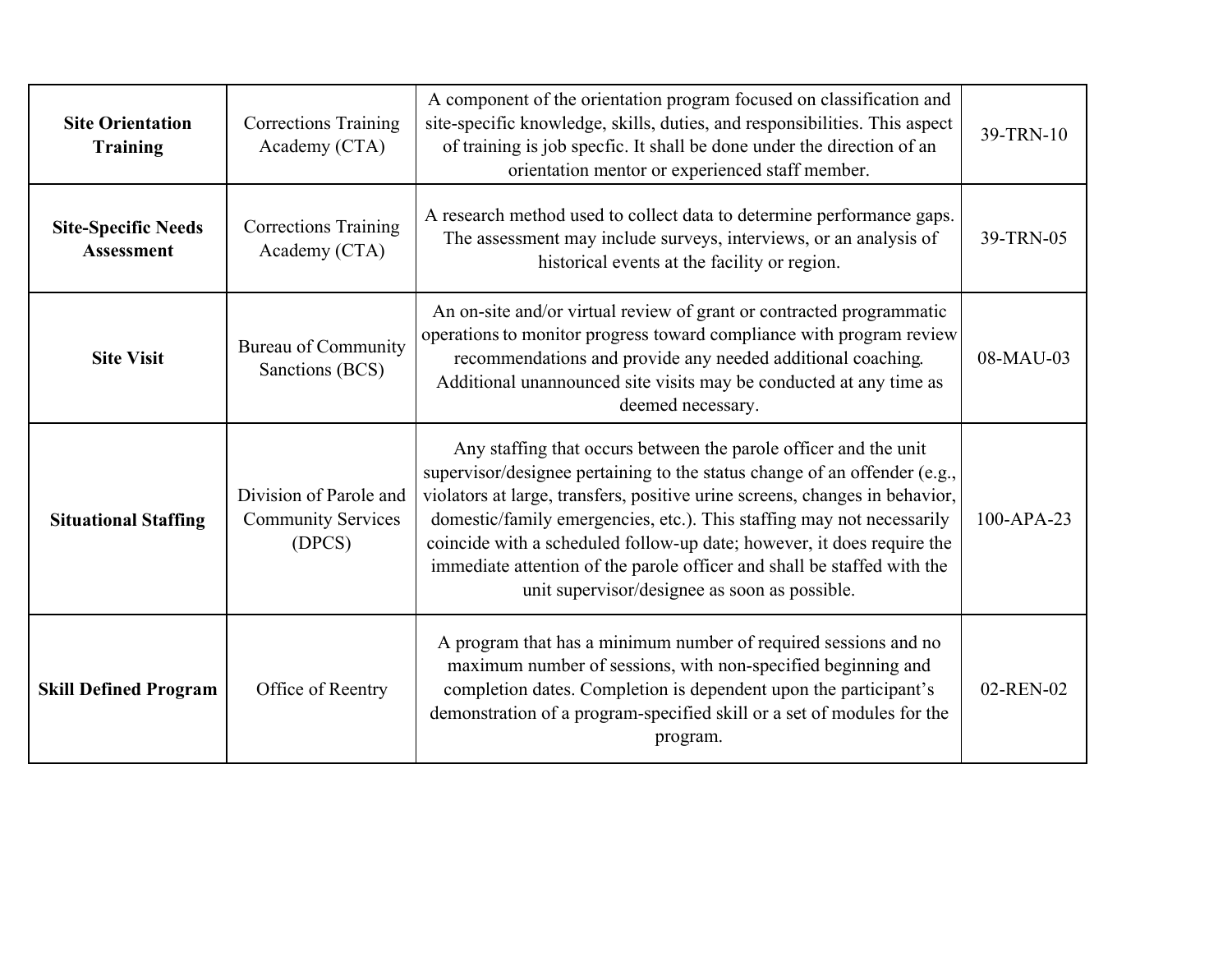| <b>Slate</b>        | Division of Parole and<br><b>Community Services</b><br>(DPCS)     | A notice of individuals recently arrested and residing in some type of<br>detention facility operated by law enforcement agents other than the<br>ODRC. This may also be referred to as a "booking".                                                                                                                               | 100-APA-08<br>100-APA-32 |
|---------------------|-------------------------------------------------------------------|------------------------------------------------------------------------------------------------------------------------------------------------------------------------------------------------------------------------------------------------------------------------------------------------------------------------------------|--------------------------|
| <b>Sleep Mode</b>   | DPCS/OOP                                                          | A mode on the BWC which turns off video recall, buffering, and<br>automatic activations. This setting allows recording to quickly begin if<br>the user initiates a manual activation.                                                                                                                                              | 10-SAF-22                |
| <b>Slush Fund</b>   | Division of Business<br>Administration (DBA)                      | Defined as an auxiliary monetary account or a reserve fund. However,<br>in the context of unethical dealings, such as those by state governments,<br>a slush fund can have particular connotations of illegality, illegitimacy,<br>or secrecy in regard to the use of this fund and the means by which the<br>funds were acquired. | 24-CAS-03                |
| <b>Smartphone</b>   | <b>Bureau of Information</b><br>and Technology<br>Services (BITS) | A handheld computing device that offers advanced connectivity and<br>data computing, communication and storage capability.                                                                                                                                                                                                         | $05-OTT-12$              |
| <b>Smoking</b>      | <b>Bureau of Operational</b><br>Compliance (BOC)                  | To inhale, exhale, burn or carry any lighted cigarette, cigar, pipe, or<br>other lighted smoking device for burning tobacco or any other plant.<br>Smoking does not include the burning of incense in a religious<br>ceremony.                                                                                                     | $10-SAF-01$              |
| <b>Snellen Test</b> | Office of Correctional<br>Health Care (OCHC)                      | A test of visual acuity using rows of letters printed in successively<br>decreasing sizes.                                                                                                                                                                                                                                         | 52-RCP-06                |
| <b>SOAP Note</b>    | Office of Correctional<br>Health Care (OCHC)                      | Method of documentation employed by healthcare providers to<br>document notes in an incarcerated individual's Mental Health file. The<br>acronym is defined as S=Subjective, O=Objective, A=Assessment,<br>$P = Plan$ .                                                                                                            | 67-MNH-02                |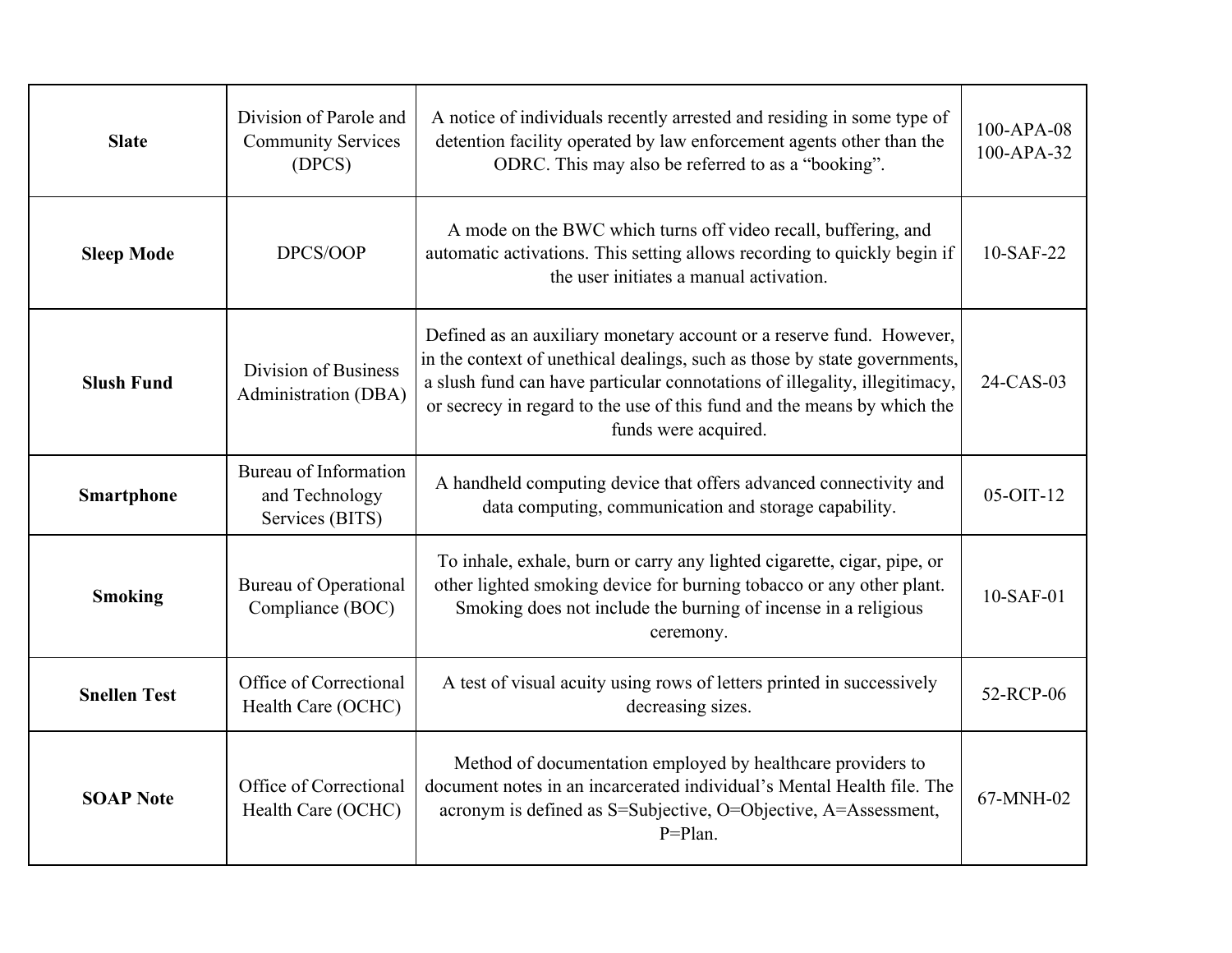| <b>Social Media</b>               | Legal                   | A category of internet-based resources that integrate user-generated<br>content and user participation. This includes but is not limited to social<br>networking sites (i.e., Facebook, Instagram, Snapchat,), microblogging<br>sites (i.e., Twitter, Nixle), photo and video sharing sites (i.e., Tik Tok,<br>Flicker, YouTube, Pinterest), wikis (pages that can be edited<br>collaboratively by users), blogs and news sites (i.e., Digg, Reddit). | $05-OTT-10$<br>31-SEM-12<br>34-PRO-07 |
|-----------------------------------|-------------------------|-------------------------------------------------------------------------------------------------------------------------------------------------------------------------------------------------------------------------------------------------------------------------------------------------------------------------------------------------------------------------------------------------------------------------------------------------------|---------------------------------------|
| <b>Social Media Post</b>          | Legal                   | Content an individual shares on a social media site or the act of<br>publishing content on a site, including words, pictures, videos, or links.                                                                                                                                                                                                                                                                                                       | 31-SEM-12                             |
| <b>Social Networks</b>            | Legal                   | Online platforms where users can create profiles, share information, and<br>socialize with others using a range of technologies. Social networks<br>include websites promoting a "circle of friends" or "virtual<br>communities" where participants are connected based on various social<br>commonalities, such as familial bonds, hobbies, or dating interests.<br>Examples include Facebook and, Twitter.                                          | 31-SEM-12                             |
| <b>Social Services</b><br>Program | Office of Prisons (OOP) | Planned individual and group activities designed to promote the<br>inmate's social adjustment within the institution as well as contribute to<br>the development of basic living/social skills necessary for the inmate's<br>successful return to the community.                                                                                                                                                                                      | 71-SOC-09                             |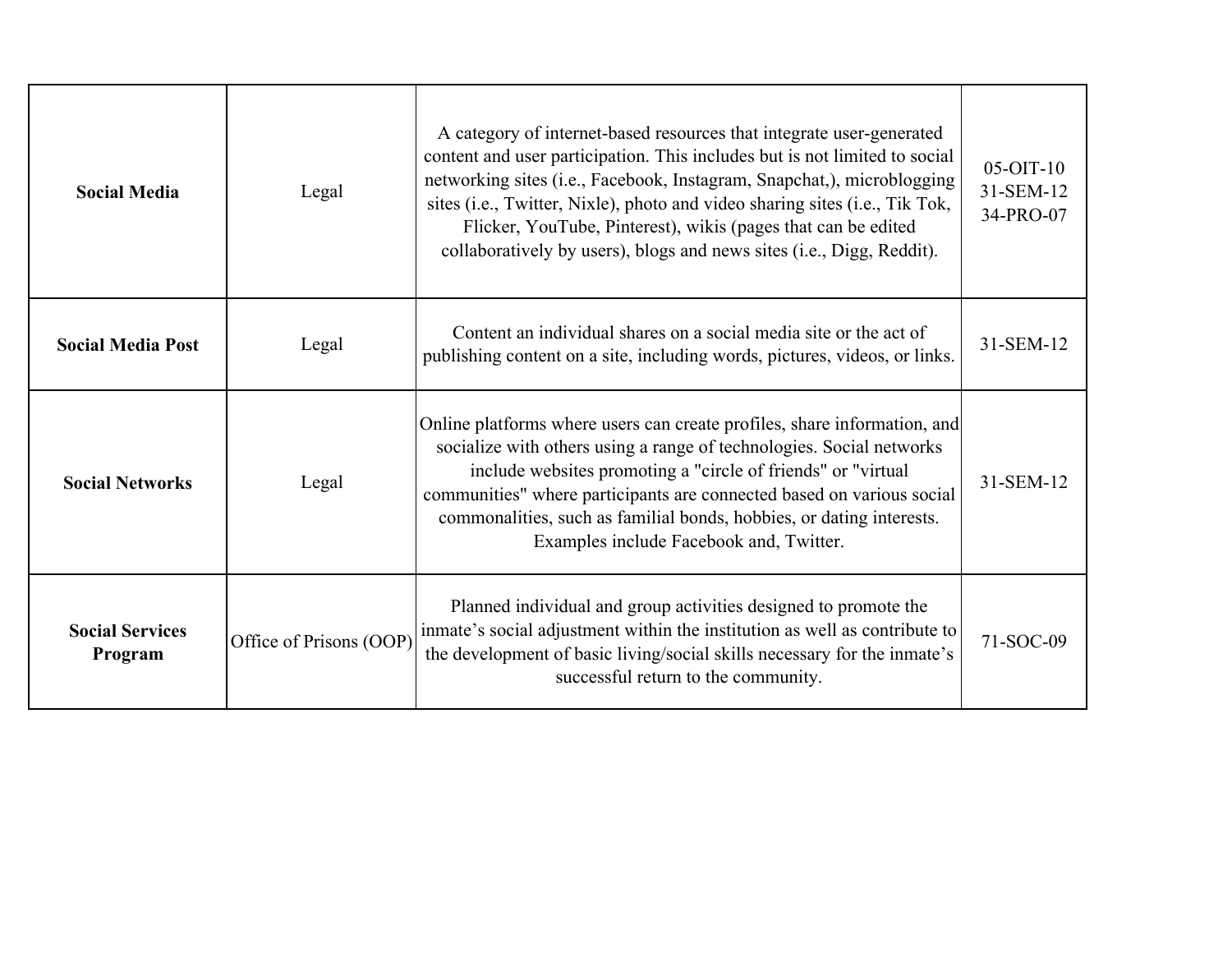| <b>Software</b>    | Bureau of Information<br>and Technology<br>Services (BITS) | The intangible computer programs, procedures, algorithms, related data,<br>and associated documentation stored in an information technology<br>device or system, that could be licensed intellectual property or open<br>source, whose purpose is to provide the instructions for the operation of<br>a data processing program or system. Examples of software include<br>middleware, programming software, system software and operating<br>systems, testware, firmware, freeware, retail software, device drivers,<br>programming tools and application software. ODRC information<br>technology software is subject to the requirements contained in ODRC<br>Policy 22-BUS-08, Inventory Control of Property, Supplies and Other<br>Assets. | 05-OIT-01<br>$05-OIT-11$<br>05-OIT-21<br>05-OIT-30 |
|--------------------|------------------------------------------------------------|-------------------------------------------------------------------------------------------------------------------------------------------------------------------------------------------------------------------------------------------------------------------------------------------------------------------------------------------------------------------------------------------------------------------------------------------------------------------------------------------------------------------------------------------------------------------------------------------------------------------------------------------------------------------------------------------------------------------------------------------------|----------------------------------------------------|
| <b>Sole Source</b> | Division of Business<br>Administration (DBA)               | An individual or firm that is the only manufacturer or provider of a<br>commodity or service. Note that an individual or firm may become a<br>sole source as the result of a standard established through a competitive<br>selection process. Documentation of the previous standardization<br>competitive selection process must be provided for each contract/order<br>file and provided to the Office of Acquisition and Contract Compliance<br>(OACC) chief.                                                                                                                                                                                                                                                                                | 22-BUS-14                                          |
| Solvency           |                                                            | Ability to meet financial obligations including dues and the ability to<br>Office of Prisons $(OOP)$ continue operations as related to the purpose or philosophy of the group<br>or organization.                                                                                                                                                                                                                                                                                                                                                                                                                                                                                                                                               | 73-GRP-01                                          |
| Spam               | Bureau of Information<br>and Technology<br>Services (BITS) | Unsolicited e-mail messages sent indiscriminately in bulk to e-mail<br>addresses. While often used commercially, for the purposes of this<br>policy, spam is considered inappropriate because it may contain links to<br>sites with malware or attachments containing malware.                                                                                                                                                                                                                                                                                                                                                                                                                                                                  | 05-OIT-18                                          |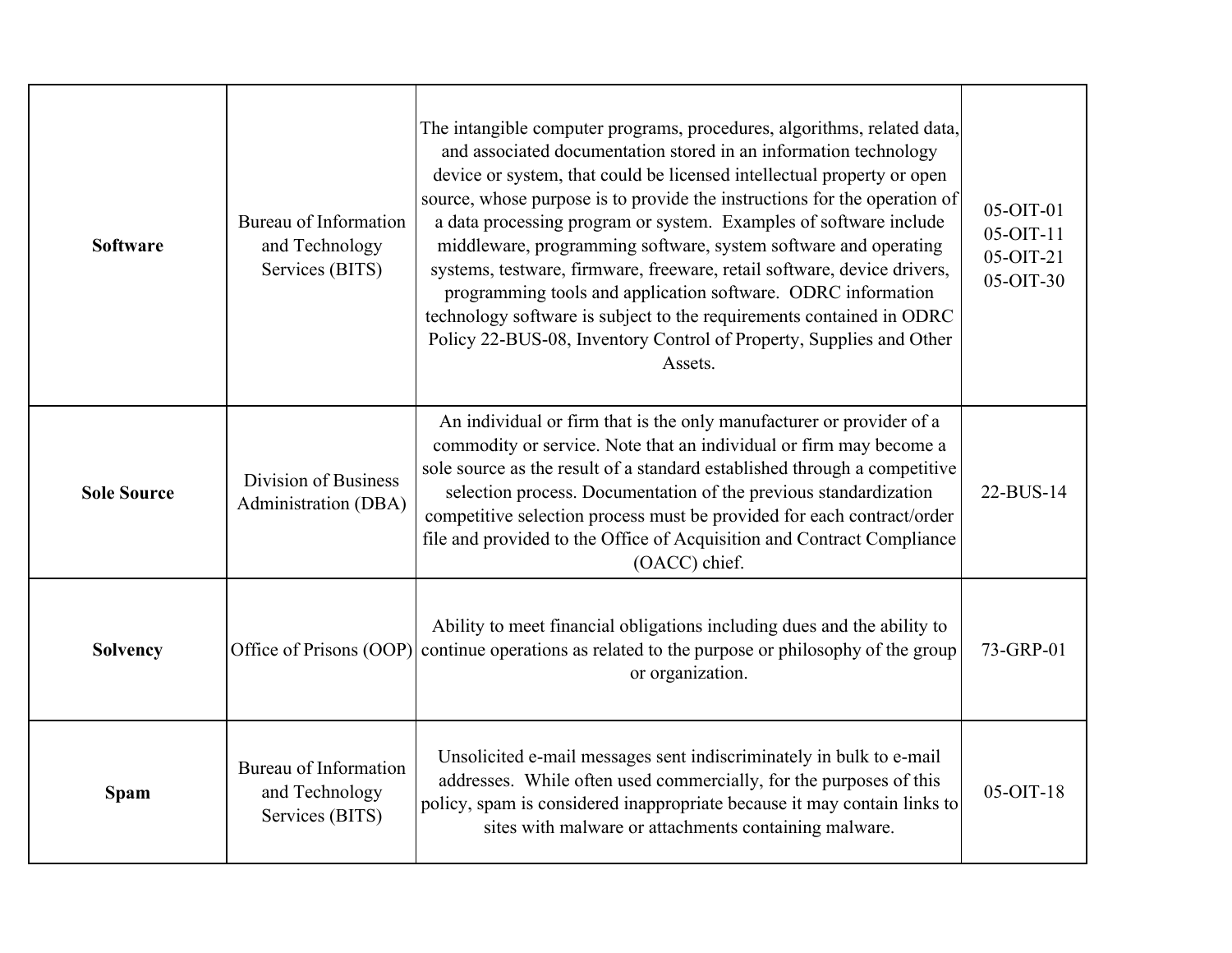| <b>Special Conditions of</b><br><b>Supervision</b> | Division of Parole and<br><b>Community Services</b><br>(DPCS) | Conditions related to an offender's offense, and criminal and<br>supervision history that are individually applied and narrowly tailored<br>to rehabilitate the offender and protect public safety. Special conditions<br>may be imposed by the court, or by the Parole Board, pursuant to<br>policy.                                           | 100-APA-09<br>100-APA-15<br>$100-APA-16$<br>100-APA-17<br>100-APA-21<br>100-APA-24<br>105-PBD-03 |
|----------------------------------------------------|---------------------------------------------------------------|-------------------------------------------------------------------------------------------------------------------------------------------------------------------------------------------------------------------------------------------------------------------------------------------------------------------------------------------------|--------------------------------------------------------------------------------------------------|
| <b>Special Education</b>                           | Ohio Central School<br>System (OCSS)                          | The process of adapting the content, methodology and/or delivery of<br>instruction to meet the unique needs of a student with a disability and to<br>ensure access to the general curriculum so the student can meet the<br>education standards that apply to all incarcerated individuals served by<br>the Ohio Central School System (OCSS).  | 57-EDU-11                                                                                        |
| <b>Special Education</b><br><b>Record</b>          | Ohio Central School<br>System (OCSS)                          | An accurate and complete record pertaining to the special education<br>program provisions for an identified incarcerated person eligible for<br>such services under the Individuals with Disabilities Education Act. All<br>records related to special education services shall be maintained<br>separately from the education management file. | 07-ORD-09                                                                                        |
| <b>Special Events</b><br><b>Volunteer</b>          |                                                               | An individual or group who has been invited for a specific event (e.g.,<br>Victim Impact Speaker, Guest Speaker) and is not a Routine Volunteer.                                                                                                                                                                                                | 34-PRO-07                                                                                        |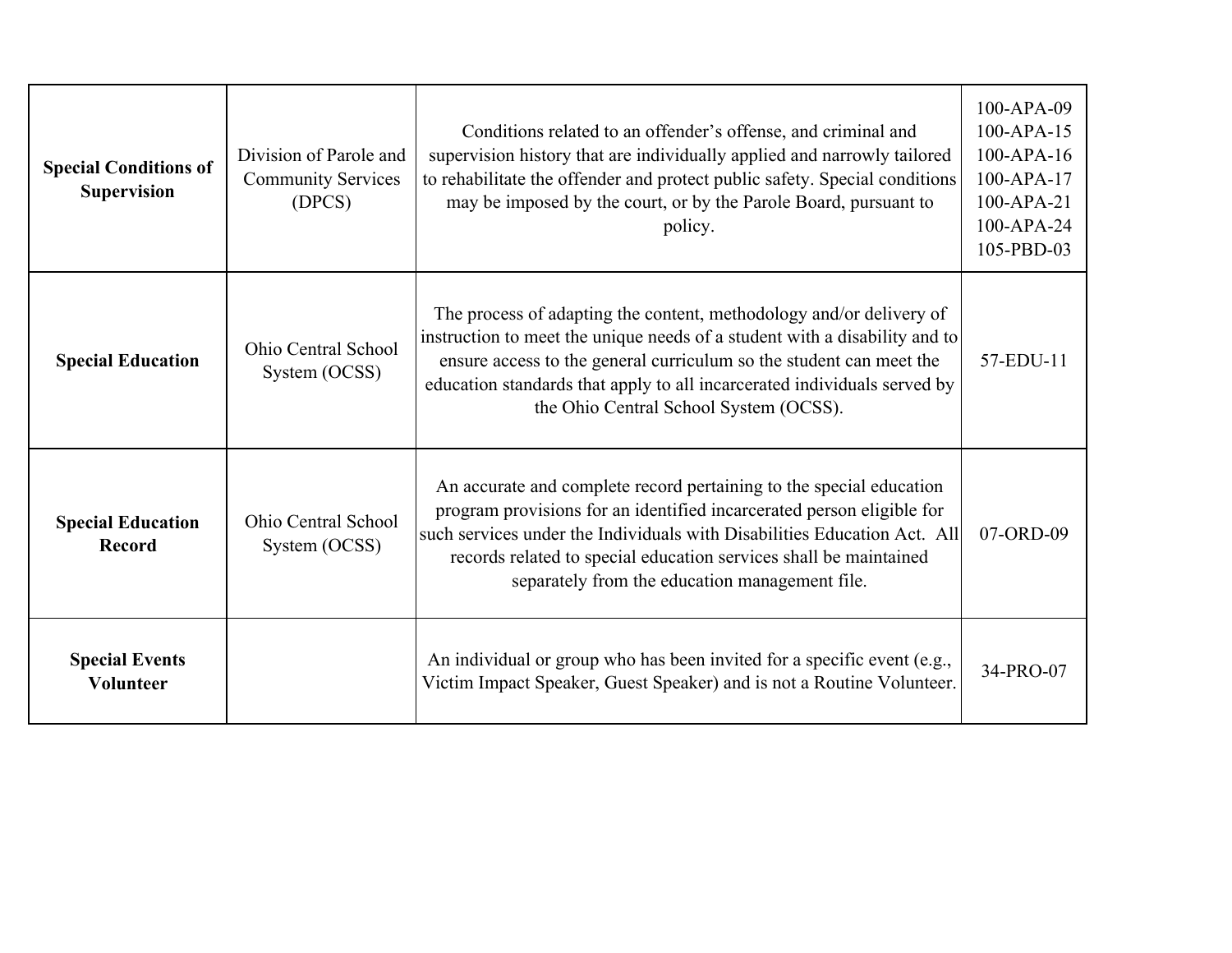|  | <b>Special Incident</b> | Legal Services | An incident which seriously threatens the health, safety and/or security of a person or<br>ODRC facility, office, or associated operations. A list of the special incident reporting<br>categories is included in Appendix A. Examples of special incidents include, but are<br>not limited to: 1. Escapes, escape plans, walkaways, escape attempts, and<br>erroneous releases,<br>2. Death of an employee associated with a workplace injury or illness,<br>3. Death of an incarcerated person in custody in an institution and/or death of an<br>individual under the supervision of the Division of Parole and Community Services,<br>which could result in media coverage, or is considered a high notoriety case,<br>4. Major Disturbances - A disruption to the orderly operation of the facility that causes<br>a risk of serious physical harm to persons or a risk of serious physical harm to<br>employees in attempting to restore order; resulted in the loss of control of an area of<br>the facility or has significant impact on the overall climate of the facility,<br>Incarcerated person work stoppages or organized protests,<br>5.<br>Loss of a utility for a significant period of time which could hinder further<br>6.<br>operations,<br>Assault of staff or incarcerated person(s) resulting in serious injury requiring<br>7.<br>outside medical treatment or death of the individual,<br>8. Life threatening injuries to incarcerated persons, employees, volunteers, visitors,<br>or contractors,<br>9. Major property loss or damage,<br>10. Seizures of significant amounts, or types of, major contraband, such as firearms,<br>explosive devices, or large quantities of drugs, cell phones, tobacco, or improvised<br>weapons,<br>Discovery of significant conveyance activities which include conveying<br>11.<br>contraband by drone or other unmanned aircraft, perimeter fence throw, employee<br>introduction, or other means whereby large quantities of contraband are introduced,<br>12. Firearms drawn, pointed or discharged (Institutions must complete a Special<br>Incident Report in EIM; DPCS must follow Department policy 104-TAW-02, APA<br>Use of Force, and complete an Incident Report (DRC1000),<br>13. Other incidents which may likely have external ramifications and/or media<br>interest. | 01-COM-08<br>11-COP-01 |
|--|-------------------------|----------------|--------------------------------------------------------------------------------------------------------------------------------------------------------------------------------------------------------------------------------------------------------------------------------------------------------------------------------------------------------------------------------------------------------------------------------------------------------------------------------------------------------------------------------------------------------------------------------------------------------------------------------------------------------------------------------------------------------------------------------------------------------------------------------------------------------------------------------------------------------------------------------------------------------------------------------------------------------------------------------------------------------------------------------------------------------------------------------------------------------------------------------------------------------------------------------------------------------------------------------------------------------------------------------------------------------------------------------------------------------------------------------------------------------------------------------------------------------------------------------------------------------------------------------------------------------------------------------------------------------------------------------------------------------------------------------------------------------------------------------------------------------------------------------------------------------------------------------------------------------------------------------------------------------------------------------------------------------------------------------------------------------------------------------------------------------------------------------------------------------------------------------------------------------------------------------------------------------------------------------------------------------------------------------------------------------------------------------------------------------|------------------------|
|--|-------------------------|----------------|--------------------------------------------------------------------------------------------------------------------------------------------------------------------------------------------------------------------------------------------------------------------------------------------------------------------------------------------------------------------------------------------------------------------------------------------------------------------------------------------------------------------------------------------------------------------------------------------------------------------------------------------------------------------------------------------------------------------------------------------------------------------------------------------------------------------------------------------------------------------------------------------------------------------------------------------------------------------------------------------------------------------------------------------------------------------------------------------------------------------------------------------------------------------------------------------------------------------------------------------------------------------------------------------------------------------------------------------------------------------------------------------------------------------------------------------------------------------------------------------------------------------------------------------------------------------------------------------------------------------------------------------------------------------------------------------------------------------------------------------------------------------------------------------------------------------------------------------------------------------------------------------------------------------------------------------------------------------------------------------------------------------------------------------------------------------------------------------------------------------------------------------------------------------------------------------------------------------------------------------------------------------------------------------------------------------------------------------------------|------------------------|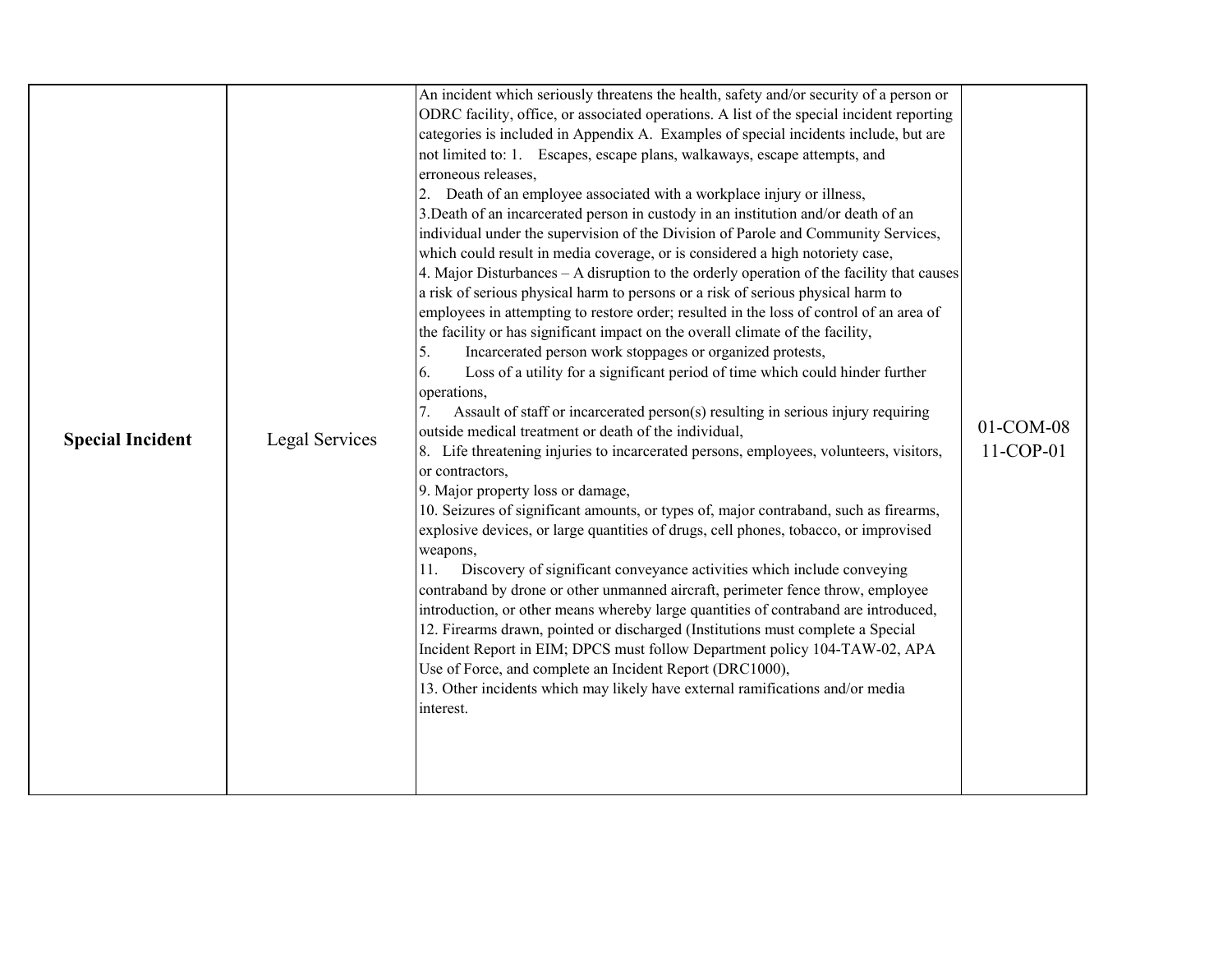| <b>Special Investigation</b>                   | (LRO)                                            | An investigation conducted by the Chief Inspector's Office or requested<br>by the Director, managing officer, or regional director in response to an<br>Labor Relations Office incident when it is directed that it be conducted according to this policy.<br>It is the policy of the ODRC to conduct special investigations when an<br>incident is of great importance or consequence to the institution, the<br>office, or the ODRC, or when the issue is particularly complex. | 09-INV-03<br>09-INV-07              |
|------------------------------------------------|--------------------------------------------------|-----------------------------------------------------------------------------------------------------------------------------------------------------------------------------------------------------------------------------------------------------------------------------------------------------------------------------------------------------------------------------------------------------------------------------------------------------------------------------------|-------------------------------------|
| Special Needs Offender Office of Prisons (OOP) |                                                  | An offender whose mental and/or physical condition requires special<br>handling and treatment by staff. Special needs offenders include but are<br>not limited to substance user and/or abuser, the emotionally disturbed,<br>developmentally disabled, seriously mentally ill, physically<br>handicapped, chronically ill, and the disabled, infirmed, or aged.                                                                                                                  | 71-SOC-09                           |
| <b>Special Population</b><br><b>Status</b>     | Bureau of Classification<br>and Reception (BOCR) | Incarcerated individuals assigned to restrictive housing, death row,<br>medical infirmary, crisis stabilization unit, Residential Treatment Unit<br>(RTU), Extended Restrictive Housing (ERH), or patients at the<br>Allen/Oakwood Correctional Institution, Frazier Health Center, or<br>Franklin Medical Center.                                                                                                                                                                | 57-EDU-01<br>57-EDU-02<br>58-LIB-01 |
| <b>Special Skill Areas</b>                     | <b>Corrections Training</b><br>Academy (CTA)     | Those ODRC-approved subjects that require advanced training. Such<br>topics include, but are not limited to, defensive tactics and subject<br>control, firearms, hostage negotiations, tactical rifleman, special<br>response team, chemical munitions, OC/pepper spray, pepper ball,<br>CPR/CPR PRO, first aid, transportation, and instructional skills.                                                                                                                        | 39-TRN-09                           |
| <b>Special Skill Instructors</b>               | <b>Corrections Training</b><br>Academy (CTA)     | ODRC employees who volunteer to conduct departmental training, or<br>employees as per their job duties are required to assist in the facilitation<br>of training and have completed the necessary training and are certified<br>to instruct special skill areas. This designation applies to those who<br>instruct physical skill and non-physical skill areas.                                                                                                                   | 39-TRN-06                           |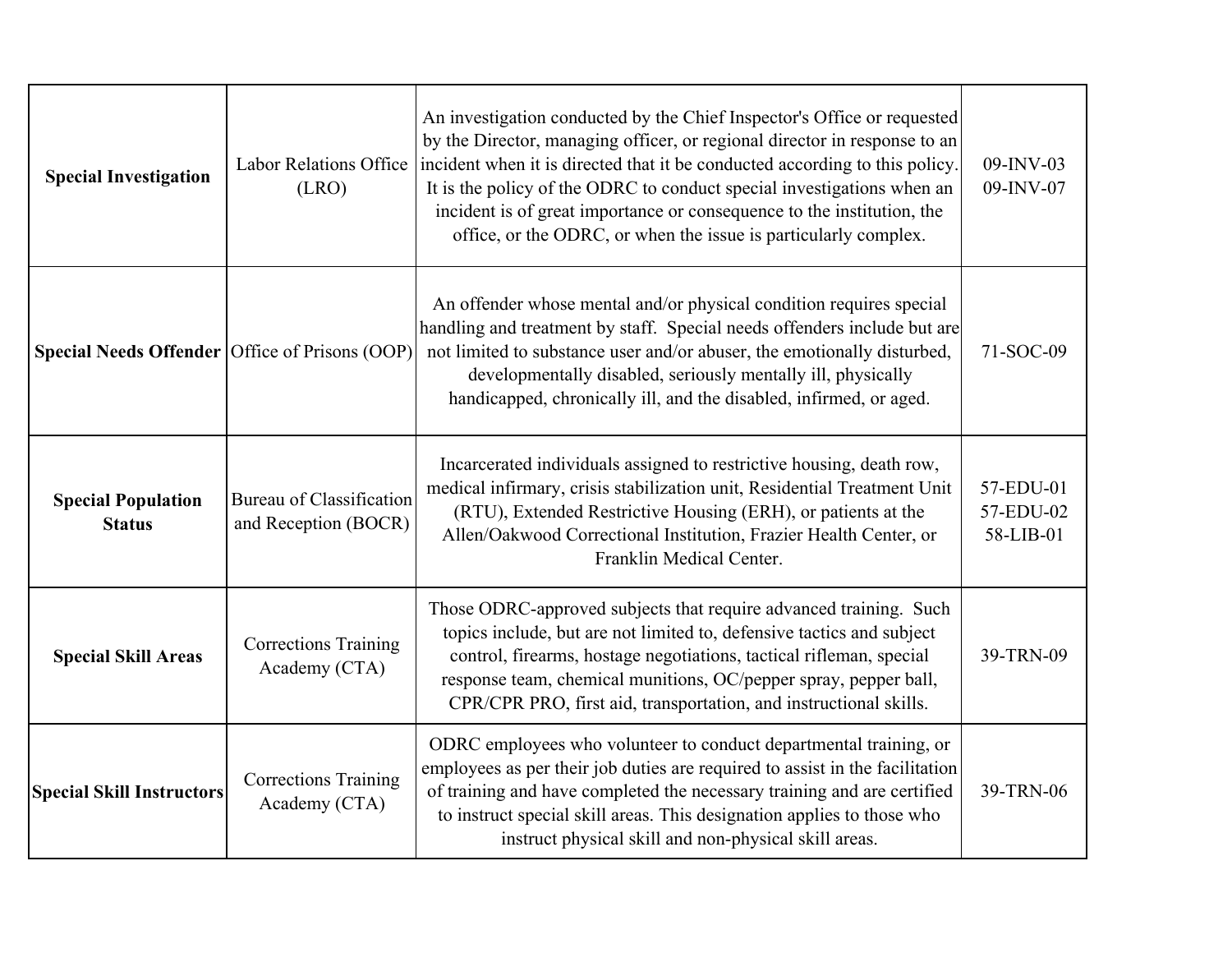| <b>Specialized In-Service</b><br><b>Training</b> | <b>Corrections Training</b><br>Academy (CTA)               | Any elective course (e.g., instructor-level courses, ORAS, Critical<br>Incident Management) that provides additional information for<br>employees for professional development and skill enhancement.                                                                                                                                     | 39-TRN-02<br>39-TRN-06 |
|--------------------------------------------------|------------------------------------------------------------|-------------------------------------------------------------------------------------------------------------------------------------------------------------------------------------------------------------------------------------------------------------------------------------------------------------------------------------------|------------------------|
| <b>Specialized Mental</b><br><b>Health Unit</b>  | <b>Behavioral Health</b><br>Operations (BHO)               | Residential facilities that provide a higher level of care than outpatient<br>services.                                                                                                                                                                                                                                                   | 67-MNH-15              |
| <b>Speech</b>                                    | Legal                                                      | Expression or communication of thoughts or opinions in spoken words,<br>in writing, by expressive conduct, symbolism, photos, videos, or related<br>forms of communication.                                                                                                                                                               | 31-SEM-12              |
| <b>Spouse</b>                                    | <b>Bureau of Personnel</b>                                 | Husband or wife as defined or recognized under state or federal law for<br>purposes of marriage, including common law marriages that came into<br>existence prior to October 10, 1991, or ones that came into existence<br>before or after October 10, 1991 in another state or nation that<br>recognizes the validity of such marriages. | 36-LEV-02              |
| <b>SQL</b> Injection                             | Bureau of Information<br>and Technology<br>Services (BITS) | A code injection attack initiated to exploit a given database security<br>vulnerability. A SQL Injection can allow attackers to spoof identity,<br>tamper with existing data through disclosure, destruction or<br>inaccessibility or permit the attacker to become an administrator on the<br>database server.                           | $05-OIT-14$            |
| <b>Stakeholder</b>                               | Ohio Central School<br>System (OCSS)                       | A person, group or organization that has an interest or concern in a<br>project that involves the OED.                                                                                                                                                                                                                                    | 02-REN-06              |
| <b>Stakeholder</b>                               | Division of Business<br>Administration (DBA)               | The managing officer, deputy warden, regional administrator,<br>institutional program department head and any other staff having a<br>"stake" in the decision of a particular plan.                                                                                                                                                       | 23-BUD-05              |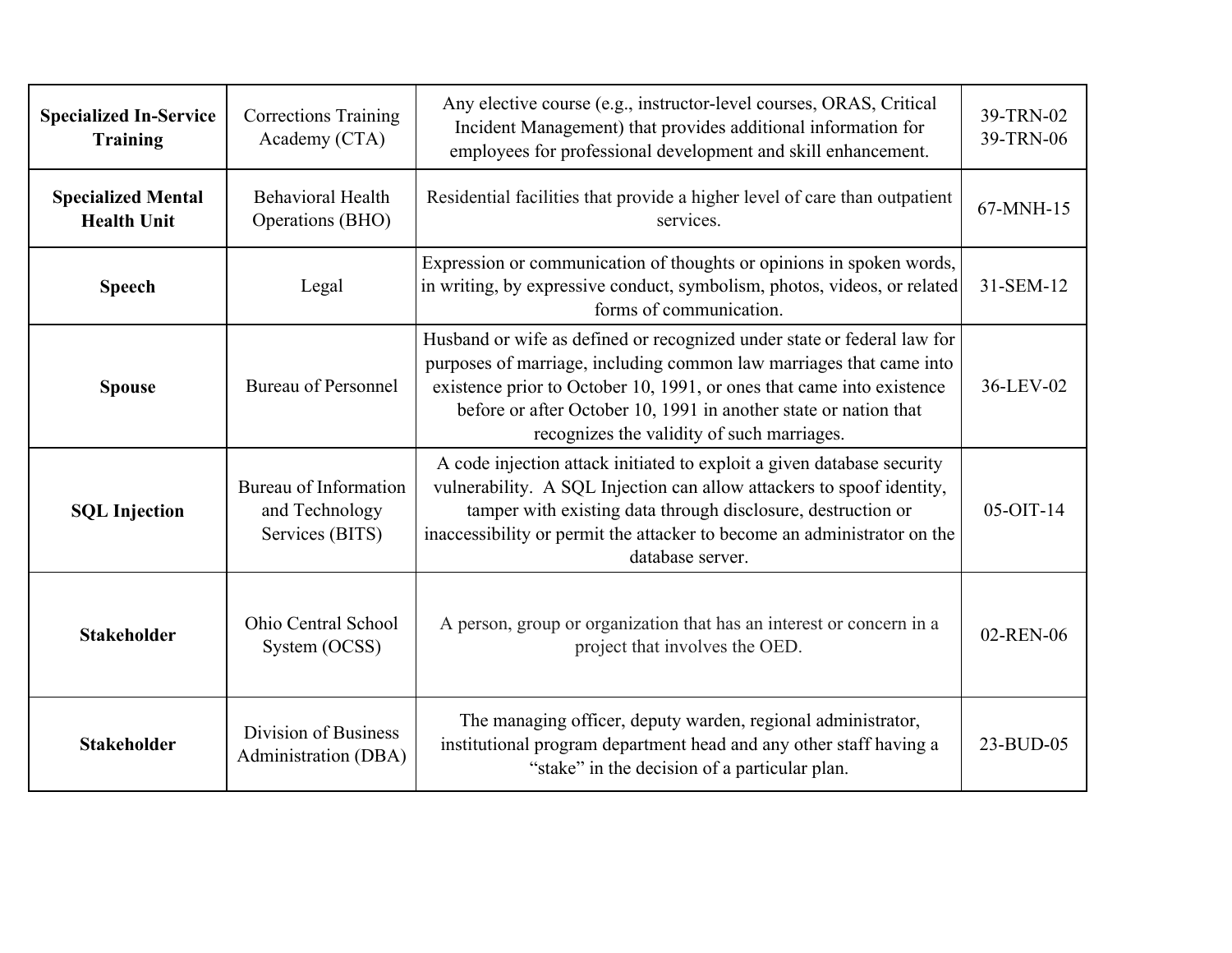| <b>Stakeholder</b>                          | Office of Policy and<br><b>Strategic Initiatives</b>          | Any person or group with a direct interest, involvement, or investment<br>in the policy area.                                                                                                                                                                                                                                                                                                                                                                                                                                                                                                                                                                                                                                                                                                                                                                                                                                                                                                                                        | 01-COM-01<br>$01$ -COM-14                |
|---------------------------------------------|---------------------------------------------------------------|--------------------------------------------------------------------------------------------------------------------------------------------------------------------------------------------------------------------------------------------------------------------------------------------------------------------------------------------------------------------------------------------------------------------------------------------------------------------------------------------------------------------------------------------------------------------------------------------------------------------------------------------------------------------------------------------------------------------------------------------------------------------------------------------------------------------------------------------------------------------------------------------------------------------------------------------------------------------------------------------------------------------------------------|------------------------------------------|
| <b>Standards Checklist</b><br>Form          | <b>Bureau of Community</b><br>Sanctions (BCS)                 | An instrument used to record program review findings.                                                                                                                                                                                                                                                                                                                                                                                                                                                                                                                                                                                                                                                                                                                                                                                                                                                                                                                                                                                | 08-MAU-03                                |
| <b>Staff Oversight</b>                      | Office of Prisons (OOP)                                       | For a meaningful activity to have staff oversight, the following<br>characteristics of supervision must be achieved: (1) The<br>curriculum/plan/charter for the activity is reviewed and approved by a<br>staff member. Incarcerated individuals may develop and implement the<br>curriculum/plan/charter, but the staff member must approve all aspects;<br>(2) Any decisions about choosing participants, giving assignments of<br>jobs, or scheduling an event are completed by a staff member; (3)<br>Removals from the activity, or other incarcerated individual supervision<br>activities, are handled by a staff member; (4) Meetings and events have<br>an intermittent staff presence, they do not require direct/constant<br>supervision, but staff members should coordinate security and quality<br>assurance checks; (5) Attendance records, if they are to be added to any<br>official ODRC document or computer record, should be confirmed by a<br>staff member. Intermittent quality assurance checks are allowed. | 71-SOC-09                                |
| <b>Staffing (APA only)</b>                  | Division of Parole and<br><b>Community Services</b><br>(DPCS) | A consultation among ODRC personnel or ODMHAS CDSs wherein a<br>documented exchange of information is shared with the intent of<br>making decisions or following a course of action which will help<br>facilitate the supervision of an offender, protection of the community<br>and ensure that all aspects of supervision and investigations meet<br>agency standards.                                                                                                                                                                                                                                                                                                                                                                                                                                                                                                                                                                                                                                                             | 100-APA-08<br>100-APA-10<br>$100-APA-16$ |
| <b>Standard Selection</b><br><b>Process</b> | <b>Bureau of Personnel</b>                                    | Exempt pay range 11 and below and non-contractual bargaining unit<br>selection process.                                                                                                                                                                                                                                                                                                                                                                                                                                                                                                                                                                                                                                                                                                                                                                                                                                                                                                                                              | 34-PRO-04                                |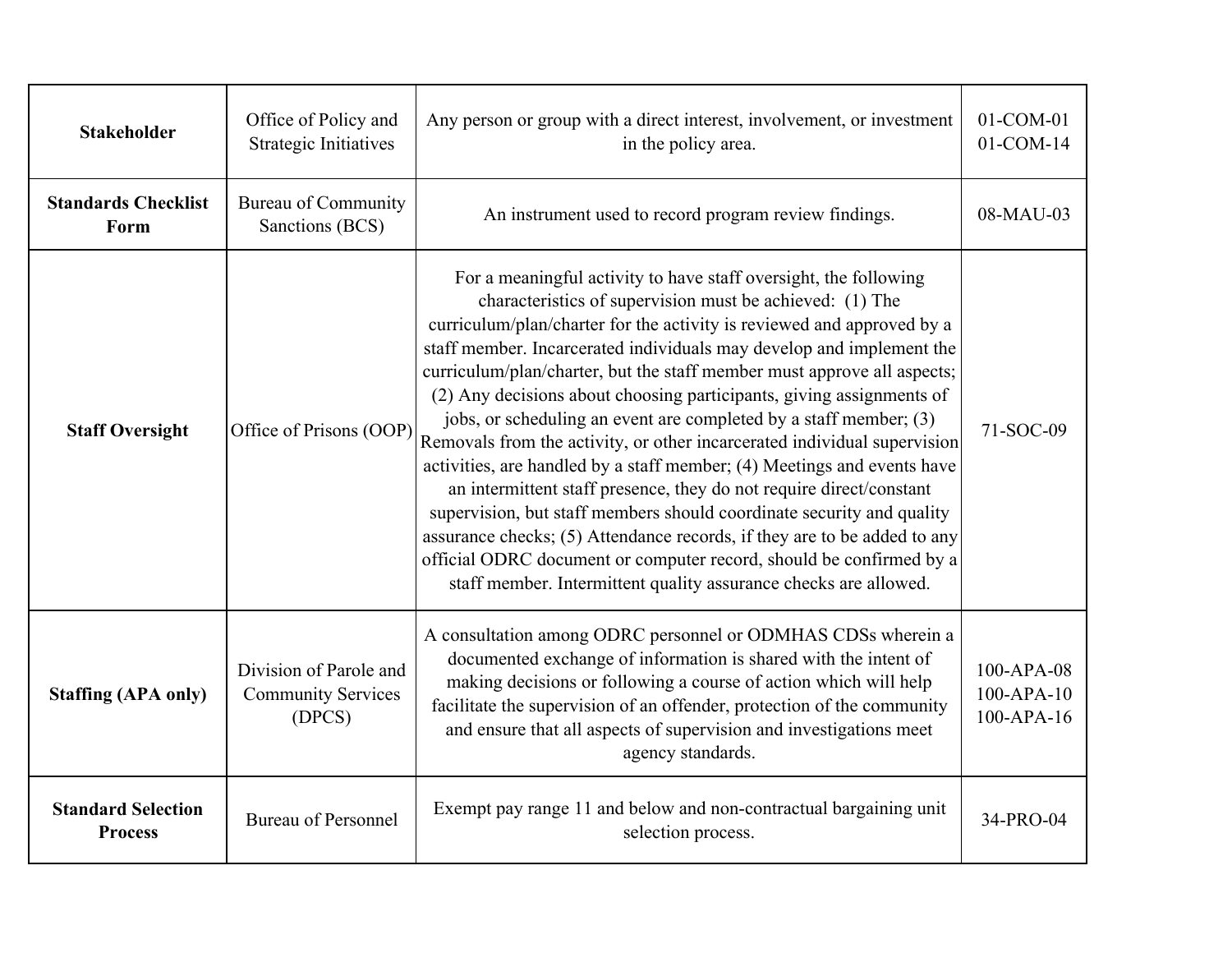| <b>State Agent</b>                                                          | Division of Business<br>Administration (DBA)                  | Any ODRC employee whose compensation is paid, in whole or in part,<br>from state funds, but shall not include: • Any volunteer serving without<br>compensation; and<br>• Any person interviewing for a state or ODRC position described in<br>section 126.32 of the Revised Code (RC).                                                                | 22-BUS-04                           |
|-----------------------------------------------------------------------------|---------------------------------------------------------------|-------------------------------------------------------------------------------------------------------------------------------------------------------------------------------------------------------------------------------------------------------------------------------------------------------------------------------------------------------|-------------------------------------|
| <b>State Issued Property</b>                                                | Office of Prisons (OOP)                                       | State issued items supplied to the incarcerated individual by ODRC.                                                                                                                                                                                                                                                                                   | 61-PRP-01                           |
| <b>State Medical Director</b>                                               | Office of Correctional<br>Health Care (OCHC)                  | The responsible physician and the medical authority for the ODRC.<br>The State Medical Director is responsible for the overall supervision of<br>medical/clinical services provided within the Ohio Department of<br>Rehabilitation and Correction (ODRC).                                                                                            | 68-MED-01<br>68-MED-13<br>68-MED-21 |
| <b>Statewide Multi-Craft</b><br>Apprenticeship<br><b>Advisory Committee</b> | Ohio Central School<br>System (OCSS)                          | A committee of institutional staff, Ohio Penal Industries staff,<br>invitations shall be sent to employer and employee organizations, and<br>the OCSS apprenticeship administrator who serves in a non-<br>administrative advisory capacity to the Ohio Department of<br>Rehabilitation and Correction (ODRC) Apprenticeship programs.                | 57-EDU-07                           |
| <b>Static Tool (ST)</b>                                                     | Division of Parole and<br><b>Community Services</b><br>(DPCS) | One of the ORAS standardized assessment tools designed to be used<br>with offenders who are currently unavailable for an assessment due to a<br>variety of reasons, including-absconding supervision prior to initial<br>visit, severe mental illness or medical issues resulting in the inability of<br>the offender to participate in an interview. | 100-APA-13                          |
| <b>Steam Autoclave</b>                                                      | Office of Correctional<br>Health Care (OCHC)                  | A pressurized chamber that uses steam and pressure to sterilize medical<br>equipment requiring sterilization.                                                                                                                                                                                                                                         | 68-MED-03                           |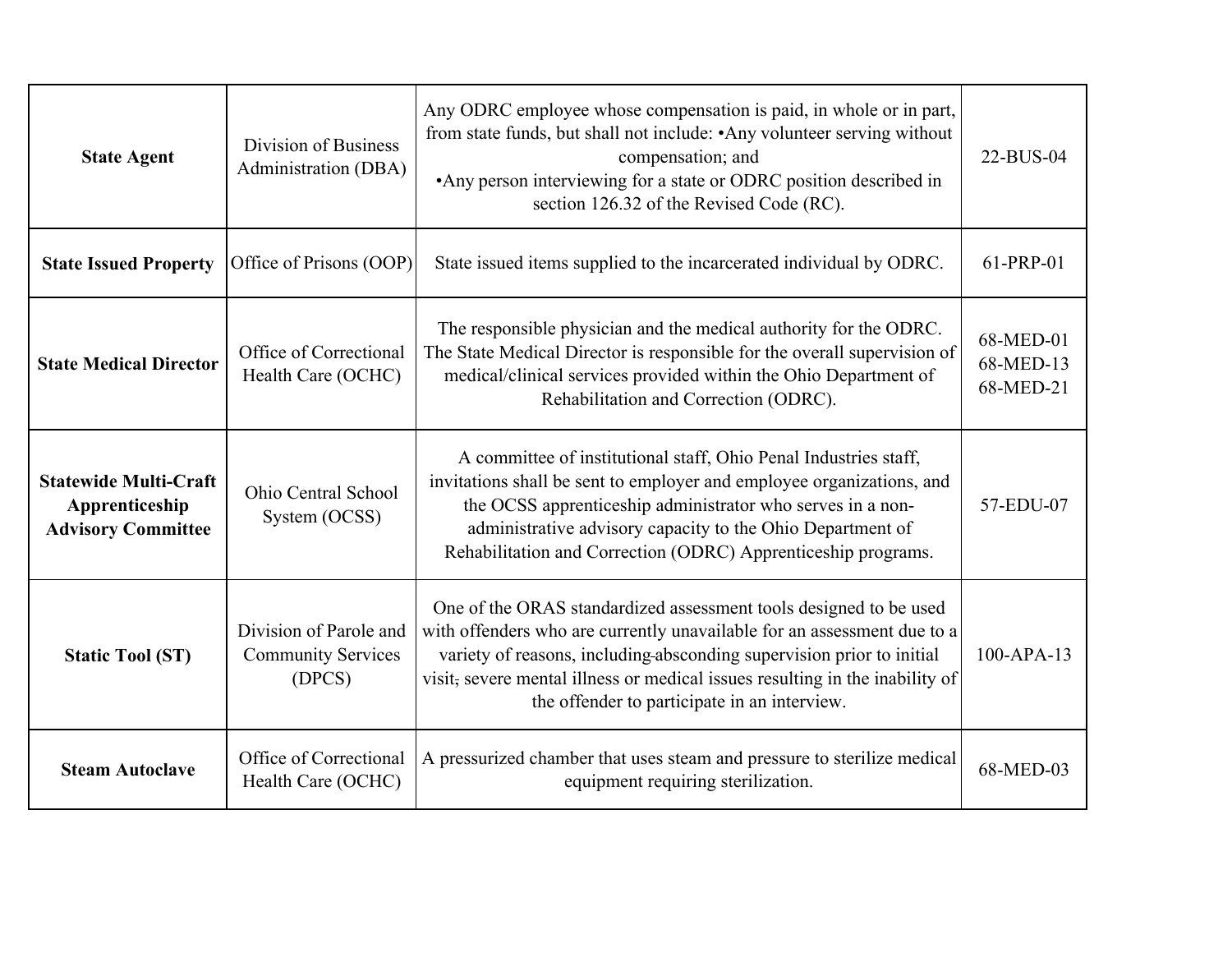| <b>Sterilization</b>                                             | Office of Correctional<br>Health Care (OCHC)               | Process to eliminate all biological life.                                                                                                                                                                                                                                                                                                                                                                                 | 68-MED-03              |
|------------------------------------------------------------------|------------------------------------------------------------|---------------------------------------------------------------------------------------------------------------------------------------------------------------------------------------------------------------------------------------------------------------------------------------------------------------------------------------------------------------------------------------------------------------------------|------------------------|
| <b>Storage Media</b>                                             | Bureau of Information<br>and Technology<br>Services (BITS) | Mobile removable readable or write-able computing data storage<br>objects, such as CDs, CD-R discs, DVDs, flash memory cards, USB<br>jump drives and diskettes.                                                                                                                                                                                                                                                           | $05-OIT-11$            |
| <b>Structured Family</b><br>Program                              | Office of Holistic<br>Services (OHS)                       | A program, workshop or series of workshops offered to an incarcerated<br>individual and a specified family member or reentry mentor of record,<br>or other approved support person approved specifically for structured<br>family engagement programming, that includes family engagement<br>activities designed to increase communication, strengthen the family<br>relationship, and provide specific reentry planning. | 71-SOC-09<br>77-REC-01 |
| <b>Structured Interview</b>                                      | Chief Inspector's Office                                   | A legally obtained audio taped interview of a suspect, victim, witness,<br>or complainant. The interviews are designed to capture a response to<br>preformatted questions, which is analyzed by the CVSA examiner.                                                                                                                                                                                                        | $09$ -INV- $05$        |
| <b>Student</b>                                                   | <b>Corrections Training</b><br>Academy (CTA)               | Any person participating or involved in training exercises.                                                                                                                                                                                                                                                                                                                                                               | 39-TRN-03              |
| <b>Student Educational</b><br><b>Goal Agreement</b><br>(DRC2488) | Ohio Central School<br>System (OCSS)                       | The agreement completed by the student and teacher at the beginning of<br>each quarter stating goals the student expects to achieve during that<br>quarter.                                                                                                                                                                                                                                                               | 57-EDU-02              |
| <b>Student Performance</b><br><b>Objectives (SPOs)</b>           | <b>Corrections Training</b><br>Academy (CTA)               | A list of the expected learning outcomes for a training module.                                                                                                                                                                                                                                                                                                                                                           | 39-TRN-02<br>39-TRN-04 |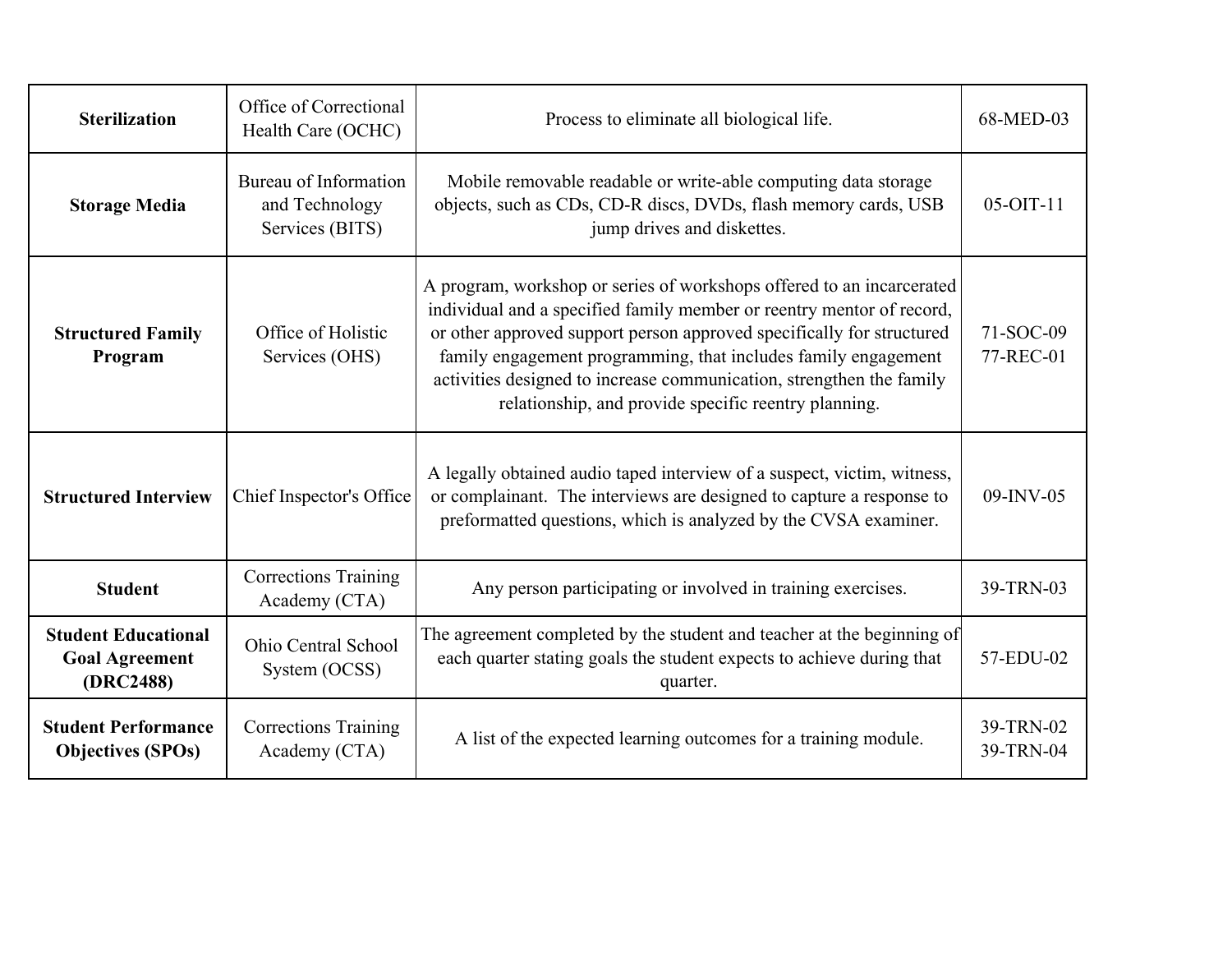| <b>Subject Matter Expert</b><br>$(SME) - HR$                                  | <b>Bureau of Personnel</b>                                    | An exempt employee who possesses a high level of knowledge and<br>professionalism in the same work area as the position for which<br>applicants are being considered. For case merit files which have many<br>applicants, additional SMEs may assist; however, the primary SME is<br>responsible for the file and shall sign the forms/documents. The primary<br>SME shall be accountable for questions and/or issues that may arise. | 34-PRO-04                              |
|-------------------------------------------------------------------------------|---------------------------------------------------------------|---------------------------------------------------------------------------------------------------------------------------------------------------------------------------------------------------------------------------------------------------------------------------------------------------------------------------------------------------------------------------------------------------------------------------------------|----------------------------------------|
| <b>Subject Matter Expert</b><br>(SME) - Training                              | <b>Corrections Training</b><br>Academy (CTA)                  | A person who has demonstrated knowledge, skills, experience and/or<br>advanced training or education in a specific topical area.                                                                                                                                                                                                                                                                                                      | $01$ -COM-14<br>39-TRN-02<br>39-TRN-04 |
| <b>Substance</b>                                                              | Division of Parole and<br><b>Community Services</b><br>(DPCS) | This includes, but is not limited to, alcohol, opiates, cannabinoids,<br>benzodiazepines, PCP, LSD, barbiturates,<br>amphetamines/methamphetamines, inhalants, and other drugs of abuse.                                                                                                                                                                                                                                              | 103-SPS-07                             |
| <b>Substance Abuse</b><br><b>Education and/or</b><br><b>Treatment Program</b> | Division of Parole and<br><b>Community Services</b><br>(DPCS) | Any ODMHAS certified programming where the primary focus is on<br>substance abuse. This includes education, outpatient, intensive<br>outpatient, day reporting, relapse prevention, aftercare, or residential<br>programming. Fellowship meetings such as AA/NA are not considered<br>substance abuse education and/or treatment.                                                                                                     | 103-SPS-07                             |
| <b>Substance Abuse Test</b>                                                   | Division of Parole and<br><b>Community Services</b><br>(DPCS) | Any use of an approved on-site screening instrument, alcohol breath<br>analysis instrument, approved testing device, or urinalysis specimen<br>collected and tested utilizing FDA approved testing methods to detect<br>the presence of substances in offenders under the supervision of APA.                                                                                                                                         | 103-SPS-07                             |
| <b>Substantial Risk</b>                                                       | <b>Risk Management</b><br>(Legal)                             | A significant possibility, that a certain result may occur or that certain<br>circumstances may exist.                                                                                                                                                                                                                                                                                                                                | 63-UOF-01<br>104-TAW-02                |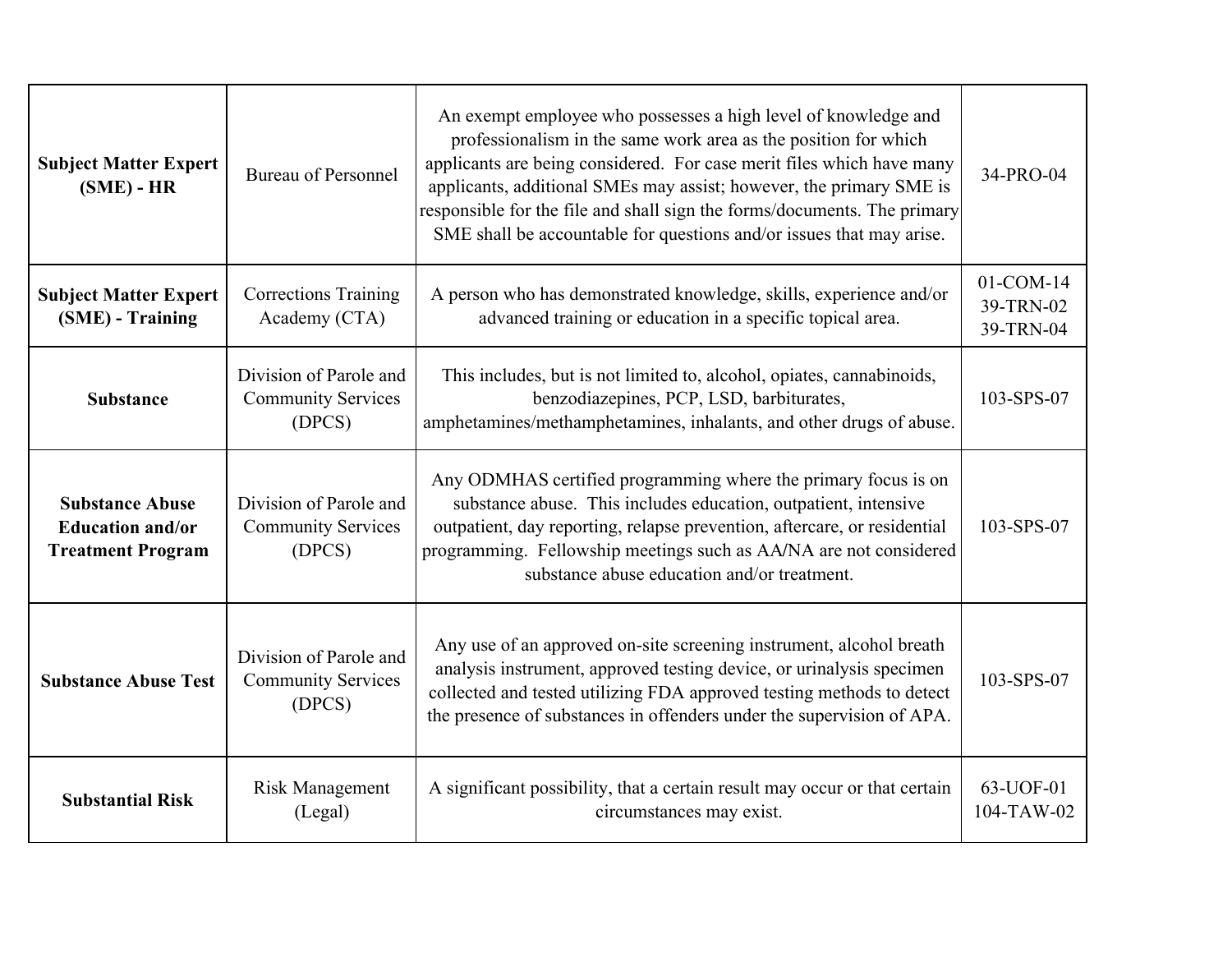| <b>Substantiated</b><br><b>Allegation</b>                        | <b>Bureau of Operational</b><br>Compliance (BOC)     | An allegation that was investigated and determined to have occurred.                                                                                                                                                                                                                                                                                                                                                                                                                                                                                                                                                                                                                                            | 79-ISA-01<br>79-ISA-02<br>79-ISA-04 |
|------------------------------------------------------------------|------------------------------------------------------|-----------------------------------------------------------------------------------------------------------------------------------------------------------------------------------------------------------------------------------------------------------------------------------------------------------------------------------------------------------------------------------------------------------------------------------------------------------------------------------------------------------------------------------------------------------------------------------------------------------------------------------------------------------------------------------------------------------------|-------------------------------------|
| <b>Substantive Revision</b>                                      | Office of Policy and<br><b>Strategic Initiatives</b> | A modification to policy language that will change the practice or<br>procedure set forth in policy.                                                                                                                                                                                                                                                                                                                                                                                                                                                                                                                                                                                                            | 01-COM-01                           |
| <b>Sugar Creek</b><br><b>Development Unit</b><br>(SCDU)          | <b>Behavioral Health</b><br>Operations (BHO)         | A specialized mental health unit designed for incarcerated individuals<br>with intellectual disabilities and/or developmental disabilities with the<br>mission of helping them to learn skills and utilize supports that would<br>allow them to eventually live in less restrictive settings within the<br>prison system and the outside community.                                                                                                                                                                                                                                                                                                                                                             | 67-MNH-04<br>67-MNH-22              |
| <b>Suicide Attempt</b>                                           | <b>Behavioral Health</b><br>Operations (BHO)         | A conscious, deliberate, self-injurious act intended to take one's own<br>life with non-fatal outcomes which may include, but are not limited to,<br>injury by jumping, asphyxiation, laceration, overdose, hanging,<br>drowning, injury by firearm, and poisoning.                                                                                                                                                                                                                                                                                                                                                                                                                                             | 67-MNH-09                           |
| <b>Suicide Prevention and</b><br><b>Response Team</b><br>(SPART) | <b>Behavioral Health</b><br>Operations (BHO)         | A review team comprised of the appropriate deputy warden, the mental<br>health administrator/mental health manager (MHA/MHM), health care<br>administrator, unit management chief, security chief and quality<br>improvement coordinator (QIC). The SPART is chaired by the suicide<br>prevention coordinator. The review team shall meet as needed but no<br>less than quarterly to discuss the management of, including but not<br>limited to, incidents of serious self-injurious behavior and suicide, close<br>watch, constant watch and mental health special observation status<br>concerns, restraints, drills, assaults, prolonged threats and death of an<br>incarcerated individual or staff member. | 67-MNH-09                           |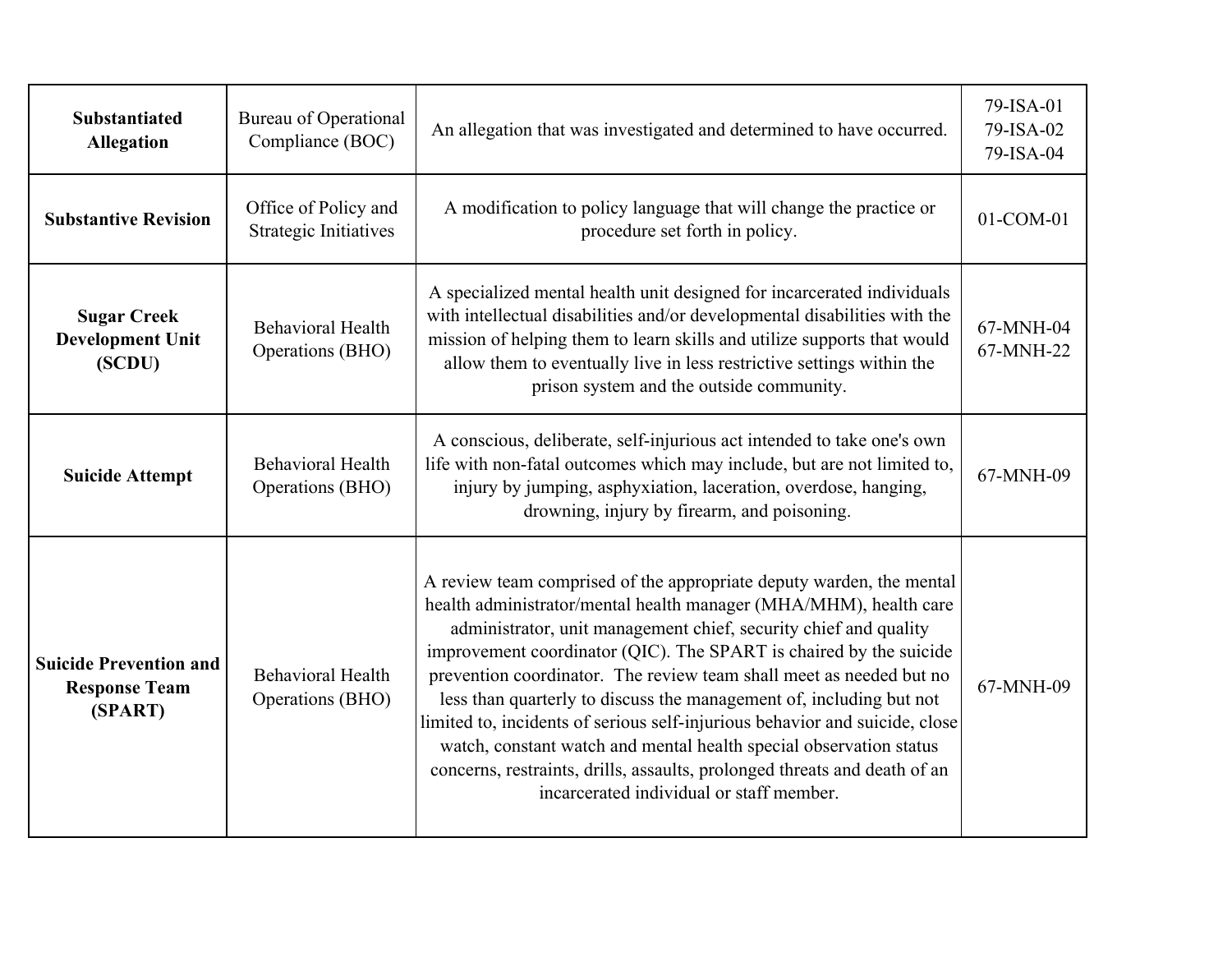| <b>Suicide Prevention</b><br>Coordinator          | <b>Behavioral Health</b><br>Operations (BHO)                  | An ILMHP who, by virtue of their training and experience, is appointed<br>by the mental health administrator/mental health manager<br>(MHA/MHM), to serve as lead clinician in overseeing, coordinating,<br>and implementing suicide risk assessment and prevention activities<br>within each respective institution. The suicide prevention coordinator<br>shall chair the Suicide Prevention and Review Team (SPART) and is a<br>member of the Quality Improvement Team. | 67-MNH-04<br>67-MNH-09   |
|---------------------------------------------------|---------------------------------------------------------------|----------------------------------------------------------------------------------------------------------------------------------------------------------------------------------------------------------------------------------------------------------------------------------------------------------------------------------------------------------------------------------------------------------------------------------------------------------------------------|--------------------------|
| <b>Supervisee (formerly</b><br>known as offender) | Division of Parole and<br><b>Community Services</b><br>(DPCS) | Any individual under the supervision of the APA.                                                                                                                                                                                                                                                                                                                                                                                                                           | 100-APA-28<br>104-TAW-02 |
| <b>Supervising Authority</b>                      | Division of Parole and<br><b>Community Services</b><br>(DPCS) | Includes employees of a halfway house and/or the APA designated to<br>provide supervision to offenders placed under supervision.                                                                                                                                                                                                                                                                                                                                           | 100-APA-32               |
| <b>Supervising Officer</b>                        | Division of Parole and<br><b>Community Services</b><br>(DPCS) | The parole officer responsible for supervising the offender who is<br>subject to the violation hearing process.                                                                                                                                                                                                                                                                                                                                                            | 105-PBD-09               |
| <b>Supervising Unit</b>                           | Division of Parole and<br><b>Community Services</b><br>(DPCS) | That unit of the APA's field services that is responsible for supervising<br>the offender who is subject to the violation hearing process.                                                                                                                                                                                                                                                                                                                                 | 105-PBD-09               |
| <b>Supervision</b>                                | <b>Bureau of Personnel</b>                                    | The direct ability or power to effectively recommend the hire, transfer,<br>suspension, layoff, recall, promotion, discharge, assignment, reward,<br>discipline, or settlement of disciplinary grievances or appeals of<br>another public employee, including the authority of a board or<br>committee to order personnel actions affecting the job.                                                                                                                       | 34-PRO-01                |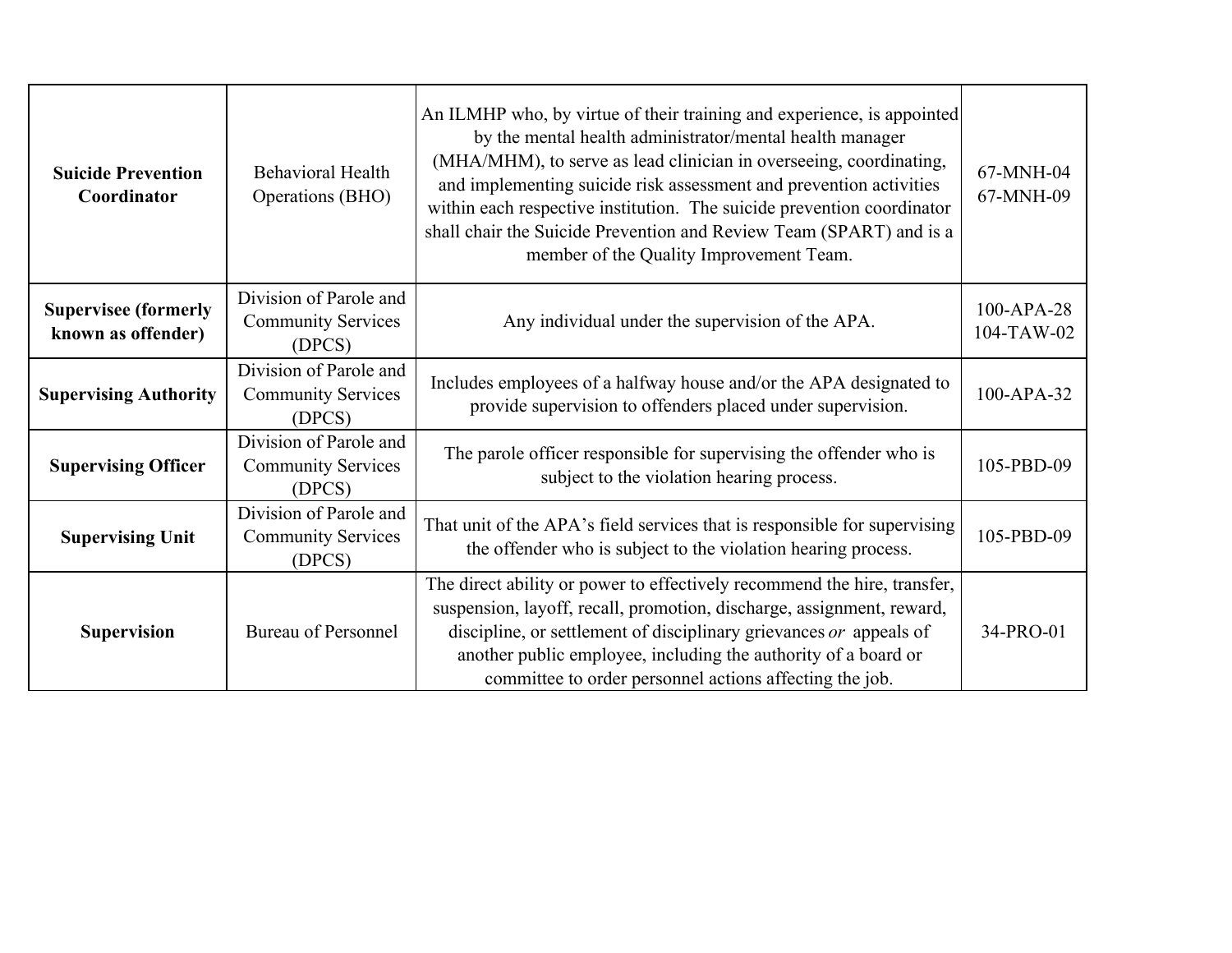| <b>Supervision Level</b>  | <b>Bureau of Operational</b><br>Compliance (BOC)              | The level of staff supervision for incarcerated individuals to use<br>chemicals in the following categories: (1) Direct - Chemicals<br>identified as Severe/Serious Hazardous utilizing the hazard(s)<br>identification section #2 of the SDS with a Signal Word of DANGER.<br>Exception - chemicals classified as a flammable liquid, flammable<br>aerosol, or flammable gas regardless of Signal Word assigned shall be<br>designated as direct supervision. Incarcerated individuals using<br>chemicals with this classification shall be directly supervised by a staff<br>member (e.g., maintenance staff directly supervising incarcerated<br>individual work crews using hazardous chemicals). (2) Intermittent -<br>Chemicals identified as Moderate Hazard utilizing the hazard(s)<br>identification section #2 of the SDS with a Signal Word of WARNING.<br>Incarcerated individuals using chemicals with this classification shall be<br>supervised through general observation by a staff member (e.g., housing<br>unit correction officers monitoring daily housekeeping duties performed<br>by incarcerated individuals). (3) Low - Chemicals identified as<br>Low/Non-Hazardous utilizing the hazard(s) identification section #2 of<br>the SDS with no classification. These chemicals shall contain no Signal<br>Word or Pictogram in section #2 of the SDS. Incarcerated individuals<br>may use these chemicals without staff supervision. | $10-SAF-12$              |
|---------------------------|---------------------------------------------------------------|--------------------------------------------------------------------------------------------------------------------------------------------------------------------------------------------------------------------------------------------------------------------------------------------------------------------------------------------------------------------------------------------------------------------------------------------------------------------------------------------------------------------------------------------------------------------------------------------------------------------------------------------------------------------------------------------------------------------------------------------------------------------------------------------------------------------------------------------------------------------------------------------------------------------------------------------------------------------------------------------------------------------------------------------------------------------------------------------------------------------------------------------------------------------------------------------------------------------------------------------------------------------------------------------------------------------------------------------------------------------------------------------------------------------------------------------------------------|--------------------------|
| <b>Supervision Term</b>   | Division of Parole and<br><b>Community Services</b><br>(DPCS) | The maximum period of time an offender remains under the control<br>and/or supervision of the APA.                                                                                                                                                                                                                                                                                                                                                                                                                                                                                                                                                                                                                                                                                                                                                                                                                                                                                                                                                                                                                                                                                                                                                                                                                                                                                                                                                           | 100-APA-16<br>100-APA-27 |
| <b>Supervisory Review</b> | <b>Corrections Training</b><br>Academy (CTA)                  | An administrative review of lesson plans before submission to CTA.                                                                                                                                                                                                                                                                                                                                                                                                                                                                                                                                                                                                                                                                                                                                                                                                                                                                                                                                                                                                                                                                                                                                                                                                                                                                                                                                                                                           | 39-TRN-04                |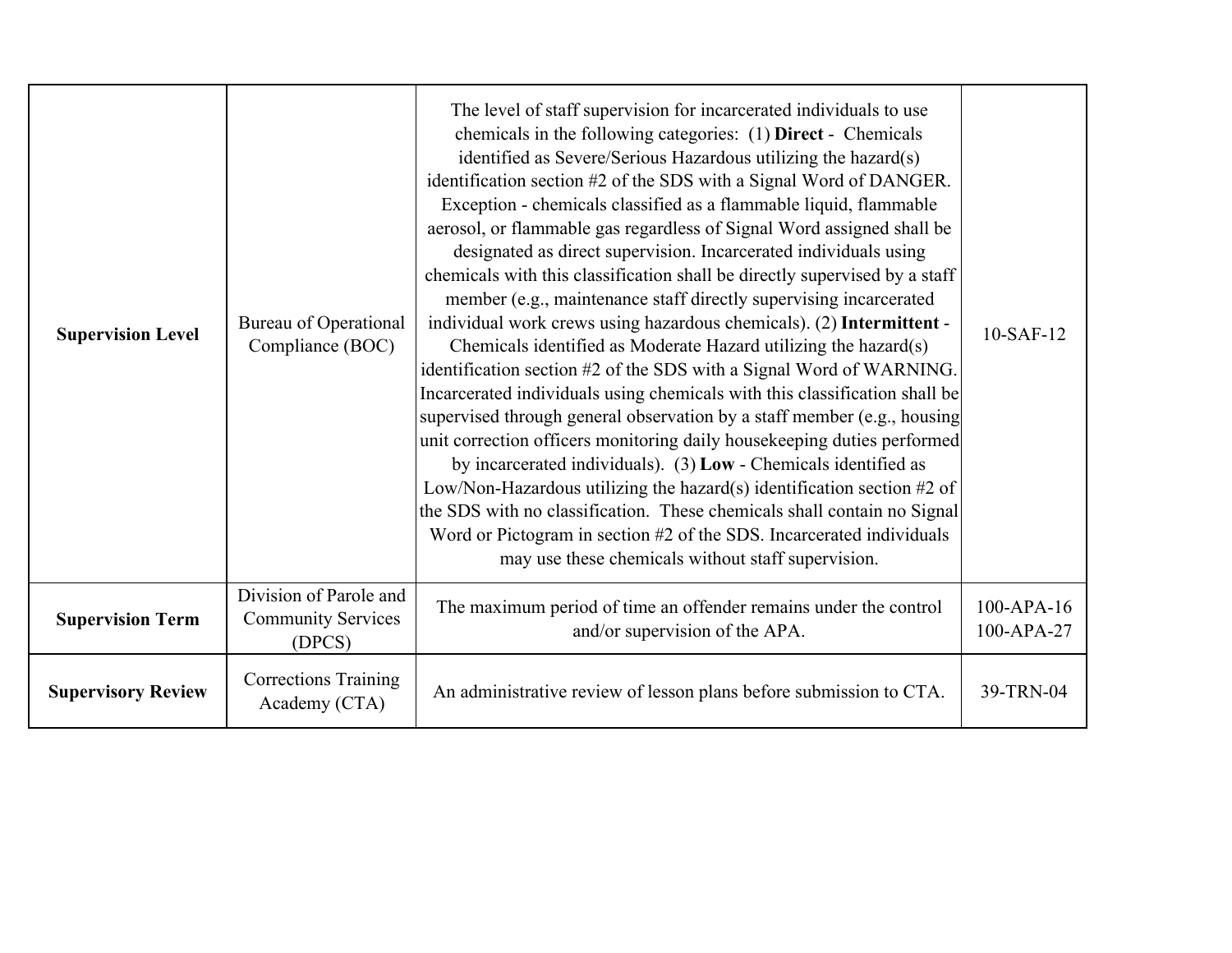| <b>Supplemental Learning</b>                     | <b>Corrections Training</b><br>Academy (CTA)                  | A training that can be added to the LMS to track training and enable<br>credit for job-related courses taken outside those offered by a state<br>agency (including off-site training providers and other agencies.<br>Furthermore, supplemental learning may include participation in ODRC<br>meetings which have an agenda, documented minutes, and a Training<br>Session Report (DRC1792).                                                                                                                                                    | 39-TRN-02               |
|--------------------------------------------------|---------------------------------------------------------------|-------------------------------------------------------------------------------------------------------------------------------------------------------------------------------------------------------------------------------------------------------------------------------------------------------------------------------------------------------------------------------------------------------------------------------------------------------------------------------------------------------------------------------------------------|-------------------------|
| <b>Supplemental Reentry</b><br><b>Tool (SRT)</b> | Division of Parole and<br><b>Community Services</b><br>(DPCS) | A standardized assessment tool designed to be used with incarcerated<br>individuals being released from prison who have served four years or<br>less, but six months or more.                                                                                                                                                                                                                                                                                                                                                                   | 02-REN-01<br>100-APA-13 |
| <b>Surrogate Parent</b>                          | Ohio Central School<br>System (OCSS)                          | A person who serves in place of a parent solely as it relates to the<br>ETR/IEP processes when a child has no known parent or guardian.<br>This person must be trained as a surrogate in accordance with the<br>training prescribed by the Ohio Department of Education. A surrogate<br>parent may not be an employee of ODRC pursuant to ORC section<br>3323.051, Ohio Department of Education or any other agency involved<br>in the education or care of the child, or who has an interest that conflicts<br>with the interest of the child. | 57-EDU-11               |
| Synchronization                                  | Division of Parole and<br><b>Community Services</b><br>(DPCS) | The process of a parole officer connecting to the ODRC server via data<br>line, wireless, or dial-up to ensure all offender information is exchanged<br>and backed up to the ODRC information system.                                                                                                                                                                                                                                                                                                                                           | 100-APA-21              |
| <b>Synthetic Opioids</b>                         | <b>Bureau of Operational</b><br>Compliance (BOC)              | Narcotic analgesic drugs that are "manufactured in chemical<br>laboratories with a similar chemical structure" to natural opiate drugs.<br>These substances can be illicit drugs or medications that are legally<br>prescribed by doctors to treat patients with mild to severe pain issues.                                                                                                                                                                                                                                                    | 10-SAF-19               |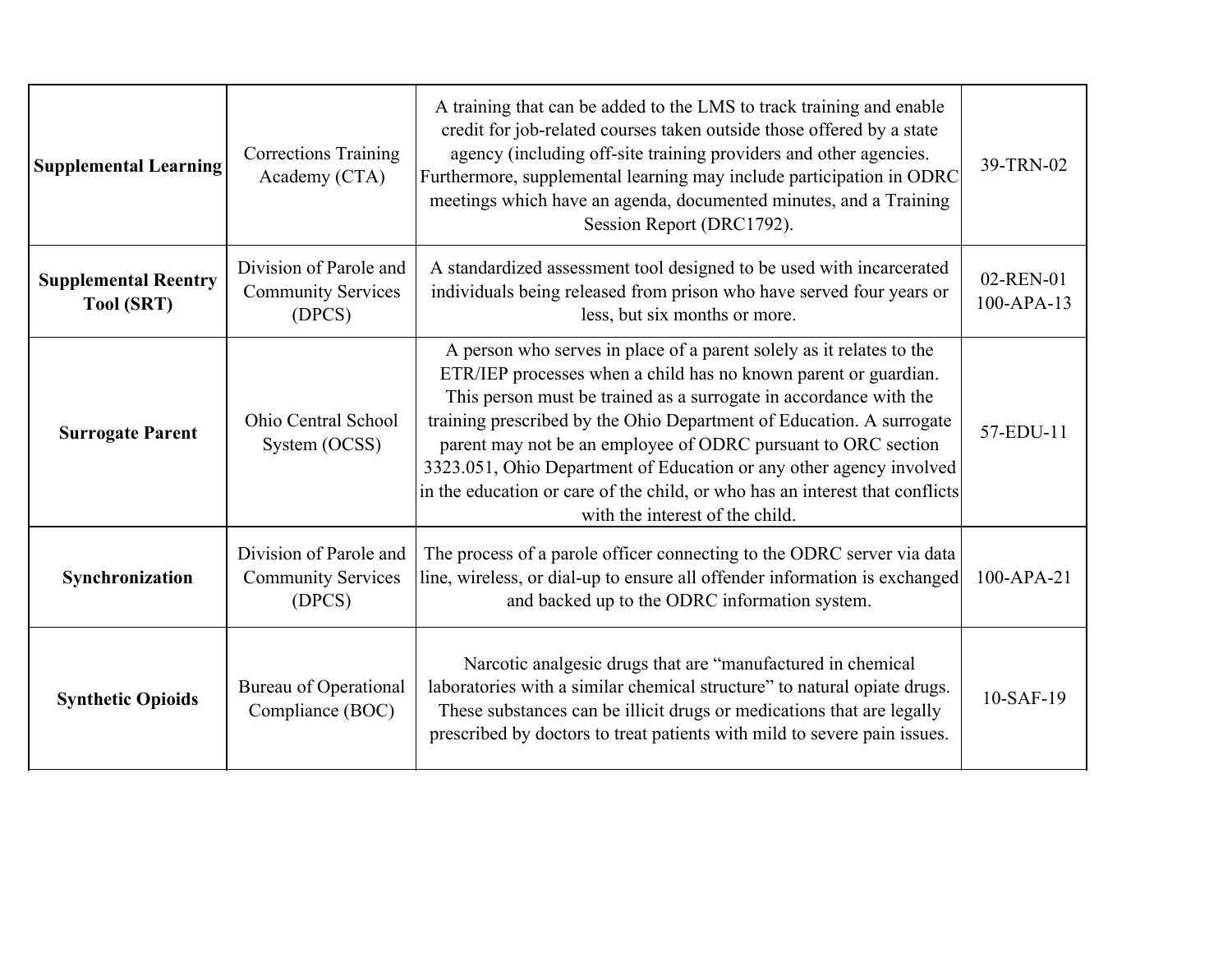| <b>System Asset</b>                | Bureau of Information<br>and Technology<br>Services (BITS) | Computer hardware, telecommunications hardware and systems, digital<br>devices such as digital copiers and facsimile machines, software,<br>networks, the internet, IT information or data and/or IT services or IT<br>resources that are made available by ODRC or DAS OIT to authorized<br>users and are necessary to conduct state government business and<br>support the IT requirements of the ODRC and, therefore, must be<br>protected by the appropriate security requirements to ensure business<br>continuity. Primary responsibility for managing these system assets may<br>be assigned by ODRC or other authorized external entities. | 05-OIT-01<br>05-OIT-03<br>$05-OTT-10$<br>$05-OIT-11$<br>05-OIT-14<br>05-OIT-15<br>05-OIT-17<br>05-OIT-18<br>05-OIT-19<br>05-OIT-21<br>05-OIT-22<br>05-OIT-24<br>05-OIT-25<br>05-OIT-26<br>05-OIT-27<br>05-OIT-28<br>05-OIT-29<br>05-OIT-30 |
|------------------------------------|------------------------------------------------------------|----------------------------------------------------------------------------------------------------------------------------------------------------------------------------------------------------------------------------------------------------------------------------------------------------------------------------------------------------------------------------------------------------------------------------------------------------------------------------------------------------------------------------------------------------------------------------------------------------------------------------------------------------|--------------------------------------------------------------------------------------------------------------------------------------------------------------------------------------------------------------------------------------------|
| <b>System Asset</b><br>Coordinator | Bureau of Information<br>and Technology<br>Services (BITS) | The person designated by the managing officer at their respective site<br>responsible for maintaining accurate records and documentation<br>pertaining to the purchase and inventory of hardware and software<br>system assets utilized for ODRC business purposes.                                                                                                                                                                                                                                                                                                                                                                                | 05-OIT-01                                                                                                                                                                                                                                  |
| <b>System Flaw</b>                 | Bureau of Information<br>and Technology<br>Services (BITS) | An error of commission, omission or oversight in an information<br>system that may allow protection mechanisms to be bypassed.                                                                                                                                                                                                                                                                                                                                                                                                                                                                                                                     | 05-OIT-18                                                                                                                                                                                                                                  |
| <b>System Hardening</b>            | Bureau of Information<br>and Technology<br>Services (BITS) | The process of enhancing the basic security layers associated with an<br>application, firewall, and/or network to increase the level of system<br>security against intrusion attempts.                                                                                                                                                                                                                                                                                                                                                                                                                                                             | 05-OIT-03                                                                                                                                                                                                                                  |
| <b>TABE</b>                        | Ohio Central School<br>System (OCSS)                       | Test of Adult Basic Education; a nationally recognized standardized<br>assessment used to determine student educational level.                                                                                                                                                                                                                                                                                                                                                                                                                                                                                                                     | 57-EDU-14                                                                                                                                                                                                                                  |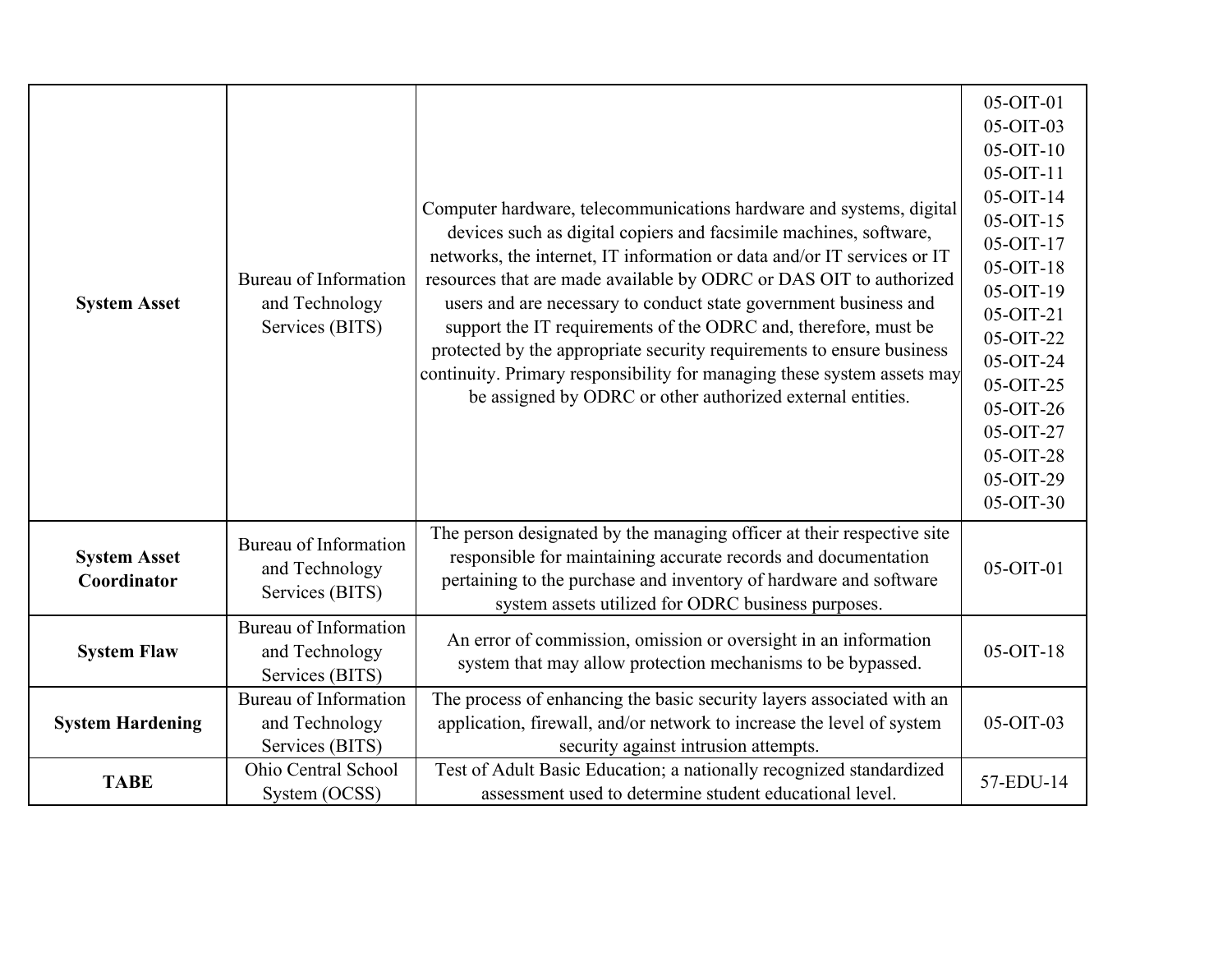| Tag-out                                     | <b>Bureau of Operational</b><br>Compliance (BOC)                  | The placement of a tag-out device on an energy-isolating device, in<br>accordance with an established procedure, to indicate that the energy<br>isolating device and the equipment being controlled may not be<br>operated until the tag-out device is removed.                                                                   | 10-SAF-11  |
|---------------------------------------------|-------------------------------------------------------------------|-----------------------------------------------------------------------------------------------------------------------------------------------------------------------------------------------------------------------------------------------------------------------------------------------------------------------------------|------------|
| <b>Tag-out Device</b>                       | <b>Bureau of Operational</b><br>Compliance (BOC)                  | A prominent warning device, such as a tag and a means of attachment<br>that can be securely fastened to an energy-isolating device in<br>accordance with an established procedure, to indicate that the energy<br>isolating device and the equipment being controlled may not be<br>operated until the tag-out device is removed. | 10-SAF-11  |
| <b>Tamper</b>                               | Division of Parole and<br><b>Community Services</b><br>(DPCS)     | The act of adding a substance to a urine specimen to adulterate it or any<br>other attempt to improperly interfere or alter a sample.                                                                                                                                                                                             | 103-SPS-07 |
| <b>Tangible Personal</b><br><b>Property</b> | Division of Business<br>Administration (DBA)                      | Consisting of furniture, fixtures, equipment, machinery, non-licensed<br>vehicles, and individual works of art and historical treasures, including<br>improvements and renovations thereon, with an actual or estimated<br>acquisition cost of more than \$1,000 per item.                                                        | 22-BUS-08  |
| <b>Tangoe</b><br>(formerlyMOBI)             | <b>Bureau of Information</b><br>and Technology<br>Services (BITS) | A third party telecommunications service provider used by state<br>agencies to standardize and centralize the management of state mobile<br>devices.                                                                                                                                                                              | 05-OIT-12  |
| <b>Tapping-In</b>                           | Office of Prisons (OOP)                                           | A process by which the cover officer or another staff member relieves<br>the contact officer during a stressful situation, allowing an opportunity<br>for further de-escalation and behavioral interventions to be employed as<br>needed.                                                                                         | 63-UOF-01  |
| <b>Task Force</b>                           | Division of Parole and<br><b>Community Services</b><br>(DPCS)     | For the purposes of this policy, a group of Law Enforcement Agencies<br>including the APA organized via a Memorandum of Understanding<br>(MOU), to accomplish the mission for which the Task Force was<br>created.                                                                                                                | 102-FUG-03 |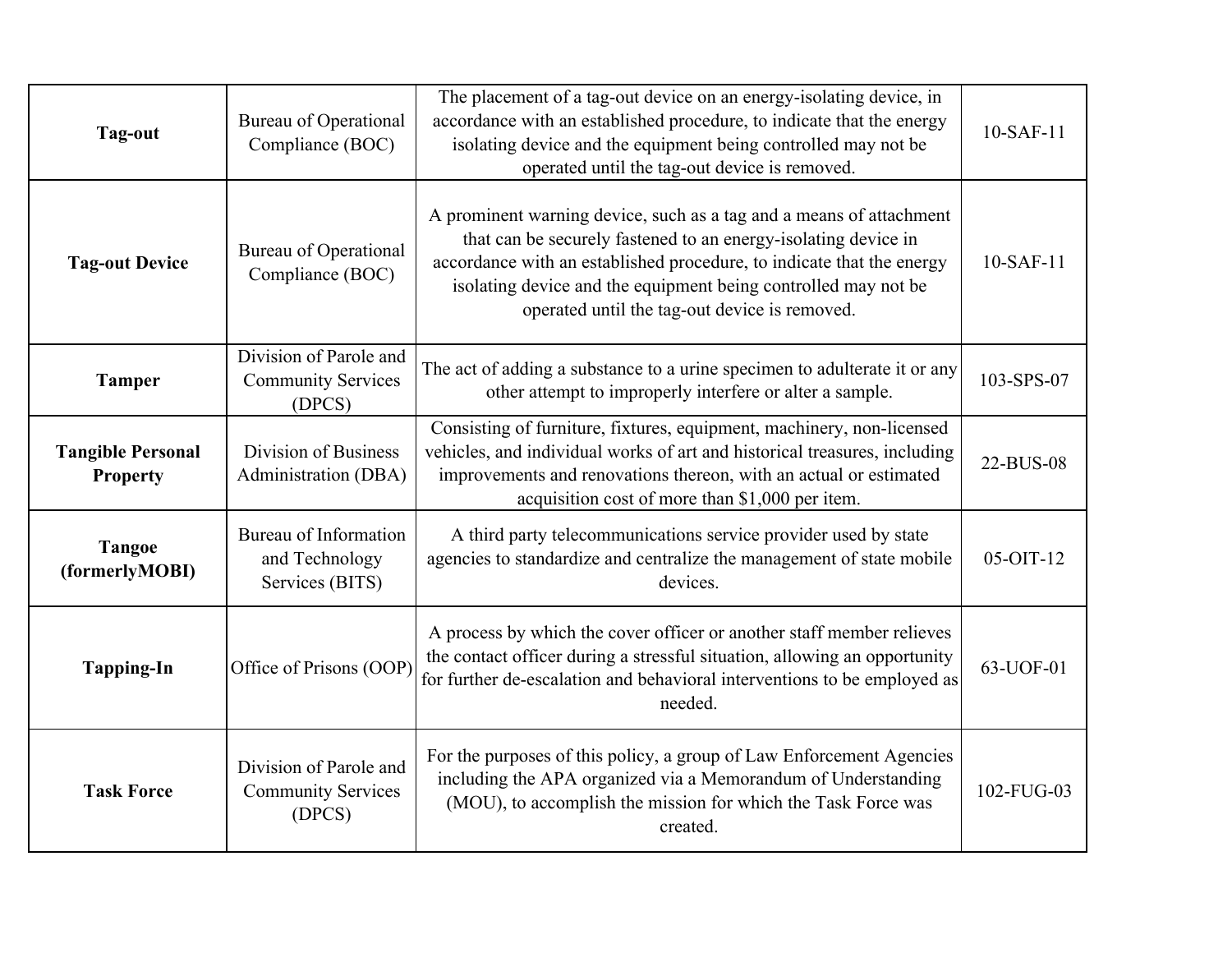| <b>TB Symptom Screening</b>          | Office of Correctional<br>Health Care (OCHC)                      | An evidence-based screening tool that reviews symptoms of TB to<br>determine if a person is likely to have active TB.                                                                                                                                                                                                                                                                                                                                                            | 31-SEM-09                              |
|--------------------------------------|-------------------------------------------------------------------|----------------------------------------------------------------------------------------------------------------------------------------------------------------------------------------------------------------------------------------------------------------------------------------------------------------------------------------------------------------------------------------------------------------------------------------------------------------------------------|----------------------------------------|
| <b>Technique Factors</b>             | <b>Bureau of Operational</b><br>Compliance (BOC)                  | The x-ray settings including: (a) The peak kilovoltage applied to the x-<br>ray tube, (b) The electric current passing through the x-ray tube, (c) The<br>scan time.                                                                                                                                                                                                                                                                                                             | 10-SAF-21                              |
| <b>Tefillin (Phylacteries)</b>       | Religious Services                                                | Hand sewn, small leather boxes with leather straps to be worn on the<br>head and arm during daily prayer (except Shabbat and some holidays).<br>These boxes remain sealed and should only be opened by a Rabbi.                                                                                                                                                                                                                                                                  | 72-REG-07                              |
| Telecommunication<br><b>Device</b>   | <b>Bureau of Information</b><br>and Technology<br>Services (BITS) | Includes wired and wireless telephones, cellular telephones,<br>smartphones, VoIP telephones, Air Cards, hot spots and any other<br>physical product or device used with telecommunications services.                                                                                                                                                                                                                                                                            | $05-OIT-12$                            |
| Telecommunication<br><b>Services</b> | Bureau of Information<br>and Technology<br>Services (BITS)        | Includes telephone utilities, long distance, and private line voice and<br>data, text messaging, instant messaging and downloadable applications<br>or any other telecommunications products or service.                                                                                                                                                                                                                                                                         | $05-OIT-12$                            |
| <b>Telemedicine</b>                  | Office of Correctional<br>Health Care (OCHC)                      | A two-way interactive videoconferencing system that allows for visual<br>and limited physical examination of a patient by a physician specialist<br>while the patient remains at their prison setting and the physician<br>specialist remains at the health care facility. It also includes educational<br>and administrative uses of this technology in the support of health care,<br>such as distance learning, nutrition counseling and administrative<br>videoconferencing. | 68-MED-14                              |
| <b>Telephone</b>                     | <b>Bureau of Information</b><br>and Technology<br>Services (BITS) | Unless otherwise stated, the telephone includes both wired and cellular<br>telephones, as well as smartphones and other handheld devices with<br>cellular capabilities.                                                                                                                                                                                                                                                                                                          | $05-OIT-12$                            |
| <b>Telephone Contact</b>             | Division of Parole and<br><b>Community Services</b><br>(DPCS)     | A contact between an ODRC employee or ODMHAS CDS and an<br>offender via the telephone.                                                                                                                                                                                                                                                                                                                                                                                           | 100-APA-13<br>100-APA-16<br>100-APA-23 |
| <b>Teleworking</b>                   | <b>Bureau of Personnel</b>                                        | A flexible work arrangement where an employee is directed or<br>permitted to work remotely from a designated alternative work location.                                                                                                                                                                                                                                                                                                                                          | 35-PAY-09                              |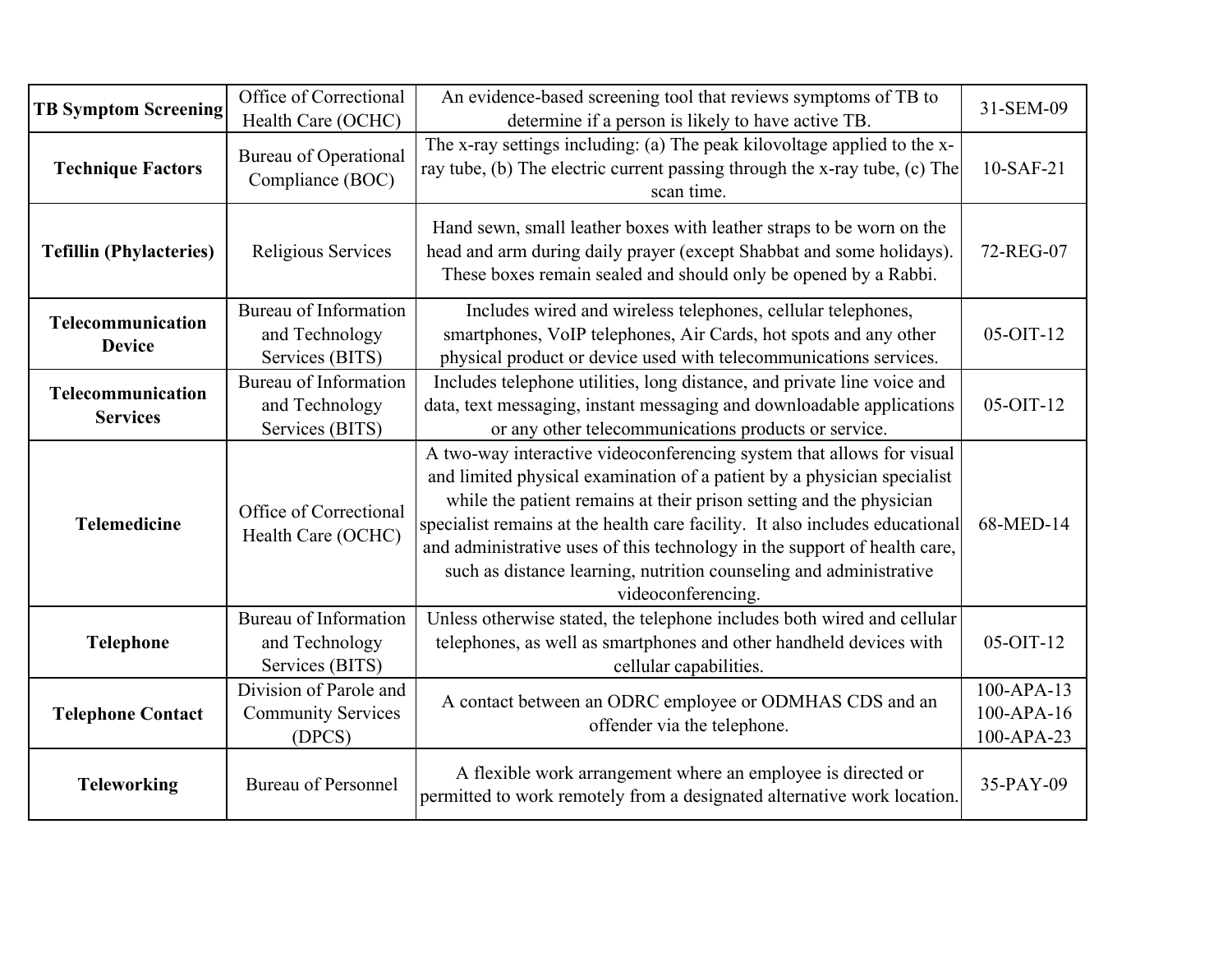| <b>Temporary Order</b>                                                 | Division of Parole and<br><b>Community Services</b><br>(DPCS) | An immediate restriction given to an offender that is not included in the<br>standard conditions, unit sanction or any special conditions of<br>supervision.                                                                                                                                                                                                                                                                                                                                                                                                                                | 100-APA-09 |
|------------------------------------------------------------------------|---------------------------------------------------------------|---------------------------------------------------------------------------------------------------------------------------------------------------------------------------------------------------------------------------------------------------------------------------------------------------------------------------------------------------------------------------------------------------------------------------------------------------------------------------------------------------------------------------------------------------------------------------------------------|------------|
| <b>Temporary Single</b><br><b>Occupancy Cell</b><br><b>Restriction</b> | <b>Bureau of Classification</b><br>and Reception (BOCR)       | A housing placement restriction to be used when an incarcerated<br>individual shall be placed in a single cell for a limited period of time for<br>such reasons as investigation, classification, prior to transfer, immediate<br>mental health or physical health crisis or a limited duration or other<br>reasons as determined by institutional staff.                                                                                                                                                                                                                                   | 55-SPC-01  |
| <b>Temporary Staffing</b>                                              | Office of Prisons (OOP)                                       | Persons employed by a service contractor who fill a vacancy or need<br>during the interim period of posting, selection, pre-service,<br>administrative leave, etc.                                                                                                                                                                                                                                                                                                                                                                                                                          | 11-COP-01  |
| <b>Terminal Agency</b><br><b>Administrator (TAA)</b>                   | Bureau of Information<br>and Technology<br>Services (BITS)    | The ODRC deputy directors and/or their administrative designees<br>responsible for the overall supervision of the LEADS computers and<br>operators, appointment of Terminal Agency Coordinators (TACs), and<br>the financial and physical security of the LEADS computers in their<br>respective operational area.                                                                                                                                                                                                                                                                          | 05-OIT-02  |
| <b>Terminal Agency</b><br><b>Coordinator (TAC)</b>                     | Bureau of Information<br>and Technology<br>Services (BITS)    | The employee assigned the responsibility for supervision of the LEADS<br>Computer(s) at their facility/office. This position is appointed by the<br>TAA.                                                                                                                                                                                                                                                                                                                                                                                                                                    | 05-OIT-02  |
| <b>Terminal Illness</b>                                                | Office of Correctional<br>Health Care (OCHC)                  | A condition that satisfies all the following criteria: (1) the condition is<br>irreversible and incurable and is caused by disease, illness, or injury<br>from which the incarcerated individual is unlikely to recover, (2) in<br>accordance with reasonable medical standards and a reasonable degree<br>of medical certainty, the condition is likely to cause death to the<br>individual within twelve $(12)$ months; and $(3)$ institutional confinement<br>of the individual does not offer additional protections for public safety<br>or against the individual's risk to reoffend. | 66-ILL-01  |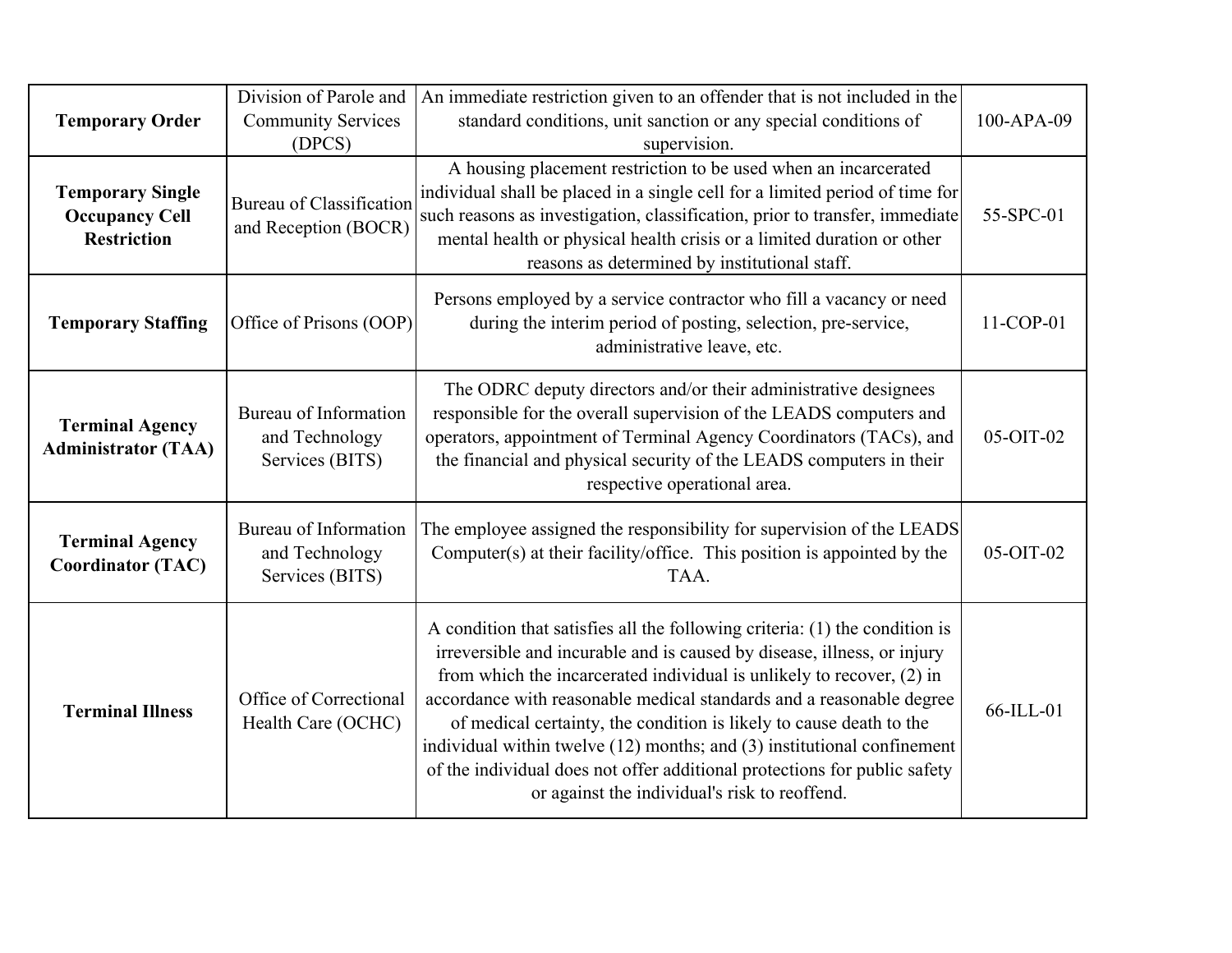| <b>Termination of Control</b>                         | Parole Board                                                      | The action of the parole board wherein it relinquishes to the sentencing<br>court all control over the service of the prison term for a sexually<br>violent predator.                                                                                 | 105-PBD-11                                                       |
|-------------------------------------------------------|-------------------------------------------------------------------|-------------------------------------------------------------------------------------------------------------------------------------------------------------------------------------------------------------------------------------------------------|------------------------------------------------------------------|
| <b>Test of Adult Basic</b><br><b>Education (TABE)</b> | Ohio Central School<br>System (OCSS)                              | A nationally recognized standardized assessment used to determine<br>student educational level.                                                                                                                                                       | 07-ORD-09                                                        |
| <b>Test Out</b>                                       | <b>Corrections Training</b><br>Academy (CTA)                      | An approved method of assessment for an identified topic in which the<br>employee is given training credit for the specified topic upon successful<br>completion.                                                                                     | 39-TRN-02                                                        |
| <b>Text Messaging</b>                                 | Bureau of Information<br>and Technology<br>Services (BITS)        | The process of sending or receiving written text messages or<br>multimedia messages, such as pictures or audio, using a mobile device.<br>This process is commonly referred to as texting.                                                            | $05-OIT-10$<br>05-OIT-12                                         |
| <b>Therapeutic Diet</b>                               | Office of Correctional<br>Health Care (OCHC)                      | A modified diet, which is necessary in the treatment of an acute or<br>chronic disease or condition.                                                                                                                                                  | 68-MED-10                                                        |
| <b>Thin-Client</b>                                    | <b>Bureau of Information</b><br>and Technology<br>Services (BITS) | An end point computing device without an operating system that is<br>purpose-built for remote access to a server.                                                                                                                                     | 05-OIT-30                                                        |
| <b>Third Entry Point</b>                              | Office of Prisons (OOP)                                           | An entry point located on the north side of the OSC building. Juvenile<br>offenders reporting to the ODYS Southern Parole Region shall<br>enter/exit at this entry point. ODYS Southern Parole Region employees<br>may also enter/exit at this point. | 11-COP-01                                                        |
| <b>Ticket</b>                                         | Bureau of Information<br>and Technology<br>Services (BITS)        | The term commonly used by authorized ODRC users to describe a<br>report of an IT incident, problem or issue or a request for a specific<br>ODRC IT product or service entered into ServiceNow.                                                        | 05-OIT-01<br>$05-OIT-10$<br>$05-OT-12$<br>05-OIT-25<br>69-OCH-06 |
| <b>Tier 1 Rule Violations</b>                         | Legal                                                             | A finding of guilt of Rule 1, 2, 3, 5, 6, 11, 12, 14, 15, 16, 29, 31, 33, 34,<br>or 52 as set forth in Ohio Administrative Code Rule 5120-9-06, Inmate<br>Rules of Conduct.                                                                           | 105-PBD-15                                                       |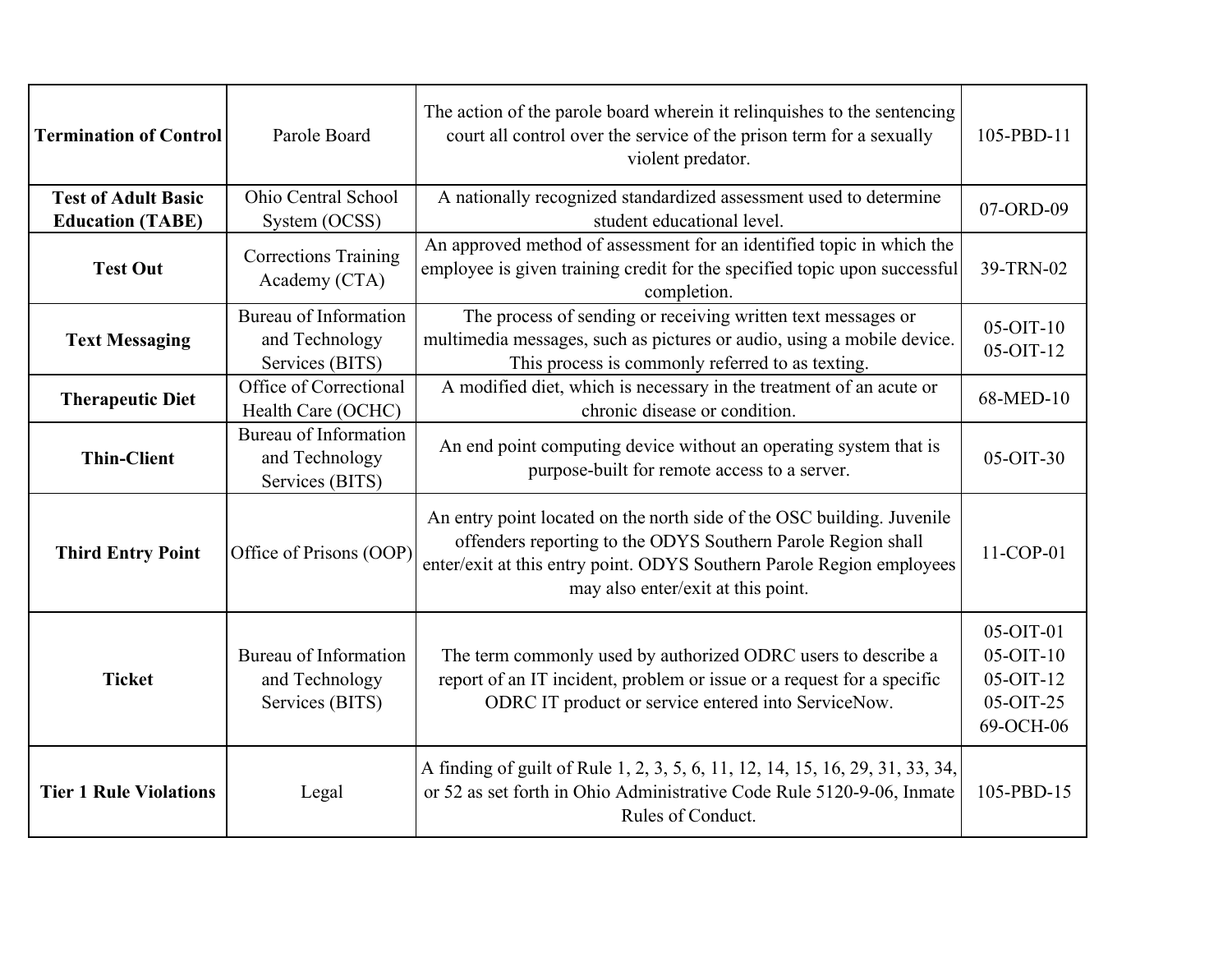| <b>Tier 2 Rule Violations</b> | Legal                                                  | A finding of guilt of Rule 4, 36, 37, or 38 as set forth in Ohio<br>Administrative Code 5120-9-06, Inmate Rules of Conduct.                                                                                                                                                                                                                                                                | 105-PBD-15  |
|-------------------------------|--------------------------------------------------------|--------------------------------------------------------------------------------------------------------------------------------------------------------------------------------------------------------------------------------------------------------------------------------------------------------------------------------------------------------------------------------------------|-------------|
| <b>Tier 3 Rule Violations</b> | Legal                                                  | A finding of guilt of Rule 7, 17, 40, or 51 as set forth in Ohio<br>Administrative Code 5120-9-06, Inmate Rules of Conduct; or a finding<br>of guilt of another rule that is based on a refusal to attend mandatory<br>programming.                                                                                                                                                        | 105-PBD-15  |
| <b>Title I</b>                | Office of Diversity,<br>Equity, and Inclusion<br>(DEI) | Title I of the Americans with Disabilities Act of 1990 prohibits private<br>employers, state and local governments, employment agencies and labor<br>unions from discriminating against qualified individuals with<br>disabilities in job application procedures, hiring, firing, advancement,<br>compensation, job training, and other terms, conditions and privileges<br>of employment. | 32-EEO-03   |
| <b>Titled Property</b>        | Office of Prisons (OOP)                                | Identified items of personal property for which the institution and<br>incarcerated individual maintain a Certificate of Ownership<br>(DRC4063). Titled items include, but are not limited to, electronic<br>devices such as CD players, MP3 players, JP4 players, televisions,<br>radios, walkmans, typewriters, and any other high value items.                                          | 61-PRP-01   |
| <b>Tobacco Free</b>           | <b>Bureau of Operational</b><br>Compliance (BOC)       | Prohibited from the activity of smoking, possessing, or using any<br>tobacco products in an area designated by the Department as tobacco<br>free.                                                                                                                                                                                                                                          | $10-SAF-01$ |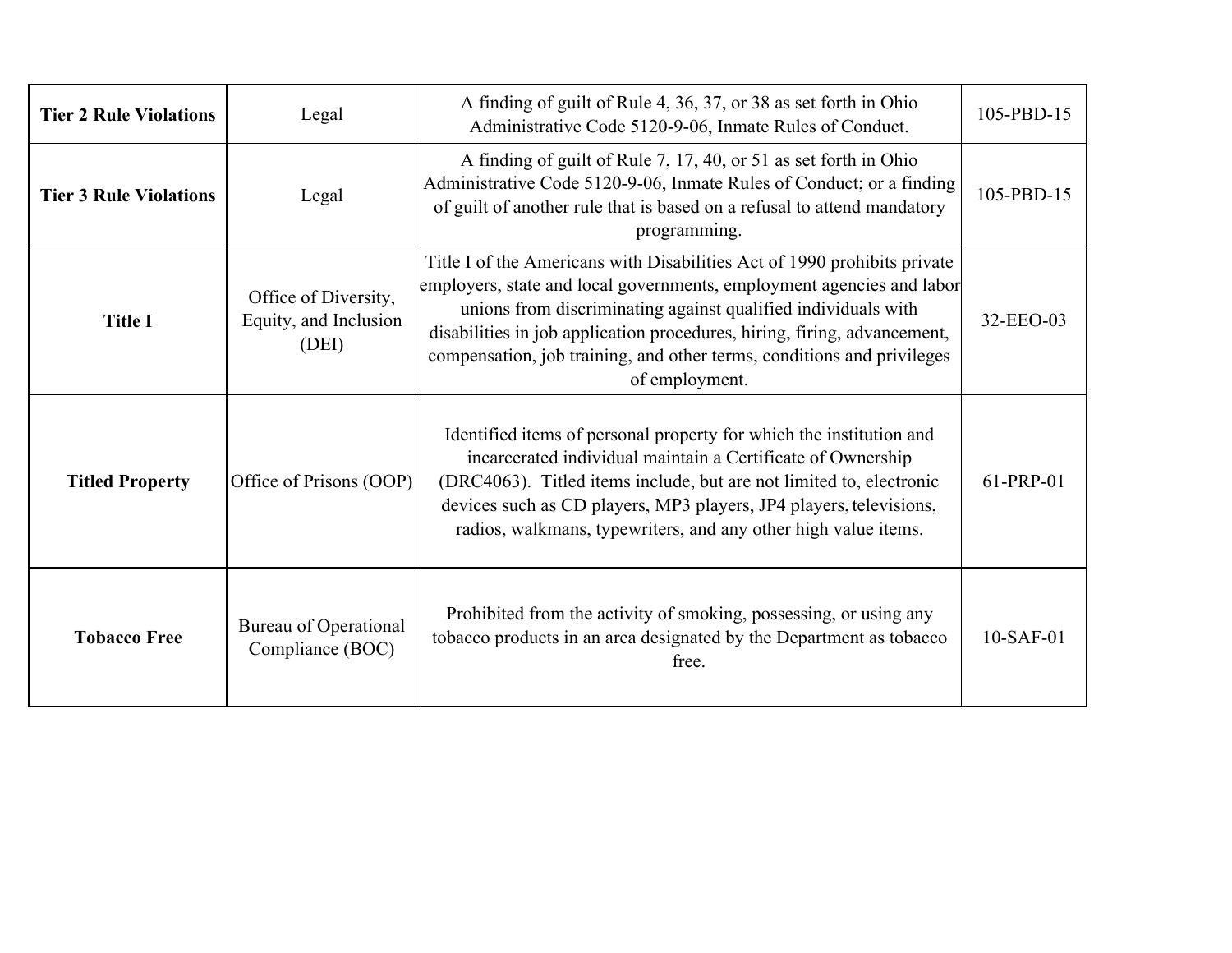| <b>Tobacco Product</b>   | Bureau of Operational<br>Compliance (BOC)                     | Any product that contains tobacco, the prepared leaves of any plant<br>belonging to the nicotine family, which shall include, but not be limited<br>to, cigarettes, loose tobacco, cigar, snuff, chewing tobacco, or any other<br>preparation of tobacco, tobacco substitutes, electronic cigarettes,<br>smoking paraphernalia (i.e., matches, lighter, cigarette papers, and<br>rolling machine) and all other items developed or processed for the<br>primary purpose of facilitating the use or possession of tobacco or<br>tobacco-related products as well as packaging material. Packaging<br>material includes, but is not limited to, snuff or cigarette containers.<br>Tobacco product does not include pharmacological aids (i.e., patch,<br>inhaler, gel, gum, or lozenges) for smoking cessation. | 10-SAF-01                |
|--------------------------|---------------------------------------------------------------|---------------------------------------------------------------------------------------------------------------------------------------------------------------------------------------------------------------------------------------------------------------------------------------------------------------------------------------------------------------------------------------------------------------------------------------------------------------------------------------------------------------------------------------------------------------------------------------------------------------------------------------------------------------------------------------------------------------------------------------------------------------------------------------------------------------|--------------------------|
| <b>Toll</b>              | Division of Parole and<br><b>Community Services</b><br>(DPCS) | To suspend or stop temporarily. Thus to "toll time" means to stop<br>counting against an offender's sentence. Tolling is completed by the<br>completion of special minutes and a STATI or FIREL entry.                                                                                                                                                                                                                                                                                                                                                                                                                                                                                                                                                                                                        | 100-APA-27<br>102-FUG-02 |
| <b>Tornado Season</b>    | <b>Bureau of Operational</b><br>Compliance (BOC)              | Tornado season in Ohio is designated as April, May, June, and July of<br>each year.                                                                                                                                                                                                                                                                                                                                                                                                                                                                                                                                                                                                                                                                                                                           | 10-SAF-06                |
| <b>Training Advisory</b> | <b>Corrections Training</b>                                   | A multi-disciplinary group of employees assigned or selected to serve in                                                                                                                                                                                                                                                                                                                                                                                                                                                                                                                                                                                                                                                                                                                                      | 39-TRN-02                |
| Council                  | Academy (CTA)                                                 | an oversight capacity regarding training activities.                                                                                                                                                                                                                                                                                                                                                                                                                                                                                                                                                                                                                                                                                                                                                          | 39-TRN-05                |
| <b>Training Cycle</b>    | <b>Corrections Training</b><br>Academy (CTA)                  | The period commencing July $1st$ and ending June $30th$ .                                                                                                                                                                                                                                                                                                                                                                                                                                                                                                                                                                                                                                                                                                                                                     | 39-TRN-02                |
| <b>Training Plan</b>     | <b>Corrections Training</b><br>Academy (CTA)                  | The authorized document that identifies the courses that must take place<br>in the training cycle, including schooled time, format, duration,<br>justification for, and type of evaluation for each.                                                                                                                                                                                                                                                                                                                                                                                                                                                                                                                                                                                                          | 39-TRN-02                |
| Transcript               | Ohio Central School<br>System (OCSS)                          | The individual student's cumulative education record within a school<br>district.                                                                                                                                                                                                                                                                                                                                                                                                                                                                                                                                                                                                                                                                                                                             | 57-EDU-13                |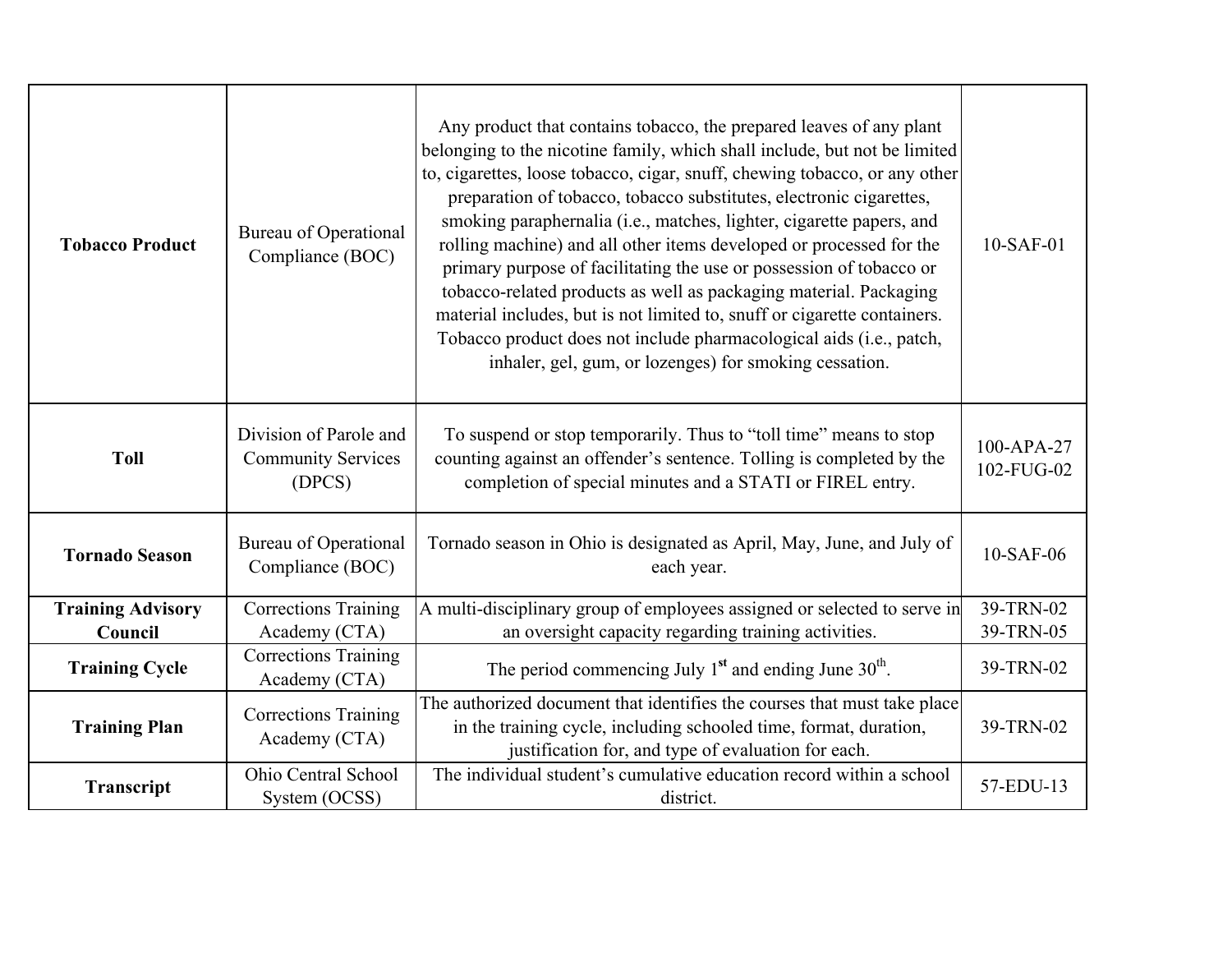| <b>Transitional Control</b><br>(TRC)                                    | Division of Parole and<br><b>Community Services</b><br>(DPCS) | A program to closely monitor a prisoner's adjustment to community<br>supervision under which eligible prisoners may be confined in a<br>suitable facility that is licensed pursuant to ORC section 2967.14 (C) or<br>a department-approved residence with electronic monitoring during the<br>final 180 days of their confinement, under the terms and conditions<br>established by the department, and supervised under one or more<br>community control sanctions. | 67-MNH-30<br>$100-APA-14$<br>100-APA-27<br>100-APA-32<br>101-PLA-01<br>102-FUG-02<br>105-PBD-03<br>105-PBD-09<br>108-ABC-05 |
|-------------------------------------------------------------------------|---------------------------------------------------------------|----------------------------------------------------------------------------------------------------------------------------------------------------------------------------------------------------------------------------------------------------------------------------------------------------------------------------------------------------------------------------------------------------------------------------------------------------------------------|-----------------------------------------------------------------------------------------------------------------------------|
| <b>Transitional Control</b><br><b>Behavioral Guidelines</b>             | Division of Parole and<br><b>Community Services</b><br>(DPCS) | A summary of prohibited behaviors/acts and positive incentives while<br>on Transitional Control supervision.                                                                                                                                                                                                                                                                                                                                                         | 100-APA-32                                                                                                                  |
| <b>Transitional Control</b><br><b>Rules of Program</b><br>Participation | Division of Parole and<br><b>Community Services</b><br>(DPCS) | Those general and special rules and regulations with which offenders on<br>Transitional Control are expected to comply as part of the Transitional<br>Control program.                                                                                                                                                                                                                                                                                               | 100-APA-32                                                                                                                  |
| <b>Transitional Hold</b>                                                | Risk Management<br>(Legal)                                    | A brief physical positioning of an individual face-down for the purpose<br>of quickly and effectively gaining physical control of that individual to<br>prevent harm to self and others, or prior to transport to enable the<br>individual to be transported safely. Transitional hold may include the<br>use of handcuffs or other restraints consistent with ODRC policy.                                                                                          | 63-UOF-01<br>104-TAW-02                                                                                                     |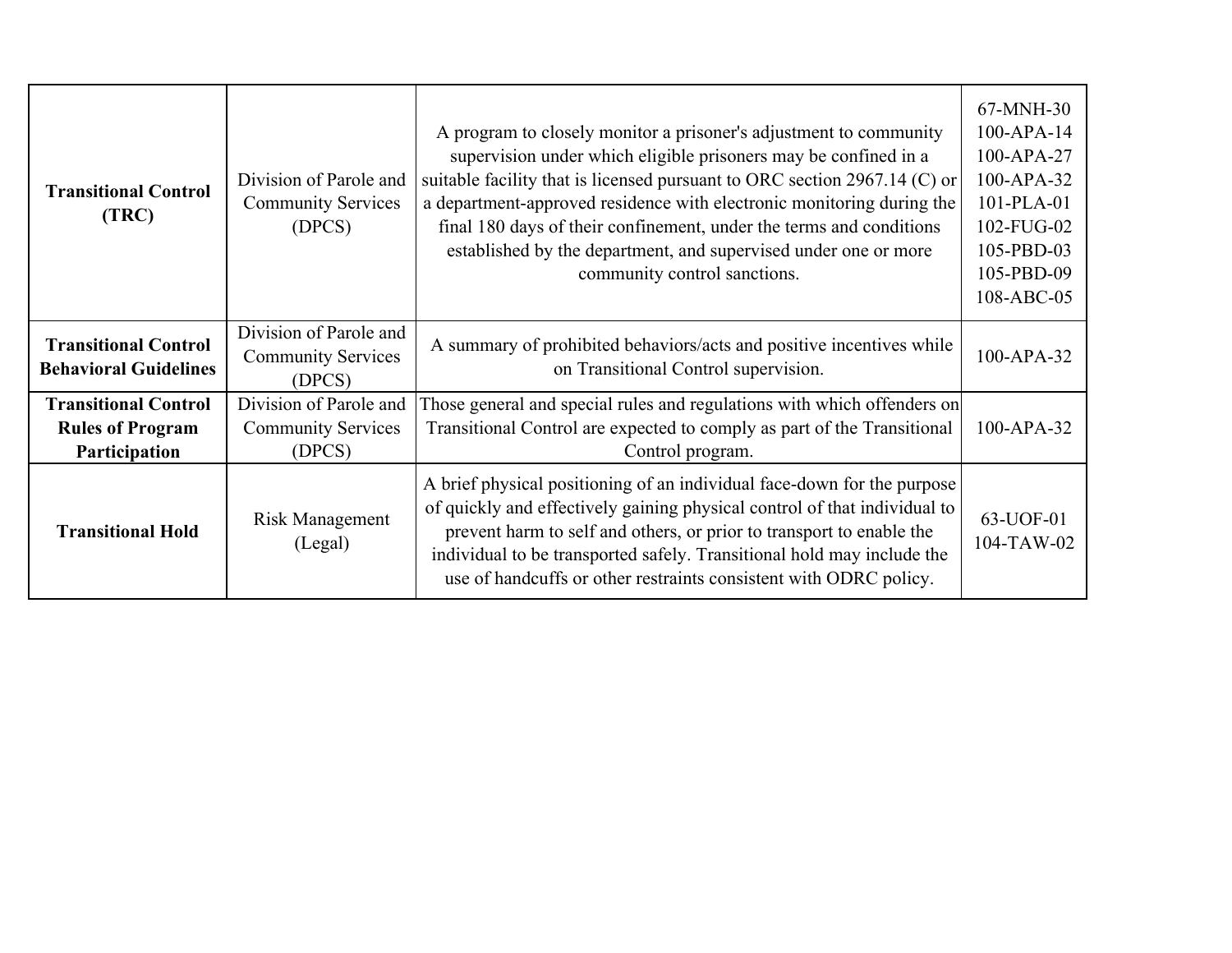| <b>Transitional Program</b><br>Unit (TPU) | Bureau of Classification<br>and Reception (BOCR) | A specialized housing unit requiring close supervision of incarcerated<br>individuals that are placed in Restrictive Housing, Extended Restrictive<br>Housing, or may be placed in Limited Privilege Housing.                                                                                                                                                                                        | 51-STF-05<br>57-EDU-01<br>57-EDU-02<br>57-EDU-11<br>58-LIB-01<br>61-PRP-01<br>67-MNH-09<br>67-MNH-15<br>67-MNH-31<br>69-OCH-02<br>72-REG-01<br>76-VIS-03<br>78-REL-01<br>79-ISA-02<br>79-ISA-04<br>310-SEC-31<br>310-SEC-33 |
|-------------------------------------------|--------------------------------------------------|------------------------------------------------------------------------------------------------------------------------------------------------------------------------------------------------------------------------------------------------------------------------------------------------------------------------------------------------------------------------------------------------------|-----------------------------------------------------------------------------------------------------------------------------------------------------------------------------------------------------------------------------|
| <b>Treatment Plan</b><br>(DRC5197)        | <b>Behavioral Health</b><br>Operations (BHO)     | Behavioral Health Operations (BHO) approved treatment planning<br>format which outlines the course of treatment for the incarcerated<br>individual receiving mental health services. The treatment plan includes<br>diagnoses, specific problems, goals, measurable objectives,<br>interventions, the name and discipline of the staff responsible for<br>interventions, target dates, and outcomes. | 67-MNH-04<br>67-MNH-14<br>67-MNH-15<br>67-MNH-31                                                                                                                                                                            |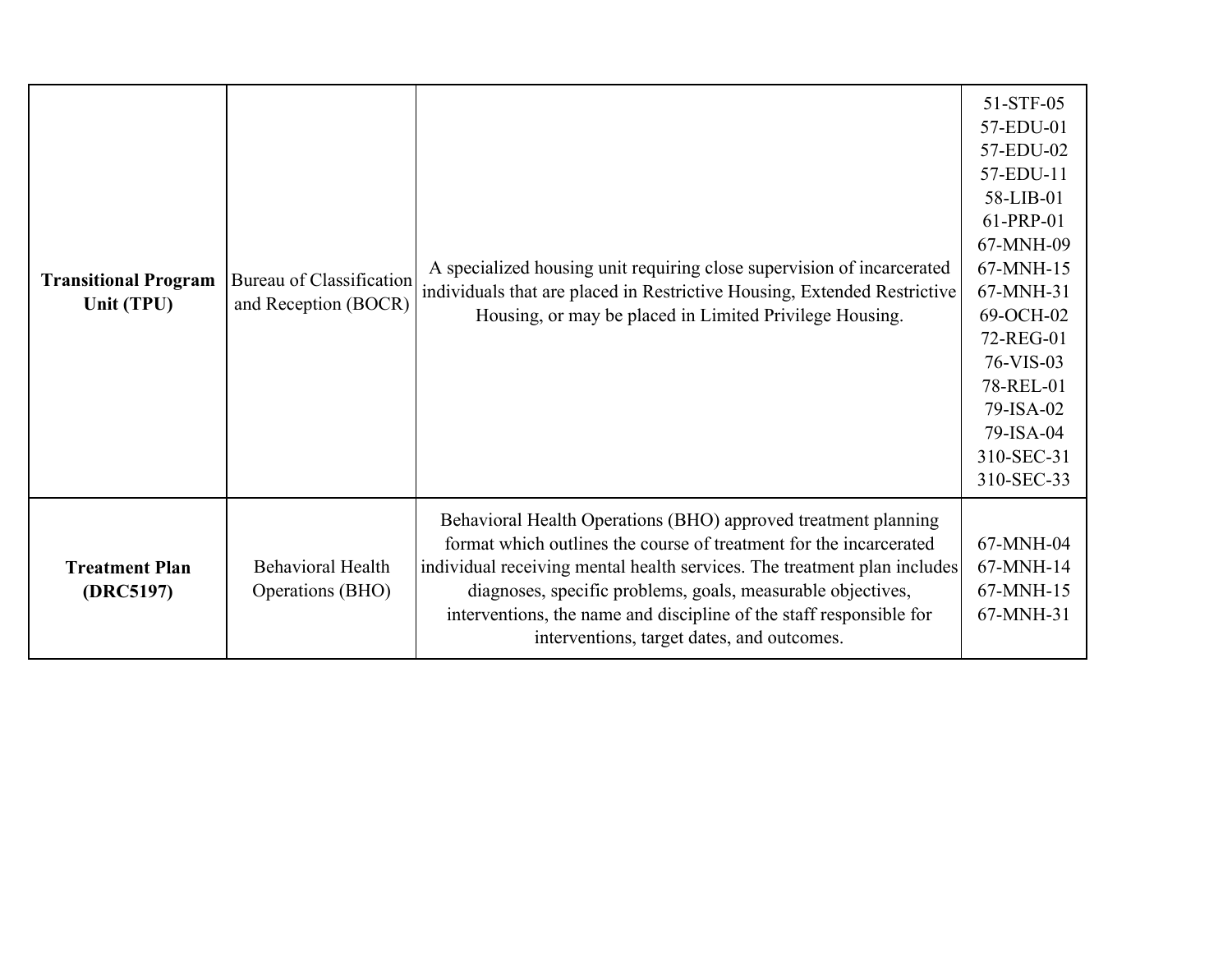| <b>Treatment Transfer</b><br>(TT)                      | Division of Parole and<br><b>Community Services</b><br>(DPCS) | A prison transfer program authorized by ORC section 5120.035 that<br>provides substance use disorder assessment and treatment through<br>licensed community treatment providers to help reduce substance use<br>relapse and recidivism for prisoners convicted of felony level 4 and 5<br>non-violent offenses. Eligible inmates may be transferred from state<br>correctional facilities to the community facilities for up to 365 days<br>prior to the expiration of their prison sentences. The inmates<br>transferred will be under closely monitored supervision and<br>confinement in the community, such as a stay in a licensed halfway<br>house or restriction to an approved residence on electronic monitoring. | 67-MNH-30<br>100-APA-27<br>100-APA-32<br>101-PLA-01<br>102-FUG-02 |
|--------------------------------------------------------|---------------------------------------------------------------|----------------------------------------------------------------------------------------------------------------------------------------------------------------------------------------------------------------------------------------------------------------------------------------------------------------------------------------------------------------------------------------------------------------------------------------------------------------------------------------------------------------------------------------------------------------------------------------------------------------------------------------------------------------------------------------------------------------------------|-------------------------------------------------------------------|
| <b>Tuberculin Skin Test</b><br>(TST)                   | Office of Correctional<br>Health Care (OCHC)                  | An intra-dermal injection using a purified protein derivative (PPD) to<br>test for the presence of tuberculosis infection.                                                                                                                                                                                                                                                                                                                                                                                                                                                                                                                                                                                                 | 31-SEM-09                                                         |
| <b>Tuberculosis (TB)</b>                               | Office of Correctional<br>Health Care (OCHC)                  | An infectious disease caused by Mycobacterium Tuberculosis (MTB).                                                                                                                                                                                                                                                                                                                                                                                                                                                                                                                                                                                                                                                          | 31-SEM-09                                                         |
| <b>Tuition Reimbursement</b><br><b>Program Manager</b> | <b>Bureau of Personnel</b>                                    | An employee designated by the Bureau of Personnel chief responsible<br>for approving the application for Exempt Tuition Reimbursement to<br>include determination of course eligibility, notification to the employee<br>of confirmation/rejection of the application, and the amount of the<br>projected reimbursement by email.                                                                                                                                                                                                                                                                                                                                                                                          | 38-CED-01                                                         |
| <b>Tutor</b>                                           | Ohio Central School<br>System (OCSS)                          | An incarcerated person who has completed tutor training, has a high<br>school diploma or HSE verified by the Ohio Central School System,<br>earned OCSS-Correctional Education Association (CEA) certification,<br>and is reclassed into the position of tutor.                                                                                                                                                                                                                                                                                                                                                                                                                                                            | 57-EDU-14                                                         |
| <b>Tutor Training</b><br>Program                       | Ohio Central School<br>System (OCSS)                          | Workshops approved by OCSS to prepare qualified incarcerated<br>persons to work as tutors within the Department of Rehabilitation and<br>Correction.                                                                                                                                                                                                                                                                                                                                                                                                                                                                                                                                                                       | 57-EDU-14                                                         |
| <b>Two-Factor</b><br><b>Authentication</b>             | Bureau of Information<br>and Technology<br>Services (BITS)    | Authentication that incorporates two separate elements. An example is<br>requiring both a password and a smart card.                                                                                                                                                                                                                                                                                                                                                                                                                                                                                                                                                                                                       | 05-OIT-03                                                         |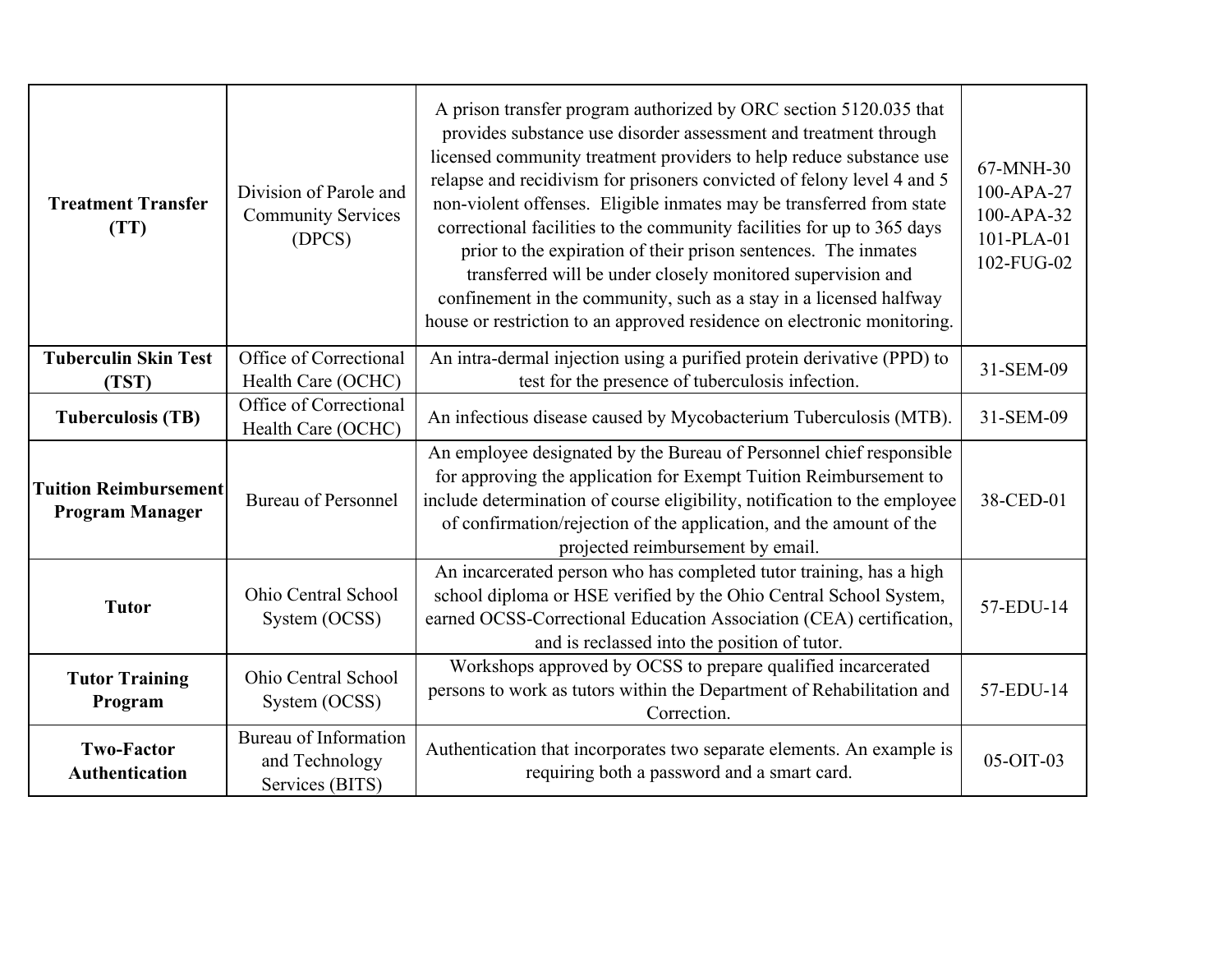| <b>Two-Step Skin Test</b>                          | Office of Correctional<br>Health Care (OCHC)                  | Administration of the Tuberculin Skin Test a second time after the<br>original skin test. Two-step testing is used to improve the interpretation<br>of tuberculin skin tests especially in persons who are required to<br>undergo periodic testing.                                                                                                                                                                                                                                                                                                                                                                                                                                                           | 31-SEM-09   |
|----------------------------------------------------|---------------------------------------------------------------|---------------------------------------------------------------------------------------------------------------------------------------------------------------------------------------------------------------------------------------------------------------------------------------------------------------------------------------------------------------------------------------------------------------------------------------------------------------------------------------------------------------------------------------------------------------------------------------------------------------------------------------------------------------------------------------------------------------|-------------|
| <b>Tzitzit</b>                                     | Religious Services                                            | White undergarment that may be worn at all times by Jewish males; has<br>fringes of string at the bottom that hangs outside and below the belt.<br>Level 4 or Level 5 incarcerated individuals shall wear them tucked<br>inside their pants when not at worship service and when outside their<br>housing unit.                                                                                                                                                                                                                                                                                                                                                                                               | 72-REG-07   |
| <b>Unannounced</b><br><b>Equipment Inspections</b> | Division of Parole and<br><b>Community Services</b><br>(DPCS) | Inspections to determine if all employees who are authorized to carry<br>firearms and who have received DPCS Pepper Spray training have the<br>following: handcuffs, pepper spray, agency identification, badge, and<br>firearm (two fully loaded semiautomatic pistol magazines, all with state-<br>issued duty ammunition).                                                                                                                                                                                                                                                                                                                                                                                 | 104-TAW-01  |
| <b>Unauthorized Access</b>                         | Bureau of Information<br>and Technology<br>Services (BITS)    | An attempt to gain unapproved logical or physical access to an ODRC-<br>managed system asset or ODRC-managed information system or a<br>change to an information technology system, firmware, hardware or<br>software configuration characteristics without the state's knowledge,<br>instruction or consent.                                                                                                                                                                                                                                                                                                                                                                                                 | $05-OIT-14$ |
| <b>Unauthorized Group</b>                          | Office of Prisons (OOP)                                       | An association of two or more persons/, not approved by the ODRC,<br>with common characteristics that serve to distinguish that association<br>from other individuals or groups. Common characteristics that serve to<br>distinguish the association from other individuals or groups include<br>sharing a common interest, activity, or purpose; acting in concert on an<br>ongoing or recurrent basis; having an internal organization, whether<br>loosely or highly structured; recognizing themselves as a distinct group.<br>The term "unauthorized group" includes any group that is or could be<br>considered a security threat group as defined in ODRC Policy 310-SEC-<br>12, Security Threat Group. | 73-GRP-01   |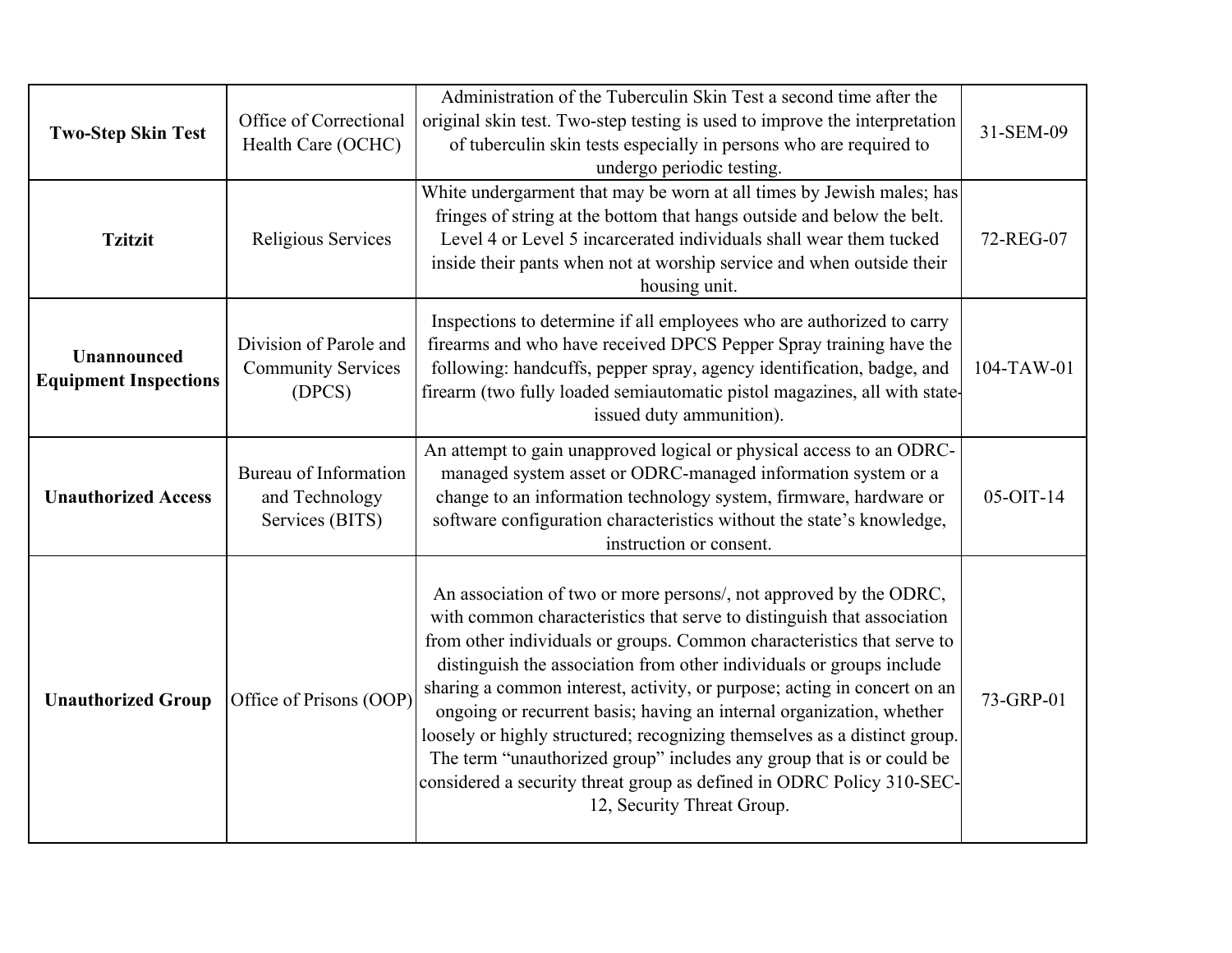| <b>Unauthorized</b><br><b>Relationships</b>  | Division of Parole and<br><b>Community Services</b><br>(DPCS) | A relationship with any individual under the supervision of the ODRC<br>and in the case of an APA employee, a relationship with any individual<br>under the supervision of any criminal justice agency, which has not<br>been approved by the managing officer in writing.                                                                                                                                                                                                             | 100-APA-15                          |
|----------------------------------------------|---------------------------------------------------------------|----------------------------------------------------------------------------------------------------------------------------------------------------------------------------------------------------------------------------------------------------------------------------------------------------------------------------------------------------------------------------------------------------------------------------------------------------------------------------------------|-------------------------------------|
| <b>Unclassified Employee</b>                 | <b>Bureau of Personnel</b>                                    | Persons who serve at the pleasure of the Appointing Authority.                                                                                                                                                                                                                                                                                                                                                                                                                         | 31-SEM-05                           |
| <b>Unconcealed Firearm</b>                   | Division of Parole and<br><b>Community Services</b><br>(DPCS) | A firearm that is visible or likely to be visible to any person.                                                                                                                                                                                                                                                                                                                                                                                                                       | 104-TAW-01                          |
| <b>Uncontested Transfer</b>                  | <b>Behavioral Health</b><br>Operations (BHO)                  | The transfer of a mentally ill incarcerated individual to a psychiatric<br>hospital when they have the mental capacity to consent to<br>hospitalization and have waived a due process hearing.                                                                                                                                                                                                                                                                                         | 67-MNH-19                           |
| <b>Unfounded Allegation</b>                  | Bureau of Operational<br>Compliance (BOC)                     | An allegation that was investigated and determined not to have<br>occurred.                                                                                                                                                                                                                                                                                                                                                                                                            | 79-ISA-01<br>79-ISA-02<br>79-ISA-04 |
| <b>Unified</b><br><b>Communications (UC)</b> | Bureau of Information<br>and Technology<br>Services (BITS)    | An online, IT, enterprise service delivered in a unified user interface,<br>that offers a variety of communication and productivity tools, such as<br>Instant Messaging (IM), voice, audio and desktop sharing. ODRC<br>provides two levels of UC to Authorized Users: Skype for Business, a<br>UC service limited to approved executive level Authorized Users and<br>specialized program Authorized Users and Jabber, an UC service<br>available to other approved Authorized Users. | $05-OIT-10$                         |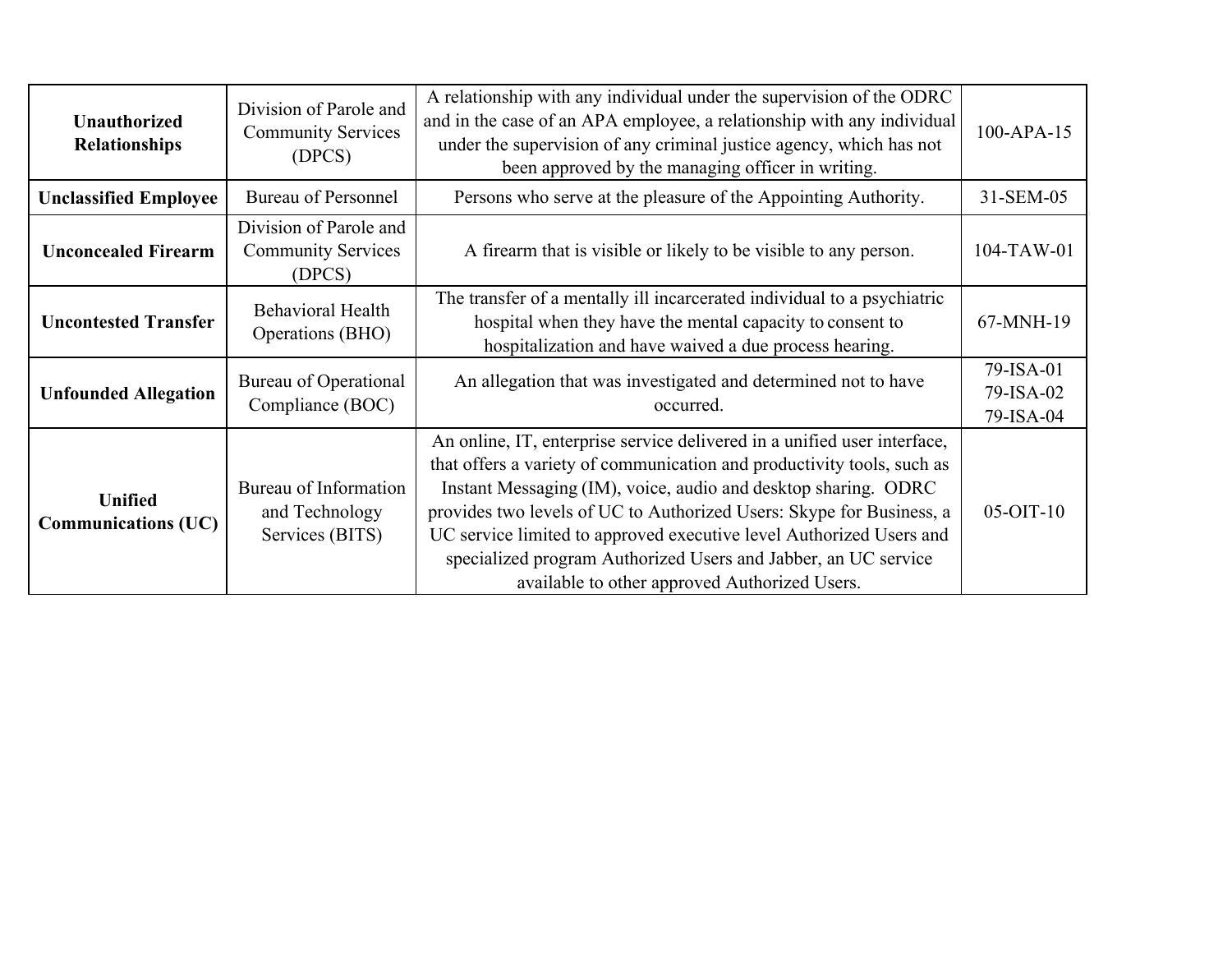| <b>Uniformed Personnel</b>                                               | <b>Labor Relations Office</b><br>(LRO)        | Employees of the ODRC and any person providing services within<br>ODRC who occupy one of the following positions, ranks, or work<br>assignments or provides services in one of the following areas: (1)<br>Custody personnel (corrections officer, correctional counselors,<br>sergeants, lieutenants, captains, and security chiefs, (2) farm personnel,<br>(3) food service personnel, (4) maintenance personnel, (5) clinical<br>medical, behavioral health, and dental personnel, (6) powerhouse<br>personnel, (7) recreation personnel (as designated by the applicable<br>managing officer), (8) shop personnel (Ohio Penal Industries,<br>vocational teachers), (9) Other service personnel required by the<br>managing officer to wear uniforms, (10) permanent mailroom<br>personnel. | 31-SEM-06               |
|--------------------------------------------------------------------------|-----------------------------------------------|------------------------------------------------------------------------------------------------------------------------------------------------------------------------------------------------------------------------------------------------------------------------------------------------------------------------------------------------------------------------------------------------------------------------------------------------------------------------------------------------------------------------------------------------------------------------------------------------------------------------------------------------------------------------------------------------------------------------------------------------------------------------------------------------|-------------------------|
| <b>Unit Based</b><br><b>Comprehensive Sex</b><br><b>Offender Program</b> | <b>Behavioral Health</b><br>Operations (BHO)  | A housing unit in a prison, designated by the managing officer where<br>designated sex offenders are housed for the purpose of participating in<br>an evidence-based sex offender programs. Unit-Based programs utilize<br>the living unit environment to ensure that core correctional practices are<br>incorporated in the living unit and in the program.                                                                                                                                                                                                                                                                                                                                                                                                                                   | 67-MNH-12               |
| <b>Unit File</b>                                                         | <b>Bureau of Records</b><br>Management (BORM) | Prior to August 11, 2014, records that were maintained in the office<br>areas of incarcerated individual living units with defined contents<br>limited to non-confidential information which would not present a clear<br>security risk if accessed by incarcerated individuals. Examples of<br>content include personal property, receipts, visitor lists, photographs,<br>custody level, disciplinary infractions and actions taken, work<br>assignments, program participation and miscellaneous correspondence.                                                                                                                                                                                                                                                                            | 07-ORD-03               |
| <b>Unit Management</b>                                                   | Office of Prisons (OOP)                       | Refers to the unit management chief, unit manager, correctional<br>counselor and/or case manager in a parent institution. Classification<br>specialists are also included in this definition at the reception centers.                                                                                                                                                                                                                                                                                                                                                                                                                                                                                                                                                                         | 79-ISA-04<br>105-PBD-03 |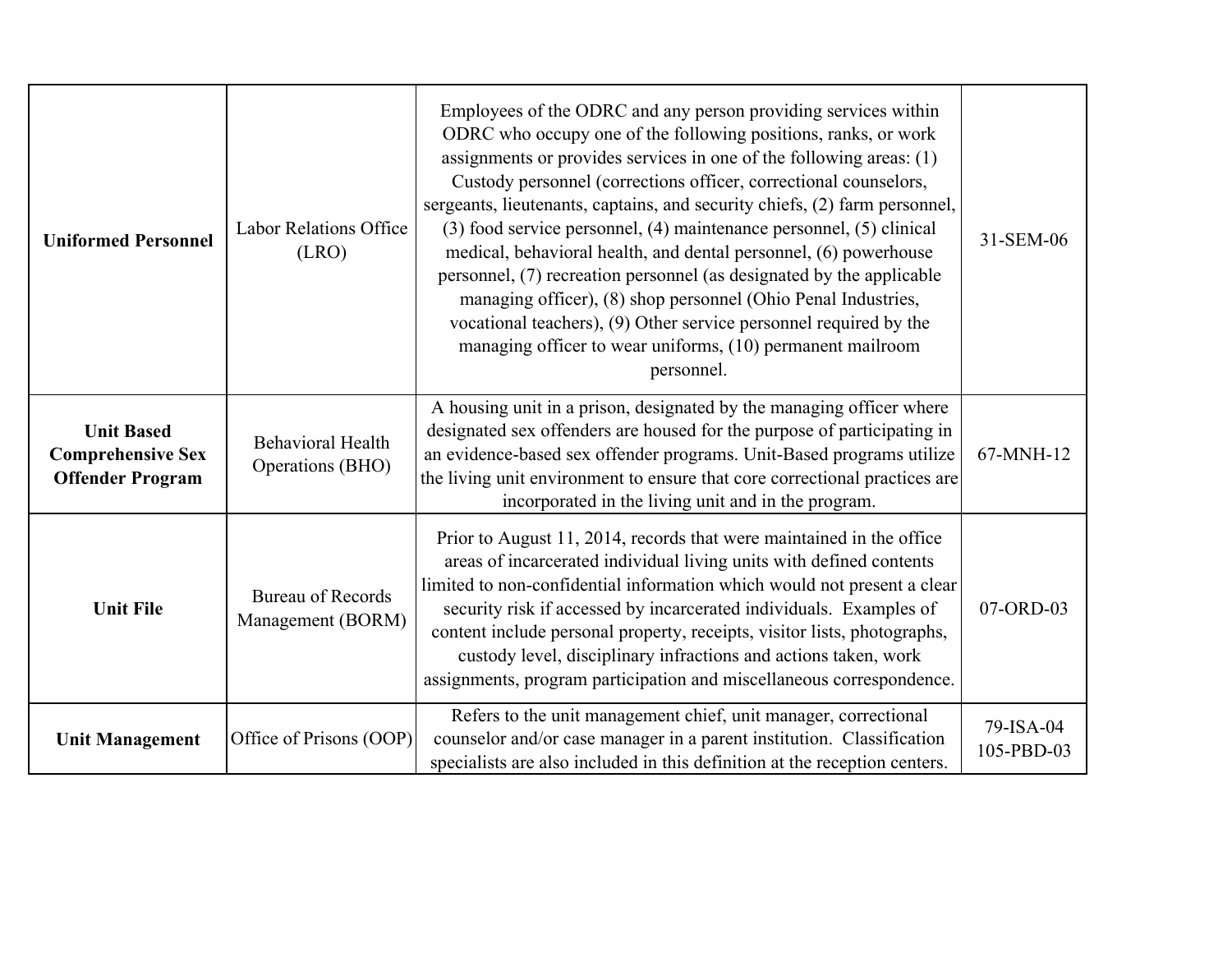| <b>Unit Staff</b>                               |                                                                          | Unit team comprised of unit manager, correctional counselor, case<br>manager, correction officers and administrative professionals. The unit<br>Office of Prisons (OOP) staff is involved in making decisions/recommendations in all matters of<br>consequence to incarcerated individuals assigned to their unit within a<br>shared vision for the unit, facility and the department. | 54-WRK-02                           |
|-------------------------------------------------|--------------------------------------------------------------------------|----------------------------------------------------------------------------------------------------------------------------------------------------------------------------------------------------------------------------------------------------------------------------------------------------------------------------------------------------------------------------------------|-------------------------------------|
| <b>Universal Precautions</b>                    | <b>Bureau of Medical</b><br>Operations (BMO)                             | Protective medical procedures that apply to blood, other body fluids<br>containing visible blood, semen, and vaginal secretions. They may also<br>apply to other potentially infectious materials.                                                                                                                                                                                     | 68-MED-18                           |
| <b>Unpaid Break</b>                             | Bureau of Labor<br>Relations (BLR)                                       | Uncompensated time in which an employee is completely relieved from<br>duty.                                                                                                                                                                                                                                                                                                           | 36-LEV-07                           |
| <b>Unplanned Capital</b><br><b>Request Form</b> | Construction,<br>Activation,<br>Maintenance and<br>Sustainability (CAMS) | An electronic form, DRC1725, which is to be utilized when requesting<br>capital projects that have not been previously requested during the<br>ODRC's capital budget submissions.                                                                                                                                                                                                      | 21-CAM-08                           |
| <b>Unsubstantiated</b><br>Allegation            | <b>Bureau of Operational</b><br>Compliance (BOC)                         | An allegation that was investigated and the investigation produced<br>insufficient evidence to make a final determination as to whether the<br>event occurred.                                                                                                                                                                                                                         | 79-ISA-01<br>79-ISA-02<br>79-ISA-04 |
| <b>Urinalysis</b>                               | Division of Parole and<br><b>Community Services</b><br>(DPCS)            | Analysis of urine to determine the presence or abuse of illegal<br>substances.                                                                                                                                                                                                                                                                                                         | 103-SPS-07                          |
| <b>Use Tobacco</b>                              | <b>Bureau of Operational</b><br>Compliance (BOC)                         | To chew or maintain any substance containing tobacco, including<br>smokeless tobacco placed in the mouth to enhance the effects of<br>tobacco.                                                                                                                                                                                                                                         | $10-SAF-01$                         |
| <b>Utilization Review</b>                       | Office of Correctional<br>Health Care (OCHC)                             | Review focusing on allocating the use of resources in the most cost-<br>effective manner, while maintaining the quality of care.                                                                                                                                                                                                                                                       | 69-OCH-08                           |
| Variance                                        | Office of Policy and<br><b>Strategic Initiatives</b>                     | A temporary authorization for a facility or facilities to deviate from a<br>specific policy or its sections to accommodate local issues or non-<br>routine situations prior to the scheduled annual review.                                                                                                                                                                            | 01-COM-01                           |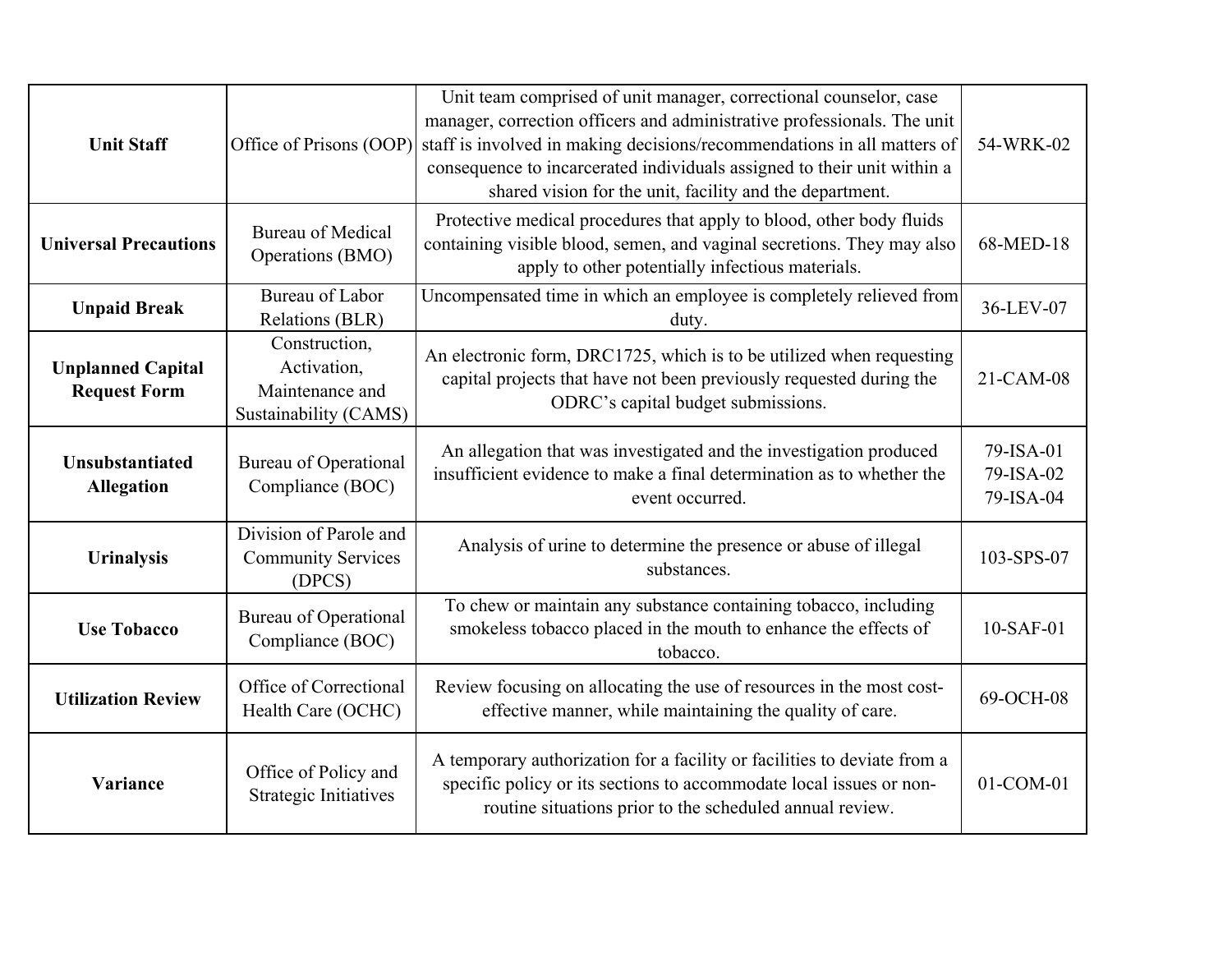| <b>Vehicular Pursuit</b>                  | Division of Parole and<br><b>Community Services</b><br>(DPCS) | The pursuit by a law enforcement officer of a person fleeing or<br>attempting to avoid a lawful arrest when both parties are in motor<br>vehicles.                                                                                                                                                                                       | 100-APA-02                                                                                                                            |
|-------------------------------------------|---------------------------------------------------------------|------------------------------------------------------------------------------------------------------------------------------------------------------------------------------------------------------------------------------------------------------------------------------------------------------------------------------------------|---------------------------------------------------------------------------------------------------------------------------------------|
| <b>Vendor</b>                             | Office of Prisons (OOP)                                       | Contractor(s) approved by the Director or designee from whom<br>incarcerated individuals, their family members, friends, and others may<br>purchase personal property; a company that delivers goods and supplies<br>to ODRC facilities.                                                                                                 | 61-PRP-01<br>310-SEC-05                                                                                                               |
| <b>Victim</b>                             | Office of Victim<br>Services (OVS)                            | A person against whom the criminal offense or delinquent act is<br>committed or who is directly and proximately harmed by the<br>commission of the offense or act. The term "victim" does not include<br>the offender or a person who would not act in the best interests of a<br>deceased, incompetent, minor, or incapacitated victim. | 03-OVS-05<br>79-ISA-01<br>79-ISA-02<br>100-APA-10<br>100-APA-21<br>100-APA-24<br>100-APA-32<br>105-PBD-01<br>105-PBD-03<br>105-PBD-13 |
| Victim (PREA)                             | <b>Bureau of Operational</b><br>Compliance (BOC)              | A high risk incarcerated individual who has been the victim of sexual<br>abuse in an institutional setting, which has been confirmed by<br>disciplinary records of the abuser and/or incarcerated individual on<br>incarcerated individual assault records.                                                                              | 79-ISA-04                                                                                                                             |
| <b>Victim Advocate</b>                    | Office of Victim<br>Services (OVS)                            | A staff member of the Office of Victim Services who specializes in<br>providing to services to victims of offenders under the jurisdiction of<br>ODRC.                                                                                                                                                                                   | 03-OVS-01                                                                                                                             |
| <b>Victim Awareness</b><br><b>Classes</b> | Office of Victim<br>Services (OVS)                            | Classes offered within the institution and APA offices in which<br>offenders participate in order to understand the impact that crime has on<br>victims.                                                                                                                                                                                 | 03-OVS-05                                                                                                                             |
| <b>Victim Conference Day</b>              | Division of Parole and<br><b>Community Services</b><br>(DPCS) | A day scheduled and set aside for the sole purpose of allowing victims<br>or victim representatives to have a conference with a representative of<br>the Parole Board to exchange information prior to an incarcerated<br>individual's release consideration hearing.                                                                    | 105-PBD-03                                                                                                                            |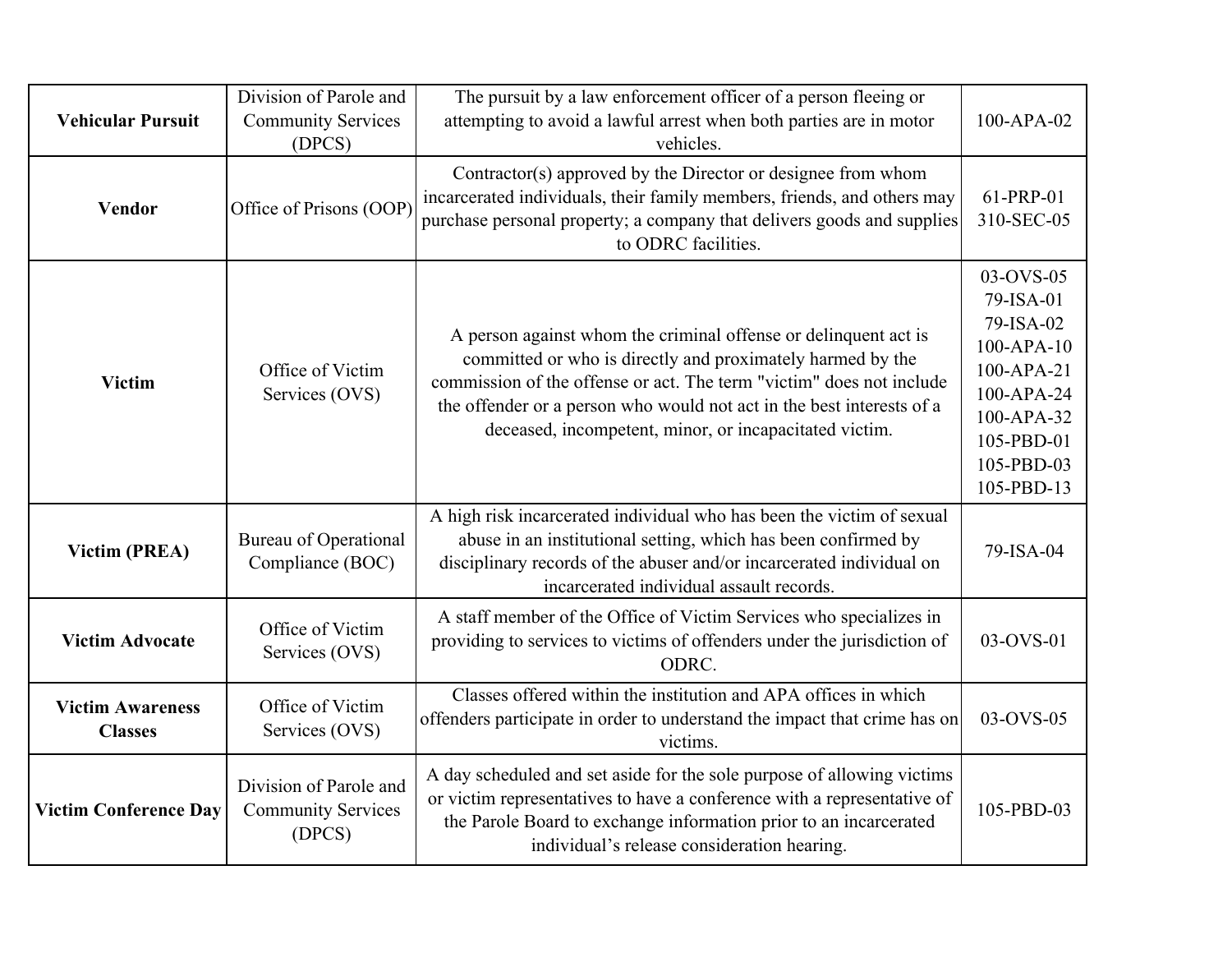| <b>Victim Coordinator</b>                                               | Office of Victim<br>Services (OVS)                            | An employee designated by their managing officer to serve as a liaison<br>between their institution/APA office and the Office of Victim Services.<br>The victim coordinator assists the institution, Adult Parole Authority<br>and the Office of Victim Services with victim related issues.                                                                    | 03-OVS-01<br>03-OVS-02<br>03-OVS-03    |
|-------------------------------------------------------------------------|---------------------------------------------------------------|-----------------------------------------------------------------------------------------------------------------------------------------------------------------------------------------------------------------------------------------------------------------------------------------------------------------------------------------------------------------|----------------------------------------|
| <b>Victim Information and</b><br><b>Notification Everyday</b><br>(VINE) | Office of Victim<br>Services (OVS)                            | An automated victim notification system providing offender status<br>information on offenders confined in local jails or state correctional<br>facilities.                                                                                                                                                                                                      | $03-OVS-01$                            |
| <b>Victim Offender</b><br><b>Dialogue</b>                               | Office of Victim<br>Services (OVS)                            | A formal process that provides victims of violent crime the opportunity<br>for a structured, face-to-face meeting with the offender(s) of their crime<br>in a secure, safe environment.                                                                                                                                                                         | 03-OVS-02<br>03-OVS-03                 |
| <b>Victim Representative</b>                                            | Division of Parole and<br><b>Community Services</b><br>(DPCS) | A member of the victim's family or another person who pursuant to the<br>authority of ORC 2930.02 exercises the right of a victim.                                                                                                                                                                                                                              | 105-PBD-01<br>105-PBD-03<br>105-PBD-13 |
| <b>Victim Support Person</b>                                            | <b>Bureau of Operational</b><br>Compliance (BOC)              | A designated employee that has been specially trained to support a<br>victim of sexual abuse which may include: (1) Accompanying the<br>victim to the hospital; $(2)$ Supporting the victim through the forensic<br>medical examination and investigatory interview; and/or (3) Providing<br>emotional support, crisis intervention information, and referrals. | 79-ISA-01<br>79-ISA-02                 |
| <b>Victim Witnesses</b>                                                 | Office of Victim<br>Services (OVS)                            | Those individuals, designated by the immediate family of the victim(s)<br>who witness the execution.                                                                                                                                                                                                                                                            | 03-OVS-06                              |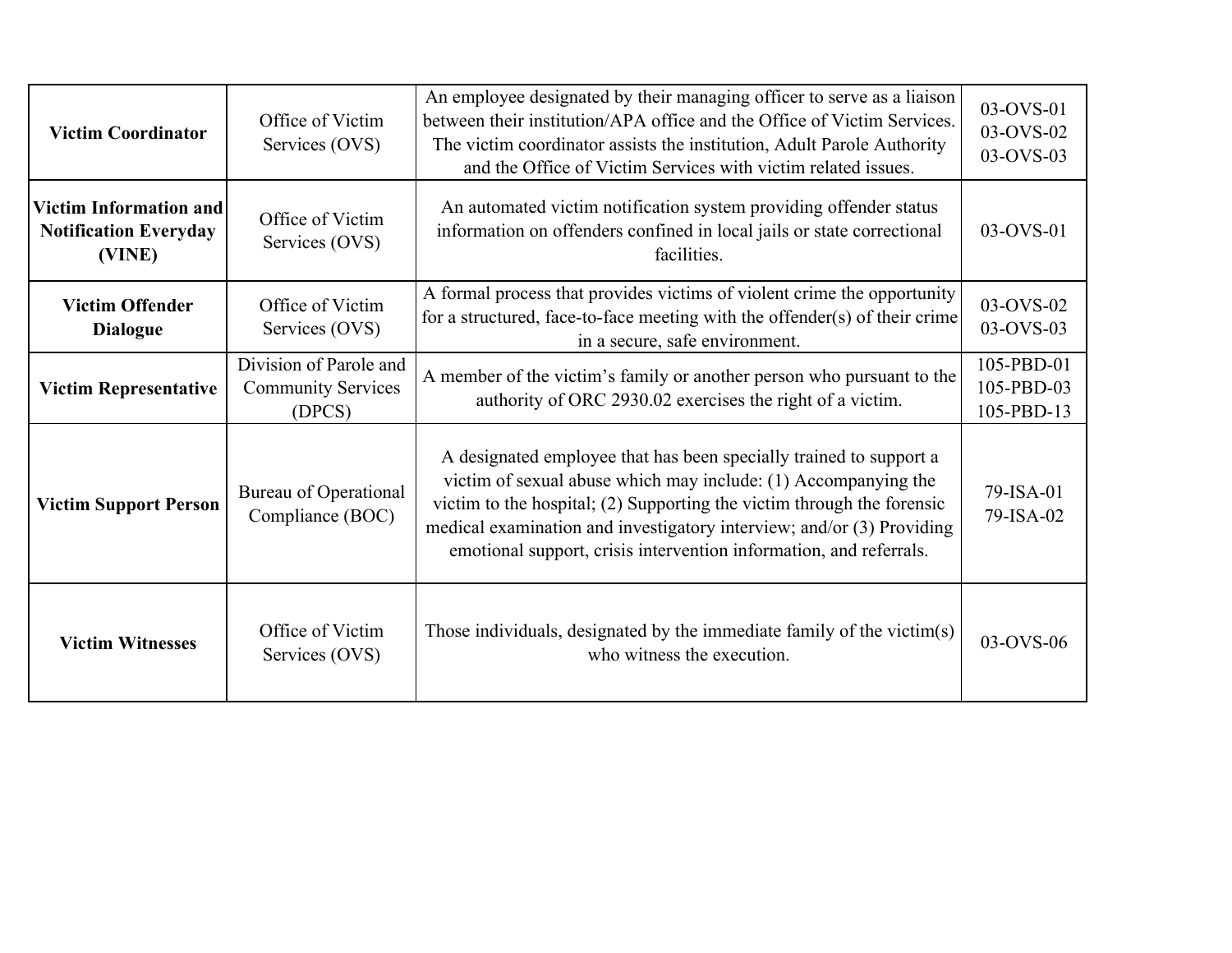| <b>Video Game Console</b> | Bureau of Information<br>and Technology<br>Services (BITS)    | A specialized information technology computing hardware device with<br>the primary function of outputting a video signal to display video game<br>content on a television or monitor. Components of a video game<br>console include the hardware computing device, one or more handheld<br>controllers, joysticks, or pads, which connect to the hardware<br>computing device, and game cartridges or cards that are inserted into<br>the hardware computing device. Depending on its manufacturing date, a<br>video game console may have wireless capability, portable computing<br>media capability or the capability to stream a video signal between<br>multiple game consoles. Video game console manufacturers include,<br>but are not necessarily limited to, PlayStation, Wii, XBox, GamePop,<br>GameStick and GameCube. | $05-OIT-11$                                          |
|---------------------------|---------------------------------------------------------------|-----------------------------------------------------------------------------------------------------------------------------------------------------------------------------------------------------------------------------------------------------------------------------------------------------------------------------------------------------------------------------------------------------------------------------------------------------------------------------------------------------------------------------------------------------------------------------------------------------------------------------------------------------------------------------------------------------------------------------------------------------------------------------------------------------------------------------------|------------------------------------------------------|
| <b>Video Recall</b>       | DPCS/OOP                                                      | A feature that enables the BWC to capture 18-hours of audio-free,<br>lower resolution video recording when it is powered on. Video recall<br>ensures that BWC wearers are able to make personal safety their<br>primary concern and qualifying events are still visually captured.                                                                                                                                                                                                                                                                                                                                                                                                                                                                                                                                                | 10-SAF-22                                            |
| <b>Violation Behavior</b> | Division of Parole and<br><b>Community Services</b><br>(DPCS) | Conduct by an offender during the period of APA supervision that is a<br>violation of the conditions of release.                                                                                                                                                                                                                                                                                                                                                                                                                                                                                                                                                                                                                                                                                                                  | 100-APA-10<br>100-APA-13<br>100-APA-16<br>100-APA-17 |
| <b>Violation Hearing</b>  | Division of Parole and<br><b>Community Services</b><br>(DPCS) | An administrative hearing conducted by a representative(s) of the parole<br>board or designee of the chief of the APA to determine whether an<br>offender has violated one or more of the conditions of release and, if so,<br>the specific sanction that should be imposed upon the offender. For the<br>purposes of this policy, the violation hearing process applies to TRC<br>cases with crimes committed prior to July 1, 1996.                                                                                                                                                                                                                                                                                                                                                                                             | 100-APA-13<br>100-APA-16<br>100-APA-24<br>100-APA-32 |
| <b>Violation Report</b>   | Division of Parole and<br><b>Community Services</b><br>(DPCS) | The APA report completed when the supervisee is scheduled for a<br>violation hearing or as otherwise requested by the courts.                                                                                                                                                                                                                                                                                                                                                                                                                                                                                                                                                                                                                                                                                                     | 100-APA-24                                           |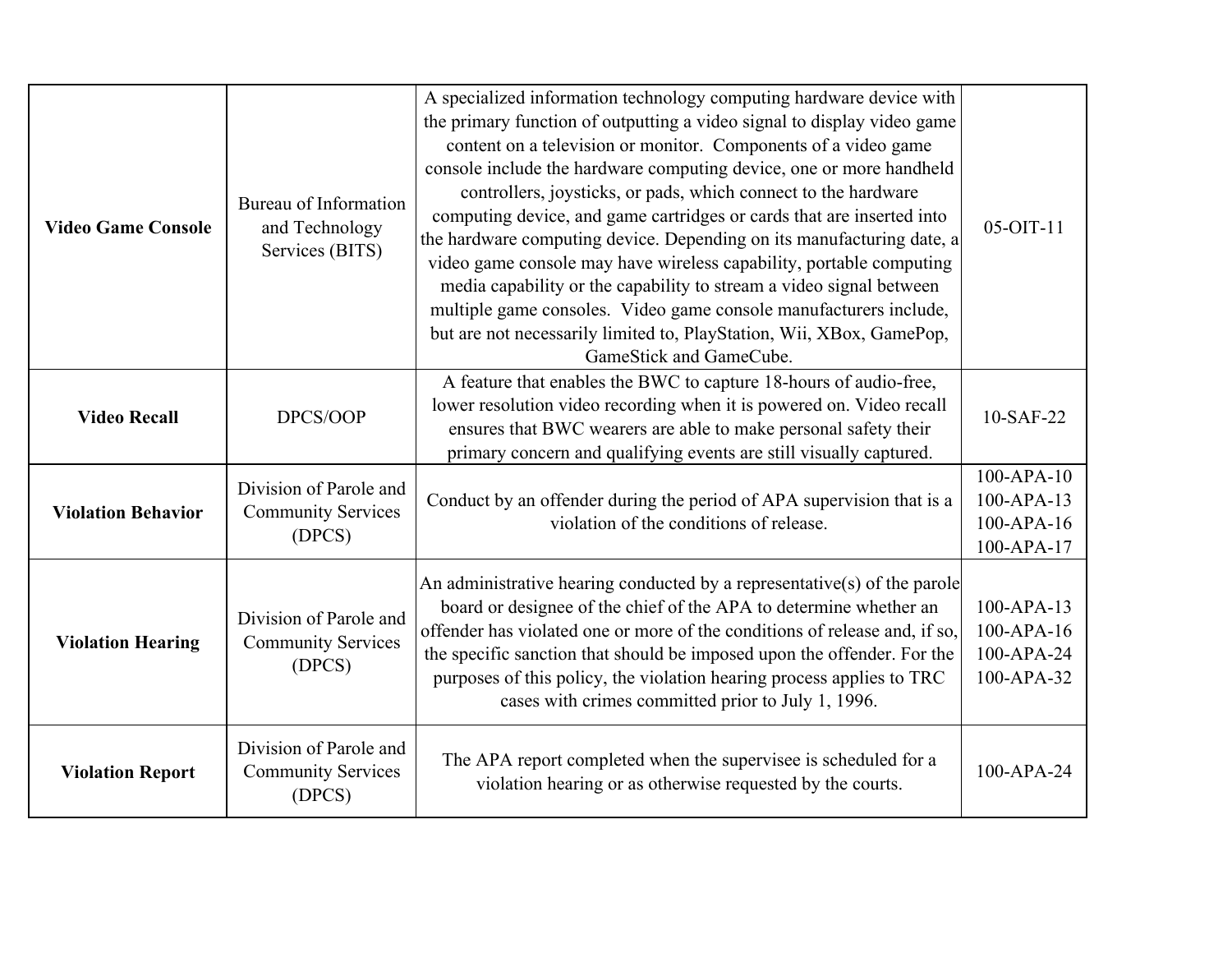| <b>Violation Sanction</b>                            | Division of Parole and<br><b>Community Services</b><br>(DPCS)     | An official response by the APA to a specific, documented violation of<br>a condition of supervision. A sanction may be a community-based<br>punishment or a return to incarceration.                                  | 102-FUG-02                                                                                     |
|------------------------------------------------------|-------------------------------------------------------------------|------------------------------------------------------------------------------------------------------------------------------------------------------------------------------------------------------------------------|------------------------------------------------------------------------------------------------|
| <b>Violator</b>                                      | Division of Parole and<br><b>Community Services</b><br>(DPCS)     | An offender that has been declared to be in violation of any condition,<br>sanction, or rule of the ODRC and the determination of which has been<br>made by the APA and documented in its records or reports.          | 105-PBD-08                                                                                     |
| <b>Violator At Large</b><br>(VAL)                    | Division of Parole and<br><b>Community Services</b><br>(DPCS)     | An offender who absconds the supervision of the APA as set forth in<br>ORC section 2967.15 (C)(1).                                                                                                                     | 100-APA-13<br>100-APA-14<br>100-APA-24<br>100-APA-32<br>102-FUG-01<br>102-FUG-02<br>105-PBD-09 |
| <b>Violent Sex Offense</b>                           | Parole Board                                                      | A violation of ORC section 2907.02 (Rape), 2907.03 (Sexual Battery),<br>or of division (A)(4) or (B) of ORC section 2907.05 (Gross Sexual<br>Imposition).                                                              | 105-PBD-11                                                                                     |
| <b>Visiting Transfer</b>                             | <b>Bureau of Classification</b><br>and Reception (BOCR)           | A transfer requested by an incarcerated individual to move to an<br>appropriately secure facility within the catchment area where a pro-<br>social visitor resides.                                                    | 53-CLS-09                                                                                      |
| <b>Visitor</b>                                       | Office of Prisons (OOP)                                           | Any person, excluding incarcerated individuals, requesting entry to an<br>institution that is not identified as an employee.                                                                                           | 310-SEC-05                                                                                     |
| Visitor (OSC)                                        | Office of Prisons (OOP)                                           | Any non-ODRC employee, non-ODYS employee, temporary staffing,<br>contractor, or intern student. This definition does not include offenders<br>reporting to the Columbus APA or ODYS Southern Parole Region<br>offices. | 11-COP-01                                                                                      |
| <b>Voice Over Internet</b><br><b>Protocol (VoIP)</b> | <b>Bureau of Information</b><br>and Technology<br>Services (BITS) | A technology that allows the delivery of voice communications digitally<br>over the internet instead of analog telephone lines. Some VoIP systems<br>also have desktop videoconferencing capability.                   | 05-OIT-12                                                                                      |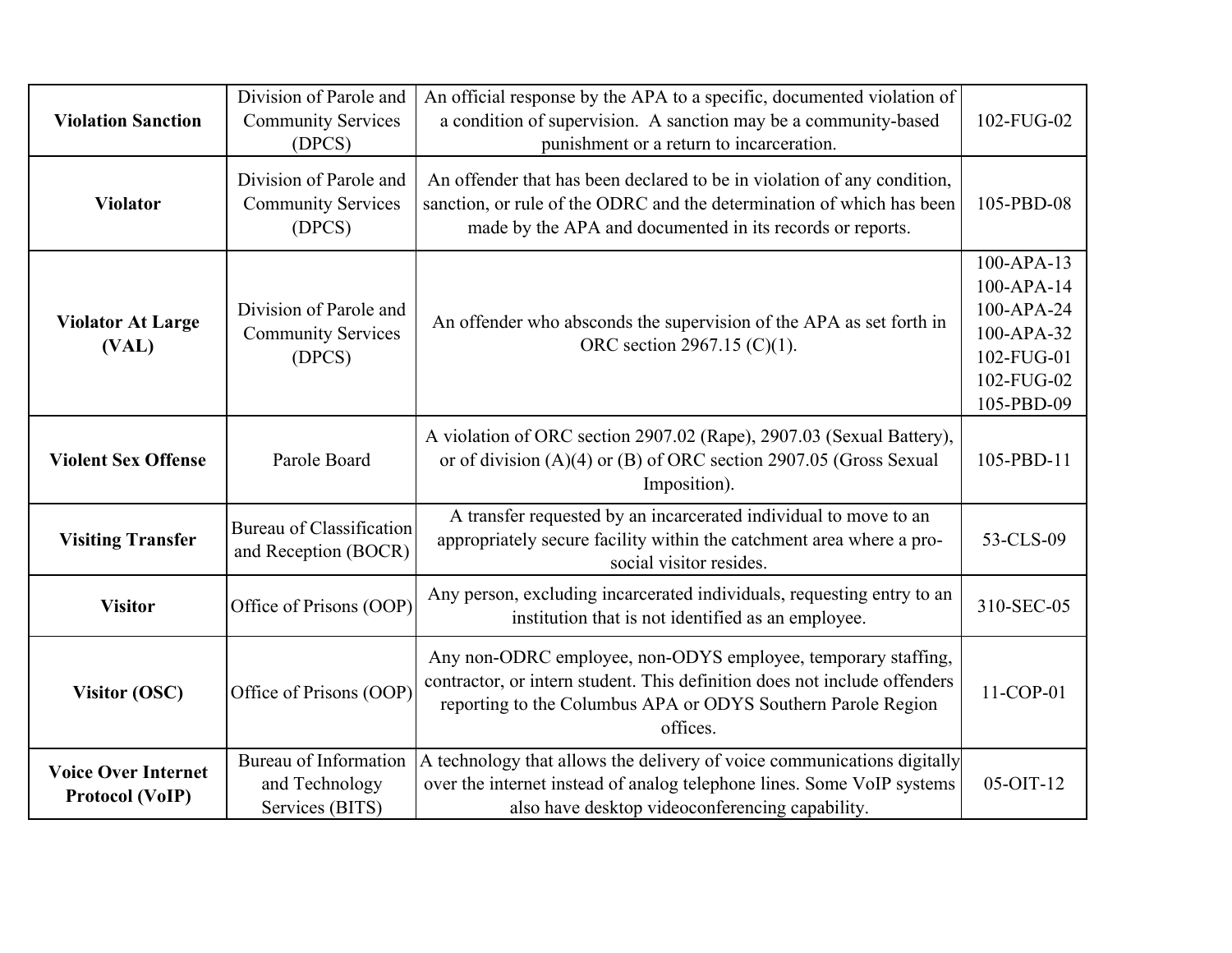| <b>Volunteer</b>             | Office of Prisons (OOP)                                       | Citizens from the community who donate their time and effort to<br>enhance the activities of the program with no monetary or material gain.<br>They are selected based on their abilities to provide services in such<br>areas as religious activities, substance abuse, education, and recreation.<br>Assignment is such that routine visits to OSC or the prisons are<br>anticipated.                                                                                                                   | 11-COP-01<br>71-SOC-09 |
|------------------------------|---------------------------------------------------------------|-----------------------------------------------------------------------------------------------------------------------------------------------------------------------------------------------------------------------------------------------------------------------------------------------------------------------------------------------------------------------------------------------------------------------------------------------------------------------------------------------------------|------------------------|
| <b>Volunteer Coordinator</b> | Office of Holistic<br>Services (OHS)                          | The employee assigned by the managing officer to coordinate all<br>volunteer matters at a specific facility.                                                                                                                                                                                                                                                                                                                                                                                              | 72-REG-01              |
| Voyeurism                    | <b>Bureau of Operational</b><br>Compliance (BOC)              | An invasion of privacy of an incarcerated individual by a staff member,<br>contractor, or volunteer for reasons unrelated to official duties such as<br>peering at an incarcerated individual who is using a toilet in their cell to<br>perform bodily functions; requiring an incarcerated individual to expose<br>their buttocks, genitals, or breasts; or taking images of all or part of an<br>incarcerated individual's naked body or of any incarcerated individual<br>performing bodily functions. | 79-ISA-01<br>79-ISA-02 |
| <b>Vulnerable Adult</b>      | <b>Bureau of Operational</b><br>Compliance (BOC)              | incarcerated individuals that have been identified as having an<br>intellectual and/or developmental disability (IDD) per ODRC Policy 67-<br>MNH-22, Incarcerated Individuals with Intellectual Disabilities and<br>Developmental Disabilities (ID/DD): Screening, Evaluation, Treatment<br>and Reentry.                                                                                                                                                                                                  | 79-ISA-04              |
| <b>Waiting Lists</b>         | Ohio Central School<br>System (OCSS)                          | Education program lists that are used to keep track of potential student<br>enrollment.                                                                                                                                                                                                                                                                                                                                                                                                                   | 57-EDU-01              |
| Waiver                       | Division of Parole and<br><b>Community Services</b><br>(DPCS) | An offender can admit to one (1) or more significant violations and<br>waive the probable cause hearing and in doing so probable cause is<br>found.                                                                                                                                                                                                                                                                                                                                                       | 103-SPS-01             |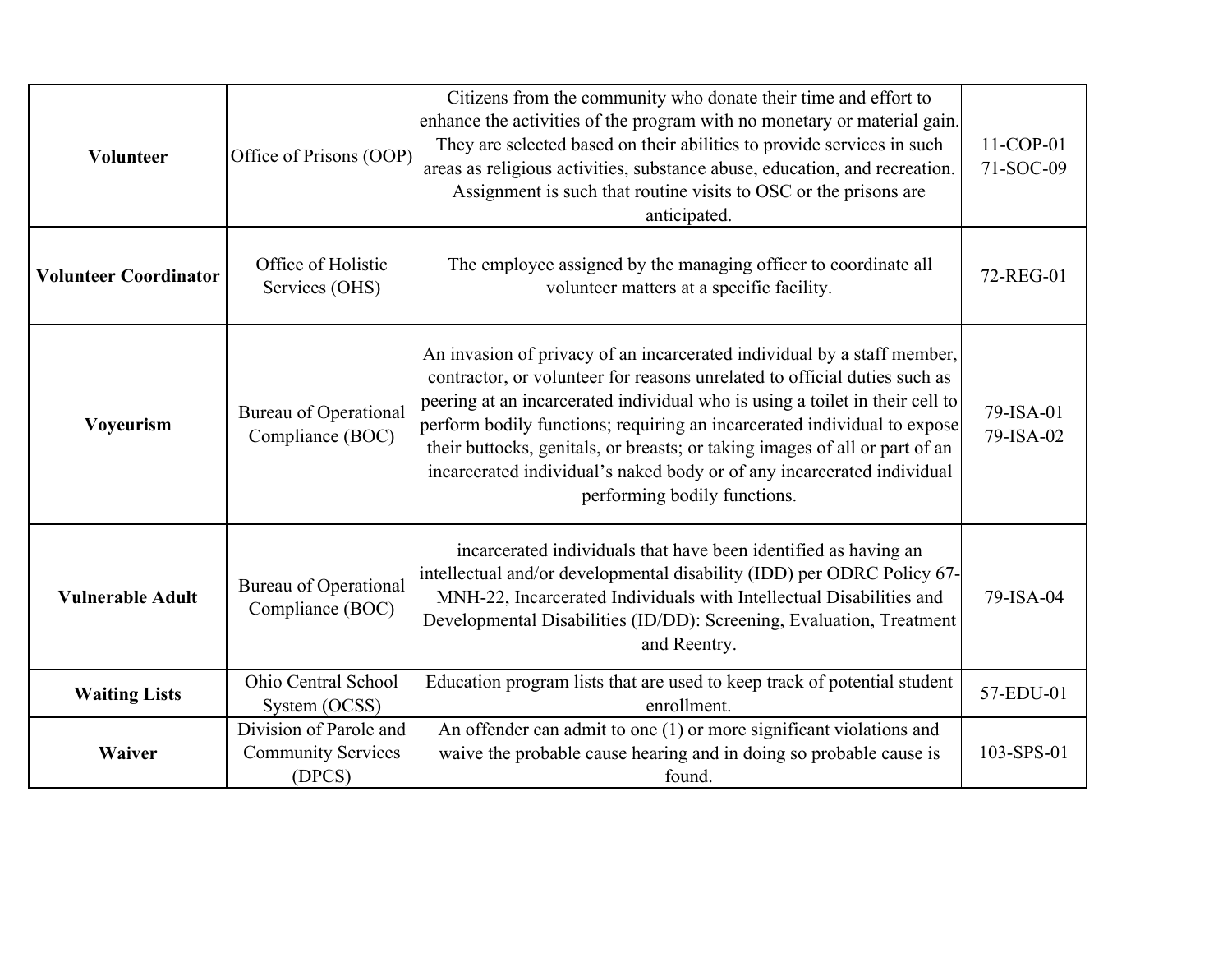| <b>Water Systems</b>                                      | Construction,<br>Activation,<br>Maintenance, and<br>Sustainability (CAMS) | Includes hot and cold-water distribution.                                                                                                                                                                                                                                                                                                                                                                                                                               | 21-CAM-12              |
|-----------------------------------------------------------|---------------------------------------------------------------------------|-------------------------------------------------------------------------------------------------------------------------------------------------------------------------------------------------------------------------------------------------------------------------------------------------------------------------------------------------------------------------------------------------------------------------------------------------------------------------|------------------------|
| <b>Web-based Bedside</b><br><b>Visit-Funeral Services</b> | Office of Prisons (OOP)                                                   | For the purpose of this policy, a method of allowing an incarcerated<br>individual to view a bedside visit or funeral services via video<br>conferencing while remaining at his/her correctional facility.                                                                                                                                                                                                                                                              | 76-VIS-03              |
| WebXam                                                    | Ohio Central School<br>System (OCSS)                                      | A computer based standardized test of technical skill attainment for<br>students in career development programs, where such a test exists.<br>Industry Based Credential/Licensure tests will serve as a substitute.                                                                                                                                                                                                                                                     | 57-EDU-12              |
| <b>Weingarten Right</b>                                   | <b>Labor Relations Office</b><br>(LRO)                                    | A bargaining unit member's right to union representation during<br>investigatory interviews.                                                                                                                                                                                                                                                                                                                                                                            | 09-INV-03<br>09-INV-07 |
| <b>Wellness Plan</b>                                      | <b>Behavioral Health</b><br>Operations (BHO)                              | A prioritized written list of positive coping strategies, activities, and<br>resources of support for incarcerated individuals who are being<br>provided support and interventions from mental health. The wellness<br>plan shall be completed annually with the assistance of a Mental Health<br>Professional (MHP). The Wellness Plan is focused on reinforcing and<br>developing resilience for crisis as well as identifying avenues for<br>assistance when needed. | 67-MNH-09<br>67-MNH-15 |
| <b>Wide Area Network</b><br>(WAN)                         | Bureau of Information<br>and Technology<br>Services (BITS)                | A communication network that services multiple information<br>technology device users or interconnected information technology<br>systems within a large geographic area.                                                                                                                                                                                                                                                                                               | 05-OIT-11              |
| Wiki                                                      | <b>Bureau of Information</b><br>and Technology<br>Services (BITS)         | A Web application that allows one user to add content and any other<br>user to edit the content, such as Wikipedia, an online encyclopedia.                                                                                                                                                                                                                                                                                                                             | $05-OIT-10$            |
| <b>Wiping Software</b>                                    | Bureau of Information<br>and Technology<br>Services (BITS)                | Software used to render all data on a hard drive unreadable and thus,<br>inaccessible.                                                                                                                                                                                                                                                                                                                                                                                  | 05-OIT-11              |
| <b>Wired</b>                                              | Bureau of Information<br>and Technology<br>Services (BITS)                | Traditional landline local and long-distance telephone service using<br>twisted pair, coaxial or fiber optic cable.                                                                                                                                                                                                                                                                                                                                                     | 05-OIT-12              |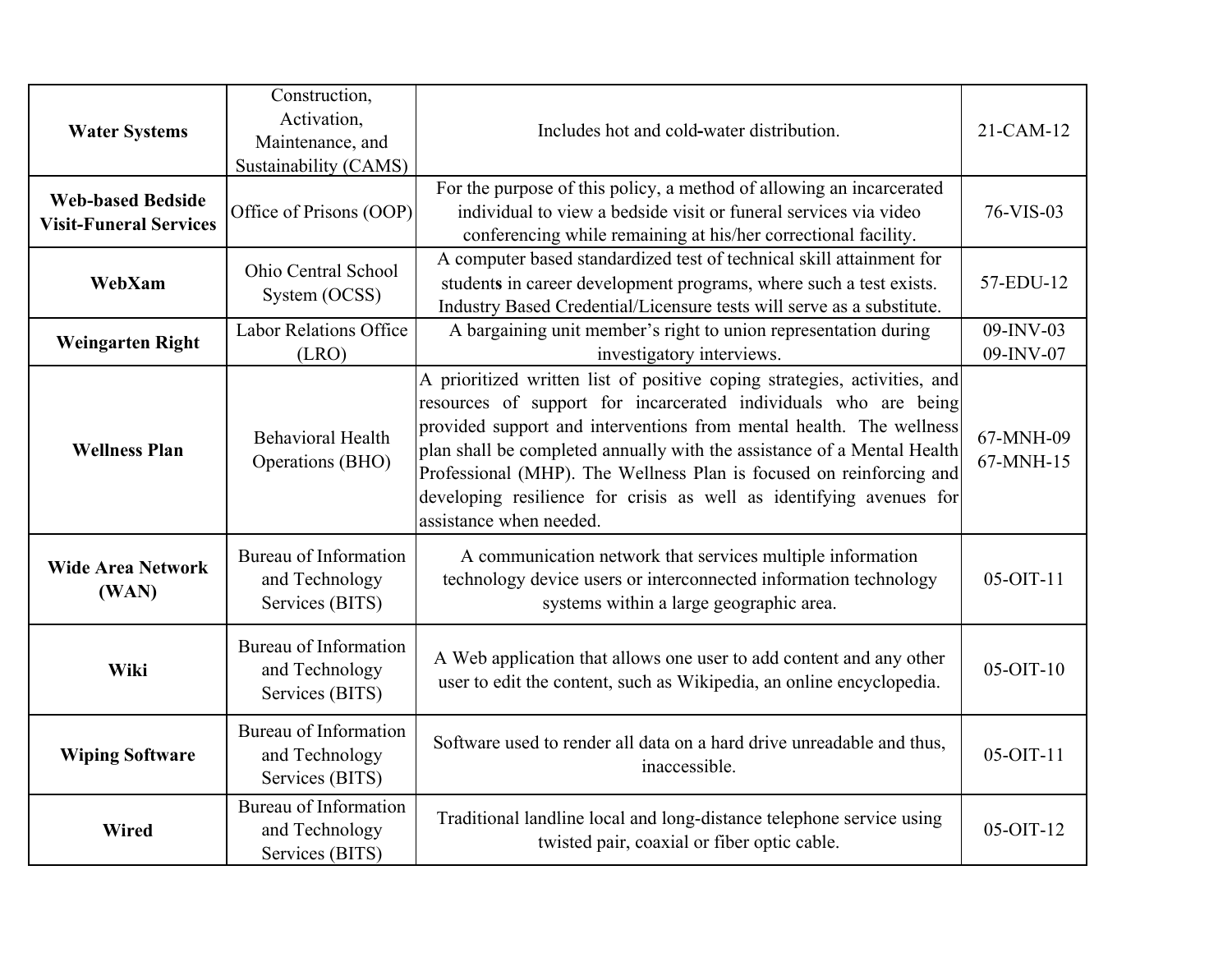| <b>Wireless</b>                                  | Bureau of Information<br>and Technology<br>Services (BITS) | Use of various electromagnetic spectrum frequencies, such as radio and<br>infrared, to communicate services, such as data and voice, without<br>relying on a hardwired connection.                                                                                                                                                                                      | 05-OIT-11<br>05-OIT-12 |
|--------------------------------------------------|------------------------------------------------------------|-------------------------------------------------------------------------------------------------------------------------------------------------------------------------------------------------------------------------------------------------------------------------------------------------------------------------------------------------------------------------|------------------------|
| <b>Witness</b>                                   | Religious Services                                         | Sharing information or personal faith about religious beliefs without an<br>attempt to coerce another person into changing from one religious belief<br>to another.                                                                                                                                                                                                     | 72-REG-01              |
| <b>Witness Interview (non-</b><br>investigators) | <b>Labor Relations Office</b><br>(LRO)                     | Interviewing someone who has firsthand knowledge of an incident of<br>Employee Misconduct or possesses background information and who is<br>not the subject of the investigation.                                                                                                                                                                                       | 09-INV-03<br>09-INV-07 |
| <b>Women's Coordinator</b>                       | EEO                                                        | An employee selected by the appointing authority of an institution,<br>regional office of the Division of Parole and Community Services<br>(DPCS), and/or Operation Support Center (OSC) who is an available<br>source of support and disseminates information to female staff<br>regarding health issues, educational opportunities, support groups,<br>training, etc. | 32-EEO-01              |
| <b>Work Keys</b>                                 | Ohio Central School<br>System (OCSS)                       | A series of standardized tests developed by ACT that measure student<br>academic skills in Graphic Literacy, Applied Math and Workplace<br>Documents.                                                                                                                                                                                                                   | 57-EDU-03<br>57-EDU-12 |
| <b>Work Process Schedule</b>                     | Ohio Central School<br>System (OCSS)                       | Individual curriculum showing the categories and hours of an approved<br>apprenticeship program, as outlined on the master record card, that the<br>apprentice must complete (as required by ApprenticeOhio) in order to<br>receive a Certificate of Completion.                                                                                                        | 57-EDU-07              |
| <b>Working Alone</b>                             | Labor Relations Office<br>(LRO)                            | An employee may be considered working alone when they are working<br>with an incarcerated individual or group of incarcerated individuals in<br>an area where they cannot be observed or heard by another employee<br>without the aid of mechanical devices.                                                                                                            | 51-STF-04              |
| <b>Working OCSS</b><br>Transcript                | Ohio Central School<br>System (OCSS)                       | An unofficial version of the OCSS transcript documented with<br>information not available in DOTS Portal.                                                                                                                                                                                                                                                               | 07-ORD-09              |
| <b>Working Suspension</b>                        | <b>Bureau of Personnel</b>                                 | Employee works and receives wages for the time worked. Working<br>suspension is a paper suspension and has the same effect for the<br>purpose of progression.                                                                                                                                                                                                           | 35-PAY-02              |